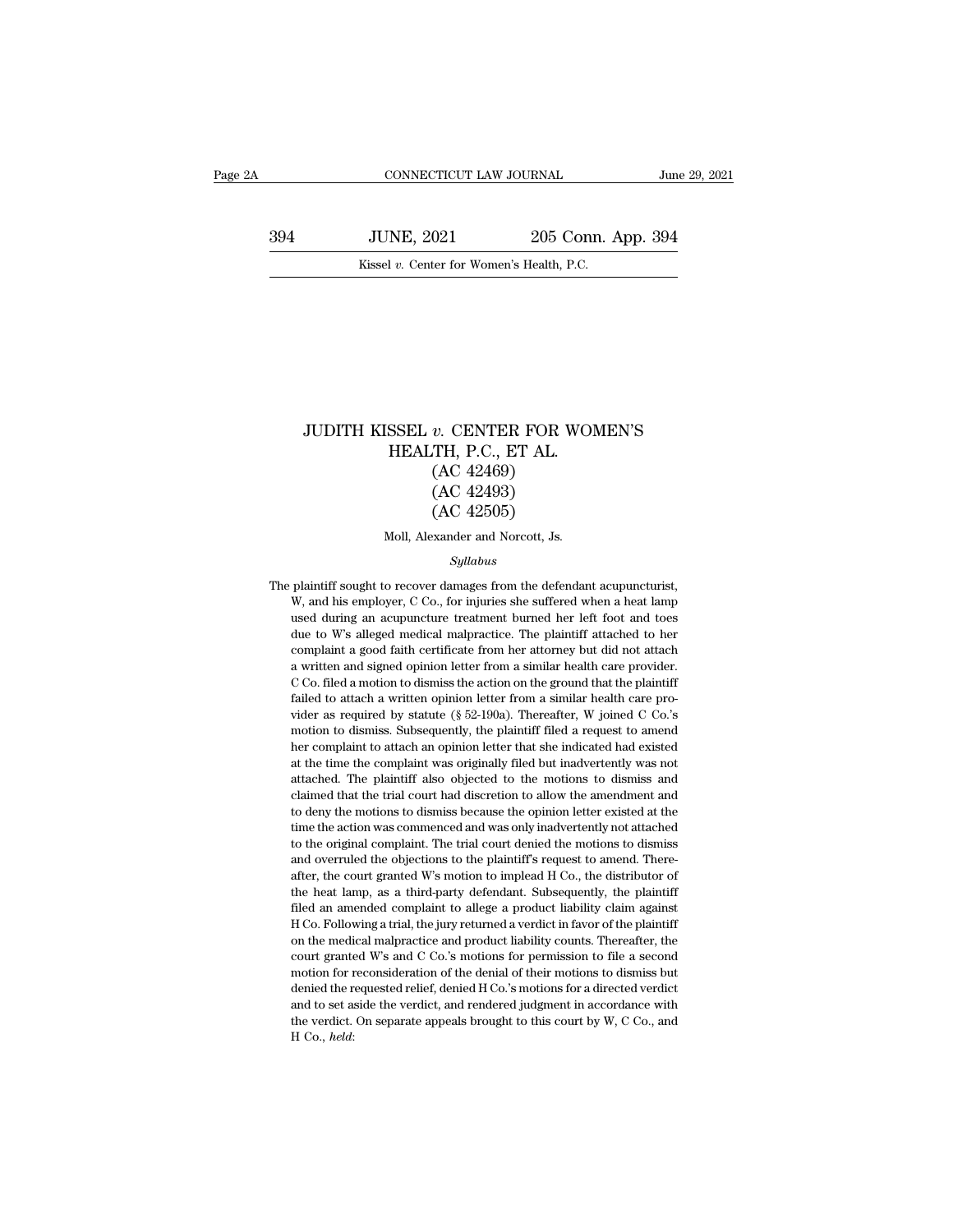## EXECUTE DE CONNECTICUT LAW JOURNAL Page 3A<br>205 Conn. App. 394 JUNE, 2021 395<br>Kissel v. Center for Women's Health, P.C. Xissel *v.* Center for Women's Health, P.C.<br>
The trial court improperly denied the motions to dismiss filed by W and

- 205 Conn. App. 394 JUNE, 2021 395<br>Kissel v. Center for Women's Health, P.C.<br>1. The trial court improperly denied the motions to dismiss filed by W and<br>C Co., the plaintiff having failed to attach a written opinion letter t Co., the plaintiff having failed to attach a written opinion letter to the complaint as required by § 52-190a and having failed to cure that  $\frac{1}{2}$  co., the plaintiff having failed to attach a written opinion letter to **Solution Complete Solution**<br> **HERE COMPLE SOLUTE ASSEM SOLUTE ASSEM SOLUTE AS REPLAIN FOR THE COMPLE SOLUTE AS COMPT AND COMPT AND COMPLE COMPLE COMPLE COMPLE COMPLE COMPLE AS required by § 52-190a and having failed to c** defect before the statute of limitations is dismissed by W and C Co., the plaintiff having failed to attach a written opinion letter to ther complaint as required by § 52-190a and having failed to cure that defect before *Kissel v.* Center for Women's Health, P.C.<br> *Peters* in the trial court improperly denied the motions to dismiss filed by W and<br> *C* Co., the plaintiff having failed to attach a written opinion letter to<br> *Peters* complai he trial court improperly denied the motions to dismiss filed by W and C Co., the plaintiff having failed to attach a written opinion letter to her complaint as required by  $\S$  52-190a and having failed to cure that defec <sup>12</sup> Co., the plaintiff having failed to attach a written opinion letter to her complaint as required by § 52-190a and having failed to cure that defect before the statute of limitations expired: this court's decision in be remaintant as required by § 52-190a and having failed to cure that defect before the statute of limitations expired: this court's decision in *Peters v. United Community & Family Services, Inc.* (182 Conn. App. 688), m defect before the statute of limitations expired: this court's decision in *Peters v. United Community & Family Services, Inc.* (182 Conn. App. 688), made clear that a plaintiff's efforts to cure a defective opinion letter Peters v. United Community & Family Services, Inc. (182 Conn. App. 688), made clear that a plaintiff's efforts to cure a defective opinion letter must be initiated prior to the expiration of the statute of limitations, and 688), made clear that a plaintiff's efforts to cure a defective opinion letter must be initiated prior to the expiration of the statute of limitations, and the plaintiff did not seek to remedy her failure to attach the wr letter must be initiated prior to the expiration of the statute of limitations, and the plaintiff did not seek to remedy her failure to attach the written opinion letter to her original complaint before the two year statut and the plaintiff did not seek to remedy her failure to attach the written<br>opinion letter to her original complaint before the two year statute of<br>limitations had expired, and, contrary to the plaintiff's argument, W and<br>C opinion letter to her original complaint before the two year statute of limitations had expired, and, contrary to the plaintiff's argument, W and C Co. did not vaive argument on the statute of limitations because they did opinion letter to her original complaint before the two year statute of limitations had expired, and, contrary to the plaintiff's argument, W and C Co. did not vaive argument on the statute of limitations because they did  $\alpha$  Co. did not waive argument on the statute of limitations because they Go. did not vaive argument on the statute of limitations because they did not raise it in their 2012 motions to dismiss, as that argument was rais did not raise it in their 2012 motions to dismiss, as that argument was raised in their motions to reargue based on new, controlling case law; moreover, a jury verdict in a medical malpractice action does not insulate a d raised in their motions to reargue based on new, controlling case law;<br>moreover, a jury verdict in a medical malpractice action does not insulate<br>a defect in the required opinion letter from appellate review; further-<br>mor % year statute ( $\S 52-584$ ) of repose, and, thus, pursuant to  $\S 52-584$ , the action was subject to a two year statute of limitations.<br>2. The trial court properly denied H Co.'s motions for a directed verdict a defect in the required opinion letter from appellate review; furthermore, because the plaintiff had knowledge on the date of the incident of the nature and extent of her injuries, she could not rely on the three year st more, because the plaintiff had knowledge on the date of the incident of the nature and extent of her injuries, she could not rely on the three year statute  $(\S 52-584)$  of repose, and, thus, pursuant to  $\S 52-584$ , the a
- of the nature and extent of her injuries, she could not rely on the three year statute (§ 52-584) of repose, and, thus, pursuant to § 52-584, the action was subject to a two year statute of limitations.<br>he trial court pro year statute  $(\S 52-584)$  of repose, and, thus, pursuant to  $\S 52-584$ , the action was subject to a two year statute of limitations.<br>he trial court properly denied H Co.'s motions for a directed verdict and to set aside t action was subject to a two year statute of limitations.<br>
the trial court properly denied H Co.'s motions for a directed verdict<br>
and to set aside the verdict; the plaintiff presented alternative bases<br>
of causation for he he trial court properly denied H Co.'s motions for a directed verdict<br>and to set aside the verdict; the plaintiff presented alternative bases<br>of causation for her injuries, and, because there was a lack of jury<br>interrogato and to set aside the verdict; the plaintiff presented alternative bases of causation for her injuries, and, because there was a lack of jury interrogatories to specify which basis of causation the jury used to reach its ve of causation for her injuries, and, because there was a lack of jury<br>interrogatories to specify which basis of causation the jury used to<br>reach its verdict, H Co. was required to establish that the evidence was<br>insufficien interrogatories to specify which basis of causation the jury used to reach its verdict, H Co. was required to establish that the evidence was insufficient to support any of the specifications of causation pursued by the pl reach its verdict, H Co. was required to establish that the evidence was insufficient to support any of the specifications of causation pursued by the plaintiff, however, H Co. argued on appeal only that the plaintiff fail fficient to support any of the specifications of causation pursued<br>the plaintiff, however, H Co. argued on appeal only that the plaintiff<br>d to establish how or why the heat lamp came into contact with<br>foot and its failure Failed to establish how or why the heat lamp came into contact with<br>her foot and its failure to challenge the alternative bases of causation<br>was fatal to its appeal.<br>Argued October 5, 2020—officially released June 29, 2021

Argued October 5, 2020—officially released June 29, 2021<br>*Procedural History*<br>Action to recover damages for medical malpractice, her foot and its failure to challenge the alternative bases of causation<br>was fatal to its appeal.<br>Argued October 5, 2020—officially released June 29, 2021<br>*Procedural History*<br>Action to recover damages for medical malpract was fatal to its appeal.<br>
Argued October 5, 2020—officially released June 29, 2021<br>
Procedural History<br>
Action to recover damages for medical malpractice,<br>
and for other relief, brought to the Superior Court in the<br>
judici *Argued October 5, 2020—officially released June 29, 2021<br>
<i>Procedural History*<br> *Action to recover damages for medical malpractice,*<br>
and for other relief, brought to the Superior Court in the<br>
judicial district of Stamfo *Procedural History*<br>Action to recover damages for medical malpractice,<br>and for other relief, brought to the Superior Court in the<br>judicial district of Stamford-Norwalk, where the court,<br>*Hon. Edward R. Karazin, Jr.*, judg *Motetata History*<br>Action to recover damages for medical malpractice,<br>and for other relief, brought to the Superior Court in the<br>judicial district of Stamford-Norwalk, where the court,<br>*Hon. Edward R. Karazin, Jr.*, judge Action to recover damages for medical malpractice,<br>and for other relief, brought to the Superior Court in the<br>judicial district of Stamford-Norwalk, where the court,<br>*Hon. Edward R. Karazin, Jr.*, judge trial referee, deni and for other relief, brought to the Superior Court in the<br>judicial district of Stamford-Norwalk, where the court,<br>*Hon. Edward R. Karazin, Jr.*, judge trial referee, denied<br>the defendants' motions to dismiss; thereafter, judicial district of Stamford-Norwalk, where the court,<br> *Hon. Edward R. Karazin, Jr.*, judge trial referee, denied<br>
the defendants' motions to dismiss; thereafter, the court,<br> *Mottolese, J.*, granted the motion of the de Hon. Edward R. Karazin, Jr., judge trial referee, denied<br>the defendants' motions to dismiss; thereafter, the court,<br>Mottolese, J., granted the motion of the defendant Reed<br>Wang to implead Health Body World Supply, Inc., as the defendants' motions to dismiss; thereafter, the court, *Mottolese*, J., granted the motion of the defendant Reed Wang to implead Health Body World Supply, Inc., as a third-party defendant; subsequently, the plaintiff f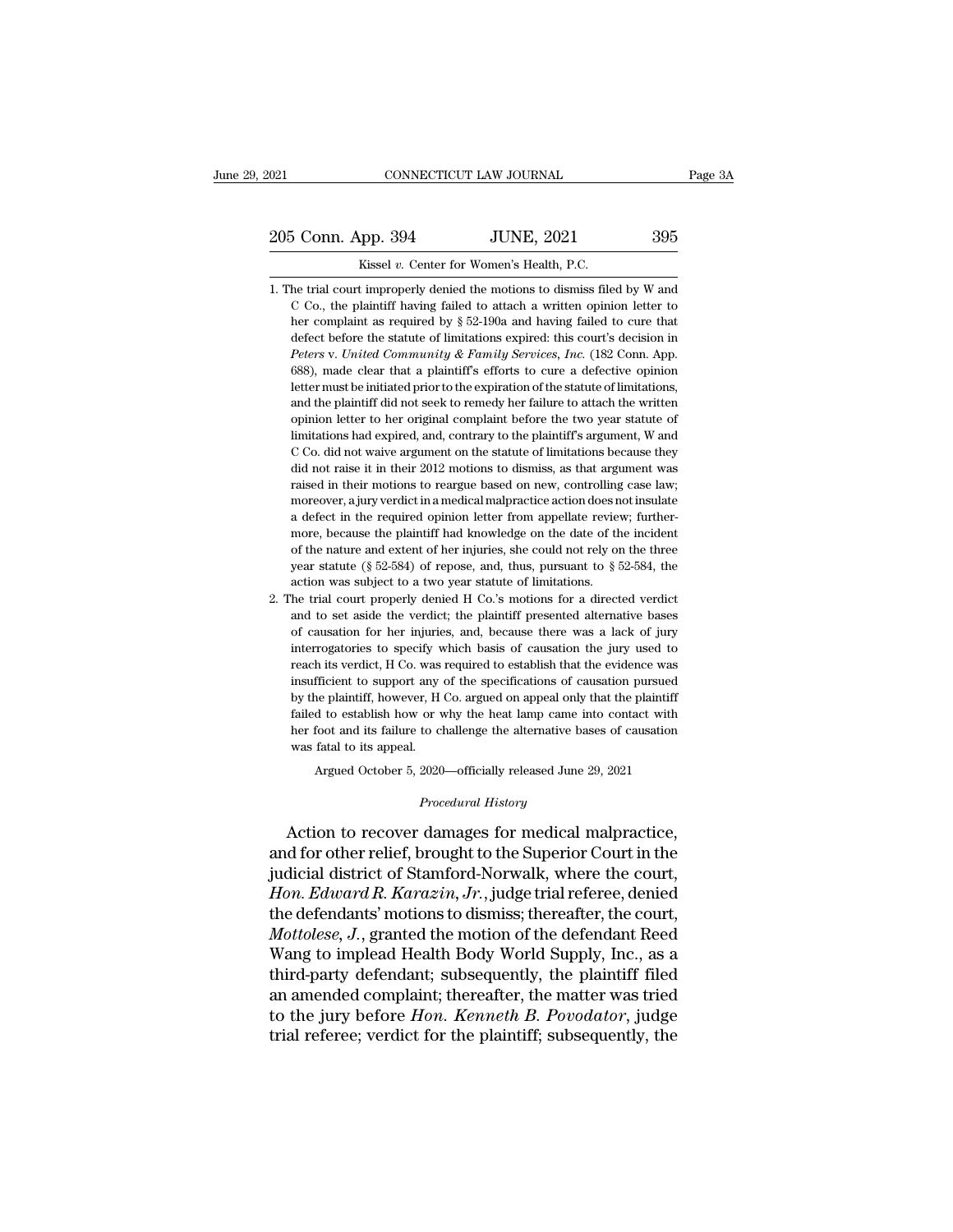| A   | CONNECTICUT LAW JOURNAL                           |                    | June 29, 2021 |
|-----|---------------------------------------------------|--------------------|---------------|
| 396 | <b>JUNE, 2021</b>                                 | 205 Conn. App. 394 |               |
|     | Kissel v. Center for Women's Health, P.C.         |                    |               |
|     | court Hon Kenneth R Povodator judge trial referee |                    |               |

connectricut LAW JOURNAL June 29, 2<br>
396 JUNE, 2021 205 Conn. App. 394<br>
Kissel v. Center for Women's Health, P.C.<br>
court, *Hon. Kenneth B. Povodator*, judge trial referee,<br>
denied the defendants' postverdict motions and re denied the defendants' posterior and the verdict.<br>
Hon. Kenneth B. Povodator, judge trial referee,<br>
denied the defendants' postverdict motions and ren-<br>
dered judgment in accordance with the verdict, from<br>
which the defend  $396$  JUNE,  $2021$   $205$  Conn. App. 394<br>  $\frac{Kissel v. \text{ Center for Women's Health, P.C.}}{\text{court, } Hon. \text{ Kenneth } B. \text{ Povodator, judge trial reference,}$ <br>
denied the defendants' postverdict motions and rendered judgment in accordance with the verdict, from<br>
which the defendants fil  $396$  UNE,  $2021$   $205$  Conn. App.  $394$ <br>  $Kissel v. Center for Women's Health, P.C.$ <br>
court, *Hon. Kenneth B. Povodator*, judge trial referee,<br>
denied the defendants' postverdict motions and ren-<br>
dered judgment in accordance with the verdict, fro Kissel v. Center for Women's Health, P.C.<br>
court, *Hon. Kenneth B. Povodator*, judge trial referee,<br>
denied the defendants' postverdict motions and ren-<br>
denied judgment in accordance with the verdict, from<br>
which the defe *Kissel v. Center for Women's Health, P.C.*<br> **Court,** *Hon. Kenneth B. Povodator*, judge trial referee,<br>
denied the defendants' postverdict motions and ren-<br>
dered judgment in accordance with the verdict, from<br>
which the d *Wesley W. Hornorical Mary Alice Mechanis* in the verdict, from<br>*Wesley W. Hornorical Subsettering W. Horewise and ren-*<br>*Wesley W. Horton*, with whom were *Kenneth J.*<br>*Wesley W. Horton*, with whom were *Kenneth J.*<br>*Wesl* denied the defendants' postverdict motions and ren-<br>dered judgment in accordance with the verdict, from<br>which the defendants filed separate appeals to this<br>court; thereafter, this court consolidated the appeals.<br>Affirmed i

dered judgment in accordance with the verdict, from<br>which the defendants filed separate appeals to this<br>court; thereafter, this court consolidated the appeals.<br>Affirmed in part; reversed in part; judgment directed.<br>Wesley which the defendants<br>court; thereafter, this of<br>*Affirmed in part; rever*<br>Wesley W. Horton,<br>Bartschi and, on the l<br>hardt, for the appellant<br>dant Reed Wang).<br>David J. Robertson, *Firmed in part, reversed in part, judgment directed.*<br>*Wesley W. Horton, with whom were Kenneth J.*<br>*prtschi* and, on the brief, *Mary Alice Moore Leon-*<br>*Parth*, for the appellant in Docket No. AC 42469 (defen-<br>*David J. Wesley W. Horton, with whom were Kenneth J.*<br>*Bartschi* and, on the brief, *Mary Alice Moore Leon-hardt*, for the appellant in Docket No. AC 42469 (defen-<br>dant Reed Wang).<br>*David J. Robertson, with whom was Keith M. Blu-m* westey *w. Horton*, w<br>Bartschi and, on the br<br>hardt, for the appellant in<br>dant Reed Wang).<br>David J. Robertson, w<br>menstock, for the appell<br>(named defendant).<br>Laura Pascale Zaino

*Laura Pascale Zaino*, with whom was *Keith M. Blu-*<br>*David J. Robertson*, with whom was *Keith M. Blu-*<br>*Pavid J. Robertson*, with whom was *Keith M. Blu-*<br>*Pascale Zaino*, with whom were *Paul D.*<br>*Laura Pascale Zaino*,

dant Reed Wang).<br> *David J. Robertson*, with whom was *Keith M. Blu-<br>
menstock*, for the appellant in Docket No. AC 42493<br>
(named defendant).<br> *Laura Pascale Zaino*, with whom were *Paul D.*<br> *Meade* and, on the brief, *Lo* David J. Robertson, with whom was Keith M. Blu-<br>menstock, for the appellant in Docket No. AC 42493<br>(named defendant).<br>Laura Pascale Zaino, with whom were Paul D.<br>Meade and, on the brief, Logan A. Carducci, for the<br>appellan David J. Robertson, with write<br>menstock, for the appellant in<br>(named defendant).<br>Laura Pascale Zaino, with<br>Meade and, on the brief, Loga<br>appellant in Docket No. AC 42<br>Body World Supply, Inc.).<br>William M. Bloss, with who *Maura Pascale Zaino*, with whom were *Paul D.*<br> *Laura Pascale Zaino*, with whom were *Paul D.*<br> *eade* and, on the brief, *Logan A. Carducci*, for the<br>
pellant in Docket No. AC 42505 (defendant Health<br>
ody World Supply, *Laura Pascale Zaino*, with whom were *Paul D.*<br>*Meade* and, on the brief, *Logan A. Carducci*, for the<br>appellant in Docket No. AC 42505 (defendant Health<br>Body World Supply, Inc.).<br>*William M. Bloss*, with whom, on the bri

*Laura Pascale Zamo*, with whom were *Paul D.*<br>*Meade* and, on the brief, *Logan A. Carducci*, for the<br>appellant in Docket No. AC 42505 (defendant Health<br>Body World Supply, Inc.).<br>*William M. Bloss*, with whom, on the brie (plaintiff). William M. Bloss, with whom, on the brief, were<br>
inor C. Sterling, Matthew S. Blumenthal, Sarah<br>
einfeld, and Sean K. McElligott, for the appellee<br>
laintiff).<br>
Opinion<br>
ALEXANDER, J. This trilogy of appeals originated<br>
nen

## *Opinion*

Alinor C. Sterling, Matthew S. Blumenthal, Sarah<br>Steinfeld, and Sean K. McElligott, for the appellee<br>(plaintiff).<br> $opinion$ <br>ALEXANDER, J. This trilogy of appeals originated<br>when the plaintiff, Judith Kissel, sustained serious Steinfeld, and Sean K. McElligott, for the appellee<br>
(plaintiff).<br>  $\begin{array}{c} 0 \text{p} \text{inion} \end{array}$ <br>
ALEXANDER, J. This trilogy of appeals originated<br>
when the plaintiff, Judith Kissel, sustained serious burns<br>
to her left foo (plaintiff).<br>  $\begin{array}{c}\n\text{opinion} \\
\text{ALEXAMPLER, J. This trilogy of apeals originated} \\
\text{when the plaintiff, Judith Kissel, sustained serious burns} \\
\text{to her left foot during the course of an acupuncture treatment. The plaintiff commenced a medical malpractic} \\
\text{action against the treating acupuncturist, Reed Wang,} \\
\text{and his place of amloument, the Center for Women's} \end{array}$  $o_{pinion}$ <br>ALEXANDER, J. This trilogy of appeals originated<br>when the plaintiff, Judith Kissel, sustained serious burns<br>to her left foot during the course of an acupuncture treat-<br>ment. The plaintiff commenced a medical malpr opinion<br>ALEXANDER, J. This trilogy of appeals originated<br>when the plaintiff, Judith Kissel, sustained serious burns<br>to her left foot during the course of an acupuncture treat-<br>ment. The plaintiff commenced a medical malpra ALEXANDER, J. This trilogy of appeals originated<br>when the plaintiff, Judith Kissel, sustained serious burns<br>to her left foot during the course of an acupuncture treat-<br>ment. The plaintiff commenced a medical malpractice<br>ac when the plaintiff, Judith Kissel, sustained serious burns<br>to her left foot during the course of an acupuncture treat-<br>ment. The plaintiff commenced a medical malpractice<br>action against the treating acupuncturist, Reed Wan to her left foot during the course of an acupuncture treat-<br>ment. The plaintiff commenced a medical malpractice<br>action against the treating acupuncturist, Reed Wang,<br>and his place of employment, the Center for Women's<br>Heal ment. The plaintiff commenced a medical malpractice<br>action against the treating acupuncturist, Reed Wang,<br>and his place of employment, the Center for Women's<br>Health, P.C. (Center). The plaintiff subsequently filed<br>a thirdaction against the treating acupuncturist, Reed Wang,<br>and his place of employment, the Center for Women's<br>Health, P.C. (Center). The plaintiff subsequently filed<br>a third-party complaint alleging a product liability claim<br>a and his place of employment, the Center for Women's<br>Health, P.C. (Center). The plaintiff subsequently filed<br>a third-party complaint alleging a product liability claim<br>against Health Body World Supply, Inc., also known as<br>W Health, P.C. (Center). The plaintiff subsequently filed<br>a third-party complaint alleging a product liability claim<br>against Health Body World Supply, Inc., also known as<br>WABBO, the distributor of a device commonly referred<br> a third-party complaint alleging a product liability claim<br>against Health Body World Supply, Inc., also known as<br>WABBO, the distributor of a device commonly referred<br>to as the Miracle Lamp (heat lamp), which injured her.<br>A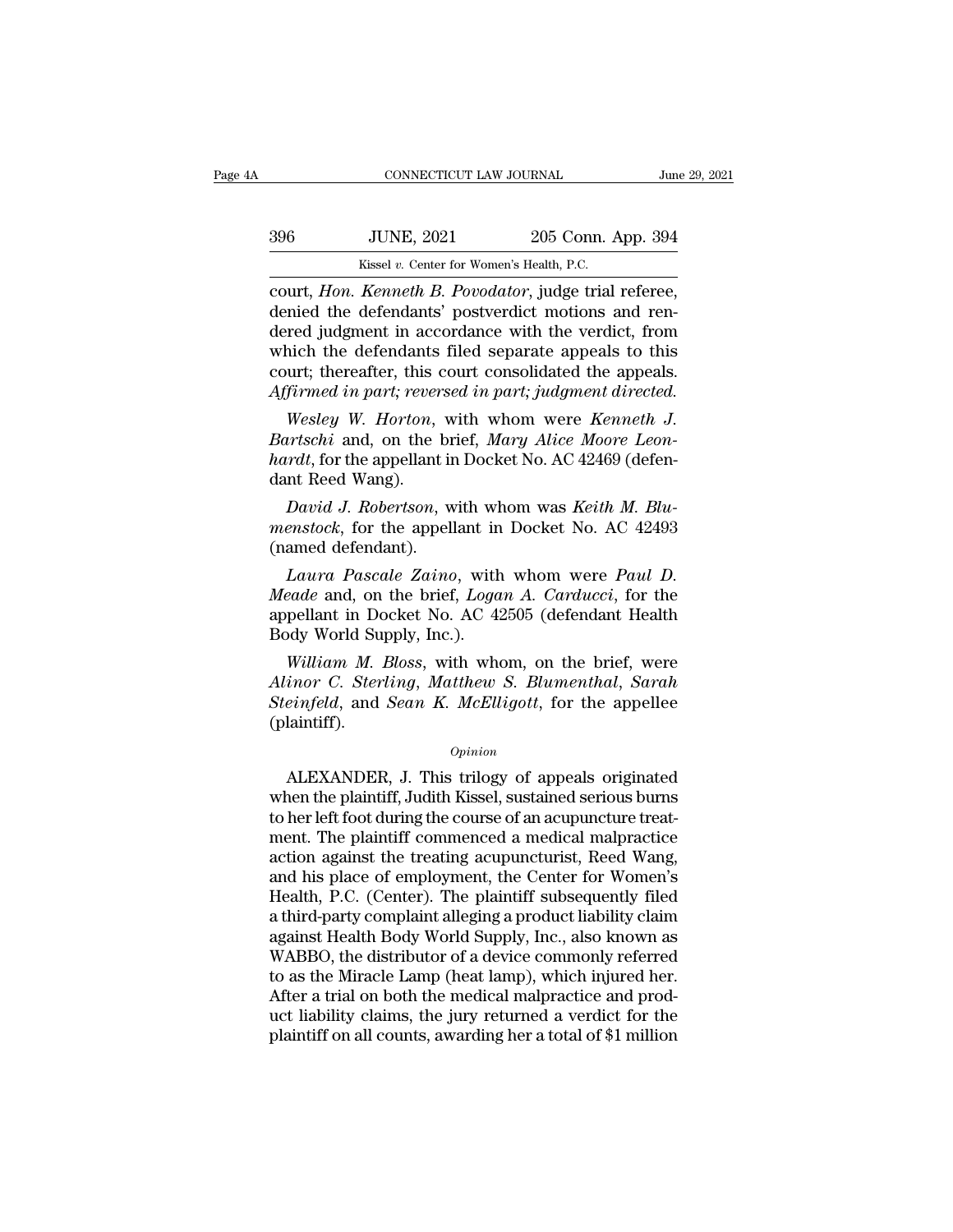| 2021                                                  | CONNECTICUT LAW JOURNAL                   | Page 5A |
|-------------------------------------------------------|-------------------------------------------|---------|
| 205 Conn. App. 394                                    | <b>JUNE, 2021</b>                         | 397     |
|                                                       | Kissel v. Center for Women's Health, P.C. |         |
| in damages. Following the resolution of various nost- |                                           |         |

Following CONNECTICUT LAW JOURNAL<br>
205 Conn. App. 394 JUNE, 2021 397<br>
Kissel v. Center for Women's Health, P.C.<br>
in damages. Following the resolution of various post-<br>
verdict motions, the court rendered judgment in accor-205 Conn. App. 394 JUNE, 2021 397<br>Kissel v. Center for Women's Health, P.C.<br>in damages. Following the resolution of various post-<br>verdict motions, the court rendered judgment in accor-<br>dance with the jury's verdict. 205 Conn. App. 394 JUNE<br>
Kissel v. Center for Women's H<br>
in damages. Following the resolut<br>
verdict motions, the court rendered<br>
dance with the jury's verdict.<br>
Wang, the Center, and WABBO 6 5 Conn. App. 394 JUNE, 2021 397<br>
Kissel v. Center for Women's Health, P.C.<br>
damages. Following the resolution of various post-<br>
rdict motions, the court rendered judgment in accor-<br>
nce with the jury's verdict.<br>
Wang, the

Example 18 Kissel v. Center for Women's Health, P.C.<br>
in damages. Following the resolution of various post-<br>
verdict motions, the court rendered judgment in accor-<br>
dance with the jury's verdict.<br>
Wang, the Center, and WA respectively. In damages. Following the resolution of various post-<br>verdict motions, the court rendered judgment in accordance with the jury's verdict.<br>Wang, the Center, and WABBO each filed a separate<br>appeal, docketed as in damages. Following the resolution of various post-<br>verdict motions, the court rendered judgment in accor-<br>dance with the jury's verdict.<br>Wang, the Center, and WABBO each filed a separate<br>appeal, docketed as AC 42469, AC verdict motions, the court rendered judgment in accordance with the jury's verdict.<br>
Wang, the Center, and WABBO each filed a separate<br>
appeal, docketed as AC 42469, AC 42493, and AC 42505,<br>
respectively. In AC 42469 and A dance with the jury's verdict.<br>
Wang, the Center, and WABBO each filed a separate<br>
appeal, docketed as AC 42469, AC 42493, and AC 42505,<br>
respectively. In AC 42469 and AC 42493, Wang and the<br>
Center claim that (1) the tri Wang, the Center, and WABBO each filed a separate<br>appeal, docketed as AC 42469, AC 42493, and AC 42505,<br>respectively. In AC 42469 and AC 42493, Wang and the<br>Center claim that (1) the trial court improperly denied<br>their mot appeal, docketed as AC 42469, AC 42493, and AC 42505, respectively. In AC 42469 and AC 42493, Wang and the Center claim that (1) the trial court improperly denied their motions to dismiss the medical malpractice action fo respectively. In AC 42469 and AC 42493, Wang and the<br>Center claim that (1) the trial court improperly denied<br>their motions to dismiss the medical malpractice action<br>for failing to comply with General Statutes § 52-190a<br>bec Center claim that (1) the trial court improperly denied<br>their motions to dismiss the medical malpractice action<br>for failing to comply with General Statutes § 52-190a<br>because the plaintiff failed to attach to her initial co their motions to dismiss the medical malpractice action<br>for failing to comply with General Statutes  $\S$  52-190a<br>because the plaintiff failed to attach to her initial com-<br>plaint an opinion letter from a similar health car for failing to comply with General Statutes  $\S$  52-190a<br>because the plaintiff failed to attach to her initial com-<br>plaint an opinion letter from a similar health care pro-<br>vider and her efforts to cure this defect occurre because the plaintiff failed to attach to her initial complaint an opinion letter from a similar health care provider and her efforts to cure this defect occurred outside of the limitation period, (2) the court improperly plaint an opinion letter from a similar health care pro-<br>vider and her efforts to cure this defect occurred outside<br>of the limitation period, (2) the court improperly denied<br>the request for an evidentiary hearing with resp vider and her efforts to cure this defect occurred outside<br>of the limitation period, (2) the court improperly denied<br>the request for an evidentiary hearing with respect<br>to the jurisdictional facts related to the opinion le of the limitation period, (2) the court improperly denied<br>the request for an evidentiary hearing with respect<br>to the jurisdictional facts related to the opinion letter,<br>(3) the plaintiff failed to present sufficient eviden the request for an evidentiary hearing with respect<br>to the jurisdictional facts related to the opinion letter,<br>(3) the plaintiff failed to present sufficient evidence<br>with respect to causation, and (4) the court improperly to the jurisdictional facts related to the opinion letter,<br>
(3) the plaintiff failed to present sufficient evidence<br>
with respect to causation, and (4) the court improperly<br>
instructed the jury regarding expert testimony a (3) the plaintiff failed to present sufficient evidence<br>with respect to causation, and (4) the court improperly<br>instructed the jury regarding expert testimony and<br>causation. In AC 42505, WABBO claims that the court<br>improp with respect to causation, and (4) the court improperly<br>instructed the jury regarding expert testimony and<br>causation. In AC 42505, WABBO claims that the court<br>improperly denied its motions for a directed verdict<br>and to set instructed the jury regarding exp<br>causation. In AC 42505, WABBO cla<br>improperly denied its motions for<br>and to set aside the verdict because<br>to present sufficient evidence as to<br>sation. The plaintiff maintains that t<br>trial c usation. In AC 42505, WABBO claims that the court<br>properly denied its motions for a directed verdict<br>d to set aside the verdict because the plaintiff failed<br>present sufficient evidence as to the element of cau-<br>tion. The p improperly denied its motions for a directed verdict<br>and to set aside the verdict because the plaintiff failed<br>to present sufficient evidence as to the element of cau-<br>sation. The plaintiff maintains that the judgment of t

and to set aside the verdict because the plaintiff failed<br>to present sufficient evidence as to the element of cau-<br>sation. The plaintiff maintains that the judgment of the<br>trial court should be affirmed.<br>In AC 42469 and AC to present sufficient evidence as to the element of causation. The plaintiff maintains that the judgment of the<br>trial court should be affirmed.<br>In AC 42469 and AC 42493, we agree with Wang and<br>the Center that the court im sation. The plaintiff maintains that the judgment of the<br>trial court should be affirmed.<br>In AC 42469 and AC 42493, we agree with Wang and<br>the Center that the court improperly denied their motions<br>to dismiss the plaintiff' trial court should be affirmed.<br>
In AC 42469 and AC 42493, we agree with Wang and<br>
the Center that the court improperly denied their motions<br>
to dismiss the plaintiff's medical malpractice complaint<br>
as a result of her fai In AC 42469 and AC 42493, we agree with Wang and<br>the Center that the court improperly denied their motions<br>to dismiss the plaintiff's medical malpractice complaint<br>as a result of her failure to attach the requisite opinio the Center that the court improperly denied their motions<br>to dismiss the plaintiff's medical malpractice complaint<br>as a result of her failure to attach the requisite opinion<br>letter to the complaint and to cure this defect to dismiss the plaintiff's medical malpractice complaint<br>as a result of her failure to attach the requisite opinion<br>letter to the complaint and to cure this defect by the<br>expiration of the statute of limitations.<sup>1</sup> In AC as a result of her failure to attach the requisite opinion<br>letter to the complaint and to cure this defect by the<br>expiration of the statute of limitations.<sup>1</sup> In AC 42505, we<br>conclude that the plaintiff presented sufficien letter to the complaint and to cure this defect by the expiration of the statute of limitations.<sup>1</sup> In AC 42505, we conclude that the plaintiff presented sufficient evidence with respect to her product liability complaint. expiration of the statute of limitations.<sup>1</sup> In AC 42505, we conclude that the plaintiff presented sufficient evidence with respect to her product liability complaint. The court, therefore, properly denied WABBO's motions court, therefore, properly denied WABBO's motions for<br>a directed verdict and to set aside the verdict. Accord-<br>ingly, we reverse the judgment with respect to Wang<br>and the Center on the medical malpractice claims, and<br> $\frac{$ a directed verdict and to set aside the verdict. Accord-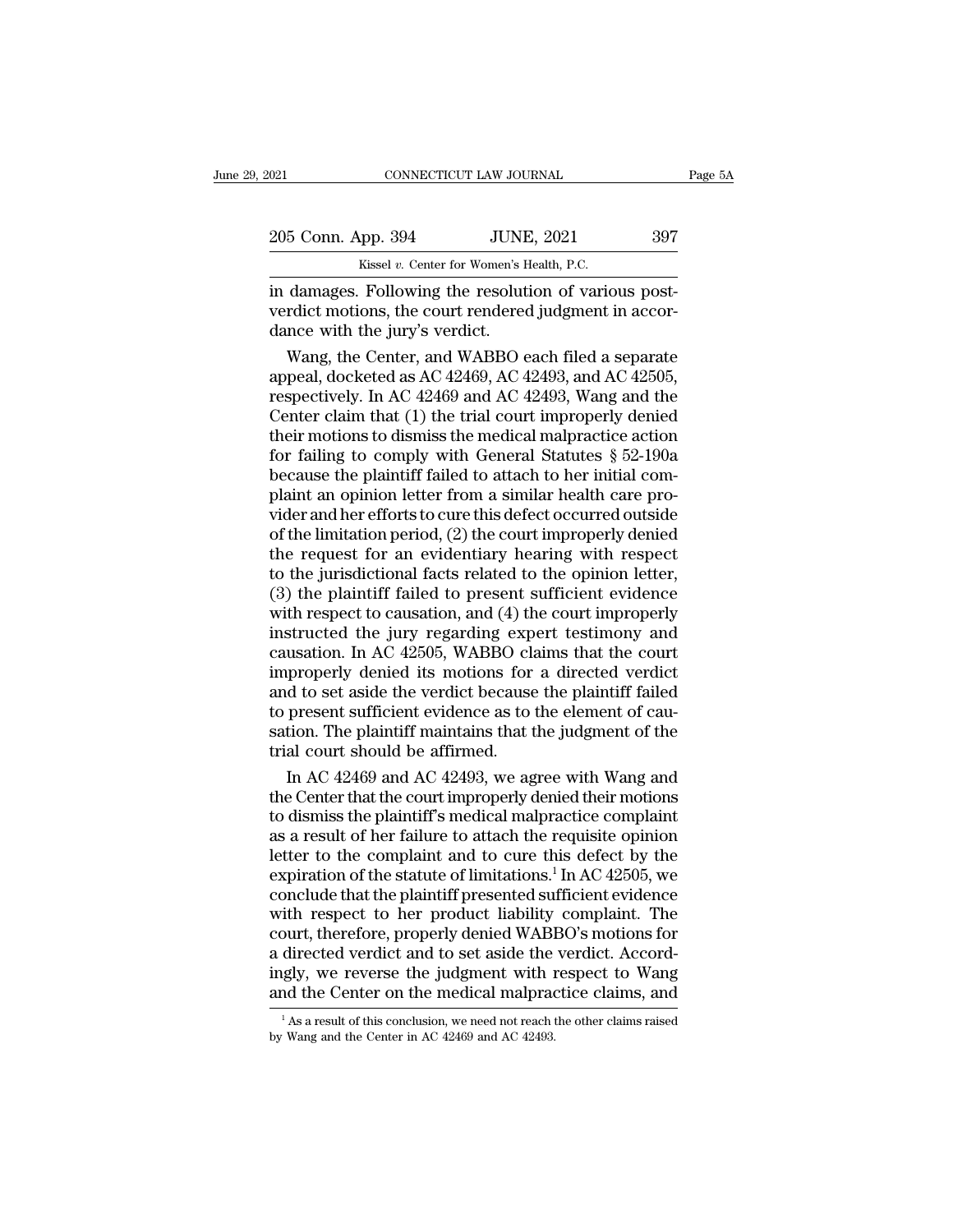|             | CONNECTICUT LAW JOURNAL                                 |                    | June 29, 2021 |
|-------------|---------------------------------------------------------|--------------------|---------------|
| 398         | <b>JUNE, 2021</b>                                       | 205 Conn. App. 394 |               |
|             | Kissel v. Center for Women's Health, P.C.               |                    |               |
| ity claims. | affirm the judgment with respect to the product liabil- |                    |               |
|             | The following recitation, as set forth by the court in  |                    |               |

 $394$ <br>  $\frac{\text{Kissel } v. \text{ Center for Women's Health, P.C.}}{\text{firm the judgment with respect to the product liability.}}$ <br>
The following recitation, as set forth by the court in<br>
Following recitation, as set forth by the court in<br>
Fostverdict memorandum of decision,<sup>2</sup> summarizes<br>
a facts and p  $398$  JUNE, 2021 205 Conn. App. 394<br>
Kissel v. Center for Women's Health, P.C.<br>
affirm the judgment with respect to the product liability<br>
claims.<br>
The following recitation, as set forth by the court in<br>
its postverdict m Kissel v. Center for Women's Health, P.C.<br>
affirm the judgment with respect to the product liabil-<br>
ity claims.<br>
The following recitation, as set forth by the court in<br>
its postverdict memorandum of decision,<sup>2</sup> summarize massed in the second with respect to the product liability claims.<br>
The following recitation, as set forth by the court in<br>
its postverdict memorandum of decision,<sup>2</sup> summarizes<br>
the facts and procedural history and serve affirm the judgment with respect to the product liabil-<br>ity claims.<br>The following recitation, as set forth by the court in<br>its postverdict memorandum of decision,<sup>2</sup> summarizes<br>the facts and procedural history and serves a ity claims.<br>The following recitation, as set forth by the court in<br>its postverdict memorandum of decision,<sup>2</sup> summarizes<br>the facts and procedural history and serves as a starting<br>point to address the claims raised in these The following recitation, as set forth by the court in<br>its postverdict memorandum of decision,<sup>2</sup> summarizes<br>the facts and procedural history and serves as a starting<br>point to address the claims raised in these appeals. T The following recitation, as set forth by the court in<br>its postverdict memorandum of decision,<sup>2</sup> summarizes<br>the facts and procedural history and serves as a starting<br>point to address the claims raised in these appeals. T the facts and procedural history and serves as a starting<br>point to address the claims raised in these appeals. The<br>plaintiff, a patient at the Center, went to Wang for her<br>first acupuncture treatment on April 22, 2010. At point to address the claims raised in these appeals. The<br>plaintiff, a patient at the Center, went to Wang for her<br>first acupuncture treatment on April 22, 2010. At this<br>visit, Wang inserted needles in the plaintiff's body plaintiff, a patient at the Center, went to Wang for her<br>first acupuncture treatment on April 22, 2010. At this<br>visit, Wang inserted needles in the plaintiff's body and<br>placed the heat lamp<sup>3</sup> near her foot as part of the first acupuncture treatment on April 22, 2010. At this<br>visit, Wang inserted needles in the plaintiff's body and<br>placed the heat lamp<sup>3</sup> near her foot as part of the treat-<br>ment. The surface temperature of this device, whi visit, Wang inserted needles in the plaintiff's body and<br>placed the heat lamp<sup>3</sup> near her foot as part of the treat-<br>ment. The surface temperature of this device, which<br>was distributed by WABBO,<sup>4</sup> exceeded 500 degrees. A placed the heat lamp<sup>3</sup> near her foot as part of the treat-<br>ment. The surface temperature of this device, which<br>was distributed by WABBO,<sup>4</sup> exceeded 500 degrees. As<br>part of his standard practice, Wang left the plaintiff<br>a ment. The surface temperature of this device, which<br>was distributed by WABBO,<sup>4</sup> exceeded 500 degrees. As<br>part of his standard practice, Wang left the plaintiff<br>alone in the treatment room, but remained close by.<br>"When  $\d$ was distributed by WABBO,<sup>4</sup> exceeded 500 degrees. As<br>part of his standard practice, Wang left the plaintiff<br>alone in the treatment room, but remained close by.<br>"When  $\dots$  Wang returned to the room several min-<br>utes later part of his standard practice, Wang left the plaintiff alone in the treatment room, but remained close by.<br>
"When  $\dots$  Wang returned to the room several minutes later, the head of the heat lamp was resting against<br>
the pl alone in the treatment room, but<br>
"When  $\ldots$  Wang returned to the When  $\ldots$  Wang returned to the lutes later, the head of the heat lang<br>
the plaintiff's foot, having caused<br>
foot. He removed the lamp from<br>
the principal the plaintiff's foot, having caused serious injuries to her<br>foot. He removed the lamp from her foot, and he (and<br>the principal of the Center) transported the plaintiff to<br>a hospital for treatment."<sup>5</sup><br><sup>2</sup>The court, *Hon. K* foot. He removed the lamp from her foot, and he (and<br>the principal of the Center) transported the plaintiff to<br>a hospital for treatment."<sup>5</sup><br> $^2$ The court, *Hon. Kenneth B. Povodator*, judge trial referee, issued a fifty-

conditions. This device contained a round plate coated with thirty-three<br>elements and was activated by a built-in heating element. The mineral plate<br>then emitted "a special band of electromagnetic waves" that were absorbe elements and was activated by a built-in heating element. The mineral plate<br>then emitted "a special band of electromagnetic waves" that were absorbed<br>by the patient's body.<br>"The action was commenced in April, 2012. In Dece then emitted "a special band of electromagnetic waves" that were absorbed<br>by the patient's body.<br>
"The action was commenced in April, 2012. In December of that year<br>
. . . . Wang sought to implead [WABBO] the distributor by the patient's body.<br>
"The action was commenced in April, 2012. In December of that year<br>
. . . . Wang sought to implead [WABBO] the distributor of the heat lamp<br>
that caused the injury to the plaintiff . . . . After the <sup>4</sup> "The action was commenced in April, 2012. In December of that year . . . . Wang sought to implead [WABBO] the distributor of the heat lamp that caused the injury to the plaintiff . . . . After the motion was granted, that caused the injury to the plaintiff . . . . After the motion was granted, and a third-party complaint served on [WABBO], the plaintiff amended her complaint so as to assert a direct claim against . . . [WABBO]. Early the trial . . . Wang withdrew his complaint directed to . . . WABBO." See

and a third-party complaint served on [WABBO], the plaintiff amended her complaint so as to assert a direct claim against . . . [WABBO]. Early in the trial . . . Wang withdrew his complaint directed to . . . WABBO." See p

motions, i.e. Fernoved the lamp from her foot, and he (and<br>the principal of the Center) transported the plaintiff to<br>a hospital for treatment."<sup>5</sup><br> $^2$ The court, *Hon. Kenneth B. Povodator*, judge trial referee, issued a the principal of the Center) transported the plaintiff to<br>
a hospital for treatment."<sup>5</sup><br>
<sup>2</sup> The court, *Hon. Kenneth B. Povodator*, judge trial referee, issued a fifty-<br>
two page memorandum of decision on January 3, 201 **a** hospital for treatment."<sup>5</sup><br><sup>2</sup> The court, *Hon. Kenneth B. Povodator*, judge trial referee, issued a fifty-<br>two page memorandum of decision on January 3, 2019, addressing various<br>motions, including motions for permis <sup>2</sup> The court, *Hon. Kenneth B. Povodator*, judge trial referee, issued a fifty-<br>two page memorandum of decision on January 3, 2019, addressing various<br>motions, including motions for permission to file a late motion to re two page memorandum of decision on January 3, 2019, addressing various<br>motions, including motions for permission to file a late motion to reargue<br>and motions for reconsideration of the 2012 motions to dismiss, motions<br>for

motions, including motions for permission to file a late motion to reargue<br>and motions for reconsideration of the 2012 motions to dismiss, motions<br>for directed verdict, motions to set aside the verdict, a motion for remitt and motions for reconsideration of the 2012 motions to dismiss, motions for directed verdict, motions to set aside the verdict, a motion for remittitur and a motion for judgment notwithstanding the verdict.<br>
<sup>3</sup> Pursuant t for directed verdict, motions to set aside the verdict, a motion for remittitur<br>and a motion for judgment notwithstanding the verdict.<br><sup>3</sup> Pursuant to a user brochure introduced into evidence, the heat lamp<br>promoted metabo and a motion for judgment notwithstanding the verdict.<br>
<sup>3</sup> Pursuant to a user brochure introduced into evidence, the heat lamp<br>
promoted metabolism, regulated physiological deficiencies, diminished<br>
inflammation and eased <sup>3</sup> Pursuant to a user bro<br>promoted metabolism, real<br>inflammation and eased p<br>conditions. This device co<br>elements and was activated<br>then emitted "a special ban<br>by the patient's body.<br> $\frac{4}{100}$  action was comm moted metabolism, regulated physiological deficiencies, diminished<br>ammation and eased pain, tissue injuries, arthritis, and various skin<br>ditions. This device contained a round plate coated with thirty-three<br>ments and was a inflammation and eased pain, tissue injuries, arthritis, and various skin<br>conditions. This device contained a round plate coated with thirty-three<br>elements and was activated by a built-in heating element. The mineral plate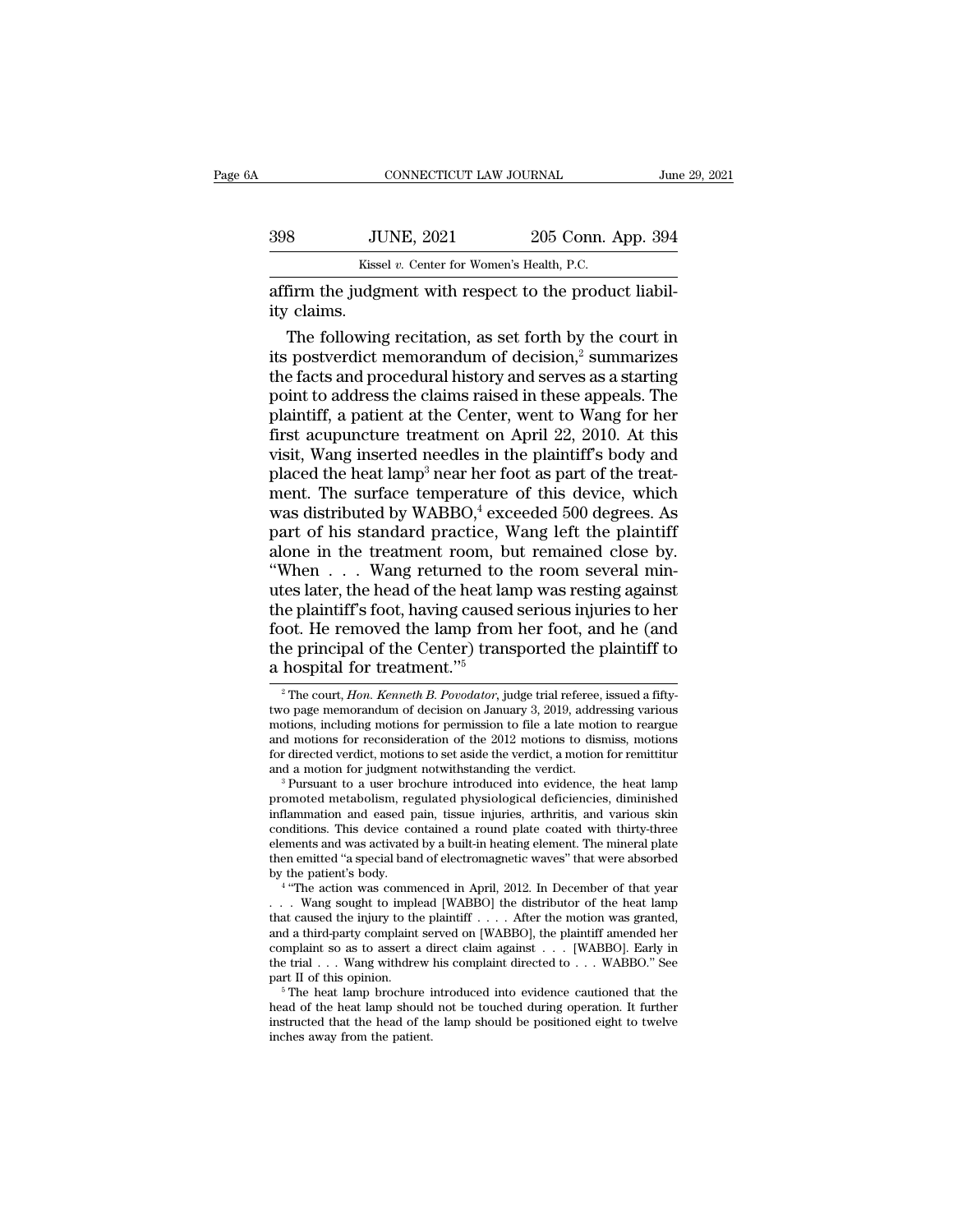| 021                | CONNECTICUT LAW JOURNAL                              | Page 7A |
|--------------------|------------------------------------------------------|---------|
| 205 Conn. App. 394 | <b>JUNE, 2021</b>                                    | 399     |
|                    | Kissel v. Center for Women's Health, P.C.            |         |
|                    | A significant issue at trial was the exact manner in |         |

 $\begin{array}{ccc}\n & \text{COMRECTICUT LAW JOURNAL} & \text{Page 7A} \\
 \hline\n 5 \text{ Conn. App. 394} & \text{JUNE, 2021} & \text{399} \\
 \text{Kissel } v. \text{ Center for Women's Health, P.C.} \\
 \hline\n \text{A significant issue at trial was the exact manner in} \\
 \text{inich the head of the heat lamp, which housed the heat-} \\
 \hline\n \text{dement came into contact with the plaintiff's left} & \text{def} \\
 \end{array}$ 205 Conn. App. 394 JUNE, 2021 399<br>Kissel v. Center for Women's Health, P.C.<br>A significant issue at trial was the exact manner in<br>which the head of the heat lamp, which housed the heat-<br>froot No one observed whether the hea 205 Conn. App. 394 JUNE, 2021 399<br>
Kissel v. Center for Women's Health, P.C.<br>
A significant issue at trial was the exact manner in<br>
which the head of the heat lamp, which housed the heat-<br>
ing element, came into contact w 205 Conn. App. 394 JUNE, 2021 399<br>
Kissel v. Center for Women's Health, P.C.<br>
A significant issue at trial was the exact manner in<br>
which the head of the heat lamp, which housed the heat-<br>
ing element, came into contact w Kissel v. Center for Women's Health, P.C.<br>
A significant issue at trial was the exact manner in<br>
which the head of the heat lamp, which housed the heat-<br>
ing element, came into contact with the plaintiff's left<br>
foot. No Kissel v. Center for Women's Health, P.C.<br>
A significant issue at trial was the exact manner in<br>
which the head of the heat lamp, which housed the heat-<br>
ing element, came into contact with the plaintiff's left<br>
foot. No A significant issue at trial was the exact manner in<br>which the head of the heat lamp, which housed the heat-<br>ing element, came into contact with the plaintiff's left<br>foot. No one observed whether the head of the heat lamp which the head of the heat lamp, which housed the heat-<br>ing element, came into contact with the plaintiff's left<br>foot. No one observed whether the head of the heat lamp<br>had descended or whether the entire lamp assembly had ing element, came into conta<br>foot. No one observed whethe<br>had descended or whether the<br>tipped over.<sup>6</sup> The parties pres<br>regarding the propensity of the<br>on its own or whether such<br>of some external force.<br>"The jury awarded t ot. No one observed whether the head of the heat lamp<br>d descended or whether the entire lamp assembly had<br>pped over.<sup>6</sup> The parties presented extensive evidence<br>garding the propensity of the head of the lamp to lower<br>its o had descended or whether the entire lamp assembly had<br>tipped over.<sup>6</sup> The parties presented extensive evidence<br>regarding the propensity of the head of the lamp to lower<br>on its own or whether such movement was the result<br>of

tipped over.<sup>6</sup> The parties presented extensive evidence<br>regarding the propensity of the head of the lamp to lower<br>on its own or whether such movement was the result<br>of some external force.<br>"The jury awarded the plaintiff regarding the propensity of the head of the lamp to lower<br>on its own or whether such movement was the result<br>of some external force.<br>"The jury awarded the plaintiff \$1 million as to each<br>of the claim/theories of liability on its own or whether such movement was the result<br>of some external force.<br>"The jury awarded the plaintiff \$1 million as to each<br>of the claim/theories of liability presented. With respect<br>to the medical malpractice claim, of some external force.<br>
"The jury awarded the plaintiff \$1 million as to each<br>
of the claim/theories of liability presented. With respect<br>
to the medical malpractice claim, the jury determined<br>
that the plaintiff was not "The jury awarded the plaintiff \$1 million as to each<br>of the claim/theories of liability presented. With respect<br>to the medical malpractice claim, the jury determined<br>that the plaintiff was not comparatively negligent. Wi of the claim/theories of liability presented. With respect<br>to the medical malpractice claim, the jury determined<br>that the plaintiff was not comparatively negligent. With<br>respect to the product liability claim, the jury det to the medical malpractice claim, the jury determined<br>that the plaintiff was not comparatively negligent. With<br>respect to the product liability claim, the jury deter-<br>mined that the plaintiff was not comparatively respon-<br> that the plaintiff was not comparatively negligent. With<br>respect to the product liability claim, the jury deter-<br>mined that the plaintiff was not comparatively respon-<br>sible for her injuries, but pursuant to General Statu respect to the product liability claim, the jury deter-<br>mined that the plaintiff was not comparatively respon-<br>sible for her injuries, but pursuant to General Statutes<br>§ 52-5720, the jury determined that . . . Wang, as a<br>p mined that the plaintiff was not comparatively responsible for her injuries, but pursuant to General Statutes § 52-5720, the jury determined that . . . Wang, as a party to this action, had been 20 [percent] responsible. Th sible for her injuries, but pursuant to General Statutes  $\S$  52-572o, the jury determined that  $\dots$  Wang, as a party to this action, had been 20 [percent] responsible.<br>The plaintiff had not made any claim for economic dam Figure 1.20 (percent) responses that the any claim for economic award was for noneconomic dama<br>al overview in mind, we now proce ims raised in each of these appeal<br>I<br>AC 42469 and AC 42493<br>and AC 42493, Wang and the Co es, so the full award was for noneconomic damages."<br>
ith this factual overview in mind, we now proceed to<br>
e specific claims raised in each of these appeals.<br>
I<br>
AC 42469 and AC 42493<br>
In AC 42469 and AC 42493, Wang and th

## I

With this factual overview in mind, we now proceed to<br>the specific claims raised in each of these appeals.<br> $I$ <br>AC 42469 and AC 42493<br>In AC 42469 and AC 42493, Wang and the Center<br>claim, inter alia, that the court improper the specific claims raised in each of these appeals.<br>
I<br>
AC 42469 and AC 42493<br>
In AC 42469 and AC 42493, Wang and the Center<br>
claim, inter alia, that the court improperly denied their<br>
motions to dismiss the plaintiff's m I<br>
AC 42469 and AC 42493<br>
In AC 42469 and AC 42493, Wang and the Center<br>
claim, inter alia, that the court improperly denied their<br>
motions to dismiss the plaintiff's medical malpractice<br>
complaint.<sup>7</sup> Specifically, Wang a In AC 42469 and AC 42493, Wang and the Center<br>aim, inter alia, that the court improperly denied their<br>otions to dismiss the plaintiff's medical malpractice<br>omplaint.<sup>7</sup> Specifically, Wang and the Center contend<br> $\frac{6}{10}$ claim, inter alia, that the court improperly denied their<br>motions to dismiss the plaintiff's medical malpractice<br>complaint.<sup>7</sup> Specifically, Wang and the Center contend<br> $\frac{1}{\pi}$  The plaintiff was unaware of how the head

motions to dismiss the plaintiff's medical malpractice<br>complaint.<sup>7</sup> Specifically, Wang and the Center contend<br><sup>6</sup> The plaintiff was unaware of how the head of the heat lamp ended up<br>on her foot. When Wang returned to the complaint.<sup>7</sup> Specifically, Wang and<br>  $\overline{\ }$  <sup>6</sup> The plaintiff was unaware of how the head<br>
on her foot. When Wang returned to the treatme<br>
or observe whether the lamp assembly had tippe<br>
supporting the lamp head had des The plaintiff was unaware of how the head of the heat lamp ended up<br>The plaintiff was unaware of how the head of the heat lamp ended up<br>her foot. When Wang returned to the treatment room, "he did not notice<br>bbserve whether The plaintiff was unaware of how the head of the heat lamp ended up<br>on her foot. When Wang returned to the treatment room, "he did not notice<br>or observe whether the lamp assembly had tipped over or whether the arm<br>support

on her foot. When Wang returned to the treatment room, "he did not notice or observe whether the lamp assembly had tipped over or whether the arm supporting the lamp head had descended."<br>
<sup>7</sup> "[P]rofessional negligence or on her foot. When Wang returned to the treatment room, "he did not notice or observe whether the lamp assembly had tipped over or whether the arm supporting the lamp head had descended."<br>
<sup>7</sup> "[P]rofessional negligence or supporting the lamp head had descended."<br>
<sup>7</sup> "[P]rofessional negligence or malpractice . . . [is] defined as the failure<br>
of one rendering professional services to exercise that degree of skill and<br>
learning commonly app <sup>7</sup> "[P]rofessional negligence or malpractice  $\ldots$  [is] defined as the failure of one rendering professional services to exercise that degree of skill and learning commonly applied under all the circumstances in the comm The performance of the professional services to exercise that degree of skill and learning commonly applied under all the circumstances in the community by the average prudent reputable member of the profession with the r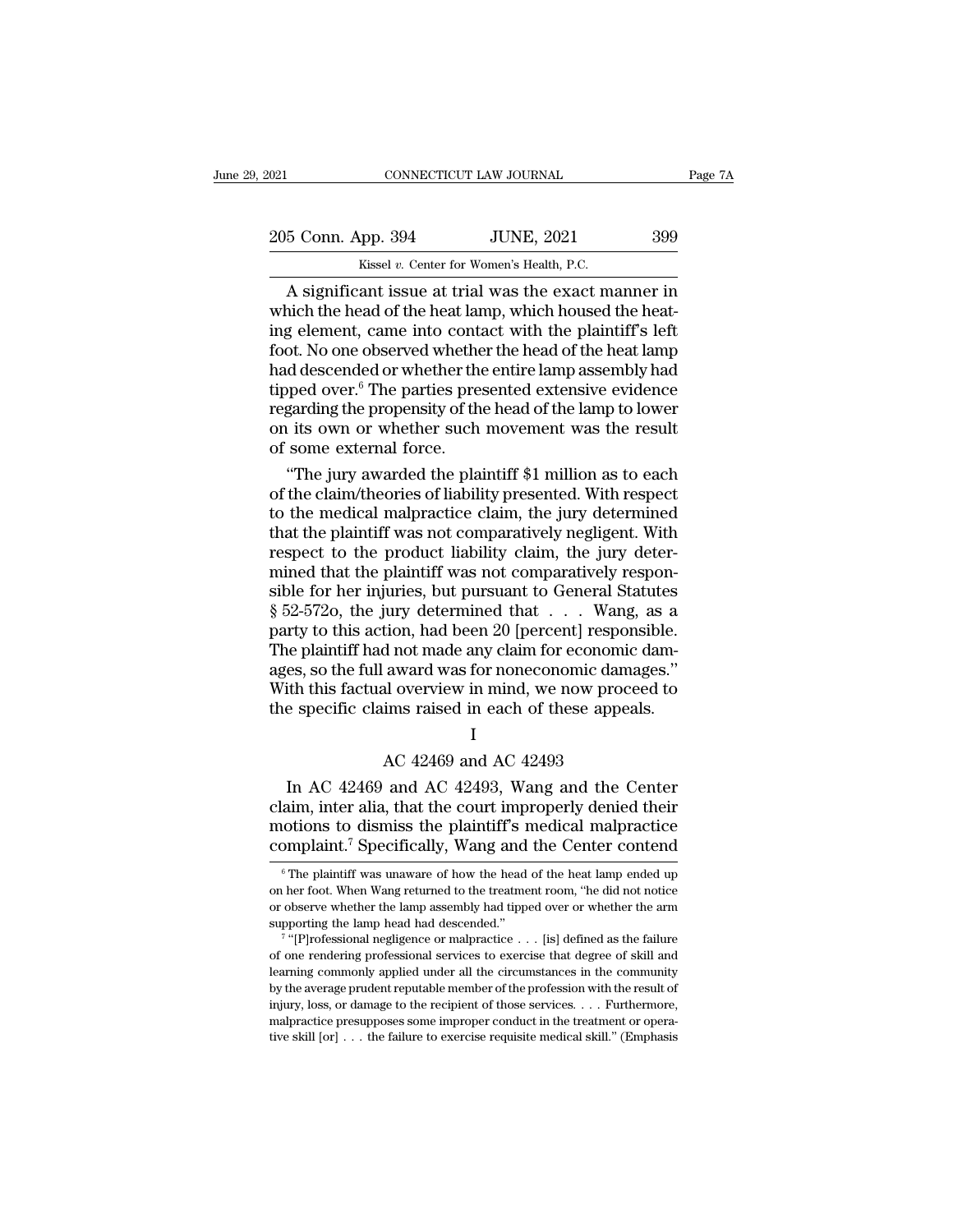# CONNECTICUT LAW JOURNAL June 29, 2021<br>400 JUNE, 2021 205 Conn. App. 394<br>Kissel v. Center for Women's Health, P.C. CONNECTICUT LAW JOURNAL Jun<br>
400 JUNE, 2021 205 Conn. App. 394<br>
Kissel *v.* Center for Women's Health, P.C.<br>
that the court lacked personal jurisdiction on the basis

CONNECTICUT LAW JOURNAL June 29, 2021<br>  $\frac{1}{205}$  Conn. App. 394<br>  $\frac{1}{205}$  Kissel v. Center for Women's Health, P.C.<br>
that the court lacked personal jurisdiction on the basis<br>
of the plaintiff's failure (1) to attach 400 JUNE, 2021 205 Conn. App. 394<br>
Kissel v. Center for Women's Health, P.C.<br>
that the court lacked personal jurisdiction on the basis<br>
of the plaintiff's failure (1) to attach an opinion letter<br>
from a similar health care 400 JUNE,  $2021$   $205$  Conn. App. 394<br>  $\frac{Kissel v. \text{ Center for Women's Health, P.C.}}{Kissel v. \text{ Center for Women's Health, P.C.}}$ <br>
that the court lacked personal jurisdiction on the basis<br>
of the plaintiff's failure (1) to attach an opinion letter<br>
from a similar healt  $\frac{100}{205}$  JUNE, 2021 205 Conn. App. 394<br>  $\frac{100}{205}$  Kissel v. Center for Women's Health, P.C.<br>
that the court lacked personal jurisdiction on the basis<br>
of the plaintiff's failure (1) to attach an opinion letter<br>
f EXECUTE:  $\frac{2621}{269 \text{ Cofit}}$ <br>
Kissel v. Center for Women's Health, P.C.<br>
that the court lacked personal jurisdiction on the basis<br>
of the plaintiff's failure (1) to attach an opinion letter<br>
from a similar health care pro Kissel v. Center for Women's Health, P.C.<br>
that the court lacked personal jurisdiction on the basis<br>
of the plaintiff's failure (1) to attach an opinion letter<br>
from a similar health care provider to her medical mal-<br>
pra that the court lacked personal jurisdiction on the basis<br>of the plaintiff's failure (1) to attach an opinion letter<br>from a similar health care provider to her medical mal-<br>practice complaint and (2) to cure that defect wit of the plaintiff's failure (1) to attach an opinion letter<br>from a similar health care provider to her medical mal-<br>practice complaint and (2) to cure that defect within<br>the applicable two year statutory limitation period. from a similar health care provider to her medical mal-<br>practice complaint and (2) to cure that defect within<br>the applicable two year statutory limitation period. The<br>plaintiff counters that the court properly denied the<br>m practice complaint and (2) to cure that defect within<br>the applicable two year statutory limitation period. The<br>plaintiff counters that the court properly denied the<br>motions to dismiss the medical malpractice complaint.<br>She the applicable two year statutory limitation period. The plaintiff counters that the court properly denied the motions to dismiss the medical malpractice complaint. She argues that Wang and the Center waived their statute plaintiff counters that the court properly denied the<br>motions to dismiss the medical malpractice complaint.<br>She argues that Wang and the Center waived their stat-<br>ute of limitations defense and that the purpose of the<br>stat motions to dismiss the medical malpractice complaint.<br>She argues that Wang and the Center waived their stat-<br>ute of limitations defense and that the purpose of the<br>statute was satisfied, as evidenced by the jury's verdict<br> She argues that Wang and the Center waived their stat-<br>ute of limitations defense and that the purpose of the<br>statute was satisfied, as evidenced by the jury's verdict<br>in the present case. The plaintiff contends that the t ute of limitations defense and that the purpose of the<br>statute was satisfied, as evidenced by the jury's verdict<br>in the present case. The plaintiff contends that the three<br>year statute of repose contained in General Statut statute was satisfied, as evidenced by the jury's verdict<br>in the present case. The plaintiff contends that the three<br>year statute of repose contained in General Statutes<br> $\S 52-584$  applied and, therefore, the amendment to in the present case. The plaintiff contends that the three<br>year statute of repose contained in General Statutes<br>§ 52-584 applied and, therefore, the amendment to the<br>complaint containing the opinion letter was timely and<br> year statute of repose contained in General Statutes  $\S$  52-584 applied and, therefore, the amendment to the complaint containing the opinion letter was timely and cured the defect. We agree with Wang and the Center that 52-584 applied and, therefore, the amendment to the mplaint containing the opinion letter was timely and red the defect. We agree with Wang and the Center at the medical malpractice complaint should have en dismissed purs complaint containing the opinion letter was timely and<br>cured the defect. We agree with Wang and the Center<br>that the medical malpractice complaint should have<br>been dismissed pursuant to § 52-190a (c) and that the<br>plaintiff

been dismissed pursuant to § 52-190a (C) and that the<br>plaintiff's efforts to cure the defect were not timely.<br>A detailed recitation of the facts and procedural his-<br>tory is necessary for the resolution of this claim.<sup>8</sup> Th

plaintiff's efforts to cure the defect were not timely.<br> *A* detailed recitation of the facts and procedural his-<br>
tory is necessary for the resolution of this claim.<sup>8</sup> The<br>
omitted; internal quotation marks omitted.) *Vo* A detailed recitation of the  $\frac{1}{2}$  tory is necessary for the resol<br>omitted; internal quotation marks omitted<br> $Gynecology Group, P.C., 113 Conn. App.  $\frac{292}{8}$  Conn. 911, 973 A.2d 661 (2009).  
 $\frac{8}{8}$  A motion to dismiss admits all fac$ The detailed recreasion of the races and procedural history is necessary for the resolution of this claim.<sup>8</sup> The litted; internal quotation marks omitted.) *Votre v. County Obstetrics* & *aecology Group, P.C.*, 113 Conn.

record that accompanies the motion, including supporting affidavits that contain undispected facts. . . . In a medical malpractice action, despite the motion including supporting affidavits that companies the motion, inclu omitted; internal quotation marks omitted.) Votre v. County Obstetrics & Gynecology Group, P.C., 113 Conn. App. 569, 576, 966 A.2d 813, cert. denied, 292 Conn. 911, 973 A.2d 661 (2009).<br><sup>8</sup> "A motion to dismiss admits all *Gynecology Group, P.C.*, 113 Conn. App. 569, 576, 966 A.2d 813, cert. denied, 292 Conn. 911, 973 A.2d 661 (2009).<br><sup>8</sup> "A motion to dismiss admits all facts well pleaded and invokes any record that accompanies the motion, 292 Conn. 911, 973 A.2d 661 (2009).<br>
<sup>8</sup> "A motion to dismiss admits all facts well pleaded and invokes any<br>
record that accompanies the motion, including supporting affidavits that<br>
contain undisputed facts.... In a medi <sup>2</sup> <sup>8</sup> <sup>4</sup> A motion to dismiss admits all facts well pleaded and invokes any record that accompanies the motion, including supporting affidavits that contain undisputed facts. . . . In a medical malpractice action, despi precord that accompanies the motion, including supporting affidavits that contain undisputed facts. . . . In a medical malpractice action, despite the allegations in the plaintiff's complaint, it is proper to consider und probability contain undisputed facts. The medical malpractice action, despite the allegations in the plaintiff's complaint, it is proper to consider undisputed facts contained in affidavits when deciding a motion to dismis content for determination of the jurisdictional issue and need not consider undisputed<br>facts contained in affidavits when deciding a motion to dismiss if the affida-<br>vits provide independent evidence of the nature of a de facts contained in affidavits when deciding a motion to dismiss if the affidavits provide independent evidence of the nature of a defendant's medical practice. . . . Where . . . the motion [to dismiss] is accompanied by s wits provide independent evidence of the nature of a defendant's medical practice. . . . Where . . . the motion [to dismiss] is accompanied by supporting affidavits containing undisputed facts, the court may look to their practice.... Where ... the motion [to dismiss] is accompanied by supporting affidavits containing undisputed facts, the court may look to their content for determination of the jurisdictional issue and need not conclusive porting affidavits containing undisputed facts, the court may look to their content for determination of the jurisdictional issue and need not conclusively presume the validity of the allegations of the complaint. . . . G Forms and for determination of the jurisdictional issue and need not conclusively presume the validity of the allegations of the complaint. . . . Generally, [i]f affidavits and/or other evidence submitted in support of a sively presume the validity of the allegations of the complaint. . . . Generally, [i]f affidavits and/or other evidence submitted in support of a defendant's motion to dismiss conclusively establish that jurisdiction is l sively presume the validity of the allegations of the complaint. . . . Generally, [i]f affidavits and/or other evidence submitted in support of a defendant's motion to dismiss conclusively establish that jurisdiction is l the dant's motion to dismiss conclusively establish that jurisdiction is lacking, and the plaintiff fails toundermine this conclusion with counteraffidavits . . . or other evidence, the trial court may dismiss the action and the plaintiff fails toundermine this conclusion with counteraffidavits ... or other evidence, the trial court may dismiss the action without further proceedings. . . . If, however, the defendant submits either no proo ... or other evidence, the trial court may dismiss the action without further proceedings. . . . If, however, the defendant submits either no proof to rebut the plaintiff's jurisdictional allegations . . . or only evidenc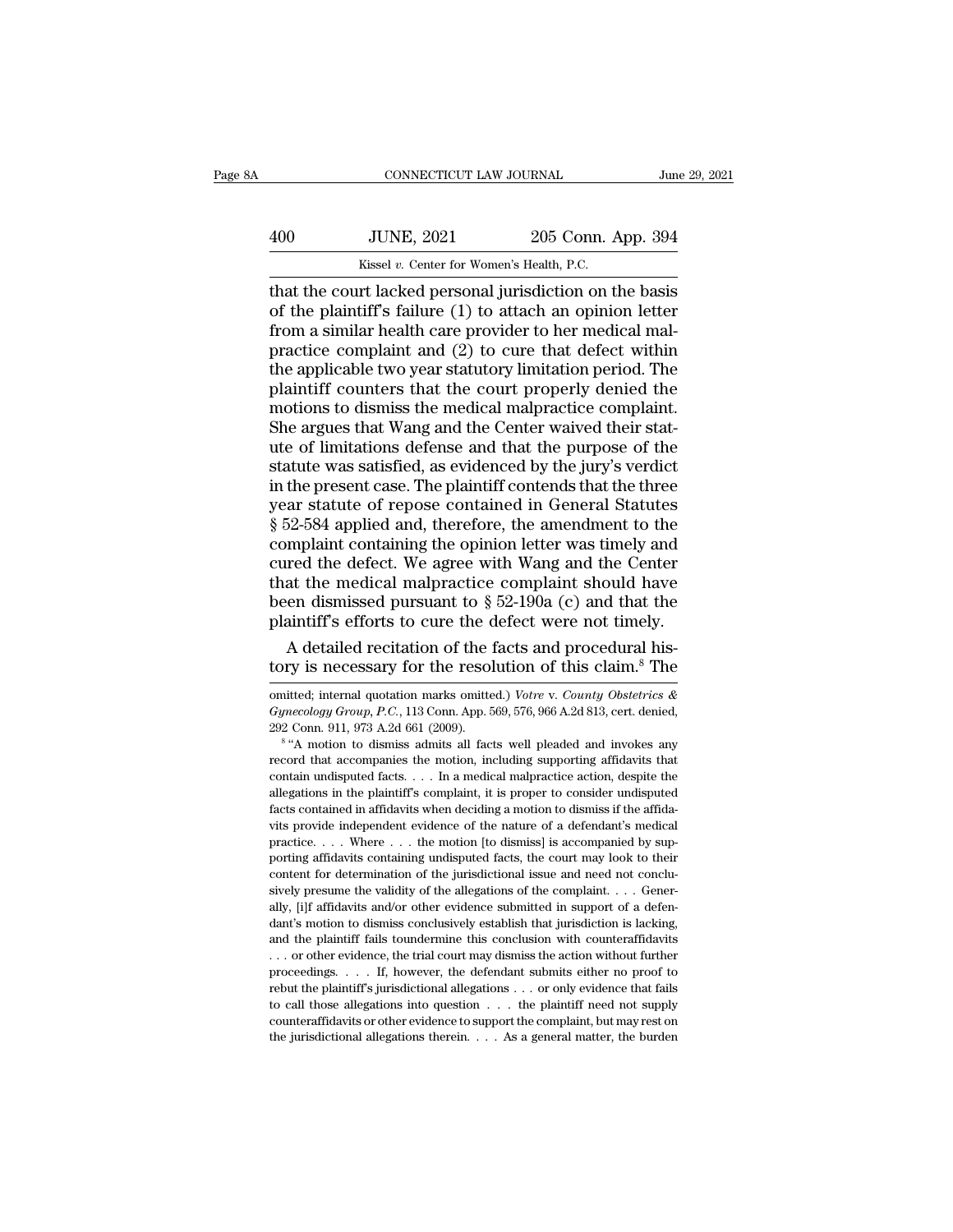EXECUTE DAN JOURNAL Page 9A<br>
205 Conn. App. 394 JUNE, 2021 401<br>
Kissel v. Center for Women's Health, P.C.

CONNECTICUT LAW JOURNAL<br>
205 Conn. App. 394 JUNE, 2021 401<br>
Kissel *v.* Center for Women's Health, P.C.<br>
plaintiff's complaint was served on the Center on April 021 CONNECTICUT LAW JOURNAL Page !<br>
205 Conn. App. 394 JUNE, 2021 401<br>
Kissel v. Center for Women's Health, P.C.<br>
plaintiff's complaint was served on the Center on April<br>
4, 2012, and on Wang on April 6, 2012. In her two c 205 Conn. App. 394 JUNE, 2021 401<br>Kissel v. Center for Women's Health, P.C.<br>plaintiff's complaint was served on the Center on April<br>4, 2012, and on Wang on April 6, 2012. In her two count<br>complaint, dated March 30, 2012, t 205 Conn. App. 394 JUNE, 2021 401<br>
Kissel v. Center for Women's Health, P.C.<br>
plaintiff's complaint was served on the Center on April<br>
4, 2012, and on Wang on April 6, 2012. In her two count<br>
complaint, dated March 30, 20 205 Conn. App. 394 JUNE, 2021 401<br>
Kissel v. Center for Women's Health, P.C.<br>
plaintiff's complaint was served on the Center on April<br>
4, 2012, and on Wang on April 6, 2012. In her two count<br>
complaint, dated March 30, 20 Example 19 Served Center, 2021<br>
Example 19 Served Center of Nomen's Health, P.C.<br>
plaintiff's complaint was served on the Center on April<br>
4, 2012, and on Wang on April 6, 2012. In her two count<br>
complaint, dated March 30 Kissel v. Center for Women's Health, P.C.<br>plaintiff's complaint was served on the Center on April<br>4, 2012, and on Wang on April 6, 2012. In her two count<br>complaint, dated March 30, 2012, the plaintiff alleged<br>that Wang, a plaintiff's complaint was served on the Center on April 4, 2012, and on Wang on April 6, 2012. In her two count<br>complaint, dated March 30, 2012, the plaintiff alleged<br>that Wang, as "a servant, agent, apparent agent and/or<br>  $\tilde{A}$ , 2012, and on Wang on April 6, 2012. In her two count complaint, dated March 30, 2012, the plaintiff alleged that Wang, as "a servant, agent, apparent agent and/or employee of [the Center]" held himself out as a complaint, dated March 30, 2012, the plaintiff alleged<br>that Wang, as "a servant, agent, apparent agent and/or<br>employee of [the Center]" held himself out as a licensed<br>acupuncturist in Connecticut.<sup>9</sup> She further alleged th that Wang, as "a servant, agent, apparent agent and/or<br>employee of [the Center]" held himself out as a licensed<br>acupuncturist in Connecticut.<sup>9</sup> She further alleged that<br>she sustained injuries as a result of Wang's failure employee of [the Center]" held himself out as a licensed<br>acupuncturist in Connecticut.<sup>9</sup> She further alleged that<br>she sustained injuries as a result of Wang's failure to<br>exercise the degree and care of a licensed acupunct exercise the degree and care of a licensed acupuncturist in the following ways: (1) failing to protect her from contact with the heat lamp during the acupuncture treatment; (2) failing to place the heat lamp at a safe is ist in the following ways: (1) failing to protect her from<br>contact with the heat lamp during the acupuncture<br>treatment; (2) failing to place the heat lamp at a safe<br>is placed on the defendant to disprove personal jurisdict

contact with the heat lamp during the acupuncture<br>treatment; (2) failing to place the heat lamp at a safe<br>is placed on the defendant to disprove personal jurisdiction." (Citations<br>omitted, internal quotation marks omitted **treatment;** (2) failing to place the heat lamp at a safe is placed on the defendant to disprove personal jurisdiction." (Citations omitted; internal quotation marks omitted.) *Carpenter* v. *Daar*, 199 Conn. App. 367, 38 Fraction of the defendant to disprove personal jurisdiction." (Citations initted; internal quotation marks omitted.) Carpenter v. Daar, 199 Conn.<br>p. 367, 381–82, 236 A.3d 239, cert. granted, 335 Conn. 962, 239 A.3d 15 (20 is placed on the defendant to disprove personal jurisdiction." (Citations omitted; internal quotation marks omitted.) *Carpenter* v. *Daar*, 199 Conn. App. 367, 381–82, 236 A.3d 239, cert. granted, 335 Conn. 962, 239 A.3d

provided internal quotation marks omitted.) *Carpenter v. Daar*, 199 Conn.<br>App. 367, 381–82, 236 A.3d 239, cert. granted, 335 Conn. 962, 239 A.3d<br>1215 (2020).<br>In the event, however, that the motion to dismiss raises a fac App. 367, 381–82, 236 A.3d 239, cert. granted, 335 Conn. 962, 239 A.3d 1215 (2020).<br>
In the event, however, that the motion to dismiss raises a factual question<br>
that is not determinable from the record, the plaintiff bear that is not determinable from the record, the plaintiff bears the burden of proof to present evidence to establish jurisdiction, and due process may require an evidentiary hearing. *LaPierre* v. *Mandell & Blau, M.D.*'s,

proof to present evidence to establish jurisdiction, and due process may require an evidentiary hearing. *LaPierre* v. *Mandell & Blau, M.D.*'s, *P.C.*, 202 Conn. App. 44, 49 n.3, 243 A.3d 816 (2020).<br><sup>9</sup> General Statutes require an evidentiary hearing. *LaPierre* v. *Mandell & Blau, M.D.*'s, P.C., 202 Conn. App. 44, 49 n.3, 243 A.3d 816 (2020).<br><sup>9</sup> General Statutes § 20-206aa (3) provides: "The practice of acupuncture" means the system of Paya Conn. App. 44, 49 n.3, 243 A.3d 816 (2020).<br>
<sup>9</sup> General Statutes § 20-206aa (3) provides: "The practice of acupunct<br>
<sup>9</sup> General Statutes § 20-206aa (3) provides: "The practice of acupunct<br>
means the system of restor From The Hyrace of acupuncture's eneral Statutes § 20-206aa (3) provides: "The practice of acupuncture's eneral statutes § 20-206aa (3) provides: "The practice of acupuncture' and odern Oriental medicine principles and me means the system of restoring and maintaining health by the classical and modern Oriental medicine principles and methods of assessment, treatment and prevention of diseases, disorders and dysfunctions of the body, injury, modern Oriental medicine principle<br>and prevention of diseases, disorde<br>pain and other conditions. The pra<br>(A) Assessment of body function,<br>ment plan and evaluation of treatm<br>and Oriental medicine theory;<br>(B) Modulation and

designed by the body, injury, and other conditions. The practice of acupunctions of the body, injury, in and other conditions. The practice of acupuncture' includes:<br>(A) Assessment of body function, development of a compre

point and other conditions. "The practice of acupuncture' includes:<br>
(A) Assessment of body function, development of a comprehensive treat-<br>
ment plan and evaluation of treatment outcomes according to acupuncture<br>
and Orie (A) Assessment of body function, development of a comprehensive treatment plan and evaluation of treatment outcomes according to acupuncture and Oriental medicine theory;<br>(B) Modulation and restoration of normal function i including, the discussion of treatment outcomes according to acupuncture<br>and Oriental medicine theory;<br>(B) Modulation and restoration of normal function in and between the<br>body's energetic and organ systems and biochemical ment Oriental medicine theory;<br>
(B) Modulation and restoration of normal function in and between the<br>
body's energetic and organ systems and biochemical, metabolic and circula-<br>
tion functions using stimulation of selected (B) Modulation and respective different conditions (B) Modulation and respective functions using stime including, trigger point, successitent with accepted medicine profession; (C) Promotion and main (d) is energetic and organ systems and biochemical, metabolic and circula-<br>on functions using stimulation of selected points by inserting needles,<br>cluding, trigger point, subcutaneous and dry needling, and other methods<br>ns For the functions using stimulation of selected points by inserting needles, including, trigger point, subcutaneous and dry needling, and other methods consistent with accepted standards within the acupuncture and Orienta

including, trigger point, subcutaneous and dry needling, and other methods consistent with accepted standards within the acupuncture and Oriental medicine profession;<br>(C) Promotion and maintenance of normal function in the consistent with accepted standards within the acupuncture and Oriental<br>medicine profession;<br>(C) Promotion and maintenance of normal function in the body's energetic<br>and organ systems and biochemical, metabolic and circulat medicine profession;<br>
(C) Promotion and maintenance of normal<br>
and organ systems and biochemical, metabol<br>
recommendation of Oriental dietary principle<br>
other supplements, exercise and other self-t<br>
to Oriental medicine th (C) Promotion and maintenance of normal function in the body's energetic d organ systems and biochemical, metabolic and circulation functions by commendation of Oriental dietary principles, including, use of herbal and th The acupuration of Oriental medicine of interactional methodic and circulation functions by recommendation of Oriental dietary principles, including, use of herbal and other supplements, exercise and other self-treatment t The commendation of Oriental dietary principles, including, use of herbal and other supplements, exercise and other self-treatment techniques according to Oriental medicine theory; and (D) Other practices that are consiste

For supplements, exercise and other self-treatment techniques according<br>Oriental medicine theory; and<br>(D) Other practices that are consistent with the recognized standards of<br>a compuncture and Oriental medicine profession to Oriental medicine theory; and<br>
(D) Other practices that are consistent with the recognized standards of<br>
the acupuncture and Oriental medicine profession and accepted by the<br>
National Certification Commission for Acupun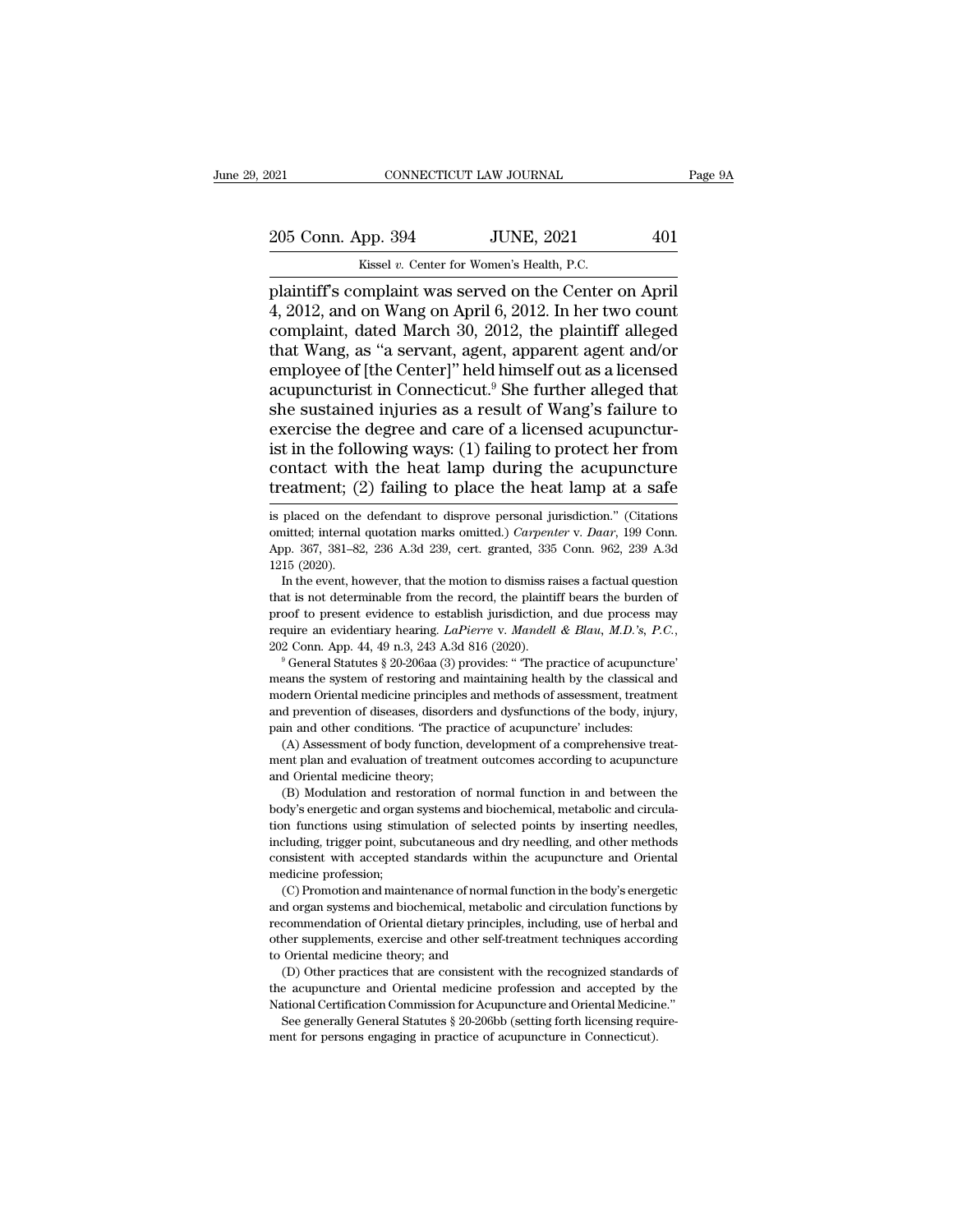| 0A  | CONNECTICUT LAW JOURNAL                                  |                    | June 29, 2021 |
|-----|----------------------------------------------------------|--------------------|---------------|
| 402 | <b>JUNE, 2021</b>                                        | 205 Conn. App. 394 |               |
|     | Kissel v. Center for Women's Health, P.C.                |                    |               |
|     | $distance$ during the treatment: $(3)$ leaving her unat- |                    |               |

CONNECTICUT LAW JOURNAL<br>
distance during the treatment; (3) leaving her unat-<br>
distance during the treatment; (3) leaving her unat-<br>
tended during the acupuncture treatment and failing to<br>
respond promptly to the her cries TUNE, 2021 205 Conn. App. 394<br>
Kissel v. Center for Women's Health, P.C.<br>
distance during the treatment; (3) leaving her unat-<br>
tended during the acupuncture treatment and failing to<br>
respond promptly to the her cries for Fig. 2021 205 Conn. App. 394<br>  $\frac{\text{Kissel }v. \text{ Center for Women's Health, P.C.}}{\text{distance during the treatment; (3) leaving her unattended during the acupuncture treatment and failing to respond promptly to the her crises for help while she was being burned; (4) failing to use a safe heating system during the acupuncture treatment: and (5) not car \frac{402}{100}$  JUNE, 2021 205 Conn. App. 394<br>  $\frac{402}{100}$  Kissel v. Center for Women's Health, P.C.<br>
distance during the treatment; (3) leaving her unat-<br>
tended during the acupuncture treatment and failing to<br>
respond p EXECTE:  $\frac{1}{2021}$  and  $\frac{1}{2020}$  collar. Exp. 051<br>distance during the treatment; (3) leaving her unat-<br>tended during the acupuncture treatment and failing to<br>respond promptly to the her cries for help while she<br>was b Exissel v. Center for Women's Health, P.C.<br>
distance during the treatment; (3) leaving her unat-<br>
tended during the acupuncture treatment and failing to<br>
respond promptly to the her cries for help while she<br>
was being bur distance during the treatment; (3) leaving her unat-<br>tended during the acupuncture treatment and failing to<br>respond promptly to the her cries for help while she<br>was being burned; (4) failing to use a safe heating sys-<br>tem tended during the acupuncture treatment and failing to<br>respond promptly to the her cries for help while she<br>was being burned; (4) failing to use a safe heating sys-<br>tem during the acupuncture treatment; and (5) not car-<br>i respond promptly to the her cries for help whi<br>was being burned; (4) failing to use a safe heatin<br>tem during the acupuncture treatment; and (5) n<br>ing for, treating, monitoring, diagnosing, and suj<br>ing her adequately and p as being burned; (4) failing to use a safe heating sys-<br>m during the acupuncture treatment; and (5) not car-<br>g for, treating, monitoring, diagnosing, and supervis-<br>g her adequately and properly during the acupuncture<br>eatme tem during the acupuncture treatment; and  $(5)$  not caring for, treating, monitoring, diagnosing, and supervising her adequately and properly during the acupuncture treatment. As a result of this professional negligence,

ing for, treating, monitoring, diagnosing, and supervis-<br>ing her adequately and properly during the acupuncture<br>treatment. As a result of this professional negligence,<br>the plaintiff alleged a variety of injuries.<sup>10</sup><br>The p ing her adequately and properly during the acupuncture<br>treatment. As a result of this professional negligence,<br>the plaintiff alleged a variety of injuries.<sup>10</sup><br>The plaintiff's counsel attached a certification to the<br>compla treatment. As a result of this professional negligence,<br>the plaintiff alleged a variety of injuries.<sup>10</sup><br>The plaintiff's counsel attached a certification to the<br>complaint indicating that he had made a reasonable<br>inquiry th the plaintiff alleged a variety of injuries.<sup>10</sup><br>The plaintiff's counsel attached a certification to the<br>complaint indicating that he had made a reasonable<br>inquiry that led to a good faith belief that grounds<br>existed for The plaintiff's counsel attached a certification to the complaint indicating that he had made a reasonable inquiry that led to a good faith belief that grounds existed for this medical malpractice action against Wang and complaint indicating that he had made a reasonable<br>inquiry that led to a good faith belief that grounds<br>existed for this medical malpractice action against<br>Wang and the Center. See footnote 15 of this opinion.<br>The plainti inquiry that led to a good faith belief that given<br>existed for this medical malpractice action a<br>Wang and the Center. See footnote 15 of this or<br>The plaintiff did not, however, include a writt<br>signed opinion letter from a the plaintiff did not, however, include a written and gned opinion letter from a similar health care pro-<br>der<sup>11</sup> to show the existence of a good faith belief for<br>is action as required by § 52-190a (a).<sup>12</sup><br><sup>10</sup> The plain signed opinion letter from a similar health care pro-<br>vider<sup>11</sup> to show the existence of a good faith belief for<br>this action as required by § 52-190a (a).<sup>12</sup><br><sup>10</sup> The plaintiff alleged that she suffered third degree burn

vider<sup>11</sup> to show the existence of a good faith belief for<br>this action as required by § 52-190a (a).<sup>12</sup><br><sup>10</sup> The plaintiff alleged that she suffered third degree burns to her left foot<br>and toes, a broken toe, an infectio this action as required by § 52-190a (a).<sup>12</sup><br><sup>10</sup> The plaintiff alleged that she suffered third degree burns to her left foot<br>and toes, a broken toe, an infection of a bone in her toe, permanent deformity<br>and scarring of This action as required by  $S$  32-1908 (a).<sup>23</sup><br><sup>10</sup> The plaintiff alleged that she suffered third degree burns to her left foot<br>and toes, a broken toe, an infection of a bone in her toe, permanent deformity<br>and scarring <sup>10</sup> The plaintiff alleged that she suffered third degree burns to her left foot and toes, a broken toe, an infection of a bone in her toe, permanent deformity and scarring of her left toes, foot and leg, permanent pain i and toes, a broken toe, an infection of a bone in her toe, permanent deformity and scarring of her left toes, foot and leg, permanent pain in her left foot, loss of sensation and numbness in her left toes and foot, and ph also sof sensation and numbness in her left toes and foot, and physiological, psychological, and neurological sequelae and required a five day admission to the burn unit of a New York hospital, multiple skin graft surgeri

by psychological, and neurological sequelae and required a five day admission<br>to the burn unit of a New York hospital, multiple skin graft surgeries, and<br>multiple debriding procedures.<br> $\frac{11}{10}$  General Statutes § 52-18 For the burn unit of a New York hospital, multiple skin graft surgeries, and multiple debriding procedures.<br><sup>11</sup> General Statutes § 52-184c (b) provides: "If the defendant health care provider is not certified by the appro multiple debriding procedures.<br>
" General Statutes § 52-184c (b) provides: "If the defendant health care<br>
provider is not certified by the appropriate American board as being a<br>
specialist, is not trained and experienced and if General Statutes § 52-184c (b) provides: "If the defendant health care<br>provider is not certified by the appropriate American board as being a<br>specialist, is not trained and experienced in a medical specialty, or do provider is not certified by the appropriate American board as being a specialist, is not trained and experienced in a medical specialty, or does not hold himself out as a specialist, a 'similar health care provider' is on procedulist, is not trained and experienced in a medical specialty, or does not hold himself out as a specialist, a 'similar health care provider' is one who: (1) Is licensed by the appropriate regulatory agency of this st proton and himself out as a specialist, a 'similar health care provider' is one who: (1) Is licensed by the appropriate regulatory agency of this state or another state requiring the same or greater qualifications; and (2) who: (1) Is licensed by the appropriate regulatory agency of this state or another state requiring the same or greater qualifications; and (2) is trained and experienced in the same discipline or school of practice and su another state requiring the same or greater qualifications; and (2) is trained<br>and experienced in the same discipline or school of practice and such<br>training and experience shall be as a result of the active involvement i

training and experience shall be as a result of the active involvement in the practice or teaching of medicine within the five-year period before the incident giving rise to the claim."<br>
<sup>12</sup> General Statutes § 52-190a (a practice or teaching of medicine within the five-year period before the incident giving rise to the claim."<br>
<sup>12</sup> General Statutes § 52-190a (a) provides: "No civil action or apportion-<br>
ment complaint shall be filed to r incident giving rise to the claim."<br>
<sup>12</sup> General Statutes § 52-190a (a) provides: "No civil action or apportion-<br>
<sup>12</sup> General Statutes § 52-190a (a) provides: "No civil action or apportion-<br>
ment complaint shall be file <sup>12</sup> General Statutes § 52-190a (a) provides: "No civil action or apportion-<br>ment complaint shall be filed to recover damages resulting from personal<br>injury or wrongful death occurring on or after October 1, 1987, whether ment complaint shall be filed to recover damages resulting from personal<br>injury or wrongful death occurring on or after October 1, 1987, whether in<br>tort or in contract, in which it is alleged that such injury or death resu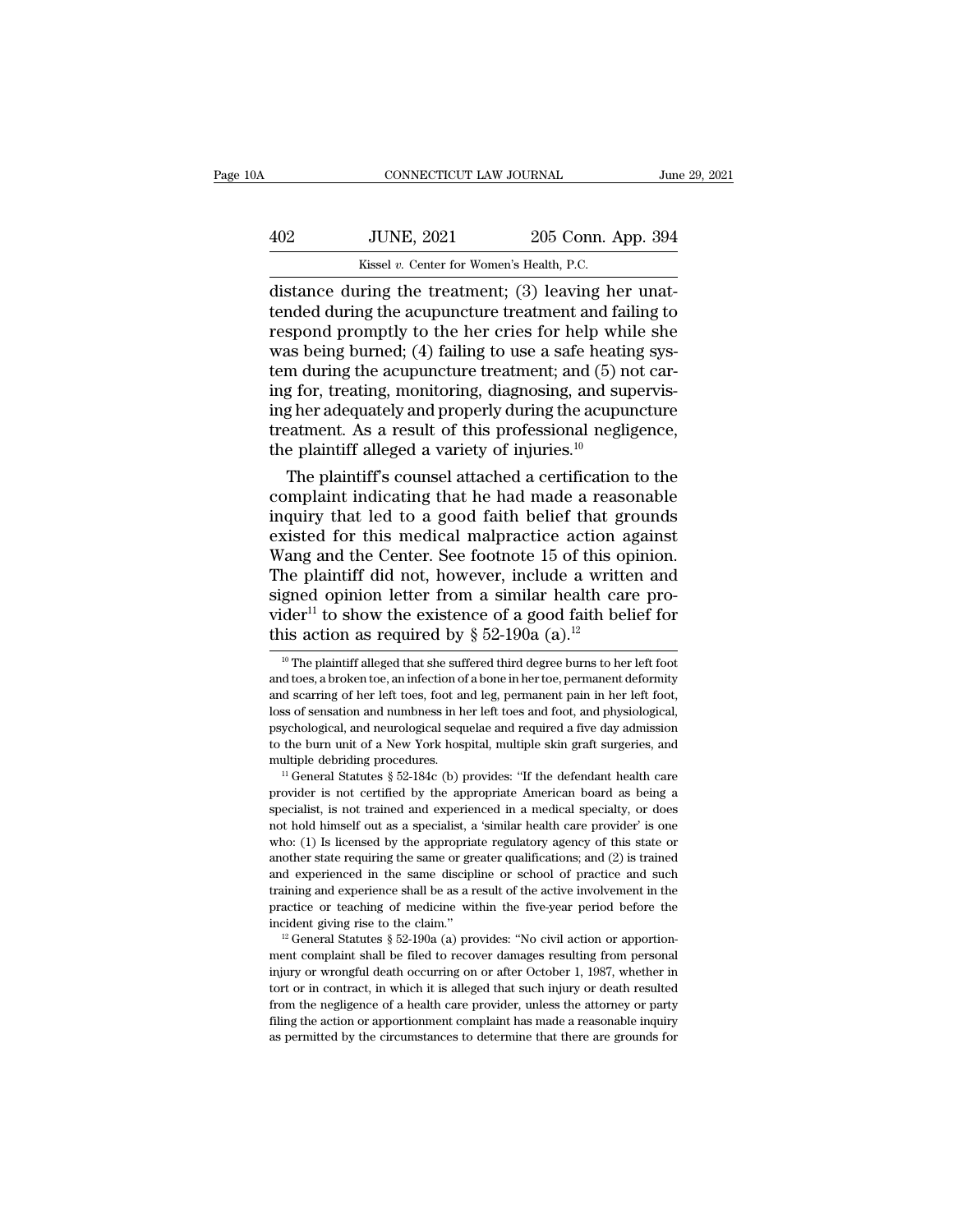021 CONNECTICUT LAW JOURNAL Page 11A<br>
205 Conn. App. 394 JUNE, 2021 403<br>
Kissel v. Center for Women's Health, P.C.

CONNECTICUT LAW JOURNAL<br>
205 Conn. App. 394 JUNE, 2021 403<br>
Kissel *v.* Center for Women's Health, P.C.<br>
On May 24, 2012, the Center filed a timely motion to CONNECTICUT LAW JOURNAL Page 11A<br>
5 Conn. App. 394 JUNE, 2021 403<br>
Kissel v. Center for Women's Health, P.C.<br>
On May 24, 2012, the Center filed a timely motion to<br>
smiss the plaintiff's complaint for lack of personal<br>
sing 205 Conn. App. 394 JUNE, 2021 403<br>Kissel v. Center for Women's Health, P.C.<br>On May 24, 2012, the Center filed a timely motion to<br>dismiss the plaintiff's complaint for lack of personal<br>jurisdiction.<sup>13</sup> It claimed that the 205 Conn. App. 394 JUNE, 2021 403<br>
Kissel v. Center for Women's Health, P.C.<br>
On May 24, 2012, the Center filed a timely motion to<br>
dismiss the plaintiff's complaint for lack of personal<br>
jurisdiction.<sup>13</sup> It claimed that 205 Conn. App. 394 JUNE, 2021 403<br>Kissel v. Center for Women's Health, P.C.<br>On May 24, 2012, the Center filed a timely motion to<br>dismiss the plaintiff's complaint for lack of personal<br>jurisdiction.<sup>13</sup> It claimed that the on May 24, 2012, the Center fied a timely motion to<br>dismiss the plaintiff's complaint for lack of personal<br>jurisdiction.<sup>13</sup> It claimed that the plaintiff failed to attach<br>a written opinion letter from a similar health car dismiss the plaintiff's complaint for lack of personal<br>jurisdiction.<sup>13</sup> It claimed that the plaintiff failed to attach<br>a written opinion letter from a similar health care pro-<br>a good faith belief that there has been negli

jurisdiction.<sup>13</sup> It claimed that the plaintiff failed to attach a written opinion letter from a similar health care pro-<br>a good faith belief that there has been negligence in the care or treatment<br>of the claimant. The com a written opinion letter from a similar health care pro-<br>a good faith belief that there has been negligence in the care or treatment<br>of the claimant. The complaint, initial pleading or apportionment complaint<br>shall contain a written opinion retter from a similar freamf care pro-<br>a good faith belief that there has been negligence in the care or treatment<br>of the claimant. The complaint, initial pleading or apportionment complaint<br>shall contain a good faith belief that there has been negligence in the care or treatment of the claimant. The complaint, initial pleading or apportionment complaint shall contain a certificate of the attorney or party filing the action *To show the existence of such and approximation or the claimant* complaint shall contain a certificate of the attorney or party filing the action or apportionment complaint that such reasonable inquiry gave rise to a good From the calimatic rise complaint, indical pectating or apportionment complaint<br>shall contain a certificate of the attorney or party filing the action or apportionment complaint that such reasonable inquiry gave rise to a *plainaries* to a good faith belief that grounds exist for an action against each named defendant or for an apportionment complaint against each named apportionment defendant. To show the existence of such good faith, the *health care provider, as defined in section and the provider in a apportionment complaint against each named defendant or for an apportionment complaint against each named apportionment defendant. To show the existence of care all gounds care to the distribution* and apportionment defendant.<br>To show the existence of such good faith, the claimant or the claimant's attorney, and any apportionment complainant or the apportionment complainant' *the show the existence of such good faith, the claimant or the claimant's*<br>*thow the existence of such good faith, the claimant or the claimant's*<br>*attorney, and any apportionment complainant or the apportionment com-<br>pla detailed basis for the formation of such opinion.*<br> *ditorney, and any apportionment complainant or the apportionment complainant's attorney, shall obtain a written and signed opinion of a similar health*<br> *health care pr* plainant's attorney, shall obtain a written and signed opinion of a similar<br>health care provider, as defined in section 52-184c, which similar health<br>care provider shall be selected pursuant to the provisions of said secti health care provider, as defined in section 52-184c, which similar health care provider shall be selected pursuant to the provisions of said section, that there appears to be evidence of medical negligence and includes a care provider shall be selected pursuant to the provisions of said section,<br>that there appears to be evidence of medical negligence and includes a<br>detailed basis for the formation of such opinion. Such written opinion shal that there appears to be evidence of medical negligence and includes a detailed basis for the formation of such opinion. Such written opinion shall not be subject to discovery by any party except for questioning the valid detailed basis for the formation of such opinion. Such written opinion shall<br>not be subject to discovery by any party except for questioning the validity<br>of the certificate. The claimant or the claimant's attorney, and any not be subject to discovery by any party except for questioning the validity of the certificate. The claimant or the claimant's attorney, and any apportionment complainant or apportionment complainant's attorney, shall ret where the certificate. The claimant or the claimant's attorney, and any apportion-<br>ment complainant or apportionment complainant's attorney, shall retain the<br>original written opinion and shall attach a copy of such written ment complainant or apportionment complainant's attorney, shall retain the original written opinion and shall attach a copy of such written opinion, with the name and signature of the similar health care provider expunged, provided written opinion. In addition to such written opinion, with the name and signature of the similar health care provider expunged, to such certificate. The similar health care provider who provides such written opini with the name and signature of the similar health care provider expunged, to such certificate. The similar health care provider who provides such written opinion shall not, without a showing of malice, be personally liabl to such certificate. The similar health care provider who provides such written opinion shall not, without a showing of malice, be personally liable for any damages to the defendant health care provider by reason of having written opinion shall not, without a showing of malice, be personally liable<br>for any damages to the defendant health care provider by reason of having<br>provided such written opinion. In addition to such written opinion, the For any damages to the defendant health care provider by reason of having provided such written opinion. In addition to such written opinion, the court may consider other factors with regard to the existence of good faith. beyouted such written opinion. In addition to such written opinion, the court may consider other factors with regard to the existence of good faith. If the court determines, after the completion of discovery, that such cer may consider other factors with regard to the existence of good faith. If the court determines, after the completion of discovery, that such certificate was not made in good faith and that no justiciable issue was presente and court determines, after the completion of discovery, that such certificate was not made in good faith and that no justiciable issue was presented against a health care provider that fully cooperated in providing inform was not made in good faith and that no justiciable issue was presented against a health care provider that fully cooperated in providing informal discovery, the court upon motion or upon its own initiative shall impose upo magnet a health care provider that fully cooperated in providing informal discovery, the court upon motion or upon its own initiative shall impose upon the person who signed such certificate or a represented party, or both discovery, the court upon motion or upon its wan inference in the court upon the person who signed such certificate or a represented party, or both, an appropriate sanction which may include an order to pay to the other pa ally upon the person who signed such certificate or a represented party, or both, an appropriate sanction which may include an order to pay to the other party or parties the amount of the reasonable expenses incurred becau an appropriate sanction which may include an order to pay to the other<br>party or parties the amount of the reasonable expenses incurred because<br>of the filing of the pleading, motion or other paper, including a reasonable<br>at marty or parties the amoun<br>of the filing of the pleading<br>attorney's fee. The court is<br>authority for disciplinary r<br>or the apportionment con<br>(Emphasis added.)<br><sup>13</sup> Practice Book § 10-30 p the filing of the pleading, motion or other paper, including a reasonable torney's fee. The court may also submit the matter to the appropriate thority for disciplinary review of the attorney if the claimant's attorney th shall be used to assert . . . (2) lack of jurisdiction over the person . . . . the apportionment complainant's attorney if the claimant's attorney<br>the apportionment complainant's attorney submitted the certificate."<br>
Imphasis added.)<br>
<sup>13</sup> Practice Book § 10-30 provides in relevant part: "(a) A moti

shall be used to assert  $\dots$  (2) lack of jurisdiction over the person  $\dots$ .

authority for disciplinary review of the attorney if the claimant's attorney<br>or the apportionment complainant's attorney submitted the certificate."<br>(Emphasis added.)<br><sup>13</sup> Practice Book § 10-30 provides in relevant part: Emphasis added.)<br>
<sup>13</sup> Practice Book § 10-30 provides in relevant part: "(a) A motion to dismiss shall be used to assert . . . . (2) lack of jurisdiction over the person . . . . "(b) Any defendant, wishing to contest the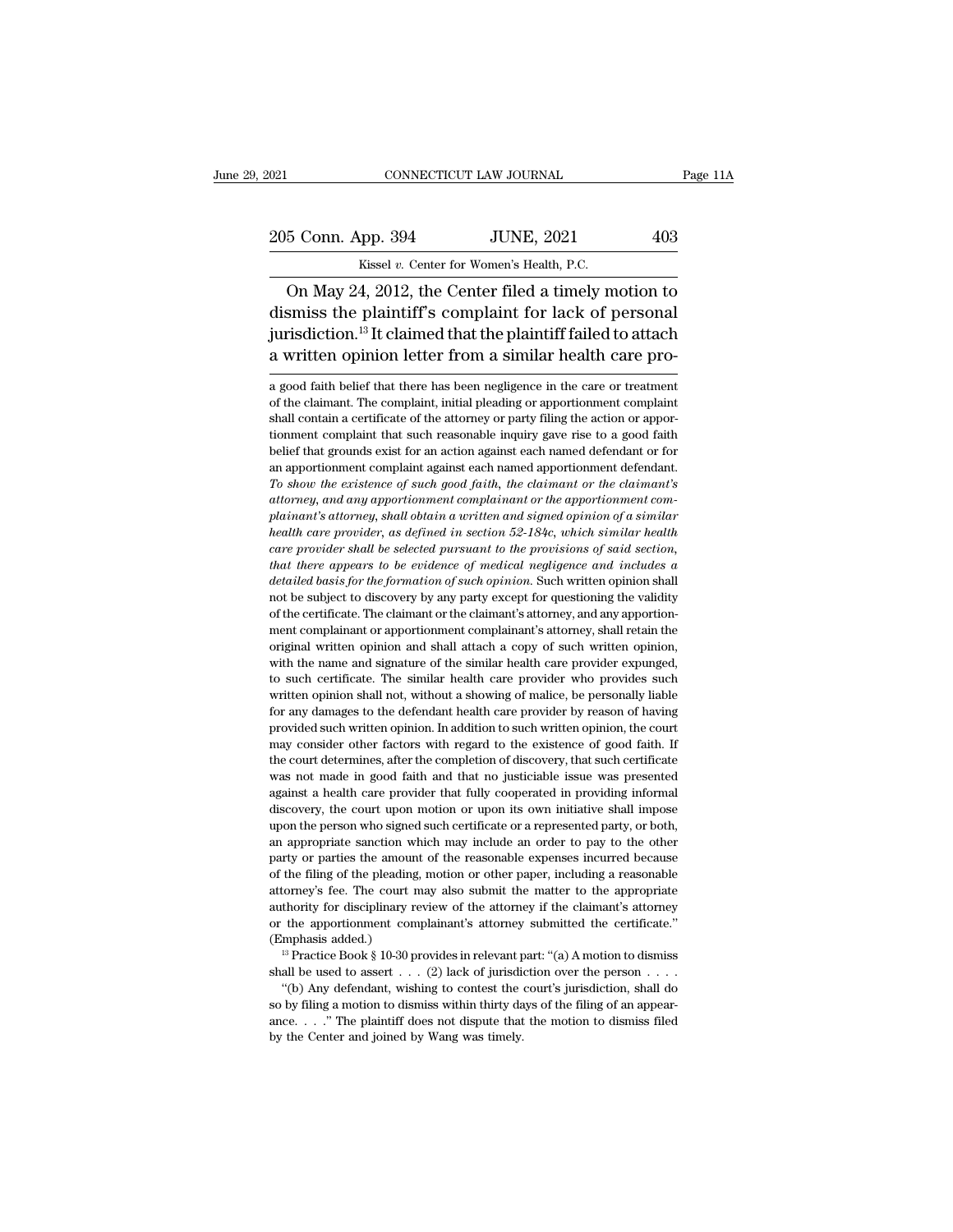| A   | CONNECTICUT LAW JOURNAL                                               |                    | June 29, 2021 |
|-----|-----------------------------------------------------------------------|--------------------|---------------|
| 404 | <b>JUNE, 2021</b>                                                     | 205 Conn. App. 394 |               |
|     | Kissel v. Center for Women's Health, P.C.                             |                    |               |
|     | vider to the complaint as required by $\delta$ 52-190 $\alpha$ (a) It |                    |               |

CONNECTICUT LAW JOURNAL June 29, 202<br>
404 JUNE, 2021 205 Conn. App. 394<br>
6 Kissel v. Center for Women's Health, P.C.<br>
7 Vider to the complaint as required by § 52-190a (a). It<br>
8 argued that the plaintiff's action sounded 404 JUNE, 2021 205 Conn. App. 394<br>Kissel v. Center for Women's Health, P.C.<br>vider to the complaint as required by  $\S 52-190a$  (a). It<br>argued that the plaintiff's action sounded in medical<br>malpractice and that her failure 404 JUNE, 2021 205 Conn. App. 394<br>
Kissel v. Center for Women's Health, P.C.<br>
vider to the complaint as required by  $\S$  52-190a (a). It<br>
argued that the plaintiff's action sounded in medical<br>
malpractice and that her fail 404 JUNE, 2021 205 Conn. App. 394<br>
Kissel v. Center for Women's Health, P.C.<br>
vider to the complaint as required by  $\S$  52-190a (a). It<br>
argued that the plaintiff's action sounded in medical<br>
malpractice and that her fail Example 12 Optics, 2011<br>
Kissel v. Center for Women's Health, P.C.<br>
vider to the complaint as required by § 52-190a (a). It<br>
argued that the plaintiff's action sounded in medical<br>
malpractice and that her failure to compl Example 10. Center for Women's Healty<br>vider to the complaint as required by argued that the plaintiff's action so<br>malpractice and that her failure to co<br>tion (a) of § 52-190a required dismiss.<br>section (c) of that statute. Ler to the complaint as required by  $\S$  32-190a (a). It gued that the plaintiff's action sounded in medical alpractice and that her failure to comply with subsection (a) of  $\S$  52-190a required dismissal pursuant to subcr argued that the plaintiff s action sounded in inedical<br>malpractice and that her failure to comply with subsec-<br>tion (c) of that statute.<sup>14</sup> On June 8, 2012, Wang joined<br>the Center's motion to dismiss.<br>On June 28, 2012, t

mapractice and that her lantife to comply with subsection (a) of  $\S$  52-190a required dismissal pursuant to subsection (c) of that statute.<sup>14</sup> On June 8, 2012, Wang joined the Center's motion to dismiss.<br>On June 28, 2012 tion (a) or  $\S$  32-190a required distinssal pursuant to subsection (c) of that statute.<sup>14</sup> On June 8, 2012, Wang joined<br>the Center's motion to dismiss.<br>On June 28, 2012, the plaintiff requested leave to file<br>a first amen section (c) of that statute. On June 8, 2012, wang joined<br>the Center's motion to dismiss.<br>On June 28, 2012, the plaintiff requested leave to file<br>a first amended complaint. In this request, the plaintiff<br>indicated that "th on June 28, 2012, the plaintiff requested leave to file<br>a first amended complaint. In this request, the plaintiff<br>indicated that "the similar health care provider opinion<br>existed at the time the complaint was originally fi On June 28, 2012, the plaintiff requested leave to file<br>a first amended complaint. In this request, the plaintiff<br>indicated that "the similar health care provider opinion<br>existed at the time the complaint was originally fi a first amended complaint. In this request, the plaintiff<br>indicated that "the similar health care provider opinion<br>existed at the time the complaint was originally filed<br>but was inadvertently not attached to the original c indicated that "the similar health care provider opinion<br>existed at the time the complaint was originally filed<br>but was inadvertently not attached to the original com-<br>plaint." The plaintiff attached exhibit A to the reque existed at the time the complaint was originally filed<br>but was inadvertently not attached to the original com-<br>plaint." The plaintiff attached exhibit A to the request<br>to file an amended complaint. Exhibit A included a cop if the an amended complaint. Exhibit A included a copy<br>f a proposed first amended complaint, the original cer-<br>ficate from the plaintiff's counsel, and an unsigned and<br>ndated opinion letter.<sup>15</sup> An affidavit from the plai of a proposed first amended complaint, the original certificate from the plaintiff's counsel, and an unsigned and undated opinion letter.<sup>15</sup> An affidavit from the plaintiff's  $\frac{14 \text{ In its memorandum of law in support of the motion to dismiss, the Center argued: "The civil summons signed by [the] plaintiff's course contains the case code of T$ 

''OPINION

the defendants . . . . '" (Footnote omitted.)<br>
<sup>15</sup> The opinion letter attached to the first amended complaint provided:<br>
"OPINION<br>
<u>PURSUANT TO C.G.S., SECTION 52-190a</u><br>
"Dear Mr. Lichtenstein:<br>
"Thank you for asking me Example of a different state of the first amended complaint provided:<br>
"The opinion letter attached to the first amended complaint provided:<br>
"OPINION"<br>
"Dear Mr. Lichtenstein:<br>
"Thank you for asking me to review the case If The opinion letter attached to the first amended complaint provided:<br>
"OPINION" PURSUANT TO C.G.S., SECTION 52-190a"<br>
"Dear Mr. Lichtenstein:<br>
"Thank you for asking me to review the case of Judith Kissel. As you<br>
know, The spinstracted catalacted computants computed computed computed computed computed with the standard of care as it relates to the practice of acupuncturies in am familiar with the standard of care as it relates to the pra PURSUANT TO C.G.S., SECTION 52-190a<br>
"Dear Mr. Lichtenstein:<br>
"Thank you for asking me to review the case of Judith Kissel. As you<br>
know, I am a licensed acupuncturist. In my role as a licensed acupuncturist,<br>
I am familia The following medical records of Judith I<br>know, I am a licensed acupuncturist. In my role as a licensed<br>I am familiar with the standard of care as it relates to the<br>acupuncture in the United States. At your request, I have • The Stamford Hospital Hospital Constant Constant Constant Constant Constant Constant Constant Constant Constant Constant Constant Constant Constant Constant Constant Constant Constant Constant Constant Constant Constant For the medial records of the medial records, it is my opinion that there are medial records of Judith Kissel:<br>
The medial records of Judith Kissel:<br>
Records from the Center for Women's Health<br>
Records from the Stanford Ho

acupuncture in the United States. At your request, I have read and reviewed<br>the following medical records of Judith Kissel:<br>
•Records from the Center for Women's Health<br>
•Records from the Stamford Hospital<br>
"Based upon my L.Ac on April 22, 2010 at the Center for Women's Health<br>L.A.Communication and Center for Women's Health<br>welcords from the Center for Women's Health<br>"Based upon my review of the medical records, it is my opinion that there<br> **Example 19 Constant Constant Constant Constant Constant Chernole Chernole Chernole Chernole Chernole Chernole Chernole Chernole and traditioned a safely acupuncture must be positioned a safe distance from any piece of equ** "Based upon my review of the medical records, it is my opinion that there was negligence in the care and treatment of Judith Kissel by Reed Wang, L.Ac on April  $22$ ,  $2010$  at the Center for Women's Health. The standard o

tificate from the plaintiff's counsel, and an unsigned and<br>undated opinion letter.<sup>15</sup> An affidavit from the plaintiff's<br> $\frac{14 \text{ In its memorandum of law in support of the motion to dismiss, the Center  
argued: "The civil summons signed by [the] plaintiff's coursel contains the  
case code of T 28 which is the code for Medical Malpractic. Appended to  
the complaint is a document entitled 'Certificate,' which is signed by the$ **undated opinion letter.**<sup>15</sup> An affidavit from the plaintiff's<br>
<sup>14</sup> In its memorandum of law in support of the motion to dismiss, the Center<br>
argued: "The civil summons signed by [the] plaintiff's counsel contains the<br>  $\frac{14 \text{ h}}{4}$  in its memorandum of law in support of the motion to dismiss, the Center argued: "The civil summons signed by [the] plaintiff's counsel contains the case code of T 28 which is the code for Medical Malpract <sup>14</sup> In its memorandum of law in support of the motion to dismiss, the Center argued: "The civil summons signed by [the] plaintiff's counsel contains the case code of T 28 which is the code for Medical Malpractice. Append argued: "The civil summons signed by [the] plaintiff's counsel contains the case code of T 28 which is the code for Medical Malpractice. Appended to the complaint is a document entitled 'Certificate,' which is signed by t exase code of T 28 which is the code for Medical Malpractice. Appended to the complaint is a document entitled 'Certificate,' which is signed by the plaintiff's attorney and which states in part, '1 . . . hereby certify t the complaint is a document entitled 'Certificate,' which is signed by the plaintiff's attorney and which states in part, 'I . . . hereby certify that I have made reasonable inquiry, as permitted by the circumstances, to plaintiff's attorney and which states in part, 'I . . . he made reasonable inquiry, as permitted by the circum whether there are grounds for a good faith belief thagence in the case and treatment of the plaintiff . . . . and e reasonable inquiry, as permitted by the circumstances, to determine<br>nether there are grounds for a good faith belief that there has been negli-<br>nce in the case and treatment of the plaintiff . . . . This inquiry has % gence in the case and treatment of the plaintiff . . . . This inquiry has given rise to a good faith belief on my part that grounds exist for an action against the defendants . . . . '" (Footnote omitted.)<br><sup>15</sup> The opin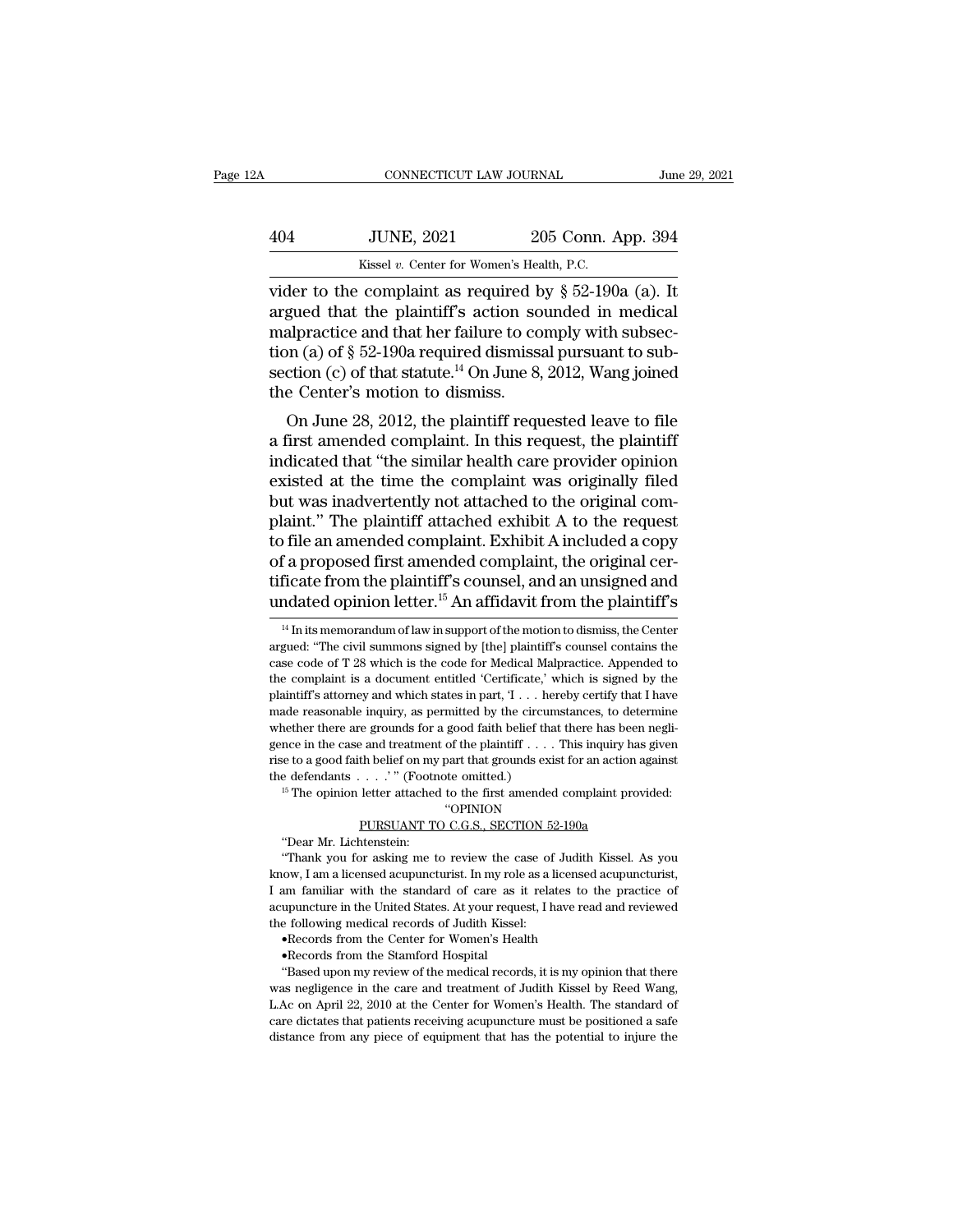CONNECTICUT LAW JOURNAL<br>
205 Conn. App. 394 JUNE, 2021 405<br>
Kissel *v.* Center for Women's Health, P.C.<br>
attorney was attached as exhibit B. In this affidavit, the on the US-CONNECTICUT LAW JOURNAL Page 13A<br>
205 Conn. App. 394 JUNE, 2021 405<br>
Kissel v. Center for Women's Health, P.C.<br>
attorney was attached as exhibit B. In this affidavit, the plaintiff's counsel averred that he repre 205 Conn. App. 394 JUNE, 2021 405<br>Kissel v. Center for Women's Health, P.C.<br>attorney was attached as exhibit B. In this affidavit, the<br>plaintiff's counsel averred that he represented the plain-<br>tiff in this medical malprac 205 Conn. App. 394 JUNE, 2021 405<br>
Kissel v. Center for Women's Health, P.C.<br>
attorney was attached as exhibit B. In this affidavit, the<br>
plaintiff's counsel averred that he represented the plain-<br>
tiff in this medical ma 205 Conn. App. 394 JUNE, 2021 405<br>
Kissel v. Center for Women's Health, P.C.<br>
attorney was attached as exhibit B. In this affidavit, the<br>
plaintiff's counsel averred that he represented the plain-<br>
tiff in this medical ma Kissel v. Center for Women's Health, P.C.<br>
attorney was attached as exhibit B. In this affidavit, the<br>
plaintiff's counsel averred that he represented the plain-<br>
tiff in this medical malpractice action, had consulted<br>
wit Example 18. Center for women's Health, P.C.<br>attorney was attached as exhibit B. In this affidavit, the<br>plaintiff's counsel averred that he represented the plain-<br>tiff in this medical malpractice action, had consulted<br>with attorney was attached as exhibit B. In this affidavit, the plaintiff's counsel averred that he represented the plaintiff in this medical malpractice action, had consulted with an expert, a licensed acupuncturist, beginning plaintiff's counsel averred that he represented the plaintiff in this medical malpractice action, had consulted<br>with an expert, a licensed acupuncturist, beginning on<br>November 16, 2011, and provided this expert with the<br>pl tiff in this medical malpractice action, had consulted<br>with an expert, a licensed acupuncturist, beginning on<br>November 16, 2011, and provided this expert with the<br>plaintiff's medical records. He further represented that<br>t with an expert, a licensed acupuncturist, beginning on<br>November 16, 2011, and provided this expert with the<br>plaintiff's medical records. He further represented that<br>the expert signed the opinion letter on February 19, 2012 November 16, 2011, a<br>plaintiff's medical red<br>the expert signed the e<br>and had transmitted<br>day. The plaintiff's c<br>tently failed to attac<br>March 30, 2012.<br>Additionally, the p Expect the opinion letter on February 19, 2012,<br>
a had transmitted it to his representative that same<br>
y. The plaintiff's counsel indicated that he inadver-<br>
ntly failed to attach this letter to the complaint on<br>
arch 30, and had transmitted it to his representative that same<br>day. The plaintiff's counsel indicated that he inadver-<br>tently failed to attach this letter to the complaint on<br>March 30, 2012.<br>Additionally, the plaintiff also filed day. The plaintiff's counsel indicated that he inadvertently failed to attach this letter to the complaint on March 30, 2012.<br>Additionally, the plaintiff also filed a consolidated opposition to the motions to dismiss file

Additionally, the plaintiff also filed a consolidated<br>opposition to the motions to dismiss filed by Wang and<br>the Center on June 28, 2012.<sup>16</sup> Citing to this court's<br>patient. In addition, the patient needs to be appropriat Additionally, the plaintiff also filed a consolidated<br>opposition to the motions to dismiss filed by Wang and<br>the Center on June 28, 2012.<sup>16</sup> Citing to this court's<br>patient. In addition, the patient needs to be appropriate

his placement and/or monitoring of Ms. Kissel during the acupuncture procedure. Mr. Wang's departure from the standard of care was a substantial factor in causing the thermal burn to Ms. Kissel's left foot. "My opinion tha dure. Mr. Wang's departure from the standard of care was a substantial factor in causing the thermal burn to Ms. Kissel's left foot.<br>"My opinion that there was negligence on the part of Mr. Wang is based upon my review of factor in causing the thermal burn to Ms. Kissel's left foot.<br>
"My opinion that there was negligence on the part of Mr. Wang is based upon my review of the medical records as well as my education, training, and experience. "My opinion that there was<br>upon my review of the mediand experience. The opinion<br>available to me at this time. S<br>available, I reserve the righ<br>(Emphasis omitted.)<br><sup>16</sup> The plaintiff attached a co 16, The plaintiff attached a copy of a letter requesting the licensed acupunction, training, dexperience. The opinion stated herein is based upon the information ailable to me at this time. Should other information and evi Equal experience. The opinion stated herein is based upon the information available to me at this time. Should other information and evidence become available, I reserve the right to supplement and/or amend this opinion." and experience. The opinion stated herein is based upon the information available to me at this time. Should other information and evidence become available, I reserve the right to supplement and/or amend this opinion." (

available, I reserve the right to supplement and/or amend this opinion."<br>(Emphasis omitted.)<br><sup>16</sup> The plaintiff attached a copy of a letter requesting the licensed acupunct-<br>urist to review the facts of this case. This le Emphasis omitted.)<br>
<sup>16</sup> The plaintiff attached a copy of a letter requesting the licensed acupunct-<br>
urist to review the facts of this case. This letter provided in relevant part:<br>
"Thank you for agreeing to review this <sup>16</sup> The plaintiff attached a copy of a letter requesting the licensed acupunct-<br><sup>16</sup> The plaintiff attached a copy of a letter provided in relevant part:<br>"Thank you for agreeing to review this case. It involves a 52 y/o exited the room. At some point, this heat lamp fell onto Ms. Kissel's left for the facts of this case. This letter provided in relevant part:<br>"Thank you for agreeing to review this case. It involves a 52 y/o who sched-<br>ule "Thank you for agreeing to review this case. It involves a  $52$  y/o who sched-<br>uled her first acupuncture session with Dr. Reed Wang who provides his<br>service at the OB/GYN office of Center for Women's Health in Stamford.<br> uled her first acupuncture session with Dr. Reed Wang who provides his service at the OB/GYN office of Center for Women's Health in Stamford. During this session on April 22, 2010, a heat lamp was set up and Dr. Wang exite service at the OB/GYN office of Center for Women's Health in Stamford.<br>During this session on April 22, 2010, a heat lamp was set up and Dr. Wang<br>exited the room. At some point, this heat lamp fell onto Ms. Kissel's left<br>f During this session on April 22, 2010, a heat lamp was set up and Dr. Wang exited the room. At some point, this heat lamp fell onto Ms. Kissel's left foot. Dr. Wang and obstetrician, Dr. Joel Evans, took Ms. Kissel to Stam the medical records are skimpy because Dr. Wang did not write a note that Dr. Wang and obstetrician, Dr. Joel Evans, took Ms. Kissel to Stamford D where she was diagnosed with 3rd degree and 2nd degree burns to the differe foot. Dr. Wang and obstetrician, Dr. Joel Evans, took Ms. Kissel to Stamford ED where she was diagnosed with 3rd degree and 2nd degree burns to the left great toe as well as the dorsum aspect of the foot and the left secon left great toe as well as the dorsum aspect of the foot and the left second

ED where she was diagnosed with 3rd degree and 2nd degree burns to the left great toe as well as the dorsum aspect of the foot and the left second toe. She has had multiple surgeries and skin grafts as a result. "The medi

opposition to the motions to dismiss filed by Wang and<br>the Center on June 28, 2012.<sup>16</sup> Citing to this court's<br>patient. In addition, the patient needs to be appropriately monitored to<br>ensure that the patient remains safe t the Center on June 28,  $2012.^{16}$  Citing to this court's<br>patient. In addition, the patient needs to be appropriately monitored to<br>ensure that the patient remains safe throughout the acupuncture procedure.<br>In this case, M here certical of the patient and and the patient and the patient. In addition, the patient needs to be appropriately monitored to ensure that the patient remains safe throughout the acupuncture procedure. In this case, Ms. patient. In addition, the patient needs to be appropriately monitored to<br>ensure that the patient remains safe throughout the acupuncture procedure.<br>In this case, Ms. Kissel's left foot was burned on a heat lamp while she w ensure that the patient remains safe throughout the acupuncture procedure.<br>In this case, Ms. Kissel's left foot was burned on a heat lamp while she was<br>receiving acupuncture from Reed Wang, LAc. Mr. Wang was negligent in<br>h this case, Ms. Kissel's left foot was burned on a heat lamp while she was ceiving acupuncture from Reed Wang, L.Ac. Mr. Wang was negligent in splacement and/or monitoring of Ms. Kissel during the acupuncture proce-<br>re. Mr. mean the medical records as well as my email and experience medical recording acupuncture from Reed Wang, L.Ac. Mr. Wang was negligent in his placement and/or monitoring of Ms. Kissel during the acupuncture procedure. Mr.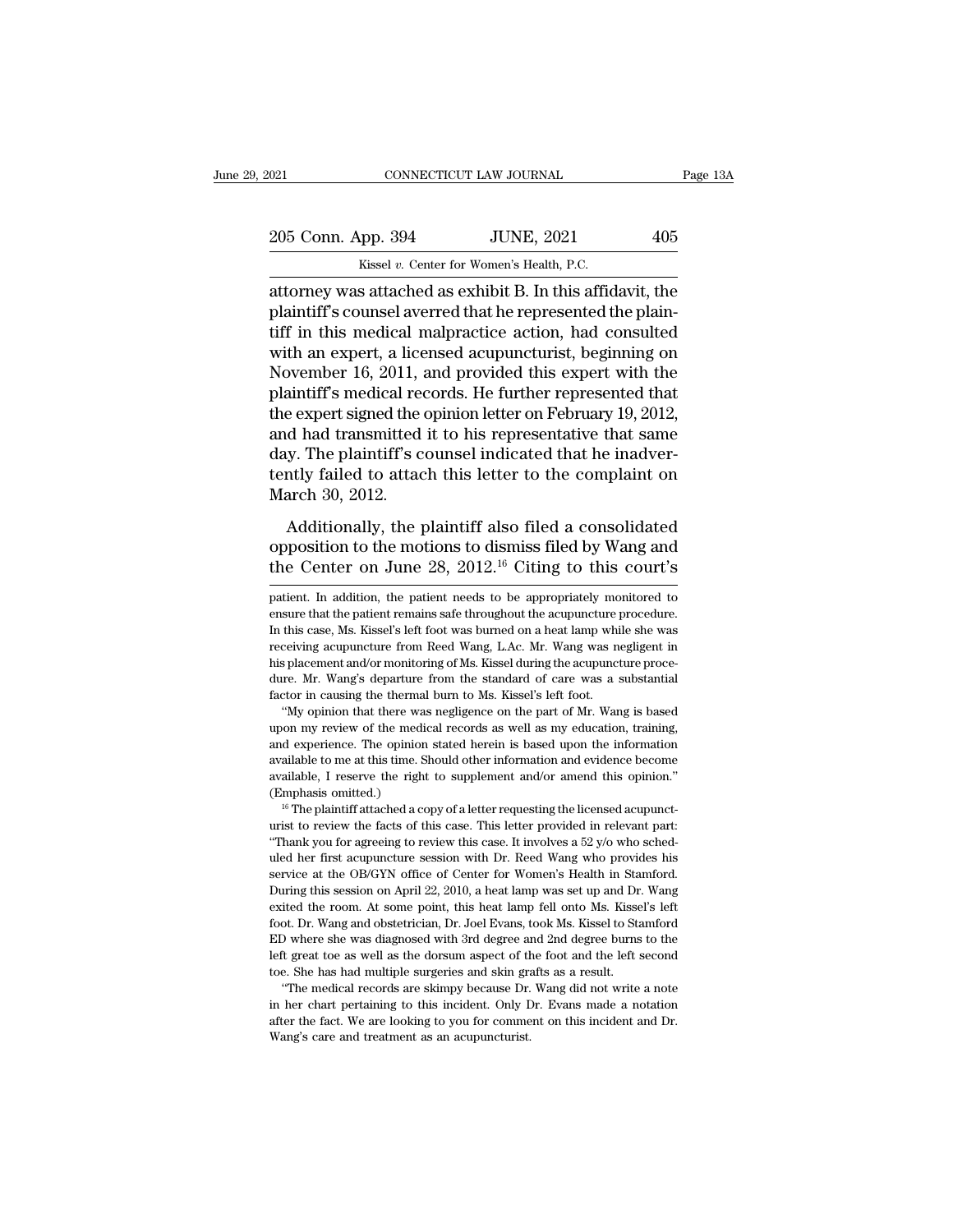| A   | CONNECTICUT LAW JOURNAL                            |                    | June 29, 2021 |
|-----|----------------------------------------------------|--------------------|---------------|
| 406 | <b>JUNE, 2021</b>                                  | 205 Conn. App. 394 |               |
|     | Kissel v. Center for Women's Health, P.C.          |                    |               |
|     | decision in Votre y County Obstetrics & Gymecology |                    |               |

CONNECTICUT LAW JOURNAL June 29, 2021<br>
406 JUNE, 2021 205 Conn. App. 394<br>
<sup>Kissel v. Center for Women's Health, P.C.</sup><br>
decision in *Votre* v. *County Obstetrics & Gynecology*<br> *Group*, *P.C.*, 113 Conn. App. 569, 585, 966 *Group, P.C., 113* Conn. App. 394<br> *Group, P.C., 113* Conn. App. 569, 585, 966 A.2d 813, cert. denied, 292 Conn. 911, 973 A.2d 661 (2009), the plaintiff argued that "where the opinion letter exists 406 JUNE, 2021 205 Conn. App. 394<br>
Kissel v. Center for Women's Health, P.C.<br>
decision in *Votre v. County Obstetrics & Gynecology*<br> *Group, P.C.*, 113 Conn. App. 569, 585, 966 A.2d 813,<br>
cert. denied, 292 Conn. 911, 973 406 JUNE, 2021 205 Conn. App. 394<br>
Kissel v. Center for Women's Health, P.C.<br>
decision in *Votre v. County Obstetrics & Gynecology*<br> *Group*, *P.C.*, 113 Conn. App. 569, 585, 966 A.2d 813,<br>
cert. denied, 292 Conn. 911, 97 Example 2011, 1911 1923 Comment of the comment of the comment of the comment of the comment of the comment of the comment of the comment of the comment of the action, but is inadvertently not attached to the complaint, a Example 18 Except to the comments Health, P.C.<br>decision in *Votre* v. *County Obstetrics* & *Gynecology*<br>*Group, P.C.*, 113 Conn. App. 569, 585, 966 A.2d 813,<br>cert. denied, 292 Conn. 911, 973 A.2d 661 (2009), the<br>plaintif decision in *Votre v. County Obstetrics & Gynecology*<br> *Group*, *P.C.*, 113 Conn. App. 569, 585, 966 A.2d 813,<br>
cert. denied, 292 Conn. 911, 973 A.2d 661 (2009), the<br>
plaintiff argued that "where the opinion letter exists Group, P.C., 113 Conn. App. 569, 585, 966 A.2d 813,<br>cert. denied, 292 Conn. 911, 973 A.2d 661 (2009), the<br>plaintiff argued that "where the opinion letter exists<br>at the time of the commencement of the action, but is<br>inadver cert. denied, 292 Conn. 911, 973 A.2d 661 (2009), the plaintiff argued that "where the opinion letter exists at the time of the commencement of the action, but is inadvertently not attached to the complaint, a trial court plaintiff argued that "where the opinion letter exists<br>at the time of the commencement of the action, but is<br>inadvertently not attached to the complaint, a trial court<br>has discretion to allow the amendment and deny a<br>motio at the time of the commencement of the action, but is<br>inadvertently not attached to the complaint, a trial court<br>has discretion to allow the amendment and deny a<br>motion to dismiss." She further claimed that the dis-<br>missal inadvertently not attached to the complaint, a trial court<br>has discretion to allow the amendment and deny a<br>motion to dismiss." She further claimed that the dis-<br>missal of her complaint "would elevate form over sub-<br>stance has discretion to allow the amendment and deny a<br>motion to dismiss." She further claimed that the dis-<br>missal of her complaint "would elevate form over sub-<br>stance" and would violate Connecticut's public policy<br>of allowing motion to dismiss." She further claimed that the dismissal of her complaint "would elevate form over substance" and would violate Connecticut's public policy of allowing a trial on the merits. The plaintiff emphasized tha missal of her complaint "would elevate form over substance" and would violate Connecticut's public policy of allowing a trial on the merits. The plaintiff emphasized that "the important dividing line is whether the opinion stance" and would violate Connecticut's public policy<br>of allowing a trial on the merits. The plaintiff empha-<br>sized that "the important dividing line is whether the<br>opinion letter existed at the time the lawsuit was com-<br> of allowing a trial on the merits. The plaintiff emphasized that "the important dividing line is whether the opinion letter existed at the time the lawsuit was commenced or whether it was created after commencement. . . . sized that "the important dividing line is whether the opinion letter existed at the time the lawsuit was commenced or whether it was created after commencement. . . . Accordingly, the rule in *Votre*, which provides a sa opinion letter existed at the time the lawsuit was commenced or whether it was created after commence-<br>ment. . . . Accordingly, the rule in *Votre*, which pro-<br>vides a safe harbor when the opinion letter exists prior<br>to c menced or wheth<br>ment.... Accorvides a safe harbor<br>to commencemen<br>purpose of § 52-19<br>filed a reply to the<br>to dismiss.<sup>17</sup><br>On July 9, 2012, EIN.  $\ldots$  Accordingly, the fulle in *Votre*, which pro-<br>des a safe harbor when the opinion letter exists prior<br>commencement of the lawsuit, comports with the<br>urpose of § 52-190a and common sense." The Center<br>ed a reply t vides a sale habor when the opmori letter exists prior<br>to commencement of the lawsuit, comports with the<br>purpose of  $\S 52{\text -}190{\text a}$  and common sense." The Center<br>filed a reply to the plaintiff's opposition to its motion

to confinence<br>heat of the lawsuit, composition the purpose of  $\S$  52-190<br>a and common sense." The Center filed a reply to the plaintiff's opposition to its motion<br>to dismiss.<sup>17</sup><br>On July 9, 2012, the Center objected to th purpose of y<sub>3</sub> 32-1904 and common sense. The Center<br>filed a reply to the plaintiff's opposition to its motion<br>to dismiss.<sup>17</sup><br>On July 9, 2012, the Center objected to the plaintiff's<br>request for leave to amend her complain med a reply to the plaintin's opposition to its inotion<br>to dismiss.<sup>17</sup><br>On July 9, 2012, the Center objected to the plaintiff's<br>request for leave to amend her complaint. It argued that<br>the court lacked discretion to permit to usintss.<br>
On July 9, 2012, the Center objected to the plaintiff's<br>
request for leave to amend her complaint. It argued that<br>
the court lacked discretion to permit an amendment to<br>
the complaint in order for the plaintif On July 9, 2012, the Center objected to the plaintiff's<br>request for leave to amend her complaint. It argued that<br>the court lacked discretion to permit an amendment to<br>the complaint in order for the plaintiff to attach an<br>o request for leave to amend her complain<br>the court lacked discretion to permit ar<br>the complaint in order for the plainti<br>opinion letter from a similar health car<br>Center also argued that a hearing w<br>resolve its challenge to e court lacked discretion to permit an amendment to<br>e complaint in order for the plaintiff to attach an<br>inion letter from a similar health care provider. The<br>enter also argued that a hearing was required to<br>solve its chall The complaint in order for the plaintin to attach and<br>
opinion letter from a similar health care provider. The<br>
Center also argued that a hearing was required to<br>
resolve its challenge to certain facts contained in the<br>
af

Tridavit of the plaintiff's counsel.<br>
On July 16, 2012, the court, *Hon. Edward R. Karazin*,<br> *r.*, judge trial referee, heard oral argument on the<br>
"When you have completed your review, please call Attorney Joel Lich-<br>
st

on July 16, 2012, the court, *Hon. Edward R. Karazin*,  $Jr$ ., judge trial referee, heard oral argument on the "When you have completed your review, please call Attorney Joel Lichtenstein at your earliest convenience to di *Jr.*, judge trial referee, heard oral argument on the "When you have completed your review, please call Attorney Joel Lichtenstein at your earliest convenience to discuss." " The Center disputed, inter alia, that the opi of the opinion letter had been sent the plaintiff's medical records. The center of the commencement of the medical malpractice action and that the author  $\frac{17}{10}$  The Center disputed, inter alia, that the opinion lette "When you have completed your review, please call Attorney Joel Lichtenstein at your earliest convenience to discuss."<br>  $\frac{17}{7}$  The Center disputed, inter alia, that the opinion letter had existed prior to the commence tenstein at your earliest convenience to discuss."<br>
<sup>17</sup> The Center disputed, inter alia, that the opinion letter had existed prior<br>
to the commencement of the medical malpractice action and that the author<br>
of the opinio to the commencement of the medical malpractice action and that the author of the opinion letter had been sent the plaintiff's medical records. The Center argued additionally that an evidentiary hearing was required to reso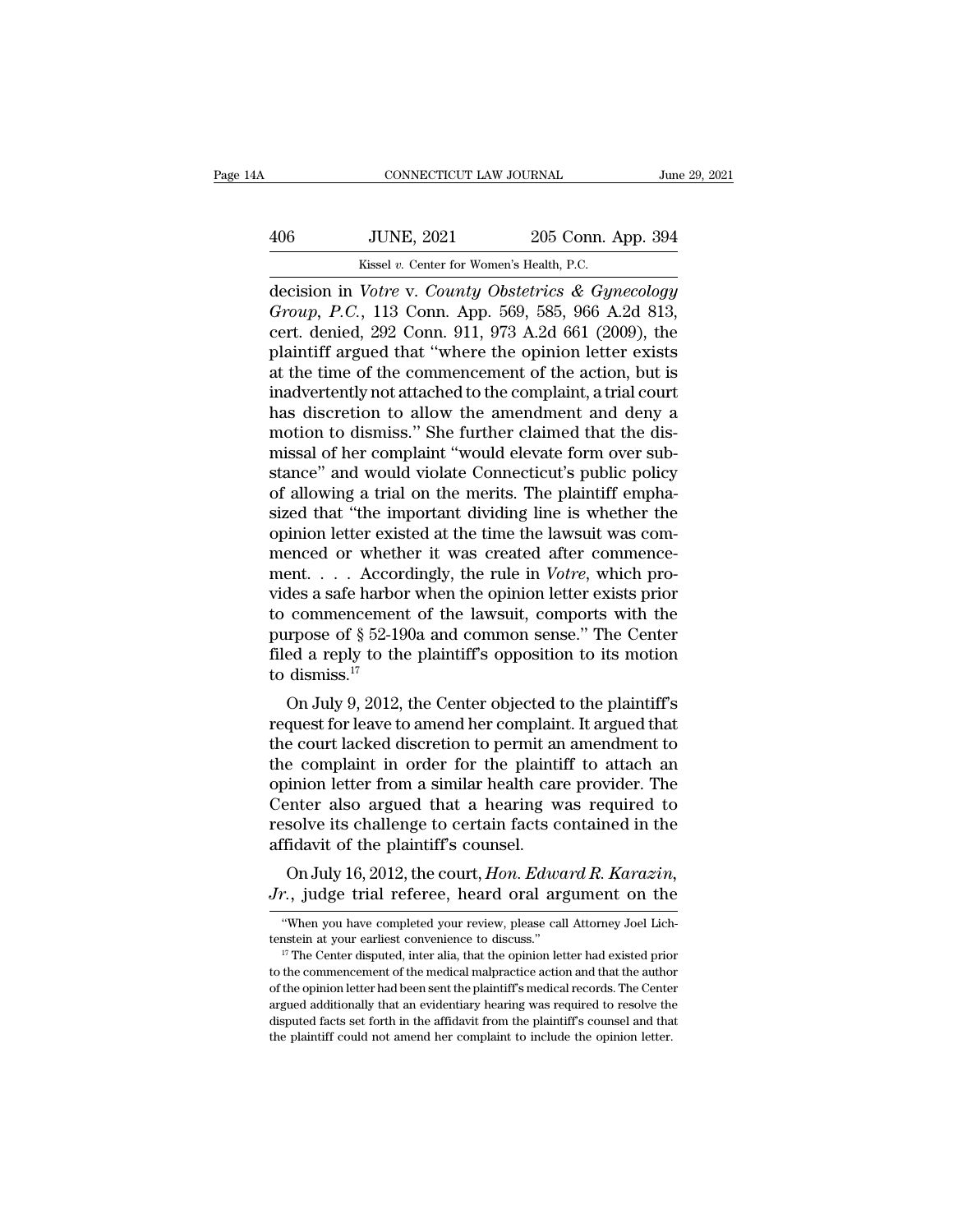| 021                | CONNECTICUT LAW JOURNAL                                        | Page 15A |
|--------------------|----------------------------------------------------------------|----------|
|                    |                                                                |          |
| 205 Conn. App. 394 | <b>JUNE, 2021</b><br>Kissel v. Center for Women's Health, P.C. | 407      |
|                    | motions to dismiss. Counsel for the Center argued that         |          |

 $\begin{array}{lll}\n \text{021} & \text{CONRECTICUT LAW JOURNAL} & \text{Page 15,} \ \n \text{205 Conn. App. 394} & \text{JUNE, 2021} & \text{407} \ \n \text{Kissel } v. \text{ Center for Women's Health, P.C.} \n \text{motions to dismiss.} \text{Counds for the Center argued that} \n \text{the failure to include the opinion letter of a similar health} \n \text{202} & \text{323} & \text{44} & \text{45} \n \end{array}$ 205 Conn. App. 394 JUNE, 2021 407<br>Kissel v. Center for Women's Health, P.C.<br>motions to dismiss. Counsel for the Center argued that<br>the failure to include the opinion letter of a similar health<br>care provider constituted ins 205 Conn. App. 394 JUNE, 2021 407<br>
Kissel v. Center for Women's Health, P.C.<br>
motions to dismiss. Counsel for the Center argued that<br>
the failure to include the opinion letter of a similar health<br>
care provider constitute 205 Conn. App. 394 JUNE, 2021 407<br>
Kissel v. Center for Women's Health, P.C.<br>
motions to dismiss. Counsel for the Center argued that<br>
the failure to include the opinion letter of a similar health<br>
care provider constitute Kissel v. Center for Women's Health, P.C.<br>
motions to dismiss. Counsel for the Center argued that<br>
the failure to include the opinion letter of a similar health<br>
care provider constituted insufficient process and that<br>
the Kissel v. Center for Women's Health, P.C.<br>
motions to dismiss. Counsel for the Center argued that<br>
the failure to include the opinion letter of a similar health<br>
care provider constituted insufficient process and that<br>
th motions to dismiss. Counsel for the Center argued that<br>the failure to include the opinion letter of a similar health<br>care provider constituted insufficient process and that<br>the plaintiff should not be permitted to amend he the failure to include the opinion letter of a similar health<br>care provider constituted insufficient process and that<br>the plaintiff should not be permitted to amend her com-<br>plaint. The plaintiff's counsel emphasized that care provider constituted insufficient process and<br>the plaintiff should not be permitted to amend her<br>plaint. The plaintiff's counsel emphasized that be<br>the opinion letter existed at the time the medical<br>practice case had in The plaintiff's counsel emphasized that because<br>e opinion letter existed at the time the medical mal-<br>actice case had been commenced, the court had dis-<br>etion to grant the plaintiff's request to amend the<br>mplaint so as plant. The plant in s courser emphasized that because<br>the opinion letter existed at the time the medical mal-<br>practice case had been commenced, the court had dis-<br>cretion to grant the plaintiff's request to amend the<br>compl

Fractice case had been commenced, the court had discretion to grant the plaintiff's request to amend the complaint so as to include the opinion letter.<br>On September 6, 2012, the court issued a memorandum of decision denyin practice case had been confinenced, the court had discretion to grant the plaintiff's request to amend the complaint so as to include the opinion letter.<br>On September 6, 2012, the court issued a memorandum of decision den creased by grant the plaintin's request to antend the<br>complaint so as to include the opinion letter.<br>On September 6, 2012, the court issued a memoran-<br>dum of decision denying the motions to dismiss. After<br>summarizing the On September 6, 2012, the court issued a memorandum of decision denying the motions to dismiss. After summarizing the arguments of the parties and setting forth the relevant law, the court framed the issue as follows: "Al On September 6, 2012, the court issued a memorandum of decision denying the motions to dismiss. After summarizing the arguments of the parties and setting forth the relevant law, the court framed the issue as follows: "Al dum of decision denying the motions to dismiss. After<br>summarizing the arguments of the parties and setting<br>forth the relevant law, the court framed the issue as<br>follows: "Although the law is explicit that a written<br>opinio summarizing the arguments of the parties and setting<br>forth the relevant law, the court framed the issue as<br>follows: "Although the law is explicit that a written<br>opinion letter complying with § 52-190a (a) must be<br>attached forth the relevant law, the court framed the issue as follows: "Although the law is explicit that a written opinion letter complying with  $\S 52-190a$  (a) must be attached to the complaint in a medical malpractice case in follows: "Although the law is explicit that a written<br>opinion letter complying with  $\S 52-190a$  (a) must be<br>attached to the complaint in a medical malpractice case<br>in order to subject the defendant to the jurisdiction of<br> opinion letter complying with § 52-190a (a) must be<br>attached to the complaint in a medical malpractice case<br>in order to subject the defendant to the jurisdiction of<br>the court and to avoid dismissal of the action, the law<br>i attached to the complaint in a medical malpractice case<br>in order to subject the defendant to the jurisdiction of<br>the court and to avoid dismissal of the action, the law<br>is less clear as to the legal consequences when a pla in order to subject the defendant to the jurisdiction of<br>the court and to avoid dismissal of the action, the law<br>is less clear as to the legal consequences when a plaintiff<br>obtained a statutorily valid written opinion lett less clear as to the legal consequences when a plaintiff<br>tained a statutorily valid written opinion letter prior<br>commencing the action but failed to attach it to her<br>iginal complaint and subsequently seeks to amend<br>r compl *S* respects as to the regar consequences when a plantin obtained a statutorily valid written opinion letter prior to commencing the action but failed to attach it to her original complaint and subsequently seeks to amend

to commencing the action but failed to attach it to her original complaint and subsequently seeks to amend<br>her complaint to attach that written opinion letter."<br>After quoting from our decision in *Votre v. County*<br>Obstetr power to permit and subsequently seeks to amend<br>her complaint to attach that written opinion letter."<br>After quoting from our decision in *Votre v. County*<br>Obstetrics & Gynecology Group, P.C., supra, 113 Conn.<br>App. 585,<sup>18</sup> For complaint and subsequently seeks to antend<br>her complaint to attach that written opinion letter."<br>After quoting from our decision in *Votre v. County*<br>Obstetrics & Gynecology Group, P.C., supra, 113 Conn.<br>App. 585,<sup>18</sup> Obstetrics & Gynecology Group, P.C., supra, 113 Conn.<br>App. 585,<sup>18</sup> the trial court noted that the discretionary<br>power to permit an amendment to a complaint to<br>include the § 52-190a letter applied only when such a<br><sup>18</sup> Sp App. 585,<sup>18</sup> the trial court noted that the discretionary<br>power to permit an amendment to a complaint to<br>include the § 52-190a letter applied only when such a<br><sup>18</sup> Specifically, the court quoted the following language fr

power to permit an amendment to a complaint to include the § 52-190a letter applied only when such a  $\frac{18}{}$  specifically, the court quoted the following language from our decision: "Given the fallibility existing in th include the § 52-190a letter applied only when such a<br>
<sup>18</sup> Specifically, the court quoted the following language from our decision:<br>
"Given the fallibility existing in the legal profession . . . it is possible that<br>
a wr is Specifically, the court quoted the following language from our decision:<br>
"Specifically, the court quoted the following language from our decision:<br>
"Given the fallibility existing in the legal profession . . . it is p <sup>18</sup> Specifically, the court quoted the following language from our decision:<br>"Given the fallibility existing in the legal profession  $\ldots$  it is possible that<br>a written opinion of a similar health care provider, existing "Given the fallibility existing in the legal profession... it is possible that a written opinion of a similar health care provider, existing at the time of commencement of an action, might be omitted through inadvertence. a written opinion of a similar health care provider, existing at the time of commencement of an action, might be omitted through inadvertence. In such a scenario, it certainly may be within the discretionary power of the commencement of an action, might be omitted through inadvertence. In such a scenario, it certainly may be within the discretionary power of the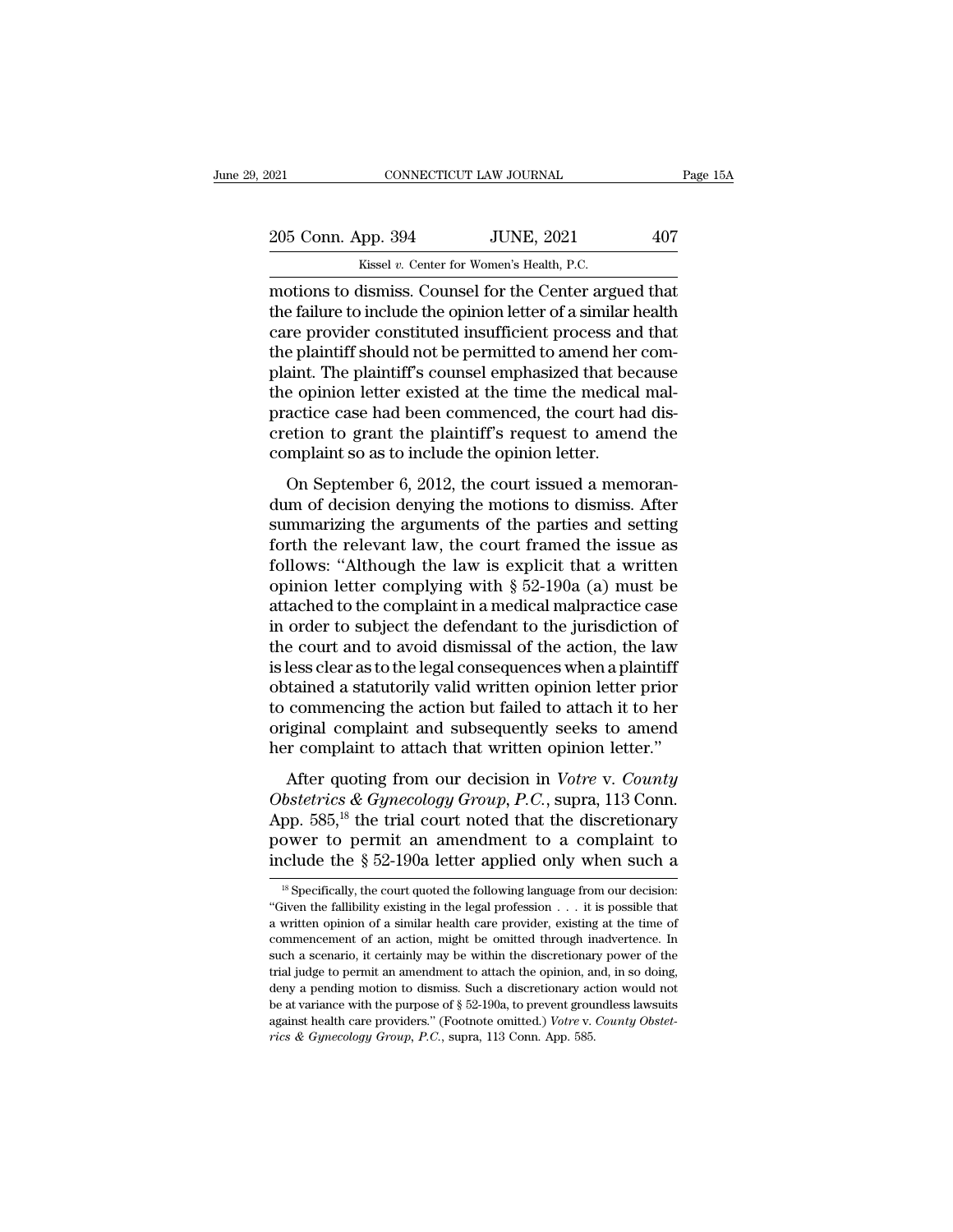| А   | CONNECTICUT LAW JOURNAL |                    | June 29, 2021 |
|-----|-------------------------|--------------------|---------------|
|     |                         |                    |               |
| 408 | <b>JUNE, 2021</b>       | 205 Conn. App. 394 |               |

CONNECTICUT LAW JOURNAL June 29, 2<br>
408 JUNE, 2021 205 Conn. App. 394<br>
Kissel v. Center for Women's Health, P.C.<br>
Letter existed prior to the commencement of the action.<br>
The court noted the split of authority among decisi THE 408 JUNE, 2021 205 Conn. App. 394<br>
Kissel v. Center for Women's Health, P.C.<br>
Letter existed prior to the commencement of the action.<br>
The court noted the split of authority among decisions<br>
of the Superior Court as to  $\begin{tabular}{ll} \multicolumn{1}{l}{{\textbf{408}}}&J\text{UNE, 2021}&205\text{ Conn. App. }394\\ \hline \textbf{Kissel }v.\textbf{ Center for Women's Health, P.C.}\\ \hline \textbf{letter existed prior to the component of the action.}\\ \textbf{The court noted the split of authority among decisions of the Superior Court as to whether the referenced passage from *Votre* constituted dicta and concluded that it had the discretion to allow the plaintiff to amend her.\end{tabular}$ 408 JUNE, 2021 205 Conn. App. 394<br>
<sup>Kissel v. Center for Women's Health, P.C.<br>
letter existed prior to the commencement of the action.<br>
The court noted the split of authority among decisions<br>
of the Superior Court as to wh</sup> Kissel v. Center for Women's Health, P.C.<br>
Letter existed prior to the commencement of the action.<br>
The court noted the split of authority among decisions<br>
of the Superior Court as to whether the referenced pass-<br>
age from Example 18 when the commencement of the action.<br>The court noted the split of authority among decisions<br>of the Superior Court as to whether the referenced pass-<br>age from *Votre* constituted dicta and concluded that it<br>had letter existed prior to the commencement of the action.<br>The court noted the split of authority among decisions<br>of the Superior Court as to whether the referenced pass-<br>age from *Votre* constituted dicta and concluded that The court noted the split of authority among decisions<br>of the Superior Court as to whether the referenced pass-<br>age from *Votre* constituted dicta and concluded that it<br>had the discretion to allow the plaintiff to amend he of the Superior Court as to whether the referenced pass-<br>age from *Votre* constituted dicta and concluded that it<br>had the discretion to allow the plaintiff to amend her<br>complaint. "Without taking a position on the viabilit age from *Votre* constituted dicta and concluded that it<br>had the discretion to allow the plaintiff to amend her<br>complaint. "Without taking a position on the viability of<br>the language at issue in *Votre*, this court holds, had the discretion to allow the plaintiff to amend her complaint. "Without taking a position on the viability of the language at issue in *Votre*, this court holds, in the absence of any appellate authority to the contrar complaint. "Without taking a position on the viability of<br>the language at issue in *Votre*, this court holds, in the<br>absence of any appellate authority to the contrary, that<br>to the extent that the written opinion letter e the language at issue in *Votre*, this court ho<br>absence of any appellate authority to the con<br>to the extent that the written opinion letter ex<br>to the commencement of this action, then th<br>the exercise of its discretion, may the extent that the written opinion letter existed prior<br>the commencement of this action, then the court, in<br>exercise of its discretion, may deny the  $\dots$  motions<br>dismiss and consider the written opinion letter that<br>attac to the chack and the written opinion retter existed prior<br>to the commencement of this action, then the court, in<br>the exercise of its discretion, may deny the  $\dots$  motions<br>to dismiss and consider the written opinion letter

the exercise of its discretion, may deny the  $\ldots$  motions<br>to dismiss and consider the written opinion letter that<br>is attached to the amended complaint."<br>The court next addressed whether the opinion letter<br>had existed pri to dismiss and consider the written opinion letter that<br>is attached to the amended complaint."<br>The court next addressed whether the opinion letter<br>had existed prior to the commencement of the plaintiff's<br>medical malpracti is attached to the amended complaint."<br>
The court next addressed whether the opinion letter<br>
had existed prior to the commencement of the plaintiff's<br>
medical malpractice action. The court recognized that<br>
the plaintiff cl disputation of the different complement.<br>The court next addressed whether the opinion letter<br>had existed prior to the commencement of the plaintiff's<br>medical malpractice action. The court recognized that<br>the plaintiff clai The court next addressed whether the opinion letter<br>had existed prior to the commencement of the plaintiff's<br>medical malpractice action. The court recognized that<br>the plaintiff claimed that the undated letter had been<br>writ had existed prior to the commencement of the plaintiff's<br>
medical malpractice action. The court recognized that<br>
the plaintiff claimed that the undated letter had been<br>
written prior to the lawsuit, while Wang and the Cent medical malpractice action. The court recognized that<br>the plaintiff claimed that the undated letter had been<br>written prior to the lawsuit, while Wang and the Center<br>disputed this fact. Nevertheless, it determined that an<br>e the plaintiff claimed that the undated letter had been<br>written prior to the lawsuit, while Wang and the Center<br>disputed this fact. Nevertheless, it determined that an<br>evidentiary hearing was not required. The court explain written prior to the lawsuit, while Wang and the Center<br>disputed this fact. Nevertheless, it determined that an<br>evidentiary hearing was not required. The court explained:<br>"Turning, then, to the attestations made in the aff disputed this fact. Nevertheless, it determined that an evidentiary hearing was not required. The court explained:<br>"Turning, then, to the attestations made in the affidavit, the attorney claims that he signed the complaint evidentiary hearing was not required. The court explained:<br>"Turning, then, to the attestations made in the affidavit,<br>the attorney claims that he signed the complaint in this<br>action on March 30, 2012, and that at that time "Turning, then, to the attestations made in the affidavit,<br>the attorney claims that he signed the complaint in this<br>action on March 30, 2012, and that at that time he filed<br>the complaint, the signed, written opinion letter the attorney claims that he signed the complaint in this action on March 30, 2012, and that at that time he filed the complaint, the signed, written opinion letter of the similar health care provider existed and was retain action on March 30, 2012, and that at that time he filed<br>the complaint, the signed, written opinion letter of the<br>similar health care provider existed and was retained<br>in the plaintiff's file. He further attests that his f the complaint, the signed, written opinion letter of the similar health care provider existed and was retained<br>in the plaintiff's file. He further attests that his failure<br>to attach the written opinion letter was inadverte similar health care provider existed and was retained<br>in the plaintiff's file. He further attests that his failure<br>to attach the written opinion letter was inadvertent and<br>an oversight. Such attestations are based on the a in the plaintiff's file. He further attests that his failure<br>to attach the written opinion letter was inadvertent and<br>an oversight. Such attestations are based on the attor-<br>ney's personal knowledge, and constitute facts t to attach the written opinion letter was inadvertent and<br>an oversight. Such attestations are based on the attor-<br>ney's personal knowledge, and constitute facts that<br>would be admissible at trial and indicate that the attoran oversight. Such attestations are based on the attor-<br>ney's personal knowledge, and constitute facts that<br>would be admissible at trial and indicate that the attor-<br>ney is competent to testify to the matters stated in the ney's personal knowledge, and constitute facts that<br>would be admissible at trial and indicate that the attor-<br>ney is competent to testify to the matters stated in the<br>affidavit. [Wang and the Center did] not submit any<br>evi would be admissible at trial and indicate that the attor-<br>ney is competent to testify to the matters stated in the<br>affidavit. [Wang and the Center did] not submit any<br>evidence to rebut the attorney's attestations, but rath ney is competent to testify to the matters stated in the affidavit. [Wang and the Center did] not submit any evidence to rebut the attorney's attestations, but rather make conclusory statements challenging the evidence.<br>
.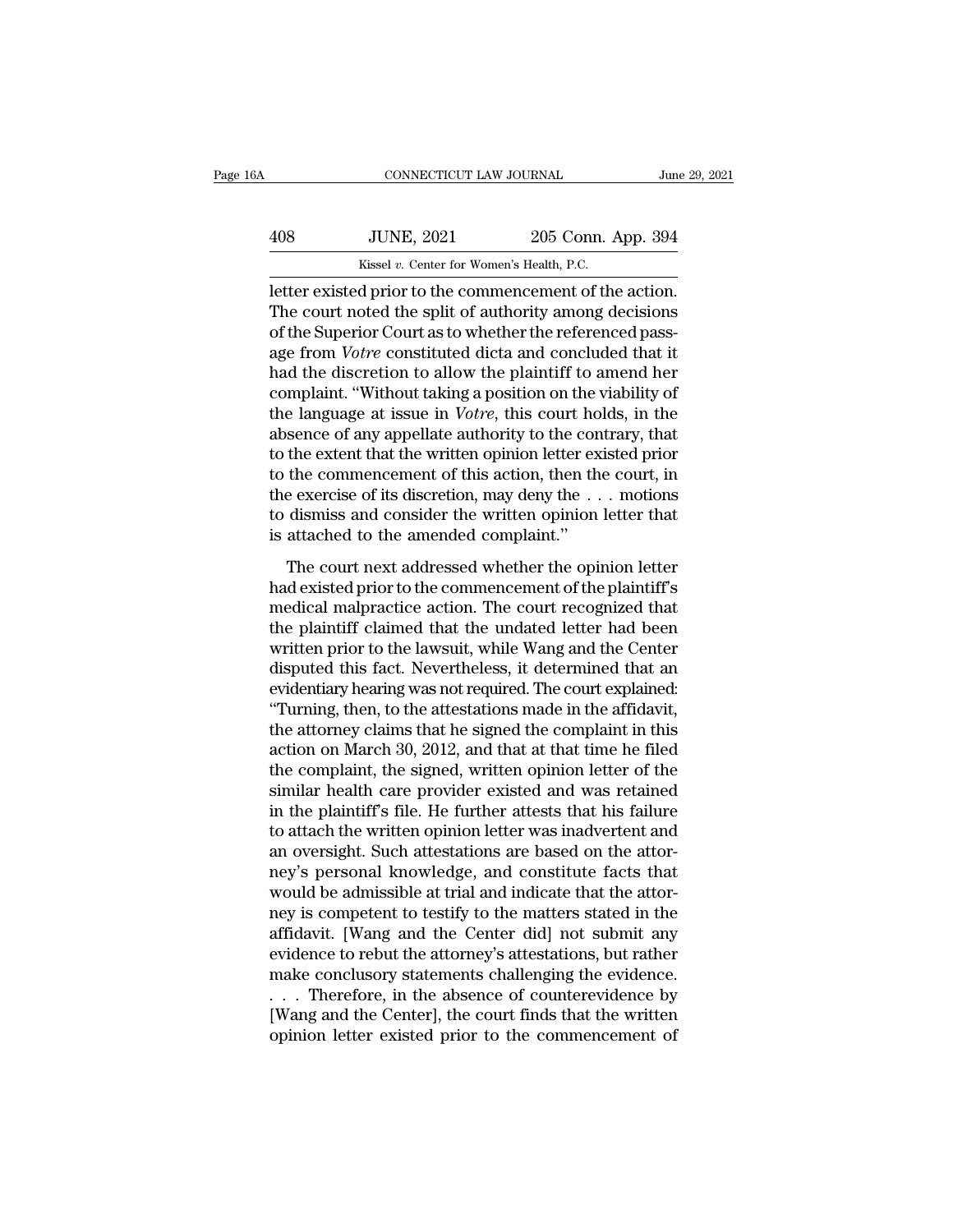| 2021               |                              | CONNECTICUT LAW JOURNAL                                                                                            | Page 17A |
|--------------------|------------------------------|--------------------------------------------------------------------------------------------------------------------|----------|
| 205 Conn. App. 394 |                              | <b>JUNE, 2021</b>                                                                                                  | 409      |
|                    |                              | Kissel v. Center for Women's Health, P.C.                                                                          |          |
|                    | sight." (Citations omitted.) | this action and that the attorney's failure to attach it<br>to the original complaint was inadvertence or an over- |          |
|                    |                              | In summary, the court found that the opinion letter                                                                |          |

205 Conn. App. 394 JUNE, 2021 409<br>Kissel v. Center for Women's Health, P.C.<br>this action and that the attorney's failure to attach it<br>to the original complaint was inadvertence or an over-<br>sight." (Citations omitted.)  $\frac{5 \text{ Conn. App. 394}}{\text{Kissel } v. \text{ Center for Women's Health, P.C.}}$ <br>
is action and that the attorney's failure to attach it<br>
the original complaint was inadvertence or an over-<br>
ght." (Citations omitted.)<br>
In summary, the court found that the opini

Kissel v. Center for Women's Health, P.C.<br>
this action and that the attorney's failure to attach it<br>
to the original complaint was inadvertence or an over-<br>
sight." (Citations omitted.)<br>
In summary, the court found that t this action and that the attorney's failure to attach it<br>to the original complaint was inadvertence or an over-<br>sight." (Citations omitted.)<br>In summary, the court found that the opinion letter<br>had been authored prior to th the original complaint was inadvertence or an over-<br>sight." (Citations omitted.)<br>In summary, the court found that the opinion letter<br>had been authored prior to the commencement of the<br>action and that the failure to attach to the original complaint was madvertence of an over-<br>sight." (Citations omitted.)<br>In summary, the court found that the opinion letter<br>had been authored prior to the commencement of the<br>action and that the failure to attac In summary, the court found that the opinion letter<br>had been authored prior to the commencement of the<br>action and that the failure to attach it to the original com-<br>plaint resulted from inadvertence or oversight. It per-<br>m In summary, the court found that the opinion letter<br>had been authored prior to the commencement of the<br>action and that the failure to attach it to the original com-<br>plaint resulted from inadvertence or oversight. It per-<br>m had been authored prior to the con<br>action and that the failure to attach it<br>plaint resulted from inadvertence of<br>mitted the plaintiff to amend her co<br>the opinion letter. On September :<br>denied the motions to reargue and<br>fil Figure 1.2017<br>A number of prediction indiversed to the original contradint resulted from inadvertence or oversight. It per-<br>itted the plaintiff to amend her complaint to include<br>e opinion letter. On September 21, 2012, the plant resulted from madvertence of oversignt. It permitted the plaintiff to amend her complaint to include<br>the opinion letter. On September 21, 2012, the court<br>denied the motions to reargue and for reconsideration<br>filed by

matted the plantin to antend iter complaint to include<br>the opinion letter. On September 21, 2012, the court<br>denied the motions to reargue and for reconsideration<br>filed by Wang and the Center.<br>A number of pretrial filings, denied the motions to reargue and for reconsideration<br>filed by Wang and the Center.<br>A number of pretrial filings, motions and hearings<br>ensued and the trial did not commence until November<br>16, 2017. The jury returned its ve filed by Wang and the Center.<br>
A number of pretrial filings, motions and hearings<br>
ensued and the trial did not commence until November<br>
16, 2017. The jury returned its verdict in favor of the<br>
plaintiff on both the malpra A number of pretrial filings, motions and hearings<br>ensued and the trial did not commence until November<br>16, 2017. The jury returned its verdict in favor of the<br>plaintiff on both the malpractice and product liabil-<br>ity cou A number of pretrial filings, motions and hearings<br>ensued and the trial did not commence until November<br>16, 2017. The jury returned its verdict in favor of the<br>plaintiff on both the malpractice and product liabil-<br>ity cou ensued and the trial did not commence until November 16, 2017. The jury returned its verdict in favor of the plaintiff on both the malpractice and product liability counts on December 21, 2017. Approximately six months la 16, 2017. The jury returned its verdict in favor of the plaintiff on both the malpractice and product liability counts on December 21, 2017. Approximately six months later, Wang filed a motion for permission to file a sec plaintiff on both the malpractice and product liability counts on December 21, 2017. Approximately six<br>months later, Wang filed a motion for permission to<br>file a second motion for reconsideration of the denial<br>of his motio ity counts on December 21, 2017. Approximately six<br>months later, Wang filed a motion for permission to<br>file a second motion for reconsideration of the denial<br>of his motion to dismiss.<sup>19</sup> Wang argued that this court's<br>rece months later, Wang filed a motion for permission to<br>file a second motion for reconsideration of the denial<br>of his motion to dismiss.<sup>19</sup> Wang argued that this court's<br>recently released decision in *Peters* v. United Commu file a second motion for reconsideration of the denial<br>of his motion to dismiss.<sup>19</sup> Wang argued that this court's<br>recently released decision in *Peters v. United Commu-<br>nity & Family Services, Inc.*, 182 Conn. App. 688, 1 of his motion to dismiss.<sup>19</sup> Wang argued that this court's<br>recently released decision in *Peters v. United Commu-<br>nity & Family Services, Inc.*, 182 Conn. App. 688, 191<br>A.3d 195 (2018), was "directly on point factually, [ recently released decision in *Peters* v. United Community & Family Services, Inc., 182 Conn. App. 688, 191<br>A.3d 195 (2018), was "directly on point factually, [was]<br>controlling legally, and [served] as additional grounds<br>f mity & Family Services, Inc., 182 Conn. App. 688, 191<br>A.3d 195 (2018), was "directly on point factually, [was]<br>controlling legally, and [served] as additional grounds<br>for the dismissal of [the plaintiff's] claims in the in A.3d 195 (2018), was "directly on point factually, [was] controlling legally, and [served] as additional grounds for the dismissal of [the plaintiff's] claims in the instant action." On September 6, 2018, the court, *Hon.* controlling legally, and [served] as additional grounds<br>for the dismissal of [the plaintiff's] claims in the instant<br>action." On September 6, 2018, the court, *Hon. Kenneth*<br> $B. Povo dator$ , judge trial referee, heard oral argum For the dishissal of the plantin speakins in the filstant<br>action." On September 6, 2018, the court, *Hon. Kenneth*<br>*B. Povodator*, judge trial referee, heard oral argument<br>on both the motion for permission to file a second

on both the motion for permission to file a second motion<br>for reconsideration and the substantive merits of the<br>request for reconsideration.<br>At the hearing, Wang argued that, pursuant to *Peters*,<br>any attempt to cure a de for reconsideration and the substantive merits of the<br>request for reconsideration.<br>At the hearing, Wang argued that, pursuant to *Peters*,<br>any attempt to cure a defect relating to a  $\S~52-190a$ <br>opinion letter must have oc request for reconsideration and the substantive interins of the request for reconsideration.<br>At the hearing, Wang argued that, pursuant to *Peters*, any attempt to cure a defect relating to a  $\S 52-190a$  opinion letter mu any attempt to cure a defect relating to a  $\S$  52-190a<br>opinion letter must have occurred prior to the expira-<br>tion of the statutory limitation period; otherwise, the<br>only available remedy was to commence a new action<br> $\frac{$ only available remedy was to commence a new action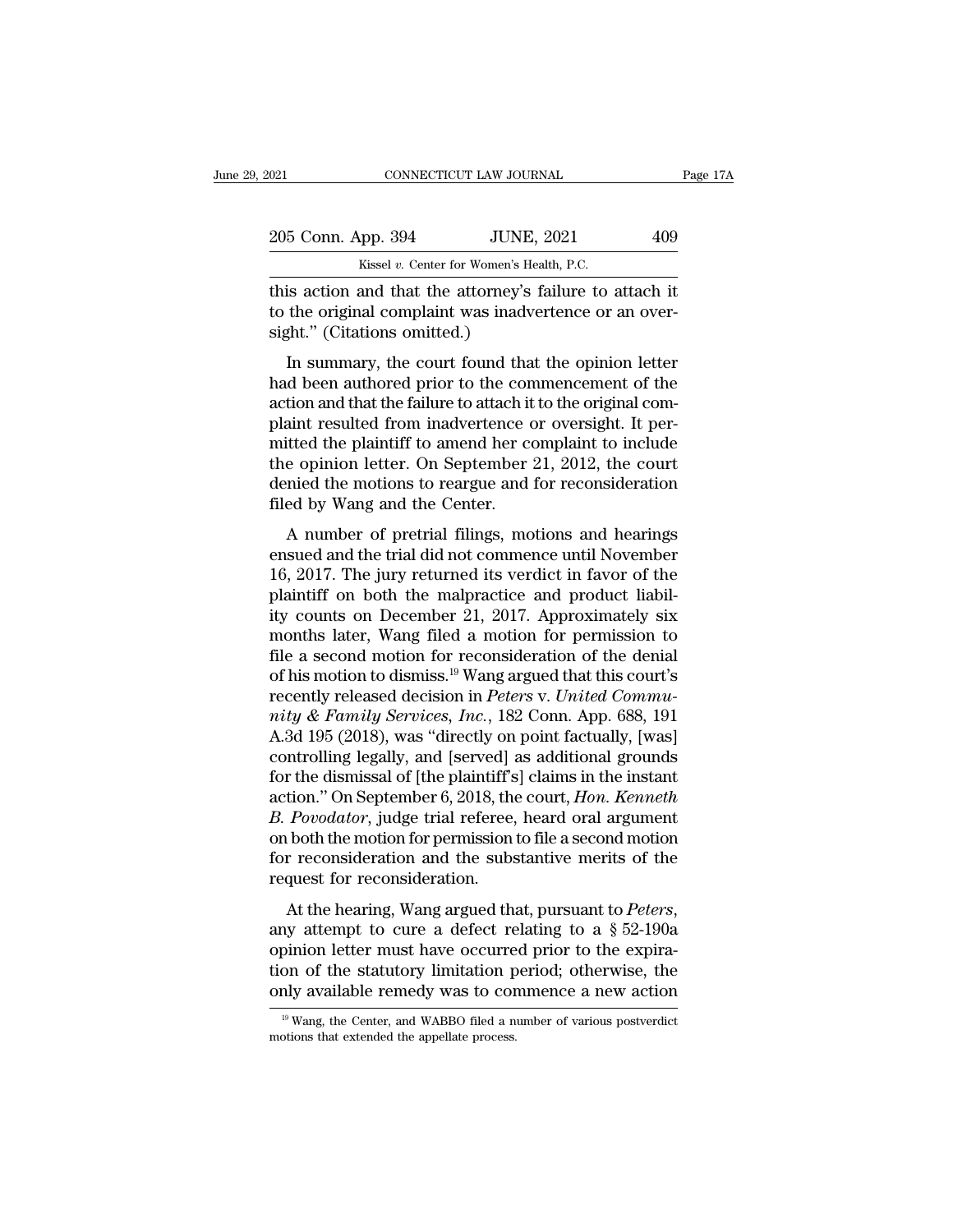|     | CONNECTICUT LAW JOURNAL                                  |                    | June 29, 2021 |
|-----|----------------------------------------------------------|--------------------|---------------|
| 410 | <b>JUNE, 2021</b>                                        | 205 Conn. App. 394 |               |
|     | Kissel v. Center for Women's Health, P.C.                |                    |               |
|     | pursuant to the accidental failure of suit statute, Gen- |                    |               |

CONNECTICUT LAW JOURNAL<br>
June JUNE, 2021 205 Conn. App. 394<br>
Kissel v. Center for Women's Health, P.C.<br>
pursuant to the accidental failure of suit statute, General Statutes § 52-592.<sup>20</sup> The plaintiff countered that<br>
Judge Fig. 2021 205 Conn. App. 394<br>
Exissel v. Center for Women's Health, P.C.<br>
pursuant to the accidental failure of suit statute, General Statutes § 52-592.<sup>20</sup> The plaintiff countered that<br>
Judge Karazin, in his 2012 decision  $\frac{JUNE, 2021}{205}$  Conn. App. 394<br>  $\frac{Kissel v. Center for Women's Health, P.C.}{205}$ <br>
pursuant to the accidental failure of suit statute, General Statutes § 52-592.<sup>20</sup> The plaintiff countered that<br>
Judge Karazin, in his 2012 decision, properly h *JUNE, 2021* 205 Conn. App. 394<br> *Kissel v. Center for Women's Health, P.C.*<br>
pursuant to the accidental failure of suit statute, General Statutes § 52-592.<sup>20</sup> The plaintiff countered that<br>
Judge Karazin, in his 2012 deci *Resear Worte, 2021*<br> *Peter for Women's Health, P.C.*<br> *Personant to the accidental failure of suit statute, General Statutes § 52-592.<sup>20</sup> The plaintiff countered that<br>
Judge Karazin, in his 2012 decision, properly had r Kissel v. Center for Women's Health, P.C.*<br>
pursuant to the accidental failure of suit statute, General Statutes  $\S 52-592.^{20}$  The plaintiff countered that<br>
Judge Karazin, in his 2012 decision, properly had relied<br>
on pursuant to the accidental failure of suit statute, General Statutes § 52-592.<sup>20</sup> The plaintiff countered tha Judge Karazin, in his 2012 decision, properly had relieved on *Votre*, and that case remained good law even aft al Statutes  $\S$  52-592.<sup>20</sup> The plaintiff countered that<br>dge Karazin, in his 2012 decision, properly had relied<br>i *Votre*, and that case remained good law even after<br>*ters*. Six days later, the Center joined Wang's motion Judge Karazin, in his 2012 decision, properly had relied<br>on *Votre*, and that case remained good law even after<br>*Peters*. Six days later, the Center joined Wang's motion<br>for permission to file a second motion for reconsid

on *Votre*, and that case remained good law even after<br>*Peters*. Six days later, the Center joined Wang's motion<br>for permission to file a second motion for reconsidera-<br>tion of the denial of the 2012 motion to dismiss.<br>On Peters. Six days later, the Center joined Wang's motion<br>for permission to file a second motion for reconsidera-<br>tion of the denial of the 2012 motion to dismiss.<br>On January 3, 2019, Judge Povodator issued a memo-<br>randum o for permission to file a second motion for reconsideration of the denial of the 2012 motion to dismiss.<br>On January 3, 2019, Judge Povodator issued a memorandum of decision addressing the postverdict motions<br>that had been tion of the denial of the 2012 motion to dismiss.<br>
On January 3, 2019, Judge Povodator issued a memo-<br>
randum of decision addressing the postverdict motions<br>
that had been filed, including the motions for reconsid-<br>
erati *Von January 3, 2019, Judge Povodator issued a memorrandum of decision addressing the postverdict motions that had been filed, including the motions for reconsideration of the 2012 motions to dismiss.<sup>21</sup> The court began b* that had been filed, including the motions for reconsideration of the 2012 motions to dismiss.<sup>21</sup> The court began<br>by summarizing the issues relating to § 52-190a in this<br>case and the relevant language from our decisions i eration of the 2012 motions to dismiss.<sup>21</sup> The court began<br>by summarizing the issues relating to § 52-190a in this<br>case and the relevant language from our decisions in<br>Votre v. County Obstetrics & Gynecology Group, P.C., by summarizing the issues relating to  $\S$  52-190a in this<br>case and the relevant language from our decisions in<br>Votre v. County Obstetrics & Gynecology Group, P.C.,<br>supra, 113 Conn. App. 585, and Peters v. United Com-<br>muni case and the relevant language from our decisions in Votre v. County Obstetrics & Gynecology Group, P.C., supra, 113 Conn. App. 585, and Peters v. United Community & Family Services, Inc., supra, 182 Conn. App. 706. After Votre v. County Obstetrics & Gynecology Group, P.C.,<br>supra, 113 Conn. App. 585, and Peters v. United Com-<br>munity & Family Services, Inc., supra, 182 Conn. App.<br>706. After observing that its decision constituted a<br>"close ca plaintiff. unity & Family Services, Inc., supra, 182 Conn. App.<br>6. After observing that its decision constituted a<br>lose call," the court focused on the issue of judicial<br>onomy and that the purpose underlying  $\S$  52-190a had<br>en satis 706. After observing that its decision constituted a<br>
"close call," the court focused on the issue of judicial<br>
economy and that the purpose underlying  $\S$  52-190a had<br>
been satisfied, given the jury's verdict in favor of

"close call," the court focused on the issue of judicial<br>economy and that the purpose underlying § 52-190a had<br>been satisfied, given the jury's verdict in favor of the<br>plaintiff.<br>The court concluded: "It would be inequitab economy and that the purpose underlying § 52-190a had<br>been satisfied, given the jury's verdict in favor of the<br>plaintiff.<br>The court concluded: "It would be inequitable and<br>highly wasteful to reverse the earlier decisions i been satisfied, given the jury's verdict in favor of the<br>plaintiff.<br>The court concluded: "It would be inequitable and<br>highly wasteful to reverse the earlier decisions in such<br>a belated fashion. Subject matter jurisdictiona plaintiff.<br>The court concluded: "It would be inequitable and<br>highly wasteful to reverse the earlier decisions in such<br>a belated fashion. Subject matter jurisdictional issues<br>may be raised at any time, but other jurisdictio The court concluded: "It would be inequitable and<br>highly wasteful to reverse the earlier decisions in such<br>a belated fashion. Subject matter jurisdictional issues<br>may be raised at any time, but other jurisdictional issues<br> highly wasteful to reverse the earlier decisions in such<br>a belated fashion. Subject matter jurisdictional issues<br>may be raised at any time, but other jurisdictional issues<br>are subject to waiver—and inferentially subject to a belated fashion. Subject matter jurisdictional issues<br>may be raised at any time, but other jurisdictional issues<br>are subject to waiver—and inferentially subject to other<br>equitable considerations. For all these reasons, t may be raised at any time, but othe<br>are subject to waiver—and inferer<br>equitable considerations. For al<br>motions to reargue are (have been<br>to entertaining reargument and r<br>lier decision, but the equities ov<br>against affording e subject to waiver—and inferentially subject to other<br>uitable considerations. For all these reasons, the<br>otions to reargue are (have been) granted with respect<br>entertaining reargument and reconsidering the ear-<br>r decision equitable considerations. For all these reasons, the<br>motions to reargue are (have been) granted with respect<br>to entertaining reargument and reconsidering the ear-<br>lier decision, but the equities overwhelmingly dictate<br>agai motions to reargue are (have been) granted with respect<br>to entertaining reargument and reconsidering the ear-<br>lier decision, but the equities overwhelmingly dictate<br>against affording any relief."<br>On appeal, Wang and the C

against affording any relief."<br>
On appeal, Wang and the Center argue that the court<br>
improperly denied their motions to dismiss. Specifi-<br>
cally, they contend that the plaintiff's complaint did not<br>
<sup>20</sup> See, e.g., *Estela* On appeal, Wang and the Center argue that the court<br>improperly denied their motions to dismiss. Specifi-<br>cally, they contend that the plaintiff's complaint did not<br><sup>20</sup> See, e.g., *Estela* v. *Bristol Hospital*, *Inc.*, 1

cally, they contend that the plaintiff's complaint did not  $\frac{1}{20}$  See, e.g., *Estela v. Bristol Hospital, Inc.*, 179 Conn. App. 196, 203–21, 180 A.3d 595 (2018) (discussing applicability of § 52-592). <sup>21</sup> The court g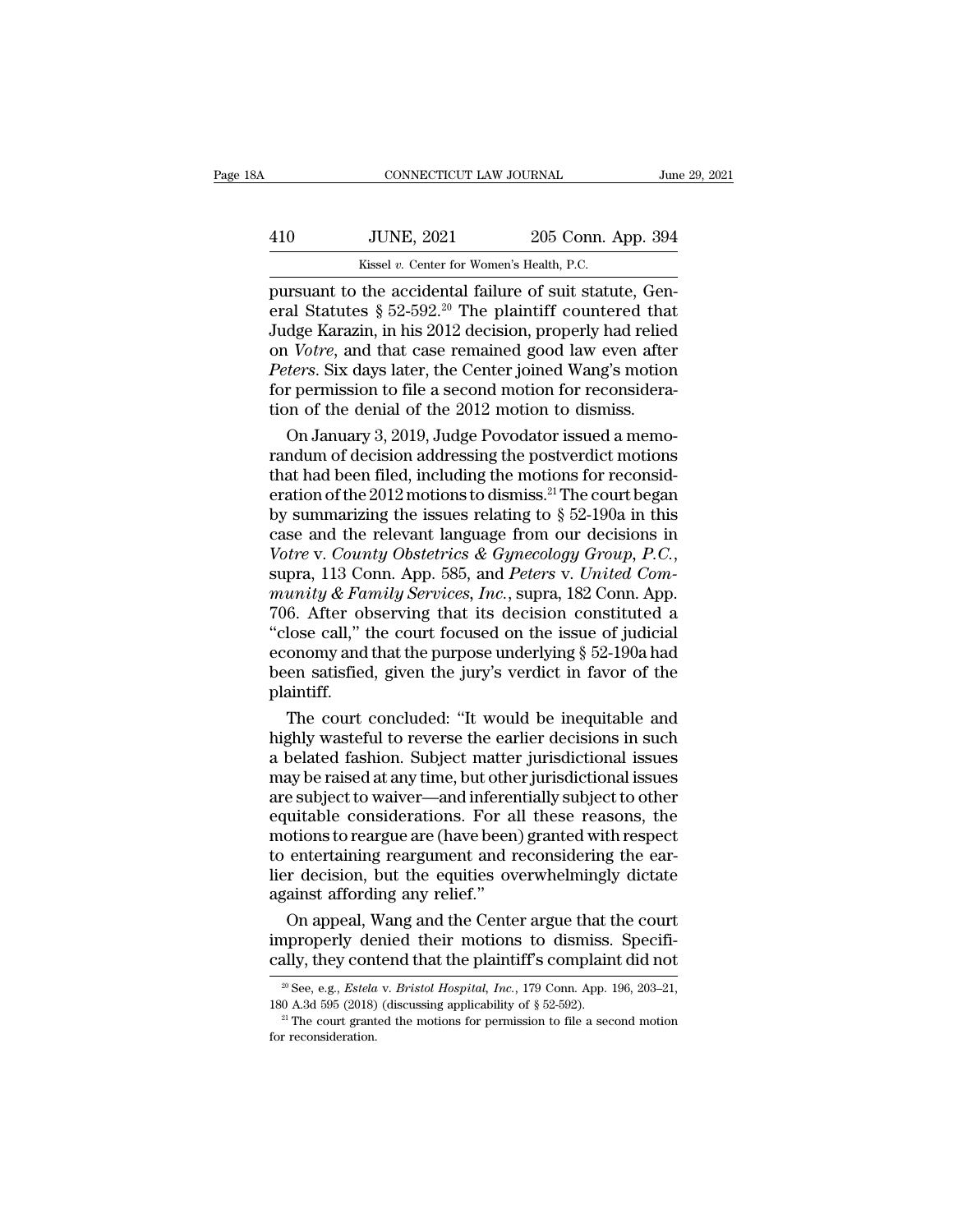021 CONNECTICUT LAW JOURNAL Page 19A<br>
205 Conn. App. 394 JUNE, 2021 411<br>
Kissel v. Center for Women's Health, P.C.

CONNECTICUT LAW JOURNAL<br>
205 Conn. App. 394 JUNE, 2021 411<br>
Kissel *v*. Center for Women's Health, P.C.<br>
Comply with § 52-190a due to the absence of an opinion connectricut LAW JOURNAL Page 19A<br>
205 Conn. App. 394 JUNE, 2021 411<br>
Kissel v. Center for Women's Health, P.C.<br>
comply with § 52-190a due to the absence of an opinion<br>
letter from a similar health care provider. They clai 205 Conn. App. 394 JUNE, 2021 411<br>
Kissel v. Center for Women's Health, P.C.<br>
comply with § 52-190a due to the absence of an opinion<br>
letter from a similar health care provider. They claim<br>
that the plaintiff did not attem 205 Conn. App. 394 JUNE, 2021 411<br>
Kissel v. Center for Women's Health, P.C.<br>
comply with  $\S$  52-190a due to the absence of an opinion<br>
letter from a similar health care provider. They claim<br>
that the plaintiff did not at 205 Conn. App. 394 JUNE, 2021 411<br>
Kissel v. Center for Women's Health, P.C.<br>
comply with § 52-190a due to the absence of an opinion<br>
letter from a similar health care provider. They claim<br>
that the plaintiff did not atte Example 1988 Excelsion Contends Health, P.C.<br>
comply with § 52-190a due to the absence of an opinion<br>
letter from a similar health care provider. They claim<br>
that the plaintiff did not attempt to remedy this defect<br>
until EXAMPLE IN A SISSEM UP ON MORE IS A CONDITY WITH SEAL COMPLY WITH SEAL COMPLY WITH SEAL COMPLETE: They claim that the plaintiff did not attempt to remedy this defect until after the statute of limitations had expired. Wan comply with  $\S$  52-190a due to the absence of an opinion<br>letter from a similar health care provider. They claim<br>that the plaintiff did not attempt to remedy this defect<br>until after the statute of limitations had expired. letter from a similar health care provider. They claim<br>that the plaintiff did not attempt to remedy this defect<br>until after the statute of limitations had expired. Wang<br>and the Center contend that the plaintiff's medical that the plaintiff did not attempt to remedy this defect<br>until after the statute of limitations had expired. Wang<br>and the Center contend that the plaintiff's medical mal-<br>practice action should have been dismissed. The pl until after the statute of limitations had expired. Wang<br>and the Center contend that the plaintiff's medical mal-<br>practice action should have been dismissed. The plain-<br>tiff counters that (1) Wang and the Center waived th and the Center contend that the plaintiff's medical mal-<br>practice action should have been dismissed. The plain-<br>tiff counters that (1) Wang and the Center waived the<br>argument that the  $\S 52-190a$  defect was not cured with practice action should have been dismissed. The plaintiff counters that (1) Wang and the Center waived the argument that the  $\S$  52-190a defect was not cured within the statutory limitation period, (2) the purpose underly tiff counters that (1) Wang and the Center waived the<br>argument that the  $\S$  52-190a defect was not cured within<br>the statutory limitation period, (2) the purpose underly-<br>ing  $\S$  52-190a was satisfied in this case given th argument that the  $\S$  52-190a defect was not cured within<br>the statutory limitation period, (2) the purpose underly-<br>ing  $\S$  52-190a was satisfied in this case given the jury's<br>finding of medical malpractice, and (3) her a the statutory limitation period, (2) the purpose underly-<br>ing  $\S$  52-190a was satisfied in this case given the jury's<br>finding of medical malpractice, and (3) her amendment<br>was filed within the three year repose period of ing  $\S$  52-190a was satisfied in this case given the jury's<br>finding of medical malpractice, and (3) her amendment<br>was filed within the three year repose period of  $\S$  52-<br>584, which she claims is the limitation period. We finding of medical malpractice, and  $(3)$  her amendment was filed within the three year repose period of  $\S$  52-584, which she claims is the limitation period. We agree that the court lacked personal jurisdiction over Wan was filed within the three year repose 584, which she claims is the limitation per that the court lacked personal jurisdict and the Center as a result of the plain cure the  $\S 52-190a$  defect within the state period and t 4, which she claims is the inhibited period. We agree<br>at the court lacked personal jurisdiction over Wang<br>d the Center as a result of the plaintiff's failure to<br>re the  $\S 52-190a$  defect within the statutory limitation<br>ri and the Center as a result of the plaintiff's failure to<br>cure the § 52-190a defect within the statutory limitation<br>period and that the medical malpractice action, there-<br>fore, should have been dismissed.<br>We begin our analy

and the Center as a result of the plaintin's rande to<br>cure the § 52-190a defect within the statutory limitation<br>period and that the medical malpractice action, there-<br>fore, should have been dismissed.<br>We begin our analysis cure the y 32-190a defect whill the statutory initiation<br>period and that the medical malpractice action, there-<br>fore, should have been dismissed.<br>We begin our analysis by setting forth our standard<br>of review and a comprehe period and that the method mappractice action, there-<br>fore, should have been dismissed.<br>We begin our analysis by setting forth our standard<br>of review and a comprehensive review of the relevant<br>legal principles. "A motion t We begin our analysis by setting forth our standard<br>of review and a comprehensive review of the relevant<br>legal principles. "A motion to dismiss tests, inter alia,<br>whether, on the face of the record, the court is without<br>j We begin our analysis by setting forth our standard<br>of review and a comprehensive review of the relevant<br>legal principles. "A motion to dismiss tests, inter alia,<br>whether, on the face of the record, the court is without<br>j of review and a comprehensive review of the relevant<br>legal principles. "A motion to dismiss tests, inter alia,<br>whether, on the face of the record, the court is without<br>jurisdiction. . . . Our Supreme Court has held that t an principles. A motion to dismiss tests, inter ana,<br>
nether, on the face of the record, the court is without<br>
risdiction.... Our Supreme Court has held that the<br>
ilure of a plaintiff to comply with the statutory requirewhether, on the race of the record, the court is whilout<br>jurisdiction. . . . Our Supreme Court has held that the<br>failure of a plaintiff to comply with the statutory require-<br>ments of § 52-190a (a) results in a defect in p

failure of a plaintiff to comply with the statutory require-<br>ments of § 52-190a (a) results in a defect in process that<br>implicates the personal jurisdiction of the court...<br>"When a ... court decides a ... question raised<br> rantice of a plantific to compty which the statutory requirements of § 52-190a (a) results in a defect in process that<br>implicates the personal jurisdiction of the court....<br>"When a ... court decides a ... question raised<br> thents or  $\S$  32-190a (a) results in a defect in process that<br>implicates the personal jurisdiction of the court....<br>"When a ... court decides a ... question raised<br>by a pretrial motion to dismiss, it must consider the<br>all facts necessarily implied from the allegations, constru-"When a  $\dots$  court decides a  $\dots$  question raised<br>by a pretrial motion to dismiss, it must consider the<br>allegations of the complaint in their most favorable<br>light.  $\dots$  In this regard, a court must take the facts<br>to be th by a pretrial motion to dismiss, it must consider the allegations of the complaint in their most favorable light. . . . In this regard, a court must take the facts to be those alleged in the complaint, including those fac allegations of the complaint in their most favorable<br>light. . . . In this regard, a court must take the facts<br>to be those alleged in the complaint, including those<br>facts necessarily implied from the allegations, constru-<br> light. . . . . In this regard, a court must take the facts<br>to be those alleged in the complaint, including those<br>facts necessarily implied from the allegations, constru-<br>ing them in a manner most favorable to the pleader. to be those alleged in the complaint, including those facts necessarily implied from the allegations, construing them in a manner most favorable to the pleader.<br>
. . . The motion to dismiss . . . admits all facts which are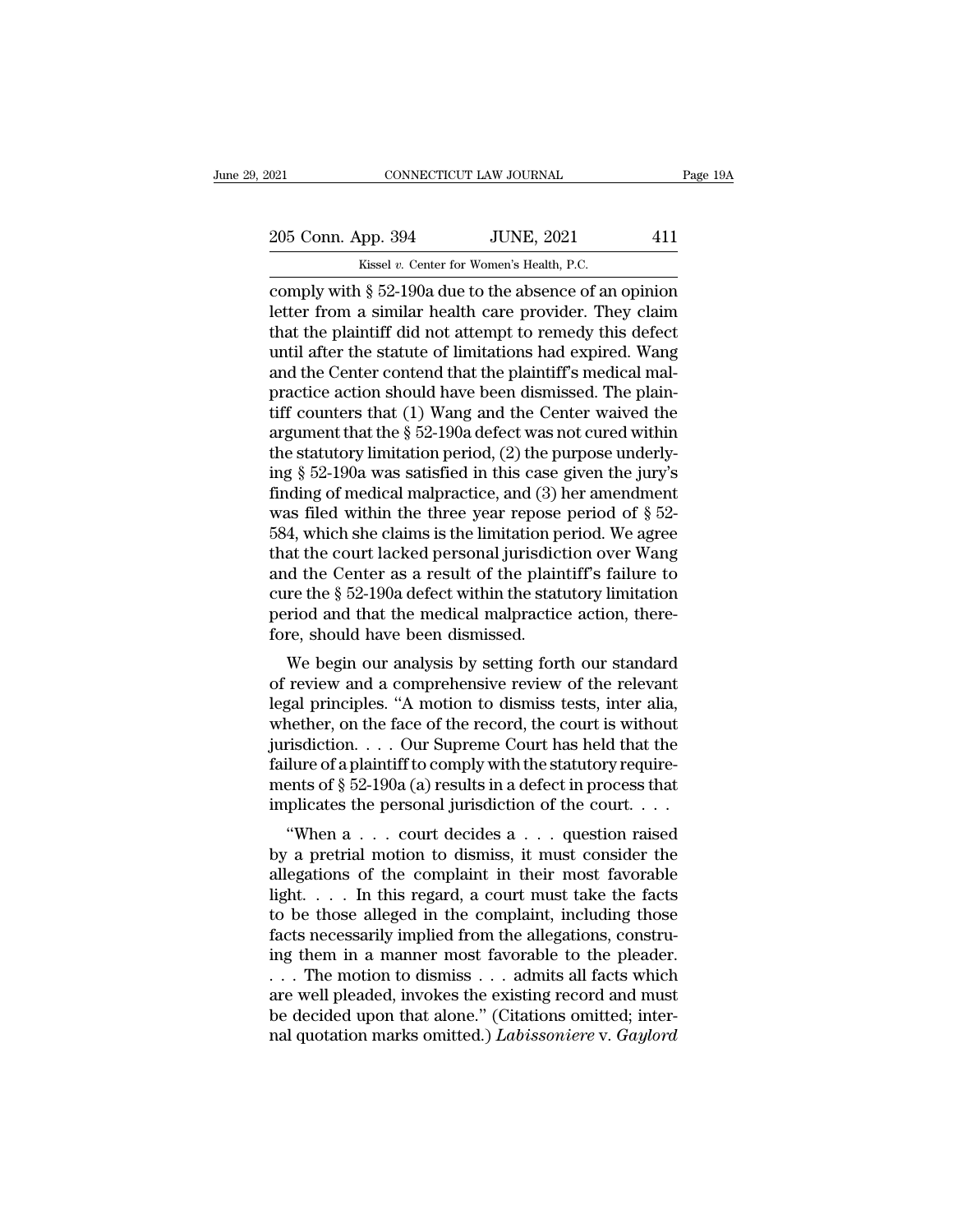|     | CONNECTICUT LAW JOURNAL                                      |                    | June 29, 2021 |
|-----|--------------------------------------------------------------|--------------------|---------------|
| 412 | <b>JUNE, 2021</b>                                            | 205 Conn. App. 394 |               |
|     | Kissel v. Center for Women's Health, P.C.                    |                    |               |
|     | <i>Hospital, Inc.</i> , 199 Conn. App. 265, 278–79, 235 A.3d |                    |               |

*CONNECTICUT LAW JOURNAL June 29, 2021*<br> *Hospital, Inc.*, 199 Conn. App. 265, 278–79, 235 A.3d<br> *Hospital, Inc.*, 199 Conn. App. 265, 278–79, 235 A.3d<br>
589, cert. denied, 335 Conn. 968, 240 A.3d 284 (2020),<br>
and cert de 12 JUNE, 2021 205 Conn. App. 394<br>
Kissel v. Center for Women's Health, P.C.<br>
Hospital, Inc., 199 Conn. App. 265, 278–79, 235 A.3d<br>
589, cert. denied, 335 Conn. 968, 240 A.3d 284 (2020),<br>
and cert. denied, 335 Conn. 968, 24 412 JUNE, 2021 205 Conn. App. 394<br>
Kissel v. Center for Women's Health, P.C.<br>
Hospital, Inc., 199 Conn. App. 265, 278–79, 235 A.3d<br>
589, cert. denied, 335 Conn. 968, 240 A.3d 284 (2020);<br>
and cert. denied, 335 Conn. 968, 2 Solution 112 and 120 and 1205 Conn. App. 394<br>
Fissel v. Center for Women's Health, P.C.<br> *Hospital, Inc.*, 199 Conn. App. 265, 278–79, 235 A.3d<br>
589, cert. denied, 335 Conn. 968, 240 A.3d 284 (2020),<br>
and cert. denied, 335 Kissel v. Center for Women's Health, P.C.<br>
Hospital, Inc., 199 Conn. App. 265, 278–79, 235 A.3d<br>
589, cert. denied, 335 Conn. 968, 240 A.3d 284 (2020),<br>
and cert. denied, 335 Conn. 968, 240 A.3d 285 (2020);<br>
see also *Benn* Kissel v. Center for Women's Health, P.C.<br> *Hospital, Inc.*, 199 Conn. App. 265, 278–79, 235 A.3d<br>
589, cert. denied, 335 Conn. 968, 240 A.3d 284 (2020),<br>
and cert. denied, 335 Conn. 968, 240 A.3d 285 (2020);<br>
see also *B* Hospital, Inc., 199 Conn. App. 265, 278–79, 235 A.3d<br>589, cert. denied, 335 Conn. 968, 240 A.3d 284 (2020),<br>and cert. denied, 335 Conn. 968, 240 A.3d 285 (2020);<br>see also *Bennett v. New Milford Hospital*, Inc., 300<br>Conn. 589, cert. denied, 335 Conn. 968, 240 A.3d 284 (2020),<br>and cert. denied, 335 Conn. 968, 240 A.3d 285 (2020);<br>see also *Bennett* v. *New Milford Hospital*, *Inc.*, 300<br>Conn. 1, 10–11, 12 A.3d 865 (2011). We employ a de<br>novo and cert. denied, 335 Conn. 968, 240 A.3d 285 (2020);<br>see also *Bennett v. New Milford Hospital, Inc.*, 300<br>Conn. 1, 10–11, 12 A.3d 865 (2011). We employ a de<br>novo standard of review with respect to a challenge to<br>the tria see also *Bennett* v. *New Milford Hospital*, *Inc.*, 300<br>Conn. 1, 10–11, 12 A.3d 865 (2011). We employ a de<br>novo standard of review with respect to a challenge to<br>the trial court's ultimate legal conclusion and resulting<br> Conn. 1, 10–11, 12 A.3d 865 (2011). We employ a de<br>novo standard of review with respect to a challenge to<br>the trial court's ultimate legal conclusion and resulting<br>denial of a motion to dismiss. *Perrone* v. *Buttonwood*<br> novo standard of review with respect to a challenge to<br>the trial court's ultimate legal conclusion and resulting<br>denial of a motion to dismiss. *Perrone v. Buttonwood*<br>*Farm Ice Cream, Inc.*, 158 Conn. App. 550, 554, 119<br>A the trial court's ultimate legal conclusion and resulting<br>denial of a motion to dismiss. *Perrone* v. *Buttonwood*<br>*Farm Ice Cream, Inc.*, 158 Conn. App. 550, 554, 119<br>A.3d 659 (2015); see also *Bennett* v. *New Milford Ho* denial of a motion to dismiss. *Perrone v. Buttonwood*<br>Farm Ice Cream, Inc., 158 Conn. App. 550, 554, 119<br>A.3d 659 (2015); see also *Bennett v. New Milford Hospital*, Inc., supra, 10; Labissoniere v. Gaylord Hospital, Inc. Farm Ice Cream, Inc.,<br>A.3d 659 (2015); see also<br>tal, Inc., supra, 10; Lai<br>tal, Inc., 182 Conn. App<br>Lohnes v. Hospital of S<br>76, 31 A.3d 810 (2011), 0<br>A.3d 397 (2012).<sup>22</sup><br>Next, we turn to the : 3d 659 (2015); see also *Bennett* v. *New Mutford Hospil, Inc.*, supra, 10; *Labissoniere* v. *Gaylord Hospil, Inc.*, 182 Conn. App. 445, 451, 185 A.3d 680 (2018); *hnes v. Hospital of St. Raphael*, 132 Conn. App. 68, 31 tal, Inc., supra, 10; Labussonnere v. Gaylord Hosputal, Inc., 182 Conn. App. 445, 451, 185 A.3d 680 (2018); Lohnes v. Hospital of St. Raphael, 132 Conn. App. 68, 76, 31 A.3d 810 (2011), cert. denied, 303 Conn. 921, 34 A.3

tal, Inc., 182 Conn. App. 445, 451, 185 A.3d 680 (2018);<br> *Lohnes v. Hospital of St. Raphael*, 132 Conn. App. 68,<br>
76, 31 A.3d 810 (2011), cert. denied, 303 Conn. 921, 34<br>
A.3d 397 (2012).<sup>22</sup><br>
Next, we turn to the statut Lohnes v. Hospital of St. Raphael, 132 Conn. App. 68,<br>76, 31 A.3d 810 (2011), cert. denied, 303 Conn. 921, 34<br>A.3d 397 (2012).<sup>22</sup><br>Next, we turn to the statutory language. Section 52-<br>190a (a) provides in relevant part: " 76, 31 A.3d 810 (2011), cert. denied, 303 Conn. 921, 34<br>A.3d 397 (2012).<sup>22</sup><br>Next, we turn to the statutory language. Section 52-<br>190a (a) provides in relevant part: "No civil action  $\dots$ <br>shall be filed to recover damages A.3d 397 (2012).<sup>22</sup><br>Next, we turn to the statutory language. Section 52-<br>190a (a) provides in relevant part: "No civil action . . .<br>shall be filed to recover damages resulting from per-<br>sonal injury or wrongful death occ Next, we turn to the statutory language. Section 52-<br>190a (a) provides in relevant part: "No civil action . . .<br>shall be filed to recover damages resulting from per-<br>sonal injury or wrongful death occurring on or after<br>Oc 190a (a) provides in relevant part: "No civil action . . . .<br>shall be filed to recover damages resulting from per-<br>sonal injury or wrongful death occurring on or after<br>October 1, 1987, whether in tort or in contract, in w shall be filed to recover damages resulting from per-<br>sonal injury or wrongful death occurring on or after<br>October 1, 1987, whether in tort or in contract, in which<br>it is alleged that such injury or death resulted from the sonal injury or wrongful death occurring on or after<br>October 1, 1987, whether in tort or in contract, in which<br>it is alleged that such injury or death resulted from the<br>negligence of a health care provider, unless the att October 1, 1987, whether in tort or in contract, in which<br>it is alleged that such injury or death resulted from the<br>negligence of a health care provider, unless the attorney<br>or party filing the action  $\ldots$  has made a rea it is alleged that such injury or death resulted from the negligence of a health care provider, unless the attorney<br>or party filing the action  $\dots$  has made a reasonable<br>inquiry as permitted by the circumstances to determ negligence of a health care provider, unless the attorney<br>or party filing the action . . . has made a reasonable<br>inquiry as permitted by the circumstances to determine<br>that there are grounds for a good faith belief that th or party filing the action . . . has made a reasonable<br>inquiry as permitted by the circumstances to determine<br>that there are grounds for a good faith belief that there<br>has been negligence in the care or treatment of the<br>c inquiry as permitted by the circumstances to determine<br>that there are grounds for a good faith belief that there<br>has been negligence in the care or treatment of the<br>claimant. The complaint . . . shall contain a certificat that there are grounds for a good faith belief that there<br>has been negligence in the care or treatment of the<br>claimant. The complaint . . . shall contain a certificate<br>of the attorney or party filing the action . . . that 22 Citing *Peters* v. *United Community & Family Services, Inc.*, supra, 182  $\frac{2}{\pi}$  Citing *Peters* v. *United Community & Family Services, Inc.*, supra, 182  $\frac{2}{\pi}$  Citing *Peters* v. *United Community & Family Se* reasonable inquiry gave rise to a good faith belief that<br>grounds exist for an action against each named defen-<br>dant . . . . To show the existence of such good faith,<br> $\frac{1}{2}$  Citing Peters v. United Community & Family Se

grounds exist for an action against each named defendant . . . . To show the existence of such good faith,<br> $\frac{1}{2}$ Citing Peters v. United Community & Family Services, Inc., supra, 182<br>Conn. App. 705, Wang argues that th dant . . . . To show the existence of such good faith,<br> $\frac{1}{2}$  Citing Peters v. United Community & Family Services, Inc., supra, 182<br>Conn. App. 705, Wang argues that this court should apply the plenary stan-<br>dard of rev Mantel  $\ldots$  10 Show the extistence of Such good future,<br>
<sup>22</sup> Citing Peters v. United Community & Family Services, Inc., supra, 182<br>
Conn. App. 705, Wang argues that this court should apply the plenary stan-<br>
dard of rev <sup>22</sup> Citing *Peters* v. *United Community & Family Services, Inc.*, supra, 182 Conn. App. 705, Wang argues that this court should apply the plenary standard of review when considering a trial court's decision regarding a m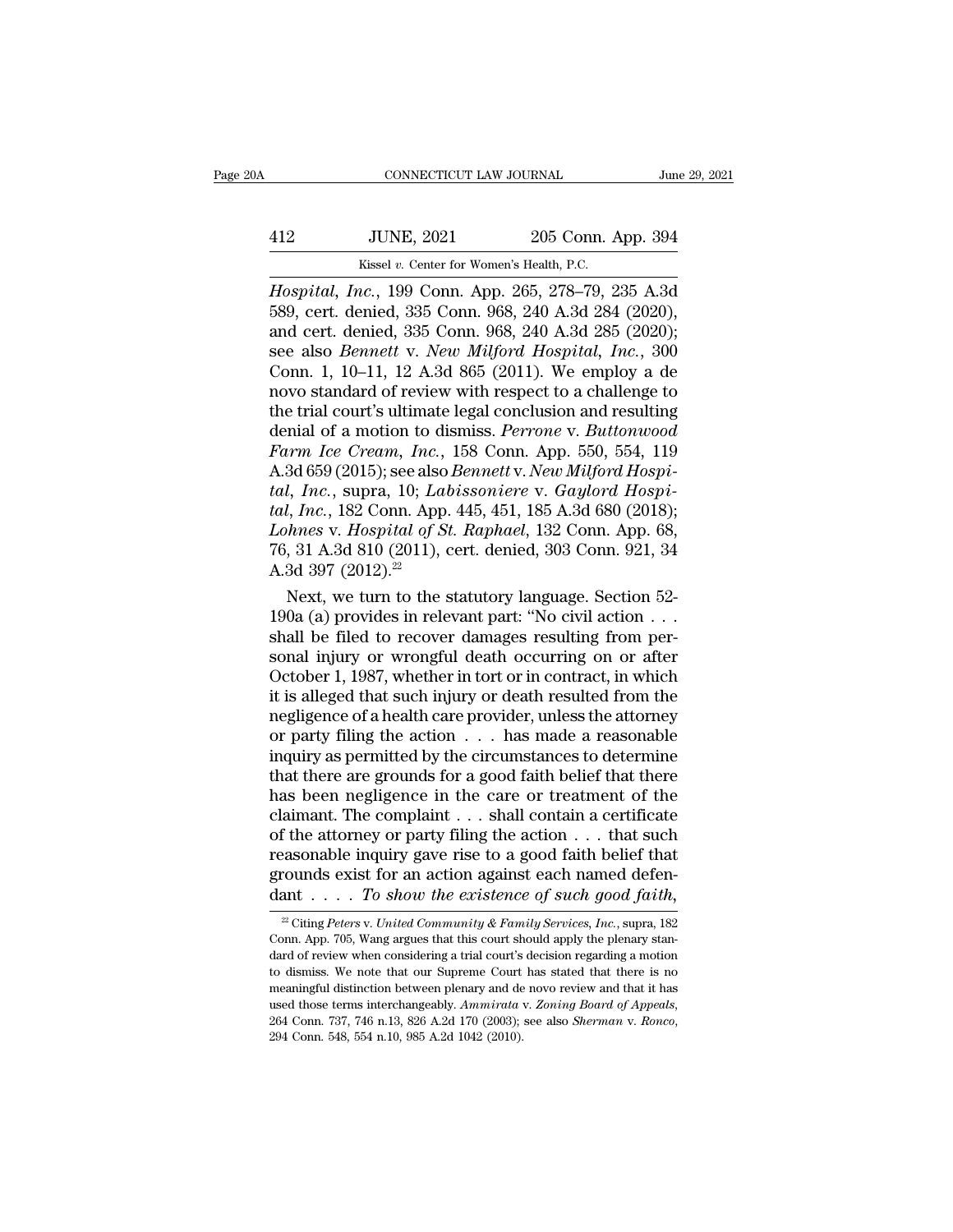EXECUTE DAN JOURNAL Page 21A<br>
205 Conn. App. 394 JUNE, 2021 413<br>
205 Conn. App. 394 JUNE, 2021 413

CONNECTICUT LAW JOURNAL<br>
205 Conn. App. 394 JUNE, 2021 413<br>
Kissel *v.* Center for Women's Health, P.C.<br> *The claimant or the claimant's attorney ... shall* <sup>021</sup> CONNECTICUT LAW JOURNAL Page 2<br>
205 Conn. App. 394 JUNE, 2021 413<br> *time claimant or the claimant's attorney* . . . *shall*<br> *obtain a written and signed opinion of a similar health*<br> *the claimant or the claimant's obtain a written and signed in section 12.13*<br>*Kissel v. Center for Women's Health, P.C.*<br>*obtain a written and signed opinion of a similar health*<br>*care provider, as defined in section 52-184c, which*<br>cimilar health care <sup>205</sup> Conn. App. 394 *JUNE*, 2021 413<br> *Kissel v. Center for Women's Health, P.C.*<br> *che claimant or the claimant's attorney ... shall*<br> *cottain a written and signed opinion of a similar health*<br> *care provider, as defin* 205 Conn. App. 394 JUNE, 2021 413<br>
Kissel v. Center for Women's Health, P.C.<br>
the claimant or the claimant's attorney . . . shall<br>
obtain a written and signed opinion of a similar health<br>
care provider, as defined in sect Example 1980 of the provisions of state in the claim of the claim and signed opinion of a similar health<br>care provider, as defined in section 52-184c, which<br>similar health care provider, as defined in section 52-184c, whi Existed v. Center for Women's Health, P.C.<br>
the claimant or the claimant's attorney . . . shall<br>
obtain a written and signed opinion of a similar health<br>
care provider, as defined in section 52-184c, which<br>
similar health the claimant or the claimant's attorney . . . . shall<br>obtain a written and signed opinion of a similar health<br>care provider, as defined in section 52-184c, which<br>similar health care provider shall be selected pursuant<br>to obtain a written and signed opinion of a similar health<br>care provider, as defined in section 52-184c, which<br>similar health care provider shall be selected pursuant<br>to the provisions of said section, that there appears<br>to care provider, as defined in section 52-184c, which<br>similar health care provider shall be selected pursuant<br>to the provisions of said section, that there appears<br>to be evidence of medical negligence and includes a<br>detaile similar health care provider shall be selected pursuant<br>to the provisions of said section, that there appears<br>to be evidence of medical negligence and includes a<br>detailed basis for the formation of such opinion. Such<br>writt to the provisions of said section, that there appears<br>to be evidence of medical negligence and includes a<br>detailed basis for the formation of such opinion. Such<br>written opinion shall not be subject to discovery by any<br>par to be evidence of medical negligence and includes a<br>detailed basis for the formation of such opinion. Such<br>written opinion shall not be subject to discovery by any<br>party except for questioning the validity of the certifidetailed basis for the formation of such opinion. Such<br>written opinion shall not be subject to discovery by any<br>party except for questioning the validity of the certifi-<br>cate. The claimant or the claimant's attorney . . . written opinion shall not be subject to discovery by any<br>party except for questioning the validity of the certifi-<br>cate. The claimant or the claimant's attorney . . . shall<br>retain the original written opinion and shall att party except for questioning the validity of the certificate. The claimant or the claimant's attorney . . . shall retain the original written opinion and shall attach a copy of such written opinion, with the name and signa cate. The claimant or the claimant's attorney . . . shall<br>retain the original written opinion and shall attach a<br>copy of such written opinion, with the name and signa-<br>ture of the similar health care provider expunged, to retain the original written opinion and shall attach a<br>copy of such written opinion, with the name and signa-<br>ture of the similar health care provider expunged, to<br>such certificate. . . . ." (Emphasis added.) See also *To* copy of such written opinion, with the name and signature of the similar health care provider expunged, to such certificate. . . ." (Emphasis added.) See also *Torres v. Carrese*, 149 Conn. App. 596, 608, 90 A.3d 256, cer ture of the similar health care provider expunged, to<br>such certificate. . . ." (Emphasis added.) See also *Tor-<br>res* v. *Carrese*, 149 Conn. App. 596, 608, 90 A.3d 256,<br>cert. denied, 312 Conn. 912, 93 A.3d 595 (2014). Simp In *Bennett* v. *New Milford Hospital, Inc.*, supra, 300<br>In *Bennett* v. *New Millong A.3d 595* (2014). Simply<br>ated, § 52-190a applies when (1) the defendant is a<br>alth care provider and (2) the claim is one of medical<br>alpr cent. defined, 312 Collit. 312, 35 A.5d 355 (2014). Shippy<br>stated, § 52-190a applies when (1) the defendant is a<br>health care provider and (2) the claim is one of medical<br>malpractice. *LaPierre* v. *Mandell & Blau*, *M.D.* 

stated, § 52-190a applies when (1) the defendant is a<br>health care provider and (2) the claim is one of medical<br>malpractice. *LaPierre* v. *Mandell & Blau, M.D.*'s, P.C.,<br>202 Conn. App. 44, 49, 243 A.3d 816 (2020).<br>In *Ben* malpractice. *LaPierre v. Mandell & Blau, M.D.'s, P.C.*,<br>202 Conn. App. 44, 49, 243 A.3d 816 (2020).<br>In *Bennett v. New Milford Hospital, Inc.*, supra, 300<br>Conn. 27, our Supreme Court explained that the purpose<br>of § 52-19 marpractice. *Lar* terre v. manded & *Blaut, M.D.* s, T.C.,<br>202 Conn. App. 44, 49, 243 A.3d 816 (2020).<br>In *Bennett* v. *New Milford Hospital, Inc.*, supra, 300<br>Conn. 27, our Supreme Court explained that the purpose<br>of § 5 *Soz* Conn. App. 44, 45, 245 A.5d 510 (2020).<br>
In *Bennett v. New Milford Hospital, Inc.*, supra, 300<br>
Conn. 27, our Supreme Court explained that the purpose<br>
of § 52-190a "is to discourage the filing of baseless law-<br>
sui In *Bennett* v. *New Milford Hospital*, *Inc.*, supra, 300<br>Conn. 27, our Supreme Court explained that the purpose<br>of § 52-190a "is to discourage the filing of baseless law-<br>suits against health care providers . . . . . " ( Conn. 27, our Supreme Court explained that the purpose<br>of § 52-190a "is to discourage the filing of baseless law-<br>suits against health care providers . . . . ." (Internal<br>quotation marks omitted.) See generally *Wilcox v.<br>* %  $\frac{1}{2}$  52-190a "is to discourage the filing of baseless lawsuits against health care providers . . . . " (Internal quotation marks omitted.) See generally *Wilcox v. Schwartz*, 303 Conn. 630, 640–43, 37 A.3d 133 (201 suits against health care providers . . . ." (Internal<br>quotation marks omitted.) See generally *Wilcox v.*<br>Schwartz, 303 Conn. 630, 640–43, 37 A.3d 133 (2012)<br>(setting forth history of § 52-190a); *Plante v. Charlotte*<br>*H* quotation marks omitted.) See generally *Wilcox v.*<br>Schwartz, 303 Conn. 630, 640–43, 37 A.3d 133 (2012)<br>(setting forth history of  $\S$  52-190a); *Plante v. Charlotte*<br>Hungerford Hospital, 300 Conn. 33, 54, 12 A.3d 885<br>(201 Schwartz, 303 Conn. 630, 640–43, 37 A.3d 133 (2012)<br>(setting forth history of § 52-190a); *Plante v. Charlotte*<br>*Hungerford Hospital*, 300 Conn. 33, 54, 12 A.3d 885<br>(2011) (legislature established comprehensive prelitiga-Example in this consideration. 33, 54, 12 A.3d 885<br>011) (legislature established comprehensive prelitiga-<br>011) (legislature established comprehensive prelitiga-<br>on inquiry, including requirement of opinion letter by<br>igecti Trangerjora Trospitat, 300 Coluit. 35, 34, 12 A.5d 865<br>(2011) (legislature established comprehensive prelitiga-<br>tion inquiry, including requirement of opinion letter by<br>objectively qualified health care provider, in attemp

(2011) (legislature established comprehensive prentigation inquiry, including requirement of opinion letter by objectively qualified health care provider, in attempt to reduce filing of frivolous medical malpractice actio sectively qualified health care provider, in attempt to reduce filing of frivolous medical malpractice actions).<br>The court in *Bennett* also considered § 52-190a (c), which provides that "[t]he *failure to obtain and file* % objectively qualified health care provider, in attempt to reduce filing of frivolous medical malpractice actions).<br>The court in *Bennett* also considered  $\S$  52-190a (c), which provides that "[t]he *failure to obtain an*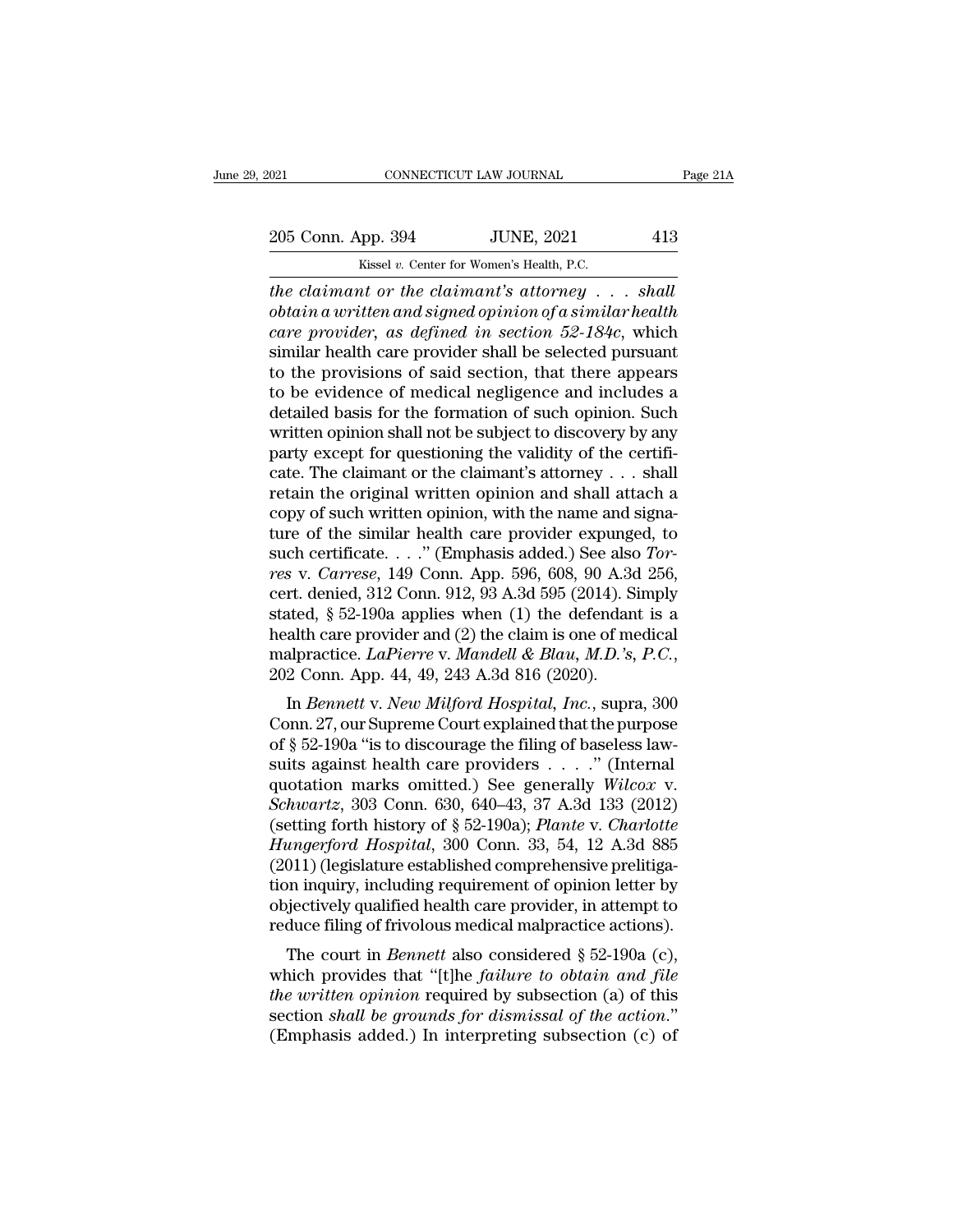| łА  | CONNECTICUT LAW JOURNAL                                         |                    | June 29, 2021 |
|-----|-----------------------------------------------------------------|--------------------|---------------|
| 414 | <b>JUNE, 2021</b>                                               | 205 Conn. App. 394 |               |
|     | Kissel v. Center for Women's Health, P.C.                       |                    |               |
|     | 8.52-190 <sub>8</sub> our Supreme Court concluded that a motion |                    |               |

FRIENCE CONNECTICUT LAW JOURNAL June 29, 2021<br>
SUDE 2021 205 Conn. App. 394<br>
Sissel v. Center for Women's Health, P.C.<br>
Sissel v. Center for Women's Health, P.C.<br>
Sissel 2-190a, our Supreme Court concluded that a motion<br>
t 114 JUNE, 2021 205 Conn. App. 394<br>
Kissel v. Center for Women's Health, P.C.<br>
852-190a, our Supreme Court concluded that a motion<br>
10 to dismiss constitutes the proper procedural vehicle<br>
10 to challenge any deficiencies w  $\frac{414}{\text{Kissel }v}$ . Center for Women's Health, P.C.<br>  $\frac{8}{9}$  52-190a, our Supreme Court concluded that a motion<br>
to dismiss constitutes the proper procedural vehicle<br>
to challenge any deficiencies with the requisite let *Bennetter Women's Health, P.C.*<br> *Bennetter v. Center for Women's Health, P.C.*<br> *Bennett* v. *New Milford Hospital, Inc.*, supra, 300<br> *Bennett v. New Milford Hospital, Inc.*, supra, 300<br> *Conn.* 29. Kiss<br>
§ 52-190a, our<br>
to dismiss cor<br>
to challenge an<br> *Bennett* v. *Ne*<br>
Conn. 29.<br>
Cognizant of Example 1821 at the severity concluded that a motion<br>dismiss constitutes the proper procedural vehicle<br>challenge any deficiencies with the requisite letter.<br>*nnett* v. *New Milford Hospital*, *Inc.*, supra, 300<br>pnn. 29.<br>C  $\S$  52-190a, our Supreme Court concluded that a motion<br>to dismiss constitutes the proper procedural vehicle<br>to challenge any deficiencies with the requisite letter.<br>*Bennett* v. *New Milford Hospital*, *Inc.*, supra, 300<br>

to dismiss constitutes the proper procedural vehicle<br>to challenge any deficiencies with the requisite letter.<br>Bennett v. New Milford Hospital, Inc., supra, 300<br>Conn. 29.<br>Cognizant of the severity of the dismissal of an ac to challenge any deficiencies with the requisite letter.<br> *Bennett v. New Milford Hospital, Inc.*, supra, 300<br>
Conn. 29.<br>
Cognizant of the severity of the dismissal of an action<br>
as a result of a noncompliant opinion lett *Bennett v. New Milford Hospital, Inc.,* supra, 300<br>Conn. 29.<br>Cognizant of the severity of the dismissal of an action<br>as a result of a noncompliant opinion letter, the court<br>noted that such a dismissal was without prejudi Conn. 29.<br>
Cognizant of the severity of the dismissal of an action<br>
as a result of a noncompliant opinion letter, the court<br>
noted that such a dismissal was without prejudice and<br>
that, in the event that the statute of li Cognizant of the severity of the dismissal of an action<br>as a result of a noncompliant opinion letter, the court<br>noted that such a dismissal was without prejudice and<br>that, in the event that the statute of limitations had r as a result of a noncompliant opinion letter, the court<br>noted that such a dismissal was without prejudice and<br>that, in the event that the statute of limitations had run,<br>the accidental failure of suit statute,  $\S 52-592,^{$ noted that such a dismissal was without prejudice and<br>that, in the event that the statute of limitations had run,<br>the accidental failure of suit statute,  $\S 52-592$ ,<sup>23</sup> may<br>afford relief in certain circumstances. Id., 30 that, in the event that the statute of limitations had run,<br>the accidental failure of suit statute,  $\S 52-592,^{23}$  may<br>afford relief in certain circumstances. Id., 30–31; see<br>also *Plante* v. *Charlotte Hungerford Hospit* the accidental failure of suit statute,  $\S 52-592<sup>23</sup>$  may<br>afford relief in certain circumstances. Id., 30–31; see<br>also *Plante* v. *Charlotte Hungerford Hospital*, supra,<br>300 Conn. 46–47 (holding that when medical ma afford relief in certain circumstances. Id., 30–31; see<br>also *Plante* v. *Charlotte Hungerford Hospital*, supra,<br>300 Conn. 46–47 (holding that when medical malprac-<br>tice action has been dismissed pursuant to  $\S 52-190a$ <br>( also *Plante* v. *Charlotte Hungerford Hospital*, supra, 300 Conn. 46–47 (holding that when medical malpractice action has been dismissed pursuant to  $\S$  52-190a (c) for failure to supply opinion letter by similar health 300 Conn. 46–47 (holding that when medical malpractice action has been dismissed pursuant to  $\S$  52-190a<br>(c) for failure to supply opinion letter by similar health<br>care provider, plaintiff may commence otherwise time<br>barr tice action has been dismissed pursuant to  $\S 52{\text -}190{\text a}$ <br>(c) for failure to supply opinion letter by similar health<br>care provider, plaintiff may commence otherwise time<br>barred action pursuant to matter of form provisi (c) for failure to supply opinion letter by similar health care provider, plaintiff may commence otherwise time barred action pursuant to matter of form provisions of  $\S 52-592$  (a), only if that failure was caused by sim care provider, plaintiff may commence otherwise time<br>barred action pursuant to matter of form provisions of<br> $\S 52-592$  (a), only if that failure was caused by simple<br>mistake or omission, rather than egregious conduct or<br>g barred action pursuant to matter of form provisions of<br>
§ 52-592 (a), only if that failure was caused by simple<br>
mistake or omission, rather than egregious conduct or<br>
gross negligence attributable to plaintiff or plainti § 52-592 (a), only if that failure was caused by simple<br>mistake or omission, rather than egregious conduct or<br>gross negligence attributable to plaintiff or plaintiff's<br>attorney). It bears emphasizing, however, that "[d]ismistake or omission, rather than egregious conduct or<br>gross negligence attributable to plaintiff or plaintiff's<br>attorney). It bears emphasizing, however, that "[d]is-<br>missal is the mandatory remedy when a plaintiff fails<br>t gross negligence attributable to plaintiff or plaintiff's<br>attorney). It bears emphasizing, however, that "[d]is-<br>missal is the mandatory remedy when a plaintiff fails<br>to file an opinion letter that complies with § 52-190a<br> attorney). It bears emphasizing, however, that "[d]ismissal is the mandatory remedy when a plaintiff fails<br>to file an opinion letter that complies with § 52-190a<br>(a)." (Internal quotation marks omitted.) *Doyle* v. Aspen<br> (a)." (Internal quotation marks omitted.) *Doyle* v. Aspen<br>ental of Southern CT, PC, 179 Conn. App. 485, 492, 179<br>3d 249 (2018); see also Peters v. United Community &<br>amily Services, Inc., supra, 182 Conn. App. 701; see<br>Dental of Southern CT, PC, 179 Conn. App. 485, 492, 179<br>A.3d 249 (2018); see also Peters v. United Community &<br>Family Services, Inc., supra, 182 Conn. App. 701; see<br> $\frac{1}{2}$  General Statutes § 52-592 (a) provides: "If an Family Services, Inc., supra, 182 Conn. App. 701; see

A.3d 249 (2018); see also *Peters* v. United Community & Family Services, Inc., supra, 182 Conn. App. 701; see  $\frac{1}{2}$  General Statutes § 52-592(a) provides: "If any action, commenced within the time limited by law, has **PURICUS, THE.**, Supra, 182 COIII. App. 101; See<br>
<sup>23</sup> General Statutes § 52-592 (a) provides: "If any action, commenced within<br>
the time limited by law, has failed one or more times to be tried on its<br>
merits because of <sup>23</sup> General Statutes § 52-592 (a) provides: "If any action, commenced within the time limited by law, has failed one or more times to be tried on its merits because of insufficient service or return of the writ due to un the time limited by law, has failed one or more times to be tried on its merits because of insufficient service or return of the writ due to unavoidable accident or the default or neglect of the officer to whom it was comm merits because of insufficient service or return of the writ due to unavoidable accident or the default or neglect of the officer to whom it was committed, or because the action has been dismissed for want of jurisdiction, accident or the default or neglect of the officer to whom it was committed, or because the action has been dismissed for want of jurisdiction, or the action has been otherwise avoided or defeated by the death of a party o or because the action has been dismissed for want of jurisdiction, or the action has been otherwise avoided or defeated by the death of a party or for any matter of form; or if, in any such action after a verdict for the action has been otherwise avoided or defeated by the death of a party or for any matter of form; or if, in any such action after a verdict for the plaintiff, the judgment has been set aside, or if a judgment of nonsuit ha for any matter of form; or if, in any such action after a verdict for the plaintiff, the judgment has been set aside, or if a judgment of nonsuit has been rendered or a judgment for the plaintiff reversed, the plaintiff, o plaintiff, the judgment has been set aside, or if a judgment of nonsuit has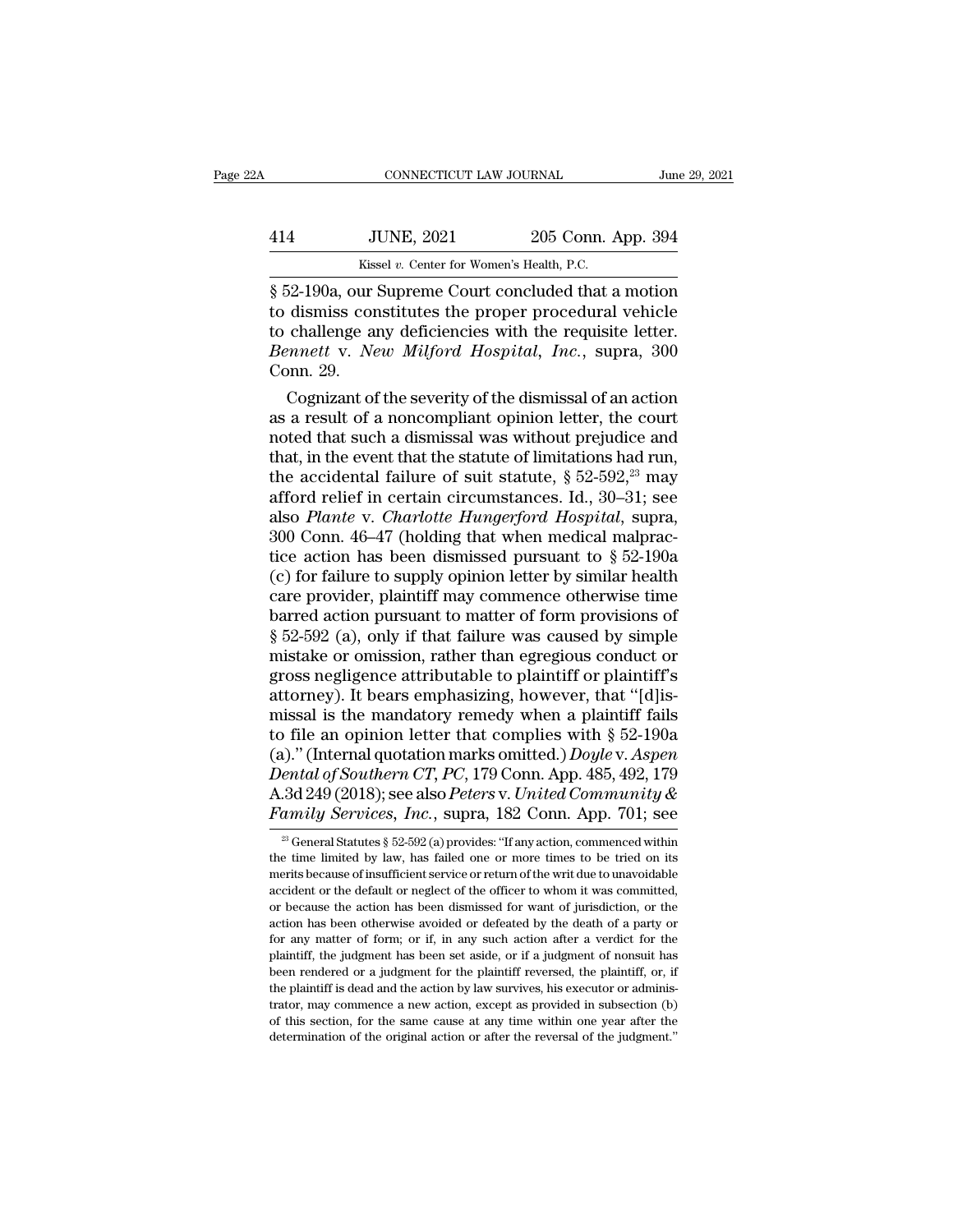| 2021               | CONNECTICUT LAW JOURNAL                           | Page 23A |
|--------------------|---------------------------------------------------|----------|
| 205 Conn. App. 394 | <b>JUNE, 2021</b>                                 | 415      |
|                    | Kissel v. Center for Women's Health, P.C.         |          |
|                    | generally Votre v. County Obstetrics & Gynecology |          |

on CONNECTICUT LAW JOURNAL Page 23A<br>
205 Conn. App. 394 JUNE, 2021 415<br>
Kissel v. Center for Women's Health, P.C.<br>
generally *Votre* v. *County Obstetrics & Gynecology*<br> *Group, P.C.*, supra, 113 Conn. App. 584 (noting tha 205 Conn. App. 394 JUNE, 2021 415<br>
Kissel v. Center for Women's Health, P.C.<br> **Group, P.C.**, supra, 113 Conn. App. 584 (noting that courts<br>
are bound to uphold law that legislature adopts and<br>
that 8.52.100a (a) plainly st 205 Conn. App. 394 JUNE, 2021 415<br>
Kissel v. Center for Women's Health, P.C.<br>
generally *Votre v. County Obstetrics & Gynecology*<br> *Group, P.C.*, supra, 113 Conn. App. 584 (noting that courts<br>
are bound to uphold law that 205 Conn. App. 394 JUNE, 2021 415<br>
Kissel v. Center for Women's Health, P.C.<br>
generally *Votre v. County Obstetrics & Gynecology*<br> *Group, P.C.*, supra, 113 Conn. App. 584 (noting that courts<br>
are bound to uphold law that EVENCE PRESERVING TO USEN THE RESERVING RESERVING SERVING SUPERTER MOVED GROUP, P.C., supra, 113 Conn. App. 584 (noting that courts are bound to uphold law that legislature adopts and that § 52-190a (c) plainly states tha  $\begin{array}{ll} \text{Kissel } v. \text{ Cer} \\\text{generally } Votre \text{ v. } C \\\text{Group, P.C., supra, 11:} \\\text{are bound to uphold} \\\text{that § 52-190a (c) pla \\\text{letter mandated by } \\\text{dismiss action).} \\\text{In } Morgan \text{ v. } Hart \end{array}$ In *Morgan* v. *Hartford Hospital*, 301 Conn. 388, 397,<br>
In *Morgan* v. *Hartford Hospital*, 301 Conn. 388, 397,<br>
A.3d 451 (2011), our Supreme Court determined "the<br>
acise nature of the invisibility which is to be aballed are bound to uphold law that legislature adopts and<br>that § 52-190a (c) plainly states that failure to include<br>letter mandated by § 52-190a (a) shall be grounds to<br>dismiss action).<br>In *Morgan* v. *Hartford Hospital*, 301 C

that § 52-190a (c) plainly states that failure to include<br>letter mandated by § 52-190a (a) shall be grounds to<br>dismiss action).<br>In *Morgan* v. *Hartford Hospital*, 301 Conn. 388, 397,<br>21 A.3d 451 (2011), our Supreme Court letter mandated by § 52-190a (a) shall be grounds to<br>dismiss action).<br>In *Morgan* v. *Hartford Hospital*, 301 Conn. 388, 397,<br>21 A.3d 451 (2011), our Supreme Court determined "the<br>precise nature of the jurisdiction which (a). The review of the relation of the relationships action).<br>
In *Morgan v. Hartford Hospital*, 301 Conn. 388, 397, 21 A.3d 451 (2011), our Supreme Court determined "the precise nature of the jurisdiction which is to be In *Morgan v. Hartford Hospital*, 301 Conn. 388, 397, 21 A.3d 451 (2011), our Supreme Court determined "the precise nature of the jurisdiction which is to be challenged pursuant to the dismissal language of  $\S$  52-190a (a In *Morgan v. Hartford Hospital*, 301 Conn. 388, 397, 21 A.3d 451 (2011), our Supreme Court determined "the precise nature of the jurisdiction which is to be challenged pursuant to the dismissal language of  $\S$  52-190a (a 21 A.3d 451 (2011), our Supreme Court determined "the precise nature of the jurisdiction which is to be challenged pursuant to the dismissal language of  $\S$  52-190a (a)." After a review of the relevant case law, it conclu precise nature of the jurisdiction which is to be chal-<br>lenged pursuant to the dismissal language of  $\S$  52-190a<br>(a)." After a review of the relevant case law, it con-<br>cluded that the failure to comply with the requiremen lenged pursuant to the dismissal language of  $\S$  52-190a<br>(a)." After a review of the relevant case law, it con-<br>cluded that the failure to comply with the requirements<br>of  $\S$  52-190a (a) implicated personal jurisdiction a (a)." After a review of the relevant case law, it concluded that the failure to comply with the requirements of  $\S$  52-190a (a) implicated personal jurisdiction and not the subject matter jurisdiction of the court. Id., 3 cluded that the failure to comply with the requirements<br>of  $\S$  52-190a (a) implicated personal jurisdiction and<br>not the subject matter jurisdiction of the court. Id., 399.<br>It noted that, unlike matters involving subject m of § 52-190a (a) implicated personal jurisdiction and<br>not the subject matter jurisdiction of the court. Id., 399.<br>It noted that, unlike matters involving subject matter<br>jurisdiction, personal jurisdiction may be obtained not the subject matter jurisdiction of the court. Id., 399.<br>It noted that, unlike matters involving subject matter<br>jurisdiction, personal jurisdiction may be obtained via<br>consent or waiver. Id. Additionally, the *Morgan* c It noted that, unlike matters involving subject matter<br>jurisdiction, personal jurisdiction may be obtained via<br>consent or waiver. Id. Additionally, the *Morgan* court<br>noted that a motion to dismiss contesting personal juri jurisdiction, personal jurisdiction may be obtained via<br>
consent or waiver. Id. Additionally, the *Morgan* court<br>
noted that a motion to dismiss contesting personal juris-<br>
diction must be filed within thirty days of the f consent or waiver. Id. Additionally, the *Morgan* court<br>noted that a motion to dismiss contesting personal juris-<br>diction must be filed within thirty days of the filing of<br>an appearance or such a claim would be waived. Id noted that a motion to dismiss contesting personal jurisdiction must be filed within thirty days of the filing of<br>an appearance or such a claim would be waived. Id.;<br>see also Practice Book §§ 10-6, 10-7, 10-30, and 10-32.<br> diction must be filed within thirty days of the filing of<br>an appearance or such a claim would be waived. Id.;<br>see also Practice Book §§ 10-6, 10-7, 10-30, and 10-32.<br>"Accordingly, we conclude that, because the written<br>opi an appearance or such a claim would be waived. Id.;<br>see also Practice Book §§ 10-6, 10-7, 10-30, and 10-32.<br>"Accordingly, we conclude that, because the written<br>opinion letter of a similar health care provider must be<br>atta see also Practice Book §§ 10-6, 10-7, 10-30, and 10-32.<br>
"Accordingly, we conclude that, because the written<br>
opinion letter of a similar health care provider must be<br>
attached to the complaint in proper form, the failure "Accordingly, we conclude that, because the written<br>opinion letter of a similar health care provider must be<br>attached to the complaint in proper form, the failure<br>to attach a proper written opinion letter pursuant to<br> $\S 5$ opinion letter of a similar health care provider must be attached to the complaint in proper form, the failure to attach a proper written opinion letter pursuant to § 52-190a constitutes insufficient service of process and attached to the complaint in proper form, the failure<br>to attach a proper written opinion letter pursuant to<br>§ 52-190a constitutes insufficient service of process<br>and, therefore, Practice Book § 10-32 and its corres-<br>pondin to attach a proper written opinion letter pursuant to  $\S$  52-190a constitutes insufficient service of process<br>and, therefore, Practice Book  $\S$  10-32 and its corres-<br>ponding time and waiver rule applies by its very terms. § 52-190a constitutes insufficient service of process<br>and, therefore, Practice Book § 10-32 and its corres-<br>ponding time and waiver rule applies by its very terms.<br>Because we conclude that the absence of a proper writ-<br>te and, therefore, Practice Book § 10-32 and its corresponding time and waiver rule applies by its very terms.<br>Because we conclude that the absence of a proper written opinion letter is a matter of form, it implicates persona ponding time and waiver rule applies by its very terms.<br> *Because we conclude that the absence of a proper written opinion letter is a matter of form, it implicates personal jurisdiction. It is in the nature of a pleading* Because we conclude that the absence of a proper writ-<br>ten opinion letter is a matter of form, it implicates per-<br>sonal jurisdiction. It is in the nature of a pleading that<br>must be attached to the complaint." (Footnote omi ten opinion letter is a matter of form, it implicates per-<br>sonal jurisdiction. It is in the nature of a pleading that<br>must be attached to the complaint." (Footnote omit-<br>ted.) Morgan v. *Hartford Hospital*, supra, 402; see sonal jurisdiction. It is in the<br>must be attached to the cor<br>ted.) Morgan v. Hartford Ho.<br>Ugalde v. Saint Mary's Hosp<br>1, 7, 188 A.3d 787, cert. denie<br>1195 (2018); Gonzales v. Lan<br>513–14, 128 A.3d 562 (2015).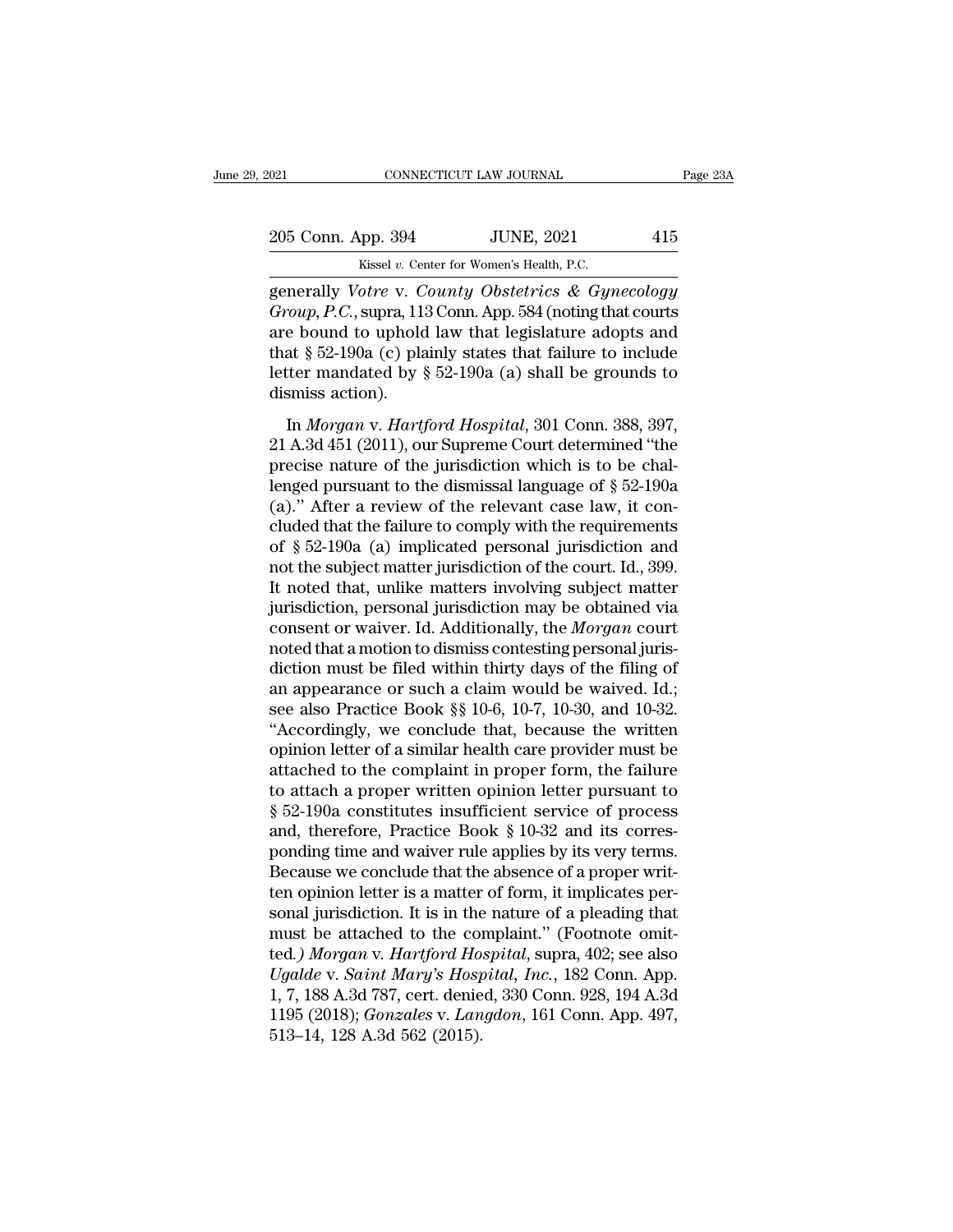| A   | CONNECTICUT LAW JOURNAL                               |                    | June 29, 2021 |
|-----|-------------------------------------------------------|--------------------|---------------|
| 416 | <b>JUNE, 2021</b>                                     | 205 Conn. App. 394 |               |
|     | Kissel v. Center for Women's Health, P.C.             |                    |               |
|     | Thus in a medical malpractice action a plaintiff must |                    |               |

CONNECTICUT LAW JOURNAL June 29, 202<br>
6 JUNE, 2021 205 Conn. App. 394<br>
Kissel v. Center for Women's Health, P.C.<br>
Thus, in a medical malpractice action, a plaintiff must<br>
mply with § 52-190a by including an opinion letter<br> THE 416 JUNE, 2021 205 Conn. App. 394<br>
Exissel v. Center for Women's Health, P.C.<br>
Thus, in a medical malpractice action, a plaintiff must<br>
comply with § 52-190a by including an opinion letter<br>
from a similar health care p 416 JUNE, 2021 205 Conn. App. 394<br>Kissel v. Center for Women's Health, P.C.<br>Thus, in a medical malpractice action, a plaintiff must<br>comply with § 52-190a by including an opinion letter<br>from a similar health care provider 416 JUNE, 2021 205 Conn. App. 394<br>
Kissel v. Center for Women's Health, P.C.<br>
Thus, in a medical malpractice action, a plaintiff must<br>
comply with § 52-190a by including an opinion letter<br>
from a similar health care provi Thus, in a medical malpractice action, a plaintiff must<br>comply with § 52-190a by including an opinion letter<br>from a similar health care provider with the complaint<br>to establish personal jurisdiction, and a timely challeng Kissel v. Center for Women's Health, P.C.<br>
Thus, in a medical malpractice action, a plaintiff must<br>
comply with  $\S$  52-190a by including an opinion letter<br>
from a similar health care provider with the complaint<br>
to establ Thus, in a medical malpractice action, a plaintiff must<br>comply with  $\S$  52-190a by including an opinion letter<br>from a similar health care provider with the complaint<br>to establish personal jurisdiction, and a timely challe comply with § 52-190a by including an opinion letter<br>from a similar health care provider with the complaint<br>to establish personal jurisdiction, and a timely challenge<br>to the failure to include a legally sufficient opinion from a similar health care provider with the complaint<br>to establish personal jurisdiction, and a timely challenge<br>to the failure to include a legally sufficient opinion letter<br>will result in a dismissal. In a series of dec to establish personal jurisdiction, and a timely challenge<br>to the failure to include a legally sufficient opinion letter<br>will result in a dismissal. In a series of decisions, all of<br>which were issued after the 2012 motions to the failure to include a legally sufficient opinion letter<br>will result in a dismissal. In a series of decisions, all of<br>which were issued after the 2012 motions to dismiss<br>and during the pendency of these proceedings be will result in a dismiss<br>which were issued af<br>and during the pende<br>the trial court, our cour<br>opinion letter to the m<br>defective, could avoid<br>his or her claim.<br>In *Gonzales* v. Lang inch were issued after the 2012 motions to dismiss<br>id during the pendency of these proceedings before<br>e trial court, our court addressed how a plaintiff, whose<br>inion letter to the medical malpractice complaint was<br>fective, and during the pendency of these proceedings before<br>the trial court, our court addressed how a plaintiff, whose<br>opinion letter to the medical malpractice complaint was<br>defective, could avoid dismissal or otherwise pursue<br>h

the trial court, our court addressed how a plaintiff, whose<br>opinion letter to the medical malpractice complaint was<br>defective, could avoid dismissal or otherwise pursue<br>his or her claim.<br>In *Gonzales* v. *Langdon*, supra, opinion letter to the medical malpractice complaint was<br>defective, could avoid dismissal or otherwise pursue<br>his or her claim.<br>In *Gonzales* v. *Langdon*, supra, 161 Conn. App. 508,<br>we considered "whether a complaint alleg defective, could avoid dismissal or otherwise pursue<br>his or her claim.<br>In *Gonzales* v. *Langdon*, supra, 161 Conn. App. 508,<br>we considered "whether a complaint alleging medical<br>malpractice that does not include a legally his or her claim.<br>
In *Gonzales* v. *Langdon*, supra, 161 Conn. App. 508,<br>
we considered "whether a complaint alleging medical<br>
malpractice that does not include a legally sufficient<br>
opinion letter may be amended to avoid In *Gonzales* v. *Langdon*, supra, 161 Conn. App. 508,<br>we considered "whether a complaint alleging medical<br>malpractice that does not include a legally sufficient<br>opinion letter may be amended to avoid dismissal, and<br>under we considered "whether a complaint alleging medical<br>malpractice that does not include a legally sufficient<br>opinion letter may be amended to avoid dismissal, and<br>under what circumstances an amendment is permitted."<br>In that malpractice that does not include a legally sufficient<br>opinion letter may be amended to avoid dismissal, and<br>under what circumstances an amendment is permitted."<br>In that case, the plaintiff alleged that the defendant, a<br>de opinion letter may be amended to avoid dismissal, and<br>under what circumstances an amendment is permitted."<br>In that case, the plaintiff alleged that the defendant, a<br>dermatologist who held himself out as a specialist in<br>cos under what circumstances an amendment is permitted."<br>In that case, the plaintiff alleged that the defendant, a<br>dermatologist who held himself out as a specialist in<br>cosmetic surgery, negligently performed a neck and<br>jowl f In that case, the plaintiff alleged that the defendant, a<br>dermatologist who held himself out as a specialist in<br>cosmetic surgery, negligently performed a neck and<br>jowl face-lift procedure. Id., 500–501. The plaintiff<br>attac dermatologist who held himself out as a specialist in<br>cosmetic surgery, negligently performed a neck and<br>jowl face-lift procedure. Id., 500–501. The plaintiff<br>attached an opinion letter from a board certified derma-<br>tologi cosmetic surgery, negligently performed a neck and<br>jowl face-lift procedure. Id., 500–501. The plaintiff<br>attached an opinion letter from a board certified derma-<br>tologist. Id., 501. The defendant moved to dismiss the<br>compl jowl face-lift procedure. Id., 500–501. The plaintiff<br>attached an opinion letter from a board certified derma-<br>tologist. Id., 501. The defendant moved to dismiss the<br>complaint on the basis that the opinion letter contained attached an opinion letter from a board certified derma-<br>tologist. Id., 501. The defendant moved to dismiss the<br>complaint on the basis that the opinion letter contained<br>insufficient details regarding the qualifications of tologist. Id., 501. The defendant moved to dismiss the complaint on the basis that the opinion letter contained insufficient details regarding the qualifications of the author of the opinion letter. Id. In addition to her complaint on the basis that the opinion letter contained<br>insufficient details regarding the qualifications of the<br>author of the opinion letter. Id. In addition to her conten-<br>tion that the original opinion letter was, in f insufficient details regarding the qualifications of the author of the opinion letter. Id. In addition to her contention that the original opinion letter was, in fact, legally sufficient, the plaintiff filed a request for author of the opinion letter. Id. In addition to her contention that the original opinion letter was, in fact, legally sufficient, the plaintiff filed a request for leave to amend her complaint more than thirty days from t tion that the original opinion letter was, in fact, legally<br>sufficient, the plaintiff filed a request for leave to amend<br>her complaint more than thirty days from the return date,<br>thus past the time to amend it as of right sufficient, the plaintiff filed a request for leave to amend<br>her complaint more than thirty days from the return date,<br>thus past the time to amend it as of right,<sup>24</sup> but within<br>the applicable statutory limitation period. her complaint more than thirty days from the return date,<br>thus past the time to amend it as of right,<sup>24</sup> but within<br>the applicable statutory limitation period. Id., 501–502.<br>Specifically, she sought to include an amended the time to amend it as of right,<sup>24</sup> but within<br>the applicable statutory limitation period. Id., 501–502.<br>Specifically, she sought to include an amended version<br>of the original opinion letter and a new opinion letter<br>auth the applicable statutory limitation periofly Specifically, she sought to include an are of the original opinion letter and a new authored by a board certified plastic sufficient. The trial court granted the defendant's mi thored by a board certified plastic surgeon<br>the trial court granted the defendant's moticis on the basis that the original opinion l<br>of legally sufficient. Id., 502–503.<br><sup>24</sup> See General Statutes § 52-128 and Practice Boo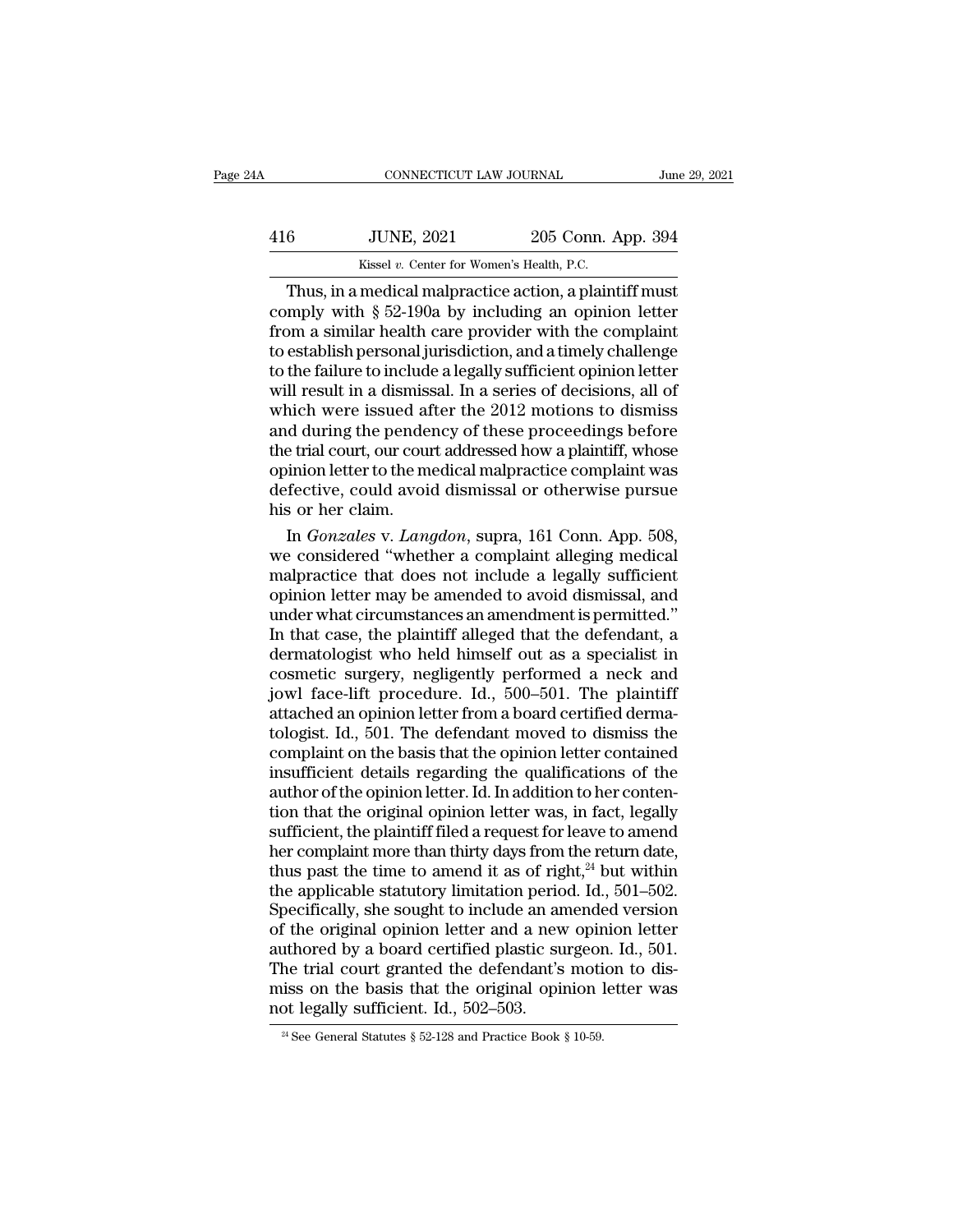021 CONNECTICUT LAW JOURNAL Page 25A<br>
205 Conn. App. 394 JUNE, 2021 417<br>
Kissel v. Center for Women's Health, P.C. CONNECTICUT LAW JOURNAL<br>
205 Conn. App. 394 JUNE, 2021 417<br>
Kissel *v.* Center for Women's Health, P.C.<br>
On appeal, we agreed that the original opinion letter

CONNECTICUT LAW JOURNAL Page 25A<br>
5 Conn. App. 394 JUNE, 2021 417<br>
Kissel v. Center for Women's Health, P.C.<br>
On appeal, we agreed that the original opinion letter<br>
as insufficient because the author was not a similar<br>
ra 205 Conn. App. 394 JUNE, 2021 417<br>
Kissel v. Center for Women's Health, P.C.<br>
On appeal, we agreed that the original opinion letter<br>
was insufficient because the author was not a similar<br>
health care provider as defined b 205 Conn. App. 394 JUNE, 2021 417<br>
Kissel v. Center for Women's Health, P.C.<br>
On appeal, we agreed that the original opinion letter<br>
was insufficient because the author was not a similar<br>
health care provider as defined b 205 Conn. App. 394 JUNE, 2021 417<br>
Kissel v. Center for Women's Health, P.C.<br>
On appeal, we agreed that the original opinion letter<br>
was insufficient because the author was not a similar<br>
health care provider as defined b Example 12 Exception 2021.<br>
Existed v. Center for Women's Health, P.C.<br>
On appeal, we agreed that the original opinion letter<br>
was insufficient because the author was not a similar<br>
health care provider as defined by § 52 Example 1 which such a simulation in the sum of the sum of the sum of the sum amendment because the author was not a similar health care provider as defined by  $\S$  52-184c (c).<sup>25</sup> Id., 507. We then considered whether the On appeal, we agreed that the original opinion letter<br>was insufficient because the author was not a similar<br>health care provider as defined by § 52-184c (c).<sup>25</sup> Id.,<br>507. We then considered whether the plaintiff's com-<br>p was insufficient because the author was not a similar<br>health care provider as defined by  $\S 52-184c$  (c).<sup>25</sup> Id.,<br>507. We then considered whether the plaintiff's com-<br>plaint could be amended and the circumstances under<br>w health care provider as defined by  $\S$  52-184c (c).<sup>25</sup> Id.,<br>507. We then considered whether the plaintiff's com-<br>plaint could be amended and the circumstances under<br>which such an amendment would be permitted. Id., 508.<br>W 507. We then considered whether the plaintiff's complaint could be amended and the circumstances under which such an amendment would be permitted. Id., 508. We reasoned that the general applicability of General Statutes plaint could be amended and the circumstances under<br>which such an amendment would be permitted. Id., 508.<br>We reasoned that the general applicability of General<br>Statutes § 52-128 and Practice Book §§ 10-59 and 10-60,<br>the po which such an amendment would be permitted. Id., 508.<br>We reasoned that the general applicability of General<br>Statutes § 52-128 and Practice Book §§ 10-59 and 10-60,<br>the policies underlying § 52-190a (a), and judicial econ-We reasoned that the general applicability of General<br>Statutes § 52-128 and Practice Book §§ 10-59 and 10-60,<br>the policies underlying § 52-190a (a), and judicial econ-<br>omy all favored permitting an amendment filed after<br>t Statutes § 52-128 and Practice Book §§ 10-59 and 10-60,<br>the policies underlying § 52-190a (a), and judicial econ-<br>omy all favored permitting an amendment filed after<br>the thirty days to amend as of right but *before* the s the policies underlying  $\S$  52-190a (a), and judicial econ-<br>omy all favored permitting an amendment filed after<br>the thirty days to amend as of right but *before* the statute<br>of limitations had expired. Id., 517–20. We con omy all favored permitting an amendment filed after<br>the thirty days to amend as of right but *before* the statute<br>of limitations had expired. Id., 517–20. We concluded,<br>therefore, that the trial court had abused its discr the thirty days to amend as of right but *before* the statute<br>of limitations had expired. Id., 517–20. We concluded,<br>therefore, that the trial court had abused its discretion<br>by not granting the plaintiff leave to amend t of limitations had expired. Id., 517–20. We concluded,<br>therefore, that the trial court had abused its discretion<br>by not granting the plaintiff leave to amend the com-<br>plaint with the amended original opinion letter and th therefore, that the trial court had abused its discretion<br>by not granting the plaintiff leave to amend the com-<br>plaint with the amended original opinion letter and the<br>new opinion letter. Id., 521. We further determined, by not granting the plaintiff leave to amend the complaint with the amended original opinion letter and the new opinion letter. Id., 521. We further determined, however, that the amended original opinion letter did not me and what the antended original opinion letter and the<br>wopinion letter. Id., 521. We further determined, how-<br>er, that the amended original opinion letter did not<br>eet the requirements of §§ 52-190a and 52-184c, and<br>at the r new opmortater. Tal, 021. We raracted accordinated, now<br>
ever, that the amended original opinion letter did not<br>
meet the requirements of §§ 52-190a and 52-184c, and<br>
that the record was insufficient to determine whether<br>

dentify the medical surface of  $\S$ § 52-190a and 52-184c, and<br>that the record was insufficient to determine whether<br>the new opinion letter satisfied § 52-184c (c). Id., 523.<br>Next, in *Ugalde* v. *Saint Mary's Hospital, Inc* that the record was insufficient to determine whether<br>the new opinion letter satisfied § 52-184c (c). Id., 523.<br>Next, in *Ugalde* v. *Saint Mary's Hospital*, *Inc.*, supra,<br>182 Conn. App. 3, the plaintiff alleged that the the new opinion letter satisfied  $\S$  52-184c (c). Id., 523.<br>Next, in *Ugalde* v. *Saint Mary's Hospital*, *Inc.*, supra, 182 Conn. App. 3, the plaintiff alleged that the defen-<br>dant, a general surgeon, negligently perform It is a mean of the Weylian Fetter statistica's 5.2 To te (c). Tal., 525.<br>
Next, in Ugalde v. Saint Mary's Hospital, Inc., supra,<br>
182 Conn. App. 3, the plaintiff alleged that the defen-<br>
dant, a general surgeon, negligent Next, in *Ugalde* v. *Saint Mary's Hospital, Inc.*, supra, 182 Conn. App. 3, the plaintiff alleged that the defendant, a general surgeon, negligently performed a robot-assisted gastrectomy. The opinion letter attached to assisted gastrectomy. The opinion letter attached to the complaint failed to identify the medical qualifications of its author. Id., 5. The defendant, therefore, moved to dismiss the complaint on the basis of a deficient complaint failed to identify the medical qualifications of<br>its author. Id., 5. The defendant, therefore, moved to<br>dismiss the complaint on the basis of a deficient opinion<br> $\frac{1}{25}$  Specifically, we stated: "The original

its author. Id., 5. The defendant, therefore, moved to dismiss the complaint on the basis of a deficient opinion  $\frac{1}{\sqrt{2}}$  Specifically, we stated: "The original opinion letter was authored by a board certified dermato dismiss the complaint on the basis of a deficient opinion  $\frac{1}{x^5}$  Specifically, we stated: "The original opinion letter was authored by a board certified dermatologist, who did not claim to have any training or experi <sup>25</sup> Specifically, we stated: "The original opinion letter was authored by a board certified dermatologist, who did not claim to have any training or experience in cosmetic surgery, let alone a certification in plastic su <sup>25</sup> Specifically, we stated: "The original opinion letter was authored by a board certified dermatologist, who did not claim to have any training or experience in cosmetic surgery, let alone a certification in plastic su board certified dermatologist, who did not claim to have any training or experience in cosmetic surgery, let alone a certification in plastic surgery or cosmetic surgery. Although the board certified dermatologist claimed experience in cosmetic surgery, let alone a certification in plastic surgery<br>or cosmetic surgery. Although the board certified dermatologist claimed to<br>know the relevant standard of care and that [the defendant] breached or cosmetic surgery. Although the board certified dermatologist claimed to know the relevant standard of care and that [the defendant] breached that standard, this is not sufficient to meet the requirements of  $\S$  52-184c show the relevant standard of care and that [the defendant] breached that standard, this is not sufficient to meet the requirements of  $\S$  52-184c (c).<br>
... The plaintiff was required to obtain an opinion letter authored standard, this is not sufficient to meet the requirements of  $\S$  52-184c (c).<br>
. . . The plaintiff was required to obtain an opinion letter authored by a<br>
health care provider with experience and training in cosmetic surg ... The plaintiff was required to obtain an opinion letter authored by a health care provider with experience and training in cosmetic surgery, and with board certification in cosmetic surgery or in a specialty requiring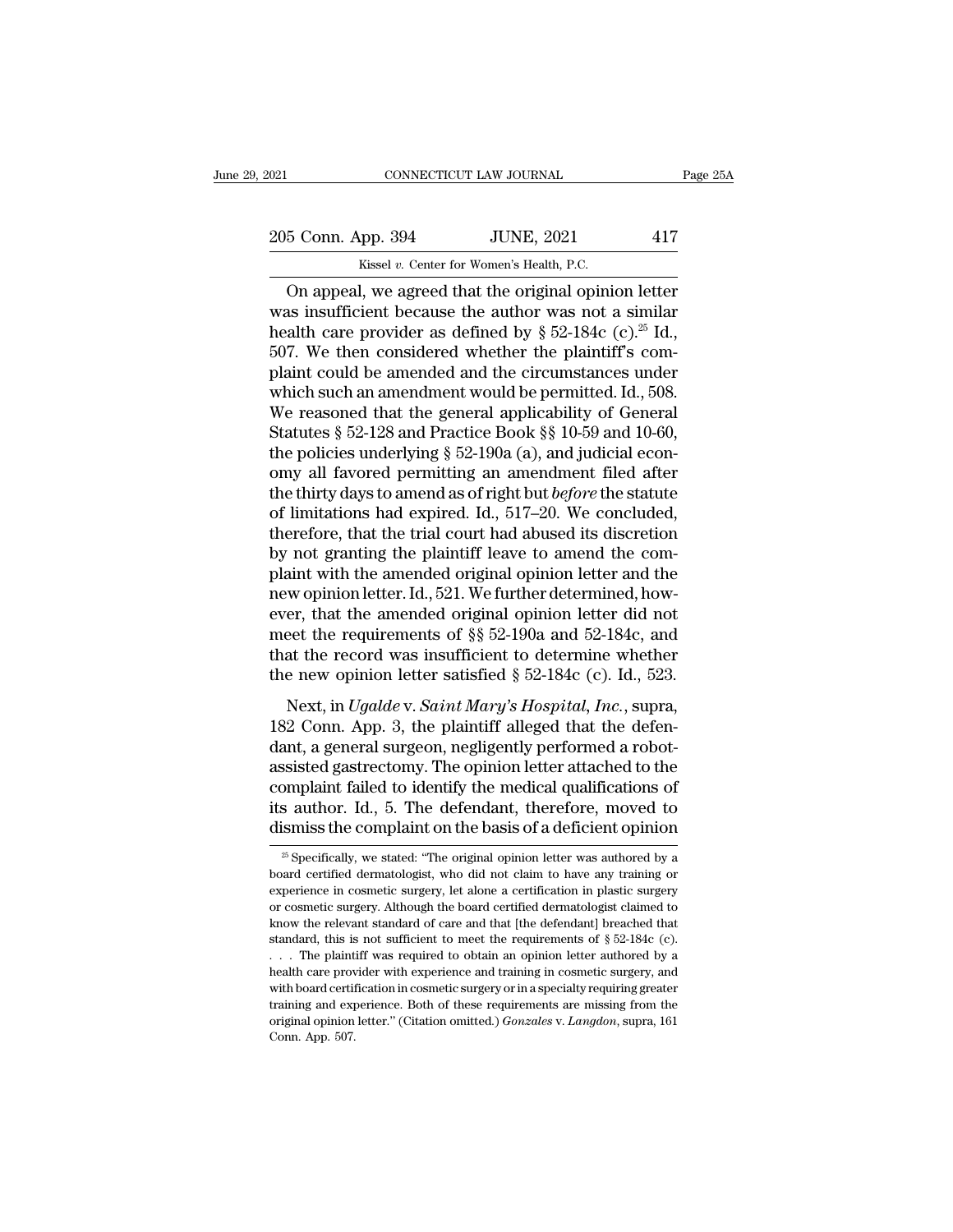|     | CONNECTICUT LAW JOURNAL                                      |                    | June 29, 2021 |
|-----|--------------------------------------------------------------|--------------------|---------------|
| 418 | <b>JUNE, 2021</b>                                            | 205 Conn. App. 394 |               |
|     | Kissel v. Center for Women's Health, P.C.                    |                    |               |
|     | letter. Id. The plaintiff filed a request for leave to amend |                    |               |

CONNECTICUT LAW JOURNAL June 29, 2021<br>
JUNE, 2021 205 Conn. App. 394<br>
Kissel v. Center for Women's Health, P.C.<br>
Letter. Id. The plaintiff filed a request for leave to amend<br>
the complaint by adding details to the opinion TUNE, 2021 205 Conn. App. 394<br>
118 JUNE, 2021 205 Conn. App. 394<br>
1205 Conn. App. 394<br>
1205 Conn. App. 394<br>
1205 Conn. App. 394<br>
1205 Conn. App. 394<br>
1205 Conn. App. 394<br>
1205 Conn. App. 394<br>
1205 Conn. App. 394<br>
1205 Conn Fig. 3021 205 Conn. App. 394<br>  $\frac{\text{Kissel }v. \text{ Center for Women's Health, P.C.}}{\text{letter. Id. The plaintiff filed a request for leave to amend}$ <br>
the complaint by adding details to the opinion letter<br>
regarding the author's medical qualifications. Id. The<br>
trial court granted the defendant's  $\frac{394}{18}$  JUNE, 2021 205 Conn. App. 394<br>  $\frac{1}{18}$  Kissel v. Center for Women's Health, P.C.<br>
Letter. Id. The plaintiff filed a request for leave to amend<br>
the complaint by adding details to the opinion letter<br>
regard Kissel v. Center for Women's Health, P.C.<br>
Letter. Id. The plaintiff filed a request for leave to amend<br>
the complaint by adding details to the opinion letter<br>
regarding the author's medical qualifications. Id. The<br>
trial Kissel v. Center for Women's Health, P.C.<br>letter. Id. The plaintiff filed a request for leave to amend<br>the complaint by adding details to the opinion letter<br>regarding the author's medical qualifications. Id. The<br>trial cour ter. Id. The plaintiff filed a request for leave to amend<br>e complaint by adding details to the opinion letter<br>garding the author's medical qualifications. Id. The<br>al court granted the defendant's motion, reasoning<br>at a req the complaint by adding details to the opinion letter<br>regarding the author's medical qualifications. Id. The<br>trial court granted the defendant's motion, reasoning<br>that a request for leave to amend the complaint had been<br>f

regarding the author's medical qualifications. Id. The<br>trial court granted the defendant's motion, reasoning<br>that a request for leave to amend the complaint had been<br>filed outside of the applicable limitation period. Id., trial court granted the defendant's motion, reasoning<br>that a request for leave to amend the complaint had been<br>filed outside of the applicable limitation period. Id., 6.<br>On appeal, the plaintiff argued only that she should that a request for leave to amend the complaint had been<br>filed outside of the applicable limitation period. Id., 6.<br>On appeal, the plaintiff argued only that she should<br>have been permitted to amend the complaint with a<br>mor filed outside of the applicable limitation period. Id., 6.<br>
On appeal, the plaintiff argued only that she should<br>
have been permitted to amend the complaint with a<br>
more detailed opinion letter. Id., 8. In rejecting this a On appeal, the plaintiff argued only that she should<br>have been permitted to amend the complaint with a<br>more detailed opinion letter. Id., 8. In rejecting this argu-<br>ment, we first noted: "In *Gonzales* v. *Langdon*, [supra have been permitted to amend the complaint with a<br>more detailed opinion letter. Id., 8. In rejecting this argu-<br>ment, we first noted: "In *Gonzales v. Langdon*, [supra,<br>161 Conn. App. 510], this court held, as a matter of more detailed opinion letter. Id., 8. In rejecting this argument, we first noted: "In *Gonzales v. Langdon*, [supra, 161 Conn. App. 510], this court held, as a matter of first impression, that a legally insufficient opinio ment, we first noted: "In *Gonzales v. Langdon*, [supra, 161 Conn. App. 510], this court held, as a matter of first impression, that a legally insufficient opinion letter may be cured by amendment under two circumstances. 161 Conn. App. 510], this court held, as a matter of first<br>impression, that a legally insufficient opinion letter may<br>be cured by amendment under two circumstances. The<br>court held: [I]f a plaintiff alleging medical malprac impression, that a legally insufficient opinion letter may<br>be cured by amendment under two circumstances. The<br>court held: [I]f a plaintiff alleging medical malpractice<br>seeks to amend his or her complaint in order to amend<br> be cured by amendment under two circumstances. The<br>court held: [I]f a plaintiff alleging medical malpractice<br>seeks to amend his or her complaint in order to amend<br>the original opinion letter, or to substitute a new opinion *court held:* [I]f a plaintiff alleging medical malpractice seeks to amend his or her complaint in order to amend the original opinion letter, or to substitute a new opinion letter for the original opinion letter, *the tri* seeks to amend his or her complaint in order to amend<br>the original opinion letter, or to substitute a new opinion<br>letter for the original opinion letter, *the trial court* (1)<br>must permit such an amendment if the plaintiff *definal opinion letter, or to substitute a new opinion*<br> *amend for the original opinion letter, the trial court (1)*<br> *must permit such an amendment if the plaintiff seeks*<br> *to amend as of right within thirty days of th* Letter for the original opinion letter, *the trial court (1)*<br> *must permit such an amendment if the plaintiff seeks*<br> *to amend as of right within thirty days of the return*<br> *day and the action was brought within the sta defining the plaintiff seeks*<br>to amend as of right within thirty days of the return<br>day and the action was brought within the statute of<br>limitations, and (2) has discretion to permit such an<br>amendment if the plaintiff see to amend as of right within thirty days of the return<br>day and the action was brought within the statute of<br>limitations, and (2) has discretion to permit such an<br>amendment if the plaintiff seeks to amend within the<br>applicab day and the action was brought within the statute of<br>limitations, and (2) has discretion to permit such an<br>amendment if the plaintiff seeks to amend within the<br>applicable statute of limitations but more than thirty<br>days af limitations, and  $(2)$  has discretion to permit such an amendment if the plaintiff seeks to amend within the applicable statute of limitations but more than thirty days after the return day. The court may abuse its discre amendment if the plaintiff seeks to amend within the<br>applicable statute of limitations but more than thirty<br>days after the return day. The court may abuse its<br>discretion if it denies the plaintiff's request to amend<br>despit applicable statute of limitations but more than thirty<br>days after the return day. The court may abuse its<br>discretion if it denies the plaintiff's request to amend<br>despite the fact that the amendment would cure any<br>and all days after the return day. The court may abuse its<br>discretion if it denies the plaintiff's request to amend<br>despite the fact that the amendment would cure any<br>and all defects in the original opinion letter and there<br>is an discretion if it denies the plaintiff's request if despite the fact that the amendment would and all defects in the original opinion letter is an absence of other independent reasons permission for leave to amend." (Emphas spite the fact that the amendment would cure any<br>d all defects in the original opinion letter and there<br>an absence of other independent reasons to deny<br>rmission for leave to amend." (Emphasis added; inter-<br>l quotation mar and all defects in the original opinion letter and there<br>is an absence of other independent reasons to deny<br>permission for leave to amend." (Emphasis added; inter-<br>nal quotation marks omitted.) Ugalde v. Saint Mary's<br>Hosp

is an absence of other independent reasons to deny<br>permission for leave to amend." (Emphasis added; inter-<br>nal quotation marks omitted.) Ugalde v. Saint Mary's<br>Hospital, Inc., supra, 182 Conn. App. 8.<br>The plaintiff conced permission for leave to amend." (Emphasis added; inter-<br>nal quotation marks omitted.) Ugalde v. Saint Mary's<br>Hospital, Inc., supra, 182 Conn. App. 8.<br>The plaintiff conceded that she had failed to file her<br>request for leave nal quotation marks omitted.) Ugalde v. Saint Mary's<br>Hospital, Inc., supra, 182 Conn. App. 8.<br>The plaintiff conceded that she had failed to file her<br>request for leave to amend the complaint within thirty<br>days of the return *Hospital, Inc.*, supra, 182 Conn. App. 8.<br>The plaintiff conceded that she had failed to file her request for leave to amend the complaint within thirty days of the return date. Id., 8–9. We then rejected the plaintiff's r The plaintiff conceded that she had failed to file her<br>request for leave to amend the complaint within thirty<br>days of the return date. Id., 8–9. We then rejected the<br>plaintiff's reliance on *Gonzales* v. *Langdon*, supra,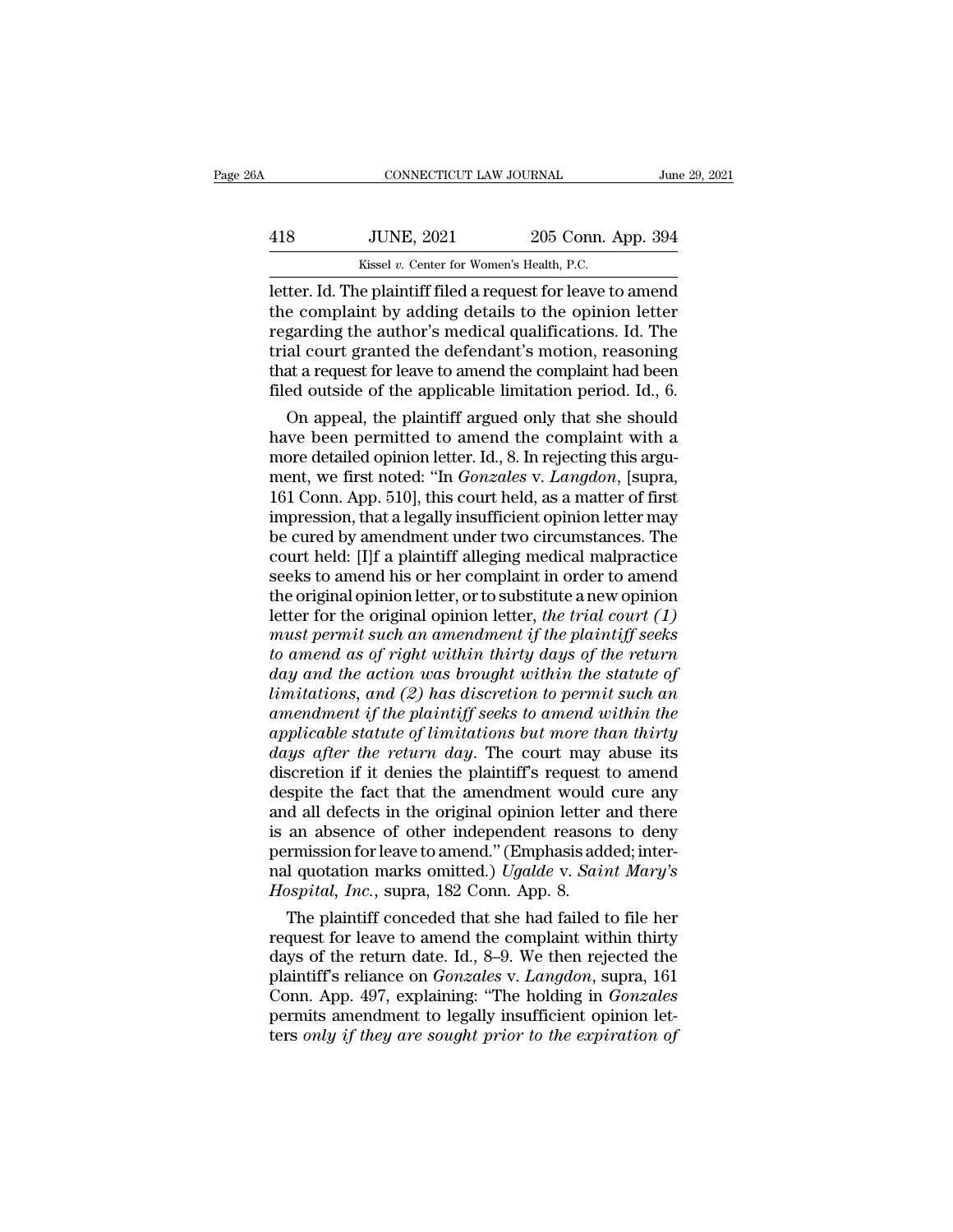| 2021               | CONNECTICUT LAW JOURNAL                                            | Page 27A |
|--------------------|--------------------------------------------------------------------|----------|
| 205 Conn. App. 394 | <b>JUNE, 2021</b>                                                  | 419      |
|                    | Kissel v. Center for Women's Health, P.C.                          |          |
|                    | <i>the statute of limitations</i> " (Emphasis added) <i>Haalde</i> |          |

<sup>021</sup> CONNECTICUT LAW JOURNAL Page 27A<br>
205 Conn. App. 394 JUNE, 2021 419<br>
<sup>Kissel v. Center for Women's Health, P.C.<br> *the statute of limitations.*'' (Emphasis added.) *Ugalde*<br>
v. *Saint Mary's Hospital, Inc.*, supra, 18</sup> 205 Conn. App. 394 JUNE, 2021 419<br>Kissel v. Center for Women's Health, P.C.<br>*The statute of limitations.*" (Emphasis added.) Ugalde<br>v. Saint Mary's Hospital, Inc., supra, 182 Conn. App. 12.<br>Finally, in Peters v. United Com

Form. App. 394 JUNE, 2021 419<br>
Kissel v. Center for Women's Health, P.C.<br> *e statute of limitations.*" (Emphasis added.) Ugalde<br>
Saint Mary's Hospital, Inc., supra, 182 Conn. App. 12.<br>
Finally, in Peters v. United Communit 205 Conn. App. 394 JUNE, 2021 419<br> *Kissel v. Center for Women's Health, P.C.*<br> *the statute of limitations.*" (Emphasis added.) Ugalde<br> *v. Saint Mary's Hospital, Inc.*, supra, 182 Conn. App. 12.<br>
Finally, in Peters v. Un Kissel v. Center for Women's Health, P.C.<br>
the statute of limitations." (Emphasis added.) Ugalde<br>
v. Saint Mary's Hospital, Inc., supra, 182 Conn. App. 12.<br>
Finally, in Peters v. United Community & Family Services, Inc., s *istimations.*" (Emphasis added.) Ugalde<br>
v. Saint Mary's Hospital, Inc., supra, 182 Conn. App. 12.<br>
Finally, in Peters v. United Community & Family Services, Inc., supra, 182 Conn. App. 691, the plaintiff sued<br>
the defend *une statute of trimitations.* (Empnasis added.) *Ugatae* v. *Saint Mary's Hospital, Inc.*, supra, 182 Conn. App. 12.<br>Finally, in *Peters v. United Community & Family Services, Inc.*, supra, 182 Conn. App. 691, the plaint v. Sauth mary s Hospital, Inc., supra, 182 Conn. App. 12.<br>
Finally, in Peters v. United Community & Family Services, Inc., supra, 182 Conn. App. 691, the plaintiff sued<br>
the defendant dentist, who held himself out as a sp Finally, in *Peters v. United Community & Family Services, Inc.*, supra, 182 Conn. App. 691, the plaintiff sued<br>the defendant dentist, who held himself out as a special-<br>ist in oral and maxillofacial surgery, for malpract *vices, Inc.*, supra, 182 Conn. App. 691, the plaintiff sued<br>the defendant dentist, who held himself out as a special-<br>ist in oral and maxillofacial surgery, for malpractice. The<br>opinion letter attached to the complaint di the defendant dentist, who held himself out as a specialist in oral and maxillofacial surgery, for malpractice. The opinion letter attached to the complaint did not indicate if its author was certified as a specialist. Id. ist in oral and maxillofacial surgery, for malpractice. The<br>opinion letter attached to the complaint did not indicate<br>if its author was certified as a specialist. Id., 692. The<br>defendant moved to dismiss the complaint, arg opinion letter attached to the complaint did not indicate<br>if its author was certified as a specialist. Id., 692. The<br>defendant moved to dismiss the complaint, arguing that<br>the opinion letter needed to be authored by an ind if its author was certified as a specialist. Id., 692. The<br>defendant moved to dismiss the complaint, arguing that<br>the opinion letter needed to be authored by an individ-<br>ual trained in the same medical specialty and certif defendant moved to dismiss the complaint, arguing that<br>the opinion letter needed to be authored by an individ-<br>ual trained in the same medical specialty and certified<br>by an American board in the same medical specialty.<br>Id. the opinion letter needed to be authored by an individual trained in the same medical specialty and certified<br>by an American board in the same medical specialty.<br>Id., 693. In response, the plaintiff contended that the<br>auth ual trained in the same medical specialty and certified<br>by an American board in the same medical specialty.<br>Id., 693. In response, the plaintiff contended that the<br>author had "inadvertently left out the fact that he was<br>bo by an American board in the same medical specialty.<br>Id., 693. In response, the plaintiff contended that the<br>author had "inadvertently left out the fact that he was<br>board certified" and sought to cure this defect by sub-<br>mi Id., 693. In response, the plaintiff contended that the author had "inadvertently left out the fact that he was board certified" and sought to cure this defect by submitting an affidavit attesting that the author had been the maximum argument out the fact that he was<br>aard certified" and sought to cure this defect by sub-<br>itting an affidavit attesting that the author had been<br>bard certified at all relevant times. Id., 694–95. The<br>aintiff, ho board certified and sought to cure this defect by sub-<br>mitting an affidavit attesting that the author had been<br>board certified at all relevant times. Id., 694–95. The<br>plaintiff, however, did not seek permission to amend th

mitting an amdavit attesting that the attinor had been<br>board certified at all relevant times. Id., 694–95. The<br>plaintiff, however, did not seek permission to amend the<br>complaint or to file an amended opinion letter. Id., 6 board certified at all relevant times. Id., 694–95. The<br>plaintiff, however, did not seek permission to amend the<br>complaint or to file an amended opinion letter. Id., 695.<br>At oral argument on the motion to dismiss, the def plantiff, however, did not seek permission to amend the<br>complaint or to file an amended opinion letter. Id., 695.<br>At oral argument on the motion to dismiss, the defen-<br>dant argued that the court lacked discretion to consid *the complaint or to the an amended opmion letter. Id., 695.*<br>*At oral argument on the motion to dismiss, the defendant argued that the court lacked discretion to consider the affidavit because the efforts to cure the opin* At oral argument on the motion to dismiss, the defendant argued that the court lacked discretion to consider<br>the affidavit because the efforts to cure the opinion let-<br>ter had occurred more than thirty days after the retur dant argued that the court lacked discretion to consider<br>the affidavit because the efforts to cure the opinion let-<br>ter had occurred more than thirty days after the return<br>date of the complaint and *after the statute of li* the affidavit because the efforts to cure the opinion let-<br>ter had occurred more than thirty days after the return<br>date of the complaint and *after the statute of limita-*<br>tions had expired. Id., 695. The court subsequentl ter had occurred more than thirty days after the return<br>date of the complaint and *after the statute of limita-<br>tions had expired*. Id., 695. The court subsequently<br>granted the defendant's motion to dismiss. Id., 696–97.<br>I date of the complaint and *after the statute of limita-<br>tions had expired*. Id., 695. The court subsequently<br>granted the defendant's motion to dismiss. Id., 696–97.<br>It agreed that the letter was deficient because it had<br>fa tions had expired. Id., 695. The court subsequently<br>granted the defendant's motion to dismiss. Id., 696–97.<br>It agreed that the letter was deficient because it had<br>failed to state whether the author was board certified,<br>an granted the defendant's motion to dismiss. Id., 696–97.<br>It agreed that the letter was deficient because it had<br>failed to state whether the author was board certified,<br>and concluded that it was not necessary to determine<br>wh It agreed that the letter was deficient becaused failed to state whether the author was boa and concluded that it was not necessary to whether this deficiency could be remedied of an affidavit rather than an amended plead ded to state whether the author was board certified,<br>d concluded that it was not necessary to determine<br>nether this deficiency could be remedied by the filing<br>an affidavit rather than an amended pleading because<br>ither opti and concluded that it was not necessary to determine<br>whether this deficiency could be remedied by the filing<br>of an affidavit rather than an amended pleading because<br>neither option remained viable due to the expiration of<br>

whether this deficiency could be remedied by the filing<br>of an affidavit rather than an amended pleading because<br>neither option remained viable due to the expiration of<br>the statute of limitations. Id., 697–98.<br>On appeal, th or an amdavit rather than an amended pleading because<br>neither option remained viable due to the expiration of<br>the statute of limitations. Id., 697–98.<br>On appeal, the sole issue before this court was "whether<br>the trial cour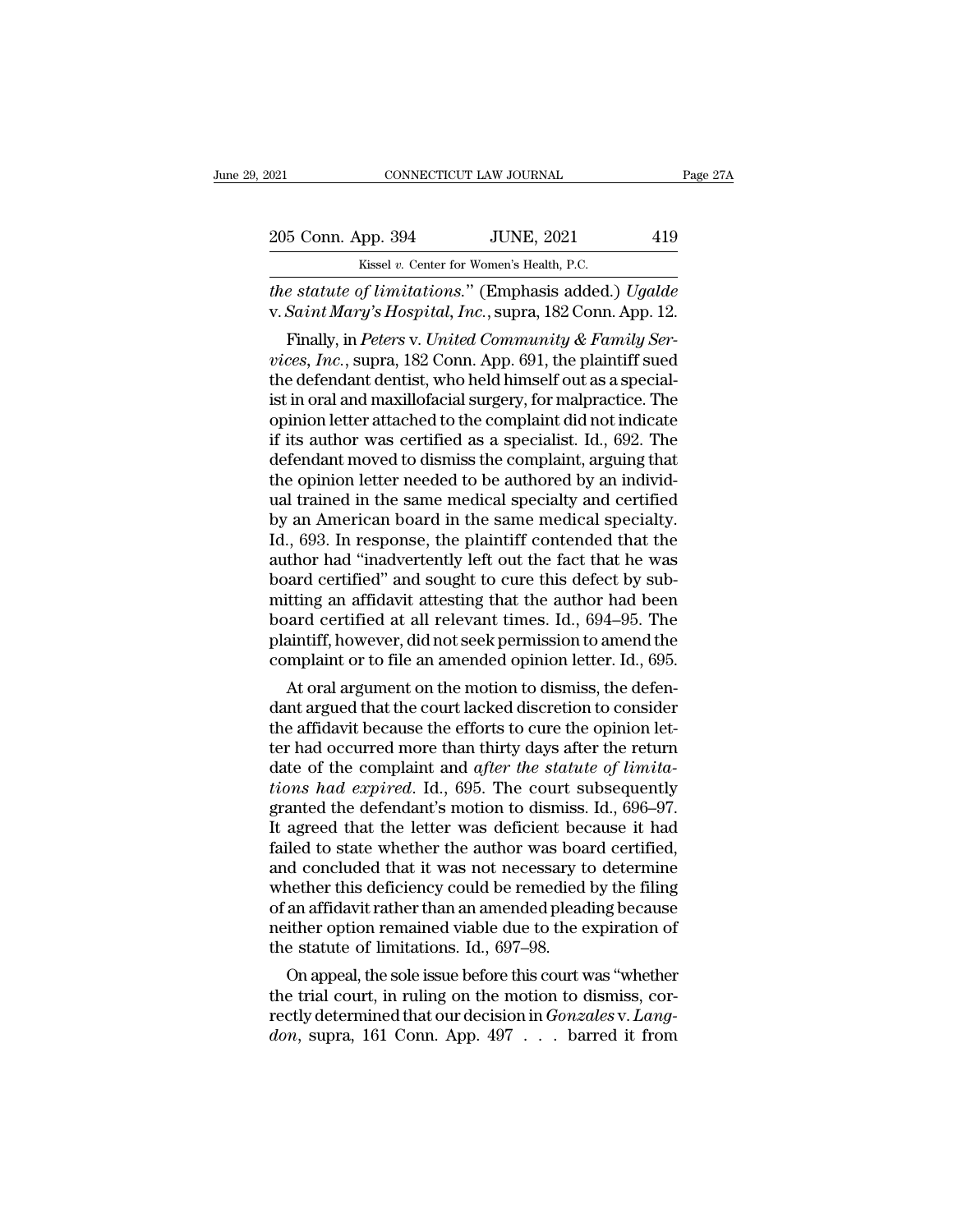|     | CONNECTICUT LAW JOURNAL                                    |                    | June 29, 2021 |
|-----|------------------------------------------------------------|--------------------|---------------|
| 420 | <b>JUNE, 2021</b>                                          | 205 Conn. App. 394 |               |
|     | Kissel v. Center for Women's Health, P.C.                  |                    |               |
|     | considering the affidavit that lthe plaintiff had attached |                    |               |

CONNECTICUT LAW JOURNAL June 29, 2021<br>
420 JUNE, 2021 205 Conn. App. 394<br>
Kissel v. Center for Women's Health, P.C.<br>
considering the affidavit that [the plaintiff] had attached<br>
to his opposition to the motion to dismiss i 120 JUNE, 2021 205 Conn. App. 394<br>
120 Kissel v. Center for Women's Health, P.C.<br>
1205 Conn. App. 394<br>
1205 Conn. App. 394<br>
1205 Conn. App. 394<br>
1205 Conn. App. 394<br>
1205 Conn. App. 394<br>
1205 Conn. App. 394<br>
1205 Connelist 420 JUNE, 2021 205 Conn. App. 394<br>
Kissel v. Center for Women's Health, P.C.<br>
considering the affidavit that [the plaintiff] had attached<br>
to his opposition to the motion to dismiss in an effort<br>
to cure the defect in the 420 JUNE, 2021 205 Conn. App. 394<br>
<sup>Kissel v. Center for Women's Health, P.C.<br>
considering the affidavit that [the plaintiff] had attached<br>
to his opposition to the motion to dismiss in an effort<br>
to cure the defect in the</sup> *Services, 2021 Services, 2021*<br> *Kissel v. Center for Women's Health, P.C.*<br> **Considering the affidavit that [the plaintiff] had attached**<br> **to his opposition to the motion to dismiss in an effort**<br> **to cure the defect** Example 18 Examples 16. Center for Women's Health, P.C.<br>
considering the affidavit that [the plaintiff] had attached<br>
to his opposition to the motion to dismiss in an effort<br>
to cure the defect in the opinion letter attac considering the affidavit that [the plaintiff] had attached<br>to his opposition to the motion to dismiss in an effort<br>to cure the defect in the opinion letter attached to the<br>complaint." *Peters* v. *United Community & Fami* to his opposition to the motion to dismiss in an effort<br>to cure the defect in the opinion letter attached to the<br>complaint." Peters v. United Community & Family<br>Services, Inc., supra, 182 Conn. App. 699.<sup>26</sup> We con-<br>clude to cure the defect in the opinion letter attached to the complaint." *Peters* v. *United Community & Family Services, Inc.*, supra, 182 Conn. App. 699.<sup>26</sup> We concluded that the plaintiff's efforts to correct the deficien complaint." Pe.<br>Services, Inc.,<br>cluded that the<br>opinion letter h<br>statute of limita<br>granted the de<br>action. Id.<br>In our analys rvices, *Inc.*, supra, 182 Conn. App. 699.<sup>23</sup> we con-<br>ided that the plaintiff's efforts to correct the deficient<br>inion letter had occurred after the expiration of the<br>atute of limitations and, therefore, the court properl cituded that the plaintiff s enorts to correct the deficient<br>opinion letter had occurred after the expiration of the<br>statute of limitations and, therefore, the court properly<br>granted the defendant's motion and dismissed th

opmon letter nad occurred after the expiration of the<br>statute of limitations and, therefore, the court properly<br>granted the defendant's motion and dismissed the<br>action. Id.<br>In our analysis, we noted that, prior to our deci statute of imitations and, therefore, the court properly<br>granted the defendant's motion and dismissed the<br>action. Id.<br>In our analysis, we noted that, prior to our decision<br>in *Gonzales* v. *Langdon*, supra, 161 Conn. App. granted the detendant s motion and dismissed the<br>action. Id.<br>In our analysis, we noted that, prior to our decision<br>in *Gonzales* v. *Langdon*, supra, 161 Conn. App. 497, our<br>Supreme Court had recognized that a plaintiff w action. Id.<br>
In our analysis, we noted that, prior to our decision<br>
in *Gonzales v. Langdon*, supra, 161 Conn. App. 497, our<br>
Supreme Court had recognized that a plaintiff whose<br>
medical malpractice action that had been d In our analysis, we noted that, prior to our decision<br>in *Gonzales* v. *Langdon*, supra, 161 Conn. App. 497, our<br>Supreme Court had recognized that a plaintiff whose<br>medical malpractice action that had been dismissed for<br>fa in *Gonzales* v. *Langdon*, supra, 161 Conn. App. 497, our<br>
Supreme Court had recognized that a plaintiff whose<br>
medical malpractice action that had been dismissed for<br>
failing to comply with the opinion letter requirement Supreme Court had recognized that a plaintiff whose<br>medical malpractice action that had been dismissed for<br>failing to comply with the opinion letter requirements<br>of § 52-190a (a), could either refile the action or attempt<br> failing to comply with the opinion letter requirements<br>
of § 52-190a (a), could either refile the action or attempt<br>
to seek redress via § 52-592. Peters v. United Commu-<br>
nity & Family Services, Inc., supra, 182 Conn. Ap of § 52-190a (a), could either refile the action or attempt<br>to seek redress via § 52-592. Peters v. United Commu-<br>nity & Family Services, Inc., supra, 182 Conn. App.<br>701. We also recognized that, in *Gonzales* v. Langdon, to seek redress via § 52-592. Peters v. United Community & Family Services, Inc., supra, 182 Conn. App.<br>701. We also recognized that, in *Gonzales v. Langdon*, supra, 510, this court had held, for the first time, that "a mity & Family Services, Inc., supra, 182 Conn. App.<br>701. We also recognized that, in *Gonzales v. Langdon*,<br>supra, 510, this court had held, for the first time, that<br>"a plaintiff who files a legally insufficient opinion le 701. We also recognized that, in *Gonzales* v. *Langdon*, supra, 510, this court had held, for the first time, that "a plaintiff who files a legally insufficient opinion letter may, in certain instances, cure the defective supra, 510, this court had held, for the first time, that<br>"a plaintiff who files a legally insufficient opinion letter<br>may, in certain instances, cure the defective opinion<br>letter through amendment of the pleadings, thereb

may, in certain instances, cure the defective opinion<br>letter through amendment of the pleadings, thereby<br>avoiding the need to file a new action." Peters v. United<br>Community & Family Services, Inc., supra, 701.<br>Turning to t tetter through amendment of the pleadings, thereby<br>avoiding the need to file a new action." Peters v. United<br>Community & Family Services, Inc., supra, 701.<br>Turning to the facts and circumstances in Peters,<br>this court ackn avolaing the need to file a new action." *Peters v. United*<br>Community & Family Services, Inc., supra, 701.<br>Turning to the facts and circumstances in Peters,<br>this court acknowledged that certain decisions of the<br>Superior Co *Community & Family Services, Inc.*, supra, 701.<br>
Turning to the facts and circumstances in *Peters*,<br>
this court acknowledged that certain decisions of the<br>
Superior Court had permitted a plaintiff to cure a defec-<br>
tive we opinion letter via a supplemental affidavit rather<br>nan by seeking leave to file an amended pleading.<br>*eters* v. *United Community & Family Services*, *Inc.*,<br>pra, 182 Conn. App. 703–704. We ultimately declined<br><sup>26</sup> The than by seeking leave to file an amended pleading.<br> *Peters v. United Community & Family Services, Inc.*, supra, 182 Conn. App. 703–704. We ultimately declined<br>
<sup>26</sup> The plaintiff conceded that, based on the allegations s

Peters v. United Community & Family Services, Inc.,<br>supra, 182 Conn. App. 703–704. We ultimately declined<br> $\frac{26}{100}$  The plaintiff conceded that, based on the allegations set forth in his<br>complaint, he was required to p supra, 182 Conn. App. 703–704. We ultimately declined  $\frac{1}{26}$  The plaintiff conceded that, based on the allegations set forth in his complaint, he was required to provide an opinion letter from a doctor trained and boa **PETER 182 CONT. App. 703–704. We ultimately declined**<br><sup>26</sup> The plaintiff conceded that, based on the allegations set forth in his complaint, he was required to provide an opinion letter from a doctor trained and board cer  $\frac{26}{\text{m}}$  The property complain<br>and boardetter attack<br>detter attack<br>Peters v.<br>App. 699.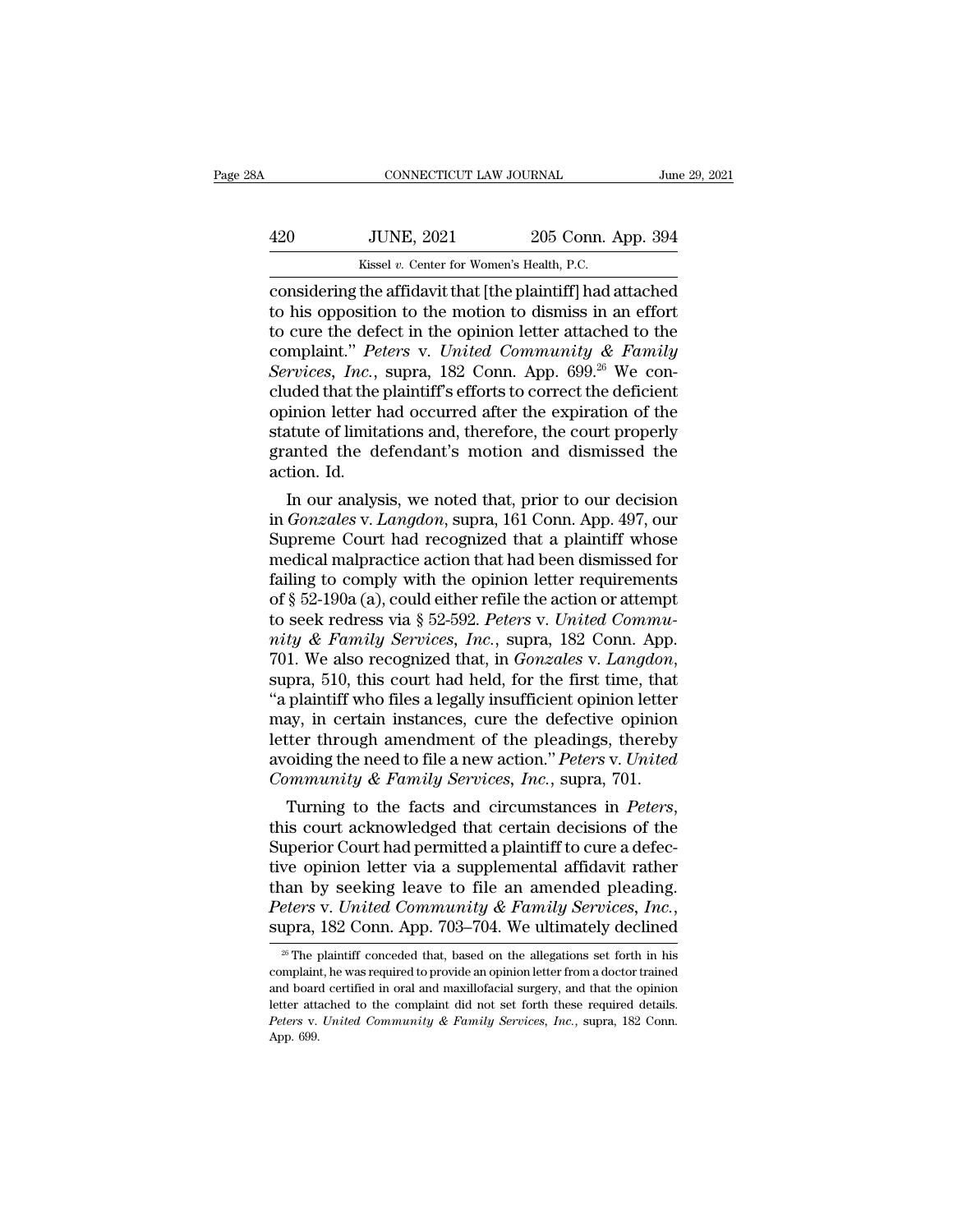$\frac{1}{2021}$  CONNECTICUT LAW JOURNAL<br>  $\frac{205 \text{ Conn. App. 394}}{\text{Kissel } v. \text{ Center for Women's Health, P.C.}}$ <br>
to address that issue<sup>27</sup> and concluded that, because the to address that issue<sup>27</sup> and concluded that, because the plaintiff had failed to undertake any attempt to remedy the defective opinion letter until after the etative of limits. 205 Conn. App. 394 JUNE, 2021 421<br>
Kissel v. Center for Women's Health, P.C.<br>
to address that issue<sup>27</sup> and concluded that, because the<br>
plaintiff had failed to undertake any attempt to remedy<br>
the defective opinion lette 205 Conn. App. 394 JUNE, 2021 421<br>
Kissel v. Center for Women's Health, P.C.<br>
to address that issue<sup>27</sup> and concluded that, because the<br>
plaintiff had failed to undertake any attempt to remedy<br>
the defective opinion letter 205 Conn. App. 394 JUNE, 2021 421<br>
Kissel v. Center for Women's Health, P.C.<br>
to address that issue<sup>27</sup> and concluded that, because the<br>
plaintiff had failed to undertake any attempt to remedy<br>
the defective opinion lette Example 12 Except Women's Health, P.C.<br>
to address that issue<sup>27</sup> and concluded that, because the<br>
plaintiff had failed to undertake any attempt to remedy<br>
the defective opinion letter until *after* the statute of limitat Alsser *v.* Celler for women's health, P.C.<br>to address that issue<sup>27</sup> and concluded that, because the<br>plaintiff had failed to undertake any attempt to remedy<br>the defective opinion letter until *after* the statute of lim-<br> to address that issue<sup>27</sup> and concluded that, because the plaintiff had failed to undertake any attempt to remedy the defective opinion letter until *after* the statute of limitations had expired, the trial court properly plaintiff had failed to undertake any attempt to remedy<br>the defective opinion letter until *after* the statute of lim-<br>itations had expired, the trial court properly had granted<br>the motion to dismiss. Id., 705–706. "Regar the defective opinion letter until *after* the statute of limitations had expired, the trial court properly had granted<br>the motion to dismiss. Id., 705–706. "Regardless of the<br>type of procedure a plaintiff elects to emplo itations had expired, the trial court properly had granted<br>the motion to dismiss. Id., 705–706. "Regardless of the<br>type of procedure a plaintiff elects to employ to cure<br>a defect in an opinion letter filed in accordance w the motion to dismiss. Id., 705–706. "Regatype of procedure a plaintiff elects to em<br>a defect in an opinion letter filed in acco<br>§ 52-190a, that procedure must be initiated<br>running of the statute of limitations. Other<br>rem defect in an opinion letter filed in accordance with<br>52-190a, that procedure must be initiated prior to the<br>nning of the statute of limitations. Otherwise the sole<br>medy available will be to initiate a new action, if pos-<br>  $\S$  52-190a, that procedure must be initiated prior to the<br>running of the statute of limitations. Otherwise the sole<br>remedy available will be to initiate a new action, if pos-<br>sible, pursuant to  $\S$  52-592." Id., 706.<br>Gui

running of the statute of limitations. Otherwise the sole<br>remedy available will be to initiate a new action, if pos-<br>sible, pursuant to  $\S$  52-592." Id., 706.<br>Guided by these precedents, we return to the facts<br>of the pres remedy available will be to initiate a new action, if possible, pursuant to  $\S 52-592$ ." Id., 706.<br>Guided by these precedents, we return to the facts<br>of the present case. The plaintiff commenced her action<br>against Wang an sible, pursuant to § 52-592." Id., 706.<br>
Guided by these precedents, we return to the facts<br>
of the present case. The plaintiff commenced her action<br>
against Wang and the Center on April 6, 2012, and April<br>
4, 2012, respe Guided by these precedents, we return to the facts<br>of the present case. The plaintiff commenced her action<br>against Wang and the Center on April 6, 2012, and April<br>4, 2012, respectively. In her pleadings, she consistently<br>a Guided by these precedents, we return to the facts<br>of the present case. The plaintiff commenced her action<br>against Wang and the Center on April 6, 2012, and April<br>4, 2012, respectively. In her pleadings, she consistently<br>a of the present case. The plaintiff commenced her action<br>against Wang and the Center on April 6, 2012, and April<br>4, 2012, respectively. In her pleadings, she consistently<br>alleged that, on April 22, 2010, she suffered injuri against Wang and the Center on April 6, 2012, and April<br>4, 2012, respectively. In her pleadings, she consistently<br>alleged that, on April 22, 2010, she suffered injuries,<br>namely, the burning of her toes and foot, as a resul 4, 2012, respectively. In her pleadings, she consistently<br>alleged that, on April 22, 2010, she suffered injuries,<br>namely, the burning of her toes and foot, as a result of<br>Wang's professional negligence. The plaintiff's cou alleged that, on April 22, 2010, she suffered injuries,<br>namely, the burning of her toes and foot, as a result of<br>Wang's professional negligence. The plaintiff's counsel<br>attached a signed, good faith certificate that he had namely, the burning of her toes and foot, as a result of Wang's professional negligence. The plaintiff's counsel<br>attached a signed, good faith certificate that he had<br>conducted a reasonable inquiry into the circumstances<br>o Wang's professional negligence. The plaintiff's counsel<br>attached a signed, good faith certificate that he had<br>conducted a reasonable inquiry into the circumstances<br>of the plaintiff's claims and that, on the basis of that<br> of the plaintiff's claims and that, on the basis of that<br>inquiry, he believed in good faith that Wang and the<br>Center had been negligent in the treatment of the plain-<br>tiff. The plaintiff's counsel, however, failed to atta inquiry, he believed in good faith that Wang and the Center had been negligent in the treatment of the plaintiff. The plaintiff's counsel, however, failed to attach a  $\frac{27}{7}$  Specifically, we stated: "Although at this j

Center had been negligent in the treatment of the plain-<br>tiff. The plaintiff's counsel, however, failed to attach a<br> $\frac{1}{\sqrt{2}}$  Specifically, we stated: "Although at this juncture it would seem prudent<br>for a plaintiff to **Let the main in the plaintiff's counsel, however, failed to attach a**<br>
<sup>27</sup> Specifically, we stated: "Although at this juncture it would seem prudent<br>
for a plaintiff to follow the corrective measures approved in *Gonzal* <sup>27</sup> Specifically, we stated: "Although at this juncture it would seem prudent for a plaintiff to follow the corrective measures approved in *Gonzales*, we do not decide at this time whether a trial court has the authority <sup>27</sup> Specifically, we stated: "Although at the for a plaintiff to follow the corrective meado not decide at this time whether a trial determative procedures, such as the use of a defective opinion letter." *Peters v. Unit* r a plaintiff to follow the corrective measures approved in *Gonzales*, we not decide at this time whether a trial court has the authority to permit ernative procedures, such as the use of a clarifying affidavit, to remedy do not decide at this time whether a trial court has the authority to permit alternative procedures, such as the use of a clarifying affidavit, to remedy a defective opinion letter." *Peters v. United Community & Family Se* 

alternative procedures, such as the use of a clarifying affidavit, to remedy<br>a defective opinion letter." Peters v. United Community & Family Services,<br>Inc., supra, 182 Conn. App. 705 n.10.<br>In Carpenter v. Daar, 199 Conn. and defective opinion letter." *Peters v. United Community & Family Services*, *Inc.*, supra, 182 Conn. App. 705 n.10.<br>In *Carpenter v. Daar*, 199 Conn. App. 367, 389–90, 236 A.3d 239, cert. granted, 335 Conn. 962, 239 A.3 *Inc.*, supra, 182 Conn. App. 705 n.10.<br>Inc., supra, 182 Conn. App. 705 n.10.<br>In Carpenter v. Daar, 199 Conn. App. 367, 389–90, 236 A.3d 239, cert.<br>granted, 335 Conn. 962, 239 A.3d 1215 (2020), we subsequently held that in in Carpenter v. Daar, 199 Conn. App. 367, 389–90, 236 A.3d 239, cert.<br>granted, 335 Conn. 962, 239 A.3d 1215 (2020), we subsequently held that in<br>the case of a defective opinion letter, a plaintiff must amend the complaint<br> granted, 335 Conn. 962, 239 A.3d 1215 (2020), we subsequently held that in the case of a defective opinion letter, a plaintiff must amend the complaint and not use a subsequently filed supplemental affidavit from the auth granted, 335 Conn. 962, 239 A.3d 1215 (2020), we subsequently held that in the case of a defective opinion letter, a plaintiff must amend the complaint and not use a subsequently filed supplemental affidavit from the auth and not use a subsequently filed supplemental affidavit from the author of the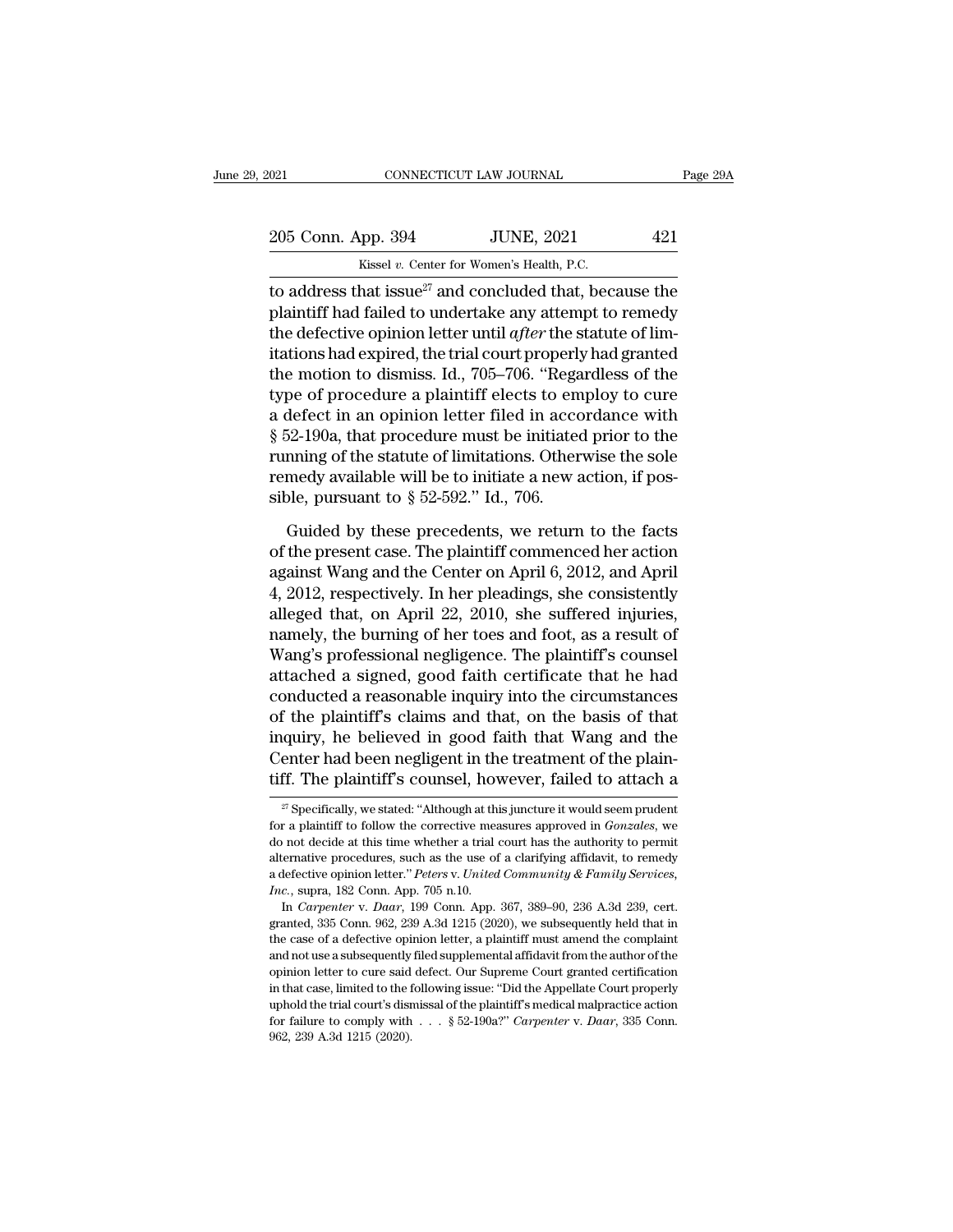|     | CONNECTICUT LAW JOURNAL                                   |                    | June 29, 2021 |
|-----|-----------------------------------------------------------|--------------------|---------------|
| 422 | <b>JUNE, 2021</b>                                         | 205 Conn. App. 394 |               |
|     | Kissel v. Center for Women's Health, P.C.                 |                    |               |
|     | signed opinion letter from a similar health care provider |                    |               |

CONNECTICUT LAW JOURNAL June 29, 2021<br>
Signed Opinion letter from a similar health care provider<br>
signed opinion letter from a similar health care provider<br>
as required by § 52-190a. Accordingly, Wang and the<br>
Contex timel 422 JUNE, 2021 205 Conn. App. 394<br>Kissel v. Center for Women's Health, P.C.<br>signed opinion letter from a similar health care provider<br>as required by § 52-190a. Accordingly, Wang and the<br>Center timely moved to dismiss the p 422 JUNE, 2021 205 Conn. App. 394<br>Kissel v. Center for Women's Health, P.C.<br>signed opinion letter from a similar health care provider<br>as required by § 52-190a. Accordingly, Wang and the<br>Center timely moved to dismiss the signed opinion letter from a similar health care provider<br>as required by  $\S$  52-190a. Accordingly, Wang and the<br>Center timely moved to dismiss the plaintiff's action<br>pursuant to  $\S$  52-190a (c).<br>On June 28, 2012, the plai Kissel v. Center for Women's Health, P.C.<br>
gned opinion letter from a similar health care provider<br>
required by § 52-190a. Accordingly, Wang and the<br>
enter timely moved to dismiss the plaintiff's action<br>
resuant to § 52-1 signed opinion letter from a similar health care provider<br>as required by  $\S 52-190a$ . Accordingly, Wang and the<br>Center timely moved to dismiss the plaintiff's action<br>pursuant to  $\S 52-190a$  (c).<br>On June 28, 2012, the plai

as required by § 52-190a. Accordingly, Wang and the<br>Center timely moved to dismiss the plaintiff's action<br>pursuant to § 52-190a (c).<br>On June 28, 2012, the plaintiff filed a request for leave<br>to file an amended complaint a the plaintiff indicated that the purpose of the request for leave<br>to file an amended complaint if filed a request for leave<br>to file an amended complaint and a memorandum in<br>opposition to the 2012 motions to dismiss. In th between the state of distribution of the planner of  $\S$  52-190a (c).<br>On June 28, 2012, the plaintiff filed a request for leave<br>to file an amended complaint and a memorandum in<br>opposition to the 2012 motions to dismiss. In on June 28, 2012, the plaintiff filed a request for leave<br>to file an amended complaint and a memorandum in<br>opposition to the 2012 motions to dismiss. In the former,<br>the plaintiff indicated that the purpose of the requeste On June 28, 2012, the plaintiff filed a request for leave<br>to file an amended complaint and a memorandum in<br>opposition to the 2012 motions to dismiss. In the former,<br>the plaintiff indicated that the purpose of the requested to file an amended complaint and a memorandum in<br>opposition to the 2012 motions to dismiss. In the former,<br>the plaintiff indicated that the purpose of the requested<br>amended complaint was to include a written, signed<br>opinio opposition to the 2012 motions to dismiss. In the former,<br>the plaintiff indicated that the purpose of the requested<br>amended complaint was to include a written, signed<br>opinion letter from a similar health care provider that the plaintiff indicated that the purpose of the requested<br>amended complaint was to include a written, signed<br>opinion letter from a similar health care provider that<br>had existed at the time the complaint had been filed,<br>but amended complaint was to include a written, signed<br>opinion letter from a similar health care provider that<br>had existed at the time the complaint had been filed,<br>but inadvertently was not attached to the original com-<br>plain opinion letter from a similar health care provid<br>had existed at the time the complaint had been<br>but inadvertently was not attached to the origina<br>plaint. The plaintiff's counsel also included an at<br>setting forth the detail After hearing oral argument, the completed an affidavity thin and section in the details regarding when he had received e-opinion letter and the inadvertent failure to attache signed opinion letter to the complaint.<br>After randum of decision on September 6, 2012, denying the motions to discussed an activate opinion letter and the inadvertent failure to attach<br>the opinion letter and the inadvertent failure to attach<br>the signed opinion letter

plants. The plants of solution and the indiverse and the details regarding when he had received<br>the opinion letter and the inadvertent failure to attach<br>the signed opinion letter to the complaint.<br>After hearing oral argume plantiff or an alternative to attach the opinion letter and the inadvertent failure to attach the signed opinion letter to the complaint.<br>After hearing oral argument, the court issued a memorandum of decision on September The signed opinion letter to the complaint.<br>
After hearing oral argument, the court issued a memo-<br>
randum of decision on September 6, 2012, denying the<br>
motions to dismiss and overruling the objection to the<br>
plaintiff's After hearing oral argument, the court issued a memo-<br>randum of decision on September 6, 2012, denying the<br>motions to dismiss and overruling the objection to the<br>plaintiff's request for leave to amend her complaint.<br>The co After hearing oral argument, the court issued a memo-<br>randum of decision on September 6, 2012, denying the<br>motions to dismiss and overruling the objection to the<br>plaintiff's request for leave to amend her complaint.<br>The co randum of decision on September 6, 2012, denying the<br>motions to dismiss and overruling the objection to the<br>plaintiff's request for leave to amend her complaint.<br>The court reasoned that the plaintiff had obtained the<br>opini motions to dismiss and overruling the objection to the plaintiff's request for leave to amend her complaint.<br>The court reasoned that the plaintiff had obtained the opinion letter prior to the commencement of her medical ma plaintiff's request for leave to amend her complaint.<br>The court reasoned that the plaintiff had obtained the<br>opinion letter prior to the commencement of her medi-<br>cal malpractice action, but failed to include it with her<br>o The court reasoned that the plaintiff had obtained the<br>opinion letter prior to the commencement of her medi-<br>cal malpractice action, but failed to include it with her<br>original complaint due to inadvertence and oversight.<br>I opinion letter prior to the commencement of her medical malpractice action, but failed to include it with her original complaint due to inadvertence and oversight.<br>It further concluded that to dismiss the action would elev cal malpractice action, but failed to include it with her original complaint due to inadvertence and oversight.<br>It further concluded that to dismiss the action would elevate form over substance and violate the public polic retrial proceedings ensued over the course of sev-<br>prediction would evaluate form over substance and violate the public pol-<br>y of permitting a trial on the merits. On September<br>, 2012, the court denied the motions to rearg elevate form over substance and violate the public pol-<br>icy of permitting a trial on the merits. On September<br>21, 2012, the court denied the motions to reargue and<br>for reconsideration filed by the Center and Wang.<br>Pretria

icy of permitting a trial on the merits. On September<br>21, 2012, the court denied the motions to reargue and<br>for reconsideration filed by the Center and Wang.<br>Pretrial proceedings ensued over the course of sev-<br>eral years. 21, 2012, the court denied the motions to reargue and<br>for reconsideration filed by the Center and Wang.<br>Pretrial proceedings ensued over the course of sev-<br>eral years. During the time period between the denial<br>of the 2012 open. The court defined the motions to related the for reconsideration filed by the Center and Wang.<br>
Pretrial proceedings ensued over the course of several years. During the time period between the denial<br>
of the 2012 mot Fretrial proceedings ensued over the course of several years. During the time period between the denial of the 2012 motions and the second motion for reconsideration filed in 2018, the law concerning § 52-190a developed in Pretrial proceedings ensued over the course of several years. During the time period between the denial of the 2012 motions and the second motion for reconsideration filed in 2018, the law concerning § 52-190a developed in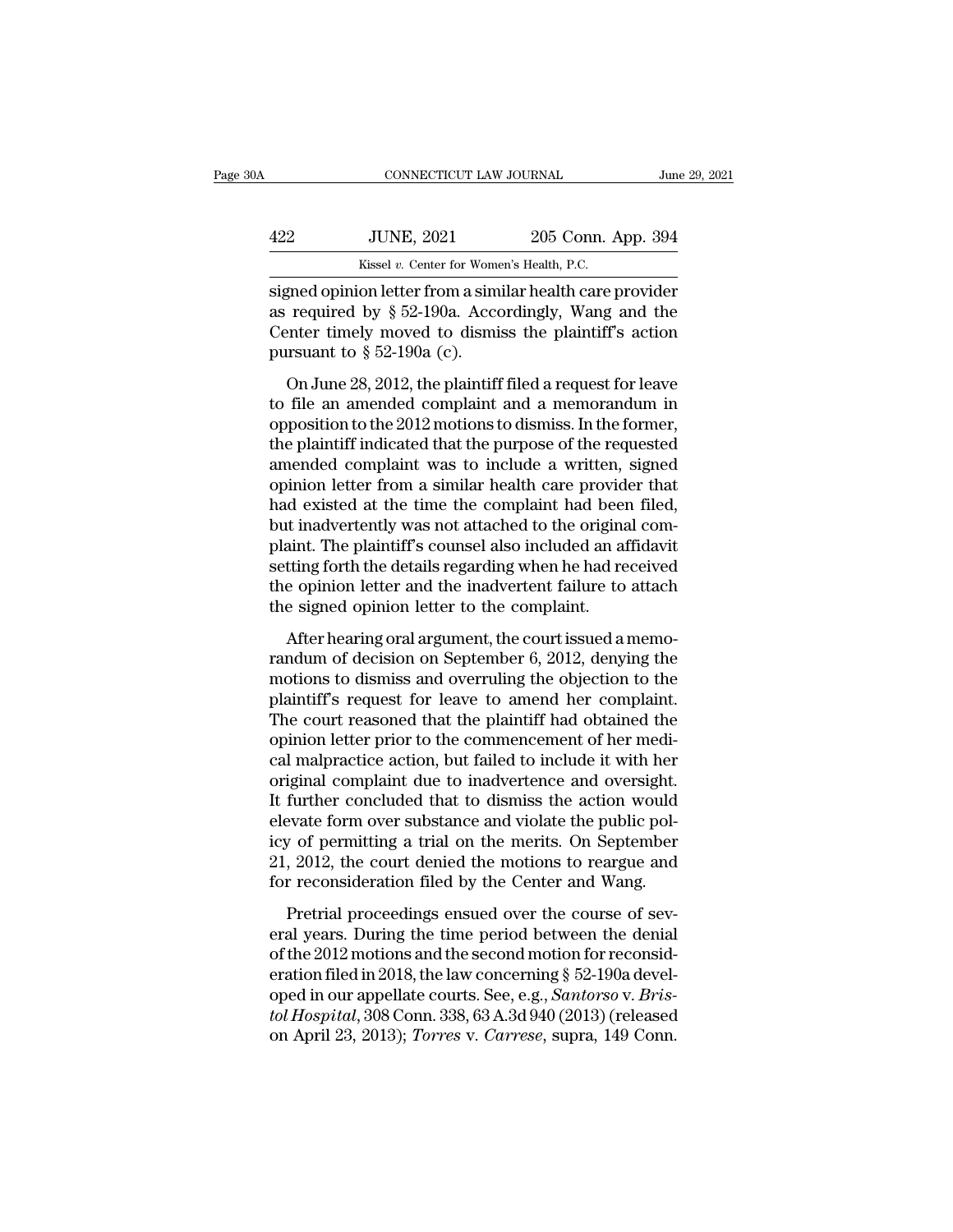Fig. 2021 CONNECTICUT LAW JOURNAL<br>205 Conn. App. 394 JUNE, 2021 423<br>Kissel v. Center for Women's Health, P.C.<br>App. 596 (released on April 22, 2014); *Gonzalez* v. *Lang* CONNECTICUT LAW JOURNAL<br>
205 Conn. App. 394 JUNE, 2021 423<br>
Kissel v. Center for Women's Health, P.C.<br>
App. 596 (released on April 22, 2014); *Gonzalez* v. *Lang-<br>
don*, supra, 161 Conn. App. 497 (released on December<br>
1 2 205 Conn. App. 394 JUNE, 2021 423<br> *Kissel v. Center for Women's Health, P.C.*<br>
App. 596 (released on April 22, 2014); *Gonzalez* v. *Lang-<br>
don*, supra, 161 Conn. App. 497 (released on December<br>
1, 2015); *Ugalde* v. *Sai* 205 Conn. App. 394 JUNE, 2021 423<br>
Kissel v. Center for Women's Health, P.C.<br>
App. 596 (released on April 22, 2014); *Gonzalez* v. *Lang-<br>
don*, supra, 161 Conn. App. 497 (released on December<br>
1, 2015); *Ugalde* v. *Saint* 205 Conn. App. 394 JUNE, 2021 423<br>
Kissel v. Center for Women's Health, P.C.<br>
App. 596 (released on April 22, 2014); *Gonzalez* v. *Lang-<br>
don*, supra, 161 Conn. App. 497 (released on December<br>
1, 2015); *Ugalde* v. *Saint United Community & Family Services, Inc.*, supraently our initially Community Community Community Services, Inc., supra, 182 Community & Family Services, Inc., supra, 182 Community & Family Services, Inc., supra, 182 Comm Example 182 Excel v. Center for Women's Health, P.C.<br>
App. 596 (released on April 22, 2014); *Gonzalez v. Lang-*<br> *don*, supra, 161 Conn. App. 497 (released on December<br>
1, 2015); *Ugalde v. Saint Mary's Hospital, Inc.*, App. 596 (released on April 22, 2014); *Gonzalez* v. *Lang-<br>don*, supra, 161 Conn. App. 497 (released on December<br>1, 2015); *Ugalde* v. *Saint Mary's Hospital, Inc.*, supra,<br>182 Conn. App. 1 (released on May 15, 2018); *Pe* don, supra, 161 Conn. App. 497 (released on December 1, 2015); Ugalde v. Saint Mary's Hospital, Inc., supra, 182 Conn. App. 1 (released on May 15, 2018); Peters v. United Community & Family Services, Inc., supra, 182 Conn. 1, 2015); Ugalde v. Saint Mary's Hospital, Inc., supra,<br>182 Conn. App. 1 (released on May 15, 2018); Peters v.<br>United Community & Family Services, Inc., supra,<br>182 Conn. App. 688 (released on June 19, 2018). Significantly 182 Conn. App. 1 (released on May 15, 2018); *Peters v.*<br>
United Community & Family Services, Inc., supra,<br>
182 Conn. App. 688 (released on June 19, 2018). Significantly, our jurisprudence shifted from consideration of<br>
w United Community & Family Services, Inc., supra,<br>182 Conn. App. 688 (released on June 19, 2018). Significantly, our jurisprudence shifted from consideration of<br>whether the opinion letter had existed at the time the<br>plainti 182 Conn. App. 688 (release cantly, our jurisprudence si<br>whether the opinion letter<br>plaintiff commenced the m<br>on whether the elected proo<br>opinion letter had begun p<br>statute of limitations.<br>The trial occurred in Nov muy, our jurisprudence sinited from consideration of<br>nether the opinion letter had existed at the time the<br>aintiff commenced the malpractice action to a focus<br>whether the elected procedure to remedy a defective<br>inion lette whether the opinion letter had existed at the time the<br>plaintiff commenced the malpractice action to a focus<br>on whether the elected procedure to remedy a defective<br>opinion letter had begun prior to the expiration of the<br>st

plaintiff. Commenced the malpractice action to a focus<br>on whether the elected procedure to remedy a defective<br>opinion letter had begun prior to the expiration of the<br>statute of limitations.<br>The trial occurred in November a on whether the elected procedure to remedy a defective<br>opinion letter had begun prior to the expiration of the<br>statute of limitations.<br>The trial occurred in November and December, 2017.<br>On December 21, 2017, the jury retur opinion letter nad begun prior to the expiration of the<br>statute of limitations.<br>The trial occurred in November and December, 2017.<br>On December 21, 2017, the jury returned a verdict for<br>the plaintiff. Wang, the Center, and statute or imitations.<br>
The trial occurred in November and December, 2017.<br>
On December 21, 2017, the jury returned a verdict for<br>
the plaintiff. Wang, the Center, and WABBO each filed<br>
various postverdict motions, seeking The trial occurred in November and December, 2017.<br>On December 21, 2017, the jury returned a verdict for<br>the plaintiff. Wang, the Center, and WABBO each filed<br>various postverdict motions, seeking, inter alia, to set<br>aside On December 21, 2017, the jury returned a verdict for<br>the plaintiff. Wang, the Center, and WABBO each filed<br>various postverdict motions, seeking, inter alia, to set<br>aside the verdict, judgment notwithstanding the verdict, the plaintiff. Wang, the Center, and WABBO each filed<br>various postverdict motions, seeking, inter alia, to set<br>aside the verdict, judgment notwithstanding the verdict,<br>and for remittitur. On June 26, 2018, Wang filed a mot various postverdict motions, seeking, inter alia, to set<br>aside the verdict, judgment notwithstanding the verdict,<br>and for remittitur. On June 26, 2018, Wang filed a motion<br>for permission to file a second motion to reconsid aside the verdict, judgment notwithstanding the verdict,<br>and for remittitur. On June 26, 2018, Wang filed a motion<br>for permission to file a second motion to reconsider<br>the 2012 denial of the motion to dismiss. In that moti and for remittitur. On June 26, 2018, Wang filed a motion<br>for permission to file a second motion to reconsider<br>the 2012 denial of the motion to dismiss. In that motion,<br>Wang directed the trial court to our decision in *Pe* for permission to file a second motion to reconsider<br>the 2012 denial of the motion to dismiss. In that motion,<br>Wang directed the trial court to our decision in *Peters*<br>v. United Community & Family Services, Inc., supra,<br> the 2012 denial of the motion to dismiss. In that motion,<br>Wang directed the trial court to our decision in *Peters*<br>v. United Community & Family Services, Inc., supra,<br>182 Conn. App. 688, and described that opinion as<br>lega Wang directed the trial court to our decision in *Peters*<br>v. United Community & Family Services, Inc., supra,<br>182 Conn. App. 688, and described that opinion as<br>legally controlling and supporting the dismissal of the<br>medic v. United Community & Family Services, Inc., supra,<br>182 Conn. App. 688, and described that opinion as<br>legally controlling and supporting the dismissal of the<br>medical malpractice action. The court heard oral argu-<br>ment on S 182 Conn. App. 688, and described that opinion as<br>legally controlling and supporting the dismissal of the<br>medical malpractice action. The court heard oral argu-<br>ment on September 6, 2018.<sup>28</sup> During this proceeding,<br>Wang' legally controlling and supporting the dismissal of the<br>medical malpractice action. The court heard oral argu-<br>ment on September 6, 2018.<sup>28</sup> During this proceeding,<br>Wang's counsel argued that any remedy to correct a<br>defec 'ang's counsel argued that any remedy to correct a<br>efect in the opinion letter must have been commenced<br>ithin the applicable statute of limitations, pursuant to<br>ur then relatively recently released decision in *Peters*.<br><sup></sup> defect in the opinion letter must have been commenced<br>within the applicable statute of limitations, pursuant to<br>our then relatively recently released decision in *Peters*.<br> $\frac{1}{8}$  Six days later, the Center joined Wang'

within the applicable statute of limitations, pursuant to<br>our then relatively recently released decision in *Peters*.<br><sup>28</sup> Six days later, the Center joined Wang's June 26, 2018 motion. In this<br>motion, the Center argued t within the applicable statute of limitations, pursuant to<br>our then relatively recently released decision in *Peters*.<br><sup>26</sup> Six days later, the Center joined Wang's June 26, 2018 motion. In this<br>motion, the Center argued t our then relatively recently released decision in *Feters*.<br><sup>28</sup> Six days later, the Center joined Wang's June 26, 2018 motion. In this motion, the Center argued that "[t]he issues as to the Center and . . . Wang are iden <sup>28</sup> Six days later, the Center joined Wang's June 26, 2018 motion. In this motion, the Center argued that "[t]he issues as to the Center and . . . Wang are identical as to the same motion to dismiss and ruling applied to motion, the Center argued that "[t]he issues as to the Center and . . . Wang<br>are identical as to the same motion to dismiss and ruling applied to the<br>Center. . . . The undersigned defendant does not seek to further brief are identical as to the same motion to dismiss and ruling applied to the Center. . . . The undersigned defendant does not seek to further brief or argue any of the issues and relies upon the motion that was filed by . . . Center.  $\ldots$  The undersigned defendant does not seek to further brief or argue any of the issues and relies upon the motion that was filed by  $\ldots$  Wang  $\ldots$  and the oral argument that took place on the motion on Septem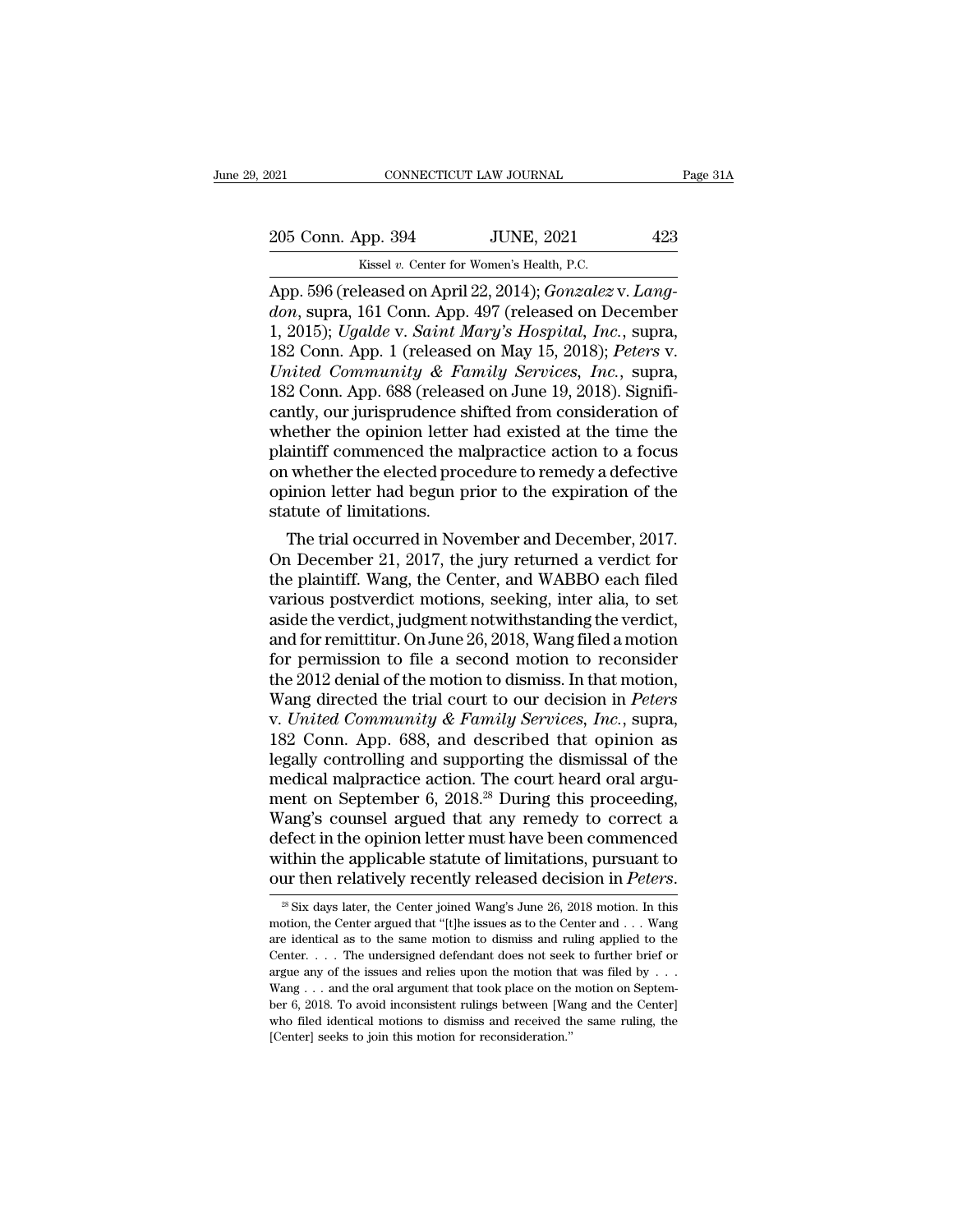| 2A  | CONNECTICUT LAW JOURNAL                              |                    | June 29, 2021 |
|-----|------------------------------------------------------|--------------------|---------------|
| 424 | <b>JUNE, 2021</b>                                    | 205 Conn. App. 394 |               |
|     | Kissel v. Center for Women's Health, P.C.            |                    |               |
|     | On January $3, 2019$ the court issued its memorandum |                    |               |

CONNECTICUT LAW JOURNAL June 29, 2021<br>
4 JUNE, 2021 205 Conn. App. 394<br>
Kissel v. Center for Women's Health, P.C.<br>
On January 3, 2019, the court issued its memorandum<br>
decision addressing the various postverdict motions<br>
a 424 JUNE, 2021 205 Conn. App. 394<br>Kissel v. Center for Women's Health, P.C.<br>On January 3, 2019, the court issued its memorandum<br>of decision addressing the various postverdict motions<br>that had been filed. At the outset of i  $\frac{424}{\text{Kissel } v. \text{ Center for Women's Health, P.C.}}$ <br>
On January 3, 2019, the court issued its memorandum<br>
of decision addressing the various postverdict motions<br>
that had been filed. At the outset of its analysis relating<br>
to the motion for  $\frac{424}{\text{Kissel } v. \text{ Center for Women's Health, P.C.}}$ <br>
On January 3, 2019, the court issued its memorandum<br>
of decision addressing the various postverdict motions<br>
that had been filed. At the outset of its analysis relating<br>
to the motion for Kissel v. Center for Women's Health, P.C.<br>
On January 3, 2019, the court issued its memorandum<br>
of decision addressing the various postverdict motions<br>
that had been filed. At the outset of its analysis relating<br>
to the mo EXECUTE IN THE MORE IS NOTE THAN THE MORE THAN THE MORE THAN AN ORDER THAN AND BELTICALLY ON A BUT ALSO HERE THE MORE THAN THE SOLET HAND AND RELATION AND THE SUPERVIST AS CHANGED THAN A SUPERVIST AND THE SOLET SOLET AND On January 3, 2019, the court issued its memorandum<br>of decision addressing the various postverdict motions<br>that had been filed. At the outset of its analysis relating<br>to the motion for reconsideration of the 2012 motions<br>t of decision addressing the various postverdict motions<br>that had been filed. At the outset of its analysis relating<br>to the motion for reconsideration of the 2012 motions<br>to dismiss, the court recognized that, at the time of that had been filed. At the outset of its analysis relating<br>to the motion for reconsideration of the 2012 motions<br>to dismiss, the court recognized that, at the time of the<br>2012 decision denying the motions to dismiss, "the to the motion for reconsideration of the 2012 motions<br>to dismiss, the court recognized that, at the time of the<br>2012 decision denying the motions to dismiss, "the sole<br>relevant appellate authority was *Votre* v. *County Ob* to dismiss, the court recognized that, at the time of the<br>2012 decision denying the motions to dismiss, "the sole<br>relevant appellate authority was *Votre* v. *County Obstet-<br>rics & Gynecology Group, P.C.*, [supra, 113 Conn 2012 decision denying the motions to dismiss, "the sole<br>relevant appellate authority was *Votre* v. *County Obstet-<br>rics* & *Gynecology Group*, *P.C.*, [supra, 113 Conn. App.<br>585], which contained language—disputed as to relevant appellate authority was *Votre* v. *County Obstetrics & Gynecology Group, P.C.*, [supra, 113 Conn. App. 585], which contained language—disputed as to whetherit was dictum or controlling—relating to the propriety rics & *Gynecology Group*, *P.C.*, [supra, 113 Conn. App. 585], which contained language—disputed as to whetherit was dictum or controlling—relating to the propriety of a belated filing of an already-existing opinion lette 585], which contained language—disputed as to whetherit was dictum or controlling—relating to the propriety of a belated filing of an already-existing opinion letter, and it was the significance of that language that was s was dictum or controlling—relating to the propriety of<br>a belated filing of an already-existing opinion letter, and<br>it was the significance of that language that was subject<br>to disagreement by trial courts." The court note a belated filing of an already-existing opinion letter, and<br>it was the significance of that language that was subject<br>to disagreement by trial courts." The court noted that<br>in *Peters v. United Community & Family Services it* was the significance of that language that was subject<br>to disagreement by trial courts." The court noted that<br>in *Peters v. United Community & Family Services,*<br>*Inc.*, supra, 182 Conn. App. 688, our court "held that<br> to disagreement by trial courts." The court noted that<br>in *Peters* v. United Community & Family Services,<br>Inc., supra, 182 Conn. App. 688, our court "held that<br>corrective action relating to an opinion letter from a<br>similar in *Peters* v. United Community & Family Services,<br>Inc., supra, 182 Conn. App. 688, our court "held that<br>corrective action relating to an opinion letter from a<br>similar health care provider had to be undertaken<br>within the a *Inc.*, supra, 182 Conn. App. 688, our court "held the corrective action relating to an opinion letter from similar health care provider *had to be undertake within the applicable statute of limitations.*" (Emphasis added. milar health care provider *had to be undertaken*<br>thin the applicable statute of limitations." (Empha-<br>sadded.) Thus, the court had to consider whether our<br>18 opinion in *Peters* necessitated a contrary decision<br>om the 20 mind that the provider had to be an<br>absorbance within the applicable statute of limitations." (Emphasis added.) Thus, the court had to consider whether our<br>2018 opinion in *Peters* necessitated a contrary decision<br>from th

the complete that the court had to consider whether our 2018 opinion in *Peters* necessitated a contrary decision from the 2012 denial of the motions to dismiss.<br>The court began its consideration of this statute of limitat 2018 opinion in *Peters* necessitated a contrary decision<br>from the 2012 denial of the motions to dismiss.<br>The court began its consideration of this statute of<br>limitations issue by noting that the request to amend<br>the comp The court began its consideration of this statute of<br>the court began its consideration of this statute of<br>limitations issue by noting that the request to amend<br>the complaint had been filed "substantially" more than<br>two yea The court began its consideration of this statute of<br>limitations issue by noting that the request to amend<br>the complaint had been filed "substantially" more than<br>two years after the date of the plaintiff's injury and that<br> The court began its consideration of this statute of<br>limitations issue by noting that the request to amend<br>the complaint had been filed "substantially" more than<br>two years after the date of the plaintiff's injury and that<br> limitations issue by noting that the request to amend<br>the complaint had been filed "substantially" more than<br>two years after the date of the plaintiff's injury and that<br>there had been no claim that the plaintiff took any<br>a the complaint had been filed "substantially" more than<br>two years after the date of the plaintiff's injury and that<br>there had been no claim that the plaintiff took any<br>ameliorative action prior to the expiration of the stat two years after the date of the plaintiff's injury and that<br>there had been no claim that the plaintiff took any<br>ameliorative action prior to the expiration of the statute<br>of limitations. It then identified two related conc there had been no claim that the plaintiff took any<br>ameliorative action prior to the expiration of the statute<br>of limitations. It then identified two related concerns<br>regarding the timing and nature of the 2018 requests<br>fo ameliorative action prior to the expiration of the statute<br>of limitations. It then identified two related concerns<br>regarding the timing and nature of the 2018 requests<br>for reconsideration of the 2012 denial of the motions of limitations. It then identified two related concerns<br>regarding the timing and nature of the 2018 requests<br>for reconsideration of the 2012 denial of the motions to<br>dismiss. First, it stated that a motion for reconsiderat regarding the timing and nature of the 2018 requests<br>for reconsideration of the 2012 denial of the motions to<br>dismiss. First, it stated that a motion for reconsideration<br>generally is filed not years after the underlying de for reconsideration of the 2012 denial of the motions to<br>dismiss. First, it stated that a motion for reconsideration<br>generally is filed not years after the underlying decision,<br>but rather within days. Thus, as a general ma dismiss. First, it stated that a motion for reconsideration<br>generally is filed not years after the underlying decision,<br>but rather within days. Thus, as a general matter, only<br>a minimal chance exists that controlling prece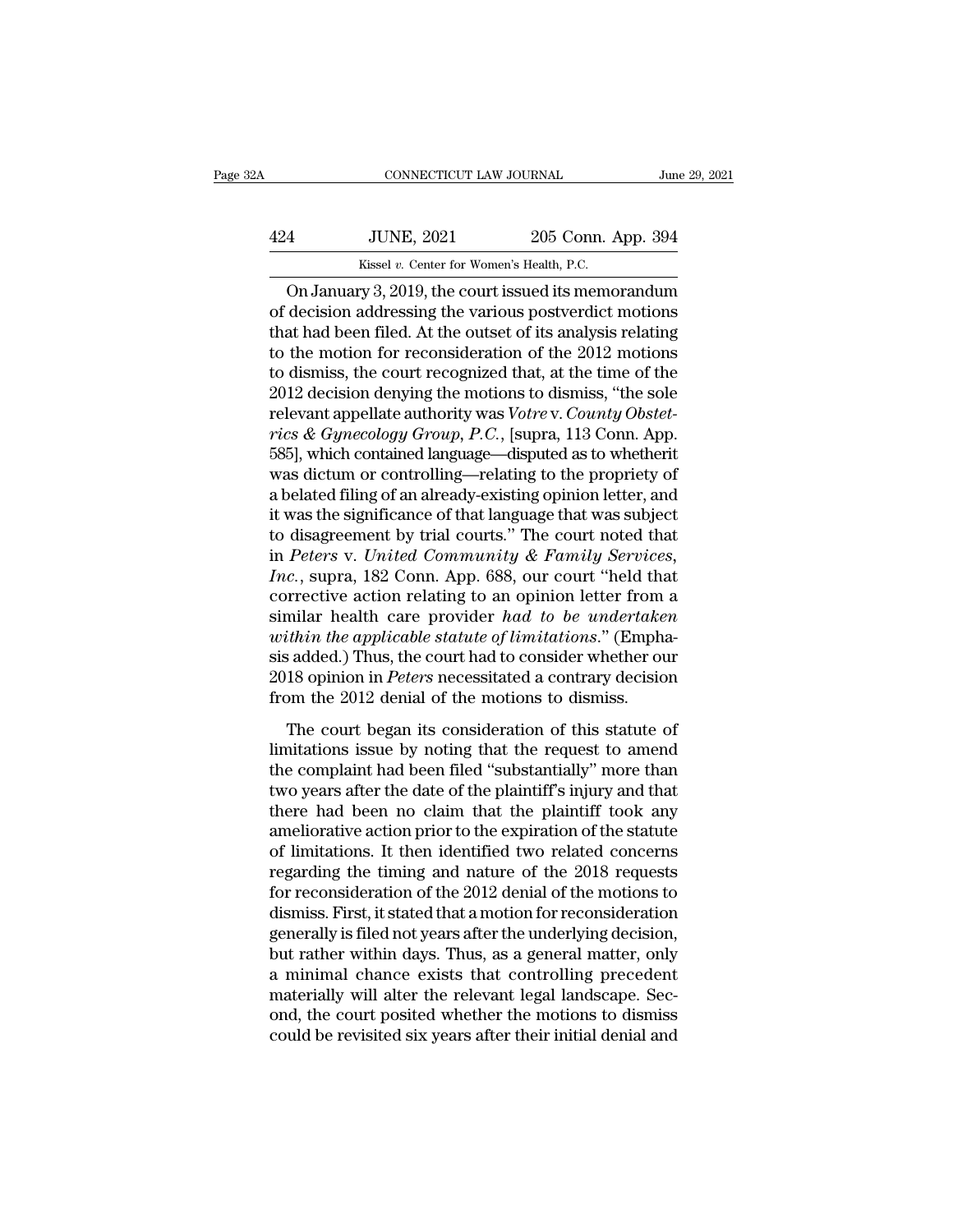| 2021               | CONNECTICUT LAW JOURNAL                                   | Page 33A |
|--------------------|-----------------------------------------------------------|----------|
| 205 Conn. App. 394 | <b>JUNE, 2021</b>                                         | 425      |
|                    | Kissel v. Center for Women's Health, P.C.                 |          |
|                    | after an intervening trial on the merits, particularly at |          |

 $\begin{array}{|l|l|} \hline \text{18.4}\text{cm} & \text{18.4}\text{cm} & \text{19.4}\text{cm} & \text{19.4}\text{cm} \end{array}$ <br>
205 Conn. App. 394 JUNE, 2021 425<br>  $\begin{array}{|l|l|} \hline \text{Kissel }v. \text{ Center for Women's Health, P.C.} \hline \text{after an intervening trial on the merits, particularly at} \hline \text{the trial court level.}^{29} \hline \text{The court granted the motions for reconsideration, "to recognize or determine the intra-$ 205 Conn. App. 394 JUNE, 2021 425<br>
Kissel v. Center for Women's Health, P.C.<br>
after an intervening trial on the merits, particularly at<br>
the trial court level.<sup>29</sup> The court granted the motions for<br>
reconsideration "to rec 205 Conn. App. 394 JUNE, 2021 425<br>Kissel v. Center for Women's Health, P.C.<br>after an intervening trial on the merits, particularly at<br>the trial court level.<sup>29</sup> The court granted the motions for<br>reconsideration "to reconc 205 Conn. App. 394 JUNE, 2021 425<br>
Kissel v. Center for Women's Health, P.C.<br>
after an intervening trial on the merits, particularly at<br>
the trial court level.<sup>29</sup> The court granted the motions for<br>
reconsideration "to rec and *Votre*.'' ter an intervening trial on the merits, particularly at<br>e trial court level.<sup>29</sup> The court granted the motions for<br>consideration "to reconcile, or determine the inter-<br>ay between, two Appellate Court decisions, *Peters*<br>d the trial court level.<sup>29</sup> The court granted the motions for<br>reconsideration "to reconcile, or determine the inter-<br>play between, two Appellate Court decisions, *Peters*<br>and *Votre."*<br>With respect to the substantive merit

albeit belate belate that in the court granded are inter-<br>play between, two Appellate Court decisions, *Peters*<br>and *Votre.*"<br>With respect to the substantive merits regarding<br>whether the motions to dismiss should be grante play between, two Appellate Court decisions, *Peters*<br>and *Votre.*"<br>With respect to the substantive merits regarding<br>whether the motions to dismiss should be granted,<br>albeit belatedly, the court recognized that, subsequent and *Votre.*"<br>
With respect to the substantive merits regarding<br>
whether the motions to dismiss should be granted,<br>
albeit belatedly, the court recognized that, subsequent<br>
to the 2012 memorandum of decision, which had foc With respect to the substantive merits regarding<br>whether the motions to dismiss should be granted,<br>albeit belatedly, the court recognized that, subsequent<br>to the 2012 memorandum of decision, which had focused<br>on whether a With respect to the substantive merits regarding<br>whether the motions to dismiss should be granted,<br>albeit belatedly, the court recognized that, subsequent<br>to the 2012 memorandum of decision, which had focused<br>on whether a whether the motions to dismiss should be granted,<br>albeit belatedly, the court recognized that, subsequent<br>to the 2012 memorandum of decision, which had focused<br>on whether a valid opinion letter existed at the time<br>the medi albeit belatedly, the court recognized that, subsequent<br>to the 2012 memorandum of decision, which had focused<br>on whether a valid opinion letter existed at the time<br>the medical malpractice action had been commenced,<br>our app to the 2012 memorandum of decision, which had focused<br>on whether a valid opinion letter existed at the time<br>the medical malpractice action had been commenced,<br>our appellate courts determined that a plaintiff must<br>take corr on whether a valid opinion letter existed at the time<br>the medical malpractice action had been commenced,<br>our appellate courts determined that a plaintiff must<br>take corrective action with respect to a defective opin-<br>ion le the medical malpract<br>our appellate courts<br>take corrective action<br>ion letter within the<br>Nevertheless, the cou<br>prior denials of the m<br>several reasons.<br>First, the court note First, the court is determined that a plantin mass<br>ke corrective action with respect to a defective opin-<br>n letter within the applicable statute of limitations.<br>evertheless, the court ultimately concluded that the<br>ior deni rance corrective action with respect to a derective opin<br>
ion letter within the applicable statute of limitations.<br>
Nevertheless, the court ultimately concluded that the<br>
prior denials of the motions to dismiss should stan

For Footer Wrath the apprecise statute of Initiatedrich.<br>Nevertheless, the court ultimately concluded that the<br>prior denials of the motions to dismiss should stand for<br>several reasons.<br>First, the court noted that both *Pet* From denials of the motions to dismiss should stand for<br>several reasons.<br>First, the court noted that both *Peters v. United Com-*<br>munity & Family Services, Inc., supra, 182 Conn. App.<br>688, and *Gonzales v. Langdon*, supra several reasons.<br>
First, the court noted that both *Peters v. United Community & Family Services, Inc.*, supra, 182 Conn. App.<br>
688, and *Gonzales v. Langdon*, supra, 161 Conn. App.<br>
497, concerned the correction of attach First, the court noted that both *Peters v. United Community & Family Services, Inc.*, supra, 182 Conn. App.<br>688, and *Gonzales v. Langdon*, supra, 161 Conn. App.<br>497, concerned the correction of attached, but defective<br>o First, the court noted that both *Peters* v. *United Community & Family Services, Inc.*, supra, 182 Conn. App. 688, and *Gonzales* v. *Langdon*, supra, 161 Conn. App. 497, concerned the correction of attached, but defectiv munity & Family Services, Inc., supra, 182 Conn. App.<br>688, and *Gonzales v. Langdon*, supra, 161 Conn. App.<br>497, concerned the correction of attached, but defective<br>opinion letters, whereas the plaintiff in the present cas 688, and *Gonzales* v. *Langdon*, supra, 161 Conn. App.<br>497, concerned the correction of attached, but defective<br>opinion letters, whereas the plaintiff in the present case<br>had failed to attach the opinion letter to her co 497, concerned the correction of attached, but defective<br>opinion letters, whereas the plaintiff in the present case<br>had failed to attach the opinion letter to her complaint.<sup>30</sup><br>Second, it observed that *Gonzales* v. *Lan* Second, it observed that *Gonzales* v. *Langdon*, supra, 497, and *Torres* v. *Carrese*, supra, 149 Conn. App. 596, mentioned the statute of limitations as the benchmark for when correction of a defective opinion letter m 497, and *Torres* v. *Carrese*, supra, 149 Conn. App. 596,<br>mentioned the statute of limitations as the benchmark<br>for when correction of a defective opinion letter must<br> $\frac{1}{20}$  Perhaps presciently, the court aptly noted

mentioned the statute of limitations as the benchmark<br>for when correction of a defective opinion letter must<br> $\frac{1}{20}$  Perhaps presciently, the court aptly noted: "There seems to be no identi-<br>fied impediment to the [Cent for when correction of a defective opinion letter must<br>  $\frac{1}{20}$  Perhaps presciently, the court aptly noted: "There seems to be no identi-<br>
fied impediment to the [Center and Wang] raising the issue on appeal—<br>
notwiths fied impediment to the [Center and Wang] raising the issue on appeal—<br>notwithstanding the earlier denial of the motions to dismiss, *Peters* is claimed<br>to represent the current accurate state of the law, and no reason had <sup>29</sup> Perhaps presciently, the court aptly noted: "There seems to be no identified impediment to the [Center and Wang] raising the issue on appeal—notwithstanding the earlier denial of the motions to dismiss, *Peters* is c fied impediment to the [Center and Wang] raising the issue on appeal—<br>notwithstanding the earlier denial of the motions to dismiss, *Peters* is claimed<br>to represent the current accurate state of the law, and no reason had from the complaint of the complaint of the complete the complete to represent the current accurate state of the law, and no reason had been identified why it would not be applicable prior to final judgment in this case, if

identified why it would not be applicable prior to final judgment in this case, if in fact that decision controls the jurisdictional issue first raised more than six years ago."<br><sup>30</sup> For the purposes of our analysis, whet case, if in fact that decision controls the jurisdictional issue first raised more than six years ago."<br><sup>30</sup> For the purposes of our analysis, whether the opinion letter was missing from the complaint or was deficient in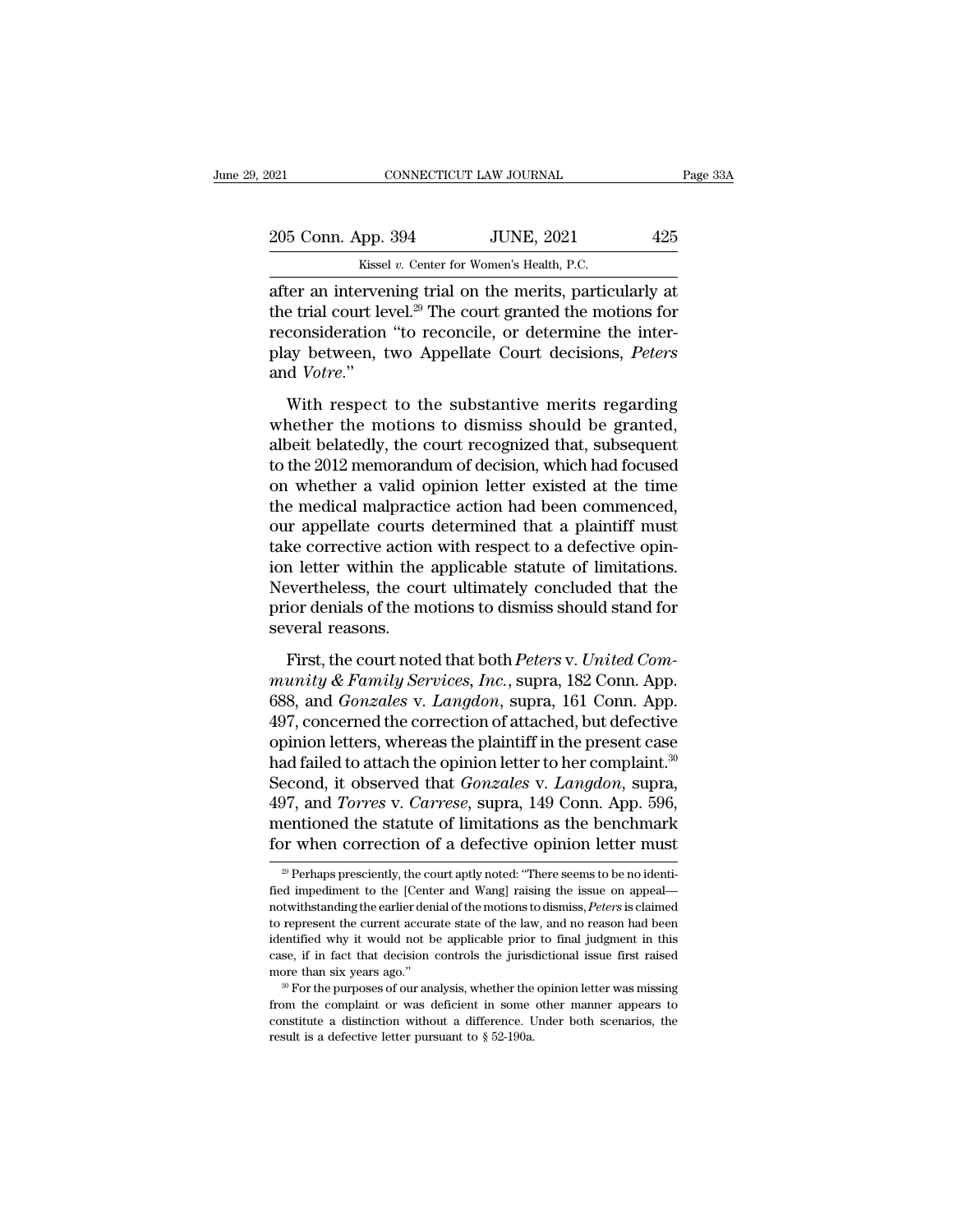| ŀΑ  | CONNECTICUT LAW JOURNAL                            |                    | June 29, 2021 |
|-----|----------------------------------------------------|--------------------|---------------|
| 426 | <b>JUNE, 2021</b>                                  | 205 Conn. App. 394 |               |
|     | Kissel v. Center for Women's Health, P.C.          |                    |               |
|     | occur and that both of these cases had been issued |                    |               |

CONNECTICUT LAW JOURNAL June 29, 2021<br>
426 JUNE, 2021 205 Conn. App. 394<br>
Kissel v. Center for Women's Health, P.C.<br>
Coccur and that both of these cases had been issued<br>
prior to the commencement of the present trial. The Fig. 394<br>
Prior to the comments of these cases had been issued<br>
prior to the commencement of the present trial. The<br>
prior to the commencement of the present trial. The<br>
court noted that neither the goal of judicial econom 426 JUNE, 2021 205 Conn. App. 394<br>
Kissel v. Center for Women's Health, P.C.<br>
occur and that both of these cases had been issued<br>
prior to the commencement of the present trial. The<br>
court noted that neither the goal of j 426 JUNE, 2021 205 Conn. App. 394<br>
Kissel v. Center for Women's Health, P.C.<br>
occur and that both of these cases had been issued<br>
prior to the commencement of the present trial. The<br>
court noted that neither the goal of j Kissel v. Center for Women's Health, P.C.<br>
occur and that both of these cases had been issued<br>
prior to the commencement of the present trial. The<br>
court noted that neither the goal of judicial economy<br>
nor the purpose of statute of these cases had been issued<br>prior to the commencement of the present trial. The<br>court noted that neither the goal of judicial economy<br>nor the purpose of  $\S 52-190a$  would be advanced if it<br>nullified the trial a occur and that both of these cases had been issued<br>prior to the commencement of the present trial. The<br>court noted that neither the goal of judicial economy<br>nor the purpose of § 52-190a would be advanced if it<br>nullified th prior to the commencement of the present trial. The<br>court noted that neither the goal of judicial economy<br>nor the purpose of § 52-190a would be advanced if it<br>nullified the trial and the jury's verdict based on the<br>statute court noted that neither the goal of judicial economy<br>nor the purpose of  $\S 52-190a$  would be advanced if it<br>nullified the trial and the jury's verdict based on the<br>statute of limitations argument advanced by Wang and<br>the nor the purpose of § 52-190a would be advanced if it<br>nullified the trial and the jury's verdict based on the<br>statute of limitations argument advanced by Wang and<br>the Center. Ultimately, the court concluded: "It would<br>be in nullified the trial and the jury's verdict based on the statute of limitations argument advanced by Wang and the Center. Ultimately, the court concluded: "It would be inequitable and highly wasteful to reverse the earlier statute of limitations argument advanced by Wang an<br>the Center. Ultimately, the court concluded: "It woul<br>be inequitable and highly wasteful to reverse the earlie<br>decisions in such a belated fashion. Subject matter juris<br>d Frequitable and highly wasteful to reverse the earlier<br>cisions in such a belated fashion. Subject matter juris-<br>ctional issues may be raised at any time, but other<br>risdictional issues are subject to waiver—and inferen-<br>lly *Family Services*, *Family Master Converse the cannet* decisions in such a belated fashion. Subject matter jurisdictional issues may be raised at any time, but other jurisdictional issues are subject to waiver—and inferent

dictional issues may be raised at any time, but other<br>jurisdictional issues are subject to waiver—and inferen-<br>tially subject to other equitable considerations."<br>Given our decision in *Peters v. United Community &*<br>*Famil* dictional issues may be raised at any time, but other<br>jurisdictional issues are subject to waiver—and inferen-<br>tially subject to other equitable considerations."<br>Given our decision in *Peters* v. United Community &<br>Family fully subject to other equitable considerations."<br>
Given our decision in *Peters v. United Community &*<br> *Family Services, Inc.*, supra, 182 Conn. App. 706, it cannot be disputed that regardless of the method employed<br>
to Given our decision in *Peters* v. United Community &<br>Family Services, Inc., supra, 182 Conn. App. 706, it can-<br>not be disputed that regardless of the method employed<br>to cure a defect in an opinion letter filed pursuant to Given our decision in *Peters* v. United Community &<br>Family Services, Inc., supra, 182 Conn. App. 706, it can-<br>not be disputed that regardless of the method employed<br>to cure a defect in an opinion letter filed pursuant to<br> Family Services, Inc., supra, 182 Conn. App. 706, it cannot be disputed that regardless of the method employed to cure a defect in an opinion letter filed pursuant to  $\S 52-190$ a, such correction must be initiated prior t not be disputed that regardless of the method employed<br>to cure a defect in an opinion letter filed pursuant to<br>§ 52-190a, such correction must be initiated prior to the<br>expiration of the statute of limitations. Wang and t to cure a defect in an opinion letter filed pursuant to  $\S$  52-190a, such correction must be initiated prior to the expiration of the statute of limitations. Wang and the Center argue that the *Peters* holding applies in  $\S$  52-190a, such correction must be initiated prior to the expiration of the statute of limitations. Wang and the Center argue that the *Peters* holding applies in the present case and the denials of the 2012 motions to expiration of the statute of limitations. Wang and the Center argue that the *Peters* holding applies in the present case and the denials of the 2012 motions to dismiss must be reversed. The plaintiff counters that Wang a Center argue that the *Peters* holding applies in the present case and the denials of the 2012 motions to dismiss<br>must be reversed. The plaintiff counters that Wang and<br>the Center waived this statute of limitations argume ent case and the denials of the 2012 motions to dismiss<br>must be reversed. The plaintiff counters that Wang and<br>the Center waived this statute of limitations argument,<br>the purpose of  $\S$  52-190a was satisfied as a result o must be reversed. The plaintiff counters that Wang at the Center waived this statute of limitations argume the purpose of  $\S 52-190a$  was satisfied as a result the jury's verdict, and the amendment to the medi malpractice E center waved and statute of miniations argument,<br>
e purpose of § 52-190a was satisfied as a result of<br>
e jury's verdict, and the amendment to the medical<br>
alpractice complaint was filed timely within the three<br>
ar statu the jury's verdict, and the amendment to the medical<br>malpractice complaint was filed timely within the three<br>year statute of repose contained in § 52-584, and, there-<br>fore, the judgment of the court must stand.<sup>31</sup><br>We fir

as it relates to and the antendment to the included<br>malpractice complaint was filed timely within the three<br>year statute of repose contained in § 52-584, and, there-<br>fore, the judgment of the court must stand.<sup>31</sup><br>We first *niapractice complaint was fied timely which the time*<br>year statute of repose contained in § 52-584, and, there-<br>fore, the judgment of the court must stand.<sup>31</sup><br>We first consider the plaintiff's argument that Wang<br>and the fore, the judgment of the court must stand.<sup>31</sup><br>We first consider the plaintiff's argument that Wang<br>and the Center waived their statute of limitations claim<br>as it related to § 52-190a and *Peters* v. *United Commu-<br>nity* 31 The plaintiff does not argue that the judgment should be affirmed based in the reasoning utilized in the court's 2012 memorandum of decision—<br>31 The plaintiff does not argue that the judgment should be affirmed based<br>3 as it related to § 52-190a and *Peters* v. *United Community & Family Services, Inc.*, supra, 182 Conn. App. 688. In her brief, the plaintiff notes that, as a general  $\frac{31}{10}$  The plaintiff does not argue that the judg

mity & Family Services, Inc., supra, 182 Conn. App.<br>688. In her brief, the plaintiff notes that, as a general<br><sup>31</sup> The plaintiff does not argue that the judgment should be affirmed based<br>on the reasoning utilized in the c 688. In her brief, the plaintiff notes that, as a general  $\frac{3!}{1!}$  The plaintiff does not argue that the judgment should be affirmed based on the reasoning utilized in the court's 2012 memorandum of decision—that is, t <sup>31</sup> The plaintiff does not argue that the judgment should be affirmed based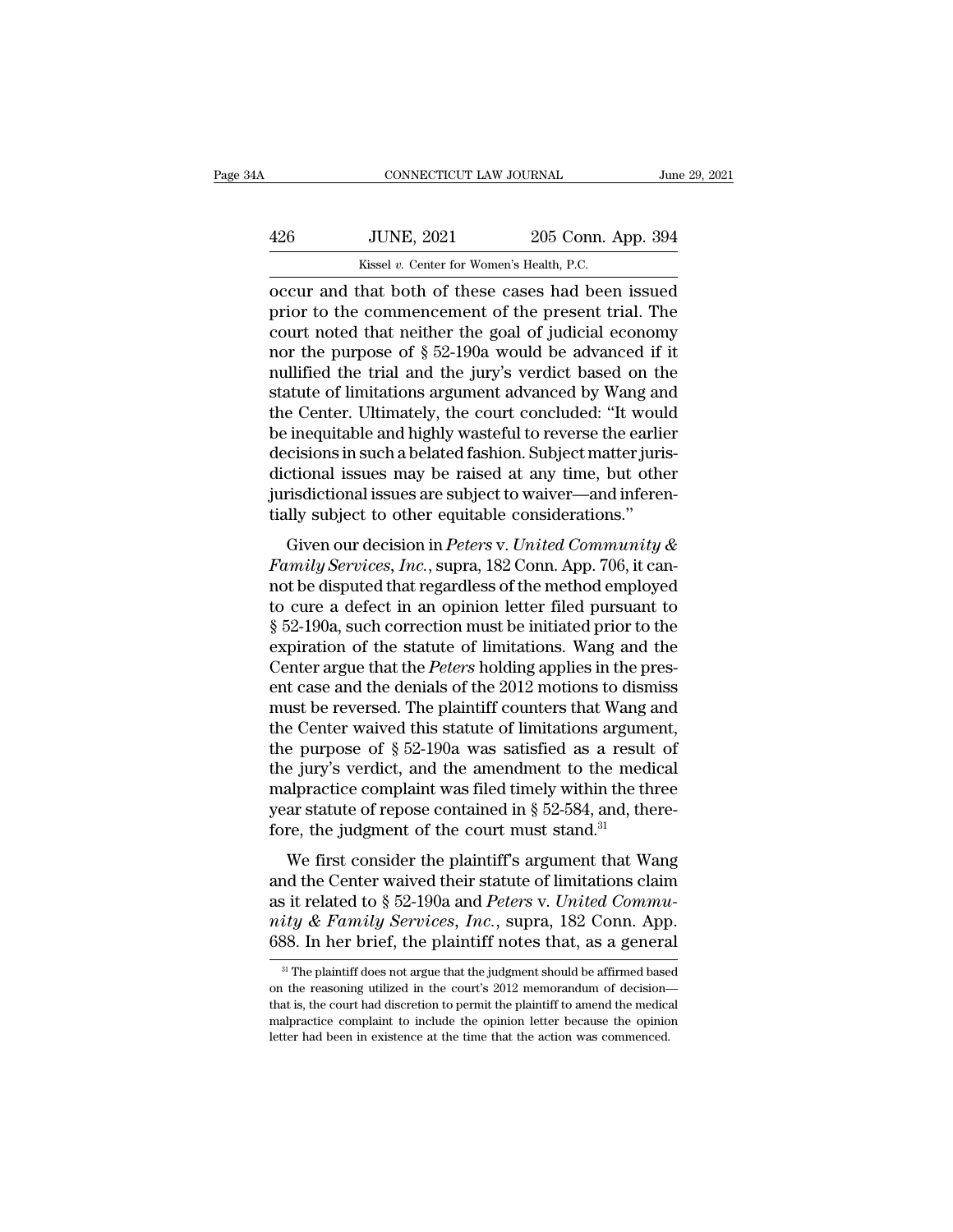CONNECTICUT LAW JOURNAL<br>
205 Conn. App. 394 JUNE, 2021 427<br>
Kissel *v.* Center for Women's Health, P.C.<br>
matter, our courts have "made it clear that we will not  $\begin{array}{ccc}\n 0.21 & \text{CONRECTICUT LAW JOURNAL} & \text{Page 35}\n\hline\n 205 & \text{Conn. App. 394} & \text{JUNE, 2021} & 427\n \hline\n Kissel v. Center for Women's Health, P.C.\n matter, our courts have "made it clear that we will not permit parties to anticipate a favorable decision, reserv-  
\ning a right to impose h it or set it aside if it happens to$ 205 Conn. App. 394 JUNE, 2021 427<br>
Kissel v. Center for Women's Health, P.C.<br>
matter, our courts have "made it clear that we will not<br>
permit parties to anticipate a favorable decision, reserv-<br>
ing a right to impeach it o 205 Conn. App. 394 JUNE, 2021 427<br>
Kissel v. Center for Women's Health, P.C.<br>
matter, our courts have "made it clear that we will not<br>
permit parties to anticipate a favorable decision, reserv-<br>
ing a right to impeach it 205 Conn. App. 394 JUNE, 2021 427<br>
Kissel v. Center for Women's Health, P.C.<br>
matter, our courts have "made it clear that we will not<br>
permit parties to anticipate a favorable decision, reserv-<br>
ing a right to impeach it Example 1982 Contact Prepries 2 Contact Prepries 2 Contact Prepries 2 Contact Prepries to anticipate it clear that we will not<br>permit parties to anticipate a favorable decision, reserving a right to impeach it or set it a Kissel v. Center for Women's Health, P.C.<br>
matter, our courts have "made it clear that we will not<br>
permit parties to anticipate a favorable decision, reserv-<br>
ing a right to impeach it or set it aside if it happens to<br>
be matter, our courts have "made it clear that we will not<br>permit parties to anticipate a favorable decision, reserv-<br>ing a right to impeach it or set it aside if it happens to<br>be against them, for a cause which was well know permit parties to anticipate a favorable decision, reserving a right to impeach it or set it aside if it happens to<br>be against them, for a cause which was well known to<br>them before or during the trial." (Internal quotation ing a right to impeach it or set it aside if it happens to<br>be against them, for a cause which was well known to<br>them before or during the trial." (Internal quotation<br>marks omitted.) *C.R. Klewin Northeast*, *LLC* v. *Brid* to dismission disministic disministic disministic disminarks omitted.) *C.R. Klewin Northeast, LLC v. Bridgeport*, 282 Conn. 54, 87, 919 A.2d 1002 (2007). She then contends that the statute of limitations argument related marks omitted.) *C.R. Klewin Northeast, LLC* v. *Bridge-*<br>port, 282 Conn. 54, 87, 919 A.2d 1002 (2007). She then<br>contends that the statute of limitations argument related<br>to § 52-190a could have been made in the 2012 motio *resepert,* 282 Conn. 54, 87, 919 A.2d 1002 (2007). She then contends that the statute of limitations argument related to § 52-190a could have been made in the 2012 motions to dismiss; see, e.g., *Bennett v. New Milford Ho* contends that the statute of limitations argument related<br>to § 52-190a could have been made in the 2012 motions<br>to dismiss; see, e.g., *Bennett v. New Milford Hospital*,<br>supra, 300 Conn. 30–31; or raised in 2014 and 2015, to § 52-190a could have been made in the 2012 motions<br>to dismiss; see, e.g., *Bennett v. New Milford Hospital*,<br>supra, 300 Conn. 30–31; or raised in 2014 and 2015, or<br>when this court released its decision in *Torres v. Car* to dismiss; see, e.g., *Bennett v. New*<br>supra, 300 Conn. 30–31; or raised in<br>when this court released its decision<br>*rese*, supra, 149 Conn. App. 596, and *don*, supra, 161 Conn. App. 497, res<br>not persuaded that Wang and th pra, 500 Conn. 50–51, or raised in 2014 and 2015, or<br>hen this court released its decision in *Torres* v. *Car-*<br>se, supra, 149 Conn. App. 596, and *Gonzales* v. *Lang-*<br>*n*, supra, 161 Conn. App. 497, respectively. We are<br> when this court released its decision in Torres v. Car-<br>rese, supra, 149 Conn. App. 596, and *Gonzales v. Lang-<br>don*, supra, 161 Conn. App. 497, respectively. We are<br>not persuaded that Wang and the Center waived their<br>stat

rese, supra, 149 Collit. App. 390, and Gonzales v. Lang-<br>don, supra, 161 Conn. App. 497, respectively. We are<br>not persuaded that Wang and the Center waived their<br>statute of limitations argument.<br>A discussion of *Torres* v. tricians in September, 2006. Id., 601–602. She attached urgles is the complement of limitations argument.<br>A discussion of *Torres* v. *Carrese*, supra, 149 Conn.<br>App. 596, is instructive. In that case, the plaintiff com-<br>m flot persuated that wang and the Center warved then<br>statute of limitations argument.<br>A discussion of *Torres* v. *Carrese*, supra, 149 Conn.<br>App. 596, is instructive. In that case, the plaintiff com-<br>menced a medical malpr A discussion of *Torres* v. *Carrese*, supra, 149 Conn.<br>App. 596, is instructive. In that case, the plaintiff com-<br>menced a medical malpractice action against her obste-<br>tricians in September, 2006. Id., 601–602. She attac A discussion of *Torres* v. *Carrese*, supra, 149 Conn.<br>App. 596, is instructive. In that case, the plaintiff com-<br>menced a medical malpractice action against her obste-<br>tricians in September, 2006. Id., 601–602. She attac App. 596, is instructive. In that case, the plaintiff com-<br>menced a medical malpractice action against her obste-<br>tricians in September, 2006. Id., 601–602. She attached<br>to her complaint an opinion letter from a board cert menced a medical malpractice action against her obste-<br>tricians in September, 2006. Id., 601–602. She attached<br>to her complaint an opinion letter from a board certified<br>urologist. Id., 603. In November, 2006, the obstetric tricians in September, 2006. Id., 601–602. She attached<br>to her complaint an opinion letter from a board certified<br>urologist. Id., 603. In November, 2006, the obstetricians<br>moved to dismiss the complaint on the ground that to her complaint an opinion letter from a board certified<br>urologist. Id., 603. In November, 2006, the obstetricians<br>moved to dismiss the complaint on the ground that the<br>opinion letter had not been written by a similar hea urologist. Id., 603. In November, 2006, the obstetrici<br>moved to dismiss the complaint on the ground that<br>opinion letter had not been written by a similar hear<br>care provider. Id., 604. The trial court ultimately den<br>the mot by each of dishuss the complaint on the ground that the<br>
inion letter had not been written by a similar health<br>
re provider. Id., 604. The trial court ultimately denied<br>
e motions to dismiss, reasoning that an insufficient opmon letter had not been written by a sinthar heath<br>care provider. Id., 604. The trial court ultimately denied<br>the motions to dismiss, reasoning that an insufficient<br>letter, as opposed to the absence of such a letter, wa

care provider. Id., 004. The trial court difficient<br>the motions to dismiss, reasoning that an insufficient<br>letter, as opposed to the absence of such a letter, was<br>not a sufficient ground for dismissal. Id., 605.<br>"On Januar Interminations to distinss, reasoning that an insufficient<br> *Meter,* as opposed to the absence of such a letter, was<br>
not a sufficient ground for dismissal. Id., 605.<br>
"On January 19, 2011, the case was called for trial.<br> ietter, as opposed to the absence of such a fetter, was<br>not a sufficient ground for dismissal. Id., 605.<br>"On January 19, 2011, the case was called for trial.<br>On January 31, 2011, and February 10, 2011, after our<br>Supreme C letter pursuant to summissal. Id., 005.<br>
"On January 19, 2011, the case was called for trial.<br>
On January 31, 2011, and February 10, 2011, after our<br>
Supreme Court released its opinion in *Bennett v. New*<br> *Milford Hospit* "On January 19, 2011, the case was called for trial.<br>On January 31, 2011, and February 10, 2011, after our<br>Supreme Court released its opinion in *Bennett v. New*<br>*Milford Hospital, Inc.*, [supra, 300 Conn. 21] (holding<br>in On January 31, 2011, and February 10, 2011, after our<br>Supreme Court released its opinion in *Bennett v. New*<br>*Milford Hospital, Inc.*, [supra, 300 Conn. 21] (holding<br>in cases against specialists, author of written opinion Supreme Court released its opinion in *Bennett* v. New *Milford Hospital, Inc.*, [supra, 300 Conn. 21] (holding in cases against specialists, author of written opinion letter pursuant to  $\S 52-190a$  (a) must be similar he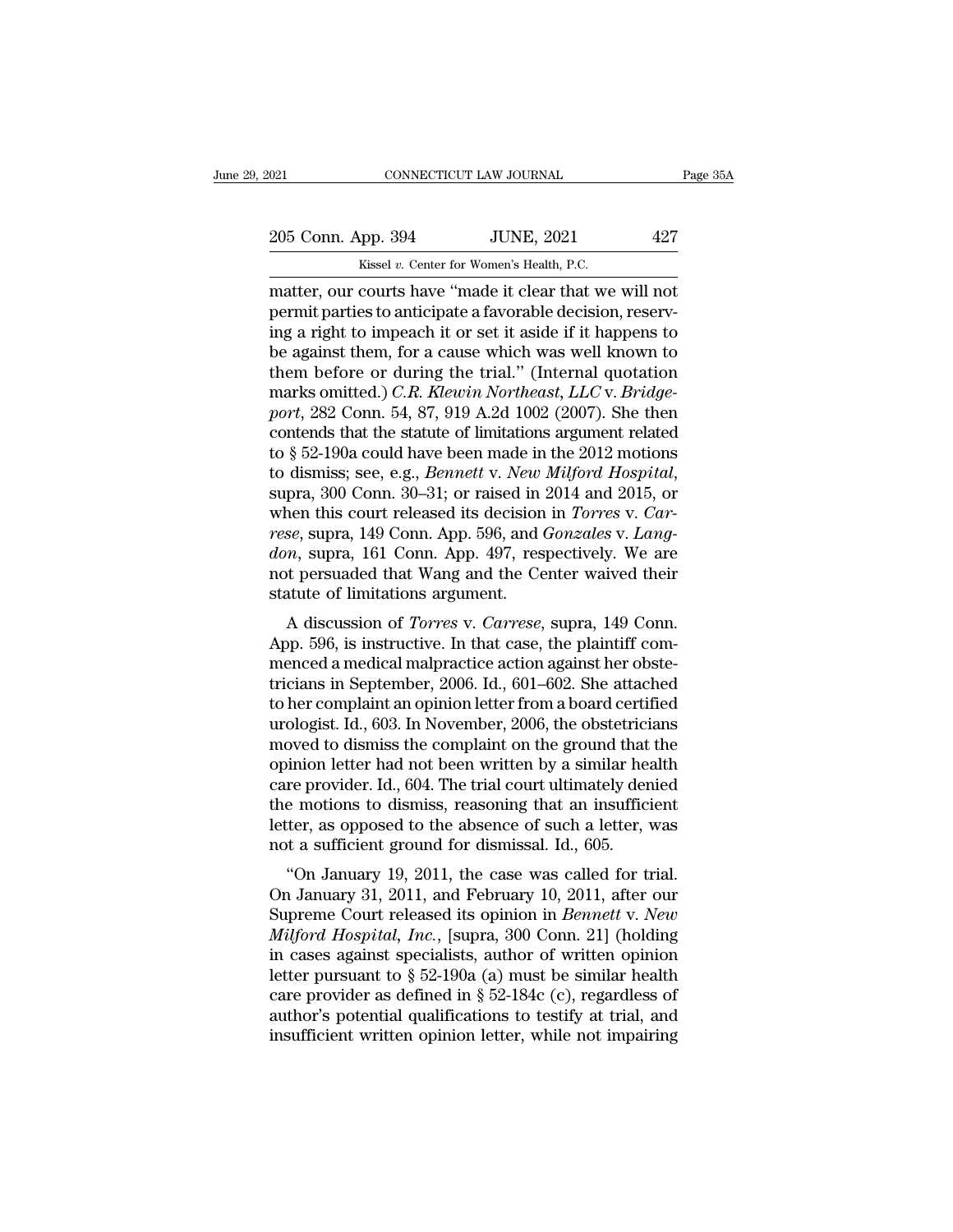| А   | CONNECTICUT LAW JOURNAL                                  |                    | June 29, 2021 |
|-----|----------------------------------------------------------|--------------------|---------------|
| 428 | <b>JUNE, 2021</b>                                        | 205 Conn. App. 394 |               |
|     | Kissel v. Center for Women's Health, P.C.                |                    |               |
|     | subject matter iurisdiction requires dismissal of action |                    |               |

CONNECTICUT LAW JOURNAL June 29, 2021<br>
Subject Missel v. Center for Women's Health, P.C.<br>
Subject matter jurisdiction, requires dismissal of action<br>
under § 52-190a (c)), the [obstetricians] each filed new<br>
motions to dism UNE, 2021 205 Conn. App. 394<br>
Kissel v. Center for Women's Health, P.C.<br>
Subject matter jurisdiction, requires dismissal of action<br>
under § 52-190a (c)), the [obstetricians] each filed new<br>
motions to dismiss the plaintiff  $\frac{428}{428}$  JUNE, 2021 205 Conn. App. 394<br>  $\frac{428}{428}$  Existel v. Center for Women's Health, P.C.<br>
subject matter jurisdiction, requires dismissal of action<br>
under § 52-190a (c)), the [obstetricians] each filed new<br>
m 428 JUNE, 2021 205 Conn. App. 394<br>
Kissel v. Center for Women's Health, P.C.<br>
subject matter jurisdiction, requires dismissal of action<br>
under  $\S$  52-190a (c)), the [obstetricians] each filed new<br>
motions to dismiss the p Example 1980 of the plaintiff's complaint of the plaintiff's complaint.<br>
Subject matter jurisdiction, requires dismissal of action<br>
under § 52-190a (c)), the [obstetricians] each filed new<br>
motions to dismiss the plaintif kissel v. Center for Women's Health, P.C.<br>subject matter jurisdiction, requires dismissal of action<br>under § 52-190a (c)), the [obstetricians] each filed new<br>motions to dismiss the plaintiff's complaint. On March<br>7, 2011, subject matter jurisdiction, requires dismissal of action<br>under § 52-190a (c)), the [obstetricians] each filed new<br>motions to dismiss the plaintiff's complaint. On March<br>7, 2011, the court granted the [obstetricians'] moti under § 52-190a (c)), the [obstetricians] each filed new<br>motions to dismiss the plaintiff's complaint. On March<br>7, 2011, the court granted the [obstetricians'] motions<br>to dismiss the plaintiff's complaint because the plai motions to dismiss the plaintiff's complaint. On March 7, 2011, the court granted the [obstetricians'] motions to dismiss the plaintiff's complaint because the plaintiff failed to attach an opinion letter from a similar he 2011, the court granted the [obstetricians ] motions<br>dismiss the plaintiff's complaint because the plaintiff<br>iled to attach an opinion letter from a similar health<br>reprovider to the complaint as required by  $\S 52-190a$ ."<br> to distins the plantific scoliplant because the plantifical<br>failed to attach an opinion letter from a similar health<br>care provider to the complaint as required by  $\S 52-190a$ ."<br>(Footnotes omitted; internal quotation marks

raned to attach an opinion letter front a similar heath<br>care provider to the complaint as required by  $\S$  52-190a."<br>(Footnotes omitted; internal quotation marks omitted.)<br>*Torres v. Carrese*, supra, 149 Conn. App. 605–606 Care provider to the complaint as required by s<sup>32-150</sup>a.<br>(Footnotes omitted; internal quotation marks omitted.)<br>Torres v. Carrese, supra, 149 Conn. App. 605–606.<br>On appeal, the plaintiff argued, inter alia, that the<br>obste Torres v. Carrese, supra, 149 Conn. App. 605–606.<br>
On appeal, the plaintiff argued, inter alia, that the<br>
obstetricians' 2011 motions to dismiss had been filed<br>
outside of the time period set forth by Practice Book<br>
§ 10-3 Torres v. Carrese, supra, 149 Conn. App. 005–000.<br>
On appeal, the plaintiff argued, inter alia, that the<br>
obstetricians' 2011 motions to dismiss had been filed<br>
outside of the time period set forth by Practice Book<br>
§ 10-3 On appeal, the plaintiff argued, inter alia, that the<br>obstetricians' 2011 motions to dismiss had been filed<br>outside of the time period set forth by Practice Book<br>§ 10-30 and the trial court erred by considering and grant-<br> obstetricians' 2011 motions to dismiss had been filed<br>outside of the time period set forth by Practice Book<br>§ 10-30 and the trial court erred by considering and grant-<br>ing them. Id., 607. The obstetricians countered that t outside of the time period set forth by Practice Book § 10-30 and the trial court erred by considering and granting them. Id., 607. The obstetricians countered that their "2011 motions to dismiss were functionally motions  $\S$  10-30 and the trial court erred by considering and grant-<br>ing them. Id., 607. The obstetricians countered that their<br>"2011 motions to dismiss were functionally motions to<br>reargue their timely filed 2006 motions to dis ing them. Id., 607. The obstetricians countered that their<br>"2011 motions to dismiss were functionally motions to<br>reargue their timely filed 2006 motions to dismiss the<br>plaintiff's complaint." Id., 612. Due to the unique ci "2011 motions to dismiss were functionally motions to<br>reargue their timely filed 2006 motions to dismiss the<br>plaintiff's complaint." Id., 612. Due to the unique circum-<br>stances of that case, we agreed with the obstetricia reargue their timely filed 2006 motions to dismiss the plaintiff's complaint." Id., 612. Due to the unique circumstances of that case, we agreed with the obstetricians.<br>Id. First, we concluded that, despite their title, th plaintiff's complaint." Id., 612. Due to the unique circum-<br>stances of that case, we agreed with the obstetricians.<br>Id. First, we concluded that, despite their title, the 2011<br>motions "essentially sought to reverse or to m inces of that case, we agreed with the obstetricians.<br>
First, we concluded that, despite their title, the 2011<br>
otions "essentially sought to reverse or to modify the<br>
mials of their earlier 2006 motions to dismiss" and<br>
e discretion of their earlier and, despite their the, the 2011<br>motions "essentially sought to reverse or to modify the<br>denials of their earlier 2006 motions to dismiss" and<br>therefore the trial court properly had concluded t

motions essentially sought to reverse of to modify the<br>denials of their earlier 2006 motions to dismiss" and<br>therefore the trial court properly had concluded that,<br>in reality, these were motions to reargue. Id., 614.<br>Next definals of their earlier 2000 motions to dishlissed and<br>therefore the trial court properly had concluded that,<br>in reality, these were motions to reargue. Id., 614.<br>Next, we determined that the court had not abused its<br>dis therefore the trial court property had concruded that,<br>in reality, these were motions to reargue. Id., 614.<br>Next, we determined that the court had not abused its<br>discretion by considering the 2011 motions to reargue,<br>desp In reality, these were motions to reargue. 1d., 014.<br>
Next, we determined that the court had not abused its<br>
discretion by considering the 2011 motions to reargue,<br>
despite the twenty day time period set forth in Practice<br> Next, we determined that the court had not abused its<br>discretion by considering the 2011 motions to reargue,<br>despite the twenty day time period set forth in Practice<br>Book § 11-12 (a). Id., 614–15. We explained: "[T]he<br>[obs discretion by considering the 2011 motions to reargue,<br>despite the twenty day time period set forth in Practice<br>Book § 11-12 (a). Id., 614–15. We explained: "[T]he<br>[obstetricians], in filing their 2011 motions to dismiss,<br> despite the twenty day time period set forth in Practice<br>Book § 11-12 (a). Id., 614–15. We explained: "[T]he<br>[obstetricians], in filing their 2011 motions to dismiss,<br>sought reconsideration because of a newly articulated<br>c Book § 11-12 (a). Id., 614–15. We explained: "[T]he<br>[obstetricians], in filing their 2011 motions to dismiss,<br>sought reconsideration because of a newly articulated<br>controlling principle of law set forth by our Supreme<br>Cou [obstetricians], in filing their 2011 motions to dismiss,<br>sought reconsideration because of a newly articulated<br>controlling principle of law set forth by our Supreme<br>Court in Bennett v. New Milford Hospital, Inc., supra,<br> sought reconsideration because of a newly articulated<br>controlling principle of law set forth by our Supreme<br>Court in Bennett v. New Milford Hospital, Inc., supra,<br>300 Conn. 1. . . . See Opoku v. Grant, 63 Conn. App.<br>686, 6 controlling principle of law set forth by our Supreme<br>Court in Bennett v. New Milford Hospital, Inc., supra,<br>300 Conn. 1. . . . See Opoku v. Grant, 63 Conn. App.<br>686, 692–93, 778 A.2d 981 (2001) ([T]he purpose of a<br>reargu Court in Bennett v. New Milford Hospital, Inc., supra, 300 Conn. 1. . . . See Opoku v. Grant, 63 Conn. App. 686, 692–93, 778 A.2d 981 (2001) ([T]he purpose of a reargument is . . . to demonstrate to the court that there i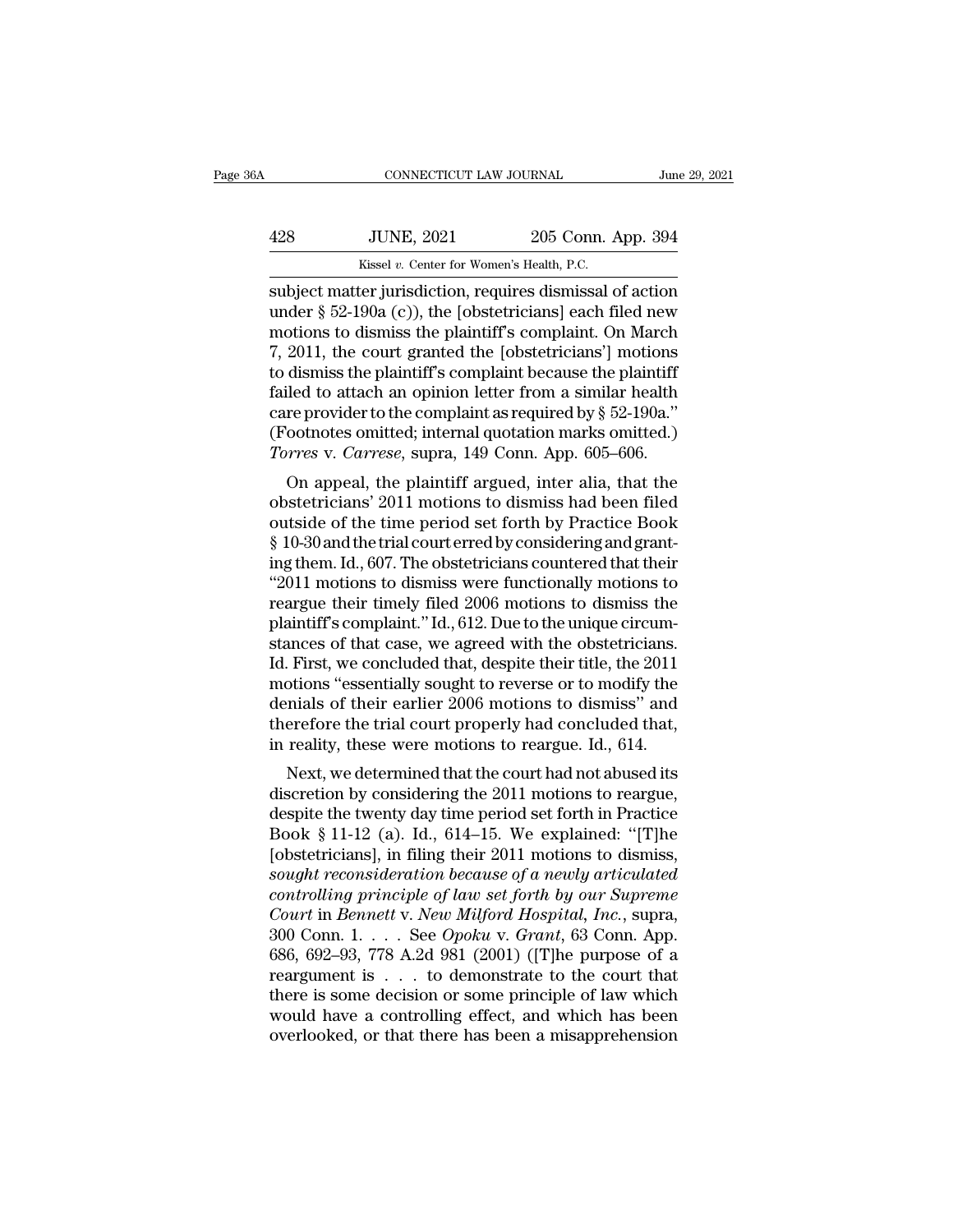ORI CONNECTICUT LAW JOURNAL Page 37A<br>
205 Conn. App. 394 JUNE, 2021 429<br>
Kissel v. Center for Women's Health, P.C.<br>
of facts. . . . [A] motion to reargue . . . is not to be<br>
used as an opportunity to have a second bite of 205 Conn. App. 394 JUNE, 2021 429<br>
Kissel v. Center for Women's Health, P.C.<br>
of facts.... [A] motion to reargue ... is not to be<br>
used as an opportunity to have a second bite of the<br>
apple or to present additional cases o 205 Conn. App. 394 JUNE, 2021 429<br>
Kissel v. Center for Women's Health, P.C.<br>
of facts.... [A] motion to reargue ... is not to be<br>
used as an opportunity to have a second bite of the<br>
apple or to present additional cases 205 Conn. App. 394 JUNE, 2021 429<br>
Kissel v. Center for Women's Health, P.C.<br>
of facts. . . . [A] motion to reargue . . . is not to be<br>
used as an opportunity to have a second bite of the<br>
apple or to present additional c Example 1988 Extreme the Control of facts. . . . [A] motion to reargue . . . is not to be used as an opportunity to have a second bite of the apple or to present additional cases or briefs which could have been presented a *the usual v. Center for Women's Health, P.C.*<br>
of facts. . . . [A] motion to reargue . . . is not to be<br>
used as an opportunity to have a second bite of the<br>
apple or to present additional cases or briefs which<br>
could hav of facts. . . . [A] motion to reargue . . . is not to be<br>used as an opportunity to have a second bite of the<br>apple or to present additional cases or briefs which<br>could have been presented at the time of the original<br>argume *Court in a second bite of the*<br>apple or to present additional cases or briefs which<br>could have been presented at the time of the original<br>argument....). *Thus, it was reasonable for the* [*obste-*<br>tricians] to file what a *apple or to present additional cases or briefs which could have been presented at the time of the original argument. . . .). Thus, it was reasonable for the [obstetricians] to file what amounts to a late motion to reargue could have been presented at the time of the original argument....). Thus, it was reasonable for the [obste-tricians] to file what amounts to a late motion to reargue before a second judge in light of the Supreme Court's* argument. . . .). *Thus, it was reasonable for the [obste-*<br>tricians] to file what amounts to a late motion to rear-<br>gue before a second judge in light of the Supreme<br>Court's decision in Bennett, issued almost four years<br>a e before a second flage in tight of the supreme<br>
nurt's decision in Bennett, issued almost four years<br>
ter [the trial court] issued [its] ruling on the [obstetri-<br>
ans'] 2006 motions to dismiss." (Emphasis added;<br>
ternal q *giter* [*the trial court*] issued its] *ruling on the [obstetricians'*] 2006 *motions to dismiss.*" (Emphasis added; internal quotation marks omitted.) *Torres v. Carrese*, supra, 149 Conn. App. 616–17.<br>We further noted t

tyter [the Francourt] issued [tts] rating on the [obstetric-<br>cians'] 2006 motions to dismiss." (Emphasis added;<br>internal quotation marks omitted.) Torres v. Carrese,<br>supra, 149 Conn. App. 616–17.<br>We further noted the part trans J 2000 motions to atsmiss. (Eniphasis added,<br>internal quotation marks omitted.) Torres v. Carrese,<br>supra, 149 Conn. App. 616–17.<br>We further noted the particular circumstances of Tor-<br>res with respect the trial court *Bennetta duotation marks onlitted.) Torres v. Carrese,*<br> *Bennetter* and *Bennetter* and *Bennett* and *Bennett* is consideration of the<br> *Bennett* increase increases of *Bennett* increases of *Bennett* [v. *New Milford H* supra, 149 Coluit. App. 010–17.<br>
We further noted the particular circumstances of *Tor-*<br>
res with respect the trial court's consideration of the<br>
obstetricians' motions to reconsider after an extended<br>
time period. "The t *We further noted the particular circumstances of Tor-*<br>*res* with respect the trial court's consideration of the<br>obstetricians' motions to reconsider after an extended<br>time period. "The trial court correctly determined th res with respect the trial court's consideration of the<br>obstetricians' motions to reconsider after an extended<br>time period. "The trial court correctly determined that<br>*Bennett* [v. *New Milford Hospital, Inc.*, supra, 300 obstetricians' motions to reconsider after an extended<br>time period. "The trial court correctly determined that<br>*Bennett* [v. *New Milford Hospital, Inc.*, supra, 300 Conn.<br>1] was to have retroactive effect. See, e.g., *Mar* time period. "The trial court correctly determined that *Bennett* [v. *New Milford Hospital, Inc.*, supra, 300 Conn.<br>1] was to have retroactive effect. See, e.g., *Marone* v.<br>*Waterbury*, 244 Conn. 1, 10, 707 A.2d 725 (199 Bennett [v. New Milford Hospital, Inc., supra, 300 Conn.<br>1] was to have retroactive effect. See, e.g., Marone v.<br>Waterbury, 244 Conn. 1, 10, 707 A.2d 725 (1998) ('judg-<br>ments that are not by their terms limited to prospect 1] was to have retroactive effect. See, e.g., *Marone v.*<br>Waterbury, 244 Conn. 1, 10, 707 A.2d 725 (1998) ('judg-<br>ments that are not by their terms limited to prospective<br>application are presumed to apply retroactively'). *Waterbury*, 244 Conn. 1, 10, 707 A.2d 725 (1998) ('judgments that are not by their terms limited to prospective application are presumed to apply retroactively'). In light of *Bennett*, the court was faced with a situati ments that are not by their terms limited to prospective<br>application are presumed to apply retroactively'). In<br>light of *Bennett*, the court was faced with a situation<br>in which any judgment rendered on the professional<br>ne application are presumed to apply retroactively'). In<br>light of *Bennett*, the court was faced with a situation<br>in which any judgment rendered on the professional<br>negligence issues in favor of the plaintiff would likely<br>be light of *Bennett*, the court was faced with a s<br>in which any judgment rendered on the prof<br>negligence issues in favor of the plaintiff wou<br>be reversed in any event. By dealing with the is<br>court avoided the time and expens which any judgment rendered on the professional gligence issues in favor of the plaintiff would likely reversed in any event. By dealing with the issue, the urt avoided the time and expense, to the state and the parties, be reversed in any event. By dealing with the issue, the<br>court avoided the time and expense, to the state and<br>to the parties, of a perhaps pointless trial." *Torres* v.<br>*Carrese*, supra, 149 Conn. App. 617 n.23.<br>Similar c

be reversed in any event. By dealing while interest in the state and<br>to the parties, of a perhaps pointless trial." *Torres* v.<br>Carrese, supra, 149 Conn. App. 617 n.23.<br>Similar circumstances exist in the present case that to the parties, of a perhaps pointless trial." Torres v.<br>
Carrese, supra, 149 Conn. App. 617 n.23.<br>
Similar circumstances exist in the present case that<br>
warrant and justify consideration of the argument<br>
regarding the st for the parties, of a perhaps pointless trial. Torres v.<br>
Carrese, supra, 149 Conn. App. 617 n.23.<br>
Similar circumstances exist in the present case that<br>
warrant and justify consideration of the argument<br>
regarding the st Carrese, supra, 149 Confi. App. 017 ft.25.<br>
Similar circumstances exist in the present case that<br>
warrant and justify consideration of the argument<br>
regarding the statute of limitations and  $\S$  52-190a, even<br>
though it wa Similar circumstances exist in the present case that<br>warrant and justify consideration of the argument<br>regarding the statute of limitations and  $\S$  52-190a, even<br>though it was raised approximately six years after the<br>init warrant and justify consideration of the argument<br>regarding the statute of limitations and  $\S$  52-190a, even<br>though it was raised approximately six years after the<br>initial 2012 motions to dismiss. First, Wang and the<br>Cent regarding the statute of limitations and  $\S$  52-190a, even<br>though it was raised approximately six years after the<br>initial 2012 motions to dismiss. First, Wang and the<br>Center, in their 2012 motions to dismiss, claimed that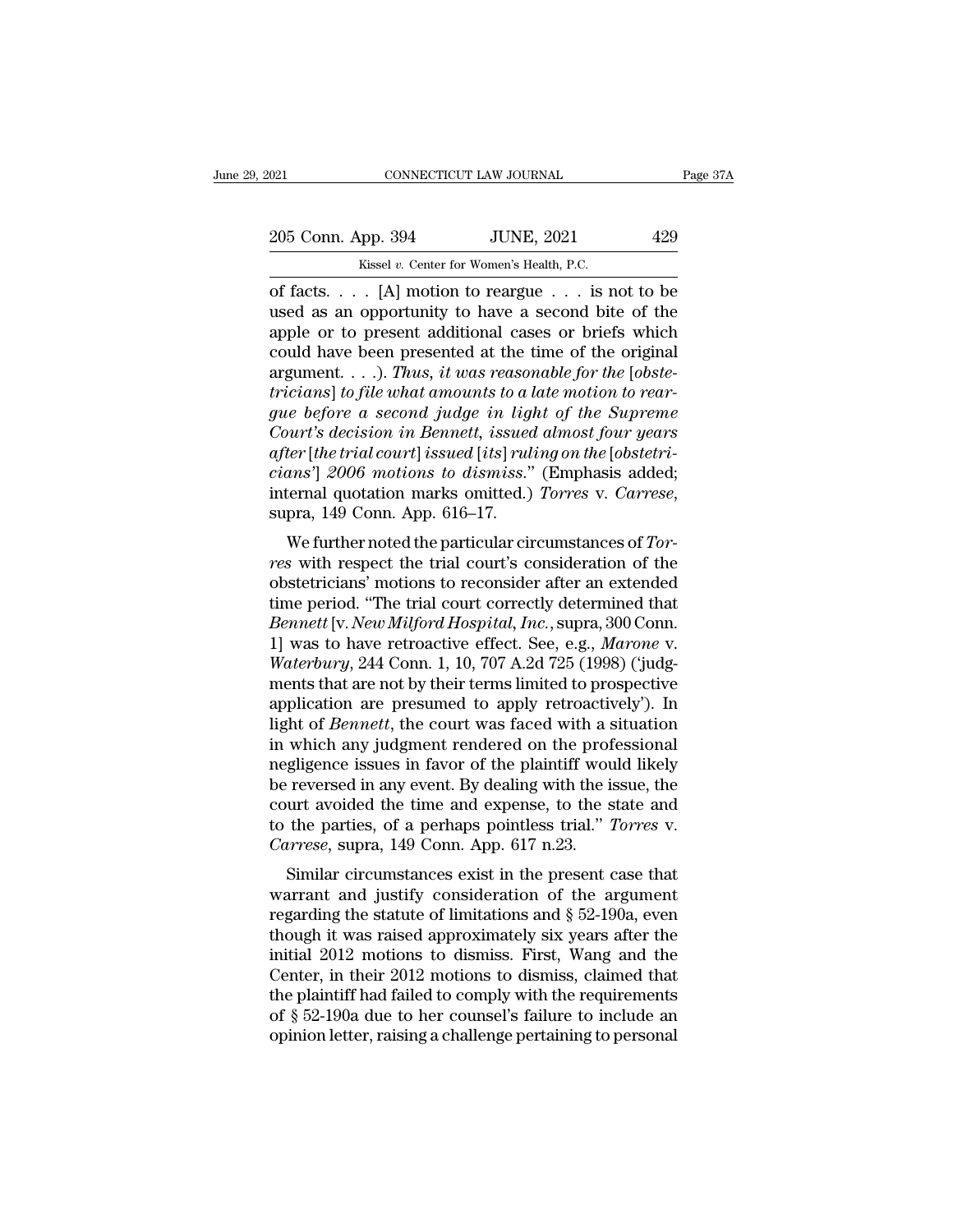|     | CONNECTICUT LAW JOURNAL                              |                    | June 29, 2021 |
|-----|------------------------------------------------------|--------------------|---------------|
| 430 | <b>JUNE, 2021</b>                                    | 205 Conn. App. 394 |               |
|     | Kissel v. Center for Women's Health, P.C.            |                    |               |
|     | jurisdiction. Second during the pendency of the pro- |                    |               |

CONNECTICUT LAW JOURNAL<br>
430 JUNE, 2021 205 Conn. App. 394<br>
430 Kissel v. Center for Women's Health, P.C.<br>
1994 Kissel v. Center for Women's Health, P.C.<br>
1995 Connection. Second, during the pendency of the pro-<br>
1996 Conn 430 JUNE, 2021 205 Conn. App. 394<br>Kissel v. Center for Women's Health, P.C.<br>jurisdiction. Second, during the pendency of the proceedings, new appellate authority was released in 2018,<br>namely, *Peters v. United Community &* 130 JUNE, 2021 205 Conn. App. 394<br>
<sup>Kissel v. Center for Women's Health, P.C.<br>
jurisdiction. Second, during the pendency of the pro-<br>
ceedings, new appellate authority was released in 2018,<br>
namely, *Peters* v. *United Com</sup> VINE, 2021* 205 Conn. App. 394<br> *Kissel v. Center for Women's Health, P.C.*<br> *jurisdiction.* Second, during the pendency of the proceedings, new appellate authority was released in 2018,<br>
namely, *Peters v. United Communi* Kissel v. Center for Women's Health, P.C.<br>
jurisdiction. Second, during the pendency of the pro-<br>
ceedings, new appellate authority was released in 2018,<br>
namely, *Peters v. United Community & Family Ser-*<br>
vices, *Inc.*, *FREER V. Center for Women's Health, P.C.*<br> *Periodings, new appellate authority was released in 2018,*<br> *Peters v. United Community & Family Services, Inc., supra, 182 Conn. App. 688, and that opinion*<br> *Peters, which rel* jurisdiction. Second, during the pendency of the proceedings, new appellate authority was released in 2018, namely, *Peters v. United Community & Family Services, Inc.*, supra, 182 Conn. App. 688, and that opinion presump ceedings, new appellate authority was released in 2018,<br>namely, *Peters v. United Community & Family Services, Inc.*, supra, 182 Conn. App. 688, and that opinion<br>presumptively applied retroactively. The decision in<br>*Peters* namely, *Peters v. United Community & Family Services, Inc.*, supra, 182 Conn. App. 688, and that opinion presumptively applied retroactively. The decision in *Peters*, which related to the claim set forth in the 2012 mot *vices, Inc.*, supra, 182 Conn. App. 688, and that opinion<br>presumptively applied retroactively. The decision in<br>*Peters*, which related to the claim set forth in the 2012<br>motions to dismiss, expressly held that efforts to presumptively applied retroactively. The decision in *Peters*, which related to the claim set forth in the 2012 motions to dismiss, expressly held that efforts to remedy a defective opinion letter must be initiated prior t Peters, which related to the claim set forth in the 2012<br>motions to dismiss, expressly held that efforts to rem-<br>edy a defective opinion letter must be initiated prior to<br>the running of the statute of limitations.<sup>32</sup> Id., motions to dismiss, expressly held that efforts to rem-<br>edy a defective opinion letter must be initiated prior to<br>the running of the statute of limitations.<sup>32</sup> Id., 706. Wang<br>and the Center *may have raised* this argumen edy a defective opinion letter must be initiated prior to<br>the running of the statute of limitations.<sup>32</sup> Id., 706. Wang<br>and the Center *may have raised* this argument during<br>the pretrial proceedings, but we are not aware o the running of the statute of limitations.<sup>32</sup> Id., 706. Wang<br>and the Center *may have raised* this argument during<br>the pretrial proceedings, but we are not aware of, nor<br>has the plaintiff directed us to any controlling c and the Center *may have raised* this argument during<br>the pretrial proceedings, but we are not aware of, nor<br>has the plaintiff directed us to any controlling case,<br>statute, or rule of practice that would require them to<br>d the pretrial proceedings, but we are not aware<br>has the plaintiff directed us to any controlling<br>statute, or rule of practice that would require tl<br>do so or face the consequences of waiver. For the<br>sons, we are not persuade s the plaintiff directed us to any controlling case,<br>atute, or rule of practice that would require them to<br>so or face the consequences of waiver. For these rea-<br>ns, we are not persuaded by the plaintiff's contention<br>at Wa statute, or rule of practice that would require them to<br>do so or face the consequences of waiver. For these reasons, we are not persuaded by the plaintiff's contention<br>that Wang and the Center waived the argument relating

do so or lace the consequences or waiver. For these reasons, we are not persuaded by the plaintiff's contention<br>that Wang and the Center waived the argument relating<br>to the statute of limitations and  $\S 52-190a$ .<br>Next, we sons, we are not persuaded by the plaintin's contention<br>that Wang and the Center waived the argument relating<br>to the statute of limitations and  $\S$  52-190a.<br>Next, we consider the plaintiff's contention that, as<br>a result o that wang and the Center warved the argument relating<br>to the statute of limitations and  $\S$  52-190a.<br>Next, we consider the plaintiff's contention that, as<br>a result of the jury's verdict, the purpose of  $\S$  52-190a,<br>preven b the statute of mintations and  $\frac{1}{2}$  of  $\frac{1}{2}$  ontention that, as a result of the jury's verdict, the purpose of  $\S$  52-190a, preventing frivolous medical malpractice actions, was served in the present case, and, Next, we consider the pla<br>a result of the jury's verdict<br>preventing frivolous medica<br>served in the present case,<br>the medical malpractice act<br>elevate form over substance<br>We are not persuaded.<br>Indisputably, the purpose It is the purpose of § 52-190a, eventing frivolous medical malpractice actions, was rved in the present case, and, therefore, to dismiss e medical malpractice action at this juncture would evate form over substance to an preventing frivolous medical mapractice actions, was<br>served in the present case, and, therefore, to dismiss<br>the medical malpractice action at this juncture would<br>elevate form over substance to an unreasonable degree.<br>We ar

served in the present case, and, therefore, to dishuss<br>the medical malpractice action at this juncture would<br>elevate form over substance to an unreasonable degree.<br>We are not persuaded.<br>Indisputably, the purpose of § 52-19 the medical marphactice action at this juncture would<br>elevate form over substance to an unreasonable degree.<br>We are not persuaded.<br>Indisputably, the purpose of § 52-190a is to prevent<br>frivolous medical malpractice actions, elevate form over substance to an unreasonable degree.<br>We are not persuaded.<br>Indisputably, the purpose of § 52-190a is to prevent<br>frivolous medical malpractice actions, and the require-<br>ment of a letter from a similar heal in the certificate of good faith the information that they  $\frac{1}{2}$  in *forecal* matrice actions, and the requirement of a letter from a similar health care provider "was intended to address the problem that some attorne ient of a letter from a similar health care provider "was<br>tended to address the problem that some attorneys,<br>ther intentionally or innocently, were misrepresenting<br>the certificate of good faith the information that they<br> $\$ intended to address the problem that some attorneys,<br>either intentionally or innocently, were misrepresenting<br>in the certificate of good faith the information that they<br> $\frac{1}{2}$  In *Torres* v. *Carrese*, supra, 149 Conn.

either intentionally or innocently, were misrepresenting<br>in the certificate of good faith the information that they<br> $\frac{1}{2}$  In Torres v. Carrese, supra, 149 Conn. App. 611 n.14, we mentioned that<br>the court could not con in the certificate of good faith the information that they<br>  $\frac{1}{2}$  In *Torres* v. *Carrese*, supra, 149 Conn. App. 611 n.14, we mentioned that<br>
the court could not consider an opinion letter that had been obtained afte It the certificate of good faith the fillofifiation that they<br>
<sup>22</sup> In *Torres* v. *Carrese*, supra, 149 Conn. App. 611 n.14, we mentioned that<br>
the court could not consider an opinion letter that had been obtained after<br> the court could not consider an opinion letter that had been obtained after the action had been commenced, after the motions to dismiss had been filed, and after the statute of limitations had expired. This reference to th the action had been commenced, after the motions to dismiss had been filed, and after the statute of limitations had expired. This reference to the statute of limitations is not the equivalent of the specific holding of P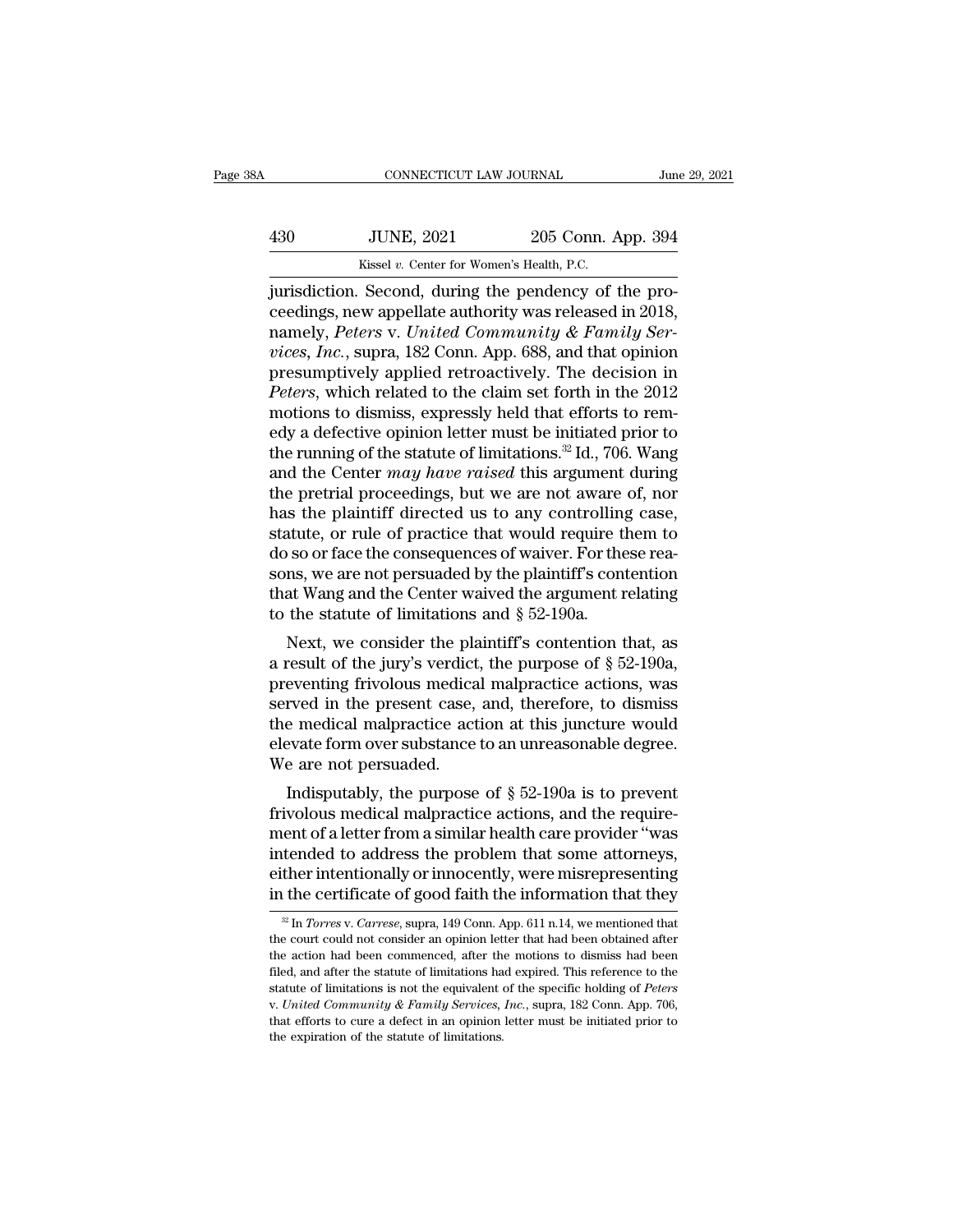Kissel *v.* Center for Women's Health, P.C. 021 CONNECTICUT LAW JOURNAL Page 39A<br>
205 Conn. App. 394 JUNE, 2021 431<br>
Kissel v. Center for Women's Health, P.C.<br>
obtained from the experts.'' (Internal quotation marks<br>
omitted.) Shortell v. Cavanagh, 300 Conn. 383, 388 205 Conn. App. 394 JUNE, 2021 431<br>
Kissel v. Center for Women's Health, P.C.<br> **Obtained from the experts.'' (Internal quotation marks**<br>
comitted.) *Shortell* v. *Cavanagh*, 300 Conn. 383, 388, 15<br>
A.3d 1042 (2011); see als 205 Conn. App. 394 JUNE, 2021 431<br>
Kissel v. Center for Women's Health, P.C.<br>
obtained from the experts." (Internal quotation marks<br>
omitted.) *Shortell* v. *Cavanagh*, 300 Conn. 383, 388, 15<br>
A.3d 1042 (2011); see also *P gerford Hospital, Inc.*, supra, 300 Conn. 12; *Barrett* v. *Montescare* 280 Conn. 55; *Bennett* v. *New*<br>*gerford Hospital*, supra, 300 Conn. 383, 388, 15<br>*A.3d 1042 (2011); see also Plante v. Charlotte Hungerford Hospita Kissel v. Center for Women's Health, P.C.*<br> **Contained from the experts." (Internal quotation marks**<br>
contited.) *Shortell v. Cavanagh*, 300 Conn. 383, 388, 15<br>
A.3d 1042 (2011); see also *Plante v. Charlotte Hun-<br>
gerfor Massel v. Center for Women's Health, P.C.*<br> *Monted from the experts."* (Internal quotation marks<br>
omitted.) *Shortell v. Cavanagh*, 300 Conn. 383, 388, 15<br> *A.3d 1042 (2011); see also Plante v. Charlotte Hun-<br>
<i>gerford H Votained from the experts."* (Internal quotation marks omitted.) *Shortell v. Cavanagh*, 300 Conn. 383, 388, 15<br>A.3d 1042 (2011); see also *Plante v. Charlotte Hungerford Hospital*, supra, 300 Conn. 55; *Bennett v. New*<br> or To El (2011), see also Trance V. Charlotte Tranch<br>rford Hospital, supra, 300 Conn. 55; Bennett v. New<br>ilford Hospital, Inc., supra, 300 Conn. 12; Barrett v.<br>pressano, 269 Conn. 787, 796, 849 A.2d 839 (2004);<br>tre v. Cou *Milford Hospital, Bapta, 330 Coldition, 28, Bohnest V. Hotel Milford Hospital, Inc., supra, 300 Conn. 12; Barrett v.*<br> *Montesano, 269 Conn. 787, 796, 849 A.2d 839 (2004); Votre v. County Obstetrics & Gynecology Group, P* 

mayora Hospital, Her., Sapid, 330 Cond. 12, Darrett V.<br>
Montesano, 269 Conn. 787, 796, 849 A.2d 839 (2004);<br>
Votre v. County Obstetrics & Gynecology Group, P.C.,<br>
supra, 113 Conn. App. 584.<br>
The plaintiff argues that, beca Notice v. County Obstetrics & Gynecology Group, P.C.,<br>Votre v. County Obstetrics & Gynecology Group, P.C.,<br>supra, 113 Conn. App. 584.<br>The plaintiff argues that, because the jury found in her<br>favor with respect to the medi Force it coaling constricts a chylocology crosset  $\mu$ , 113, supra, 113 Conn. App. 584.<br>The plaintiff argues that, because the jury found in her favor with respect to the medical malpractice action, it could not constitut The plaintiff argues that, because the jury found in her favor with respect to the medical malpractice action, it could not constitute a frivolous action. We acknowledge the pragmatic nature of this contention. Our legisl The plaintiff argues that, because the jury found in her favor with respect to the medical malpractice action, it could not constitute a frivolous action. We acknowledge the pragmatic nature of this contention. Our legisl favor with respect to the medical malpractice action, it<br>could not constitute a frivolous action. We acknowledge<br>the pragmatic nature of this contention. Our legislature,<br>however, specifically authorized the dismissal of a could not constitute a frivolous action. We acknowledge<br>the pragmatic nature of this contention. Our legislature,<br>however, specifically authorized the dismissal of a med-<br>ical malpractice action for the failure to attach a however, specifically authorized the dismissal of a medical malpractice action for the failure to attach an opin-<br>ion letter to the complaint. General Statutes § 52-190a<br>(c); *Rios v. CCMC Corp.*, 106 Conn. App. 810, 822, ical malpractice action for the failure to attach an opin-<br>ion letter to the complaint. General Statutes § 52-190a<br>(c); *Rios v. CCMC Corp.*, 106 Conn. App. 810, 822, 943<br>A.2d 544 (2008); see also *Santorso v. Bristol Hosp* ion letter to the complaint. General Statutes  $\S$  52-190a<br>(c); *Rios v. CCMC Corp.*, 106 Conn. App. 810, 822, 943<br>A.2d 544 (2008); see also *Santorso v. Bristol Hospital*,<br>supra, 308 Conn. 349 (noting *mandatory* dismissa (c); *Rios v. CCMC Corp.*, 106 Conn. App. 810, 822, 943<br>A.2d 544 (2008); see also *Santorso v. Bristol Hospital*,<br>supra, 308 Conn. 349 (noting *mandatory* dismissal<br>where plaintiff fails to comply with  $\S$  52-190a (c));<br> A.2d 544 (2008); see also *Santorso v. Bristol Hospital*,<br>supra, 308 Conn. 349 (noting *mandatory* dismissal<br>where plaintiff fails to comply with § 52-190a (c));<br>*Morgan v. Hartford Hospital*, supra, 301 Conn. 398<br>(Supreme supra, 308 Conn. 349 (noting *mandatory* dismissal<br>where plaintiff fails to comply with § 52-190a (c));<br>*Morgan* v. *Hartford Hospital*, supra, 301 Conn. 398<br>(Supreme Court recognized that opinion letter was akin<br>to pleadi where plaintiff fails to comply with § 52-190a (c));<br>Morgan v. Hartford Hospital, supra, 301 Conn. 398<br>(Supreme Court recognized that opinion letter was akin<br>to pleading that *must* be attached to complaint in order<br>to com Morgan v. *Hartford Hospital*, supra, 301 Conn. 398<br>(Supreme Court recognized that opinion letter was akin<br>to pleading that *must* be attached to complaint in order<br>to commence medical malpractice action); *Bennett* v.<br>*Ne* to pleading that *must* be attached to complaint in order<br>to commence medical malpractice action); *Bennett* v.<br>*New Milford Hospital, Inc.*, supra, 300 Conn. 6 (trial<br>court was *required* to dismiss action as consequence to commence medical malpractice action); *Bennett v.*<br> *New Milford Hospital, Inc.*, supra, 300 Conn. 6 (trial<br>
court was *required* to dismiss action as consequence<br>
of failure to provide opinion letter); *Wood v. Rutherf* New Milford Hospital, Inc., supra, 300 Conn. 6 (trial<br>court was required to dismiss action as consequence<br>of failure to provide opinion letter); Wood v. Rutherford,<br>187 Conn. App. 61, 73, 201 A.3d 1025 (2019) (failure to<br> court was *required* to dismiss action as consequence<br>of failure to provide opinion letter); Wood v. Rutherford,<br>187 Conn. App. 61, 73, 201 A.3d 1025 (2019) (failure to<br>attach proper written opinion letter mandates dismis of failure to provide opinion letter); *Wood v. Rutherford*,<br>187 Conn. App. 61, 73, 201 A.3d 1025 (2019) (failure to<br>attach proper written opinion letter mandates dismissal<br>of action); *Ugalde v. Saint Mary's Hospital*, *I* 187 Conn. App. 61, 73, 201 A.3d 1025 (2019) (failure to<br>attach proper written opinion letter mandates dismissal<br>of action); *Ugalde* v. *Saint Mary's Hospital*, *Inc.*, supra,<br>182 Conn. App. 12 (if amendment to legally ins attach proper written opinion letter mandates dismissal<br>of action); Ugalde v. Saint Mary's Hospital, Inc., supra,<br>182 Conn. App. 12 (if amendment to legally insufficient<br>opinion letter is not sought prior to expiration of of action); *Ugalde* v. *Saint Mary's Hospital, Inc.*, supra, 182 Conn. App. 12 (if amendment to legally insufficient opinion letter is not sought prior to expiration of statute of limitations, dismissal is required by § 182 Conn. App. 12 (if amendment to legally insufficient<br>opinion letter is not sought prior to expiration of statute<br>of limitations, dismissal is required by § 52-190a); *Doyle*<br>v. *Aspen Dental of Southern CT*, *PC*, supra opinion letter is not sought prior to expiration of statute<br>of limitations, dismissal is required by § 52-190a); *Doyle*<br>v. *Aspen Dental of Southern CT*, *PC*, supra, 179 Conn.<br>App. 492 (dismissal is mandatory remedy when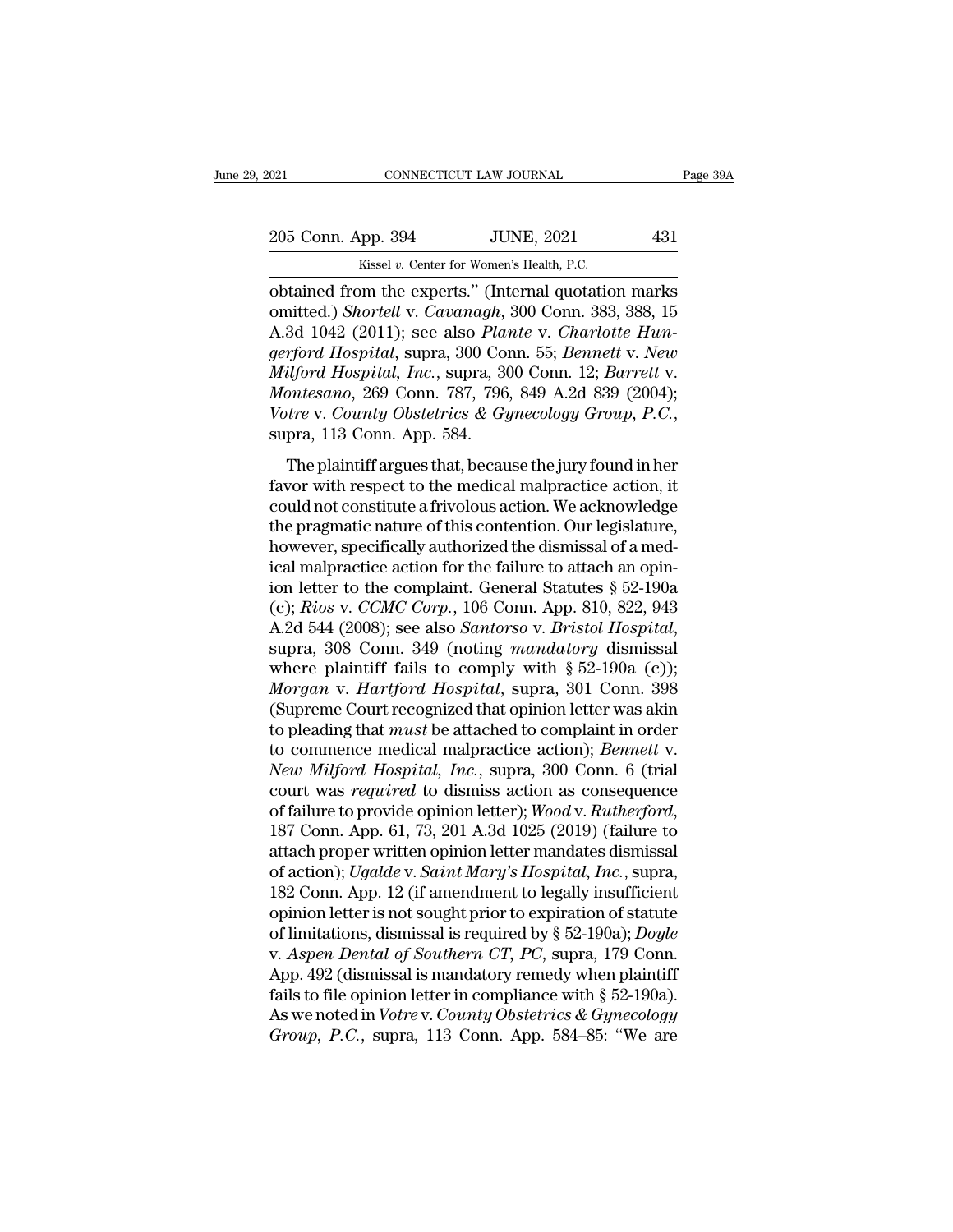| )A  | CONNECTICUT LAW JOURNAL                         |                    | June 29, 2021 |
|-----|-------------------------------------------------|--------------------|---------------|
| 432 | <b>JUNE, 2021</b>                               | 205 Conn. App. 394 |               |
|     | Kissel v. Center for Women's Health, P.C.       |                    |               |
|     | hound to uphold the laws the legislature adopts |                    |               |

CONNECTICUT LAW JOURNAL June 29, 2<br>
432 JUNE, 2021 205 Conn. App. 394<br>
6 Kissel v. Center for Women's Health, P.C.<br>
bound to uphold the laws the legislature adopts. . . .<br>
Legislative power under article third [of our stat 132 JUNE, 2021 205 Conn. App. 394<br>
Kissel v. Center for Women's Health, P.C.<br>
bound to uphold the laws the legislature adopts. . . .<br>
Legislative power under article third [of our state consti-<br>
tution] reposes in the Sena  $\frac{432}{100}$  JUNE, 2021 205 Conn. App. 394<br>  $\frac{432}{100}$  Exissel v. Center for Women's Health, P.C.<br>
bound to uphold the laws the legislature adopts. . . .<br>
Legislative power under article third [of our state constituti  $\begin{tabular}{c c c} \multicolumn{1}{c}{{\bf 322}} & {\bf JUNE, 2021} & {\bf 20}\\ \hline \multicolumn{1}{c}{{\bf 822}} & {\bf 8221} & {\bf 2021} & {\bf 2021} & {\bf 2021} & {\bf 2021} & {\bf 2021} & {\bf 2021} & {\bf 2021} & {\bf 2021} & {\bf 2021} & {\bf 2021} & {\bf 2021} & {\bf 2021} & {\bf 2021} & {\bf 2021} & {\bf 2021} & {\bf 2021} &$ Kissel v. Center for Women's Health, P.C.<br>
uund to uphold the laws the legislature adopts. . . .<br>
gislative power under article third [of our state consti-<br>
tion] reposes in the Senate and the House of Repre-<br>
ntatives, n The depth of the laws the legislature adopts. . . . .<br>Legislative power under article third [of our state constitution] reposes in the Senate and the House of Representatives, not in the Judiciary."<br>The argument advanced b

bound to uphold the laws the legislature adopts. . . .<br>Legislative power under article third [of our state constitution] reposes in the Senate and the House of Representatives, not in the Judiciary."<br>The argument advanced Legislative power under article third [of our state constitution] reposes in the Senate and the House of Representatives, not in the Judiciary."<br>The argument advanced by the plaintiff would effectively deprive medical prov tution] reposes in the Senate and the House of Representatives, not in the Judiciary."<br>The argument advanced by the plaintiff would effectively deprive medical providers of the ability to appeal<br>from an adverse ruling with sentatives, not in the Judiciary."<br>The argument advanced by the plaintiff would effec-<br>tively deprive medical providers of the ability to appeal<br>from an adverse ruling with respect to the existence<br>and sufficiency of an op The argument advanced by the plaintiff would effec-<br>tively deprive medical providers of the ability to appeal<br>from an adverse ruling with respect to the existence<br>and sufficiency of an opinion letter following a trial on<br>t tively deprive medical providers of the ability to appeal<br>from an adverse ruling with respect to the existence<br>and sufficiency of an opinion letter following a trial on<br>the merits. Although we understand the practical aspe from an adverse ruling with respect to the existence<br>and sufficiency of an opinion letter following a trial on<br>the merits. Although we understand the practical aspect<br>of the plaintiff's argument with respect to judicial e and sufficiency of an opinion letter following a trial on<br>the merits. Although we understand the practical aspect<br>of the plaintiff's argument with respect to judicial econ-<br>omy and the fact that these proceedings occurred the merits. Although we understand the practical aspect<br>of the plaintiff's argument with respect to judicial econ-<br>omy and the fact that these proceedings occurred over<br>several years and culminated in a five week trial, we of the plaintiff's argument with respect to judicial econ-<br>omy and the fact that these proceedings occurred over<br>several years and culminated in a five week trial, we<br>decline to foreclose the ability of litigants to seek omy and the fact that these proceedings occurred over<br>several years and culminated in a five week trial, we<br>decline to foreclose the ability of litigants to seek appel-<br>late review with respect to § 52-190a. Consistent wit several years and culminated in a five week trial, we<br>decline to foreclose the ability of litigants to seek appel-<br>late review with respect to  $\S 52-190a$ . Consistent with<br>established precedent, an appellate determination decline to foreclose the ability of litigants to seek appel-<br>late review with respect to § 52-190a. Consistent with<br>established precedent, an appellate determination that<br>the trial court improperly concluded that personal late review with respect to  $\S$  52-190a. Consistent with<br>established precedent, an appellate determination that<br>the trial court improperly concluded that personal juris-<br>diction existed has resulted in the dismissal or va established precedent, an appellate determination that<br>the trial court improperly concluded that personal juris-<br>diction existed has resulted in the dismissal or vacatur<br>of the subsequent proceedings before the trial court the trial court improperly concluded that personal juris-<br>diction existed has resulted in the dismissal or vacatur<br>of the subsequent proceedings before the trial court.<br>See *Green v. Simmons*, 100 Conn. App. 600, 606–609,<br> diction existed has resulted in the dismissal or vacatur<br>of the subsequent proceedings before the trial court.<br>See *Green v. Simmons*, 100 Conn. App. 600, 606–609,<br>919 A.2d 482 (2007) (judgment in favor of plaintiff<br>revers of the subsequent proceedings before the trial court.<br>See *Green v. Simmons*, 100 Conn. App. 600, 606–609,<br>919 A.2d 482 (2007) (judgment in favor of plaintiff<br>reversed and remanded with direction to dismiss action<br>where Ap See *Green* v. *Simmons*, 100 Conn. App. 600, 606–609, 919 A.2d 482 (2007) (judgment in favor of plaintiff reversed and remanded with direction to dismiss action where Appellate Court determined plaintiff failed to establi 919 A.2d 482 (2007) (judgment in favor of plaintiff<br>reversed and remanded with direction to dismiss action<br>where Appellate Court determined plaintiff failed to<br>establish that requirements of long arm statute had been<br>satis reversed and remanded with direction to dismiss action<br>where Appellate Court determined plaintiff failed to<br>establish that requirements of long arm statute had been<br>satisfied and therefore court had improperly exercised<br>pe where Appellate Court determined plaintiff failed to<br>establish that requirements of long arm statute had been<br>satisfied and therefore court had improperly exercised<br>personal jurisdiction over defendants); see, e.g., *Cogs*establish that requirements of long arm statute had been<br>satisfied and therefore court had improperly exercised<br>personal jurisdiction over defendants); see, e.g., *Cogs-<br>well* v. *American Transit Ins. Co.*, 282 Conn. 505, satisfied and therefore court had improperly exercised<br>personal jurisdiction over defendants); see, e.g., *Cogs-<br>well v. American Transit Ins. Co.*, 282 Conn. 505, 535,<br>923 A.2d 638 (2007); *Narayan v. Narayan*, 122 Conn.<br> personal jurisdiction over defendants); see, e.g., *Cogs-*<br>well v. American Transit Ins. Co., 282 Conn. 505, 535,<br>923 A.2d 638 (2007); *Narayan v. Narayan*, 122 Conn.<br>App. 206, 216, 3 A.3d 75 (2010), rev'd on other grounds well v. American Transit Ins. Co., 282 Conn. 505, 535, 923 A.2d 638 (2007); Narayan v. Narayan, 122 Conn.<br>App. 206, 216, 3 A.3d 75 (2010), rev'd on other grounds, 305 Conn. 394, 46 A.3d 90 (2012). For these reasons, we are 923 A.2d 638  $(2007)$ ; *l*<br>App. 206, 216, 3 A.3d 7<br>305 Conn. 394, 46 A.5<br>we are not persuaded<br>a jury verdict in a me<br>insulate a defect in t<br>appellate review.<br>Finally, the plainti bp. 206, 216, 3 A.3d 75 (2010), rev'd on other grounds,<br>5 Conn. 394, 46 A.3d 90 (2012). For these reasons,<br>a are not persuaded by the plaintiff's argument that<br>jury verdict in a medical malpractice action would<br>sulate a d 305 Conn. 394, 46 A.3d 90 (2012). For these reasons,<br>we are not persuaded by the plaintiff's argument that<br>a jury verdict in a medical malpractice action would<br>insulate a defect in the required opinion letter from<br>appella

we are not persuaded by the plaintiff's argument that<br>
a jury verdict in a medical malpractice action would<br>
insulate a defect in the required opinion letter from<br>
appellate review.<br>
Finally, the plaintiff argues, for the a jury verdict in a medical malpractice action would<br>insulate a defect in the required opinion letter from<br>appellate review.<br>Finally, the plaintiff argues, for the first time on<br>appeal and as an alternative ground for aff insulate a defect in the required opinion letter from<br>appellate review.<br>Finally, the plaintiff argues, for the first time on<br>appeal and as an alternative ground for affirming the<br>verdict, that, pursuant to the repose sect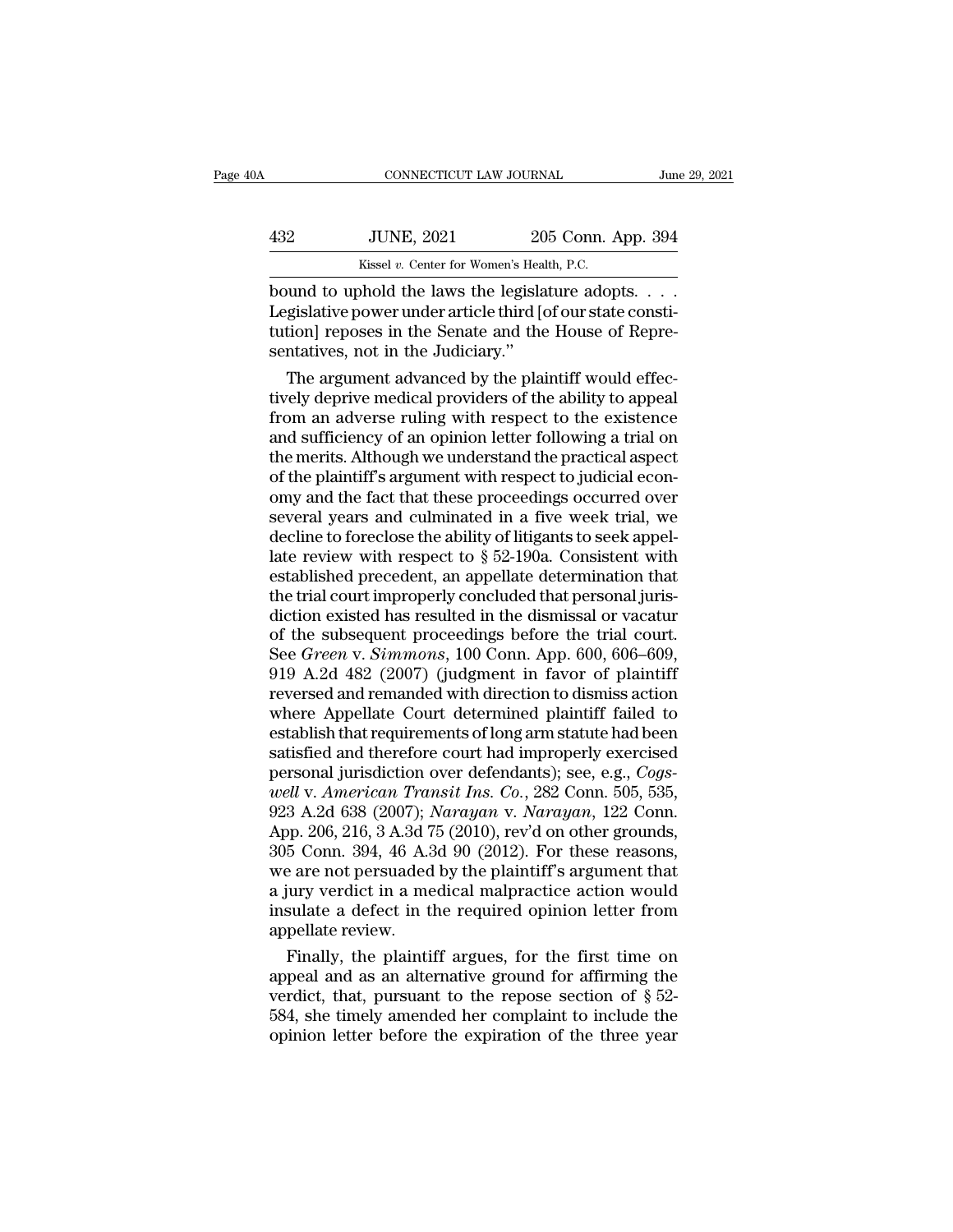| 2021                              | CONNECTICUT LAW JOURNAL                                                                                                     | Page 41A |
|-----------------------------------|-----------------------------------------------------------------------------------------------------------------------------|----------|
| 205 Conn. App. 394                | <b>JUNE, 2021</b>                                                                                                           | 433      |
|                                   | Kissel v. Center for Women's Health, P.C.                                                                                   |          |
| tions applied in the present case | statute of repose. <sup>33</sup> Under these facts and circum-<br>stances, we conclude that the two year statute of limita- |          |

205 Conn. App. 394 JUNE, 2021 433<br>Kissel v. Center for Women's Health, P.C.<br>statute of repose.<sup>33</sup> Under these facts and circum-<br>stances, we conclude that the two year statute of limita-<br>tions applied in the present case. 205 Conn. App. 394 JUNE, 20<br>
Kissel v. Center for Women's Health<br>
statute of repose.<sup>33</sup> Under these face<br>
stances, we conclude that the two year:<br>
tions applied in the present case.<br>
We begin with language of the appli  $\frac{60}{100}$  SUCOM. App. 394 JUNE, 2021 433<br>
Kissel v. Center for Women's Health, P.C.<br>
atute of repose.<sup>33</sup> Under these facts and circum-<br>
ances, we conclude that the two year statute of limita-<br>
musical in the present c

Example 1  $v$ . Center for Women's Health, P.C.<br>
statute of repose.<sup>33</sup> Under these facts and circumstances, we conclude that the two year statute of limitations applied in the present case.<br>
We begin with language of the statute of repose.<sup>33</sup> Under these facts and circum-<br>stances, we conclude that the two year statute of limita-<br>tions applied in the present case.<br>We begin with language of the applicable statute of<br>limitations for medical barances, we conclude that the two year statute of limitations applied in the present case.<br>We begin with language of the applicable statute of limitations for medical malpractice actions. Section 52-<br>584 provides in relev Ligence, we conclude that the two year statute of minitations applied in the present case.<br>We begin with language of the applicable statute of limitations for medical malpractice actions. Section 52-<br>584 provides in releva We begin with language of the applicable statute of<br>limitations for medical malpractice actions. Section 52-<br>584 provides in relevant part: "No action to recover<br>damages for injury to the person . . . caused by neg-<br>ligenc We begin with language of the applicable statute of<br>limitations for medical malpractice actions. Section 52-<br>584 provides in relevant part: "No action to recover<br>damages for injury to the person  $\dots$  caused by neg-<br>ligenc limitations for medical malpractice actions. Section 52-<br>584 provides in relevant part: "No action to recover<br>damages for injury to the person . . . caused by neg-<br>ligence, or by reckless or wanton misconduct, or by<br>malpra 584 provides in relevant part: "No action to recover<br>damages for injury to the person . . . caused by neg-<br>ligence, or by reckless or wanton misconduct, or by<br>malpractice of a physician, surgeon, dentist, podiatrist,<br>chiro damages for injury to the person . . . caused by neg-<br>ligence, or by reckless or wanton misconduct, or by<br>malpractice of a physician, surgeon, dentist, podiatrist,<br>chiropractor, advanced practice registered nurse, hos-<br>pit ligence, or by reckless or wanton misconduct, or by<br>malpractice of a physician, surgeon, dentist, podiatrist,<br>chiropractor, advanced practice registered nurse, hos-<br>pital or sanatorium, *shall be brought but within two<br>yea* malpractice of a physician, surgeon, dentist, podiatrist,<br>chiropractor, advanced practice registered nurse, hos-<br>pital or sanatorium, *shall be brought but within two*<br>years from the date when the injury is first sustained chiropractor, advanced practice registered nurse, hos-<br>pital or sanatorium, *shall be brought but within two*<br>*years from the date when the injury is first sustained*<br>or discovered or in the exercise of reasonable care<br>sho pital or sanatorium, *shall*<br>years from the date when t<br>or discovered or in the e<br>should have been discover<br>action may be brought m<br>the date of the act or omis<br>(Emphasis added.)<br>In Wojtkiewicz v. Middle: discovered or in the exercise of reasonable care<br>ould have been discovered, and except that no such<br>tion may be brought more than three years from<br>e date of the act or omission complained of . . . ."<br>mphasis added.)<br>In Woj should have been discovered, and except that no such<br>action may be brought more than three years from<br>the date of the act or omission complained of  $\dots$ ."<br>(Emphasis added.)<br>In Wojtkiewicz v. Middlesex Hospital, 141 Conn.

action may be brought more than three years from<br>action may be brought more than three years from<br>the date of the act or omission complained of  $\dots$ ."<br>(Emphasis added.)<br>In Wojtkiewicz v. Middlesex Hospital, 141 Conn. App. the date of the act or omission complained of  $\ldots$ ."<br>
(Emphasis added.)<br>
In Wojtkiewicz v. Middlesex Hospital, 141 Conn. App.<br>
282, 60 A.3d 1028, cert. denied, 308 Conn. 949, 67 A.3d<br>
291 (2013), we distinguished the dif (Emphasis added.)<br>
In *Wojtkiewicz* v. *Middlesex Hospital*, 141 Conn. App.<br>
282, 60 A.3d 1028, cert. denied, 308 Conn. 949, 67 A.3d<br>
291 (2013), we distinguished the different time periods<br>
identified in § 52-584. "[T]hi In Wojtkiewicz v. Middlesex Hospital, 141 Conn. App.<br>282, 60 A.3d 1028, cert. denied, 308 Conn. 949, 67 A.3d<br>291 (2013), we distinguished the different time periods<br>identified in § 52-584. "[T]his statute imposes two spe-In *Wojtkiewicz* v. *Middlesex Hospital*, 141 Conn. App.<br>282, 60 A.3d 1028, cert. denied, 308 Conn. 949, 67 A.3d<br>291 (2013), we distinguished the different time periods<br>identified in § 52-584. "[T]his statute imposes two 282, 60 A.3d 1028, cert. denied, 308 Conn. 949, 67 A.3d<br>291 (2013), we distinguished the different time periods<br>identified in § 52-584. "[T]his statute imposes two spe-<br>cific time requirements on plaintiffs. The first requ 291 (2013), we distinguished the different time periods<br>identified in § 52-584. "[T]his statute imposes two spe-<br>cific time requirements on plaintiffs. The first require-<br>ment, referred to as the discovery portion  $\dots$  re identified in § 52-584. "[T]his statute imposes two specific time requirements on plaintiffs. The first requirement, referred to as the discovery portion  $\ldots$  requires a plaintiff to bring an action within two years from cific time requirements on plaintiffs. The first requirement, referred to as the discovery portion  $\ldots$  requires a plaintiff to bring an action within two years from the date when the injury is first sustained or *discov* ment, referred to as the discovery portion . . . requires<br>a plaintiff to bring an action within two years from the<br>date when the injury is first sustained or *discovered* or<br>in the exercise of reasonable care should have a plaintiff to bring an action within two years from the<br>date when the injury is first sustained or *discovered* or<br>in the exercise of reasonable care should have been<br>discovered . . . . The second provides that in no eve date when the injury is first sustained or *discovered* or<br>in the exercise of reasonable care should have been<br>discovered . . . . The second provides that in no event<br>shall a plaintiff bring an action more than three year Figure 1 appears om the date of the act or omission complained of.<br>  $\therefore$  The three year period specifies the time beyond<br>
hich an action under § 52-584 is absolutely barred,<br>  $\frac{1}{3}$  In the January 3, 2019 postverdict from the date of the act or omission complained of.<br>  $\dots$  The three year period specifies the time beyond<br>
which an action under § 52-584 is absolutely barred,<br>
<sup>33</sup> In the January 3, 2019 postverdict memorandum of decisi

<sup>...</sup> The three year period specifies the time beyond which an action under  $\S 52-584$  is absolutely barred,<br><sup>38</sup> In the January 3, 2019 postverdict memorandum of decision, the court did not address the three year repose se which an action under § 52-584 is absolutely barred,<br>
<sup>33</sup> In the January 3, 2019 postverdict memorandum of decision, the court<br>
did not address the three year repose section of § 52-584. It did note, however,<br>
that the p <sup>38</sup> In the January 3, 2019 postverdict memorandum of decision, the court did not address the three year repose section of § 52-584. It did note, however, that the plaintiff's request to amend her complaint "was filed sub  $\frac{30}{10}$  In the January 3, 2019 postverdict memorar did not address the three year repose section of  $\S$  that the plaintiff's request to amend her complemore than two years after the date of the occurs is no claim that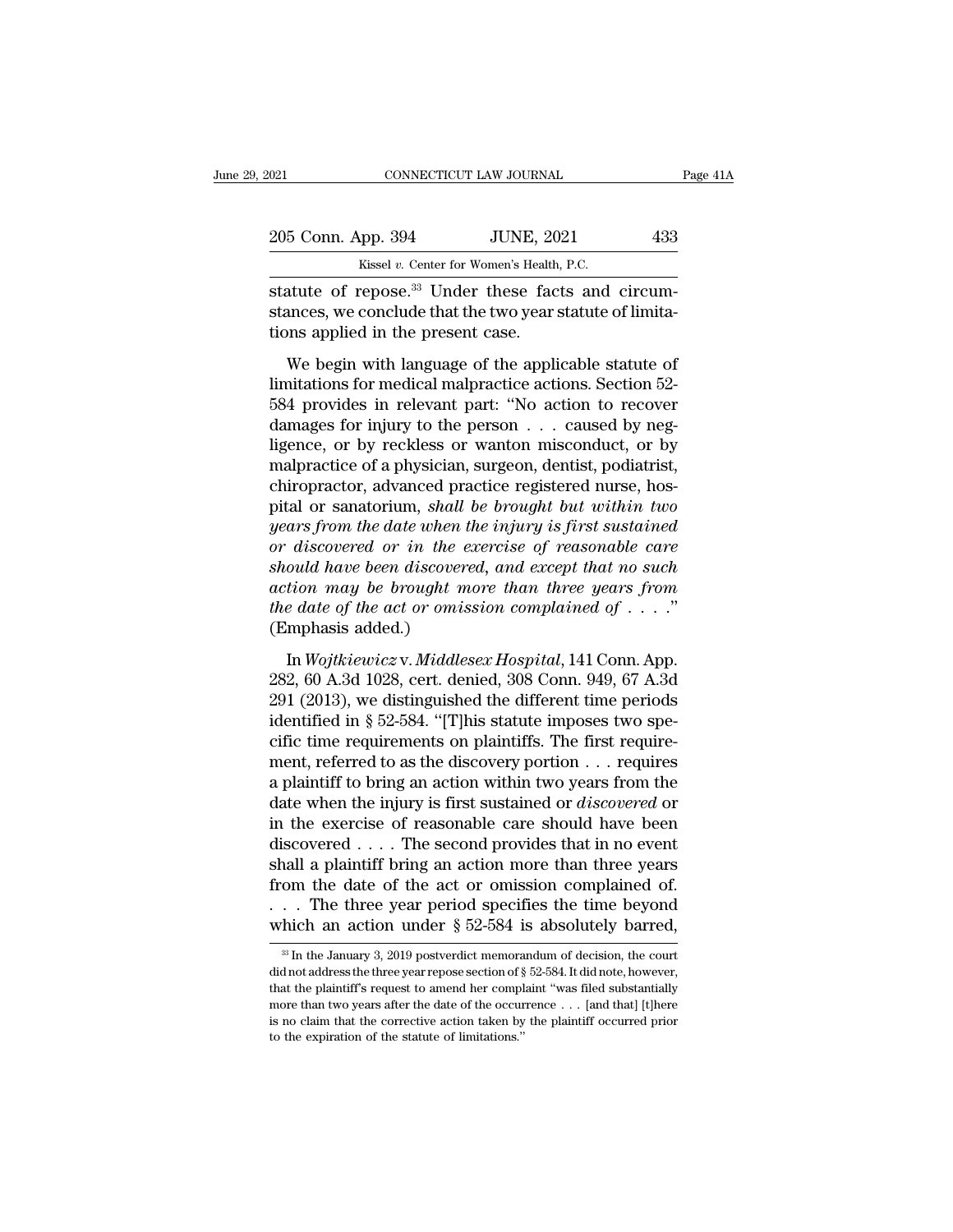| Ά   | CONNECTICUT LAW JOURNAL                             |                    | June 29, 2021 |
|-----|-----------------------------------------------------|--------------------|---------------|
| 434 | <b>JUNE, 2021</b>                                   | 205 Conn. App. 394 |               |
|     | Kissel v. Center for Women's Health, P.C.           |                    |               |
|     | and the three year period is therefore a statute of |                    |               |

CONNECTICUT LAW JOURNAL June 29, 202<br>
434 JUNE, 2021 205 Conn. App. 394<br>
6 Kissel v. Center for Women's Health, P.C.<br>
205 Conn. App. 394<br>
6 Kissel v. Center for Women's Health, P.C.<br>
206 Conn. App. 394<br>
7 Conn. App. 396 87 134 JUNE, 2021 205 Conn. App. 394<br>
134 Kissel v. Center for Women's Health, P.C.<br>
138 Kissel v. Center for Women's Health, P.C.<br>
138 Kissel in original; internal quotation marks<br>
139 Conn. App. 206 101 102 844 A 24 803 (20 134 JUNE, 2021 205 Conn. App. 394<br>
Kissel v. Center for Women's Health, P.C.<br>
and the three year period is, therefore, a statute of<br>
repose." (Emphasis in original; internal quotation marks<br>
omitted.) Id., 286–87; *Rosato* 394<br>
394<br>
394<br>
396, 800 Eissel v. Center for Women's Health, P.C.<br>
394<br>
301 the three year period is, therefore, a statute of<br>
396. "(Emphasis in original; internal quotation marks<br>
396, 401–402, 844 A.2d 893 (2004); see a *DECASE v. Center for Women's Health, P.C.*<br>
and the three year period is, therefore, a statute of<br>
repose." (Emphasis in original; internal quotation marks<br>
omitted.) Id., 286–87; *Rosato v. Mascardo*, 82 Conn. App.<br>
396, (2006). id and ance year period is, ancreasing, a statute of<br>pose." (Emphasis in original; internal quotation marks<br>nitted.) Id., 286–87; Rosato v. Mascardo, 82 Conn. App.<br>6, 401–402, 844 A.2d 893 (2004); see also *Neuhaus* v.<br>*Ch* repeser (Emphasis in enginal, mernal quotation matrix<br>
omitted.) Id., 286–87; Rosato v. Mascardo, 82 Conn. App.<br>
396, 401–402, 844 A.2d 893 (2004); see also Neuhaus v.<br>
DeCholnoky, 280 Conn. 190, 200–201, 905 A.2d 1135<br>
(2

996, 401–402, 844 A.2d 893 (2004); see also *Neuhaus* v.<br> *DeCholnoky*, 280 Conn. 190, 200–201, 905 A.2d 1135<br>
(2006).<br>
In *Lagassey* v. *State*, 268 Conn. 723, 846 A.2d 831<br>
(2004), our Supreme Court stated: "The limitat DeCholnoky, 280 Conn. 190, 200–201, 905 A.2d 1135<br>(2006).<br>In *Lagassey* v. *State*, 268 Conn. 723, 846 A.2d 831<br>(2004), our Supreme Court stated: "The limitation<br>period for actions in negligence begins to run on the<br>date (2006).<br>
In *Lagassey* v. *State*, 268 Conn. 723, 846 A.2d 831<br>
(2004), our Supreme Court stated: "The limitation<br>
period for actions in negligence begins to run on the<br>
date when the injury is first discovered or in the In *Lagassey* v. *State*, 268 Conn. 723, 846 A.2d 831 (2004), our Supreme Court stated: "The limitation period for actions in negligence begins to run on the date when the injury is first discovered or in the exercise of In *Lagassey* v. *State*, 268 Conn. 723, 846 A.2d 831 (2004), our Supreme Court stated: "The limitation period for actions in negligence begins to run on the date when the injury is first discovered or in the exercise of (2004), our Supreme Court stated: "The limitation<br>period for actions in negligence begins to run on the<br>date when the injury is first discovered or in the exercise<br>of reasonable care should have been discovered. . . .<br>In period for actions in negligence begins to run on the<br>date when the injury is first discovered or in the exercise<br>of reasonable care should have been discovered. . . .<br>In this regard, the term injury is synonymous with leg date when the injury is first discovered or in the exercise<br>of reasonable care should have been discovered. . . .<br>In this regard, the term injury is synonymous with legal<br>injury or actionable harm. Actionable harm occurs<br> of reasonable care should have been discovered. . . .<br>In this regard, the term injury is synonymous with legal<br>injury or actionable harm. Actionable harm occurs<br>when the plaintiff discovers, or in the exercise of rea-<br>son In this regard, the term injury is synonymous with legal<br>
injury or actionable harm. Actionable harm occurs<br>
when the plaintiff discovers, or in the exercise of rea-<br>
sonable care, should have discovered the essential eleinjury or actionable harm. Actionable harm occurs<br>when the plaintiff discovers, or in the exercise of rea-<br>sonable care, should have discovered the essential ele-<br>ments of a cause of action.  $\ldots$  A breach of duty by<br>the when the plaintiff discovers, or in the exercise of reasonable care, should have discovered the essential elements of a cause of action.  $\ldots$  A breach of duty by the defendant and a causal connection between the defendan sonable care, should have discovered the essential elements of a cause of action. . . . . A breach of duty by<br>the defendant and a causal connection between the<br>defendant's breach of duty and the resulting harm to<br>the plai ments of a cause of action. . . . . A breach of duty by<br>the defendant and a causal connection between the<br>defendant's breach of duty and the resulting harm to<br>the plaintiff are essential elements of a cause of action<br>in n the defendant and a causal connection between the<br>defendant's breach of duty and the resulting harm to<br>the plaintiff are essential elements of a cause of action<br>in negligence; they are therefore necessary ingredients<br>for a defendant's breach of duty and the resulting harm to<br>the plaintiff are essential elements of a cause of action<br>in negligence; they are therefore necessary ingredients<br>for actionable harm.... Furthermore, actionable<br>harm ma the plaintiff are essential elements of a cause of action<br>in negligence; they are therefore necessary ingredients<br>for actionable harm.... Furthermore, actionable<br>harm may occur when the plaintiff has knowledge of<br>facts th in negligence; they are therefore necessary ingredients<br>for actionable harm  $\dots$ . Furthermore, actionable<br>harm may occur when the plaintiff has knowledge of<br>facts that would put a reasonable person on notice of<br>the nature for actionable harm. . . . . Furthermore, actionable harm may occur when the plaintiff has knowledge of facts that would put a reasonable person on notice of the nature and extent of an injury, and that the injury was cau harm may occur when the plaintiff has knowledge of<br>facts that would put a reasonable person on notice of<br>the nature and extent of an injury, and that the injury<br>was caused by the negligent conduct of another.  $\dots$ <br>In this facts that would put a reasonable person on notice of<br>the nature and extent of an injury, and that the injury<br>was caused by the negligent conduct of another.  $\dots$ <br>In this regard, the harm complained of need not have<br>reach the nature and extent of an injury, and that the injury<br>was caused by the negligent conduct of another. . . .<br>In this regard, the harm complained of need not have<br>reached its fullest manifestation in order for the limitawas caused by the negligent conduct of another. . . . .<br>In this regard, the harm complained of need not have<br>reached its fullest manifestation in order for the limita-<br>tion period to begin to run; a party need only have su In this regard, the harm complained of need not have<br>reached its fullest manifestation in order for the limita-<br>tion period to begin to run; a party need only have suf-<br>fered some form of actionable harm." (Citations omitreached its fullest manifestation in order for the limitation period to begin to run; a party need only have suffered some form of actionable harm." (Citations omitted; internal quotation marks omitted.) Id., 748–49; see a tion period to begin to run; a party need only have suf-<br>fered some form of actionable harm." (Citations omit-<br>ted; internal quotation marks omitted.) Id., 748–49; see<br>also *Barrett* v. *Montesano*, 269 Conn. 787, 793, 84 fered some form of actionable harm." (Citations omitted; internal quotation marks omitted.) Id., 748–49; see also *Barrett v. Montesano*, 269 Conn. 787, 793, 849 A.2d 839 (2004); *Parnoff v. Aquarion Water Co. of Connecti* ted; internal quotation marks omitted.) Id., 748–49; see<br>also *Barrett v. Montesano*, 269 Conn. 787, 793, 849 A.2d<br>839 (2004); *Parnoff v. Aquarion Water Co. of Connecti-*<br>*cut*, 188 Conn. App. 153, 168, 204 A.3d 717 (2019 also *Barre*<br>839 (2004)<br>*cut*, 188 C<br>focus, hov<br>facts, rath<br>ries. *Catz*<br>98 (1986).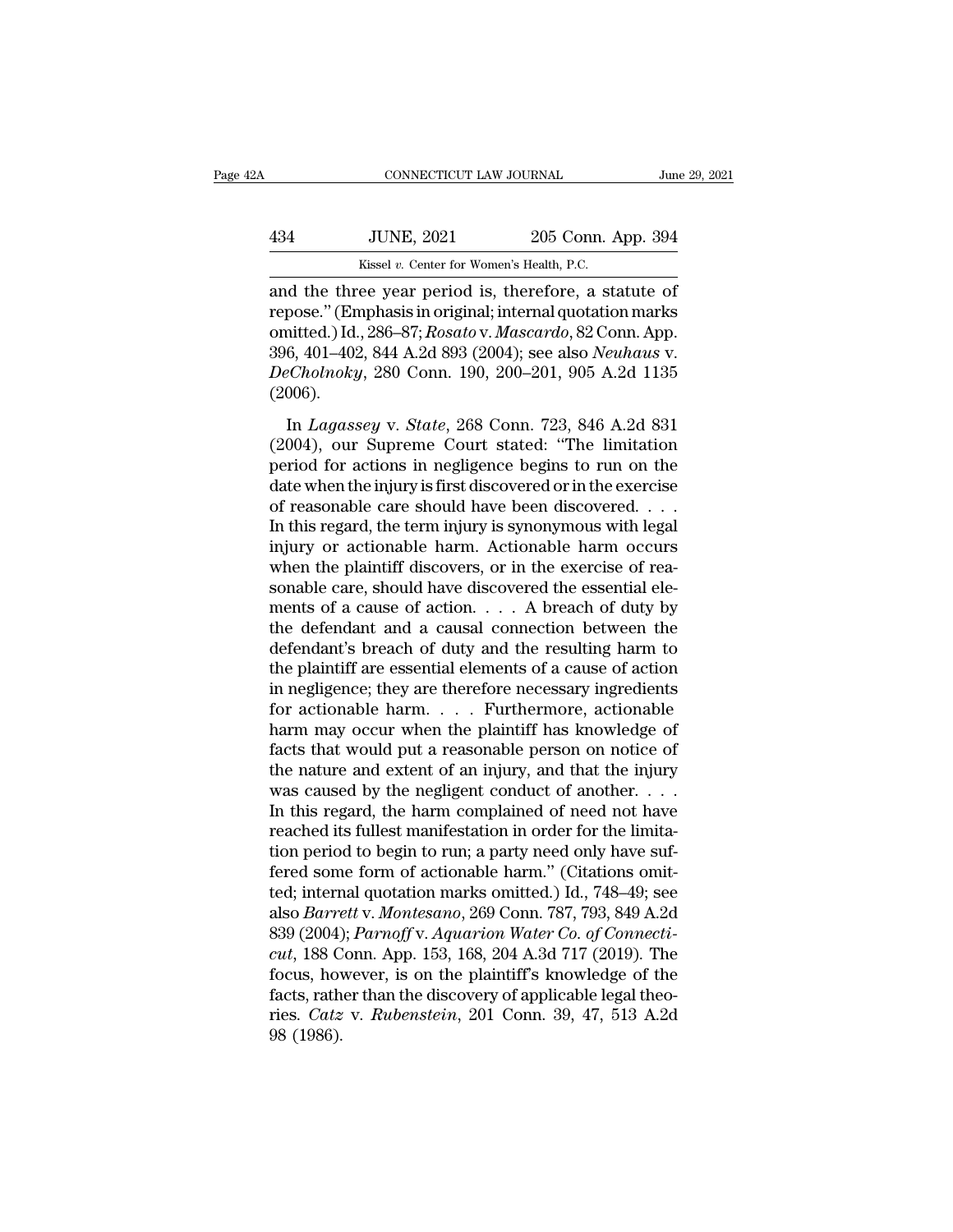EXERCISE CONNECTICUT LAW JOURNAL Page 43A<br>205 Conn. App. 394 JUNE, 2021 435<br>Kissel v. Center for Women's Health, P.C. CONNECTICUT LAW JOURNAL<br>
205 Conn. App. 394 JUNE, 2021 435<br>
Kissel *v.* Center for Women's Health, P.C.<br>
As a general matter, the determination of whether a

CONNECTICUT LAW JOURNAL Page 43A<br>
5 Conn. App. 394 JUNE, 2021 435<br>
Kissel v. Center for Women's Health, P.C.<br>
As a general matter, the determination of whether a<br>
aintiff, in the exercise of reasonable care, should have<br> 205 Conn. App. 394 JUNE, 2021 435<br>Kissel v. Center for Women's Health, P.C.<br>As a general matter, the determination of whether a<br>plaintiff, in the exercise of reasonable care, should have<br>discovered actionable harm for purp 205 Conn. App. 394 JUNE, 2021 435<br>
Kissel v. Center for Women's Health, P.C.<br>
As a general matter, the determination of whether a<br>
plaintiff, in the exercise of reasonable care, should have<br>
discovered actionable harm for For the trier of Nomen's Health, P.C.<br> **Example 19 A.S. As a general matter, the determination of whether a**<br>
plaintiff, in the exercise of reasonable care, should have<br>
discovered actionable harm for purposes of § 52-584 Example 2012. The Collection Collection and Kissel v. Center for Women's Health, P.C.<br>
As a general matter, the determination of whether a<br>
plaintiff, in the exercise of reasonable care, should have<br>
discovered actionable the two wears Health, P.C.<br>
As a general matter, the determination of whether a<br>
plaintiff, in the exercise of reasonable care, should have<br>
discovered actionable harm for purposes of § 52-584 is<br>
for the trier of fact. As a general matter, the determination of whether a<br>plaintiff, in the exercise of reasonable care, should have<br>discovered actionable harm for purposes of § 52-584 is<br>for the trier of fact. *Lagassey* v. *State*, supra, 26 plaintiff, in the exercise of reasonable care, should have<br>discovered actionable harm for purposes of § 52-584 is<br>for the trier of fact. *Lagassey* v. *State*, supra, 268 Conn.<br>749. Under some circumstances, however, the s discovered actionable harm for purposes of § 52-584 is<br>for the trier of fact. *Lagassey* v. *State*, supra, 268 Conn.<br>749. Under some circumstances, however, the start of<br>the two year statute of limitations in a medical ma for the trier of fact. *Lagassey* v. *State*, supra, 268 Conn.<br>749. Under some circumstances, however, the start of<br>the two year statute of limitations in a medical malprac-<br>tice action may be decided as a matter of law. F 749. Under some circumstances, however, the start of<br>the two year statute of limitations in a medical malprac-<br>tice action may be decided as a matter of law. For<br>example, in *Burns v. Hartford Hospital*, 192 Conn. 451,<br>472 the two year statute of limitations in a medical malpractice action may be decided as a matter of law. For example, in *Burns v. Hartford Hospital*, 192 Conn. 451, 472 A.2d 1257 (1984), our Supreme Court considered whether tice action may be decided as a matter of law. For<br>example, in *Burns* v. *Hartford Hospital*, 192 Conn. 451,<br>472 A.2d 1257 (1984), our Supreme Court considered<br>whether summary judgment properly had been ren-<br>dered in favo example, in *Burns* v. *Hartford Hospital*, 192 Conn. 451,<br>472 A.2d 1257 (1984), our Supreme Court considered<br>whether summary judgment properly had been ren-<br>dered in favor of the defendant physician and hospital.<br>In that 472 A.2d 1257 (1984), our Supreme Court considered<br>whether summary judgment properly had been ren-<br>dered in favor of the defendant physician and hospital.<br>In that case, the two year old plaintiff had been treated<br>following whether summary judgment properly had been rendered in favor of the defendant physician and hospital.<br>In that case, the two year old plaintiff had been treated following an automobile accident. Id., 452. This medical treat dered in favor of the defendant physician and hospital.<br>In that case, the two year old plaintiff had been treated<br>following an automobile accident. Id., 452. This medical<br>treatment included the insertion of intravenous tub In that case, the two year old plaintiff had been treated following an automobile accident. Id., 452. This medical treatment included the insertion of intravenous tubes into the plaintiff's legs. Id. Approximately one week following an automobile accident. Id., 452. This medical<br>treatment included the insertion of intravenous tubes<br>into the plaintiff's legs. Id. Approximately one week<br>later, the child's left leg became swollen and red. The<br>p treatment included the<br>into the plaintiff's legs<br>later, the child's left leg<br>physician initially diagr<br>toma, but after further<br>ered an infection, likely<br>tubes. Id., 452–53.<br>The plaintiff filed an a For the plaintiff steps. Id. Approximately one week<br>ter, the child's left leg became swollen and red. The<br>ysician initially diagnosed the condition as a hema-<br>ma, but after further procedures and testing, discov-<br>ed an inf rater, the child's left leg became swohen and red. The<br>physician initially diagnosed the condition as a hema-<br>toma, but after further procedures and testing, discov-<br>ered an infection, likely from contaminated intravenous<br>

physician initiany diagnosed the condition as a hema-<br>toma, but after further procedures and testing, discov-<br>ered an infection, likely from contaminated intravenous<br>tubes. Id., 452–53.<br>The plaintiff filed an action more t for summary independent based on the status for summary independent of the method in the status. Id., 452–53.<br>The plaintiff filed an action more than two years from<br>the date on which the infection in his leg was first<br>dis relea an infection, intery from containmated intravenous<br>tubes. Id., 452–53.<br>The plaintiff filed an action more than two years from<br>the date on which the infection in his leg was first<br>discovered. Id., 453. The physician a The plaintiff filed an action more than two years from<br>the date on which the infection in his leg was first<br>discovered. Id., 453. The physician and the hospital<br>moved for summary judgment based on the statute of<br>limitatio The plaintiff filed an action more than two years from<br>the date on which the infection in his leg was first<br>discovered. Id., 453. The physician and the hospital<br>moved for summary judgment based on the statute of<br>limitation the date on which the infection in his leg was first<br>discovered. Id., 453. The physician and the hospital<br>moved for summary judgment based on the statute of<br>limitations. Id., 453–54. The trial court granted the<br>motions for discovered. Id., 453. The physician and the hospital<br>moved for summary judgment based on the statute of<br>limitations. Id., 453–54. The trial court granted the<br>motions for summary judgment. Id., 454. Our Supreme<br>Court held t moved for summary judgment based on the statute of<br>
limitations. Id., 453–54. The trial court granted the<br>
motions for summary judgment. Id., 454. Our Supreme<br>
Court held that that the two year statute of limitations<br>
comm limitations. Id., 453–54. The trial court granted the<br>motions for summary judgment. Id., 454. Our Supreme<br>Court held that that the two year statute of limitations<br>commenced on the date the child's mother was aware<br>he had a motions for summary judgment. Id., 454. Our Supreme<br>Court held that that the two year statute of limitations<br>commenced on the date the child's mother was aware<br>he had an infection and not a hematoma. Id., 459–60.<br>"Because Court held that that<br>
commenced on the<br>
he had an infection<br>
"Because the plaint<br>
years of discovering<br>
ruled that the action<br>
tions." Id., 460.<br>
Although the proc Although the procedural posture of *Burns* v. *Hart-*<br>Although the procedural posture of *Burns* of discovering the injury, the trial court correctly<br>led that the action was barred by the statute of limita-<br>pose," Id., 460 *ford Hospital*, supra, 192 Conn. 451, differs from the present case, its reasoning guides us to reject the plain-<br>*ford Hospital*, supra, 192 Conn. 451, differs from the present case, its reasoning guides us to reject the

because the plantiful that flot bling suit within two<br>years of discovering the injury, the trial court correctly<br>ruled that the action was barred by the statute of limita-<br>tions." Id., 460.<br>Although the procedural posture between the action was barred by the statute of limitations." Id., 460.<br>Although the procedural posture of *Burns v. Hartford Hospital*, supra, 192 Conn. 451, differs from the present case, its reasoning guides us to rejec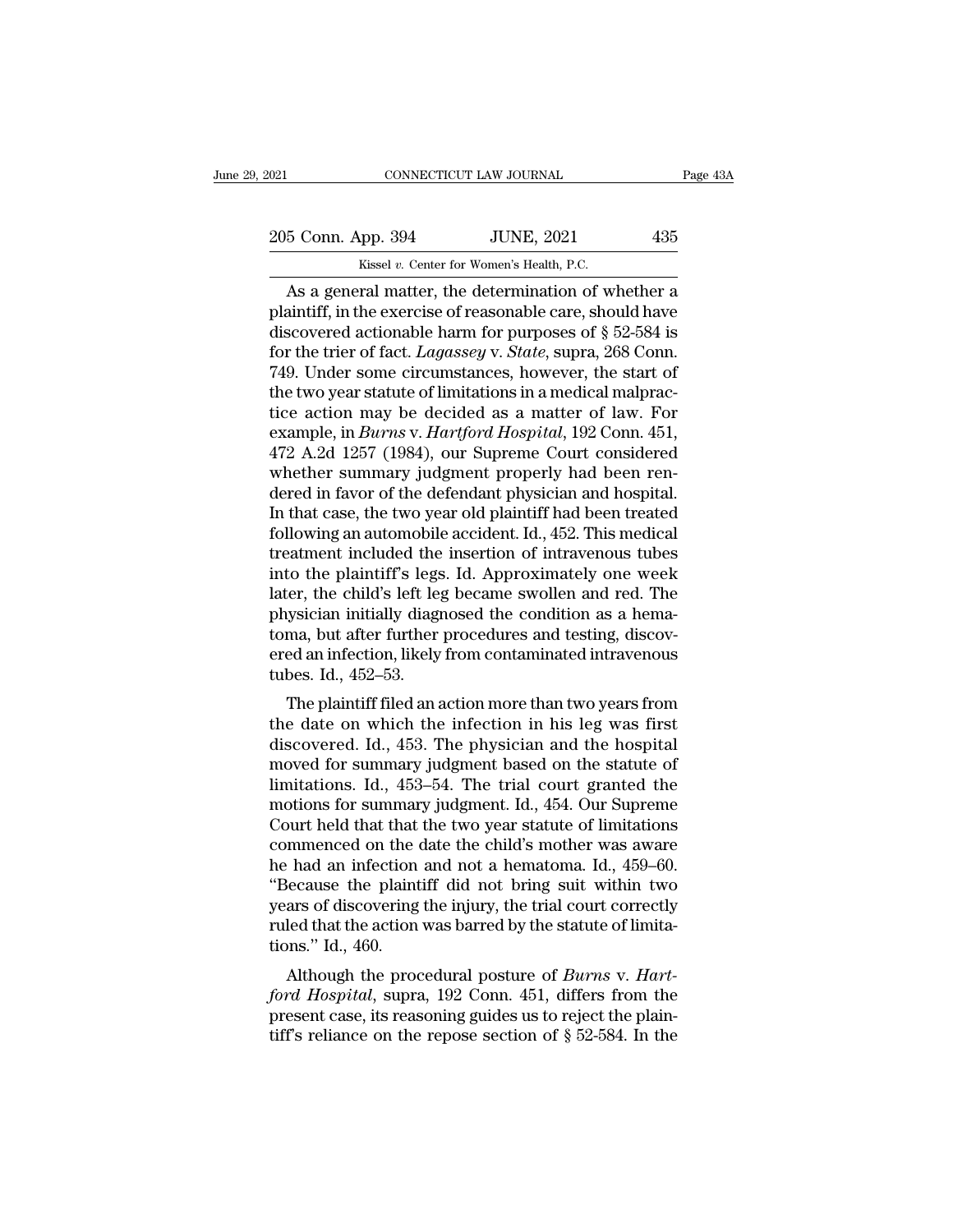| 4Α  | CONNECTICUT LAW JOURNAL                               |                    | June 29, 2021 |
|-----|-------------------------------------------------------|--------------------|---------------|
| 436 | <b>JUNE, 2021</b>                                     | 205 Conn. App. 394 |               |
|     | Kissel v. Center for Women's Health, P.C.             |                    |               |
|     | present case the allegations in the complaint conclu- |                    |               |

FREE CONNECTICUT LAW JOURNAL<br>
FREE CONNECTICUT LAW JOURNAL<br>
FREE CONNECTIONS IN 2015 Conn. App. 394<br>
FREE CONNECTIONS IN 2015 Conn. App. 394<br>
FREE CONNECTIONS IN THE CONNECTION CONNECTION STATES IN A SUBJECT OF THE CONNECT Simulation and the plantiff had knowledge, on the plaintiff had knowledge, on the plaintiff had knowledge, on the date of the incident, of the nature and extent of the injuries to be foot. The knowledge of these foots woul  $\frac{436}{436}$  JUNE, 2021 205 Conn. App. 394<br>  $\frac{436}{436}$  Existel v. Center for Women's Health, P.C.<br>
present case, the allegations in the complaint conclusively establish that the plaintiff had knowledge, on the<br>
date o  $\frac{36}{436}$  JUNE, 2021 205 Conn. App. 394<br>  $\frac{1}{368}$  Kissel v. Center for Women's Health, P.C.<br>
present case, the allegations in the complaint conclusively establish that the plaintiff had knowledge, on the<br>
date of th Example 19 Excel w. Center for Women's Health, P.C.<br>present case, the allegations in the complaint conclusively establish that the plaintiff had knowledge, on the<br>date of the incident, of the nature and extent of the<br>inju where the results of the allegations in the complaint conclusively establish that the plaintiff had knowledge, on the date of the incident, of the nature and extent of the injuries to her foot. The knowledge of these fact present case, the allegations in the complaint conclusively establish that the plaintiff had knowledge, on the date of the incident, of the nature and extent of the injuries to her foot. The knowledge of these facts would sively establish that the plaintiff had knowledge, on the<br>date of the incident, of the nature and extent of the<br>injuries to her foot. The knowledge of these facts would<br>put a reasonable person on notice that those injuries injuries to her foot. The knowledge of these facts would<br>put a reasonable person on notice that those injuries<br>were the result of Wang's alleged negligent conduct. To<br>conclude otherwise would eviscerate the policies underput a reasonable person on notice that those injuries<br>were the result of Wang's alleged negligent conduct. To<br>conclude otherwise would eviscerate the policies under-<br>lying the statute of limitations. See *Lindsay* v. Pierr were the result of Wang's alleged neg<br>conclude otherwise would eviscerate<br>lying the statute of limitations. See<br>90 Conn. App. 696, 701, 879 A.2d 48:<br>reasons, we reject the plaintiff's reli.<br>section of § 52-584 and her clai In statute of limitations. See *Lindsay v. Pierre*,<br>
Conn. App. 696, 701, 879 A.2d 482 (2005). For these<br>
asons, we reject the plaintiff's reliance on the repose<br>
ction of § 52-584 and her claim that the efforts to cure<br> as required by 696, 701, 879 A.2d 482 (2005). For these<br>reasons, we reject the plaintiff's reliance on the repose<br>section of  $\S 52-584$  and her claim that the efforts to cure<br>the opinion letter were timely.<br>In sum, the pl

France present the plaintiff's reliance on the repose<br>section of § 52-584 and her claim that the efforts to cure<br>the opinion letter were timely.<br>In sum, the plaintiff failed to attach an opinion letter<br>as required by § 52section of  $\S$  52-584 and her claim that the efforts to cure<br>the opinion letter were timely.<br>In sum, the plaintiff failed to attach an opinion letter<br>as required by  $\S$  52-190a to her complaint. None of the<br>arguments adva the opinion letter were timely.<br>
In sum, the plaintiff failed to attach an opinion letter<br>
as required by § 52-190a to her complaint. None of the<br>
arguments advanced by the plaintiff disputes this fact.<br>
Wang and the Cent In sum, the plaintiff failed to attach an opinion letter<br>as required by  $\S$  52-190a to her complaint. None of the<br>arguments advanced by the plaintiff disputes this fact.<br>Wang and the Center demonstrated that her efforts t In sum, the plaintiff failed to attach an opinion letter<br>as required by  $\S$  52-190a to her complaint. None of the<br>arguments advanced by the plaintiff disputes this fact.<br>Wang and the Center demonstrated that her efforts t as required by  $\S$  52-190a to her complaint. None of the arguments advanced by the plaintiff disputes this fact.<br>Wang and the Center demonstrated that her efforts to cure this defect were not commenced within the statutor arguments advanced by the plaintiff disputes this fact.<br>Wang and the Center demonstrated that her efforts to<br>cure this defect were not commenced within the statu-<br>tory limitation period. We are not persuaded by the<br>plaint Wang and the Center demonstrated that her efforts to cure this defect were not commenced within the statutory limitation period. We are not persuaded by th plaintiff's additional arguments regarding  $\S 52-190a$ . We conclu guments regarding §<br>
t did not have persc<br>
he Center and that<br>
uild have been dism<br>
II<br>
AC 42505<br>
O claims that the co

II

In as to Wang and the Center and that the medical<br>alpractice action should have been dismissed.<br>II<br>AC 42505<br>In AC 42505, WABBO claims that the court improp-<br>ly denied its motions for a directed verdict and to set<br>ide the v malpractice action should have been dismissed.<br>
II<br>
AC 42505<br>
In AC 42505, WABBO claims that the court improperly<br>
denied its motions for a directed verdict and to set<br>
aside the verdict because the plaintiff did not estab II<br>AC 42505<br>In AC 42505, WABBO claims that the court improp-<br>erly denied its motions for a directed verdict and to set<br>aside the verdict because the plaintiff did not establish<br>the element of causation. Specifically, WABBO  $\,$   $\,$  AC 42505  $\,$   $\,$  MC 42505, WABBO claims that the court improperly denied its motions for a directed verdict and to set aside the verdict because the plaintiff did not establish the element of causation. Specif AC 42505<br>In AC 42505, WABBO claims that the court improp-<br>erly denied its motions for a directed verdict and to set<br>aside the verdict because the plaintiff did not establish<br>the element of causation. Specifically, WABBO ar In AC 42505, WABBO claims that the court improp-<br>erly denied its motions for a directed verdict and to set<br>aside the verdict because the plaintiff did not establish<br>the element of causation. Specifically, WABBO argues<br>that In AC 42505, WABBO claims that the court improperly denied its motions for a directed verdict and to set aside the verdict because the plaintiff did not establish the element of causation. Specifically, WABBO argues that i erly denied its motions for a directed verdict and to set<br>aside the verdict because the plaintiff did not establish<br>the element of causation. Specifically, WABBO argues<br>that it was entitled to judgment in the product liabi aside the verdict because the plaintiff did not establish<br>the element of causation. Specifically, WABBO argues<br>that it was entitled to judgment in the product liability<br>action because the plaintiff failed to prove how the the element of causation. Specifically, WABBO argues<br>that it was entitled to judgment in the product liability<br>action because the plaintiff failed to prove how the heat<br>lamp came into contact with her foot. The plaintiff<br>r plaintiff.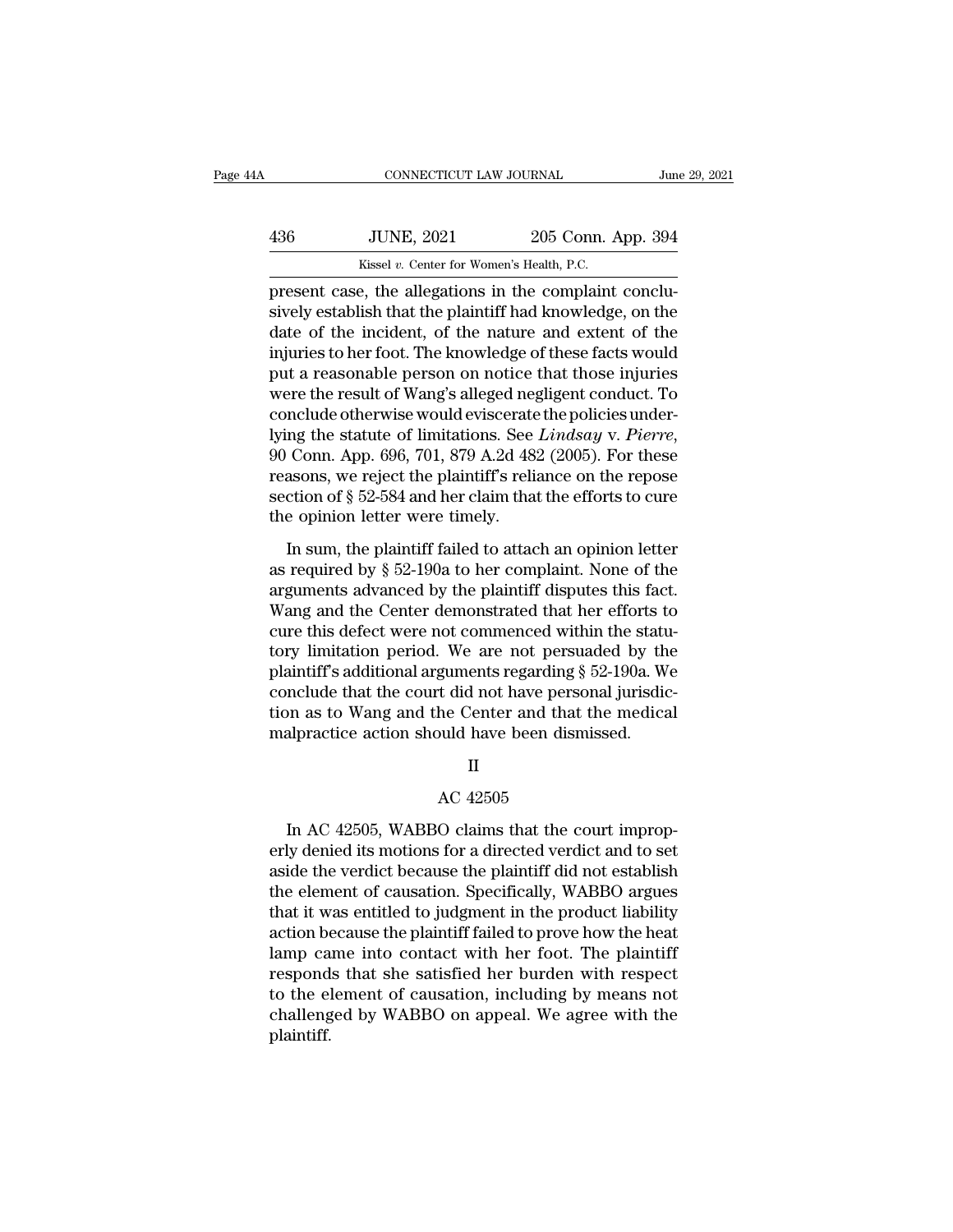CONNECTICUT LAW JOURNAL Page 45A<br>
5 Conn. App. 394 JUNE, 2021 437<br>
Kissel v. Center for Women's Health, P.C.<br>
In her third amended third-party complaint (operative<br>
ird-party complaint) against WABBO,<sup>34</sup> the plaintiff 205 Conn. App. 394 JUNE, 2021 437<br>Kissel v. Center for Women's Health, P.C.<br>In her third amended third-party complaint (operative<br>third-party complaint) against WABBO,<sup>34</sup> the plaintiff<br>alleged a violation of the Connecti 205 Conn. App. 394 JUNE, 2021 437<br>
Kissel v. Center for Women's Health, P.C.<br>
In her third amended third-party complaint (operative<br>
third-party complaint) against WABBO,<sup>34</sup> the plaintiff<br>
alleged a violation of the Conn 205 Conn. App. 394 JUNE, 2021 437<br>
Kissel v. Center for Women's Health, P.C.<br>
In her third amended third-party complaint (operative<br>
third-party complaint) against WABBO,<sup>34</sup> the plaintiff<br>
alleged a violation of the Conn Kissel v. Center for Women's Health, P.C.<br>
In her third amended third-party complaint (operative<br>
third-party complaint) against WABBO,<sup>34</sup> the plaintiff<br>
alleged a violation of the Connecticut Product Liability<br>
Act, Gene Kissel v. Center for Women's Health, P.C.<br>
In her third amended third-party complaint (operative<br>
third-party complaint) against WABBO,<sup>34</sup> the plaintiff<br>
alleged a violation of the Connecticut Product Liability<br>
Act, Gen In her third amended third-party complaint (operative<br>third-party complaint) against WABBO,<sup>34</sup> the plaintiff<br>alleged a violation of the Connecticut Product Liability<br>Act, General Statutes § 52-572m et seq.<sup>35</sup> In this ple third-party complaint) against WABBO,<sup>34</sup> the plaintiff<br>alleged a violation of the Connecticut Product Liability<br>Act, General Statutes § 52-572m et seq.<sup>35</sup> In this pleading,<br>the plaintiff alleged that WABBO was a foreign alleged a violation of the Connecticut Product Liability<br>Act, General Statutes § 52-572m et seq.<sup>35</sup> In this pleading,<br>the plaintiff alleged that WABBO was a foreign corpora-<br>tion authorized to do business in Connecticut a Act, General Statutes § 52-572m et seq.<sup>35</sup> In this pleading,<br>the plaintiff alleged that WABBO was a foreign corpora-<br>tion authorized to do business in Connecticut and that<br>it sold the heat lamp to Wang for use in Connecti the plaintiff alleged that WABBO was a foreign corporation authorized to do business in Connecticut and that<br>it sold the heat lamp to Wang for use in Connecticut.<br>She further alleged that WABBO placed the heat lamp<br>into th tion authorized to do business in Connecticut and that<br>it sold the heat lamp to Wang for use in Connecticut.<br>She further alleged that WABBO placed the heat lamp<br>into the stream of commerce with the expectation that<br>it woul it sold the heat lamp to Wang for use in Connecticut.<br>She further alleged that WABBO placed the heat lamp<br>into the stream of commerce with the expectation that<br>it would reach consumers without a substantial change<br>in condi She further alleged that WABBO placed the heat lamp<br>into the stream of commerce with the expectation that<br>it would reach consumers without a substantial change<br>in condition. On April 22, 2010, Wang used the heat<br>lamp, whic into the stream of commerce with the expectation that<br>it would reach consumers without a substantial change<br>in condition. On April 22, 2010, Wang used the heat<br>lamp, which had not been substantially changed, during<br>the pla it would reach consumers without a substantial change<br>in condition. On April 22, 2010, Wang used the heat<br>lamp, which had not been substantially changed, during<br>the plaintiff's acupuncture treatment. The plaintiff<br>claimed in condition. On April 22, 2010, Wang used the<br>lamp, which had not been substantially changed, c<br>the plaintiff's acupuncture treatment. The pla<br>claimed that the stabilizing hardware and hyd<br>mechanisms for the head and arm rep, when had not been substanting enlarged, daring<br>the plaintiff's acupuncture treatment. The plaintiff<br>aimed that the stabilizing hardware and hydraulic<br>echanisms for the head and arm of the heat lamp were<br>ficient and re strictly liable in distributing hardware and hydraulic<br>mechanisms for the head and arm of the heat lamp were<br>deficient and resulted in the heating element coming<br>into contact with her foot and injuring her.<br>The plaintiff a

mechanisms for the head and arm of the heat lamp were<br>deficient and resulted in the heating element coming<br>into contact with her foot and injuring her.<br>The plaintiff alleged that WABBO was negligent and<br>strictly liable in factorianally for the heat and anti-order heat lamp were<br>deficient and resulted in the heating element coming<br>into contact with her foot and injuring her.<br>The plaintiff alleged that WABBO was negligent and<br>strictly liable into contact with her foot and injuring her.<br>The plaintiff alleged that WABBO was negligent and<br>strictly liable in distributing, selling, and/or otherwise<br>placing the heat lamp into the stream of commerce by<br>failing (1) t Frictly hable in distributing, selling, and/or otherwise<br>lacing the heat lamp into the stream of commerce by<br>illing (1) to affix a warning on the heat lamp regarding<br>the propensity of its arm to lower, (2) to include any<br>placing the heat lamp into the stream of commerce by failing (1) to affix a warning on the heat lamp regarding the propensity of its arm to lower, (2) to include any  $\frac{34 \text{ On February 6, 2013, Wang filed a third-party complaint against WABBO.}$  Approximately one mon

failing (1) to affix a warning on the heat lamp regarding<br>the propensity of its arm to lower, (2) to include any<br> $\frac{1}{4}$  On February 6, 2013, Wang filed a third-party complaint against WABBO.<br>Approximately one month lat the propensity of its arm to lower, (2) to include any<br>
<sup>34</sup> On February 6, 2013, Wang filed a third-party complaint against WABBO.<br>
Approximately one month later, the plaintiff filed a third-party complaint<br>
against WABB <sup>34</sup> On February 6, 2013, Wang filed a third-party complaint against WABBO.<br>Approximately one month later, the plaintiff filed a third-party complaint against WABBO. At the start of the trial, Wang withdrew his action aga

Approximately one month later, the plaintiff filed a third-party complaint against WABBO. At the start of the trial, Wang withdrew his action against WABBO. At the start of the trial, Wang withdrew his action against WABB Approximately one month later, the plaintiff filed a third-party complaint against WABBO. At the start of the trial, Wang with<br>drew his action against WABBO. <br><sup>35</sup> General Statutes § 52-572m (b) provides in relevant part: against WABBO.<br>
<sup>36</sup> General Statutes § 52-572m (b) provides in relevant part: "Product liability claim' includes all claims or actions brought for personal injury ... caused by the manufacture, construction, design ... w <sup>16</sup> General Statutes § 52-572m (b) provides in relevant part: "Product liability claim' includes all claims or actions brought for personal injury . . . caused by the manufacture, construction, design . . . warnings, ins liability claim' includes all claims or actions brought for personal injury<br>
... caused by the manufacture, construction, design ... warnings,<br>
instructions, marketing, packaging or labeling of any product. Product liabilnegligent or innocent; misrepresentation or nondisclosure, whether negligent or innocent; misrepresentation, design  $\ldots$  warnings, instructions, marketing, packaging or labeling of any product. 'Product liability claim' instructions, marketing, packaging or labeling of any product. 'Product liability claim' shall include, but is not limited to, all actions based on the following theories: Strict liability in tort; negligence; breach of wa First claim' shall include, but is not limited to, all actions based on the following theories: Strict liability in tort; negligence; breach of warranty, express or implied; breach of or failure to discharge a duty to war theories: Strict liability in tort; negligence; breach of warranty, express or implied; breach of or failure to discharge a duty to warn or instruct, whether negligent or innocent; misrepresentation or nondisclosure, wheth implied; breach of or failure to discharge a duty to warn or instruct, whether negligent or innocent; misrepresentation or nondisclosure, whether negligent or innocent." See generally *Allard v. Liberty Oil Equipment Co.*, implied; breach of or failure to discharge a duty to warn or instruct, whether negligent or innocent." See generally *Allard* v. *Liberty Oil Equipment Co.*, 253 Conn. 787, 799–800, 756 A.2d 237 (2000) (complaint set fort gent or innocent." See generally Allard v. Liberty Oil Equipment Co., 253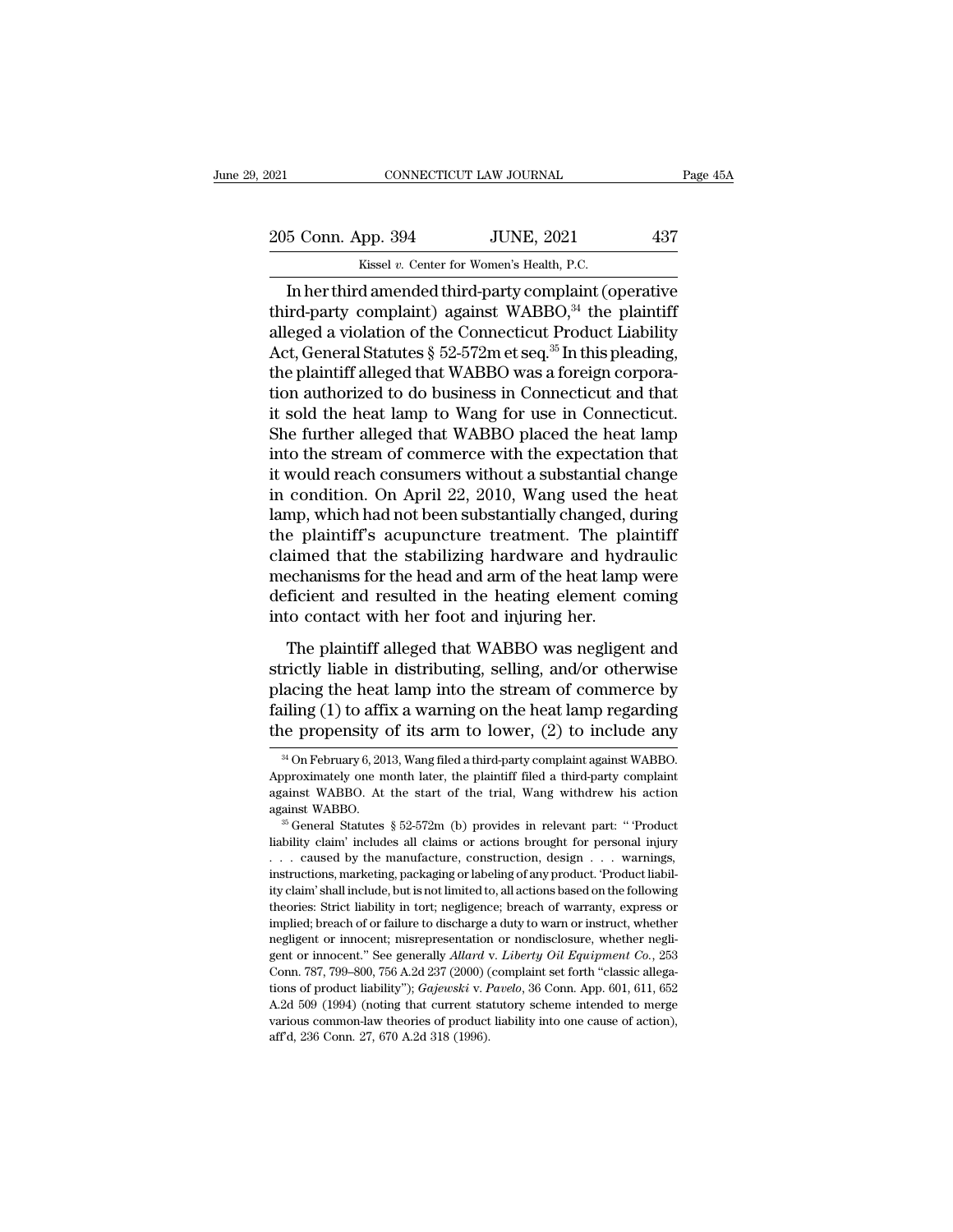|                   |                    | June 29, 2021                                                        |
|-------------------|--------------------|----------------------------------------------------------------------|
| <b>JUNE, 2021</b> | 205 Conn. App. 394 |                                                                      |
|                   |                    |                                                                      |
|                   |                    | CONNECTICUT LAW JOURNAL<br>Kissel v. Center for Women's Health, P.C. |

CONNECTICUT LAW JOURNAL June 29, 2021<br>
438 JUNE, 2021 205 Conn. App. 394<br>
Kissel v. Center for Women's Health, P.C.<br>
locking devices on the hydraulic mechanisms and joints<br>
of the heat lamp, (3) to include a safety guard 138 JUNE, 2021 205 Conn. App. 394<br>
Kissel v. Center for Women's Health, P.C.<br>
locking devices on the hydraulic mechanisms and joints<br>
of the heat lamp, (3) to include a safety guard over the<br>
face of the heating element, a 438 JUNE, 2021 205 Conn. App. 394<br>
Kissel v. Center for Women's Health, P.C.<br>
locking devices on the hydraulic mechanisms and joints<br>
of the heat lamp, (3) to include a safety guard over the<br>
face of the heating element, 438 JUNE, 2021 205 Conn. App. 394<br>Kissel v. Center for Women's Health, P.C.<br>locking devices on the hydraulic mechanisms and joints<br>of the heat lamp, (3) to include a safety guard over the<br>face of the heating element, and/ kissel v. Center for Women's Health, P.C.<br>locking devices on the hydraulic mechanisms and joints<br>of the heat lamp, (3) to include a safety guard over the<br>face of the heating element, and/or (4) to provide a user<br>manual or *Kissel v. Center for Women's Health, P.C.*<br>
locking devices on the hydraulic mechanisms and joints<br>
of the heat lamp, (3) to include a safety guard over the<br>
face of the heating element, and/or (4) to provide a user<br>
manu locking devices on the hydraulic mechanisms and joints<br>of the heat lamp, (3) to include a safety guard over the<br>face of the heating element, and/or (4) to provide a user<br>manual or instructions with the heat lamp or on its of the heat lamp, (3) to include a<br>face of the heating element, and/<br>manual or instructions with the h<br>site.<sup>36</sup> She further alleged that "<br>defects and acts of negligence d<br>substantial factor in causing the<br>tiff." (Emphasi ce of the heating element, and/or (4) to provide a user<br>anual or instructions with the heat lamp or on its web-<br>e.<sup>36</sup> She further alleged that "[o]*ne or more of these*<br>fects and acts of negligence described herein was a from WABBO did not come with the absonce of a locking<br>from WABBO did not come with a manual or warm and substantial factor in causing the injuries to the plain-<br>tiff." (Emphasis added.)<br>Wang testified that the heat lamp h

she." She further aneged that "forme" or more of these<br>defects and acts of negligence described herein was a<br>substantial factor in causing the injuries to the plain-<br>tiff." (Emphasis added.)<br>Wang testified that the heat la defects and acts of negligence described herein was a<br>substantial factor in causing the injuries to the plain-<br>tiff." (Emphasis added.)<br>Wang testified that the heat lamp he had purchased<br>from WABBO did not come with a manu substantial jactor in causing the injuries to the platn-<br>tiff." (Emphasis added.)<br>Wang testified that the heat lamp he had purchased<br>from WABBO did not come with a manual or warnings<br>about the propensity of the head of the  $\iota_{ij}$ . (Emphasis added.)<br>Wang testified that the heat lamp he had p<br>from WABBO did not come with a manual or<br>about the propensity of the head of the hea<br>fall down. He also stated that the absence of<br>mechanism, a safety wang testified that the heat lamp he had purchased<br>om WABBO did not come with a manual or warnings<br>out the propensity of the head of the heat lamp to<br>ll down. He also stated that the absence of a locking<br>echanism, a safety Tront WABBO did not come with a manual or warnings<br>about the propensity of the head of the heat lamp to<br>fall down. He also stated that the absence of a locking<br>mechanism, a safety guard, a manual, or warnings made<br>the heat

about the propensity of the heat of the heat lamp to<br>fall down. He also stated that the absence of a locking<br>mechanism, a safety guard, a manual, or warnings made<br>the heat lamp unreasonably dangerous.<br>Sami Kuang Wu, the ow rain down. He also stated that the absence of a locking<br>mechanism, a safety guard, a manual, or warnings made<br>the heat lamp unreasonably dangerous.<br>Sami Kuang Wu, the owner of WABBO, testified that<br>Wang had purchased the h mechanism, a safety guard, a manual, or warnings made<br>the heat lamp unreasonably dangerous.<br>Sami Kuang Wu, the owner of WABBO, testified that<br>Wang had purchased the heat lamp in March, 2008. She<br>also stated that the heat l the neat lamp unreasonably dangerous.<br>
Sami Kuang Wu, the owner of WABBO, testified that<br>
Wang had purchased the heat lamp in March, 2008. She<br>
also stated that the heat lamp was shipped without<br>
locking devices on the joi Sami Kuang Wu, the owner of WABBO, testified that<br>Wang had purchased the heat lamp in March, 2008. She<br>also stated that the heat lamp was shipped without<br>locking devices on the joints of its arms or a "safety<br>shield" betwe Wang had purchased the heat lamp in March, 2008. She<br>also stated that the heat lamp was shipped without<br>locking devices on the joints of its arms or a "safety<br>shield" between the heating element plate and the<br>patient. Wu f also stated that the heat lamp was shipped without<br>locking devices on the joints of its arms or a "safety<br>shield" between the heating element plate and the<br>patient. Wu further testified that the spring pistons that<br>provide locking devices on the joints of its arms or a "safety<br>shield" between the heating element plate and the<br>patient. Wu further testified that the spring pistons that<br>provided the upward force needed to hold the heat<br>lamp in shield" between the heating element plate and the patient. Wu further testified that the spring pistons that provided the upward force needed to hold the heat lamp in place would lose their function as the device was used patient. Wu further testified that the spring pistons that<br>provided the upward force needed to hold the heat<br>lamp in place would lose their function as the device<br>was used and eventually would no longer maintain the<br>placem provided the upward force needed to hold the heat<br>lamp in place would lose their function as the device<br>was used and eventually would no longer maintain the<br>placement of the heat lamp. She explained that as the<br>spring pist lamp in place would lose their function as the device<br>was used and eventually would no longer maintain the<br>placement of the heat lamp. She explained that as the<br>spring pistons became worn, the heat lamp had a ten-<br>dency to was used and eventually would no longer maintain the<br>placement of the heat lamp. She explained that as the<br>spring pistons became worn, the heat lamp had a ten-<br>dency to lower inadvertently and spontaneously on its<br>own, and placement of the heat lamp. S<br>spring pistons became worn, t<br>dency to lower inadvertently  $\varepsilon$ <br>own, and that WABBO was a<br>2008. Wu also indicated that W;<br>a manual and that a warning s<br>affixed to the heat lamp.<br>The plaintiff ring pistons became worn, the neat lamp had a ten-<br>ncy to lower inadvertently and spontaneously on its<br>vn, and that WABBO was aware of this tendency in<br>08. Wu also indicated that Wang should have received<br>manual and that a dency to lower madvertently and spontaneously on its<br>own, and that WABBO was aware of this tendency in<br>2008. Wu also indicated that Wang should have received<br>a manual and that a warning sticker should have been<br>affixed to bown, and that WABBO was aware of this tendency in 2008. Wu also indicated that Wang should have received a manual and that a warning sticker should have been affixed to the heat lamp.<br>The plaintiff presented testimony fro

The plaintiff presented testimony from Victor A.<br>opp, a registered professional engineer. Popp testified<br>pout various locking mechanisms that could have been<br><sup>36</sup> See, e.g., *Wagner* v. *Clark Equipment Co.*, 243 Conn. 168 A.2d 38 (1997) (plaintiff filed product liability action alleging theories of

strict liability for defective design, strict liability for failure to warn or about various locking mechanisms that could have been<br>  $*$  See, e.g., *Wagner v. Clark Equipment Co.*, 243 Conn. 168, 174–75, 700<br>
A.2d 38 (1997) (plaintiff filed product liability action alleging theories of<br>
strict liab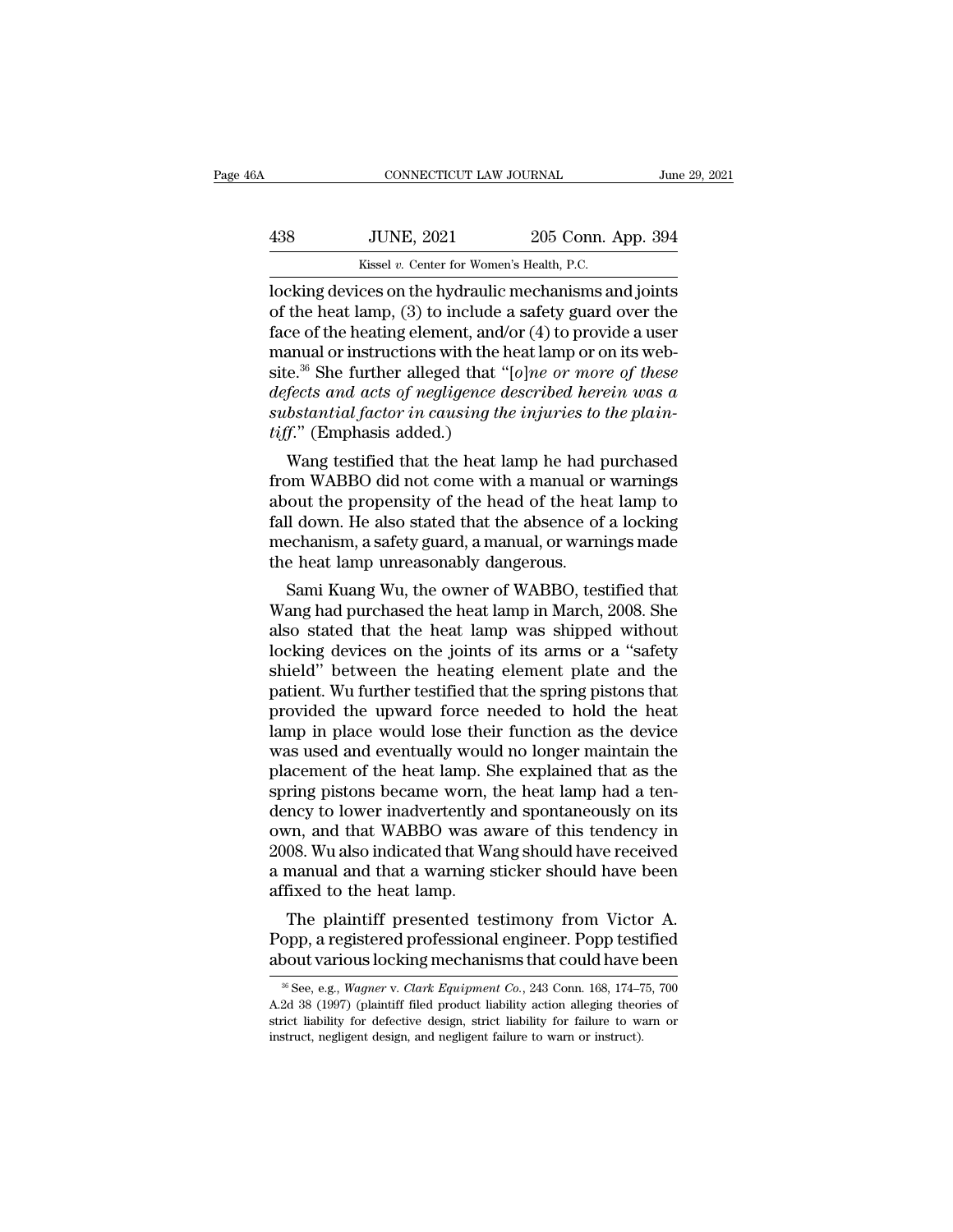| 2021               | CONNECTICUT LAW JOURNAL                   | Page 47A |
|--------------------|-------------------------------------------|----------|
|                    |                                           |          |
| 205 Conn. App. 394 | <b>JUNE, 2021</b>                         | 439      |
|                    | Kissel v. Center for Women's Health, P.C. |          |

 $\frac{1}{2021}$  CONNECTICUT LAW JOURNAL Page 471<br>  $\frac{205}{205}$  Conn. App. 394 JUNE, 2021 439<br>
Kissel v. Center for Women's Health, P.C.<br>
used to prevent the inadvertent downward movement<br>
of the head of the heat lamp, where 205 Conn. App. 394 JUNE, 2021 439<br>Kissel v. Center for Women's Health, P.C.<br>used to prevent the inadvertent downward movement<br>of the head of the heat lamp, where the heating element<br>was located. He indicated that the use o  $\frac{205 \text{ Conn. App. 394}}{\text{Kissel } v. \text{ Center for Women's Health, P.C.}}$ <br>used to prevent the inadvertent downward movement of the head of the heat lamp, where the heating element was located. He indicated that the use of a safety guard would have prev  $\frac{205 \text{ Conn. App. 394}}{\text{Kissel } v. \text{ Center for Women's Health, P.C.}}$ <br>used to prevent the inadvertent downward movement<br>of the head of the heat lamp, where the heating element<br>was located. He indicated that the use of a safety guard<br>would have prev Kissel v. Center for Women's Health, P.C.<br>
used to prevent the inadvertent downward movement<br>
of the head of the heat lamp, where the heating element<br>
was located. He indicated that the use of a safety guard<br>
would have pr Kissel v. Center for Women's Health, P.C.<br>
used to prevent the inadvertent downward movement<br>
of the head of the heat lamp, where the heating element<br>
was located. He indicated that the use of a safety guard<br>
would have pr used to prevent the inadvertent downward movement<br>of the head of the heat lamp, where the heating element<br>was located. He indicated that the use of a safety guard<br>would have prevented the heating element from coming<br>into c of the head of the heat lar<br>was located. He indicated<br>would have prevented the<br>into contact with the skin<br>He opined that in 2008, b<br>a safety guard would have<br>nologically feasible.<br>The plaintiff's counsel as located. The indicated that the use of a safety guard<br>build have prevented the heating element from coming<br>to contact with the skin of a patient if the arm lowered.<br>a poined that in 2008, both a locking mechanism and<br>af moto contact with the skin of a patient if the arm lowered.<br>He opined that in 2008, both a locking mechanism and<br>a safety guard would have been economically and tech-<br>nologically feasible.<br>The plaintiff's counsel asked a l

factor and the same of a pattern if the arm fowered.<br>He opined that in 2008, both a locking mechanism and<br>a safety guard would have been economically and tech-<br>nologically feasible.<br>The plaintiff's counsel asked a lengthy Incident would have been economically and tech-<br>nologically feasible.<br>The plaintiff's counsel asked a lengthy hypothetical<br>question in which Popp was to assume as true various<br>facts regarding the heat lamp and the April 22 nologically feasible.<br>
The plaintiff's counsel asked a lengthy hypothetical<br>
question in which Popp was to assume as true various<br>
facts regarding the heat lamp and the April 22, 2010<br>
incident. Popp concluded that the def The plaintiff's counsel asked a lengthy hypothetical<br>question in which Popp was to assume as true various<br>facts regarding the heat lamp and the April 22, 2010<br>incident. Popp concluded that the defective condition<br>of the he The plaintiff's counsel asked a lengthy hypothetical<br>question in which Popp was to assume as true various<br>facts regarding the heat lamp and the April 22, 2010<br>incident. Popp concluded that the defective condition<br>of the he question in which Popp was to assume as true various<br>facts regarding the heat lamp and the April 22, 2010<br>incident. Popp concluded that the defective condition<br>of the heat lamp was a substantial factor contributing<br>to the facts regarding the heat lamp and the April 22, 2010<br>incident. Popp concluded that the defective condition<br>of the heat lamp was a substantial factor contributing<br>to the plaintiff's injuries and opined, to a reasonable<br>degr incident. Popp concluded that the defective condition<br>of the heat lamp was a substantial factor contributing<br>to the plaintiff's injuries and opined, to a reasonable<br>degree of engineering certainty, that the heat lamp was<br>i of the heat lamp was a substantial factor contributing<br>to the plaintiff's injuries and opined, to a reasonable<br>degree of engineering certainty, that the heat lamp was<br>in a defective condition in March, 2008, when it was so to the plaintiff's injuries and opined, to a reas<br>degree of engineering certainty, that the heat lan<br>in a defective condition in March, 2008, when it w<br>without a locking mechanism for the arm and v<br>a safety guard over the a defective condition in March, 2008, when it was sold<br>thout a locking mechanism for the arm and without<br>safety guard over the heating element and that the<br>clusion of these devices on the heat lamp would have<br>evented the p ma decedro conduction in mater, 2000, when it was sold<br>without a locking mechanism for the arm and without<br>a safety guard over the heating element and that the<br>inclusion of these devices on the heat lamp would have<br>prevent

a safety guard over the heating element and that the<br>inclusion of these devices on the heat lamp would have<br>prevented the plaintiff from being burned.<br>The parties presented their closing arguments on<br>December 19, 2017. Th inclusion of these devices on the heat lamp would have<br>prevented the plaintiff from being burned.<br>The parties presented their closing arguments on<br>December 19, 2017. The plaintiff's counsel argued that<br>there was evidence measured the plaintiff from being burned.<br>The parties presented their closing arguments on<br>December 19, 2017. The plaintiff's counsel argued that<br>there was evidence that the heat lamp was unreasonably<br>dangerous due to (1) The parties presented their closing arguments on<br>December 19, 2017. The plaintiff's counsel argued that<br>there was evidence that the heat lamp was unreasonably<br>dangerous due to (1) the propensity of the arm to lower,<br>(2) t The parties presented their closing arguments on<br>December 19, 2017. The plaintiff's counsel argued that<br>there was evidence that the heat lamp was unreasonably<br>dangerous due to (1) the propensity of the arm to lower,<br>(2) th December 19, 2017. The plaintiff's counsel argued that<br>there was evidence that the heat lamp was unreasonably<br>dangerous due to (1) the propensity of the arm to lower,<br>(2) the lack of a locking mechanism on the arm, (3)<br>the there was evidence that the heat lamp was unreasonably<br>dangerous due to (1) the propensity of the arm to lower,<br>(2) the lack of a locking mechanism on the arm, (3)<br>the lack of a safety guard over the heating element, (4)<br>t dangerous due to  $(1)$  the propensity of the arm to lower,<br>  $(2)$  the lack of a locking mechanism on the arm,  $(3)$ <br>
the lack of a safety guard over the heating element,  $(4)$ <br>
the lack of a warning sticker on the heat la (2) the lack of a locking mechanism on the arm, (3) the lack of a safety guard over the heating element, (4) the lack of a warning sticker on the heat lamp, and/or (5) the lack of a user's manual. The plaintiff's counsel the lack of a safety guard over the heating element, (4)<br>the lack of a warning sticker on the heat lamp, and/or<br>(5) the lack of a user's manual. The plaintiff's counsel<br>specifically argued that if there had been a safety g the lack of a warning sticker on th<br>(5) the lack of a user's manual. Th<br>specifically argued that if there had<br>over the heating element, then the<br>have been injured. During his rebut<br>sel again emphasized that the lac<br>caused The court charged that if there had been a safety guard<br>ecifically argued that if there had been a safety guard<br>er the heating element, then the plaintiff would not<br>we been injured. During his rebuttal argument, coun-<br>lag by experimently argued and a linear hadden a sect a safety guard<br>over the heating element, then the plaintiff would not<br>have been injured. During his rebuttal argument, coun-<br>sel again emphasized that the lack of a safety bave been injured. During his rebuttal argument, counsel again emphasized that the lack of a safety guard caused the plaintiff's injuries.<br>The court charged the jury on December 19 and 20, 2017. At the outset, the court in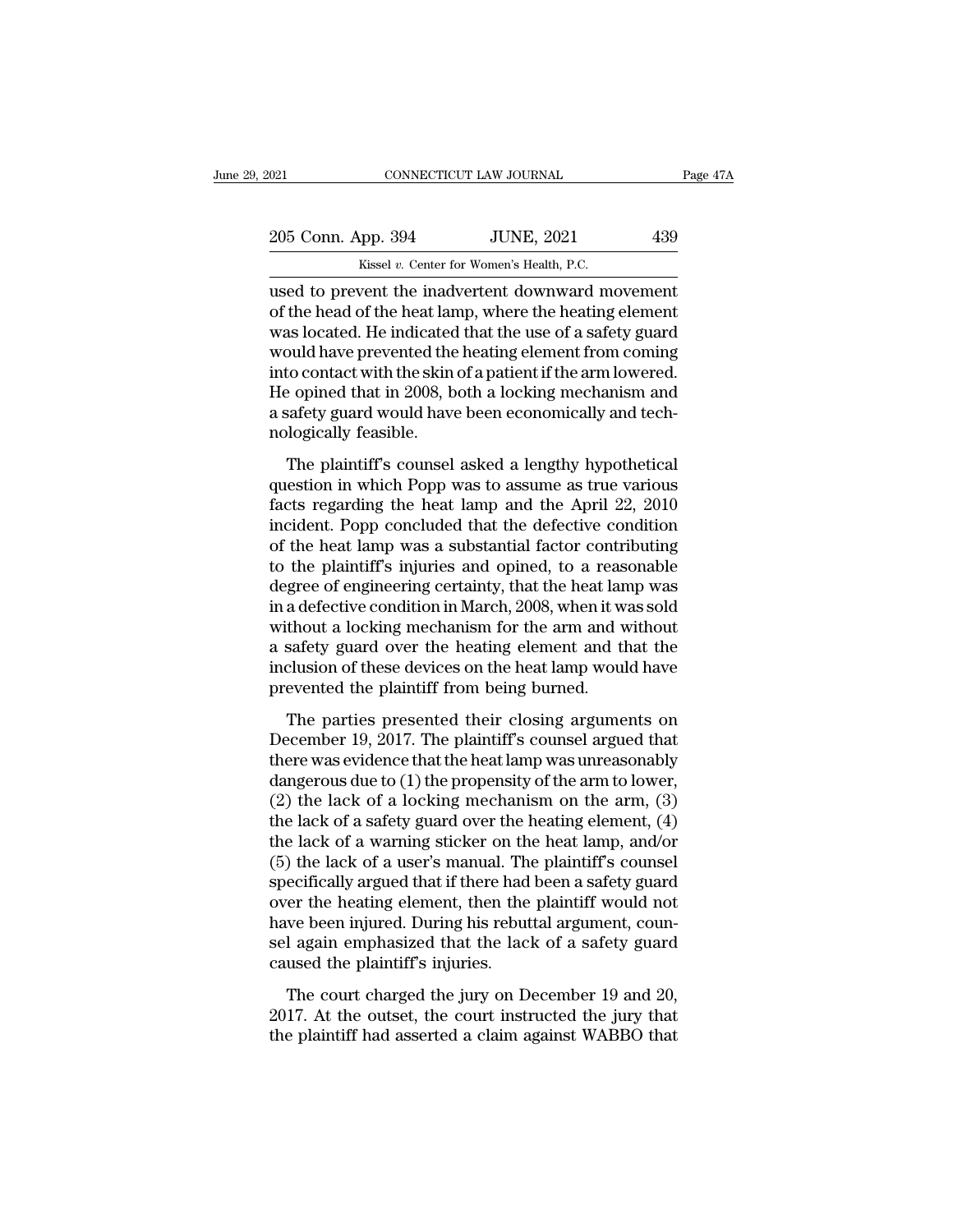|                   |                    | June 29, 2021                                                                                                               |
|-------------------|--------------------|-----------------------------------------------------------------------------------------------------------------------------|
| <b>JUNE, 2021</b> | 205 Conn. App. 394 |                                                                                                                             |
|                   |                    |                                                                                                                             |
|                   |                    | CONNECTICUT LAW JOURNAL<br>Kissel v. Center for Women's Health, P.C.<br>the heat lamn used by Wang was unreasonably danger- |

CONNECTICUT LAW JOURNAL<br>
1994<br>
1994 - Kissel v. Center for Women's Health, P.C.<br>
1994 - Kissel v. Center for Women's Health, P.C.<br>
1994 - The heat lamp used by Wang was unreasonably danger-<br>
1995 - The court stated: "The p 440 JUNE, 2021 205 Conn. App. 394<br>Kissel v. Center for Women's Health, P.C.<br>the heat lamp used by Wang was unreasonably danger-<br>ous and defective. The court stated: "The plaintiff's<br>specific allegations of defects and *ina* Specific allegations of defective and *indequate preventa-*<br>
specific allegations of defects and *inadequate preventa-*<br>
specific allegations of defects and *inadequate preventa-*<br>
specific allegations of defects and *inad tive measures* include the absence of any warning affixed to the lamp density density damagerous and defective. The court stated: "The plaintiff's specific allegations of defects and *inadequate preventative measures* inc Kissel v. Center for Women's Health, P.C.<br>
the heat lamp used by Wang was unreasonably danger-<br>
ous and defective. The court stated: "The plaintiff's<br>
specific allegations of defects and *inadequate preventa-*<br>
tive measur Kissel v. Center for Women's Health, P.C.<br>the heat lamp used by Wang was unreasonably danger-<br>ous and defective. The court stated: "The plaintiff's<br>specific allegations of defects and *inadequate preventa-<br>tive measures* the heat lamp used by Wang was unreasonably danger-<br>ous and defective. The court stated: "The plaintiff's<br>specific allegations of defects and *inadequate preventa-*<br>tive measures include claims that WABBO placed the<br>lamp i ous and defective. The court stated: "The plaintiff's<br>specific allegations of defects and *inadequate preventa-<br>tive measures* include claims that WABBO placed the<br>lamp into commerce, namely, sold it to . . . Wang,<br>despite specific allegations of defects and *inadequate preventa-<br>tive measures* include claims that WABBO placed the<br>lamp into commerce, namely, sold it to  $\dots$  Wang,<br>despite the absence of any warning affixed to the lamp<br>concer tive measures include claims that WABBO placed the<br>lamp into commerce, namely, sold it to  $\dots$  Wang,<br>despite the absence of any warning affixed to the lamp<br>concerning the heat plate's potential to cause harm and/<br>or injur lamp into commerce, namely, sold it to . . . Wang,<br>despite the absence of any warning affixed to the lamp<br>concerning the heat plate's potential to cause harm and/<br>or injury; the negligently-designed and/or manufactured<br>con despite the absence of any warning affixed to the lamp<br>concerning the heat plate's potential to cause harm and/<br>or injury; the negligently-designed and/or manufactured<br>condition of the lamp due to the failure to include ad concerning the heat plate's potential to cause harm and/<br>or injury; the negligently-designed and/or manufactured<br>condition of the lamp due to the failure to include ade-<br>quate locking devices to prevent unintended lowering or injury; the negligently-designed and/or m<br>condition of the lamp due to the failure to<br>quate locking devices to prevent unintend<br>the failure to provide a user manual or ins<br>use with the lamp or on its website; and/c<br>to p ndition of the lamp due to the failure to include ade-<br>ate locking devices to prevent unintended lowering;<br>e failure to provide a user manual or instructions for<br>e with the lamp or on its website; and/or the failure<br>place quate locking devices to prevent unintended lowering;<br>the failure to provide a user manual or instructions for<br>use with the lamp or on its website; and/or the failure<br>to place a heating shield of some sort in front of the<br>

the failure to provide a user manual or instructions for<br>use with the lamp or on its website; and/or the failure<br>to place a heating shield of some sort in front of the<br>heating plate." (Emphasis added.)<br>The court then instr use with the lamp or on its website; and/or the failure<br>to place a heating shield of some sort in front of the<br>heating plate." (Emphasis added.)<br>The court then instructed the jury as to the elements<br>of a claim under the Co to place a heating shield of some sort in front of the<br>heating plate." (Emphasis added.)<br>The court then instructed the jury as to the elements<br>of a claim under the Connecticut Product Liability Act.<br>It informed the jury th heating plate." (Emphasis added.)<br>The court then instructed the jury as to the elements<br>of a claim under the Connecticut Product Liability Act.<br>It informed the jury that the plaintiff only needed to<br>prove one such deficien The court then instructed the jury as to to f a claim under the Connecticut Product I<br>It informed the jury that the plaintiff only<br>prove one such deficiency or hazard in ord<br>the necessary elements for this cause of a<br>respe a claim under the Connecticut Product Liability Act.<br>informed the jury that the plaintiff only needed to<br>ove one such deficiency or hazard in order to satisfy<br>e necessary elements for this cause of action. With<br>spect to th It informed the jury that the plaintiff only needed to<br>prove one such deficiency or hazard in order to satisfy<br>the necessary elements for this cause of action. With<br>respect to the element of causation, the court defined<br>"c

prove one such deficiency or hazard in order to satisfy<br>the necessary elements for this cause of action. With<br>respect to the element of causation, the court defined<br>"cause in fact" and proximate cause.<br>WABBO challenged the the necessary elements for this cause of action. With<br>respect to the element of causation, the court defined<br>"cause in fact" and proximate cause.<br>WABBO challenged the absence of proof regarding<br>the causation element during respect to the element of causation, the court defined<br>
"cause in fact" and proximate cause.<br>
WABBO challenged the absence of proof regarding<br>
the causation element during the evidentiary phase of<br>
the trial and in a postv "cause in fact" and proximate cause.<br>
WABBO challenged the absence of proof regarding<br>
the causation element during the evidentiary phase of<br>
the trial and in a postverdict motion. On December 13,<br>
2017, WABBO moved for a WABBO challenged the absence of proof regarding<br>the causation element during the evidentiary phase of<br>the trial and in a postverdict motion. On December 13,<br>2017, WABBO moved for a directed verdict, claiming<br>that the plai the causation element during the evidentiary phase of<br>the trial and in a postverdict motion. On December 13,<br>2017, WABBO moved for a directed verdict, claiming<br>that the plaintiff failed "to remove her claims that her<br>inju the trial and in a postverdict mot 2017, WABBO moved for a direct<br>that the plaintiff failed "to removinjuries were caused by a defect if<br>from the realm of speculation<br>court deferred its ruling on WAB<br>to Practice Book § 16 given the realm of speculation and conjecture." The point deferred its ruling on WABBO's motion pursuant Practice Book § 16-37.<sup>37</sup><br>Practice Book § 16-37.<sup>37</sup><br><sup>37</sup> Practice Book § 16-37 provides: "Whenever a motion for a from the realm of speculation and conjecture." The<br>court deferred its ruling on WABBO's motion pursuant<br>to Practice Book § 16-37.<sup>37</sup><br> $\frac{\pi}{\pi}$  Practice Book § 16-37 provides: "Whenever a motion for a directed<br>verdict ma

court deferred its ruling on WABBO's motion pursuant<br>to Practice Book § 16-37.<sup>37</sup><br> $\frac{37}{7}$  Practice Book § 16-37 provides: "Whenever a motion for a directed<br>verdict made at any time after the close of the plaintiff's c to Practice Book § 16-37.<sup>37</sup><br>
<sup>37</sup> Practice Book § 16-37 provides: "Whenever a motion for a directed<br>
verdict made at any time after the close of the plaintiff's case-in-chief is<br>
denied or for any reason is not granted, to **Fractice Book § 10-37.**<br>
<sup>37</sup> Practice Book § 16-37 provides: "Whenever a motion for a directed verdict made at any time after the close of the plaintiff's case-in-chief is denied or for any reason is not granted, the <sup>37</sup> Practice Book § 16-37 provides: "Whenever a motion for a directed verdict made at any time after the close of the plaintiff's case-in-chief is denied or for any reason is not granted, the judicial authority is deemed verdict made at any time after the close of the plaintiff's case-in-chief is denied or for any reason is not granted, the judicial authority is deemed to have submitted the action to the jury subject to a later determinat denied or for any reason is not granted, the judicial authority is deemed to have submitted the action to the jury subject to a later determination of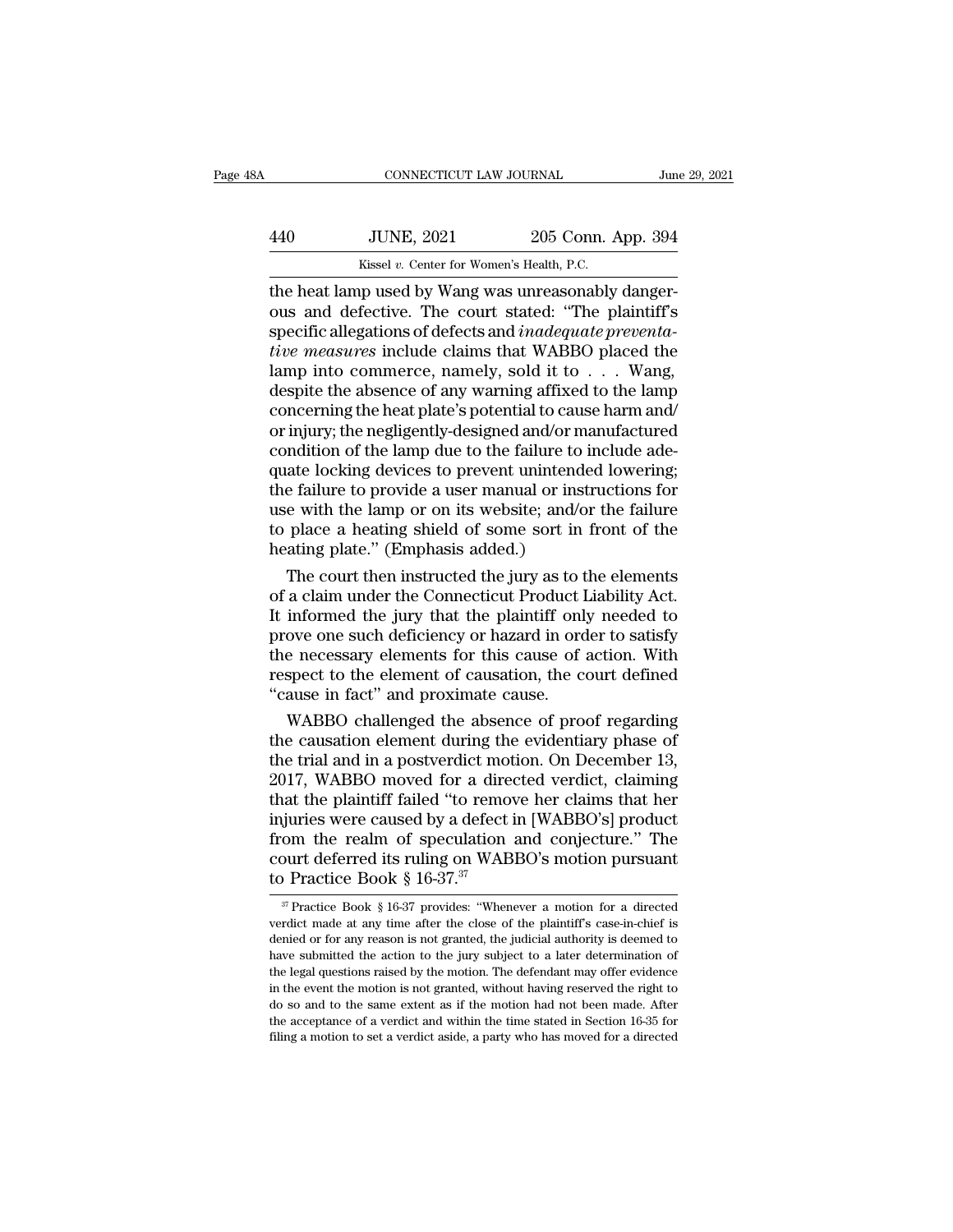EXECUTE DAN JOURNAL Page 49A<br>
205 Conn. App. 394 JUNE, 2021 441<br>
Kissel v. Center for Women's Health, P.C.

EXECUTE THE SOURNAL CONNECTICUT LAW JOURNAL<br>
205 Conn. App. 394 JUNE, 2021 441<br>
Kissel *v.* Center for Women's Health, P.C.<br>
On December 29, 2017, WABBO filed a motion to set CONNECTICUT LAW JOURNAL Page  $49/$ <br>
5 Conn. App. 394 JUNE, 2021 441<br>
Kissel v. Center for Women's Health, P.C.<br>
On December 29, 2017, WABBO filed a motion to set<br>
ide the jury's verdict and incorporated the arguments<br>
pro 205 Conn. App. 394 JUNE, 2021 441<br>
Kissel v. Center for Women's Health, P.C.<br>
On December 29, 2017, WABBO filed a motion to set<br>
aside the jury's verdict and incorporated the arguments<br>
it previously had set forth in its m 205 Conn. App. 394 JUNE, 2021 441<br>
Kissel v. Center for Women's Health, P.C.<br>
On December 29, 2017, WABBO filed a motion to set<br>
aside the jury's verdict and incorporated the arguments<br>
it previously had set forth in its 205 Conn. App. 394 JUNE, 2021 441<br>
Kissel v. Center for Women's Health, P.C.<br>
On December 29, 2017, WABBO filed a motion to set<br>
aside the jury's verdict and incorporated the arguments<br>
it previously had set forth in its Eventually by the plaintiff has failed<br>
Service presented by the planet presented the planet and incorporated the arguments<br>
it previously had set forth in its motion for a directed<br>
verdict. Specifically, WABBO again cla Kissel v. Center for Women's Health, P.C.<br>
On December 29, 2017, WABBO filed a motion to set<br>
aside the jury's verdict and incorporated the arguments<br>
it previously had set forth in its motion for a directed<br>
verdict. Spec On December 29, 2017, WABBO filed a motion to set<br>aside the jury's verdict and incorporated the arguments<br>it previously had set forth in its motion for a directed<br>verdict. Specifically, WABBO again claimed that "the<br>evide aside the jury's verdict and incorporated the arguments<br>it previously had set forth in its motion for a directed<br>verdict. Specifically, WABBO again claimed that "the<br>evidence presented by the plaintiff has failed to remov it previously had set forth in its motion for a d<br>verdict. Specifically, WABBO again claimed the<br>evidence presented by the plaintiff has failed to r<br>the issue of causation of her injuries from the re<br>speculation and conjec ratet. Specifically, WABBO again claimed that the<br>idence presented by the plaintiff has failed to remove<br>e issue of causation of her injuries from the realm of<br>eculation and conjecture and the plaintiff has failed<br>sustain evidence presented by the plaintiff has failed to remove<br>the issue of causation of her injuries from the realm of<br>speculation and conjecture and the plaintiff has failed<br>to sustain her burden of proof as to her claims of t

the issue of causation of her injuries from the realm of<br>speculation and conjecture and the plaintiff has failed<br>to sustain her burden of proof as to her claims of the<br>Connecticut [Product] Liability Act . . . . "<br>In its J speculation and conjecture and the plaintiff has failed<br>to sustain her burden of proof as to her claims of the<br>Connecticut [Product] Liability Act  $\dots$ ."<br>In its January 3, 2019 memorandum of decision, the<br>trial court addr to sustain her burden of proof as to her claims of the<br>Connecticut [Product] Liability Act  $\dots$ ."<br>In its January 3, 2019 memorandum of decision, the<br>trial court addressed WABBO's causation arguments.<br>The court noted that Connecticut [Product] Liability Act . . . . .<br>In its January 3, 2019 memorandum of decision, the<br>trial court addressed WABBO's causation arguments.<br>The court noted that the plaintiff "need not prevail on<br>more than one spec In its January 3, 2019 memorandum of decision, the<br>trial court addressed WABBO's causation arguments.<br>The court noted that the plaintiff "need not prevail on<br>more than one specification of negligence or product<br>defect, in *plainting trial court addressed WABBO's causation arguments.*<br> *Place court noted that the plaintiff "need not prevail on*<br> *more than one specification of negligence or product*<br> *defect, in order to sustain the verdict.* The court noted that the plaintiff "need not prevail on<br>more than one specification of negligence or product<br>defect, in order to sustain the verdict." The court<br>observed that "*the claimed lack of any specific mecha-*<br>*nis* more than one specification of negligence or product<br>defect, in order to sustain the verdict." The court<br>observed that "*the claimed lack of any specific mecha-*<br>*nism for the lamp head to come into contact with the*<br>plain defect, in order to sustain the verdict." The court<br>observed that "*the claimed lack of any specific mecha-*<br>*nism for the lamp head to come into contact with the*<br>plaintiff's foot would not undermine the causative link<br>be *the plaint of the claimed lack of any specific mechanism for the lamp head to come into contact with the plaintiff's foot would not undermine the causative link*<br>between failing to protect against a hot surface coming<br>int *claim for the lamp head to come into contact with the*<br>*plaintiff's foot would not undermine the causative link*<br>*between failing to protect against a hot surface coming*<br>*into contact with the skin of a user or a user's* plaintiff's foot would not undermine the causative link<br>between failing to protect against a hot surface coming<br>into contact with the skin of a user or a user's client/<br>patient. . . . [H]ow the lamp came into contact with<br> between failing to protect against a hot surface coming<br>into contact with the skin of a user or a user's client/<br>patient. . . . . [H]ow the lamp came into contact with<br>the plaintiff's foot is not the issue when there is a into contact with the skin of a user or a user's client/<br>patient.... [H]ow the lamp came into contact with<br>the plaintiff's foot is not the issue when there is a<br>claim that there should have been a protective feature<br>or de Then  $\ldots$  (H jow the tamp came into contact with<br>  $\ell$  plaintiff's foot is not the issue when there is a<br>
star in that there should have been a protective feature<br>
device which would have prevented an injury how-<br>
er the the plantity's joot is not the issue when there is a<br>claim that there should have been a protective feature<br>or device which would have prevented an injury how-<br>ever the lamp might have come into contact with an<br>individual claim that there should have been a protective jeature<br>or device which would have prevented an injury how-<br>ever the lamp might have come into contact with an<br>individual such as the plaintiff." (Emphasis added.)<br>Continuing

Franchular such as the plantini. (Emphasis added.)<br>Continuing its analysis, the court stated that Wu had<br>acknowledged that, in 2008, it was technologically feasi-<br>ble and would have involved a minimal cost to add<br>verdict m Continuing its analysis, the court stated that Wu had<br>acknowledged that, in 2008, it was technologically feasi-<br>ble and would have involved a minimal cost to add<br>verdict may move to have the verdict and any judgment render

acknowledged that, in 2008, it was technologically feasi-<br>ble and would have involved a minimal cost to add<br>verdict may move to have the verdict and any judgment rendered thereon<br>set aside and have judgment rendered in acc ble and would have involved a minimal cost to add<br>verdict may move to have the verdict and any judgment rendered thereon<br>set aside and have judgment rendered in accordance with his or her motion<br>for a directed verdict; or verdict may move to have the verdict and any judgment rendered thereon verdict may move to have the verdict and any judgment rendered thereon<br>set aside and have judgment rendered in accordance with his or her motion<br>for a directed verdict; or if a verdict was not returned such party may move<br> bet aside and have judgment rendered in accordance with his or her motion<br>for a directed verdict; or if a verdict was not returned such party may move<br>for judgment in accordance with his or her motion for a directed verdic For a directed verdict; or if a verdict was not returned such party may move<br>for a directed verdict; or if a verdict was not returned such party may move<br>for judgment in accordance with his or her motion for a directed ve for judgment in accordance with his or her motion for a directed verdict within the aforesaid time after the jury has been discharged from consideration of the case. If a verdict was returned, the judicial authority may a within the aforesaid time after the jury has been discharged from consideration of the case. If a verdict was returned, the judicial authority may allow the judgment to stand or may set the verdict aside and either order a the judgment to stand or may set the verdict aside and either order a new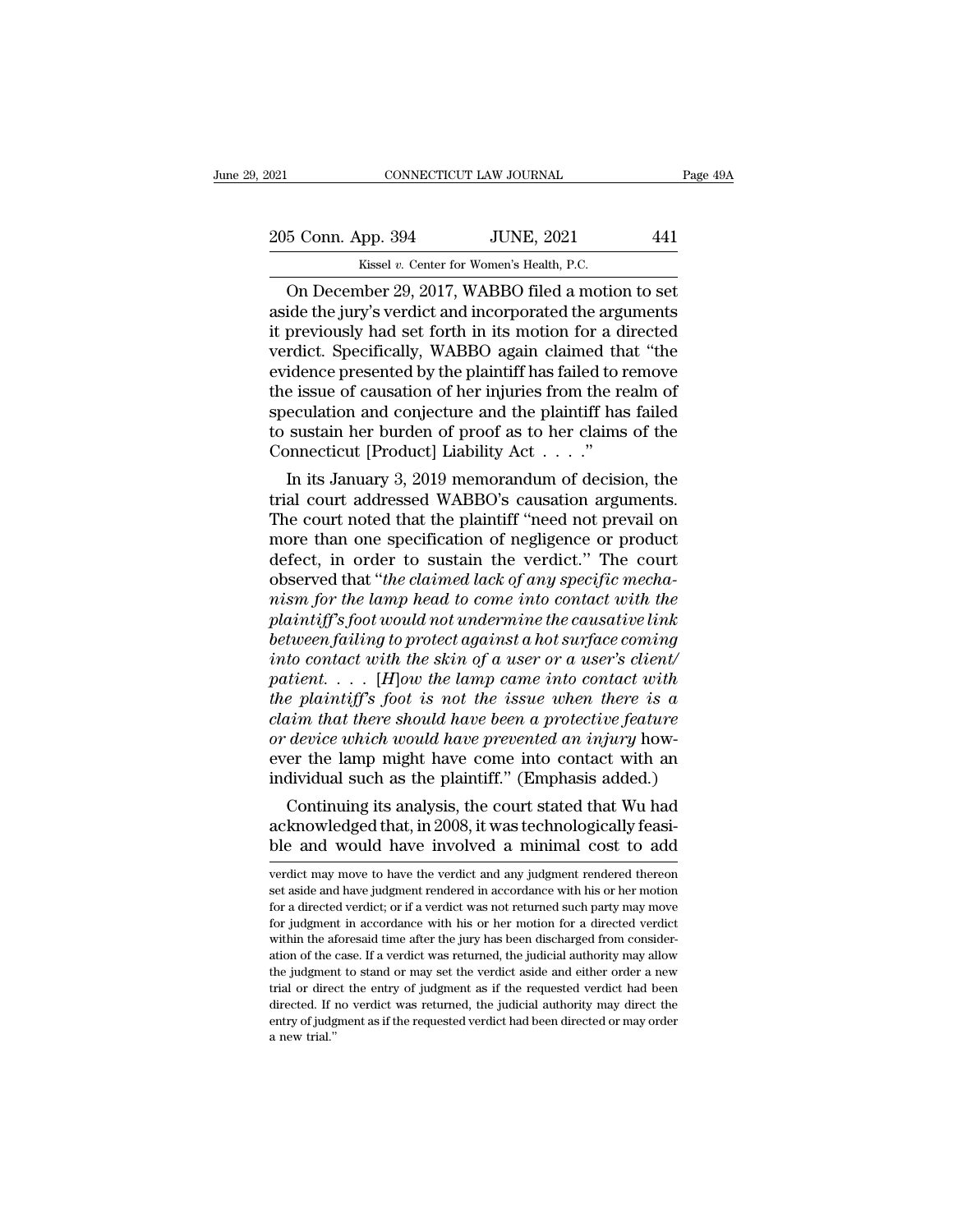|     | CONNECTICUT LAW JOURNAL                   |                    | June 29, 2021 |
|-----|-------------------------------------------|--------------------|---------------|
| 442 | <b>JUNE, 2021</b>                         | 205 Conn. App. 394 |               |
|     | Kissel v. Center for Women's Health, P.C. |                    |               |

FROM CONNECTICUT LAW JOURNAL June 29, 2021<br>
1999 JUNE, 2021 205 Conn. App. 394<br>
1999 Kissel v. Center for Women's Health, P.C.<br>
1999 Protection over the face of the heat lamp. Wu also had<br>
indicated that locking mechanisms IMME, 2021 205 Conn. App. 394<br>
IMME, 2021 205 Conn. App. 394<br>
Indicated that locking mechanisms for the movable arm<br>
Simulated that locking mechanisms for the movable arm<br>
of the heat lamp were in use in similar products i  $\frac{442}{442}$  JUNE, 2021 205 Conn. App. 394<br>  $\frac{442}{442}$  UNE, 2021 205 Conn. App. 394<br>
protection over the face of the heat lamp. Wu also had<br>
indicated that locking mechanisms for the movable arm<br>
of the heat lamp were  $\frac{442}{442}$  JUNE, 2021 205 Conn. App. 394<br>  $\frac{442}{442}$  Exissel v. Center for Women's Health, P.C.<br>
protection over the face of the heat lamp. Wu also had<br>
indicated that locking mechanisms for the movable arm<br>
of the EXECUTE, 2021<br>
EXECUTE: 200 COTTE, TIPP, 00 1<br>
protection over the face of the heat lamp. Wu also had<br>
indicated that locking mechanisms for the movable arm<br>
of the heat lamp were in use in similar products in 2008.<br>
The Kissel v. Center for Women's Health, P.C.<br>protection over the face of the heat lamp. Wu also had<br>indicated that locking mechanisms for the movable arm<br>of the heat lamp were in use in similar products in 2008.<br>The court fou protection over the face of the heat lamp. Wu also had<br>indicated that locking mechanisms for the movable arm<br>of the heat lamp were in use in similar products in 2008.<br>The court found that "WABBO, as distributor of the<br>prod indicated that locking mechanisms for the movable arm<br>of the heat lamp were in use in similar products in 2008.<br>The court found that "WABBO, as distributor of the<br>product, was aware of the propensity for such lamps,<br>over t of the heat lamp were in use in similar products in 2008.<br>The court found that "WABBO, as distributor of the<br>product, was aware of the propensity for such lamps,<br>over time to lose tension such that the lamp head could<br>spon The court found that "WABBO, as distributor of the product, was aware of the propensity for such lamps, over time to lose tension such that the lamp head could spontaneously lower. (A spring piston mechanism holds the arm product, was aware of the propensity for such lamps,<br>over time to lose tension such that the lamp head could<br>spontaneously lower. (A spring piston mechanism holds<br>the arm and lamp head in position, but over time and<br>with u over time to lose tension such that the lamp head could<br>spontaneously lower. (A spring piston mechanism holds<br>the arm and lamp head in position, but over time and<br>with usage, the spring loses some of its ability to main-<br>t spontaneously lower. (A spring piston mechanism holds<br>the arm and lamp head in position, but over time and<br>with usage, the spring loses some of its ability to main-<br>tain the position of the lamp as originally set.) As a<br>pr the arm and lamp head in position, but over time and<br>with usage, the spring loses some of its ability to main-<br>tain the position of the lamp as originally set.) As a<br>progression of loss of ability to hold its position, the with usage, the spring loses some of its abilit<br>tain the position of the lamp as originally<br>progression of loss of ability to hold its posit<br>would be an intermediate loss of tension, whe<br>(decreasing over time) disturbance in the position of the lamp as originally set.) As a<br>ogression of loss of ability to hold its position, there<br>buld be an intermediate loss of tension, whereby some<br>ecreasing over time) disturbance would be sufficient<br>cause progression of loss of ability to hold its position, there<br>would be an intermediate loss of tension, whereby some<br>(decreasing over time) disturbance would be sufficient<br>to cause a lowering, which technically would not be<br>'

would be an intermediate loss of tension, whereby some<br>(decreasing over time) disturbance would be sufficient<br>to cause a lowering, which technically would not be<br>'spontaneous.'" (Footnote omitted.)<br>The court then determine (decreasing over time) disturbance would be sufficient<br>to cause a lowering, which technically would not be<br>'spontaneous.'" (Footnote omitted.)<br>The court then determined that there was "ample"<br>evidence that there was no gu to cause a lowering, which technically would not be<br>
'spontaneous.'" (Footnote omitted.)<br>
The court then determined that there was "ample"<br>
evidence that there was no guard or safety mechanism<br>
to protect against contact w 'spontaneous.'" (Footnote omitted.)<br>The court then determined that there was "ample"<br>evidence that there was no guard or safety mechanism<br>to protect against contact with the head of the heat<br>lamp. The court concluded: "Wi The court then determined that there was "ample"<br>evidence that there was no guard or safety mechanism<br>to protect against contact with the head of the heat<br>lamp. The court concluded: "With respect to the product<br>liability evidence that there was no guard or safety mechanism<br>to protect against contact with the head of the heat<br>lamp. The court concluded: "With respect to the product<br>liability claim  $\ldots$  the jury was presented with suffi-<br>ci to protect against contact with the head of the heat<br>lamp. The court concluded: "With respect to the product<br>liability claim . . . the jury was presented with suffi-<br>cient evidence (lay and expert) that, combined with its<br> mp. The court concluded: "With respect to the product<br>bility claim . . . the jury was presented with suffi-<br>ent evidence (lay and expert) that, combined with its<br>vn common sense and experience, was sufficient to<br>pport a fi liability claim  $\ldots$  the jury was presented with sufficient evidence (lay and expert) that, combined with its<br>own common sense and experience, was sufficient to<br>support a finding that the [heat] lamp was defective,<br>and t

cient evidence (lay and expert) that, combined with its<br>
own common sense and experience, was sufficient to<br>
support a finding that the [heat] lamp was defective,<br>
and that the defect caused the injuries to the plaintiff." own common sense and experience, was sufficient to<br>support a finding that the [heat] lamp was defective,<br>and that the defect caused the injuries to the plaintiff."<br>We begin by setting forth our standard of review and<br>the r support a finding that the [heat] lamp was defective,<br>and that the defect caused the injuries to the plaintiff."<br>We begin by setting forth our standard of review and<br>the relevant legal principles. Initially, we note that and that the defect caused the injuries to the plaintiff."<br>
We begin by setting forth our standard of review and<br>
the relevant legal principles. Initially, we note that a<br>
"defendant must overcome a high threshold to preva We begin by setting forth our standard of review and<br>the relevant legal principles. Initially, we note that a<br>"defendant must overcome a high threshold to prevail<br>on either a motion for a directed verdict or a motion<br>to se the relevant legal principles. Initially, we note that a "defendant must overcome a high threshold to prevail<br>on either a motion for a directed verdict or a motion<br>to set aside a judgment." (Internal quotation marks<br>omitt "defendant must overcome a high threshold to prevail<br>on either a motion for a directed verdict or a motion<br>to set aside a judgment." (Internal quotation marks<br>omitted.) *Rawls* v. *Progressive Northern Ins. Co.*, 310<br>Conn on either a motion for a directed verdict or a motion<br>to set aside a judgment." (Internal quotation marks<br>omitted.) Rawls v. Progressive Northern Ins. Co., 310<br>Conn. 768, 775, 83 A.3d 576 (2014). "A trial court should<br>dir to set aside a judgment." (Internal quotation marks<br>
omitted.) *Rawls* v. *Progressive Northern Ins. Co.*, 310<br>
Conn. 768, 775, 83 A.3d 576 (2014). "A trial court should<br>
direct a verdict only when a jury could not reason omitted.) Rawls v. *Progressive Northern Ins. Co.*, 310<br>Conn. 768, 775, 83 A.3d 576 (2014). "A trial court should<br>direct a verdict only when a jury could not reasonably<br>and legally have reached any other conclusion. . . . Conn. 768, 775, 83 A.3d 576 (2014). "A trial court should<br>direct a verdict only when a jury could not reasonably<br>and legally have reached any other conclusion. . . . In<br>reviewing the trial court's decision [to deny the de direct a verdict only when a jury could not reasonably<br>and legally have reached any other conclusion. . . . In<br>reviewing the trial court's decision [to deny the defen-<br>dant's motion for a directed verdict] we must consider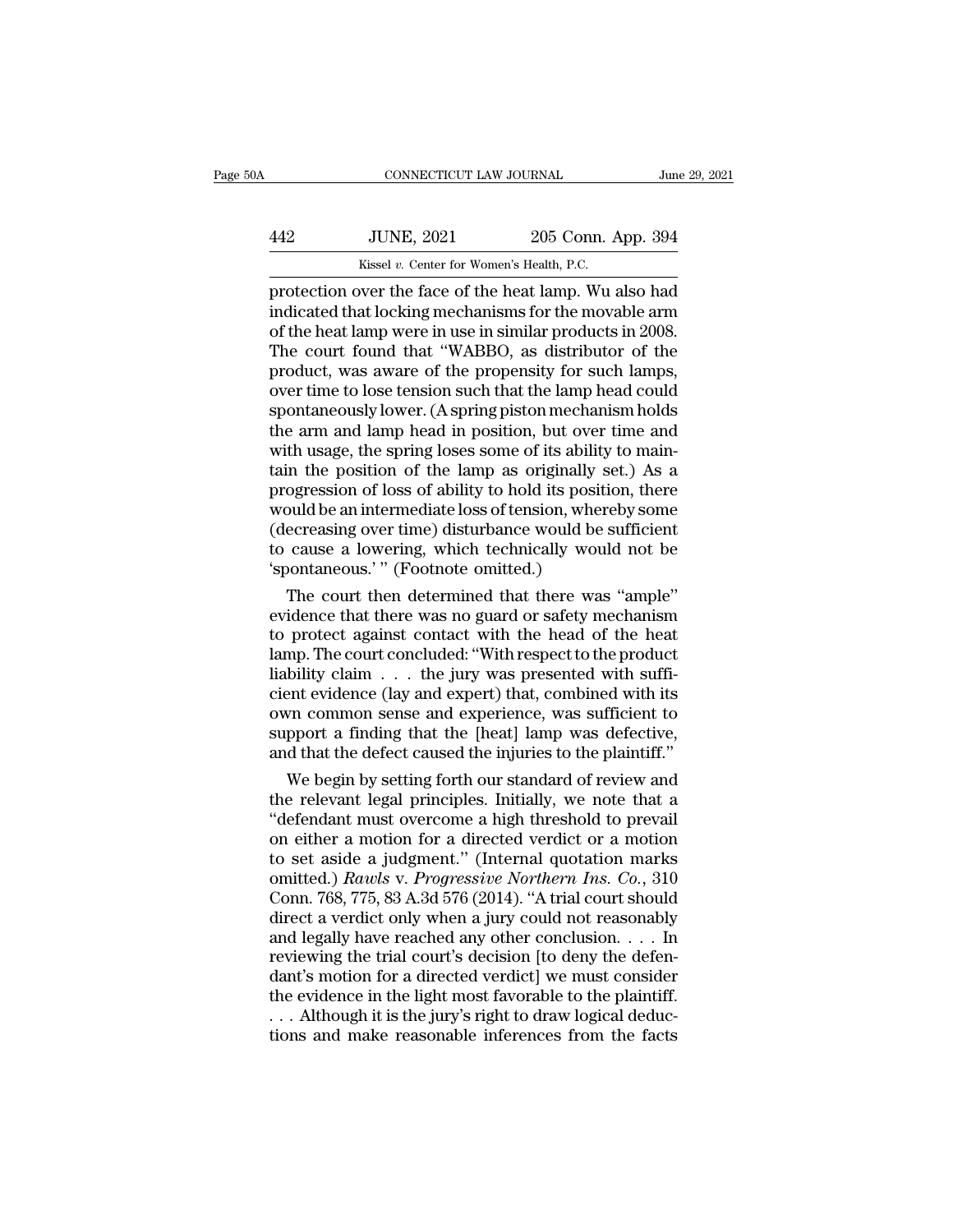021 CONNECTICUT LAW JOURNAL Page 51A<br>
205 Conn. App. 394 JUNE, 2021 443<br>
Kissel v. Center for Women's Health, P.C.

CONNECTICUT LAW JOURNAL<br>
205 Conn. App. 394 JUNE, 2021 443<br>
Kissel *v.* Center for Women's Health, P.C.<br>
proven . . . it may not resort to mere conjecture and  $\begin{array}{llll}\n & \text{COMRECTICUT LAW JOURNAL} & \text{Page 51A} \\
 & \text{205 Conn. App. 394} & \text{JUNE, 2021} & \text{443} \\
 & \text{Kissel } v. \text{ Center for Women's Health, P.C.} \\
 & \text{proven . . . it may not resort to mere conjecture and speculation. . . . A directed verdict is justified if . . .} \n\end{array}$ 205 Conn. App. 394 JUNE, 2021 443<br>
Kissel v. Center for Women's Health, P.C.<br>
proven . . . it may not resort to mere conjecture and<br>
speculation. . . . A directed verdict is justified if . . .<br>
the evidence is so weak that 205 Conn. App. 394 JUNE, 2021 443<br>
Kissel v. Center for Women's Health, P.C.<br>
proven . . . it may not resort to mere conjecture and<br>
speculation. . . . A directed verdict is justified if . . .<br>
the evidence is so weak tha 205 Conn. App. 394 JUNE, 2021 443<br>
Kissel v. Center for Women's Health, P.C.<br>
proven . . . it may not resort to mere conjecture and<br>
speculation. . . . A directed verdict is justified if . . .<br>
the evidence is so weak tha Kissel v. Center for Women's Health, P.C.<br>
proven . . . it may not resort to mere conjecture and<br>
speculation. . . . A directed verdict is justified if . . .<br>
the evidence is so weak that it would be proper for the<br>
court *Kissel v. Center for Women's Health, P.C.*<br>
proven . . . it may not resort to mere conjecture and<br>
speculation. . . . A directed verdict is justified if . . .<br>
the evidence is so weak that it would be proper for the<br>
cour proven . . . it may not resort to mere conjecture and<br>speculation. . . . A directed verdict is justified if . . .<br>the evidence is so weak that it would be proper for the<br>court to set aside a verdict rendered for the other speculation. . . . . A directed verdict is justified if . . .<br>the evidence is so weak that it would be proper for the<br>court to set aside a verdict rendered for the other party."<br>(Internal quotation marks omitted.) *Demond* the evidence is so weak that it would be proper for the court to set aside a verdict rendered for the other party."<br>(Internal quotation marks omitted.) *Demond v. Project* Service, LLC, 331 Conn. 816, 833, 208 A.3d 626 (20 court to set aside a verdict rendered for the other party."<br>(Internal quotation marks omitted.) *Demond v. Project*<br>*Service, LLC*, 331 Conn. 816, 833, 208 A.3d 626 (2019);<br>see also *Bagley v. Adel Wiggins Group*, 327 Con (Internal quotation marks omitted.) *Demond v. Project*<br>Service, LLC, 331 Conn. 816, 833, 208 A.3d 626 (2019);<br>see also *Bagley v. Adel Wiggins Group*, 327 Conn. 89,<br>102, 171 A.3d 432 (2017). The question of whether the ev *Service, LLC*, 331 Conn. 816, 833, 208 A.3d 626 (2019);<br>see also *Bagley v. Adel Wiggins Group*, 327 Conn. 89,<br>102, 171 A.3d 432 (2017). The question of whether the evi-<br>dence presented by the plaintiff was sufficient to see also *Bagley v. Adel Wiggins Group*, 327 Conn. 89, 102, 171 A.3d 432 (2017). The question of whether the evidence presented by the plaintiff was sufficient to withstand a motion for a directed verdict is a question of 102, 171 A.3d 432 (2017). The question of whether the evidence presented by the plaintiff was sufficient to with-<br>stand a motion for a directed verdict is a question of<br>law, subject to plenary review by this court. *Pellet* nce presented by the plantiff was sufficient to with-<br>and a motion for a directed verdict is a question of<br>w, subject to plenary review by this court. Pellet v.<br>ller Williams Realty Corp., 177 Conn. App. 42, 50,<br>2 A.3d 283 stand a motion for a directed verdict is a question of<br>law, subject to plenary review by this court. Pellet v.<br>Keller Williams Realty Corp., 177 Conn. App. 42, 50,<br>172 A.3d 283 (2017); see also *Theodore v. Lifeline Sys-<br>* 

law, subject to plenary review by this court. Pellet v.<br>
Keller Williams Realty Corp., 177 Conn. App. 42, 50,<br>
172 A.3d 283 (2017); see also *Theodore v. Lifeline Systems Co.*, 173 Conn. App. 291, 307, 163 A.3d 654 (2017). Reller Williams Realty Corp., 177 Conn. App. 42, 50,<br>172 A.3d 283 (2017); see also *Theodore v. Lifeline Systems Co.*, 173 Conn. App. 291, 307, 163 A.3d 654 (2017).<sup>38</sup><br>Regarding a motion to set aside the verdict, the sta 172 A.3d 283 (2017); see also *Theodore v. Lijeline Systems Co.*, 173 Conn. App. 291, 307, 163 A.3d 654 (2017).<sup>38</sup><br>Regarding a motion to set aside the verdict, the standard for appellate review is the abuse of discretion tems Co., 173 Conn. App. 291, 307, 163 A.3d 654 (2017).<sup>36</sup><br>Regarding a motion to set aside the verdict, the stan-<br>dard for appellate review is the abuse of discretion<br>standard. "In determining whether there has been an<br>a Regarding a motion to set aside the verdict, the standard for appellate review is the abuse of discretion standard. "In determining whether there has been an abuse of discretion, every reasonable presumption should be giv dard for appellate review is the abuse of discretion<br>standard. "In determining whether there has been an<br>abuse of discretion, every reasonable presumption<br>should be given in favor of the correctness of the court's<br>ruling. standard. "In determining whether there has been an abuse of discretion, every reasonable presumption should be given in favor of the correctness of the court's ruling. . . . Reversal is required only [when] an abuse of di abuse of discretion, every reasonable presumption<br>should be given in favor of the correctness of the court's<br>ruling.... Reversal is required only [when] an abuse<br>of discretion is manifest or [when] injustice appears to<br>ha should be given in favor of the correctness of the court's<br>ruling. . . . Reversal is required only [when] an abuse<br>of discretion is manifest or [when] injustice appears to<br>have been done. . . . [T]he role of the trial cou ruling.... Reversal is required only [when] an abuse<br>of discretion is manifest or [when] injustice appears to<br>have been done.... [T]he role of the trial court on a<br>motion to set aside the jury's verdict is not to sit as [ otion to set aside the jury's verdict is not to sit as [an dded] juror . . . but, rather, to decide whether, view-<br>g the evidence in the light most favorable to the pre-<br>ailing party, the jury could reasonably have reached added] juror . . . but, rather, to decide whether, view-<br>ing the evidence in the light most favorable to the pre-<br>vailing party, the jury could reasonably have reached<br> $\frac{1}{100}$  and  $\frac{1}{100}$  and  $\frac{1}{100}$  and  $\frac{1$ 

ing the evidence in the light most favorable to the prevailing party, the jury could reasonably have reached  $*$   $\frac{1}{\sqrt{2}}$   $\frac{1}{\sqrt{2}}$   $\frac{1}{\sqrt{2}}$   $\frac{1}{\sqrt{2}}$   $\frac{1}{\sqrt{2}}$   $\frac{1}{\sqrt{2}}$   $\frac{1}{\sqrt{2}}$   $\frac{1}{\sqrt{2}}$   $\frac{$ vailing party, the jury could reasonably have reached  $\frac{1}{100}$  as In Pellet v. Keller Williams Realty Corp., supra, 177 Conn. App. 42, we noted that some of our decisions had applied the abuse of discretion standard wh valify party, the Jury Could reasonably have reactived<br>
<sup>38</sup> In Pellet v. Keller Williams Realty Corp., supra, 177 Conn. App. 42, we<br>
noted that some of our decisions had applied the abuse of discretion standard<br>
when rev <sup>38</sup> In *Pellet v. Keller Williams Realty Corp.*, supra, 177 Conn. App. 42, we noted that some of our decisions had applied the abuse of discretion standard when reviewing the granting of a motion for a directed verdict. noted that some of our decisions had applied the abuse of discretion standard when reviewing the granting of a motion for a directed verdict. "[A] line of cases out of this court has stated that we review a trial court's when reviewing the granting of a motion for a directed verdict. "[A] line of cases out of this court has stated that we review a trial court's granting of a motion for a directed verdict for an abuse of discretion. . . . cases out of this court has stated that we review a trial court's granting of a motion for a directed verdict for an abuse of discretion. . . . In tracing the origins of this assertion, it is clear that this standard impr a motion for a directed verdict for an abuse of discretion. . . . . In tracing<br>the origins of this assertion, it is clear that this standard improperly became<br>conflated at one point with the standard of review for challeng we determine the standard intervals the origins of this assertion, it is clear that this standard improperly became conflated at one point with the standard of review for challenges to the grant or denial of motions to se conflated at one point with the standard of review for challenges to the grant or denial of motions to set a<br>side a verdict. . . . In any event, because we are bound by the precedent of our Supreme Court as the ultimate a grant or denial of motions to set aside a verdict. . . . In any event, because<br>we are bound by the precedent of our Supreme Court as the ultimate arbiter<br>of state law; see *Stuart* v. *Stuart*, 297 Conn. 26, 45–46, 996 A.2 we are bound by the precedent of our Supreme Court as the ultimate arbitted of state law; see *Stuart v. Stuart*, 297 Conn. 26, 45–46, 996 A.2d 259 (2010 we apply the standard of review that it has held proper for a challe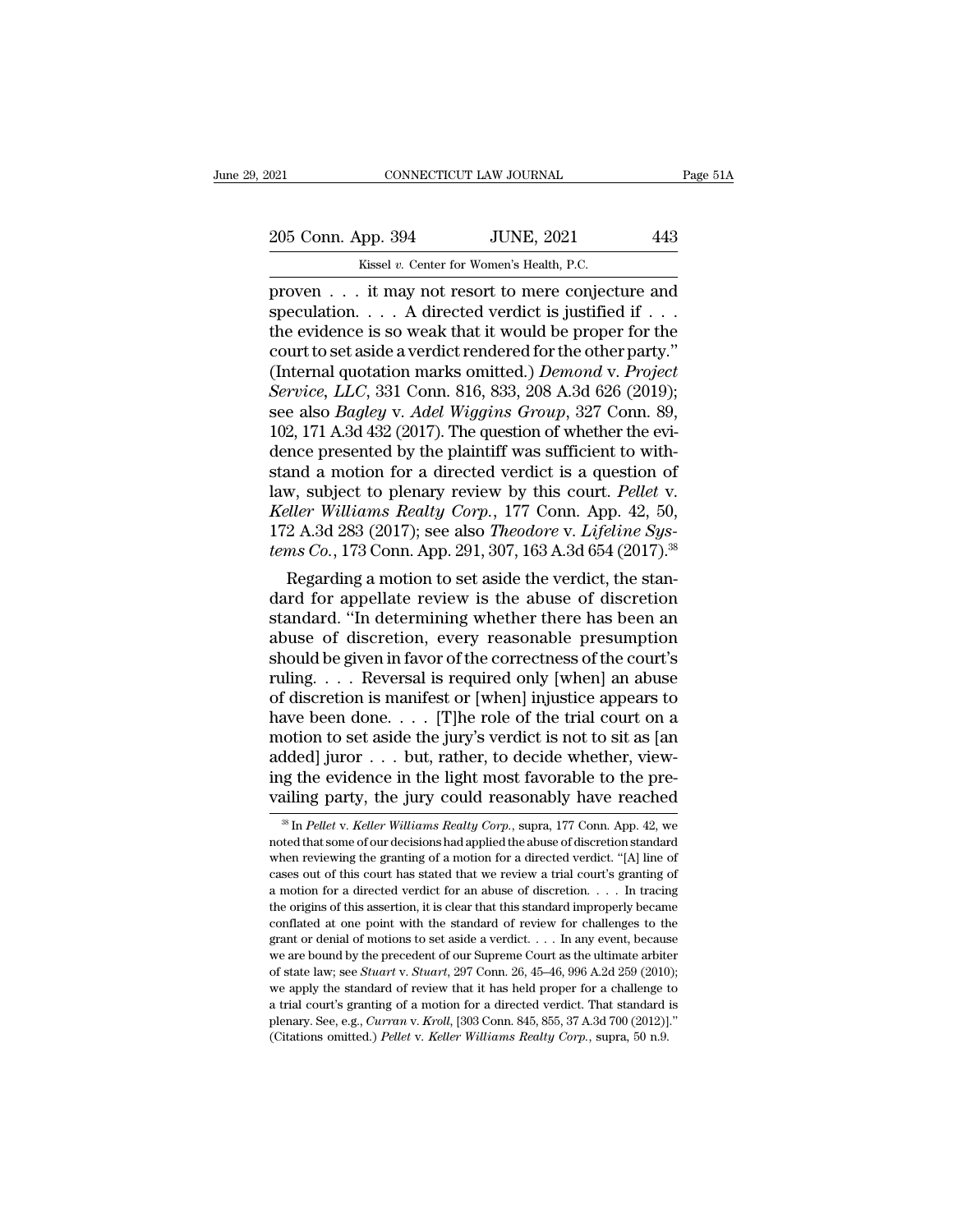| A   | CONNECTICUT LAW JOURNAL                   |                            | June 29, 2021 |
|-----|-------------------------------------------|----------------------------|---------------|
| 444 | <b>JUNE, 2021</b>                         | 205 Conn. App. 394         |               |
|     | Kissel v. Center for Women's Health, P.C. |                            |               |
|     | the verdict that it did                   | In reviewing the action of |               |

CONNECTICUT LAW JOURNAL June 29, 202<br>
444 JUNE, 2021 205 Conn. App. 394<br>
6 Kissel v. Center for Women's Health, P.C.<br>
the verdict that it did. . . . In reviewing the action of<br>
the trial court in denying [or granting a mot 144 JUNE, 2021 205 Conn. App. 394<br>
Kissel v. Center for Women's Health, P.C.<br>
the verdict that it did. . . . In reviewing the action of<br>
the trial court in denying [or granting a motion] . . .<br>
to set aside the verdict, ou 444 JUNE, 2021 205 Conn. App. 394<br>  $\frac{\text{Kissel }v. \text{ Center for Women's Health, P.C.}}{\text{the verdict that it did.}\n\dots In reviewing the action of the trial court in denying [or granting a motion] . . . to set aside the verdict, our primary concern is to determine whether the court abused its discretion . . . .'' (Internal quotation marks omitted). *Bendahl v. Pelves*$ 444 JUNE, 2021 205 Conn. App. 394<br>
Kissel v. Center for Women's Health, P.C.<br>
the verdict that it did. . . . In reviewing the action of<br>
the trial court in denying [or granting a motion] . . .<br>
to set aside the verdict, o Kissel v. Center for Women's Health, P.C.<br>
the verdict that it did. . . . In reviewing the action of<br>
the trial court in denying [or granting a motion] . . .<br>
to set aside the verdict, our primary concern is to deter-<br>
min *Viking Construction, Inc.* v. *TMP Construction Group, LLCC*, the armorig state were motion in the verdict, our primary concern is to det mine whether the court abused its discretion . . . . (Internal quotation marks omitted.) *Rendahl* v. *Pelu* 173 Conn. App. 66, 94–95, 162 set aside the verdict, our primary concern is to deter-<br>ine whether the court abused its discretion . . . ."<br>ternal quotation marks omitted.) *Rendahl* v. *Peluso*,<br>3 Conn. App. 66, 94–95, 162 A.3d 1 (2017); see also<br>*kin* mine whether the court abused its discretion . . . ."<br>(Internal quotation marks omitted.) *Rendahl v. Peluso*,<br>173 Conn. App. 66, 94–95, 162 A.3d 1 (2017); see also<br>*Viking Construction, Inc. v. TMP Construction Group*,<br>

(Internal quotation marks omitted.) *Rendahl v. Peluso*,<br>173 Conn. App. 66, 94–95, 162 A.3d 1 (2017); see also<br>Viking Construction, Inc. v. TMP Construction Group,<br>LLC, Conn., A.3d (2021).<br>We are mindful that "[t]his cour 173 Conn. App. 66, 94–95, 162 A.3d 1 (2017); see also<br>Viking Construction, Inc. v. TMP Construction Group,<br>LLC, Conn., A.3d (2021).<br>We are mindful that "[t]his court has emphasized two<br>additional points with respect to mot *Viking Construction, Inc. v. TMP Construction Group,*<br>*LLC*, Conn., , A.3d (2021).<br>We are mindful that "[t]his court has emphasized two<br>additional points with respect to motions to set aside<br>a verdict that are equally app *doubter that that "*[t]his court has emphasized two additional points with respect to motions to set aside a verdict that are equally applicable to motions for a directed verdict: *First, the plaintiff in a civil matter* We are mindful that "[t]his court has emphasized two<br>additional points with respect to motions to set aside<br>a verdict that are equally applicable to motions for a<br>directed verdict: *First*, *the plaintiff in a civil matter* additional points with respect to motions to set aside<br>a verdict that are equally applicable to motions for a<br>directed verdict: *First, the plaintiff in a civil matter*<br>is not required to prove his case beyond a reasonable a verdict that are equally applicable to motions for a<br>directed verdict: *First*, *the plaintiff in a civil matter*<br>is not required to prove his case beyond a reasonable<br>doubt; a mere preponderance of the evidence is suffi directed verdict: *First*, *the plaintiff in a civil matter* is not required to prove his case beyond a reasonable doubt; a mere preponderance of the evidence is sufficient. Second, the well established standards compellin is not required to prove his case beyond a reasonable<br>doubt; a mere preponderance of the evidence is suffi-<br>cient. Second, the well established standards compel-<br>ling great deference to the historical function of the<br>jury doubt; a mere preponderance of the evidence is sufficient. Second, the well established standards compelling great deference to the historical function of the jury find their roots in the constitutional right to a trial b cient. Second, the well established standards compel-<br>ling great deference to the historical function of the<br>jury find their roots in the constitutional right to a<br>trial by jury.... This standard also requires the trial<br>c ling great deference to the historical function of the<br>jury find their roots in the constitutional right to a<br>trial by jury.... This standard also requires the trial<br>court to consider the evidence, including reasonable<br>inf field by jury.... This standard also requires the trial<br>urt to consider the evidence, including reasonable<br>ferences, in the light most favorable to the plaintiff."<br>itation omitted; emphasis added; internal quotation<br>arks court to consider the evidence, including reasonable<br>inferences, in the light most favorable to the plaintiff."<br>(Citation omitted; emphasis added; internal quotation<br>marks omitted.) Pellet v. Keller Williams Realty Corp.,<br>

inferences, in the light most favorable to the plaintiff."<br>
(Citation omitted; emphasis added; internal quotation<br>
marks omitted.) Pellet v. Keller Williams Realty Corp.,<br>
supra, 177 Conn. App. 48–49.<br>
The elements of a p (Citation omitted; emphasis added; internal quotation<br>marks omitted.) Pellet v. Keller Williams Realty Corp.,<br>supra, 177 Conn. App. 48–49.<br>The elements of a product liability action are well<br>established. "In a products li marks omitted.) Pellet v. Keller Williams Realty Corp.,<br>supra, 177 Conn. App. 48–49.<br>The elements of a product liability action are well<br>established. "In a products liability action, the plaintiff<br>must plead and prove that supra, 177 Conn. App. 48–49.<br>
The elements of a product liability action are well<br>
established. "In a products liability action, the plaintiff<br>
must plead and prove that the product was defective<br>
and that the defect was The elements of a product liability action are well<br>established. "In a products liability action, the plaintiff<br>must plead and prove that the product was defective<br>and that the defect was the proximate cause of the<br>plaint established. "In a products liability action, the plaintiff<br>must plead and prove that the product was defective<br>and that the defect was the proximate cause of the<br>plaintiff's injuries. . . . A product is defective when it<br> must plead and prove that the product was defective<br>and that the defect was the proximate cause of the<br>plaintiff's injuries.... A product is defective when it<br>is unreasonably dangerous to the consumer or user.<br>... The est and that the defect was the proximate cause of the<br>plaintiff's injuries. . . . A product is defective when it<br>is unreasonably dangerous to the consumer or user.<br>. . . The established rule in Connecticut is that [a]<br>produc plaintiff's injuries. . . . A product is defective when it<br>is unreasonably dangerous to the consumer or user.<br>. . . The established rule in Connecticut is that [a]<br>product may be defective because a manufacturer or<br>seller is unreasonably dangerous to the consumer or user.<br>  $\ldots$  The established rule in Connecticut is that [a]<br>
product may be defective because a manufacturer or<br>
seller failed to warn of the product's unreasonably dangerous *tiff The established rule in Connecticut is that* [a] product may be defective because a manufacturer or seller failed to warn of the product's unreasonably dangerous propensities. . . . Under such circumstances, the fail product may be defective because a manufacturer or<br>seller failed to warn of the product's unreasonably dan-<br>gerous propensities. . . . Under such circumstances,<br>the failure to warn, by itself, constitutes a defect." (Cita-Figure failed to warn of the product's unreason<br>gerous propensities. . . . Under such circur<br>the failure to warn, by itself, constitutes a defections omitted; internal quotation marks omitt<br>tistoni v. Weatherking Products,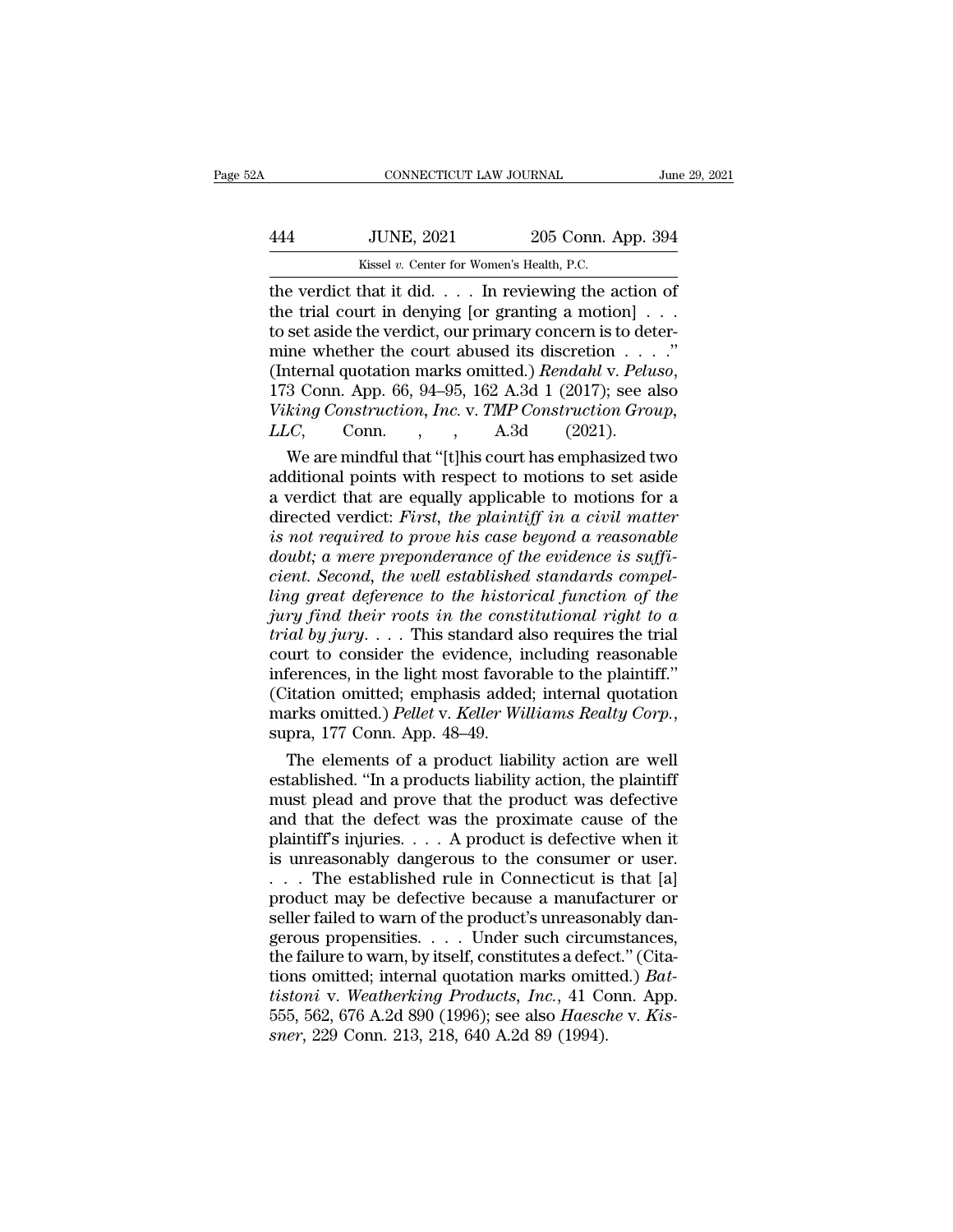EXECUTE DAN JOURNAL Page 53A<br>
205 Conn. App. 394 JUNE, 2021 445<br>
Kissel v. Center for Women's Health, P.C.

CONNECTICUT LAW JOURNAL<br>
205 Conn. App. 394 JUNE, 2021 445<br>
Kissel *v.* Center for Women's Health, P.C.<br>
WABBO has challenged only the causation element CONNECTICUT LAW JOURNAL Page 53/<br>
5 Conn. App. 394 JUNE, 2021 445<br>
Kissel v. Center for Women's Health, P.C.<br>
WABBO has challenged only the causation element<br>
its appeal. We note that "[p]roof that a defect in the<br>
reduct 205 Conn. App. 394 JUNE, 2021 445<br>
Kissel v. Center for Women's Health, P.C.<br>
WABBO has challenged only the causation element<br>
in its appeal. We note that "[*p*]*roof that a defect in the*<br>
product caused the injury in con *product a kissel v. Center for Women's Health, P.C.*<br> *product caused v. Center for Women's Health, P.C.*<br> **product caused the injury in controversy is a prerequi-**<br> *product caused the injury in controversy is a prerequi* 205 Conn. App. 394 JUNE, 2021 445<br> *Kissel v. Center for Women's Health, P.C.*<br> **WABBO has challenged only the causation element**<br>
in its appeal. We note that "[*p*]*roof that a defect in the*<br> *product caused the injury i product section is Health, P.C.*<br> *product caused the injury in controversy is a prerequisite to recovery for product caused injury in controversy is a prerequisite to recovery for product-caused injury in every products* Example 18 Except of Women's Health, P.C.<br>
WABBO has challenged only the causation element<br>
in its appeal. We note that "[p]roof that a defect in the<br>
product caused the injury in controversy is a prerequi-<br>
site to recov WABBO has challenged only the causation element<br>in its appeal. We note that "[ $p$ ]roof that a defect in the<br>product caused the injury in controversy is a prerequi-<br>site to recovery for product-caused injury in every<br>produ in its appeal. We note that "[p]*roof that a defect in the*<br>product caused the injury in controversy is a prerequi-<br>site to recovery for product-caused injury in every<br>products liability case, whether the action is grounde product caused the injury in controversy is a prerequisite to recovery for product-caused injury in every<br>products liability case, whether the action is grounded<br>on negligence, breach of warranty, strict liability in tort site to recovery for product-caused injury in every<br>products liability case, whether the action is grounded<br>on negligence, breach of warranty, strict liability in tort<br> $\dots$  or a combination of such theories.  $\dots$  Theodore products liability case, whether the action is grounded<br>on negligence, breach of warranty, strict liability in tort<br> $\ldots$  or a combination of such theories.  $\ldots$  Theodore<br>v. Lifeline Systems Co., supra, 173 Conn. App. 30 on negligence, breach of warranty, strict liability in tort<br> *x*. *.* or a combination of such theories. *... Theodore*<br> *y. Lifeline Systems Co.*, supra, 173 Conn. App. 308.<br>
When the causation issue involved goes beyon *Johnson & Johnson, Inc.*, 190 Conn. App. 308.<br> *Johnson & Johnson issue involved goes beyond the* field of ordinary knowledge and experience of judges and jurors, expert testimony is required." (Emphasis added; internal q v. *Lifeline Systems Co.*, supra, 173 Conn. App. 308.<br>When the causation issue involved goes beyond the<br>field of ordinary knowledge and experience of judges<br>and jurors, expert testimony is required." (Emphasis<br>added; inter When the causation issue involved goes beyond the<br>field of ordinary knowledge and experience of judges<br>and jurors, expert testimony is required." (Emphasis<br>added; internal quotation marks omitted.) *Ferrari* v.<br>Johnson & J field of ordinary knowledge and experience of judges<br>and jurors, expert testimony is required." (Emphasis<br>added; internal quotation marks omitted.) *Ferrari* v.<br>Johnson & Johnson, Inc., 190 Conn. App. 152, 162, 210<br>A.3d 1 and jurors, expert testimony is required." (Emphasis<br>added; internal quotation marks omitted.) *Ferrari* v.<br>Johnson & Johnson, Inc., 190 Conn. App. 152, 162, 210<br>A.3d 115 (2019); see also *Sharp* v. Wyatt, Inc., 31 Conn.<br>A added; internal quotation marks omitted.) *Ferrari* v.<br>*Johnson & Johnson, Inc.*, 190 Conn. App. 152, 162, 210<br>A.3d 115 (2019); see also *Sharp* v. *Wyatt, Inc.*, 31 Conn.<br>App. 824, 833, 627 A.2d 1347 (1993) (plaintiff mus Johnson & Johnson, Inc., 190 Conn. App. 152, 162, 210<br>A.3d 115 (2019); see also *Sharp* v. Wyatt, Inc., 31 Conn.<br>App. 824, 833, 627 A.2d 1347 (1993) (plaintiff must plead<br>and prove that defendant's product was defective an our courts have applied the following test for causa-<br>op. 824, 833, 627 A.2d 1347 (1993) (plaintiff must plead<br>d prove that defendant's product was defective and<br>oximately caused injuries), aff'd, 230 Conn. 12, 644<br>2d 871 tipp. 324, 339, 3211.24 1341 (1889) (plantal mass pread<br>and prove that defendant's product was defective and<br>proximately caused injuries), aff'd, 230 Conn. 12, 644<br>A.2d 871 (1994); *Wierzbicki* v. *W.W. Grainger*, *Inc.*,

and prove and detendance product was detective and<br>proximately caused injuries), aff'd, 230 Conn. 12, 644<br>A.2d 871 (1994); Wierzbicki v. W.W. Grainger, Inc., 20<br>Conn. App. 332, 334, 566 A.2d 1369 (1989) (same).<br>Our courts A.2d 871 (1994); *Wierzbicki* v. *W.W. Grainger*, *Inc.*, 20<br>Conn. App. 332, 334, 566 A.2d 1369 (1989) (same).<br>Our courts have applied the following test for causa-<br>tion in cases involving a claim under our Product Liabil components as the following designed in the following test for causation in cases involving a claim under our Product Liability Act. "The causation inquiry has two facets: (1) cause-<br>in-fact; and (2) legal or proximate ca Our courts have applied the following test for causa-<br>tion in cases involving a claim under our Product Liabil-<br>ity Act. "The causation inquiry has two facets: (1) cause-<br>in-fact; and (2) legal or proximate cause. These t Our courts have applied the following test for causation in cases involving a claim under our Product Liabil-<br>ity Act. "The causation inquiry has two facets: (1) cause-<br>in-fact; and (2) legal or proximate cause. These two<br> tion in cases involving a claim under our Product Liabil-<br>ity Act. "The causation inquiry has two facets: (1) cause-<br>in-fact; and (2) legal or proximate cause. These two<br>components ask the following questions respectively: ity Act. "The causation inquiry has two facets: (1) cause-<br>in-fact; and (2) legal or proximate cause. These two<br>components ask the following questions respectively:<br>(1) whether the defendant's conduct was the cause-in-<br>fa in-fact; and (2) legal or proximate cause. These two<br>components ask the following questions respectively:<br>(1) whether the defendant's conduct was the cause-in-<br>fact of the injury; and, if so; (2) whether as a matter<br>of so components ask the following questions respectively:<br>
(1) whether the defendant's conduct was the cause-in-<br>
fact of the injury; and, if so; (2) whether as a matter<br>
of social policy the defendant should be held legally<br> (1) whether the defendant's conduct was the cause-in-<br>fact of the injury; and, if so; (2) whether as a matter<br>of social policy the defendant should be held legally<br>responsible for the injury. Proof of proximate cause<br>requ fact of the injury; and, if so; (2) whether as a matter<br>of social policy the defendant should be held legally<br>responsible for the injury. Proof of proximate cause<br>requires proof of both cause-in-fact and legal cause.<br> $\dots$ of social policy the defendant should be held legally<br>responsible for the injury. Proof of proximate cause<br>requires proof of both cause-in-fact and legal cause.<br> $\ldots$  63 Am. Jur. 2d 55–58, Products Liability § 21<br>(2010). responsible for the injury. Proof of proximate cause<br>requires proof of both cause-in-fact and legal cause.<br>. . . . 63 Am. Jur. 2d 55–58, Products Liability § 21<br>(2010). Cause-in-fact, also referred to as actual cause,<br>ask requires proof of both cause-in-fact and legal cause.<br>  $\ldots$  63 Am. Jur. 2d 55–58, Products Liability § 21<br>
(2010). Cause-in-fact, also referred to as actual cause,<br>
asks whether there was a sufficiently close, actual,<br>
c . . . . 63 Am. Jur. 2d 55–58, Products Liability  $\S$  21 (2010). Cause-in-fact, also referred to as actual cause, asks whether there was a sufficiently close, actual, causal connection between the defendant's conduct and t (2010). Cause-in-fact, also referred to as actual cause, asks whether there was a sufficiently close, actual, causal connection between the defendant's conduct and the actual damage suffered by the plaintiff. It requires t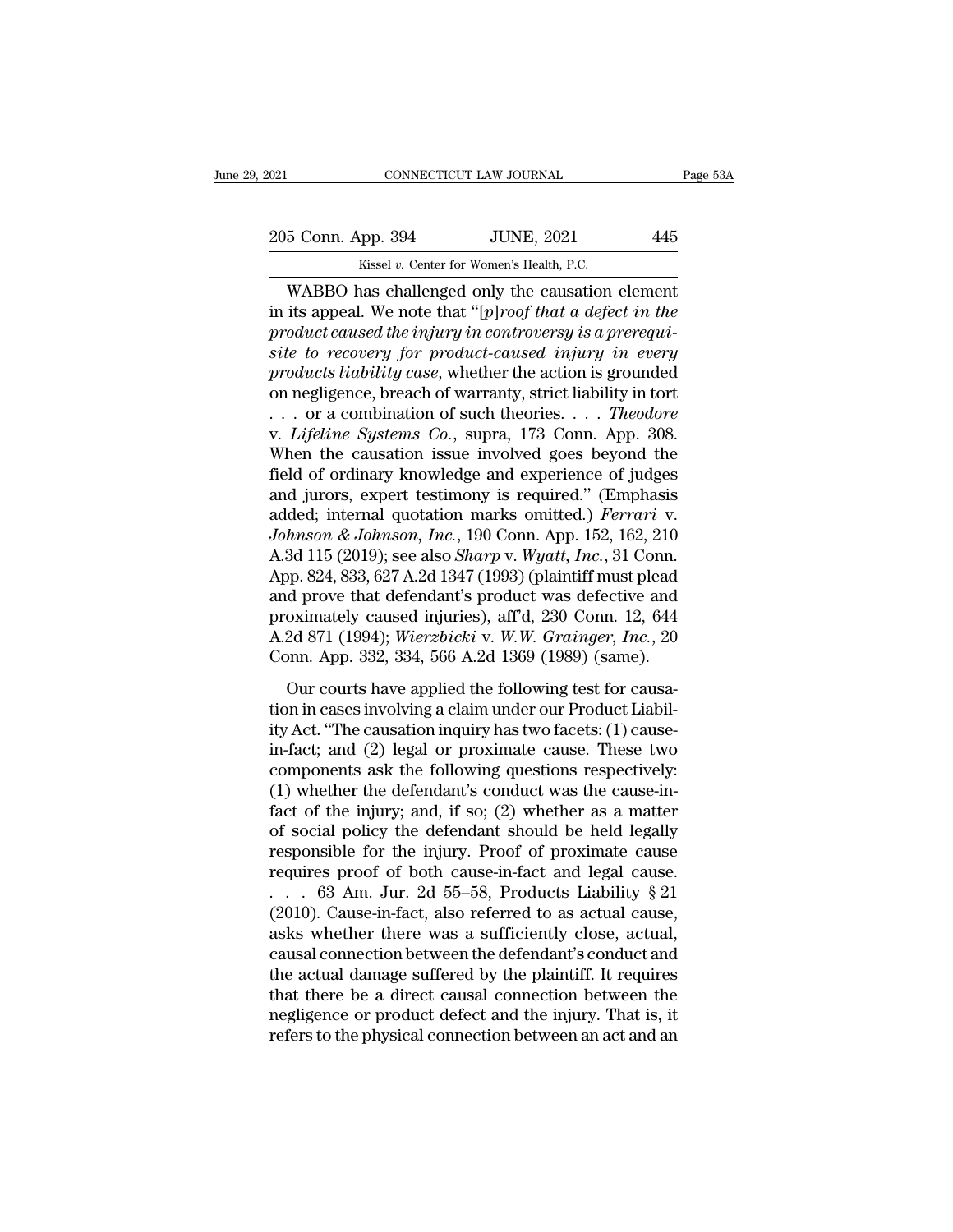# CONNECTICUT LAW JOURNAL June 29, 2021<br>446 JUNE, 2021 205 Conn. App. 394<br>Kissel v. Center for Women's Health, P.C. CONNECTICUT LAW JOURNAL<br>
Jun<br>
446 JUNE, 2021 205 Conn. App. 394<br>
Kissel *v.* Center for Women's Health, P.C.<br>
injury.... 63 Am. Jur. 2d, supra, § 24, p. 60." (Internal

cONNECTICUT LAW JOURNAL June 29, 20<br>
446 JUNE, 2021 205 Conn. App. 394<br>
Kissel v. Center for Women's Health, P.C.<br>
injury. . . . 63 Am. Jur. 2d, supra, § 24, p. 60.'' (Internal<br>
quotation marks omitted.) *Theodore* v. *Lif* quotation marks omitted.) *Theodore v. Lifeline Systems*<br>
Lightness of the Momen's Mealth, P.C.<br>
injury. . . . 63 Am. Jur. 2d, supra, § 24, p. 60." (Internal<br>
quotation marks omitted.) *Theodore v. Lifeline Systems*<br>
Co., *Co.*, superinted and the superinted and the superinted and the superinted.) Theodore v. Lifeline Systems Co., supra, 173 Conn. App. 308–309. "[*T*]*he test of proximate cause is whether the defendant's conduct is a substa mate cause is whether the defendant's conductaion marks omitted.) Theodore v. Lifeline Systems*<br> *Co.*, supra, 173 Conn. App. 308–309. "[The test of proximate cause is whether the defendant's conduct is a substantial fact *substrantial above Collar App.* 30<br> *Kissel v. Center for Women's Health, P.C.*<br>
injury.... 63 Am. Jur. 2d, supra, § 24, p. 60." (Internal<br>
quotation marks omitted.) *Theodore v. Lifeline Systems*<br> *Co.*, supra, 173 Conn. *Kissel v. Center for Women's Health, P.C.*<br> *injury.*... 63 Am. Jur. 2d, supra, § 24, p. 60." (Internal<br>
quotation marks omitted.) *Theodore v. Lifeline Systems*<br> *Co.*, supra, 173 Conn. App. 308–309. "[*T]he test of prox* injury. . . . 63 Am. Jur. 2d, supra, § 24, p. 60." (Internal<br>quotation marks omitted.) *Theodore v. Lifeline Systems*<br>*Co.*, supra, 173 Conn. App. 308–309. "[*T*]*he test of proxi-<br>mate cause is whether the defendant's con* quotation marks omitted.) *Theodore* v. *Lifeline Systems*<br>Co., supra, 173 Conn. App. 308–309. "[*T]he test of proxi-*<br>mate cause is whether the defendant's conduct is a<br>substantial factor in bringing about the [victim's]<br> *Co.*, supra, 173 Conn. App. 308–309. "[*T]he test of proximate cause is whether the defendant's conduct is a substantial factor in bringing about the [victim's] injuries." (Emphasis added; internal quotation marks omitted* mate cause is whether the defendant's conduct is a<br>substantial factor in bringing about the [victim's]<br>injuries." (Emphasis added; internal quotation marks<br>omitted.) DeOliveira v. PMG Land Associates, L.P., 105<br>Conn. App. substantial factor in bringing about the [victim's]<br>
injuries." (Emphasis added; internal quotation marks<br>
omitted.) DeOliveira v. PMG Land Associates, L.P., 105<br>
Conn. App. 369, 378, 939 A.2d 2 (2008); see also Barry<br>
v. injuries." (Emphasis added; internal quotation marks<br>omitted.) *DeOliveira v. PMG Land Associates, L.P.*, 105<br>Conn. App. 369, 378, 939 A.2d 2 (2008); see also *Barry*<br>v. *Quality Steel Products, Inc.*, 263 Conn. 424, 433, omitted.) *DeOliveira* v. *PMG Land Associates, L.P.*, 105<br>Conn. App. 369, 378, 939 A.2d 2 (2008); see also *Barry*<br>v. *Quality Steel Products, Inc.*, 263 Conn. 424, 433, 820<br>A.2d 258 (2003) (test for proximate cause is wh pm. App. 369, 378, 939 A.2d 2 (2008); see also *Barry*<br>Quality Steel Products, Inc., 263 Conn. 424, 433, 820<br>2d 258 (2003) (test for proximate cause is whether<br>fendant's conduct is substantial factor in bringing<br>out plain v. Quality Steel Products, Inc., 263 Conn. 424, 433, 820<br>A.2d 258 (2003) (test for proximate cause is whether<br>defendant's conduct is substantial factor in bringing<br>about plaintiff's injuries); Wagner v. Clark Equipment<br>Co

A.2d 258 (2003) (test for proximate cause is whether<br>defendant's conduct is substantial factor in bringing<br>about plaintiff's injuries); *Wagner v. Clark Equipment*<br> $Co.$ , 243 Conn. 168, 178, 700 A.2d 38 (1997) (same).<br>A th defendant's conduct is substantial factor in bringing<br>about plaintiff's injuries); Wagner v. Clark Equipment<br>Co., 243 Conn. 168, 178, 700 A.2d 38 (1997) (same).<br>A thorough review of the pleadings, evidence, closing<br>argumen about plaintiff's injuries); Wagner v. Clark Equipment<br>Co., 243 Conn. 168, 178, 700 A.2d 38 (1997) (same).<br>A thorough review of the pleadings, evidence, closing<br>arguments, and jury charge establish that the plaintiff<br>alle Co., 243 Conn. 168, 178, 700 A.2d 38 (1997) (same).<br>
A thorough review of the pleadings, evidence, closing<br>
arguments, and jury charge establish that the plaintiff<br>
alleged and presented evidence of various means in<br>
whic A thorough review of the pleadings, evidence, closing<br>arguments, and jury charge establish that the plaintiff<br>alleged and presented evidence of various means in<br>which WABBO's defective product, the heat lamp,<br>caused her in arguments, and jury charge establish that the plaintiff<br>alleged and presented evidence of various means in<br>which WABBO's defective product, the heat lamp,<br>caused her injuries. In addition to the lowering of the<br>arm holding alleged and presented evidence of various means in<br>which WABBO's defective product, the heat lamp,<br>caused her injuries. In addition to the lowering of the<br>arm holding the heat lamp, the plaintiff maintained that<br>the lack o which WABBO's defective product, the heat lamp,<br>caused her injuries. In addition to the lowering of the<br>arm holding the heat lamp, the plaintiff maintained that<br>the lack of (1) a locking mechanism, (2) a safety guard,<br>(3) caused her injuries. In addition to the lowering of the<br>arm holding the heat lamp, the plaintiff maintained that<br>the lack of (1) a locking mechanism, (2) a safety guard,<br>(3) a user manual, or (4) a warning regarding the pr arm holding the heat lamp, the plaintiff maintained that<br>the lack of (1) a locking mechanism, (2) a safety guard,<br>(3) a user manual, or (4) a warning regarding the pro-<br>pensity of the arm to lower each constituted a substa the lack of (1) a locking mechanism, (2) a safety guard, (3) a user manual, or (4) a warning regarding the pro-<br>pensity of the arm to lower each constituted a substantial factor, and thus proximately caused her injuries o (3) a user manual, or  $(4)$  a warning regarding the pro-<br>pensity of the arm to lower each constituted a substan-<br>tial factor, and thus proximately caused her injuries on<br>April 22, 2010. In its appellate brief, WABBO focus pensity of the arm to lower each constituted a substantial factor, and thus proximately caused her injuries on<br>April 22, 2010. In its appellate brief, WABBO focuses<br>primarily on the question of how the heat lamp lowered<br>on tial factor, and thus proximately caused her injuries on<br>April 22, 2010. In its appellate brief, WABBO focuses<br>primarily on the question of how the heat lamp lowered<br>onto the plaintiff's foot and whether there was evidence April 22, 2010. In its appellate brief, WABBO f<br>primarily on the question of how the heat lamp lc<br>onto the plaintiff's foot and whether there was ev<br>that this lowering occurred spontaneously or<br>some outside force. WABBO su imarily on the question of how the heat lamp lowered<br>to the plaintiff's foot and whether there was evidence<br>at this lowering occurred spontaneously or due to<br>me outside force. WABBO summarily contends that<br>e absence of a l onto the plaintiff's foot and whether there was evidence<br>that this lowering occurred spontaneously or due to<br>some outside force. WABBO summarily contends that<br>the absence of a locking mechanism and the guard went<br>to the is

that this lowering occurred spontaneously or due to<br>some outside force. WABBO summarily contends that<br>the absence of a locking mechanism and the guard went<br>to the issue of a defect and not causation.<br>Contrary to the bald a some outside force. WABBO summarily contends that<br>the absence of a locking mechanism and the guard went<br>to the issue of a defect and not causation.<br>Contrary to the bald assertion made by WABBO, we<br>conclude, on the basis of the absence of a locking mechanism and the guard went<br>to the issue of a defect and not causation.<br>Contrary to the bald assertion made by WABBO, we<br>conclude, on the basis of our comprehensive review of<br>the pleadings and evi to the issue of a defect and not causation.<br>Contrary to the bald assertion made by WABBO, we<br>conclude, on the basis of our comprehensive review of<br>the pleadings and evidence in this case, that the plaintiff<br>presented to th Contrary to the bald assertion made by WABBO, we<br>conclude, on the basis of our comprehensive review of<br>the pleadings and evidence in this case, that the plaintiff<br>presented to the jury alternative methods of causation<br>and conclude, on the basis of our comprehensive review of<br>the pleadings and evidence in this case, that the plaintiff<br>presented to the jury alternative methods of causation<br>and did not limit consideration of the causation elem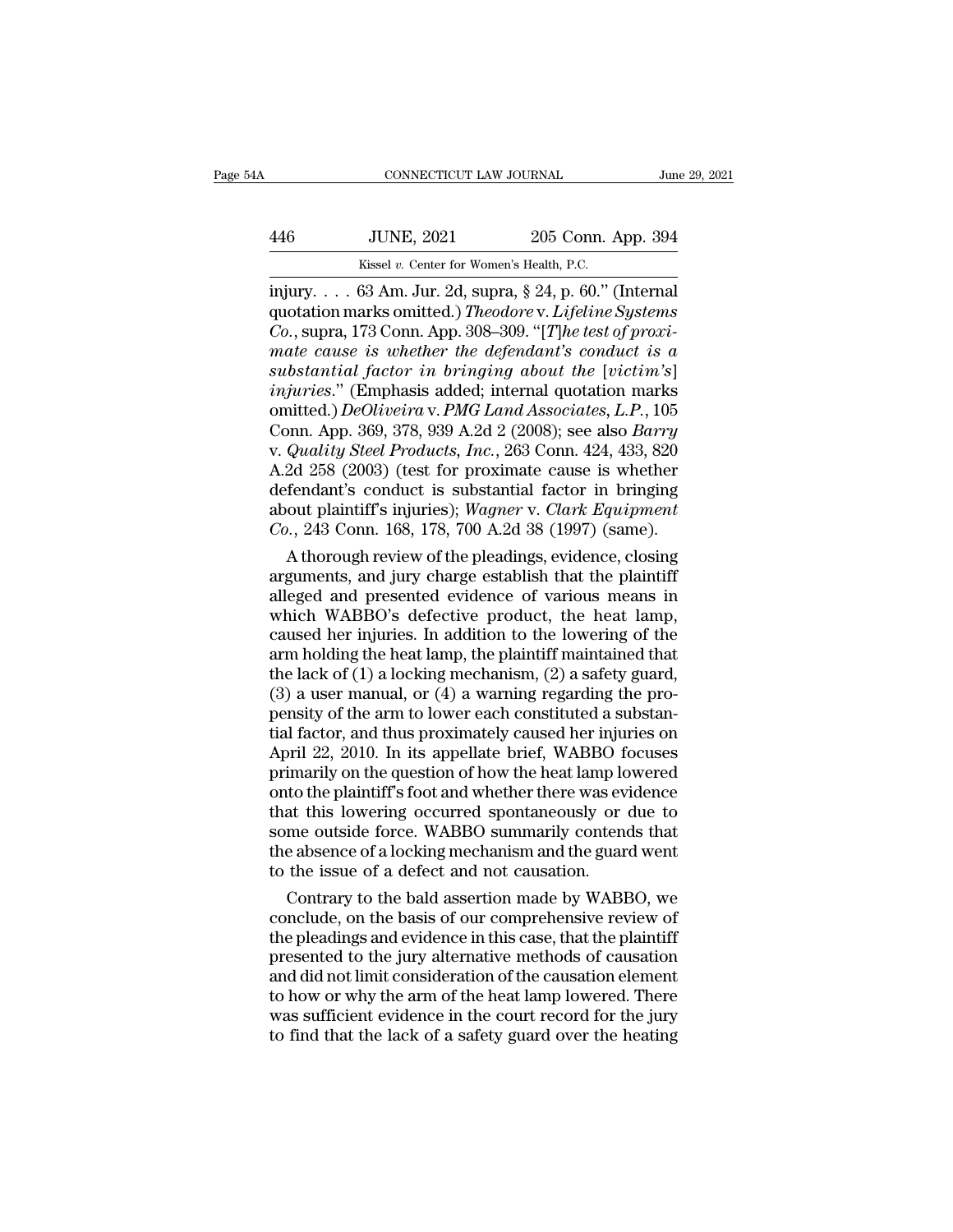| 2021               | CONNECTICUT LAW JOURNAL                                | Page 55A |
|--------------------|--------------------------------------------------------|----------|
| 205 Conn. App. 394 | <b>JUNE, 2021</b>                                      | 447      |
|                    | Kissel v. Center for Women's Health, P.C.              |          |
|                    | element was a substantial factor, and thus a proximate |          |

element was a substantial factor, and thus a proximate<br>
element was a substantial factor, and thus a proximate<br>
element was a substantial factor, and thus a proximate<br>
cause, of the plaintiff's injuries to her left foot. W 205 Conn. App. 394 JUNE, 2021 447<br>Kissel v. Center for Women's Health, P.C.<br>element was a substantial factor, and thus a proximate<br>cause, of the plaintiff's injuries to her left foot. WABBO<br>did not submit jury interrogator  $\frac{205 \text{ Conn. App. 394}}{\text{Kissel } v. \text{ Center for Women's Health, P.C.}}$ <br>
element was a substantial factor, and thus a proximate cause, of the plaintiff's injuries to her left foot. WABBO did not submit jury interrogatories to specify which of the alt 205 Conn. App. 394 JUNE, 2021 447<br>
Kissel v. Center for Women's Health, P.C.<br>
element was a substantial factor, and thus a proximate<br>
cause, of the plaintiff's injuries to her left foot. WABBO<br>
did not submit jury interro Example 12<br>
Kisse<br>
Element was a s<br>
cause, of the pla<br>
did not submit j<br>
the alternative b<br>
its verdict.<br>
In the present cause, of the plaintiff's injuries to her left foot. WABBO<br>did not submit jury interrogatories to specify which of<br>the alternative bases of causation the jury used to reach<br>its verdict.<br>In the present case, due to the lack relation was a substantial ractor, and thus a proximate<br>cause, of the plaintiff's injuries to her left foot. WABBO<br>did not submit jury interrogatories to specify which of<br>the alternative bases of causation the jury used to

cause, of the plaintin's injuries to her left foot. WABBO<br>did not submit jury interrogatories to specify which of<br>the alternative bases of causation the jury used to reach<br>its verdict.<br>In the present case, due to the lack the alternative bases of causation the jury used to reach<br>the alternative bases of causation the jury used to reach<br>its verdict.<br>In the present case, due to the lack of jury interrogato-<br>ries, the only manner in which WAB its verdict.<br>
In the present case, due to the lack of jury interrogatories, the only manner in which WABBO can prevail<br>
would be to establish that the evidence was insufficient<br>
to support any of the specifications of caus In the present case, due to the lack of jury interrogatories, the only manner in which WABBO can prevail<br>would be to establish that the evidence was insufficient<br>to support any of the specifications of causation pur-<br>sued In the present case, due to the lack of jury interrogato-<br>ries, the only manner in which WABBO can prevail<br>would be to establish that the evidence was insufficient<br>to support any of the specifications of causation pur-<br>sue ries, the only manner in which WABBO can prevail<br>would be to establish that the evidence was insufficient<br>to support any of the specifications of causation pur-<br>sued by the plaintiff. See *Seven Oaks Enterprises*, *L.P.*<br>v would be to establish that the evidence was insufficient<br>to support any of the specifications of causation pur-<br>sued by the plaintiff. See *Seven Oaks Enterprises*, *L.P.*<br>v. *Devito*, 185 Conn. App. 534, 558–59, 198 A.3d to support any of the specifications of causation pur-<br>sued by the plaintiff. See *Seven Oaks Enterprises*, *L.P.*<br>v. *Devito*, 185 Conn. App. 534, 558–59, 198 A.3d 88, cert.<br>denied, 330 Conn. 953, 197 A.3d 893 (2018); *Ja* sued by the plaintiff. See *Seven Oaks Enterprises, L.P.*<br>v. *Devito*, 185 Conn. App. 534, 558–59, 198 A.3d 88, cert.<br>denied, 330 Conn. 953, 197 A.3d 893 (2018); *Jackson v.*<br>*H.N.S. Management Co.*, 109 Conn. App. 371, 37 v. *Devito*, 185 Conn. App. 534, 558–59, 198 A.3d 88, cert.<br>denied, 330 Conn. 953, 197 A.3d 893 (2018); *Jackson v.*<br>*H.N.S. Management Co.*, 109 Conn. App. 371, 372–73,<br>951 A.2d 701 (2008). It failed, however, to challeng denied, 330 Conn. 953, 197 A.3d 893 (2018); *Jackson v.*<br>*H.N.S. Management Co.*, 109 Conn. App. 371, 372–73,<br>951 A.2d 701 (2008). It failed, however, to challenge the<br>claims that the lack of a locking mechanism, safety<br>gu H.N.S. Management Co., 109 Conn. App. 371, 372–73, 951 A.2d 701 (2008). It failed, however, to challenge the claims that the lack of a locking mechanism, safety guard, user manual or warning regarding the propensity of th 951 A.2d 701 (2008). It failed, however, to challenge the claims that the lack of a locking mechanism, safety guard, user manual or warning regarding the propensity of the arm of the heat lamp to lower was a substantial fa claims that the lack of a locking mechanism, safety<br>guard, user manual or warning regarding the propensity<br>of the arm of the heat lamp to lower was a substantial<br>factor, and thus the proximate cause, of the burns suf-<br>fere guard, user manual or warning regarding the propensity<br>of the arm of the heat lamp to lower was a substantial<br>factor, and thus the proximate cause, of the burns suf-<br>fered by the plaintiff. The failure to challenge these<br>m dict. Free by the plaintiff. The failure to challenge these<br>atters is fatal to WABBO's appeal. Accordingly, we<br>mclude that the court properly denied WABBO's<br>otions for a directed verdict and to set aside the ver-<br>et.<br>The judgmen referal by the plantin. The failure to channelige these<br>matters is fatal to WABBO's appeal. Accordingly, we<br>conclude that the court properly denied WABBO's<br>motions for a directed verdict and to set aside the ver-<br>dict.<br>The

matters is ratal to wABBO's appeal. Accordingly, we<br>conclude that the court properly denied WABBO's<br>motions for a directed verdict and to set aside the ver-<br>dict.<br>The judgment is reversed with respect to the medical<br>malpra conclude that the court property defied wABBO s<br>motions for a directed verdict and to set aside the ver-<br>dict.<br>The judgment is reversed with respect to the medical<br>malpractice claims against Wang and the Center for<br>Women's motions for a unected vertict and to set aside the ver-<br>dict.<br>The judgment is reversed with respect to the medical<br>malpractice claims against Wang and the Center for<br>Women's Health, P.C., and the case is remanded with<br>dire The judgment is reversed wit<br>malpractice claims against Wa<br>Women's Health, P.C., and the<br>direction to render judgment of<br>against them; the judgment with<br>liability claim is affirmed.<br>In this opinion the other jud The judgment is reversed what respect to the<br>alpractice claims against Wang and the Comen's Health, P.C., and the case is reman<br>rection to render judgment dismissing thos<br>ainst them; the judgment with respect to the<br>bility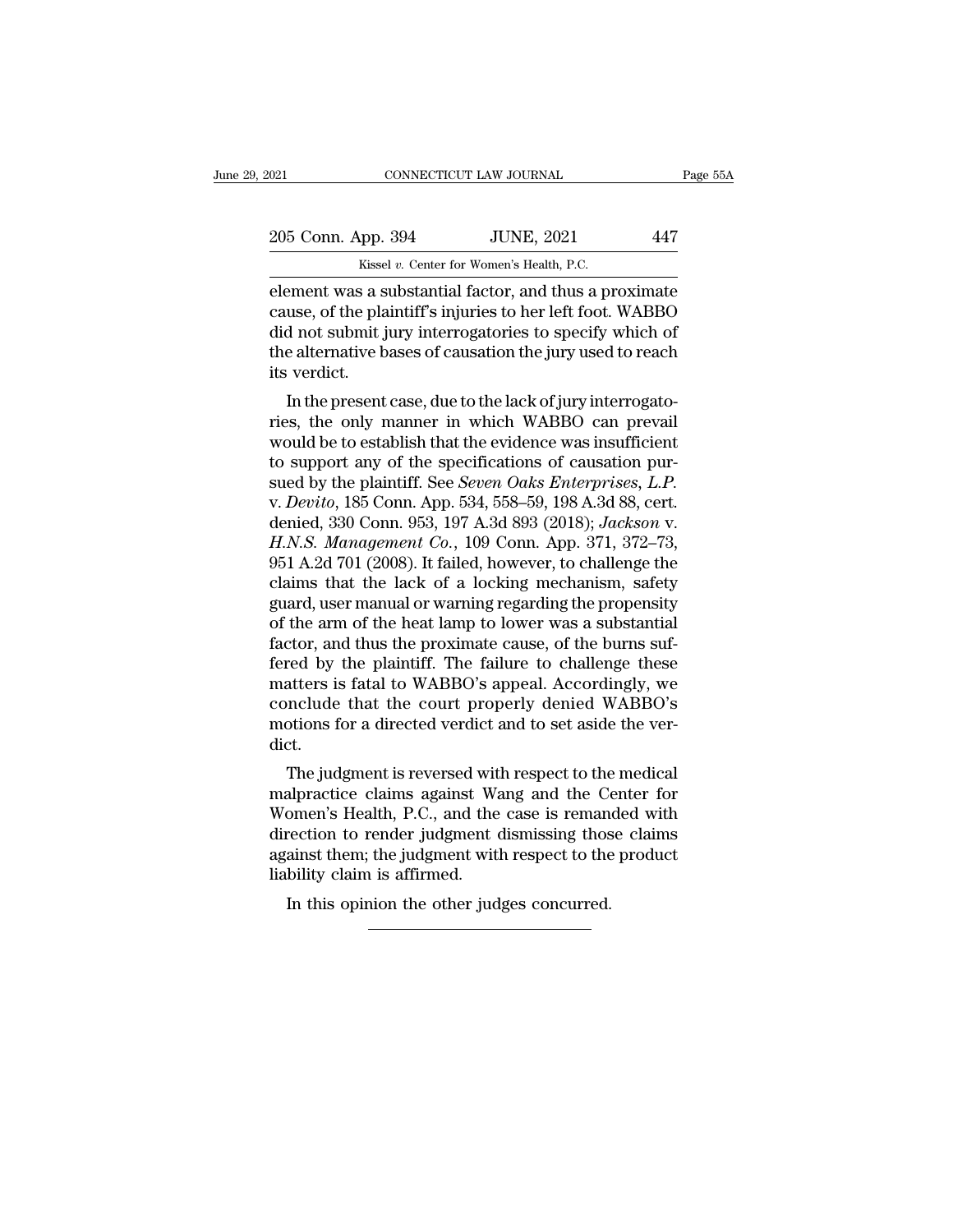# $\begin{tabular}{ll} \multicolumn{2}{l}{{\small\textbf{COMRECTICUT LAW JOURNAL}}} & \multicolumn{2}{l}{\textbf{June 29, 2021}}\\ \hline & \multicolumn{2}{l}{\textbf{JUNE, 2021}} & \multicolumn{2}{l}{\textbf{205 Conn. App. 448}}\\ & \multicolumn{2}{l}{\textbf{Kemon $v$. Boudreau}} \end{tabular}$

Kemon *v.* Boudreau

# XENNETH S. KEMON *v.* KENNETH BOUDREAU,<br>EXECUTOR (ESTATE OF ELIZABETH LEE<br>KENNETH S. KEMON *v.* KENNETH BOUDREAU,<br>EXECUTOR (ESTATE OF ELIZABETH LEE<br>KEMON BOUDREAU) ET AL JUNE, 2021 205 Conn. App. 448<br>
Kemon v. Boudreau<br>
NNETH S. KEMON v. KENNETH BOUDREAU,<br>
EXECUTOR (ESTATE OF ELIZABETH LEE<br>
KEMON BOUDREAU), ET AL. JUNE, 2021 205 Conn. Ap<br>
Kemon v. Boudreau<br>
H S. KEMON v. KENNETH BOUDR<br>
JTOR (ESTATE OF ELIZABETH LE<br>
KEMON BOUDREAU), ET AL. (AC 42918) (AC 42918)<br>
MON v. KENNETH B<br>
TATE OF ELIZABE<br>
SOUDREAU), ET A<br>
(AC 42918)<br>
N v. KENNETH BO ENNETH S. KEMON *v.* KENNETH BOUDREAU,<br>EXECUTOR (ESTATE OF ELIZABETH LEE<br>KEMON BOUDREAU), ET AL.<br>(AC 42918)<br>KENNETH KEMON *v.* KENNETH BOUDREAU,<br>EXECUTOR (ESTATE OF ELIZABETH<br>LEE KEMON BOUDREAU), ET AL. NETH S. KEMON v. KENNETH BOUDREAU,<br>KECUTOR (ESTATE OF ELIZABETH LEE<br>KEMON BOUDREAU), ET AL.<br>(AC 42918)<br>INETH KEMON v. KENNETH BOUDREAU,<br>EXECUTOR (ESTATE OF ELIZABETH<br>LEE KEMON BOUDREAU), ET AL. TH S. KEMON v. KENNETH BOUDREA<br>
CUTOR (ESTATE OF ELIZABETH LEE<br>
KEMON BOUDREAU), ET AL.<br>
(AC 42918)<br>
ETH KEMON v. KENNETH BOUDREAU<br>
XECUTOR (ESTATE OF ELIZABETH<br>
LEE KEMON BOUDREAU), ET AL.<br>
(AC 42919)

# TATE OF ELIZABE<br>30UDREAU), ET A<br>(AC 42918)<br>N v. KENNETH BC<br>ESTATE OF ELIZA<br>V BOUDREAU), ET<br>(AC 42919)<br>Moll and Alexander, Js. KENNETH KEMON  $v$ . KENNETH BOUDREAU,<br>EXECUTOR (ESTATE OF ELIZABETH<br>LEE KEMON BOUDREAU), ET AL.<br>(AC 42919)<br>Alvord, Moll and Alexander, Js.

## *Syllabus*

- LEE KEMON BOUDREAU), ET AL.<br>
(AC 42919)<br>
Alvord, Moll and Alexander, Js.<br>
Syllabus<br>
The plaintiff, S, and his sister, E, were beneficiaries of a trust, executed by<br>
their father. E was the original trustee until her death (AC 42919)<br>Alvord, Moll and Alexander, Js.<br>Syllabus<br>plaintiff, S, and his sister, E, were beneficiaries of a trust, executed by<br>their father. E was the original trustee until her death in 2016, when<br>the defendant K became The plaintiff, S, and his sister, E, were beneficiaries of a trust, executed by their father. E was the original trustee until her death in 2016, when the defendant K became the successor trustee. Upon E's death, K repres s.<br>Syllabus<br>Bullabus<br>Syllabus<br>That the trust's Singulary equals that the trust's assets had been fully disbursed to S and E,<br>Sented to S that the trust's assets had been fully disbursed to S and E,<br>but for \$50,000 that had  $Syllabus$ <br>plaintiff, S, and his sister, E, were beneficiaries of a trust, executed by<br>their father. E was the original trustee until her death in 2016, when<br>the defendant K became the successor trustee. Upon E's death, K repr plaintiff, S, and his sister, E, were beneficiaries of a trust, executed by<br>their father. E was the original trustee until her death in 2016, when<br>the defendant K became the successor trustee. Upon E's death, K repre-<br>sent plantant, 5, and its stister, 1, were octained to to a datas, executed by their father. E was the original trustee until her death in 2016, when the defendant K became the successor trustee. Upon E's death, K represented t in 2017 from the probate order approving the 2016 accounting, claiming that the 2016 account as a litigation reserve. Thereafter, the Probate Court approved an accounting submitted by K in 2016. Subsequently, S appealed to are detailed to S that the trust's assets had been fully disbursed to S and E, but for \$50,000 that had been set aside in a lawyers' trust account as a litigation reserve. Thereafter, the Probate Court approved an accounti sented to 5 diat the trust 3 assets had been rany dissoluted to 5 diat 1, but for \$50,000 that had been set aside in a lawyers' trust account as a litigation reserve. Thereafter, the Probate Court approved an accounting su but he also increases the also included claims as a litigation reserve. Thereafter, the Probate Court approved an accounting submitted by K in 2016. Subsequently, S appealed to the Superior Court in 2017 from the probate o magaaon reserve. Thereach, the Trobace court approved an accounting<br>submitted by K in 2016. Subsequently, S appealed to the Superior Court<br>in 2017 from the probate order approving the 2016 accounting, claiming<br>that the 201 of fiduciary duty, and tortious interference with an expectation of inheri-<br>and that the 2016 accounting was incomplete. In addition, S commenced a<br>separate action in 2018 in the Superior Court, with similar claims to the<br> that the 2016 accounting was incomplete. In addition, S commenced a separate action in 2018 in the Superior Court, with similar claims to the probate appeal, but he also included claims asserting breach of trust, breach of the payment of various fees and the final court, with similar claims to the probate appeal, but he also included claims asserting breach of trust, breach of the implied covenant of good faith and fair dealing, breach of fi beparate action in 2010 in the superior court, what shull criality be probate appeal, but he also included claims asserting breach of trust, breach of fiduciary duty, and tortious interference with an expectation of inheri the defendants in each case. *Held*: 1. The trial court erred in determining that S had abandoned counts two, three, four and six against K for his actions involving the payment of various fees and the \$50,000 litigation r % of fiduciary duty, and tortious interference with an expectation of inheritance in counts two, three, four and six against K for his actions involving the payment of various fees and the \$50,000 litigation reserve. The
- take in counts two, three, four and six against K for his actions involving<br>the payment of various fees and the \$50,000 litigation reserve. The cases<br>were consolidated for trial, and the trial court rendered judgment for<br>t advanced for trial, and the trial court rendered judgment for the defendants in each case. *Held*:<br>he trial court erred in determining that S had abandoned counts two, three, four, and six at trial in the Superior Court ac were consolidated for that, and the that could reintered judgment for<br>the defendants in each case. *Held*:<br>he trial court erred in determining that S had abandoned counts two,<br>three, four, and six at trial in the Superior the trial court erred in determining that S had abandoned counts two,<br>three, four, and six at trial in the Superior Court action on the basis of<br>statements by S's counsel made during closing argument, as S adequately<br>advan it and court circu in determining diated in and abandoned counts two, three, four, and six at trial in the Superior Court action on the basis of statements by S's counsel made during closing argument, as S adequately advan six were supported by allegations that K had engaged in ''wilful, wanton'' action of the basis of statements by S's counsel made during closing argument, as S adequately advanced counts two, three, four, and six at trial f statements by 5 scollect make during closing argument, as 5 adequately<br>advanced counts two, three, four, and six at trial for the court's consider-<br>ation: during closing argument, S's counsel identified punitive damages<br>in ation: during closing argument, S's counsel identified punitive damages<br>in the form of attorney's fees as one of S's requests for relief predicated<br>on K's alleged "wilful, wanton conduct," counts two, three, four, and<br>six ation: during cosing argument, b 3 courtsel radiative bundlet candiges<br>in the form of attorney's fees as one of S's requests for relief predicated<br>on K's alleged "wilful, wanton conduct," counts two, three, four, and<br>is we four, and six must be disregarded, as the articulation was incomponent K's alleged 'wilful, wanton conduct," counts two, three, four, and six were supported by allegations that K had engaged in "wilful, wanton" conduct, an on A s ancged windi, wanton conduct, counts two, tirect, four, and<br>six were supported by allegations that K had engaged in "wilful, wanton"<br>conduct, and, collectively, counsel's statements implicated the allega-<br>tions plea six were supported by ancgations unat Kinat engaged in Wind, wanton<br>conduct, and, collectively, counsel's statements implicated the allega-<br>tions pleaded by S in support of those counts concerning K's conduct;<br>moreover, th tondact, and, conceavely, consects statements impredact the anegations pleaded by S in support of those counts concerning K's conduct; moreover, the trial court's articulation addressing counts two, three, four, and six mu moreover, the trial court's articulation addressing counts two, three, four, and six must be disregarded, as the articulation was inconsistent with the memorandum of decision in which the trial court originally disposed of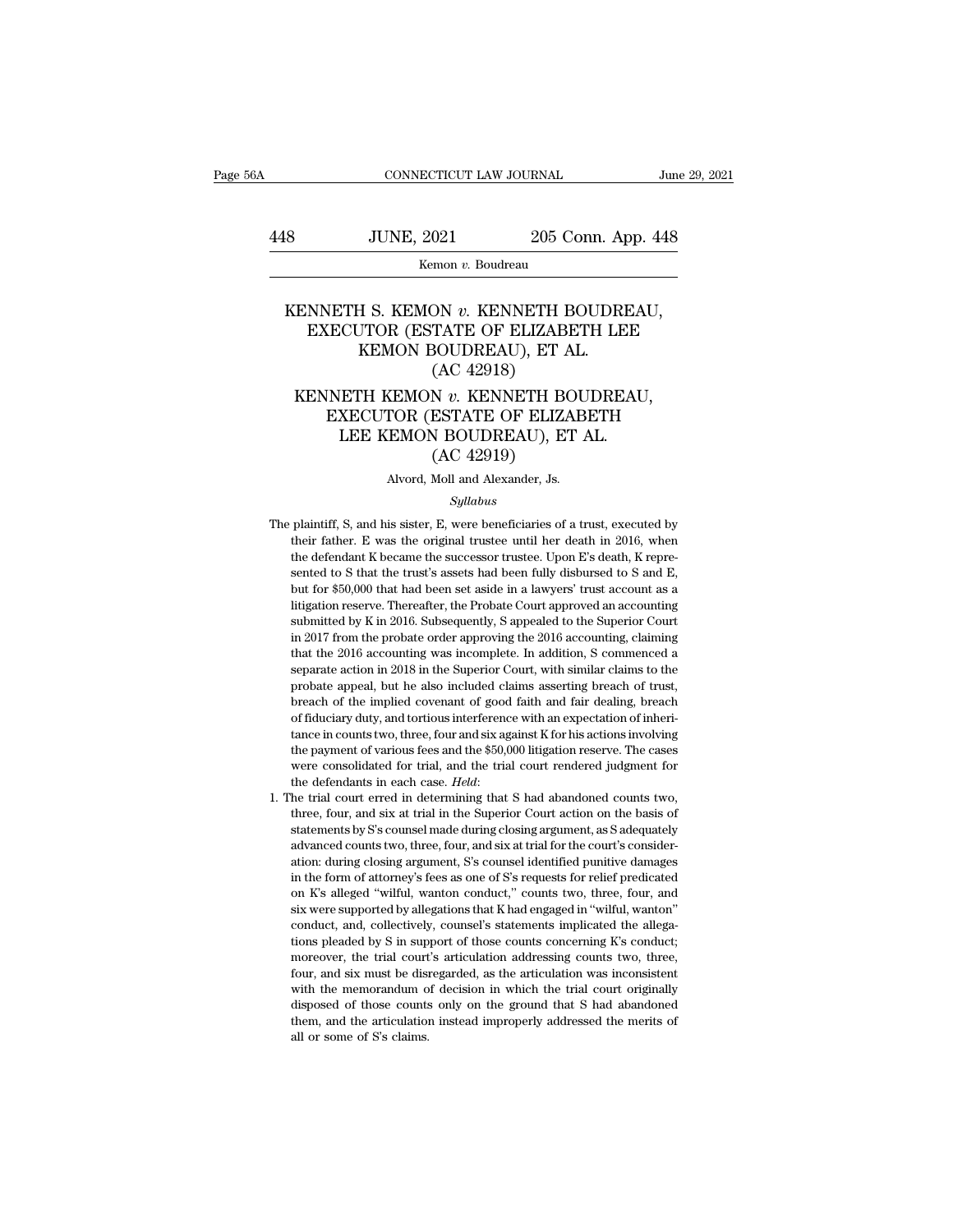# 021 CONNECTICUT LAW JOURNAL Page 57A<br>
205 Conn. App. 448 JUNE, 2021 449<br>
Kemon v. Boudreau

## Kemon *v.* Boudreau

205 Conn. App. 448 JUNE, 2021 449<br>
Kemon v. Boudreau<br>
2. The trial court erred in rendering judgment in favor of K in the probate<br>
appeal, as S's receipt of an accounting in 2018 satisfied the relief he appeal, as S's receipt of an accounting in 2018 satisfied the relief he S Conn. App. 448 JUNE,  $2021$  449<br>
Kemon v. Boudreau<br>
he trial court erred in rendering judgment in favor of K in the probate<br>
appeal, as S's receipt of an accounting in 2018 satisfied the relief he<br>
was pursuing in his p Kemon v. Boudreau<br>he trial court erred in rendering judgment in favor of K in the probate<br>appeal, as S's receipt of an accounting in 2018 satisfied the relief he<br>was pursuing in his probate appeal during its pendency; beca  $\begin{minipage}[t]{0.8\textwidth} \begin{tabular}{p{0.8cm}} \textbf{Kemon }v. \textbf{ Boudrea} \textbf{u} \end{tabular} \end{minipage} \begin{minipage}[t]{0.8cm}{\textbf{h} \textbf{a}} \textbf{a} \textbf{c} \textbf{b} \textbf{c} \textbf{b} \textbf{c} \textbf{c} \textbf{b} \textbf{c} \textbf{c} \textbf{c} \textbf{c} \textbf{c} \textbf{c} \textbf{c} \textbf{c} \textbf{c}} \textbf{b} \textbf{c} \textbf{c} \textbf{c} \text$ he trial court erred in rendering judgment in favor of K in the probate appeal, as S's receipt of an accounting in 2018 satisfied the relief he was pursuing in his probate appeal during its pendency; because there was no p appeal, as S's receipt of an accounting in 2018 satisfied the relief he was pursuing in his probate appeal during its pendency; because there was no practical relief that the court could have granted him, the court was dep Expectation in this probate appeal during its pendency; because there was no practical relief that the court could have granted him, the court was deprived of subject matter jurisdiction over the probate appeal, and, accor % practical relief that the court could have granted him, the court<br>prived of subject matter jurisdiction over the probate appeal, and,<br>lingly, the court's lack of subject matter jurisdiction necessitated<br>ment of dismissal  $\,$ a judgment of dismissal rather than a judgment for the defendants on the merits and, therefore, the form of the judgment was improper. Argued February 11—officially released June 29, 2021  $\,$  *Procedural History* Act Action, in the first case, for an order to compel and<br>cordingly, the court's lack of subject matter jurisdiction necessitated<br>a judgment of dismissal rather than a judgment for the defendants on<br>the merits and, therefore,

a judgment of dismissal rather than a judgment for the defendants on<br>the merits and, therefore, the form of the judgment was improper.<br>Argued February 11—officially released June 29, 2021<br>*Procedural History*<br>Action, in th the merits and, therefore, the form of the judgment was improper.<br>
Argued February 11—officially released June 29, 2021<br>
Procedural History<br>
Action, in the first case, for an order to compel an<br>
accounting of a trust, and Argued February 11—officially released June 29, 2021<br> *Procedural History*<br>
Action, in the first case, for an order to compel an<br>
accounting of a trust, and for other relief, brought to<br>
the Superior Court in the judicial *Procedural History*<br>Action, in the first case, for an order to compel an<br>accounting of a trust, and for other relief, brought to<br>the Superior Court in the judicial district of Hartford,<br>and an appeal, in the second case, Action, in the first case, for an order to compel an<br>accounting of a trust, and for other relief, brought to<br>the Superior Court in the judicial district of Hartford,<br>and an appeal, in the second case, from an order of the<br> Action, in the first case, for an order to compel an accounting of a trust, and for other relief, brought to the Superior Court in the judicial district of Hartford, and an appeal, in the second case, from an order of the accounting of a trust, and for other relief, brought to<br>the Superior Court in the judicial district of Hartford,<br>and an appeal, in the second case, from an order of the<br>Probate Court approving an accounting, brought to the the Superior Court in the judicial district of Hartford,<br>and an appeal, in the second case, from an order of the<br>Probate Court approving an accounting, brought to the<br>Superior Court in the judicial district of Hartford, wh and an appeal, in the second case, from an order of the<br>Probate Court approving an accounting, brought to the<br>Superior Court in the judicial district of Hartford, where<br>the cases were consolidated and transferred to the C Probate Court approving an accounting, brought to the<br>Superior Court in the judicial district of Hartford, where<br>the cases were consolidated and transferred to the Com-<br>plex Litigation Docket and tried to the court,  $Mou-$ <br> Superior Court in the judicial district of Hartford, where<br>the cases were consolidated and transferred to the Com-<br>plex Litigation Docket and tried to the court, *Mou-*<br>kawsher, J.; judgments for the named defendant et al. *the cases were consolidated and transferred to the Complex Litigation Docket and tried to the court, Mou-<br>kawsher, J.; judgments for the named defendant et al.,<br>from which the plaintiff filed separate appeals to this<br>cour Charles B. Reversed in part; new trial in Docket No. AC*<br> *AC*<br> *Charles improper form of judgment; reversed; judgent directed in Docket No. AC 42919.*<br> *E. James Loughlin,* for the appellant in each case<br>
laintiff).<br> *Ch* 

(plaintiff).

*A2918; improper form of judgment; reversed; judgment directed in Docket No. AC 42919.*<br>*E. James Loughlin,* for the appellant in each case (plaintiff).<br>*Charles D. Ray,* with whom, on the brief, were *James E. Regan* an ment directed in Docket No. AC 42919.<br>
E. James Loughlin, for the appellant<br>
(plaintiff).<br>
Charles D. Ray, with whom, on the brief<br>
E. Regan and Angela M. Healey, for the<br>
each case (named defendant et al.).<br>
<sub>Opinion</sub> Charles D. Ray, with whom, on the brief, were James<br>
Regan and Angela M. Healey, for the appellees in<br>
ch case (named defendant et al.).<br> *Opinion*<br>
MOLL, J. These consolidated appeals arise from a<br>
spute between the plain

## *Opinion*

Charles D. Ray, with whom, on the brief, were James<br>
E. Regan and Angela M. Healey, for the appellees in<br>
each case (named defendant et al.).<br>  $\frac{opinion}{opinion}$ <br>
MOLL, J. These consolidated appeals arise from a<br>
dispute between *E. Regan* and *Angela M. Healey*, for the appellees in<br>each case (named defendant et al.).<br> $\frac{opinion}{opinion}$ <br>MOLL, J. These consolidated appeals arise from a<br>dispute between the plaintiff, Kenneth S. Kemon, who<br>is a trust bene each case (named defendant et al.).<br>
opinion<br>
MOLL, J. These consolidated appeals arise from a<br>
dispute between the plaintiff, Kenneth S. Kemon, who<br>
is a trust beneficiary, and the defendant Kenneth Bou-<br>
dreau, who is, a Opinion<br>
MOLL, J. These consolidated appeals arise from a<br>
dispute between the plaintiff, Kenneth S. Kemon, who<br>
is a trust beneficiary, and the defendant Kenneth Bou-<br>
dreau, who is, among other things, the executor of th MOLL, J. These consolidated appeals arise from a dispute between the plaintiff, Kenneth S. Kemon, who is a trust beneficiary, and the defendant Kenneth Boudreau, who is, among other things, the executor of the estate of th MOLL, J. These consolidated appeals arise from a<br>dispute between the plaintiff, Kenneth S. Kemon, who<br>is a trust beneficiary, and the defendant Kenneth Bou-<br>dreau, who is, among other things, the executor of the<br>estate of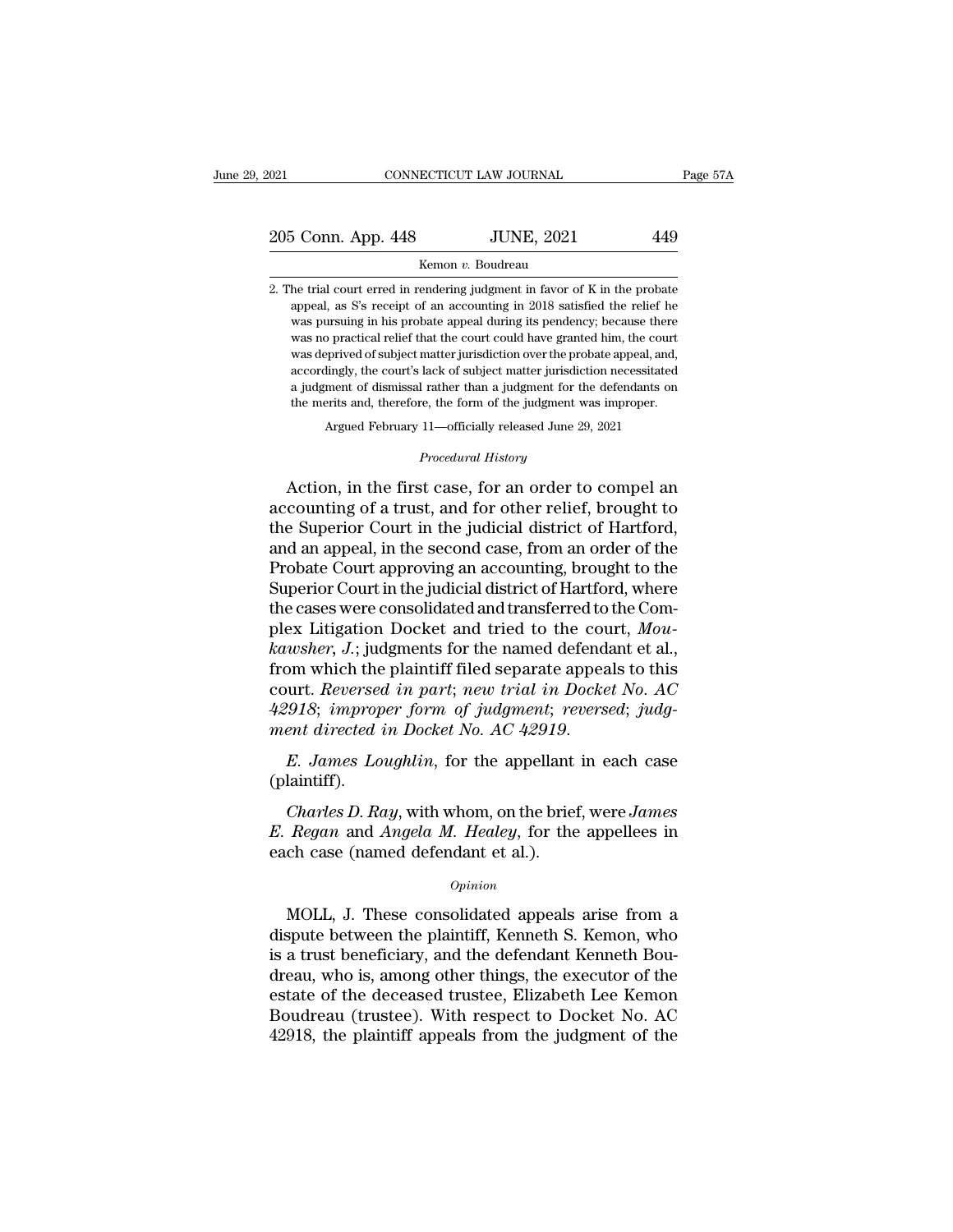# $\begin{tabular}{ll} \multicolumn{2}{l}{{\small\textbf{COMRECTICUT LAW JOURNAL}}} & \multicolumn{2}{l}{\textbf{June 29, 2021}}\\ \hline & {\small\textbf{JUNE, 2021}} & \multicolumn{2}{l}{\textbf{205 Conn. App. 448}}\\ & \multicolumn{2}{l}{\textbf{Kemon $v$. Boudreau}} \end{tabular}$

# Kemon *v.* Boudreau

CONNECTICUT LAW JOURNAL June 29, 2021<br>  $\frac{1}{205}$  Conn. App. 448<br>  $\frac{1}{205}$  Conn. App. 448<br>  $\frac{1}{205}$  Conn. App. 448<br>  $\frac{1}{205}$  Conn. App. 448<br>  $\frac{1}{205}$  Conn. App. 448<br>  $\frac{1}{205}$  Contremed in favor of the defe  $\frac{450}{\text{WNE, }2021}$  205 Conn. App. 448<br>  $\frac{450}{\text{Kemon } v.$  Boudreau<br>  $\frac{450}{\text{WINEN}}$  amended complaint. On appeal, the plaintiff<br>  $\frac{450}{\text{WINEN}}$  claims that the court improperly concluded that (1) he<br>
had abandoned at 450 JUNE, 2021 205 Conn. App. 448<br>
Kemon v. Boudreau<br>
trial court rendered in favor of the defendant<sup>1</sup> on the<br>
plaintiff's amended complaint. On appeal, the plaintiff<br>
claims that the court improperly concluded that (1)  $\frac{450}{\text{Kemon } v. \text{ Boudreau}}$  205 Conn. App. 448<br>
Trial court rendered in favor of the defendant<sup>1</sup> on the<br>
plaintiff's amended complaint. On appeal, the plaintiff<br>
claims that the court improperly concluded that (1) he<br>
had a Example 120 Social Lipper 120<br>
Kemon v. Boudreau<br>
trial court rendered in favor of the defendant<sup>1</sup> on the<br>
plaintiff's amended complaint. On appeal, the plaintiff<br>
claims that the court improperly concluded that (1) he<br> kemon v. Boudreau<br>
trial court rendered in favor of the defendant<sup>1</sup> on the<br>
plaintiff's amended complaint. On appeal, the plaintiff<br>
claims that the court improperly concluded that (1) he<br>
had abandoned at trial counts t trial court rendered in favor of the defendant<sup>1</sup> on the plaintiff's amended complaint. On appeal, the plaintiff claims that the court improperly concluded that (1) he had abandoned at trial counts two, three, four, and si plaintiff's amended complaint. On appeal, the plaintiff<br>claims that the court improperly concluded that (1) he<br>had abandoned at trial counts two, three, four, and six<br>of his amended complaint, and (2) to the extent that<br>th claims that the court improperly concluded that (1) he<br>had abandoned at trial counts two, three, four, and six<br>of his amended complaint, and (2) to the extent that<br>the court addressed, in a postappeal articulation, the<br>mer had abandoned at trial counts two, three, four, and six<br>of his amended complaint, and (2) to the extent that<br>the court addressed, in a postappeal articulation, the<br>merits of his breach of fiduciary duty claim set forth<br>in of his amended complaint, and (2) to the extent that<br>the court addressed, in a postappeal articulation, the<br>merits of his breach of fiduciary duty claim set forth<br>in count four of his amended complaint, the court<br>improperl the court addressed, in a postappeal articulation, the<br>merits of his breach of fiduciary duty claim set forth<br>in count four of his amended complaint, the court<br>improperly determined that there was no evidence in<br>the record merits of his breach of fiduciary duty claim set forth<br>in count four of his amended complaint, the court<br>improperly determined that there was no evidence in<br>the record demonstrating that the defendant breached<br>any duty owe in count four of his amended complaint, the court<br>improperly determined that there was no evidence in<br>the record demonstrating that the defendant breached<br>any duty owed to the plaintiff. We agree with the plain-<br>tiff that improperly determined that there was no evidence in<br>the record demonstrating that the defendant breached<br>any duty owed to the plaintiff. We agree with the plain-<br>tiff that the court committed error in concluding that<br>he ha the record demonstrating that the defendant breached<br>any duty owed to the plaintiff. We agree with the plain-<br>tiff that the court committed error in concluding that<br>he had abandoned the aforementioned counts of his<br>amended any duty owed to the plaintiff. We agree with the plaintiff that the court committed error in concluding that<br>he had abandoned the aforementioned counts of his<br>amended complaint. Accordingly, we reverse in part<br>the judgmen tiff that the court committed error in concluding that<br>he had abandoned the aforementioned counts of his<br>amended complaint. Accordingly, we reverse in part<br>the judgment rendered in AC 42918. With respect to<br>Docket No. AC 4 he had abandoned the aforementioned counts of his<br>amended complaint. Accordingly, we reverse in part<br>the judgment rendered in AC 42918. With respect to<br>Docket No. AC 42919, the plaintiff appeals from the<br>judgment of the co amended complaint. Accordingly, we reverse in part<br>the judgment rendered in AC 42918. With respect to<br>Docket No. AC 42919, the plaintiff appeals from the<br>judgment of the court rendered for the defendant in<br>the plaintiff's the judgment rendered in AC 42918. With respect to<br>Docket No. AC 42919, the plaintiff appeals from the<br>judgment of the court rendered for the defendant in<br>the plaintiff's appeal from a probate order approving<br>an accounting Docket No. AC 42919, the plaintiff appeals from the<br>judgment of the court rendered for the defendant in<br>the plaintiff's appeal from a probate order approving<br>an accounting. On appeal, the plaintiff claims that the<br>court in judgment of the court rendered for the defendant in<br>the plaintiff's appeal from a probate order approving<br>an accounting. On appeal, the plaintiff claims that the<br>court incorrectly rendered judgment in the defendant's<br>favor the plaintiff's appeal from a probate order approving<br>an accounting. On appeal, the plaintiff claims that the<br>court incorrectly rendered judgment in the defendant's<br>favor notwithstanding that the probate appeal had been<br>re an accounting. On appeal, the plaintiff claims that the court incorrectly rendered judgment in the defendant's favor notwithstanding that the probate appeal had been rendered moot. We conclude that the probate appeal becam court incorrectly rendered judgment in the defendant's<br>favor notwithstanding that the probate appeal had been<br>rendered moot. We conclude that the probate appeal<br>became moot during its pendency, at which point the<br>court was favor notwithstanding that the probate appeal had been<br>rendered moot. We conclude that the probate appeal<br>became moot during its pendency, at which point the<br>court was divested of subject matter jurisdiction over<br>it. We fu rendered moot. We conclude that the probate appeal<br>became moot during its pendency, at which point the<br>court was divested of subject matter jurisdiction over<br>it. We further conclude that the form of the judgment<br>is imprope became moot during its pendency, at which point the<br>court was divested of subject matter jurisdiction over<br>it. We further conclude that the form of the judgment<br>is improper because the court's lack of subject matter<br>jurisd court was divested of subjet.<br>it. We further conclude that<br>is improper because the conjurisdiction necessitated a ju<br>bate appeal, rather than a j<br>on the merits. Accordingly<br>rendered in AC 42919. jurisdiction necessitated a judgment dismissing the probate appeal, rather than a judgment for the defendant<br>on the merits. Accordingly, we reverse the judgment<br>rendered in AC 42919.<br> $\frac{1}{1}$ In the two matters underlying bate appeal, rather than a judgment for the defendant<br>on the merits. Accordingly, we reverse the judgment<br>rendered in AC 42919.<br> $\frac{1}{\ln}$  in the two matters underlying these consolidated appeals, Kenneth Bou-<br>dreau was n

on the merits. Accordingly, we reverse the judgment<br>rendered in AC 42919.<br> $\frac{1}{1}$  in the two matters underlying these consolidated appeals, Kenneth Boudreau was named as a defendant (1) in his capacity as the executor o Figure 2.1 in the two matters underlying these consolidated appeals, Kenneth Boudreau was named as a defendant (1) in his capacity as the executor of the trustee's estate, (2) in his capacity as the legal representative o Fritter in AC 42515.<br>
<sup>1</sup> In the two matters underlying these consolidated appeals, Kenneth Boudreau was named as a defendant (1) in his capacity as the executor of the trustee's estate, (2) in his capacity as the legal r <sup>1</sup> In the two matters underlying these consolidated appeals, Kenneth Boudreau was named as a defendant (1) in his capacity as the executor of the trustee's estate, (2) in his capacity as the legal representative of the t dreau was named as a defendant  $(1)$  in his capacity as the executor of the trustee, and/or  $(3)$  in his personal capacity. See footnotes 4 and 5 of this opinion. Several other individuals were named as defendants in one trustee's estate, (2) in his capacity as the legal representative of the trustee, and/or (3) in his personal capacity. See footnotes 4 and 5 of this opinion. Several other individuals were named as defendants in one or bo and/or  $(3)$  in his personal capacity. See footnotes 4 and 5 of this opinion.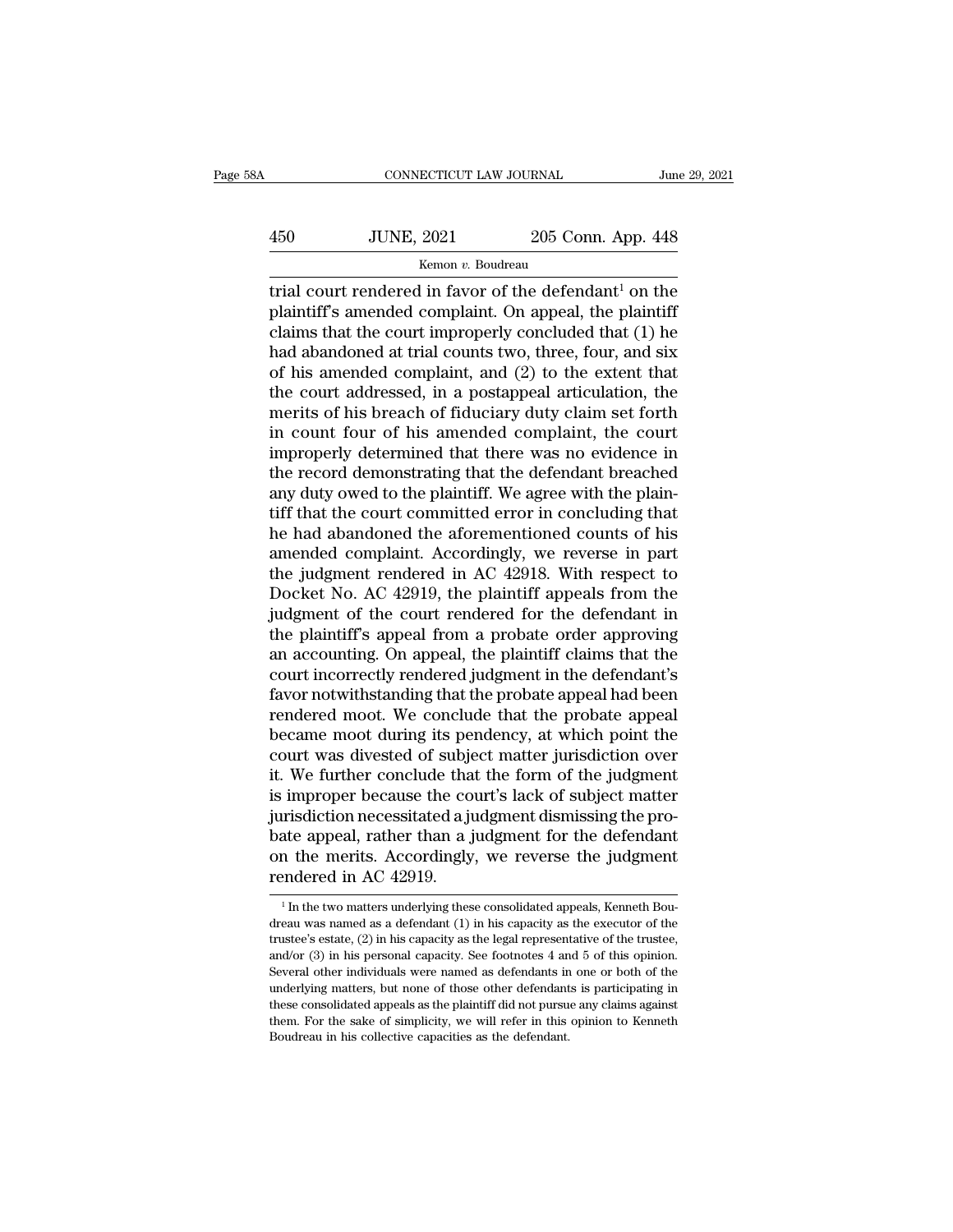| 2021               | CONNECTICUT LAW JOURNAL | Page 59A |  |
|--------------------|-------------------------|----------|--|
| 205 Conn. App. 448 | <b>JUNE, 2021</b>       | 451      |  |
|                    | Kemon v. Boudreau       |          |  |

CONNECTICUT LAW JOURNAL<br>
5 Conn. App. 448 JUNE, 2021 451<br>
Kemon v. Boudreau<br>
The following facts and procedural history are rele-<br>
nt to our resolution of these consolidated appeals.<br>
Negember 21, 2000, Solon B. Kemon, the 205 Conn. App. 448 JUNE, 2021 451<br>
Kemon v. Boudreau<br>
The following facts and procedural history are relevant to our resolution of these consolidated appeals.<br>
On December 21, 2009, Solon B. Kemon, the plaintiff's 205 Conn. App. 448 JUNE, 2021 451<br>
Kemon v. Boudreau<br>
The following facts and procedural history are relevant to our resolution of these consolidated appeals.<br>
On December 21, 2009, Solon B. Kemon, the plaintiff's<br>
father 205 Conn. App. 448 JUNE, 2021 451<br>
Kemon v. Boudreau<br>
The following facts and procedural history are relevant to our resolution of these consolidated appeals.<br>
On December 21, 2009, Solon B. Kemon, the plaintiff's<br>
father The following facts and procedural history are relevant to our resolution of these consolidated appeals.<br>On December 21, 2009, Solon B. Kemon, the plaintiff's father (grantor), executed an inter vivos trust (trust).<br>The t Remon *v*. Boudreau<br>The following facts and procedural history are rele-<br>vant to our resolution of these consolidated appeals.<br>On December 21, 2009, Solon B. Kemon, the plaintiff's<br>father (grantor), executed an inter vivos The following facts and procedural history are relevant to our resolution of these consolidated appeals.<br>On December 21, 2009, Solon B. Kemon, the plaintiff's father (grantor), executed an inter vivos trust (trust).<br>The tr In the call 12014209, Solon B. Kemon, the plaintiff's<br>
her (grantor), executed an inter vivos trust (trust).<br>
he trust named Elizabeth Lee Kemon Boudreau, the<br>
aintiff's sister, as the trustee. The plaintiff and the<br>
stee Extra Figure 11, 2000, 2000, 2010, 2010, are planting at<br>father (grantor), executed an inter vivos trust (trust).<br>The trust named Elizabeth Lee Kemon Boudreau, the<br>plaintiff's sister, as the trustee. The plaintiff and the<br>

The trust named Elizabeth Lee Kemon Boudreau, the<br>plaintiff's sister, as the trustee. The plaintiff and the<br>trustee were the primary beneficiaries of the trust.<br>Section 5.5 of the trust provided in relevant part that,<br>upon Fire also hands and<br>as checked to the trustee. The plaintiff and the trustee were the primary beneficiaries of the trust.<br>Section 5.5 of the trust provided in relevant part that,<br>upon request, the trustee "shall render an Francian s sisted, as are dialited the primary indicates the trust.<br>
Section 5.5 of the trust provided in relevant part that,<br>
upon request, the trustee "shall render an account of<br>
the administration of the trust to the Section 5.5 of the trust provided in relevant part that,<br>upon request, the trustee "shall render an account of<br>the administration of the trust to the then living adult<br>income beneficiaries and adult remainderman . . .<br>and Section 5.5 of the trust provided in relevant part that, upon request, the trustee "shall render an account of the administration of the trust to the then living adult income beneficiaries and adult remainderman  $\dots$  and upon request, the<br>the administration<br>income benefici<br>and the approval<br>and living adult<br>binding upon all<br>ment. . . . ."<br>On August 8, 2 come beneficiaries and adult remainderman  $\dots$ <br>d the approval thereof by the living adult beneficiaries<br>d living adult remainderman shall be conclusively<br>nding upon all parties in interest under this [a]gree-<br>ent.  $\dots$ ."<br> and the approval thereof by the living adult beneficiaries<br>and living adult remainderman shall be conclusively<br>binding upon all parties in interest under this [a]gree-<br>ment. . . ."<br>On August 8, 2012, the grantor died. On and the approval thereof by the living adult beneficiaries<br>and living adult remainderman shall be conclusively<br>binding upon all parties in interest under this [a]gree-<br>ment...."<br>On August 8, 2012, the grantor died. On May

nding upon all parties in interest under this [a]greent. . . ."<br>On August 8, 2012, the grantor died. On May 1, 2016,<br>e trustee died. Thereafter, the defendant was appointed<br>the executor of the trustee's estate.<br>On August

raised in a civil action filed. On May 1, 2016,<br>the trustee died. Thereafter, the defendant was appointed<br>as the executor of the trustee's estate.<br>On August 11, 2016, in order to "resolve the issues"<br>raised in a civil act On August 8, 2012, the grantor died. On May 1, 2016,<br>the trustee died. Thereafter, the defendant was appointed<br>as the executor of the trustee's estate.<br>On August 11, 2016, in order to "resolve the issues"<br>raised in a civi the trustee died. Thereafter, the defendant was appointed<br>as the executor of the trustee's estate.<br>On August 11, 2016, in order to "resolve the issues"<br>raised in a civil action filed in July, 2016, by the plaintiff<br>agains and a calculated accounting and the trustee's estate.<br>
On August 11, 2016, in order to "resolve the issues"<br>
raised in a civil action filed in July, 2016, by the plaintiff<br>
against the trustee,<sup>2</sup> the defendant filed with as the encested of the tracteges escale.<br>
On August 11, 2016, in order to "resolve the issues"<br>
raised in a civil action filed in July, 2016, by the plaintiff<br>
against the trustee,<sup>2</sup> the defendant filed with the Probate<br> On August 11, 2016, in order to "resolve the issues"<br>raised in a civil action filed in July, 2016, by the plaintiff<br>against the trustee,<sup>2</sup> the defendant filed with the Probate<br>Court for the district of Simsbury a petitio raised in a civil action filed in July, 2016, by the plaintiff<br>against the trustee,<sup>2</sup> the defendant filed with the Probate<br>Court for the district of Simsbury a petition to approve<br>an appended accounting reflecting the tru against the trustee,<sup>2</sup> the defendant filed with the Probate<br>Court for the district of Simsbury a petition to approve<br>an appended accounting reflecting the trust's trans-<br>actions from August 8, 2012, to April 30, 2016 (20 Court for the district of Simsbury a petition to approve<br>an appended accounting reflecting the trust's trans-<br>actions from August 8, 2012, to April 30, 2016 (2016<br>accounting). The defendant represented that, at the<br>time of an appended accounting reflecting the trust's trans-<br>actions from August 8, 2012, to April 30, 2016 (2016<br>accounting). The defendant represented that, at the<br>time of the trustee's death on May 1, 2016, the trust's<br>assets h actions from August 8, 2012, to April 30, 2016 (2016<br>accounting). The defendant represented that, at the<br>time of the trustee's death on May 1, 2016, the trust's<br>assets had been fully disbursed to the plaintiff and the<br>trus accounting). The defendant represented that, at the<br>time of the trustee's death on May 1, 2016, the trust's<br>assets had been fully disbursed to the plaintiff and the<br>trustee with the exception of \$50,000 that had been set<br> trustee with the exception of \$50,000 that had been set<br>aside in a lawyers' trust account by Attorney John F.<br>Kearns III, who was the defendant's attorney at the time<br>and who had represented the trustee prior to her death

aside in a lawyers' trust account by Attorney John F.<br>Kearns III, who was the defendant's attorney at the time<br>and who had represented the trustee prior to her death,<br> $\frac{2}{\text{In July, 2016, the plaintiff filed an action in the Superior Court demanding}$ <br>that the trustee provide and who had represented the trustee prior to her death,<br>
<sup>2</sup> In July, 2016, the plaintiff filed an action in the Superior Court demanding<br>
that the trustee provide him with an accounting of the trust. See *Kemon* v.<br> *Bou*  $2$  In July, 2016, the plaintiff filed an action in the Superior Court demanding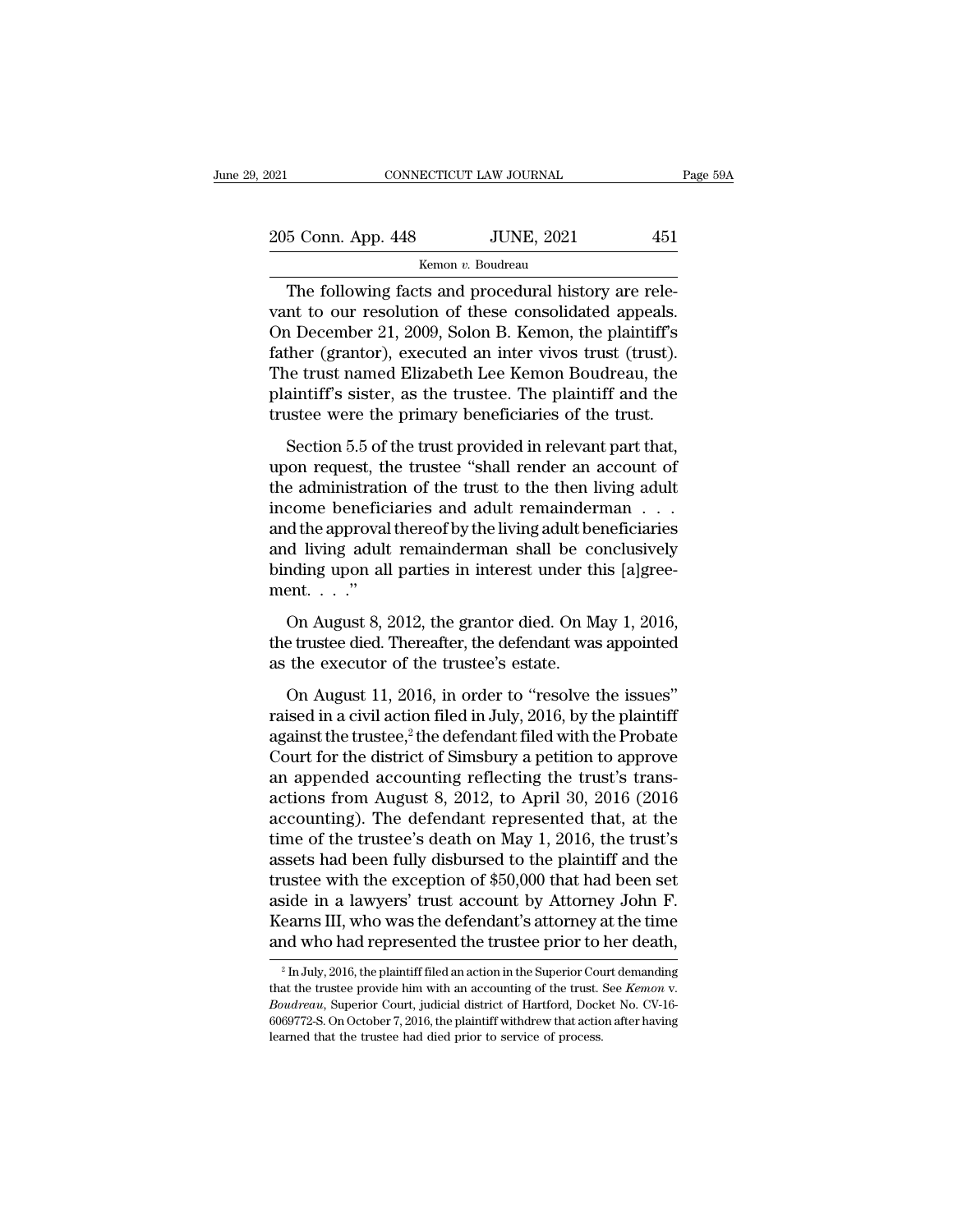| i0A | CONNECTICUT LAW JOURNAL |                    | June 29, 2021 |  |
|-----|-------------------------|--------------------|---------------|--|
|     |                         |                    |               |  |
| 452 | <b>JUNE, 2021</b>       | 205 Conn. App. 448 |               |  |
|     | Kemon v. Boudreau       |                    |               |  |

CONNECTICUT LAW JOURNAL June 29, 2021<br>
452 JUNE, 2021 205 Conn. App. 448<br>
Kemon v. Boudreau<br>
"for litigation and probate accounting fees due to<br>
the acrimony between the parties" (\$50,000 litigation<br>
reserve)<sup>3</sup> On January 152 JUNE, 2021 205 Conn. App. 448<br>
Kemon v. Boudreau<br>
"for litigation and probate accounting fees due to<br>
the acrimony between the parties" (\$50,000 litigation<br>
reserve).<sup>3</sup> On January 18, 2017, the Probate Court, *Becker* TUNE, 2021 205 Conn. App. 448<br>
<u>Kemon v. Boudreau</u><br>
"for litigation and probate accounting fees due to<br>
the acrimony between the parties" (\$50,000 litigation<br>
reserve).<sup>3</sup> On January 18, 2017, the Probate Court, *Becker*,<br> *JUNE, 2021* 205 Conn. App. 448<br>*Kemon v. Boudreau*<br>*Conn. App. 448*<br>*Connies the accounting fees due to* the acrimony between the parties" (\$50,000 litigation reserve).<sup>3</sup> On January 18, 2017, the Probate Court, *Becker* From *v*. Boudreau<br>
"for litigation and probate accounting fees due to<br>
the acrimony between the parties" (\$50,000 litigation<br>
reserve).<sup>3</sup> On January 18, 2017, the Probate Court, *Becker*,<br> *J.*, approved the 2016 accoun EXERCT: The acrimon v. Boudreau<br>
"for litigation and probate accounting fees due to<br>
the acrimony between the parties" (\$50,000 litigation<br>
reserve).<sup>3</sup> On January 18, 2017, the Probate Court, *Becker*,<br> *J.*, approved th "for litigation and probate accounting fees due to<br>the acrimony between the parties"  $(\$50,000$  litigation<br>reserve).<sup>3</sup> On January 18, 2017, the Probate Court, *Becker*,<br>*J.*, approved the 2016 accounting, but ordered the the acrimony between the parties" (\$50,000 litigation<br>reserve).<sup>3</sup> On January 18, 2017, the Probate Court, *Becker*,<br>J., approved the 2016 accounting, but ordered the defen-<br>dant to amend it to include a certain condominiu reserve).<sup>3</sup> On January 18, 2017, the Probate Court, *Becker*,<br>J., approved the 2016 accounting, but ordered the defen-<br>dant to amend it to include a certain condominium unit<br>in Simsbury (Simsbury condominium unit) and its value. Solution and the plant of certain controlled to the Simsbury (Simsbury condominium unit) and its fair arket value. On January 20, 2017, the defendant filed informational schedule to the 2016 accounting, which ted the Simsb m smastary (smastary concommunity and its random<br>market value. On January 20, 2017, the defendant filed<br>an informational schedule to the 2016 accounting, which<br>listed the Simsbury condominium unit as having no<br>value.<br>Soon

market variation schedule to the 2016 accounting, which<br>an informational schedule to the 2016 accounting, which<br>listed the Simsbury condominium unit as having no<br>value.<br>Soon thereafter, the plaintiff appealed to the Superi disted the Simsbury condominium unit as having no<br>listed the Simsbury condominium unit as having no<br>value.<br>Soon thereafter, the plaintiff appealed to the Superior<br>Court from the probate order approving the 2016 account-<br>in moved the similistary condominant time as naving its<br>value.<br>Soon thereafter, the plaintiff appealed to the Superior<br>Court from the probate order approving the 2016 account-<br>ing (2017 probate appeal). In a revised complaint Soon thereafter, the plaintiff appealed to the Superior<br>Court from the probate order approving the 2016 account-<br>ing (2017 probate appeal). In a revised complaint filed<br>on May 18, 2017, which became the plaintiff's operat Soon thereafter, the plaintiff appealed to the Superior<br>Court from the probate order approving the 2016 account-<br>ing (2017 probate appeal). In a revised complaint filed<br>on May 18, 2017, which became the plaintiff's operat Court from the probate order approving the 2016 accounting (2017 probate appeal). In a revised complaint filed on May 18, 2017, which became the plaintiff's operative pleading in the 2017 probate appeal, the plaintiff all May 18, 2017, which became the plaintiff's operative<br>
ading in the 2017 probate appeal, the plaintiff alleged,<br>
ter alia, that the 2016 accounting was incomplete. The<br>
fendant<sup>4</sup> subsequently filed an answer denying the<br> pleading in the 2017 probate appeal, the plaintiff alleged,<br>pleading in the 2017 probate appeal, the plaintiff alleged,<br>inter alia, that the 2016 accounting was incomplete. The<br>defendant<sup>4</sup> subsequently filed an answer de

From alia, that the 2016 accounting was incomplete. The<br>defendant<sup>4</sup> subsequently filed an answer denying the<br>material allegations set forth in the revised complaint.<br>On February 5, 2018, during the pendency of the 2017<br>p defendant<sup>4</sup> subsequently filed an answer denying the<br>material allegations set forth in the revised complaint.<br>On February 5, 2018, during the pendency of the 2017<br>probate appeal, the plaintiff commenced a separate civil<br> filed in the 2018 action was substantively similar to his revised complaint.<br>
On February 5, 2018, during the pendency of the 2017<br>
probate appeal, the plaintiff commenced a separate civil<br>
action in the Superior Court aga on February 5, 2018, during the pendency of the 2017<br>probate appeal, the plaintiff commenced a separate civil<br>action in the Superior Court against the defendant (2018<br>action).<sup>5</sup> The plaintiff's original one count complai On February 5, 2018, during the pendency of the 2017<br>probate appeal, the plaintiff commenced a separate civil<br>action in the Superior Court against the defendant (2018<br>action).<sup>5</sup> The plaintiff's original one count complai probate appeal, the plaintiff commenced a separate ci<br>action in the Superior Court against the defendant (20<br>action).<sup>5</sup> The plaintiff's original one count compla<br>filed in the 2018 action was substantively similar to<br>revis The plaintiff's original one count complaint<br>tion).<sup>5</sup> The plaintiff's original one count complaint<br>ed in the 2018 action was substantively similar to his<br>vised complaint filed in the 2017 probate appeal—<br>at is, the crux o died in the 2018 action was substantively similar to his revised complaint filed in the 2017 probate appeal—<br>that is, the crux of the allegations in those pleadings<br>was that the 2016 accounting was incomplete.<br>On March 31,

was that the 2016 accounting was incomplete.<br>
On March 31, 2018, the 2017 probate appeal and the<br>
2018 action were consolidated for trial, and they subse-<br>  $\frac{3}{10}$  During trial, Attorney Kearns testified that, upon his The trustee decided to set aside the 2017 probate appeal and the 2018 action were consolidated for trial, and they subse-<br><sup>3</sup> During trial, Attorney Kearns testified that, upon his recommendation, the trustee decided to s

<sup>2018</sup> action were consolidated for trial, and they subse-<br><sup>3</sup> During trial, Attorney Kearns testified that, upon his recommendation,<br>the trustee decided to set aside the \$50,000 litigation reserve.<br><sup>4</sup> In the 2017 probate  $^3$  During trial, Attorney Kearns testified that, upon his recommendation, the trustee decided to set aside the  $\$50,000$  litigation reserve.  $^4$  In the 2017 probate appeal, the defendant was named as a party only in hi the trustee decided to set aside the \$50,000 litigation reserve.<br>
<sup>4</sup> In the 2017 probate appeal, the defendant was named as a party only in<br>
his capacity as the executor of the trustee's estate.<br>
<sup>5</sup> In the plaintiff's or <sup>4</sup> In the 2017 probate appeal, the defendant was named as a party only in his capacity as the executor of the trustee's estate.<br><sup>5</sup> In the plaintiff's original complaint filed in the 2018 action, the defendant was named was named as a party only in his capacity as the executor of the trustee's estate. The plaintiff subsequently moved to cite in the defendant, both in his personal capacity and in his capacity as legal representative of the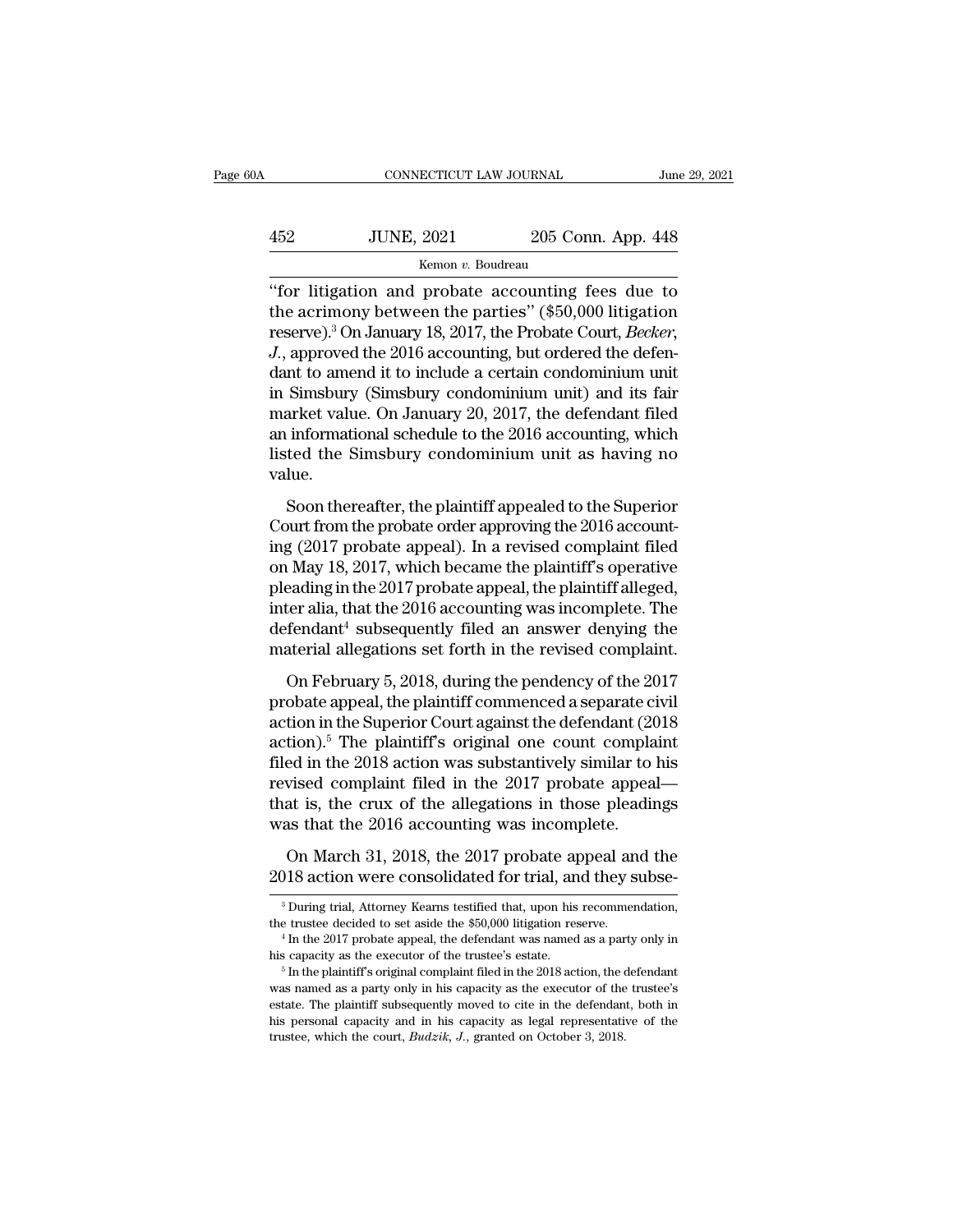$\begin{tabular}{l|c} 021 \quad \quad & \text{COMNECTICUT LAW JOURNAL} \quad \quad & \text{Page 61A} \\ \hline \end{tabular}$   $\begin{tabular}{c} 205 \quad \text{Conn. App. 448} \quad \quad & \text{JUNE, 2021} \\ \hline \text{Kemon $v$. Boudreau} \end{tabular}$ 

Kemon *v.* Boudreau

021 CONNECTICUT LAW JOURNAL Page 61A<br>
205 Conn. App. 448 JUNE, 2021 453<br>
Kemon v. Boudreau<br>
Quently were transferred to the Complex Litigation<br>
Docket. In August, 2018, while the 2017 probate appeal<br>
and the 2018 action we 205 Conn. App. 448 JUNE, 2021 453<br>
Kemon v. Boudreau<br>
Quently were transferred to the Complex Litigation<br>
Docket. In August, 2018, while the 2017 probate appeal<br>
and the 2018 action were pending, the defendant delivered to 205 Conn. App. 448 JUNE, 2021 453<br>
Kemon v. Boudreau<br>
quently were transferred to the Complex Litigation<br>
Docket. In August, 2018, while the 2017 probate appeal<br>
and the 2018 action were pending, the defendant deliv-<br>
ered 205 Conn. App. 448 JUNE, 2021 453<br>
Kemon v. Boudreau<br>
quently were transferred to the Complex Litigation<br>
Docket. In August, 2018, while the 2017 probate appeal<br>
and the 2018 action were pending, the defendant deliv-<br>
ere Example 122<br>
The Example 122<br>
The quently were transferr<br>
Docket. In August, 2018<br>
and the 2018 action wer<br>
ered to the plaintiff an u<br>
(2018 accounting).<br>
On October 26, 2018, ently were transferred to the Complex Litigation<br>
ocket. In August, 2018, while the 2017 probate appeal<br>
d the 2018 action were pending, the defendant deliv-<br>
ed to the plaintiff an updated accounting for the trust<br>
018 ac quentry were transferred to the complex intigation<br>Docket. In August, 2018, while the 2017 probate appeal<br>and the 2018 action were pending, the defendant deliv-<br>ered to the plaintiff an updated accounting for the trust<br>(20

Bocket. In August, 2010, while the 2017 probate appear<br>and the 2018 action were pending, the defendant deliv-<br>ered to the plaintiff an updated accounting for the trust<br>(2018 accounting).<br>On October 26, 2018, the plaintiff and the 2010 action were penally, the detendant delivered to the plaintiff an updated accounting for the trust<br>
(2018 accounting).<br>
On October 26, 2018, the plaintiff filed an amended<br>
six count complaint in the 2018 actio (2018 accounting).<br>
On October 26, 2018, the plaintiff filed an amended<br>
six count complaint in the 2018 action, which became<br>
his operative complaint therein. In count one, titled<br>
"Action to Compel Accounting," the plai On October 26, 2018, the plaintiff filed an amended<br>six count complaint in the 2018 action, which became<br>his operative complaint therein. In count one, titled<br>"Action to Compel Accounting," the plaintiff alleged<br>only that On October 26, 2018, the plaintiff filed an amended<br>six count complaint in the 2018 action, which became<br>his operative complaint therein. In count one, titled<br>"Action to Compel Accounting," the plaintiff alleged<br>only that six count complaint in the 2018 action, which became<br>his operative complaint therein. In count one, titled<br>"Action to Compel Accounting," the plaintiff alleged<br>only that the defendant had delivered to him the 2018<br>accounti his operative complaint therein. In count one, titled<br>
"Action to Compel Accounting," the plaintiff alleged<br>
only that the defendant had delivered to him the 2018<br>
accounting. The remaining counts included an objec-<br>
tion "Action to Compel Accounting," the plaintiff alleged<br>only that the defendant had delivered to him the 2018<br>accounting. The remaining counts included an objec-<br>tion to the 2018 accounting, as well as claims asserting<br>breac only that the defendant had delivered to him the 2018<br>accounting. The remaining counts included an objec-<br>tion to the 2018 accounting, as well as claims asserting<br>breach of trust, breach of the implied covenant of good<br>fai accounting. The remaining counts included an objection to the 2018 accounting, as well as claims asserting<br>breach of trust, breach of the implied covenant of good<br>faith and fair dealing, breach of fiduciary duty, and<br>torti tion to the 2018 accounting, as well as claims asserting<br>breach of trust, breach of the implied covenant of good<br>faith and fair dealing, breach of fiduciary duty, and<br>tortious interference with an expectation of inheri-<br>ta breach of trust, breach of the implied covenant of good<br>faith and fair dealing, breach of fiduciary duty, and<br>tortious interference with an expectation of inheri-<br>tance. On January 31, 2019, the defendant filed a revised<br>a faith and fair dealing, breach of fiduciary duty, and<br>tortious interference with an expectation of inheri-<br>tance. On January 31, 2019, the defendant filed a revised<br>answer denying the material allegations of the amended<br>co tortious interference with an expectation of inheritance. On January 31, 2019, the defendant filed a revised answer denying the material allegations of the amended complaint, except for his admission to the allegation in c tance. On January 31, 2019, the defendant filed a revised<br>answer denying the material allegations of the amended<br>complaint, except for his admission to the allegation<br>in count one that he had delivered the 2018 accounting<br> answer denying the material all<br>complaint, except for his adn<br>in count one that he had delive<br>to the plaintiff. The defendar<br>special defenses and claimed t<br>19, 2019, the plaintiff filed a r<br>defenses and the setoffs.<br>The 20 mphanic, except for this admission to the antigation<br>count one that he had delivered the 2018 accounting<br>the plaintiff. The defendant also asserted various<br>ecial defenses and claimed two setoffs. On February<br>2019, the pla to the plaintiff. The defendant also asserted various<br>special defenses and claimed two setoffs. On February<br>19, 2019, the plaintiff filed a reply denying the special<br>defenses and the setoffs.<br>The 2017 probate appeal and th

special defenses and claimed two setoffs. On February<br>19, 2019, the plaintiff filed a reply denying the special<br>defenses and the setoffs.<br>The 2017 probate appeal and the 2018 action were<br>tried to the trial court, *Moukaws* 19, 2019, the plaintiff filed a reply denying the special<br>defenses and the setoffs.<br>The 2017 probate appeal and the 2018 action were<br>tried to the trial court, *Moukawsher*, *J*., on March 26,<br>27, and 28, 2019.<sup>6</sup> On March To, 2010, the plant and the analytying the special defenses and the setoffs.<br>The 2017 probate appeal and the 2018 action were tried to the trial court, *Moukawsher*, *J*., on March 26, 27, and 28, 2019.<sup>6</sup> On March 29, 20 tried to the trial court, *Moukawsher*, *J*., on March 26, 27, and 28, 2019.<sup>6</sup> On March 29, 2019, the court issued a memorandum of decision rendering judgment in the defendant's favor in each of the matters. On April 17, 27, and 28, 2019.<sup>6</sup> On March 29, 2019, the court issued<br>a memorandum of decision rendering judgment in the<br>defendant's favor in each of the matters. On April 17,<br><sup>6</sup> With respect to the 2017 probate appeal, we observe th

a memorandum of decision rendering judgment in the defendant's favor in each of the matters. On April 17,<br>  $\sqrt[6]{}$  With respect to the 2017 probate appeal, we observe that "[a]n appeal from a Probate Court to the Superio defendant's favor in each of the matters. On April 17,<br>  $\overline{\phantom{a}}$  with respect to the 2017 probate appeal, we observe that "[a]n appeal from a Probate Court to the Superior Court is not an ordinary civil action.<br>  $\overline{\phant$ We refind that is favor in each of the intatters. On April 17,<br>
With respect to the 2017 probate appeal, we observe that "[a]n appeal<br>
from a Probate Court to the Superior Court is not an ordinary civil action.<br>  $\ldots$  Whe <sup>6</sup> With respect to the 2017 probate appeal, we observe that "[a]n appeal from a Probate Court to the Superior Court is not an ordinary civil action. . . . When entertaining an appeal from an order or decree of a Probate From a Probate Court to the Superior Court is not an ordinary civil action.<br>
... When entertaining an appeal from an order or decree of a Probate<br>
Court, the Superior Court takes the place of and sits as the court of prob The court when entertaining an appeal from an order or decree of a Probate Court, the Superior Court takes the place of and sits as the court of probate... In ruling on a probate appeal, the Superior Court exercises the p Ourt, the Superior Court takes the place of and sits as the court of probate.<br>
. . . In ruling on a probate appeal, the Superior Court exercises the powers,<br>
not of a constitutional court of general or common law jurisdict ... In ruling on a probate appeal, the Superior Court exercises the powers, not of a constitutional court of general or common law jurisdiction, but of a Probate Court  $\ldots$ ... When, as here, no record was made of the Pro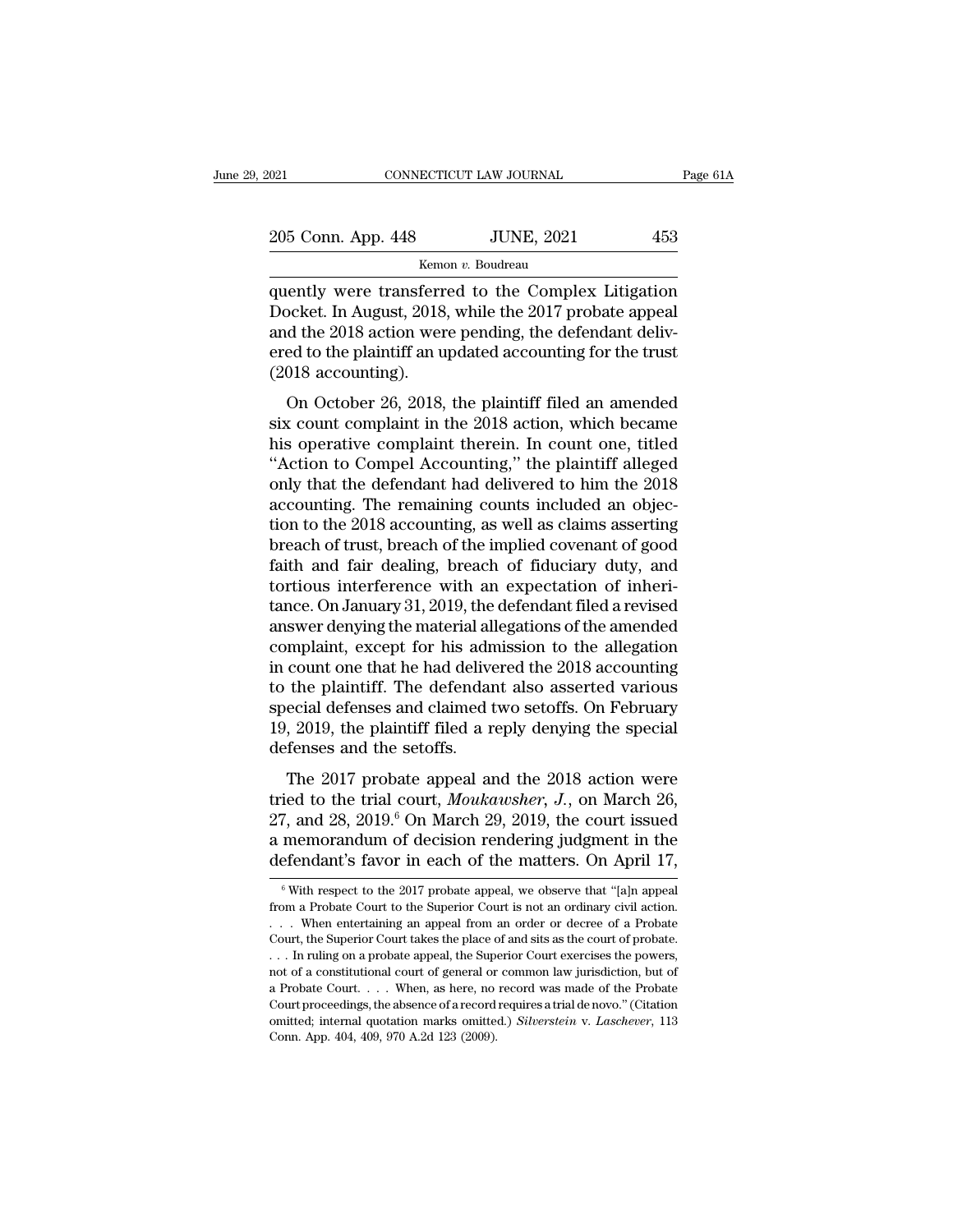| A   | CONNECTICUT LAW JOURNAL |                    | June 29, 2021 |  |
|-----|-------------------------|--------------------|---------------|--|
| 454 | <b>JUNE, 2021</b>       | 205 Conn. App. 448 |               |  |
|     | Kemon v. Boudreau       |                    |               |  |

CONNECTICUT LAW JOURNAL June 29, 2021<br>
2019, the plaintiff filed a combined motion seeking to<br>
2019, the plaintiff filed a combined motion seeking to<br>
open the judgments and to reargue, which the court<br>
donied on April 23, 454 JUNE,  $2021$  205 Conn. App. 448<br>  $\frac{\text{Kemon } v. \text{ Boudreau}}{2019, \text{ the plaintiff filed a combined motion seeking to open the judgments and to reargue, which the court denied on April 23, 2019. These consolidated appeals followed  $\frac{7}{4}$  Additional facts will be set forth as necessary.$  $\begin{tabular}{ c c c c} \multicolumn{1}{c}{{\text{454}}} & {\text{JUNE, 2021}} & {\text{205 Conn. App. 448}}\\ \hline & {\text{Kemon } v. Boudreau} \\ \hline \end{tabular}$ Followed.<sup>7</sup> Additional facts will be set forth as necessary.<br>
The plaintiff filed a combined motion seeking to<br>
open the judgments and to reargue, which the court<br>
denied on April 23, 2019. These consolidated appeals<br>
fol l a combined motio:<br>nd to reargue, which<br>19. These consolida<br>acts will be set forth a<br>I<br>AC 42918<br>intiff appeals from t

## I

Initial on April 23, 2019. These consolidated appeals<br>
Ilowed.<sup>7</sup> Additional facts will be set forth as necessary.<br>
I<br>
AC 42918<br>
In AC 42918, the plaintiff appeals from the judgment<br>
indered by the trial court in the defe rendered by the plaintiff appeals from the judgment<br>
I AC 42918<br>
In AC 42918, the plaintiff appeals from the judgment<br>
rendered by the trial court in the defendant's favor in<br>
the 2018 action. The plaintiff claims that (1) I<br>
AC 42918<br>
In AC 42918, the plaintiff appeals from the judgment<br>
rendered by the trial court in the defendant's favor in<br>
the 2018 action. The plaintiff claims that (1) the court<br>
improperly concluded that he had abandon  $\,$  IMAC 42918<br>
In AC 42918, the plaintiff appeals from the judgment<br>
rendered by the trial court in the defendant's favor in<br>
the 2018 action. The plaintiff claims that (1) the court<br>
improperly concluded that he had ab AC 42918<br>In AC 42918, the plaintiff appeals from the judgment<br>rendered by the trial court in the defendant's favor in<br>the 2018 action. The plaintiff claims that  $(1)$  the court<br>improperly concluded that he had abandoned c In AC 42918, the plaintiff appeals from the judgment<br>rendered by the trial court in the defendant's favor in<br>the 2018 action. The plaintiff claims that (1) the court<br>improperly concluded that he had abandoned counts<br>two, In AC 42918, the plaintiff appeals from the judgment<br>rendered by the trial court in the defendant's favor in<br>the 2018 action. The plaintiff claims that (1) the court<br>improperly concluded that he had abandoned counts<br>two, t rendered by the trial court in the defendant's favor in<br>the 2018 action. The plaintiff claims that (1) the court<br>improperly concluded that he had abandoned counts<br>two, three, four, and six of his amended complaint at<br>trial the 2018 action. The plaintiff claims that (1) the court<br>improperly concluded that he had abandoned counts<br>two, three, four, and six of his amended complaint at<br>trial, and (2) to the extent that the court adjudicated<br>count improperly concluded that he had abandoned counts<br>two, three, four, and six of his amended complaint at<br>trial, and (2) to the extent that the court adjudicated<br>count four of his amended complaint, asserting breach<br>of fiduc two, three, four, and six of his amended complaint at<br>trial, and (2) to the extent that the court adjudicated<br>count four of his amended complaint, asserting breach<br>of fiduciary duty, in a postappeal articulation, the court trial, and (2) to the extent that<br>count four of his amended come<br>of fiduciary duty, in a postappea<br>improperly determined that ther<br>onstrating that the defendant br<br>nized duty owed to the plaintiff.<br>tiff's first claim of er and four of this antended complaint, asserting order.<br>
fiduciary duty, in a postappeal articulation, the court<br>
properly determined that there was no evidence dem-<br>
strating that the defendant breached a legally recog-<br>
ge resolution of this appear and increased improperly determined that there was no evidence demonstrating that the defendant breached a legally recognized duty owed to the plaintiff. We agree with the plaintiff's first claim

maproperty determined that there was no evidence dent<br>onstrating that the defendant breached a legally recog-<br>nized duty owed to the plaintiff. We agree with the plain-<br>tiff's first claim of error.<sup>8</sup><br>The following additi mized duty owed to the plaintiff. We agree with the plaintiff's first claim of error.<sup>8</sup><br>The following additional facts are relevant to our<br>resolution of this appeal. The plaintiff's amended com-<br>plaint contained the foll tiff's first claim of error.<sup>8</sup><br>The following additional facts are relevant to our<br>resolution of this appeal. The plaintiff's amended com-<br>plaint contained the following six counts: (1) demand<br>to compel an accounting (cou The following additional facts are relevant to our resolution of this appeal. The plaintiff's amended complaint contained the following six counts: (1) demand to compel an accounting (count one); (2) breach of trust (coun The following additional facts are relevant to our<br>resolution of this appeal. The plaintiff's amended com-<br>plaint contained the following six counts: (1) demand<br>to compel an accounting (count one); (2) breach of<br>trust (co resolution of this appeal. The plaintiff's amended com-<br>plaint contained the following six counts: (1) demand<br>to compel an accounting (count one); (2) breach of<br>trust (count two); (3) breach of the implied covenant<br>of goo ust (count two); (3) breach of the implied covenant<br>f good faith and fair dealing (count three); (4) breach<br>f fiduciary duty (count four); (5) objection to the 2018<br>ccounting (count five);<sup>9</sup> and (6) tortious interference of good faith and fair dealing (count three); (4) breach<br>of fiduciary duty (count four); (5) objection to the 2018<br>accounting (count five);<sup>9</sup> and (6) tortious interference<br> $\frac{7 \text{ On May 9, 2019}}{\text{On May 9, 2019, the plaintiff filed separate appears from the respective  
judgments rendered in the$ 

of fiduciary duty (count four); (5) objection to the 2018<br>accounting (count five);<sup>9</sup> and (6) tortious interference<br> $\frac{7 \text{On May } 9, 2019}$ , the plaintiff filed separate appeals from the respective<br>judgments rendered in the

To a May 9, 2019, the plaintiff filed separate appeals from the respective judgments rendered in the 2017 probate appeals and in the 2018 action. These appeals were consolidated on June 25, 2019.<br>
<sup>8</sup> As we explain later  $^7$  On May 9, 2019, the plaintiff filed separate appeals from the respective judgments rendered in the 2017 probate appeal and in the 2018 action. These appeals were consolidated on June 25, 2019.<br>  $^8$  As we explain lat our conclusion that the court improperly concluded that the plaintiff had abandoned courts that the court could not use its articulation to address the merits of the plaintiff's claims that the court, in its memorandum of articulation to address the merits of the plaintiff's claims that the court, in<br>its memorandum of decision, had deemed to have been abandoned. Thus,<br>our conclusion that the court improperly concluded that the plaint<br>iff ha  $\degree$  As we explain later in part I of this opinion, the court could not use its articulation to address the merits of the plaintiff's claims that the court, in its memorandum of decision, had deemed to have been abandoned our conclusion that the court improperly concluded that the plaintiff had<br>abandoned counts two, three, four, and six of his amended complaint at<br>trial is dispositive of the plaintiff's appeal in AC 42918.<br><sup>9</sup> Because count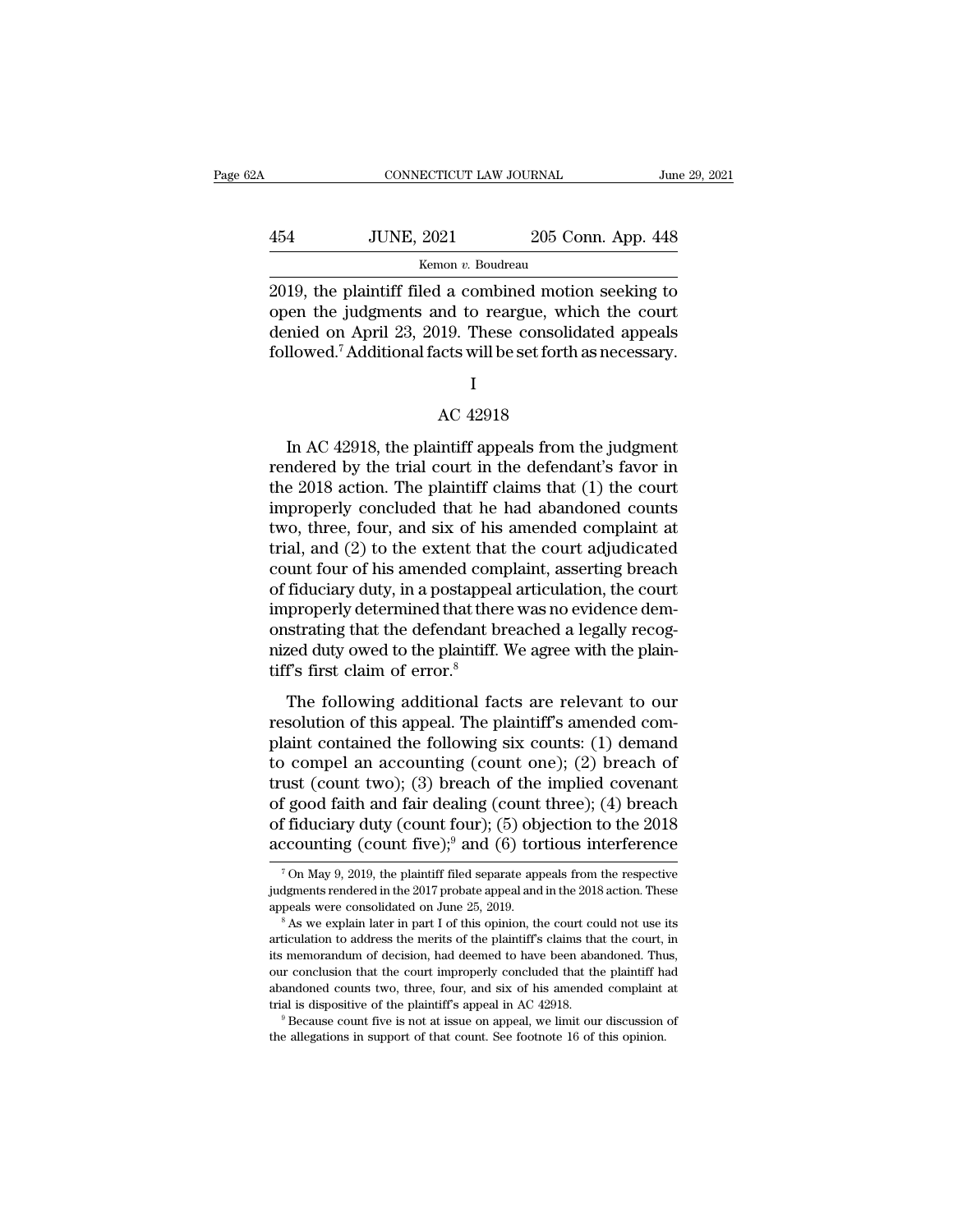021 CONNECTICUT LAW JOURNAL Page 63A<br>
205 Conn. App. 448 JUNE, 2021 455<br>
Kemon v. Boudreau

Kemon *v.* Boudreau

CONNECTICUT LAW JOURNAL Page 632<br>
205 Conn. App. 448 JUNE, 2021 455<br>
Kemon v. Boudreau<br>
With an expectation of inheritance (count six). Count<br>
one did not assert a claim actually seeking relief; rather,<br>
the plaintiff allo 205 Conn. App. 448 JUNE, 2021 455<br>
Kemon v. Boudreau<br>
with an expectation of inheritance (count six). Count<br>
one did not assert a claim actually seeking relief; rather,<br>
the plaintiff alleged only that the defendant had d 205 Conn. App. 448 JUNE, 2021 455<br>
Kemon v. Boudreau<br>
with an expectation of inheritance (count six). Count<br>
one did not assert a claim actually seeking relief; rather,<br>
the plaintiff alleged only that the defendant had d 205 Conn. App. 448 JUNE, 2021 455<br>
Kemon v. Boudreau<br>
with an expectation of inheritance (count six). Count<br>
one did not assert a claim actually seeking relief; rather,<br>
the plaintiff alleged only that the defendant had d Example 11.18 Exception we be seen to see the plaint. Tipp. The second with an expectation of inheritance (count six). Count<br>one did not assert a claim actually seeking relief; rather,<br>the plaintiff alleged only that the Kemon v. Boudreau<br>
with an expectation of inheritance (count six). Count<br>
one did not assert a claim actually seeking relief; rather,<br>
the plaintiff alleged only that the defendant had deliv-<br>
ered the 2018 accounting to with an expectation of inheritance (count six). Count<br>one did not assert a claim actually seeking relief; rather,<br>the plaintiff alleged only that the defendant had deliv-<br>ered the 2018 accounting to him.<sup>10</sup> In support of one did not assert a claim actually seeking relief; rather,<br>the plaintiff alleged only that the defendant had deliv-<br>ered the 2018 accounting to him.<sup>10</sup> In support of counts<br>two, three, four, and six, the plaintiff allege the plaintiff alleged only that the defendant had delivered the 2018 accounting to him.<sup>10</sup> In support of counts two, three, four, and six, the plaintiff alleged, inter alia, that he had suffered harm as a result of the de ered the 2018 accounting to him.<sup>10</sup> In support of counts<br>two, three, four, and six, the plaintiff alleged, inter alia,<br>that he had suffered harm as a result of the defendant's<br>failure to provide him with the 2018 accounti two, three, four, and six, the plaintiff alleged, inter alia, that he had suffered harm as a result of the defendant's failure to provide him with the 2018 accounting until more than two years following the trustee's death that he had suffered harm as a result of the defendant's<br>failure to provide him with the 2018 accounting until<br>more than two years following the trustee's death.<br>Counts three, four, and six also alleged certain "aggra-<br>vat failure to provide him with the 2018 accounting until<br>more than two years following the trustee's death.<br>Counts three, four, and six also alleged certain "aggra-<br>vating circumstances," including that the defendant<br>refused more than two years following the trustee's death.<br>Counts three, four, and six also alleged certain "aggra-<br>vating circumstances," including that the defendant<br>refused to provide the plaintiff with access to trust<br>records. Counts three, four, and six also alleged certain "aggravating circumstances," including that the defendant refused to provide the plaintiff with access to trust records. To further support counts two, three, four, and six, vating circumstances," including that the defendant<br>refused to provide the plaintiff with access to trust<br>records. To further support counts two, three, four, and<br>six, the plaintiff alleged, either directly or by incorpora refused to provide the plaintiff with access to trust<br>records. To further support counts two, three, four, and<br>six, the plaintiff alleged, either directly or by incorpora-<br>tion, that the defendant's conduct had been "wilfu records. To further support counts two, three, four, and<br>six, the plaintiff alleged, either directly or by incorpora-<br>tion, that the defendant's conduct had been "wilful,<br>wanton and carried out with the reckless disregard six, the plaintiff alleged, either direction, that the defendant's conduct<br>wanton and carried out with the recthe interests and rights of the plaintif<br>for which the defendant is liable."<br>plaintiff alleged that the 2018 acc ) in that the defendant's conduct had been "wilful,<br>anton and carried out with the reckless disregard for<br>e interests and rights of the plaintiff, causing damages<br>r which the defendant is liable." In count five, the<br>aintif wanton and carried out with the reckless disregard for<br>the interests and rights of the plaintiff, causing damages<br>for which the defendant is liable." In count five, the<br>plaintiff alleged that the 2018 accounting was "unsat

the interests and rights of the plaintiff, causing damages<br>for which the defendant is liable." In count five, the<br>plaintiff alleged that the 2018 accounting was "unsatis-<br>factory" in a number of ways.<br>At the end of the fir for which the defendant is liable." In count five, the<br>plaintiff alleged that the 2018 accounting was "unsatis-<br>factory" in a number of ways.<br>At the end of the first day of evidence, the trial court<br>notified the parties th plaintiff alleged that the 2018 accounting was "unsatis-<br>factory" in a number of ways.<br>At the end of the first day of evidence, the trial court<br>notified the parties that, as a matter of procedure, the<br>court preferred that factory" in a number of ways.<br>
At the end of the first day of evidence, the trial court<br>
notified the parties that, as a matter of procedure, the<br>
court preferred that they "get done with the evidence<br>
and then we have wha At the end of the first day of evidence, the trial court<br>notified the parties that, as a matter of procedure, the<br>court preferred that they "get done with the evidence<br>and then we have what argument we need to have. In<br>oth notified the parties that, as a matter of procedure, the<br>court preferred that they "get done with the evidence<br>and then we have what argument we need to have. In<br>other words, I don't ask the parties to make one hour<br>presen court preferred that they "get done with the evidence<br>and then we have what argument we need to have. In<br>other words, I don't ask the parties to make one hour<br>presentations followed by half an hour followed by<br>twenty minut and then we have what argument we need to have. In<br>other words, I don't ask the parties to make one hour<br>presentations followed by half an hour followed by<br>twenty minutes or anything like that. What I prefer is<br>a lively ex other words, I don't ask the parties to make one hour<br>presentations followed by half an hour followed by<br>twenty minutes or anything like that. What I prefer is<br>a lively exchange, which, in other words, I'll give the<br>partie presentations followed by half an hour followed by<br>twenty minutes or anything like that. What I prefer is<br>a lively exchange, which, in other words, I'll give the<br>parties some idea of what I'm thinking about, and then<br>we ca It wenty minutes or anything like that. What I prefer is<br>a lively exchange, which, in other words, I'll give the<br>parties some idea of what I'm thinking about, and then<br>we can have an exchange in which I ask questions and<br>m a lively exchange, which, in other words, I'll give the<br>parties some idea of what I'm thinking about, and then<br>we can have an exchange in which I ask questions and<br>make notes and do that to the extent we have to. If<br>there parties some idea of what I'm thinking about, and then<br>we can have an exchange in which I ask questions and<br>make notes and do that to the extent we have to. If<br>there are any questions of law that are in dispute, which<br>I'm we can have an exchange in which I ask questions and<br>make notes and do that to the extent we have to. If<br>there are any questions of law that are in dispute, which<br>I'm not sure there will be, then that would be the time<br>to make notes and do that to the extent we have to. If there are any questions of law that are in dispute, which I'm not sure there will be, then that would be the time to bring them to my attention. In other words, I don't 10 bring them to my attention. In other words, I don't eed posttrial briefs. What I need is a thorough clos-<br>ig—closing argument exchange. And if there's some-<br>ing that comes up during closing argument that you<br><sup>10</sup> In hi need posttrial briefs. What I need is<br>ing—closing argument exchange. An<br>thing that comes up during closing a<br><sup>10</sup> In his principal appellate brief, the plaintiff st<br>the 2018 accounting "dispensed with count [one]."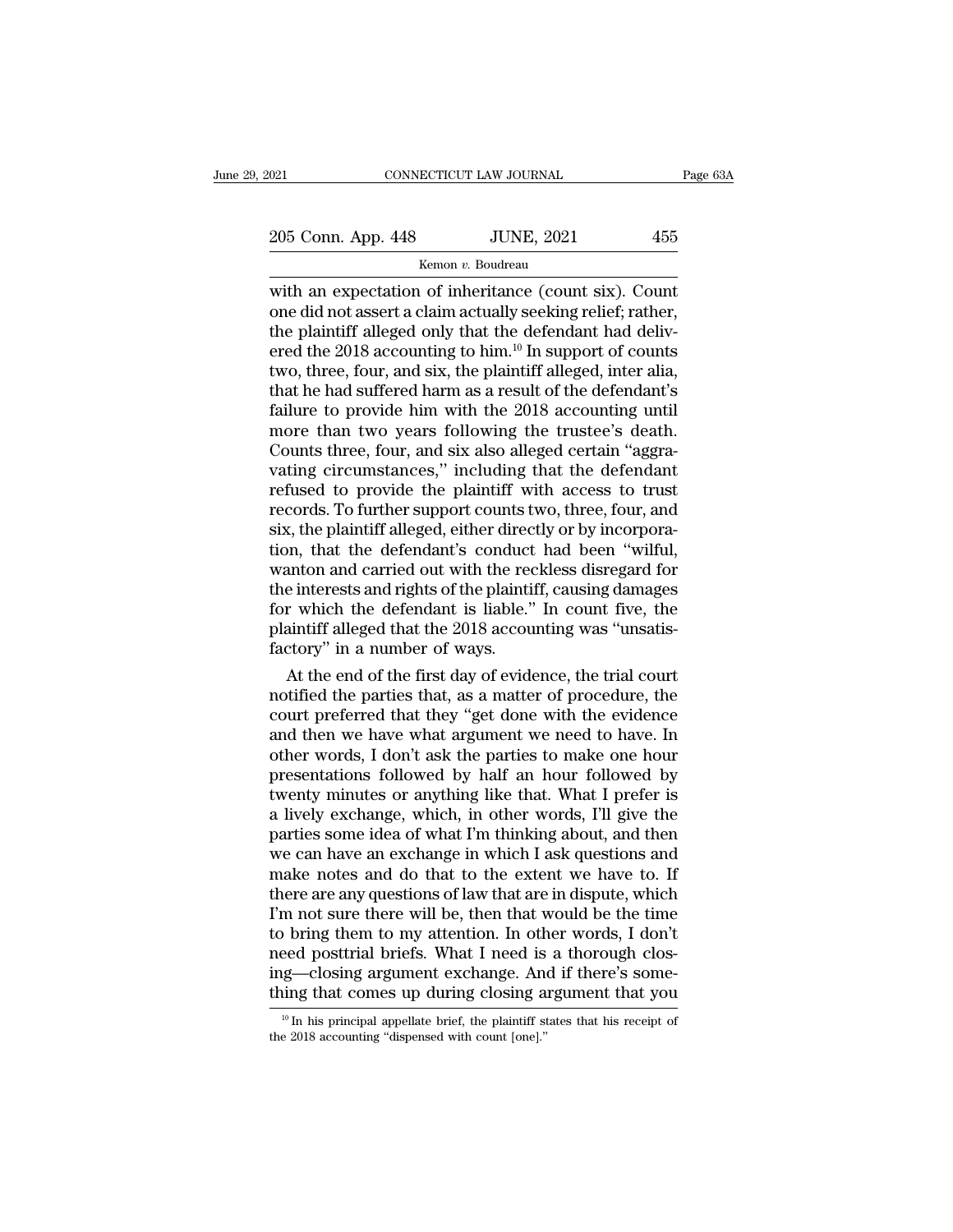# $\begin{tabular}{ll} \multicolumn{2}{l}{{\small\textbf{COMRECTICUT LAW JOURNAL}}} & \multicolumn{2}{l}{\small\textbf{June 29, 2021}}\\ \hline & \multicolumn{2}{l}{\small\textbf{JUNE, 2021}} & \multicolumn{2}{l}{\small 205 Conn. App. 448} \\ & \multicolumn{2}{l}{\small\textbf{Kemon $v. Boudreau}} & \multicolumn{2}{l}{\small\textbf{1.}} \end{tabular}$

# Kemon *v.* Boudreau

 $\begin{tabular}{ll} \multicolumn{1}{l}{{\bf CONNECTICUT LAW JOURNAL}} & June 29, 2021\\ \hline & {\bf 1UNE, 2021} & 205 & Conn. App. 448\\ \hline & \multicolumn{1}{l}{\bf 1-ME, 2021} & 205 & Conn. App. 448\\ \hline & \multicolumn{1}{l}{\bf 1-ME, 2021} & 205 & Conn. App. 448\\ \hline & 205 & Common. By. 448\\ \hline & 205 & Common. 448 & 205\\ \hline & 205 & Common. 448 & 206\\ \hline$ 456 JUNE, 2021 205 Conn. App. 448<br>
Kemon v. Boudreau<br>
Remon v. Boudreau<br>
Remon v. Boudreau<br>
Remon v. Boudreau<br>
Remon v. Boudreau<br>
Remon v. Boudreau<br>
Remonstration submit something<br>
about, we just discuss it at the time. I' 456 JUNE, 2021 205 Conn. App. 448<br>
<u>kemon v. Boudreau</u><br>
need more time about or you want to submit something<br>
about, we just discuss it at the time. I'm not going to<br>
cut anybody off or prevent them from providing me with  $\frac{156}{\text{H}} = \frac{1000 \text{ N}}{1000 \text{ N}} = 205 \text{ C}$  and  $\frac{148}{\text{ N}} = 205 \text{ C}$  and  $\frac{148}{\text{ N}} = 448 \text{ C}$  meed more time about or you want to submit something about, we just discuss it at the time. I'm not going to cut an EXECLOSION TREES THE SERVICE THE REFORMATION REFORM THE REFORMATION and about, we just discuss it at the time. I'm not going to cut anybody off or prevent them from providing me with things that are needed, but I'd much p Kemon v. Boudreau<br>
meed more time about or you want to submit something<br>
about, we just discuss it at the time. I'm not going to<br>
cut anybody off or prevent them from providing me with<br>
things that are needed, but I'd much need more time about or you want to submit something<br>about, we just discuss it at the time. I'm not going to<br>cut anybody off or prevent them from providing me with<br>things that are needed, but I'd much prefer a vigorous<br>clo about, we just discuss it at the time. I'm not going to<br>cut anybody off or prevent them from providing me with<br>things that are needed, but I'd much prefer a vigorous<br>closing argument to a period of thirty days going by<br>whe cut anybody off or prevent them from providing me with<br>things that are needed, but I'd much prefer a vigorous<br>closing argument to a period of thirty days going by<br>where everyone forgets about the case and then we try<br>to br things that are needed, but I'd much prefer a vigorous<br>closing argument to a period of thirty days going by<br>where everyone forgets about the case and then we try<br>to brief it and then, you know, several months later we<br>have closing argument to a period of thirty days going by<br>where everyone forgets about the case and then we try<br>to brief it and then, you know, several months later we<br>have argument or something like that. So my intention<br>is we where everyone forgets about the case and then we try<br>to brief it and then, you know, several months later we<br>have argument or something like that. So my intention<br>is we go right into argument once—once evidence is<br>over. A to brief it and then, you know, several months later we<br>have argument or something like that. So my intention<br>is we go right into argument once—once evidence is<br>over. And I don't mean that entirely literally. Sometimes<br>peo have argument or something like that. So my intention<br>is we go right into argument once—once evidence is<br>over. And I don't mean that entirely literally. Sometimes<br>people say, 'Well, can't we come back tomorrow or<br>something is we go right into argument once—once evidence is<br>over. And I don't mean that entirely literally. Sometimes<br>people say, 'Well, can't we come back tomorrow or<br>something?' I'm not going to press you instantly to go<br>into clo over. And I don't mean that entirely literally. Sometimes<br>people say, 'Well, can't we come back tomorrow or<br>something?' I'm not going to press you instantly to go<br>into closing argument. But don't be thinking so much<br>about people say, 'Well, can't we come back tomorrow or<br>people say, 'Well, can't we come back tomorrow or<br>something?' I'm not going to press you instantly to go<br>into closing argument. But don't be thinking so much<br>about speech m Fragmenting?' I'm not going to press you instantly to go<br>into closing argument. But don't be thinking so much<br>about speech making for closing arguments as an<br>exchange. I'm going to give you some ideas of what I'm<br>thinking best and the spaning of prior the spaning of prior the spaning into closing argument. But don't be thinking so much about speech making for closing arguments as an exchange. I'm going to give you some ideas of what I'm thi that there is a serve of a matter of a serve of any about speech making for closing arguments as an exchange. I'm going to give you some ideas of what I'm thinking about, and then you can answer my questions and tell me wh dure. inking about, and then you can answer my questions<br>d tell me where I've got it wrong and where you think<br>e got it right. And we can go back and forth as long<br>we need to make it productive. So any questions on<br>at?" Neither and tell me where I've got it wrong and<br>I've got it right. And we can go back a<br>as we need to make it productive. So a<br>that?" Neither party objected to that<br>dure.<br>On the final day of trial, after the cl<br>the following collo e got it right. And we can go back and forth as long<br>we need to make it productive. So any questions on<br>at?" Neither party objected to that proposed proce-<br>re.<br>On the final day of trial, after the close of evidence,<br>e foll

as we need to make it productive. So any questions on<br>that?" Neither party objected to that proposed proce-<br>dure.<br>On the final day of trial, after the close of evidence,<br>the following colloquy occurred:<br>"The Court: Now we that?" Neither party objected to that proposed procedure.<br>
On the final day of trial, after the close of evidence,<br>
the following colloquy occurred:<br>
"The Court: Now we have closing arguments to dis-<br>
cuss. So what I'd su on the final day of trial, after the close of evidence,<br>the following colloquy occurred:<br>"The Court: Now we have closing arguments to dis-<br>cuss. So what I'd suggest is that if the parties want the<br>time we can do closing ar On the final day of trial, after the close of evidence,<br>the following colloquy occurred:<br>"The Court: Now we have closing arguments to dis-<br>cuss. So what I'd suggest is that if the parties want the<br>time we can do closing a the following colloquy occurred:<br>
"The Court: Now we have closing arguments to<br>
cuss. So what I'd suggest is that if the parties want<br>
time we can do closing arguments at 2 p.m. If you<br>
urgently wishing to end this whole t "The Court: Now we have closing arguments to disses. So what I'd suggest is that if the parties want the<br>ne we can do closing arguments at 2 p.m. If you are<br>gently wishing to end this whole thing by 1 [p.m.] we<br>uld start cuss. So what I'd suggest is that if the parties want the<br>time we can do closing arguments at 2 p.m. If you are<br>urgently wishing to end this whole thing by 1 [p.m.] we<br>could start closing arguments at 12:30 [p.m.] and get time we can do closing arguments at 2 p.m. If you are<br>urgently wishing to end this whole thing by 1 [p.m.] we<br>could start closing arguments at 12:30 [p.m.] and get<br>them over with. I'll leave it up to the parties.<br>"[The Pl

gently wishing to end this whole thing by 1 [p.m.] we<br>uld start closing arguments at 12:30 [p.m.] and get<br>em over with. I'll leave it up to the parties.<br>"[The Plaintiff's Counsel]: My understanding was<br>ere was going to be could start closing argument<br>them over with. I'll leave it u<br>"[The Plaintiff's Counsel]<br>there was going to be a lively<br>to give us some issues to thi<br>"The Court: Yeah, I'm goi<br>we'll be back and forth.<br>"[The Plaintiff's Coun "[The Plaintiff's Counsel]: My understanding was<br>ere was going to be a lively exchange, you were going<br>give us some issues to think about and then—<br>"The Court: Yeah, I'm going to ask questions and<br>"Il be back and forth.<br>"[

The Plaintiff's Counsel]: My understanding was<br>there was going to be a lively exchange, you were going<br>to give us some issues to think about and then—<br>"The Court: Yeah, I'm going to ask questions and<br>we'll be back and fort there was going to be a lively exchange, you were going<br>to give us some issues to think about and then—<br>"The Court: Yeah, I'm going to ask questions and<br>we'll be back and forth.<br>"[The Plaintiff's Counsel]: And I'm looking to give us some issues to think about and then—<br>
"The Court: Yeah, I'm going to ask questions<br>
we'll be back and forth.<br>
"[The Plaintiff's Counsel]: And I'm looking for<br>
to that to bring more issues that I can understand<br>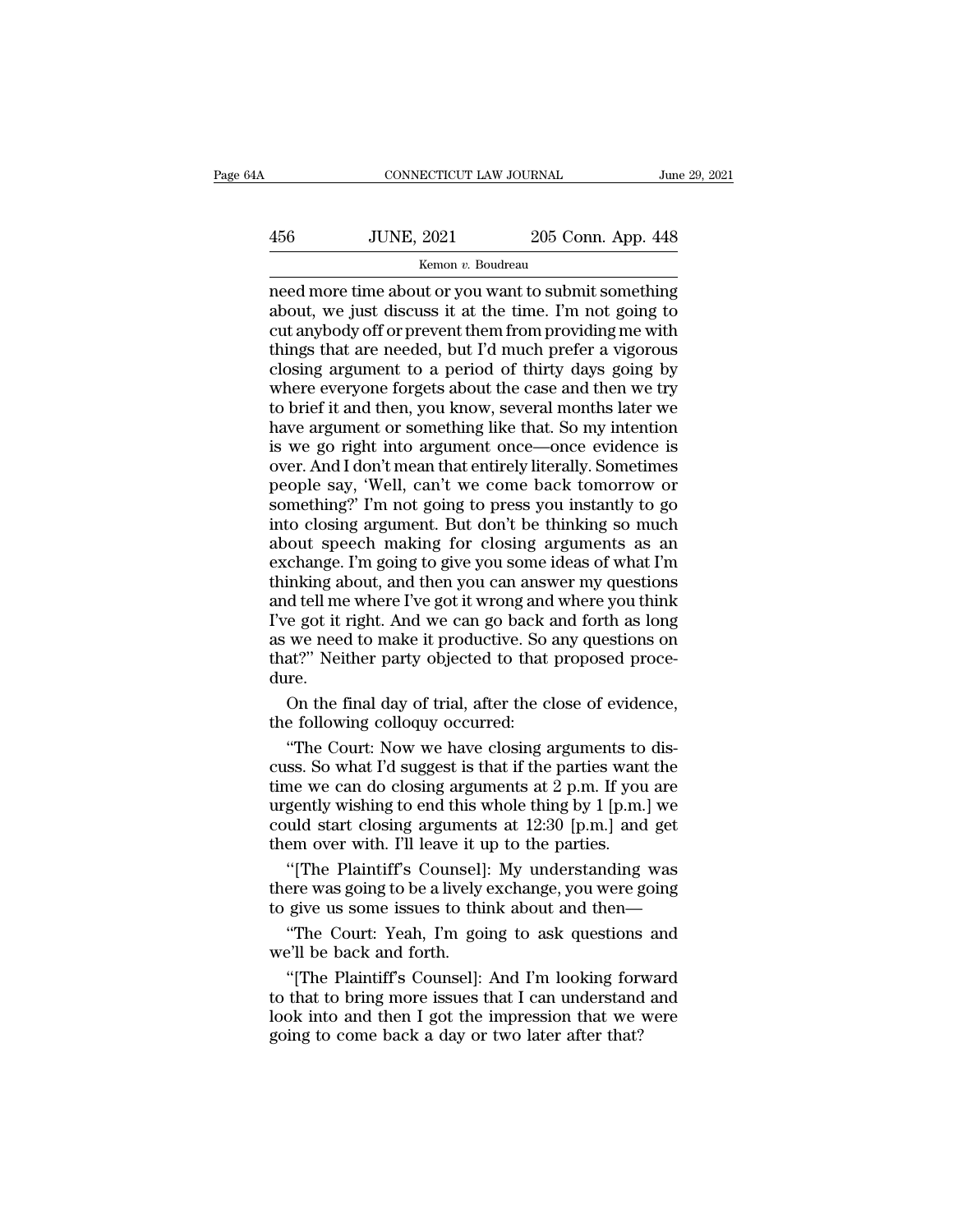205 Conn. App. 448 JUNE, 2021 <sup>457</sup>

Kemon *v.* Boudreau

CONNECTICUT LAW JOURNAL Page (<br>
5 Conn. App. 448 JUNE, 2021 457<br>
Kemon v. Boudreau<br>
"The Court: Well, what I indicated about that—no,<br>
, no, what I indicated about that is if you wanted to 205 Conn. App. 448 JUNE, 2021 457<br>
Kemon v. Boudreau<br>
"The Court: Well, what I indicated about that—no,<br>
no, no, what I indicated about that is if you wanted to<br>
come back a day or two from now to do closing argu-<br>
ments 205 Conn. App. 448 JUNE, 2021 457<br>
Kemon v. Boudreau<br>
"The Court: Well, what I indicated about that—no,<br>
no, no, what I indicated about that is if you wanted to<br>
come back a day or two from now to do closing argu-<br>
ments, 205 Conn. App. 448 JUNE, 2021 457<br>
Kemon v. Boudreau<br>
"The Court: Well, what I indicated about that—no,<br>
no, no, what I indicated about that is if you wanted to<br>
come back a day or two from now to do closing argu-<br>
ments, We can do that. I don't see any reason why we shouldn't do them while you're here. And I think probably to give any can do that. I don't see any reason why we shouldn't do them while you're here. And I think probably to g Remon v. Boudreau<br>
"The Court: Well, what I indicated about that—no,<br>
no, no, what I indicated about that is if you wanted to<br>
come back a day or two from now to do closing argu-<br>
ments, which would be the lively exchange "The Court: Well, what I indicated about that—no,<br>no, no, what I indicated about that is if you wanted to<br>come back a day or two from now to do closing argu-<br>ments, which would be the lively exchange I described<br>we can do no, no, what I indicated about that is if you wanted to<br>come back a day or two from now to do closing argu-<br>ments, which would be the lively exchange I described<br>we can do that. I don't see any reason why we shouldn't<br>do t come back a day or two from now to do closing arguments, which would be the lively exchange I described<br>we can do that. I don't see any reason why we shouldn't<br>do them while you're here. And I think probably to give<br>you en ments, which would be the lively exchange I described<br>we can do that. I don't see any reason why we shouldn't<br>do them while you're here. And I think probably to give<br>you enough time you might want to wait until 2 [p.m.],<br>b we can do that. I don't see any reason why we shouldn't<br>do them while you're here. And I think probably to give<br>you enough time you might want to wait until 2 [p.m.],<br>but if you don't want to we can take a break . . . and<br> do them while you're here. And I think probably to give<br>you enough time you might want to wait until 2 [p.m.],<br>but if you don't want to we can take a break . . . and<br>pick it up at 12:30 [p.m.], but I wouldn't want to go le you enough time you might want to wait until 2 [p.m.], but if you don't want to we can take a break . . . and pick it up at 12:30 [p.m.], but I wouldn't want to go less than a half an hour. But I'm going to ask questions, but if you don't want to we can take a break . . . and<br>pick it up at 12:30 [p.m.], but I wouldn't want to go less<br>than a half an hour. But I'm going to ask questions,<br>such as, I want to make sure I understand the universe<br> pick it up at 12:30 [p.m.], but I wouldn't want to go less<br>than a half an hour. But I'm going to ask questions,<br>such as, I want to make sure I understand the universe<br>of things that you're claiming in the case. What is the than a half an hour. But I'm going to ask questions,<br>such as, I want to make sure I understand the universe<br>of things that you're claiming in the case. What is the<br>relief that you're after and then the evidence that sup-<br> such as, I want to make sure I understand the universe<br>of things that you're claiming in the case. What is the<br>relief that you're after and then the evidence that sup-<br>ports these things and then that tends to lead to the<br> of things that you're<br>relief that you're afte<br>ports these things are<br>back and forth. [The con those things and<br>So the question is do<br>or 2 [p.m.]?<br>"[The Plaintiff's C The Plaintiff's Counsel]: I'm sort of feeling like ing it right now.<br>
"However," I'm sort of feeling like  $\mu$  and  $\mu$  and  $\mu$  is done.<br>
"How the question is do you want to do [it] at 12:30 [p.m.]<br>
2 [p.m.]? "[The Plain back and forth. [The defe<br>on those things and we<br>So the question is do yo<br>or 2 [p.m.]?<br>"[The Plaintiff's Cou<br>doing it right now.<br>"The Court: Oh. The question is do youther question is do youther question is do youther all the Plaintiff's Court: Oh.<br>"The Court: Oh."<br>The Court: Oh."<br>The Plaintiff's Court: Oh."

2 [p.m.]?<br>"[The Plaintiff's Counsel]: I'm sort of feeling like<br>ing it right now.<br>"The Court: Oh.<br>"[The Plaintiff's Counsel]: But what happens if in<br>e middle of it there's a question of law that I hadn't<br>ought of? "[The Plaintiff's Counsel]: I'm sort of feeling like<br>doing it right now.<br>"The Court: Oh.<br>"[The Plaintiff's Counsel]: But what happens if in<br>the middle of it there's a question of law that I hadn't<br>thought of? The Plaintiff's C<br>doing it right now.<br>"The Court: Oh.<br>"[The Plaintiff's C<br>the middle of it ther<br>thought of?"<br>"The Court: Well, 1 "The Court: Oh.<br>"[The Plaintiff's Counsel]: But what happens if in<br>e middle of it there's a question of law that I hadn't<br>ought of?<br>"The Court: Well, then you'd indicate that to me and<br>can give you time or we'll do whateve Ine Court: On.<br>
"[The Plaintiff's Counsel]: But what happens if<br>
the middle of it there's a question of law that I had<br>
thought of?<br>
"The Court: Well, then you'd indicate that to me a<br>
I can give you time or we'll do whate The Plaintiff's Counsel]: But what<br>
e middle of it there's a question of lam<br>
ought of?<br>
"The Court: Well, then you'd indicate<br>
"The Plaintiff's Counsel]: Okay.<br>
"The Court: Sometimes what happen

ought of?<br>
"The Court: Well, then you'd indicate that to me and<br>
"Ine Plaintiff's Counsel]: Okay.<br>
"The Court: Sometimes what happens is something<br>
"The Court: Sometimes what happens is something<br>
mes up and I can get a qu "The Court: Well, then you'd indicate that to me and<br>I can give you time or we'll do whatever it is.<br>"[The Plaintiff's Counsel]: Okay.<br>"The Court: Sometimes what happens is something<br>comes up and I can get a quick answer t Ine Court: Well, then you a malcate that to me and<br>I can give you time or we'll do whatever it is.<br>"[The Plaintiff's Counsel]: Okay.<br>"The Court: Sometimes what happens is something<br>comes up and I can get a quick answer to I can give you time or well do whatever it is.<br>
"[The Plaintiff's Counsel]: Okay.<br>
"The Court: Sometimes what happens is something<br>
comes up and I can get a quick answer to it, sometimes<br>
I can't. But I'm not going to just "[The Plaintiff's Counsel]: Okay.<br>"The Court: Sometimes what happens is something<br>comes up and I can get a quick answer to it, sometimes<br>I can't. But I'm not going to just say times up you don't<br>get to look up this case or "The Court: Sometimes what happens is some mes up and I can get a quick answer to it, sometan't. But I'm not going to just say times up you t to look up this case or something like that. I v that to you. But you want to st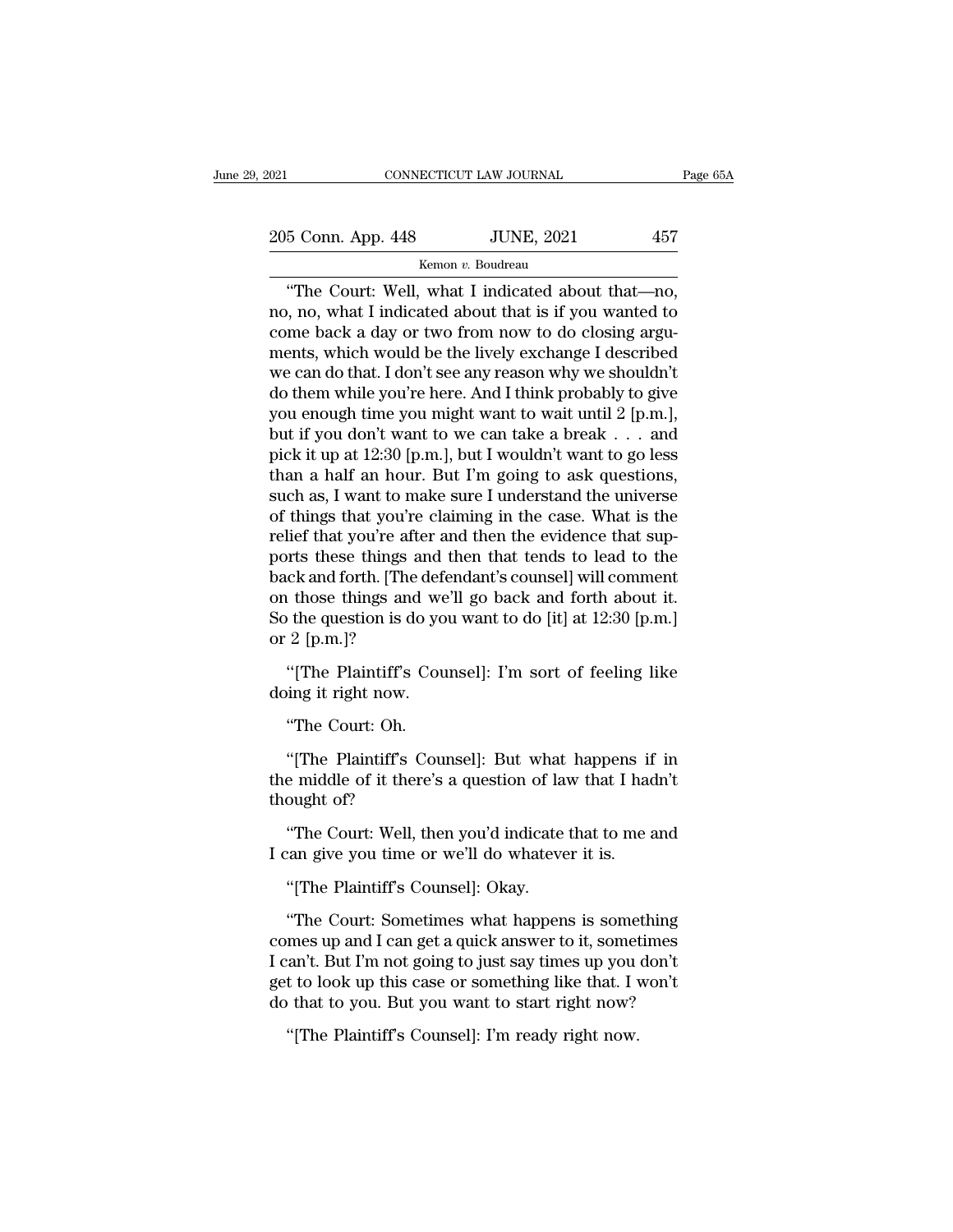| jА  | CONNECTICUT LAW JOURNAL                                                                             |                    | June 29, 2021 |
|-----|-----------------------------------------------------------------------------------------------------|--------------------|---------------|
| 458 | <b>JUNE, 2021</b>                                                                                   | 205 Conn. App. 448 |               |
|     | Kemon v. Boudreau                                                                                   |                    |               |
|     | "The Defendant's Counsel]: Your Honor, that's cer-<br>tainly fine with the defendant to start now." |                    |               |
|     | After a brief discussion regarding the status of an                                                 |                    |               |

 $\noindent\text{3} \quad \text{JUNE, 2021} \quad \text{205 Conn. App. 448} \quad \text{Kemon } v. \text{ Boudreau}$ "[The Defendant's Counsel]: Your Honor, that's cerinly fine with the defendant to start now."<br>After a brief discussion regarding the status of an hibit, counsel f 458 JUNE, 2021 205 Conn. App. 448<br>
Kemon v. Boudreau<br>
"[The Defendant's Counsel]: Your Honor, that's certainly fine with the defendant to start now."<br>
After a brief discussion regarding the status of an<br>
exhibit, counsel Kemon v. Boudreau<br>
"[The Defendant's Counsel]: Your Honor, that's certainly fine with the defendant to start now."<br>
After a brief discussion regarding the status of an<br>
exhibit, counsel for both parties reaffirmed that th "[The Defendant's Counsel]: Your Honor, that's certainly fine with the defendant to start now."<br>After a brief discussion regarding the status of an<br>exhibit, counsel for both parties reaffirmed that they<br>were prepared to pr [The Detendant s Counser]: Your Honor, that s certainly fine with the defendant to start now."<br>After a brief discussion regarding the status of an exhibit, counsel for both parties reaffirmed that they<br>were prepared to pro tainly line with the detendant to start now.<br>
After a brief discussion regarding the status of an<br>
exhibit, counsel for both parties reaffirmed that they<br>
were prepared to proceed with argument. The court<br>
then asked the p After a brief discussion regarding the status of an exhibit, counsel for both parties reaffirmed that they were prepared to proceed with argument. The court then asked the plaintiff's counsel to specify "each thing that [t exhibit, counsel for both parties reaffirmed that they<br>were prepared to proceed with argument. The court<br>then asked the plaintiff's counsel to specify "each thing<br>that [the plaintiff' is] asking for in terms of relief."<br>Th were prepared to proceed with argument. The court<br>then asked the plaintiff's counsel to specify "each thing<br>that [the plaintiff is] asking for in terms of relief."<br>The plaintiff's counsel identified four items. First, he<br> then asked the plaintiff's counsel to specify "eacl<br>that [the plaintiff is] asking for in terms of r<br>The plaintiff's counsel identified four items. Fi<br>requested that the \$50,000 litigation reserve be re<br>to the trust. He ar at [the plaintiff's counsel identified four items. First, he<br>quested that the \$50,000 litigation reserve be returned<br>the trust. He argued that, under the common law,<br>e defendant was not entitled to those funds unless<br>e de The plaintiff s counsel identified four items. First, ne<br>requested that the \$50,000 litigation reserve be returned<br>to the trust. He argued that, under the common law,<br>the defendant was not entitled to those funds unless<br>t

requested that the \$50,000 intgation reserve be returned<br>to the trust. He argued that, under the common law,<br>the defendant was not entitled to those funds unless<br>the defendant prevailed in the litigation.<sup>11</sup><br>Second, the p to the trust. He argued that, under the common law,<br>the defendant was not entitled to those funds unless<br>the defendant prevailed in the litigation.<sup>11</sup><br>Second, the plaintiff's counsel requested \$9225 as<br>reimbursement for the defendant was not entitled to those funds unless<br>the defendant prevailed in the litigation.<sup>11</sup><br>Second, the plaintiff's counsel requested \$9225 as<br>reimbursement for legal fees that the plaintiff had<br>incurred with respe the defendant prevalled in the infigation."<br>
Second, the plaintiff's counsel requested \$9225 as<br>
reimbursement for legal fees that the plaintiff had<br>
incurred with respect to his portion of certain real prop-<br>
erty in Verm Second, the plaintiff's counsel requested \$9225 as<br>reimbursement for legal fees that the plaintiff had<br>incurred with respect to his portion of certain real prop-<br>erty in Vermont that had been left to the plaintiff and<br>the reimbursement for legal fees that the plaintiff had<br>incurred with respect to his portion of certain real prop-<br>erty in Vermont that had been left to the plaintiff and<br>the trustee by their deceased mother's trust (Vermont<br>p incurred with respect to his portion of certain real property in Vermont that had been left to the plaintiff and<br>the trustee by their deceased mother's trust (Vermont<br>property). He argued that the trustee had used funds<br>fr erty in Vermont that had been left to the plaintiff and<br>the trustee by their deceased mother's trust (Vermont<br>property). He argued that the trustee had used funds<br>from the trust (that is, the inter vivos trust executed<br>by the trustee by their deceased mother's trust<br>property). He argued that the trustee had us<br>from the trust (that is, the inter vivos trust<br>by the grantor) to pay fees in developing he<br>of the Vermont property, such that he wa operty). He argued that the trustee had used runds<br>om the trust (that is, the inter vivos trust executed<br>the grantor) to pay fees in developing her portion<br>the Vermont property, such that he was entitled to<br>imbursement for rrom the trust (that is, the inter vivos trust executed<br>by the grantor) to pay fees in developing her portion<br>of the Vermont property, such that he was entitled to<br>reimbursement for fees that he had expended in relation<br>to

by the grantor) to pay rees in developing her portion<br>of the Vermont property, such that he was entitled to<br>reimbursement for fees that he had expended in relation<br>to his portion of the Vermont property.<br>Third, the plainti or the vermont property, such that he was entitled to<br>reimbursement for fees that he had expended in relation<br>to his portion of the Vermont property.<br>Third, the plaintiff's counsel requested \$11,907, which<br>represented cond his portion of the Vermont property.<br>Third, the plaintiff's counsel requested \$11,907, which<br>presented condominium fees for the Simsbury condo-<br>inium unit that the trustee had paid using trust funds.<br>e argued that those fe Third, the plaintiff's counsel requested \$11,907, which<br>represented condominium fees for the Simsbury condo-<br>minium unit that the trustee had paid using trust funds.<br>He argued that those fees could have been avoided.<br>Last

Third, the plaintiff s counsel requested  $\frac{1}{2}$  and  $\frac{1}{2}$  and represented condominium fees for the Simsbury condominium unit that the trustee had paid using trust funds. He argued that those fees could have been av represented condominium rees for the Simsbury condominium unit that the trustee had paid using trust funds.<br>He argued that those fees could have been avoided.<br>Last, the plaintiff's counsel requested common-law<br>punitive dam minium unit that the trustee had paid using trust runds.<br>He argued that those fees could have been avoided.<br>Last, the plaintiff's counsel requested common-law<br>punitive damages in the form of attorney's fees for<br>"wilful, wa unitive damages in the form of attorney's fees for<br>wilful, wanton conduct." In support thereof, the plain-<br>ff's counsel referenced the portion of count six alleg-<br>ig that the defendant had engaged in tortious conduct<br><sup>11</sup> "wilful, wanton conduct." In support thereof, the plaintiff's counsel referenced the portion of count six alleging that the defendant had engaged in tortious conduct  $\frac{11}{11}$  Initially, as an alternative argument, the

tiff's counsel referenced the portion of count six alleging that the defendant had engaged in tortious conduct<br>  $\frac{1}{1}$  Initially, as an alternative argument, the plaintiff's counsel argued that<br>
the terms of the trust ing that the defendant had engaged in tortious conduct<br>  $\frac{1}{1}$  Initially, as an alternative argument, the plaintiff's counsel argued that<br>
the terms of the trust barred the expenditure of the \$50,000 litigation reserve  $<sup>11</sup>$  Initially, as an alternative argument, the plaintiff's counsel argued that</sup>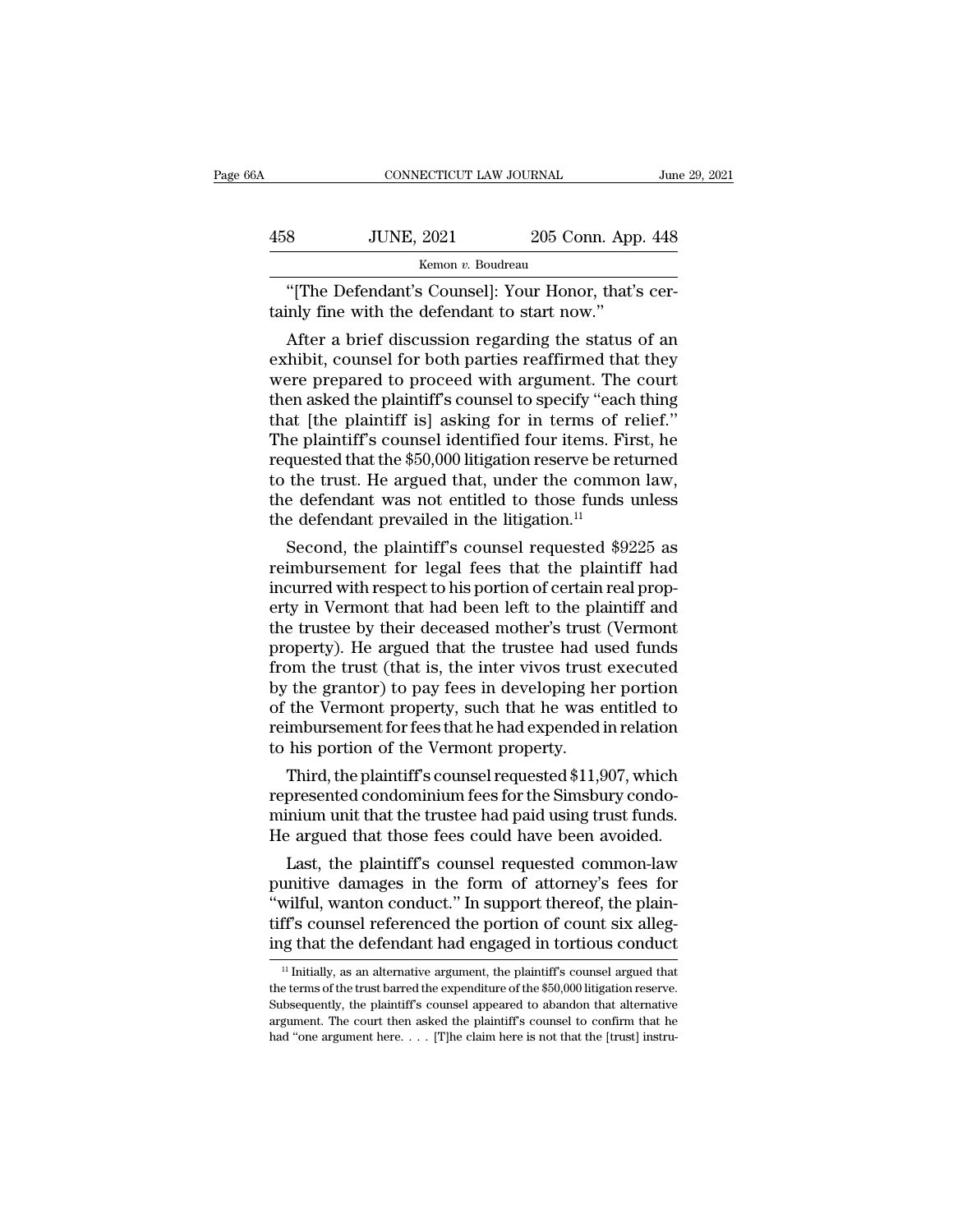| 2021               | CONNECTICUT LAW JOURNAL | Page 67A |
|--------------------|-------------------------|----------|
| 205 Conn. App. 448 | <b>JUNE, 2021</b>       | 459      |
|                    | Kemon v. Boudreau       |          |

olehorger of the plaintiff's expectation of an inheritance, which, the plaintiff further alleged, was "wilful, wenter and carried out with the reckless disrected for 205 Conn. App. 448 JUNE, 2021 459<br>
Kemon v. Boudreau<br>
interfering with the plaintiff's expectation of an inheritance, which, the plaintiff further alleged, was "wilful,<br>
wanton and carried out with the reckless disregard f 205 Conn. App. 448 JUNE, 2021 459<br>
Kemon v. Boudreau<br>
interfering with the plaintiff's expectation of an inheritance, which, the plaintiff further alleged, was "wilful, wanton and carried out with the reckless disregard f 205 Conn. App. 448 JUNE, 2021 459<br>  $\frac{\text{Kemon } v. \text{ Boudreau}}{\text{interfering with the plaintiff's expectation of an inherit-}$ <br>
tance, which, the plaintiff further alleged, was "wilful,<br>
wanton and carried out with the reckless disregard for<br>
the interests and rights of the pl Example 12 Kemon v. Boudreau<br>
interfering with the plaintiff's expectation of an inheri-<br>
tance, which, the plaintiff further alleged, was "wilful,<br>
wanton and carried out with the reckless disregard for<br>
the interests an reflering with the plaintiff's expectation of an inheritance, which, the plaintiff further alleged, was "wilful, wanton and carried out with the reckless disregard for the interests and rights of the plaintiff . . . ." The interfering with the plaintiff's expectation of an inheritance, which, the plaintiff further alleged, was "wilful, wanton and carried out with the reckless disregard for the interests and rights of the plaintiff . . . . " tance, which, the plaintiff further alleged, was "wilful,<br>wanton and carried out with the reckless disregard for<br>the interests and rights of the plaintiff . . . ." The court<br>asked the plaintiff's counsel to confirm that h wanton and carried out with the reckless disregard for<br>the interests and rights of the plaintiff . . . ." The court<br>asked the plaintiff's counsel to confirm that he was<br>requesting that the court "make a finding [awarding<br> affirmative. questing that the court "make a finding [awarding<br>torney's fees as punitive damages] and then hold a<br>aring later on [regarding] the amount if [the court<br>ade] such a finding," to which counsel replied in the<br>firmative.<br>At t attorney's fees as punitive damages] and then hold a<br>hearing later on [regarding] the amount if [the court<br>made] such a finding," to which counsel replied in the<br>affirmative.<br>At the close of argument, the plaintiff's couns

hearing later on [regarding] the amount if [the court<br>made] such a finding," to which counsel replied in the<br>affirmative.<br>At the close of argument, the plaintiff's counsel stated<br>the following: "We have spoken about please made] such a finding," to which counsel replied in the<br>affirmative.<br>At the close of argument, the plaintiff's counsel stated<br>the following: "We have spoken about please give us<br>an inventory and all the receipts and all the affirmative.<br>
At the close of argument, the plaintiff's counsel stated<br>
the following: "We have spoken about please give us<br>
an inventory and all the receipts and all the distributions<br>
[with respect to the trust] for the At the close of argument, the plaintiff's counsel stated<br>the following: "We have spoken about please give us<br>an inventory and all the receipts and all the distributions<br>[with respect to the trust] for the period from incep At the close of argument, the plaintiff's counsel stated<br>the following: "We have spoken about please give us<br>an inventory and all the receipts and all the distributions<br>[with respect to the trust] for the period from incep the following: "We have spoken about please give us<br>an inventory and all the receipts and all the distributions<br>[with respect to the trust] for the period from inception<br>until  $\ldots$  death. That's what we have said. All al an inventory and all the receipts and all the distributions<br>[with respect to the trust] for the period from inception<br>until  $\ldots$  death. That's what we have said. All along<br>the way counsel has addressed other issues that [with respect to the trust] for the period from inception<br>until . . . death. That's what we have said. All along<br>the way counsel has addressed other issues that we<br>may have brought up during the litigation that were not<br>p until . . . death. That's what we have said. All along<br>the way counsel has addressed other issues that we<br>may have brought up during the litigation that were not<br>presented here at trial. But when we came here to trial<br>all the way counsel has addressed other issues that we<br>may have brought up during the litigation that were not<br>presented here at trial. But when we came here to trial<br>all we talked about was we needed information about<br>[the tr may have brought up during the litigation that were not<br>presented here at trial. But when we came here to trial<br>all we talked about was we needed information about<br>[the trust from] inception to death and we didn't get<br>thos presented here at trial. But when we came here to trial<br>all we talked about was we needed information about<br>[the trust from] inception to death and we didn't get<br>those until about a month ago [in February, 2019],<sup>12</sup><br>notwi all we talked about was we needed information about<br>[the trust from] inception to death and we didn't get<br>those until about a month ago [in February, 2019],<sup>12</sup><br>notwithstanding all the demands that we had made.<br>And [the de [the trust from] inception to death and we didn't get<br>those until about a month ago [in February, 2019],<sup>12</sup><br>notwithstanding all the demands that we had made.<br>And [the defendant] acknowledge[s] that [the] \$50,000<br>[litigat those until about a month ago [in February, 2019],<sup>12</sup><br>notwithstanding all the demands that we had made.<br>And [the defendant] acknowledge[s] that [the] \$50,000<br>[litigation reserve] was held back. [The trustee] told<br>[the de [litigation reserve] was held back. [The trustee] told [the defendant] 'don't tell [the plaintiff] that I've died.'<sup>13</sup> It's almost like a movie. Those were [the trustee's] last words. And so [the plaintiff] didn't know t [the defendant] 'don't tell [the plaintiff] that I've died.'<sup>13</sup><br>It's almost like a movie. Those were [the trustee's] last<br>words. And so [the plaintiff] didn't know that the money<br>ment wouldn't allow it. The claim is that

**words.** And so [the plaintiff] didn't know that the money ment wouldn't allow it. The claim is that the trustee must prevail in order to get fees; is that correct?" The plaintiff's counsel responded in the affirmative. <sup></sup> words. And so [the planntin] didn't Know that the money<br>ment wouldn't allow it. The claim is that the trustee must prevail in order to<br>get fees; is that correct?" The plaintiff's counsel responded in the affirmative.<br>"<sup>2</sup> ment wouldn't allow it. The claim is that the trustee must prevail in order to get fees; is that correct?" The plaintiff's counsel responded in the affirmative.<br><sup>12</sup> During trial, the plaintiff testified that, in February <sup>12</sup> During trial, the plaintiff testified that, in February, 2019, in response to discovery requests, the defendant delivered to the plaintiff an electronic disc with thousands of "trust documents." The electronic disc w

to discovery requests, the defendant delivered to the plaintiff an electronic disc with thousands of "trust documents." The electronic disc was entered into the record as a full exhibit.<br><sup>13</sup> During trial, the defendant t disc with thousands of "trust documents." The electronic disc was entered<br>into the record as a full exhibit.<br><sup>13</sup> During trial, the defendant testified that, shortly before the trustee's<br>death on May 1, 2016, the trustee i  $^{13}$  During trial, the defendant testified that, shortly before the trustee's death on May 1, 2016, the trustee instructed him not to inform the plaintiff of her death. The plaintiff testified that he did not learn of t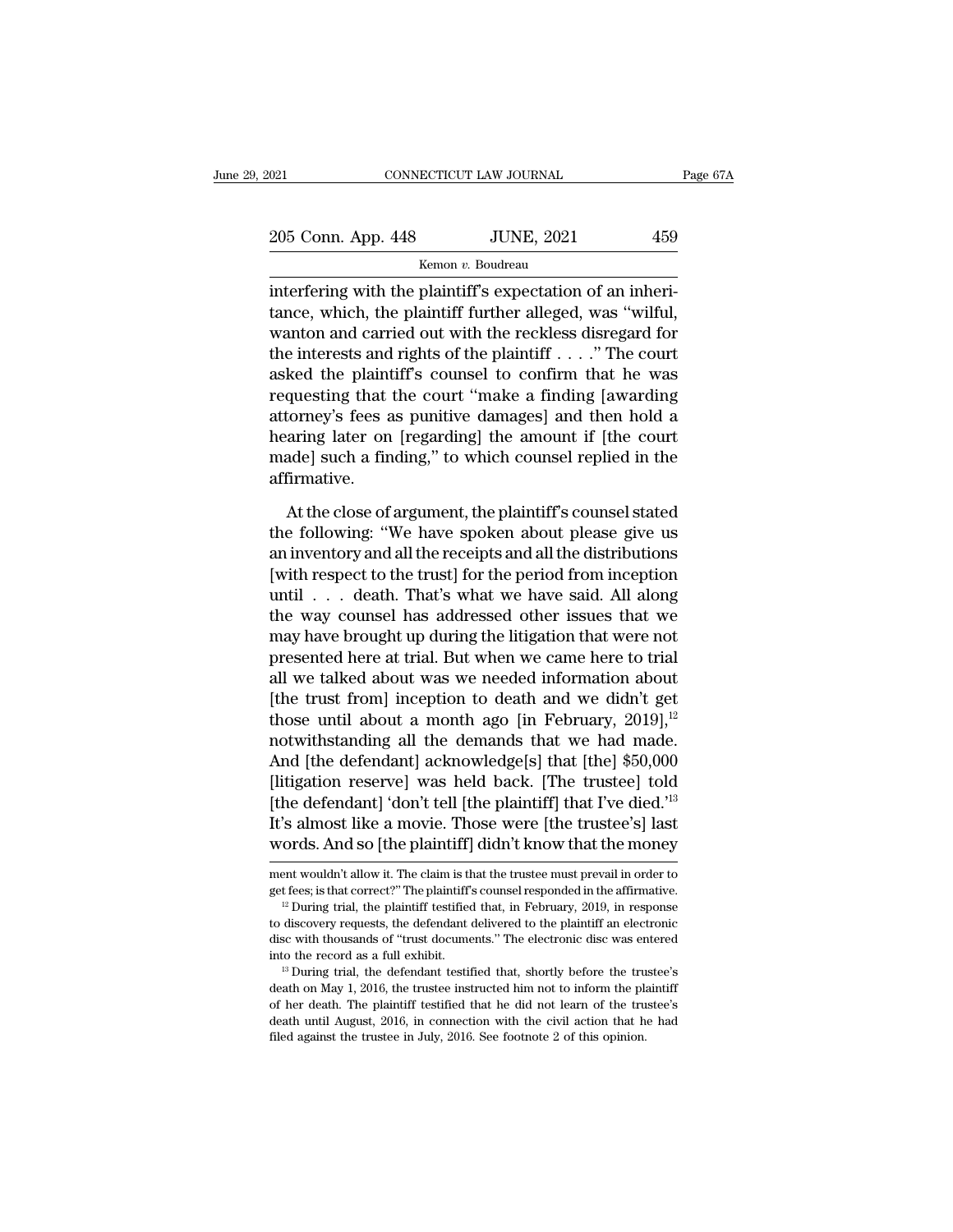| 3A  |                   | CONNECTICUT LAW JOURNAL |  |
|-----|-------------------|-------------------------|--|
| 460 | <b>JUNE, 2021</b> | 205 Conn. App. 448      |  |
|     | Kemon v. Boudreau |                         |  |

CONNECTICUT LAW JOURNAL June 29, 2021<br>  $\frac{1}{205}$  Conn. App. 448<br>
Kemon v. Boudreau<br>
Was there. He didn't know that he was supposed to be<br>
the trustee until the money was already gone.<sup>14</sup> And<br>
then after that they refus TUNE, 2021 205 Conn. App. 448<br>
Kemon v. Boudreau<br>
Was there. He didn't know that he was supposed to be<br>
the trustee until the money was already gone.<sup>14</sup> And<br>
then after that they refused the records. They refused<br>
the acc  $\frac{160}{1200}$  JUNE, 2021 205 Conn. App. 448<br>  $\frac{160}{1200}$   $\frac{160}{1200}$   $\frac{160}{1200}$   $\frac{160}{1200}$   $\frac{160}{1200}$   $\frac{160}{1200}$   $\frac{160}{1200}$   $\frac{160}{1200}$   $\frac{160}{1200}$   $\frac{160}{1200}$   $\frac{160}{1200}$   $\frac{160}{12$  $\frac{460}{205 \text{ Conn.} \text{ App. } 448}$ <br>  $\frac{448}{205 \text{ Conn.} \text{ App. } 448}$ <br>
was there. He didn't know that he was supposed to be<br>
the trustee until the money was already gone.<sup>14</sup> And<br>
then after that they refused the records. They ref Example 1200 better. The involvement was there. He didn't know that he was supposed to be the trustee until the money was already gone.<sup>14</sup> And then after that they refused the records. They refused the accountings. We as kemon v. Boudreau<br>was there. He didn't know that he was supposed to be<br>the trustee until the money was already gone.<sup>14</sup> And<br>then after that they refused the records. They refused<br>the accountings. We asked for checks. We was there. He didn't know that he was supposed to be<br>the trustee until the money was already gone.<sup>14</sup> And<br>then after that they refused the records. They refused<br>the accountings. We asked for checks. We asked for<br>the invo the trustee until the money was already<br>then after that they refused the records.<br>the accountings. We asked for checks.<br>the invoices. There were 4000 pages on [<br>tronic disc and that's when all the answ-<br>vided and that's wh e accountings. We asked for checks. We asked for<br>
e accountings. We asked for checks. We asked for<br>
e invoices. There were 4000 pages on [an] . . . elec-<br>
binic disc and that's when all the answers were pro-<br>
ded and that' the accountings. We asked for checks. We asked for<br>the invoices. There were 4000 pages on [an] . . . elec-<br>tronic disc and that's when all the answers were pro-<br>vided and that's when we pared down our argument to<br>the few t

the invoices. There were 4000 pages on  $\lbrack$  and  $\lbrack$  . . . electronic disc and that's when all the answers were provided and that's when we pared down our argument to the few that we've made right now.<br>
"Had we receiv tronic disc and that's when all the answers were pro-<br>vided and that's when we pared down our argument to<br>the few that we've made right now.<br>"Had we received that [electronic] disc, had we<br>received those materials back in vided and that s when we pared down our argument to<br>the few that we've made right now.<br>"Had we received that [electronic] disc, had we<br>received those materials back in April, [2016], when I<br>initially demanded them, nicely the rew that we ve made right now.<br>
"Had we received that [electronic] disc, had we<br>
received those materials back in April, [2016], when I<br>
initially demanded them, nicely demanded them, none<br>
of my fees would have been i Frad we received that [electronic] disc, had we<br>ceived those materials back in April, [2016], when I<br>itially demanded them, nicely demanded them, none<br>my fees would have been incurred. We would have<br>d some of that [\$50,000 received those materials back in April, [2016], when I<br>initially demanded them, nicely demanded them, none<br>of my fees would have been incurred. We would have<br>had some of that [\$50,000 litigation reserve] sent back.<br>None of

mutally demanded them, nicely demanded them, none<br>of my fees would have been incurred. We would have<br>had some of that [\$50,000 litigation reserve] sent back.<br>None of this would have happened." (Footnotes added.)<br>In its mem of my rees would have been incurred. We would have<br>had some of that [\$50,000 litigation reserve] sent back.<br>None of this would have happened." (Footnotes added.)<br>In its memorandum of decision, the court stated that<br>the 201 nad some of that [\$50,000 litigation reserve] sent back.<br>None of this would have happened." (Footnotes added.)<br>In its memorandum of decision, the court stated that<br>the 2017 probate appeal and the 2018 action "reflect [the None or this would have happened. (Foothotes added.)<br>
In its memorandum of decision, the court stated that<br>
the 2017 probate appeal and the 2018 action "reflect [the<br>
plaintiff"s] complaints against [the trustee's] handli In its memorandum of decision, the court stated that<br>the 2017 probate appeal and the 2018 action "reflect [the<br>plaintiff"s] complaints against [the trustee's] handling<br>of the trust. Lest there be confusion, the plaintiff the 2017 probate appeal and the 2018 action "reflect [the<br>plaintiff's] complaints against [the trustee's] handling<br>of the trust. Lest there be confusion, the plaintiff . . .<br>asks for four things and four things only: [1] \$ plaintiff's] complaints against [the trustee's] handling<br>of the trust. Lest there be confusion, the plaintiff . . .<br>asks for four things and four things only: [1] \$50,000<br>[that] the trust put aside anticipating litigation of the trust. Lest there be confusion, the plaintiff . . .<br>asks for four things and four things only: [1] \$50,000<br>[that] the trust put aside anticipating litigation and has<br>fully spent; [2] \$9225 in legal fees [the plaint asks for four things and four things only: [1] \$50,000 [that] the trust put aside anticipating litigation and has fully spent; [2] \$9225 in legal fees [the plaintiff] spent developing his half of the [Vermont property]  $\$ [that] the trust put aside anticipating litigation and has<br>fully spent; [2] \$9225 in legal fees [the plaintiff] spent<br>developing his half of the [Vermont property]  $\ldots$  left<br>to [the plaintiff and the trustee] equally; [3 fully spent; [2] \$9225 in legal fees [the plaintiff] spent<br>developing his half of the [Vermont property] . . . left<br>to [the plaintiff and the trustee] equally; [3] \$11,907 in<br>condo fees [the plaintiff] says should have be developing his half of the [Vermont property] . . . left<br>to [the plaintiff and the trustee] equally; [3] \$11,907 in<br>condo fees [the plaintiff] says should have been<br>avoided; [and (4) the plaintiff's] attorney's fees in thi to [the plaintiff and the trustee] equally; [3] \$11,907 in<br>condo fees [the plaintiff] says should have been<br>avoided; [and (4) the plaintiff's] attorney's fees in this<br>litigation." As to the plaintiff's claim concerning the condo fees [the plaintiff] says should have been<br>avoided; [and (4) the plaintiff's] attorney's fees in this<br>litigation." As to the plaintiff's claim concerning the<br>\$50,000 litigation reserve, the court concluded that the<br>c avoided; [and (4) the plaintiff's] attorney's fees in this<br>litigation." As to the plaintiff's claim concerning the<br>\$50,000 litigation reserve, the court concluded that the<br>claim failed because the defendant was the prevail litigation." As to the plaintiff's claim concerning the  $$50,000$  litigation reserve, the court concluded that the claim failed because the defendant was the prevailing party. With respect to the plaintiff's claim seeking arty. With respect to the plaintiff's claim seeking \$9225<br>s reimbursement for his legal fees in relation to the<br>ermont property, the court concluded, inter alia, that<br>e plaintiff's request for reimbursement was untimely.<br><sup></sup> as reimbursement for his legal fees in relation to the Vermont property, the court concluded, inter alia, that the plaintiff's request for reimbursement was untimely.<br>
<sup>14</sup> Section 4.1 of the trust provided in relevant pa

Vermont property, the court concluded, inter alia, that<br>the plaintiff's request for reimbursement was untimely.<br> $\frac{14}{18}$  Section 4.1 of the trust provided in relevant part that, if the trustee<br>failed "to qualify, [was] The plaintiff's request for reimbursement was untimely.<br>
<sup>14</sup> Section 4.1 of the trust provided in relevant part that, if the trustee<br>
failed "to qualify, [was] unable to act or cease[d] to serve for any reason,"<br>
then the Interpretist in the trust provided in relevant part that, if the trustee failed "to qualify, [was] unable to act or cease[d] to serve for any reason," then the plaintiff would be appointed as the successor trustee. During application.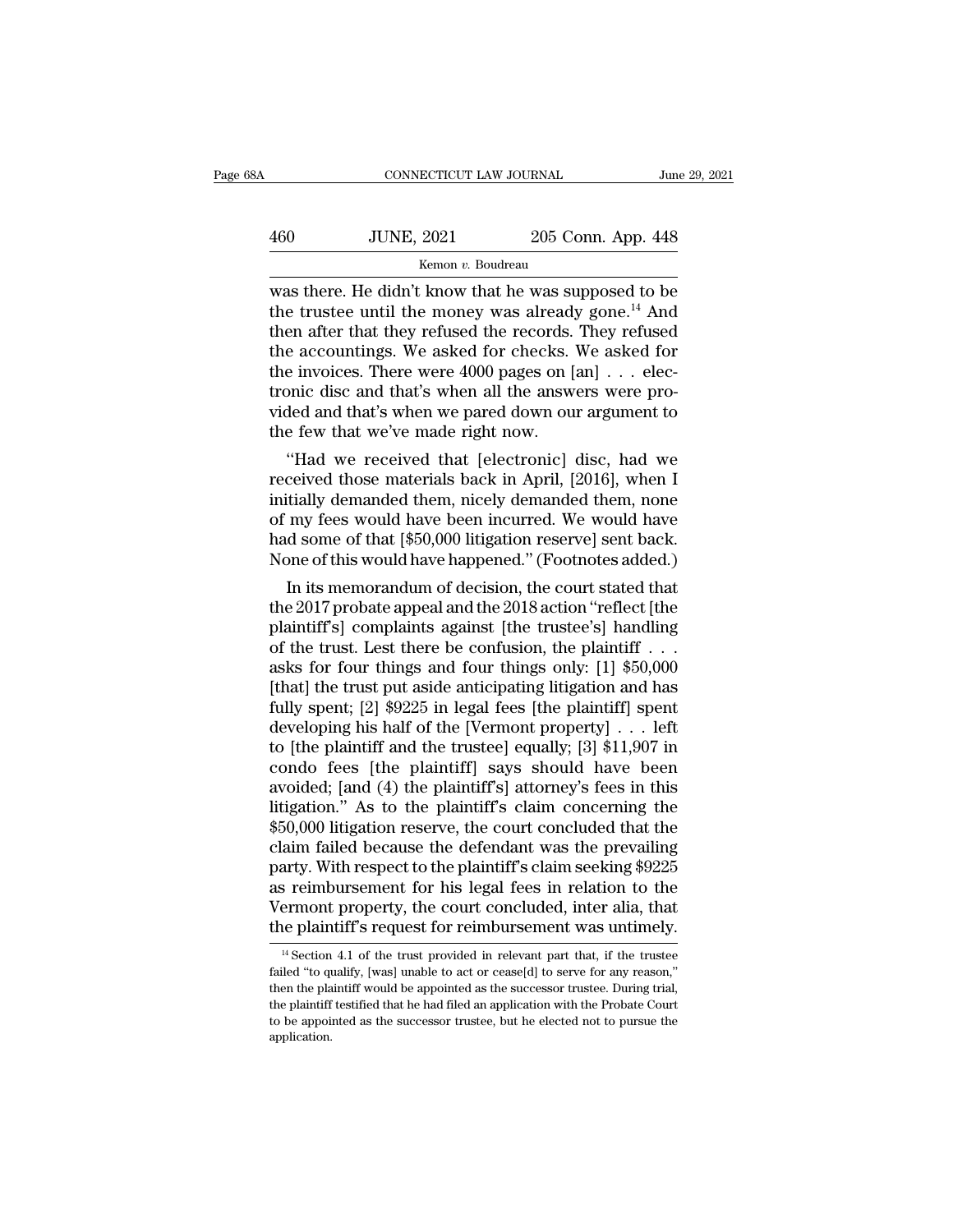205 Conn. App. 448 JUNE, 2021 <sup>461</sup>

Kemon *v.* Boudreau

O21 CONNECTICUT LAW JOURNAL Page 69A<br>
205 Conn. App. 448 JUNE, 2021 461<br>
Kemon v. Boudreau<br>
As to the plaintiff's claim seeking \$11,907 in fees relating<br>
to the Simsbury condominium unit, the court concluded<br>
that (1) the 205 Conn. App. 448 JUNE, 2021 461<br>
Kemon v. Boudreau<br>
As to the plaintiff's claim seeking \$11,907 in fees relating<br>
to the Simsbury condominium unit, the court concluded<br>
that (1) the terms of the trust limited the truste 205 Conn. App. 448 JUNE, 2021 461<br>
Kemon v. Boudreau<br>
As to the plaintiff's claim seeking \$11,907 in fees relating<br>
to the Simsbury condominium unit, the court concluded<br>
that (1) the terms of the trust limited the truste 205 Conn. App. 448 JUNE, 2021 461<br>
Kemon v. Boudreau<br>
As to the plaintiff's claim seeking \$11,907 in fees relating<br>
to the Simsbury condominium unit, the court concluded<br>
that (1) the terms of the trust limited the truste EVENCE THE THE TRIM SERVICE TO THE TRIM AS to the plaintiff's claim seeking \$11,907 in fees relating<br>to the Simsbury condominium unit, the court concluded<br>that (1) the terms of the trust limited the trustee's lia-<br>bility sell the Simsbury condominium unit, the court concluded<br>
that (1) the terms of the trust limited the trustee's lia-<br>
bility to wilful misconduct and (2) the trustee made an<br>
unassailable "judgment call" to attempt diligen As to the plaintiff's claim seeking \$11,907 in fees relating<br>to the Simsbury condominium unit, the court concluded<br>that (1) the terms of the trust limited the trustee's lia-<br>bility to wilful misconduct and (2) the trustee to the Simsbury condominium unit, the court concluded<br>that (1) the terms of the trust limited the trustee's lia-<br>bility to wilful misconduct and (2) the trustee made an<br>unassailable "judgment call" to attempt diligently to that (1) the terms of the trust limited the trustee's liability to wilful misconduct and (2) the trustee made an unassailable "judgment call" to attempt diligently to sell the Simsbury condominium unit, but ultimately was bility to wilful misconduct and (2) the trustee made an unassailable "judgment call" to attempt diligently to sell the Simsbury condominium unit, but ultimately was unsuccessful.<sup>15</sup> With respect to the plaintiff's final c unassailable "judgment call" to attempt diligently to<br>sell the Simsbury condominium unit, but ultimately was<br>unsuccessful.<sup>15</sup> With respect to the plaintiff's final claim<br>seeking punitive damages, the court concluded that<br> sell the Simsbury condominium unit, but ultimately was<br>unsuccessful.<sup>15</sup> With respect to the plaintiff's final claim<br>seeking punitive damages, the court concluded that<br>"[the plaintiff] made clear on the record that his onl unsuccessful.<sup>15</sup> With respect to the plaintiff's final claim<br>seeking punitive damages, the court concluded that<br>"[the plaintiff] made clear on the record that his only<br>claim for attorney's fees was based upon a claim that seeking punitive damages, the court concluded that<br>"[the plaintiff] made clear on the record that his only<br>claim for attorney's fees was based upon a claim that<br>they should be awarded as punitive damages. [The<br>trustee] did "[the plaintiff] made clear on the record that his only claim for attorney's fees was based upon a claim that<br>they should be awarded as punitive damages. [The<br>trustee] did nothing wrong. There is no basis for [the<br>plaintif complaint. Expectively should be awarded as panalyo damages. [The ustee] did nothing wrong. There is no basis for [the aintiff] to recover his [attorney's] fees." The court<br>en rendered judgment for the defendant without refer-<br>ce to ments and to recover his [attorney's] fees." The court<br>plaintiff] to recover his [attorney's] fees." The court<br>then rendered judgment for the defendant without refer-<br>ence to any specific counts of the plaintiff's amended<br>

planting to recover the platform of the defendant without reference to any specific counts of the plaintiff's amended<br>complaint.<br>In his ensuing combined motion to open the judg-<br>ments and to reargue, the plaintiff contende and the metallical material material metallical entired<br>ence to any specific counts of the plaintiff's amended<br>complaint.<br>In his ensuing combined motion to open the judg-<br>ments and to reargue, the plaintiff contended in re complaint.<br>
In his ensuing combined motion to open the judg-<br>
ments and to reargue, the plaintiff contended in relevant<br>
part that the court's memorandum of decision disposed<br>
of count five, asserting an objection to the 2 In his ensuing combined motion to open the judg-<br>ments and to reargue, the plaintiff contended in relevant<br>part that the court's memorandum of decision disposed<br>of count five, asserting an objection to the 2018 account-<br>in In his ensuing combined motion to open the judg-<br>ments and to reargue, the plaintiff contended in relevant<br>part that the court's memorandum of decision disposed<br>of count five, asserting an objection to the 2018 account-<br>in ments and to reargue, the plaintiff contended in relevant<br>part that the court's memorandum of decision disposed<br>of count five, asserting an objection to the 2018 account-<br>ing, but failed to address counts two, three, four, part that the court's memorandum of decision disposed<br>of count five, asserting an objection to the 2018 account-<br>ing, but failed to address counts two, three, four, or six,<br>which, according to the plaintiff, contained alle of count five, asserting an objection to the 2018 account-<br>ing, but failed to address counts two, three, four, or six,<br>which, according to the plaintiff, contained allegations<br>that the defendant "wilfully, wantonly and rec ing, but failed to address counts two, three, four, or six, which, according to the plaintiff, contained allegations that the defendant "wilfully, wantonly and recklessly withheld trust information from the plaintiff that, which, according to the plaintiff, contained allegations<br>that the defendant "wilfully, wantonly and recklessly<br>withheld trust information from the plaintiff that, had it<br>been presented when originally requested, would have that the defendant "wilfully, wantonly and recklessly<br>withheld trust information from the plaintiff that, had it<br>been presented when originally requested, would have<br>avoided litigation altogether." The plaintiff further<br>as withheld trust information from the plaintiff that, had it<br>been presented when originally requested, would have<br>avoided litigation altogether." The plaintiff further<br>asserted that the court focused its analysis on the trus been presented when originally requested, would have<br>avoided litigation altogether." The plaintiff further<br>asserted that the court focused its analysis on the trust-<br>ee's conduct while ignoring the plaintiff's allegations<br> avoided litigation altogether." The plaintiff further<br>asserted that the court focused its analysis on the trust-<br>ee's conduct while ignoring the plaintiff's allegations<br>against the defendant , notwithstanding that "this a asserted that the court focused its analysis on the trust-<br>ee's conduct while ignoring the plaintiff's allegations<br>against the defendant, notwithstanding that "this action<br>is against him . . . should be adjudicated . . . . ee's conduct while ignoring the plaintiff's allegations<br>against the defendant, notwithstanding that "this action<br>is against the defendant . . . and the causes of action<br>against him . . . should be adjudicated . . . . ." I <sup>15</sup> As the court found, ''[a]fter eighteen months of trying [the trustee] gave denying the plaintiff's motion, the court stated in relevant part that "the court was not required to make fact findings with respect to matters immaterial to the relief  $\frac{15}{15}$  As the court found, "[a]fter eighteen mo

association.''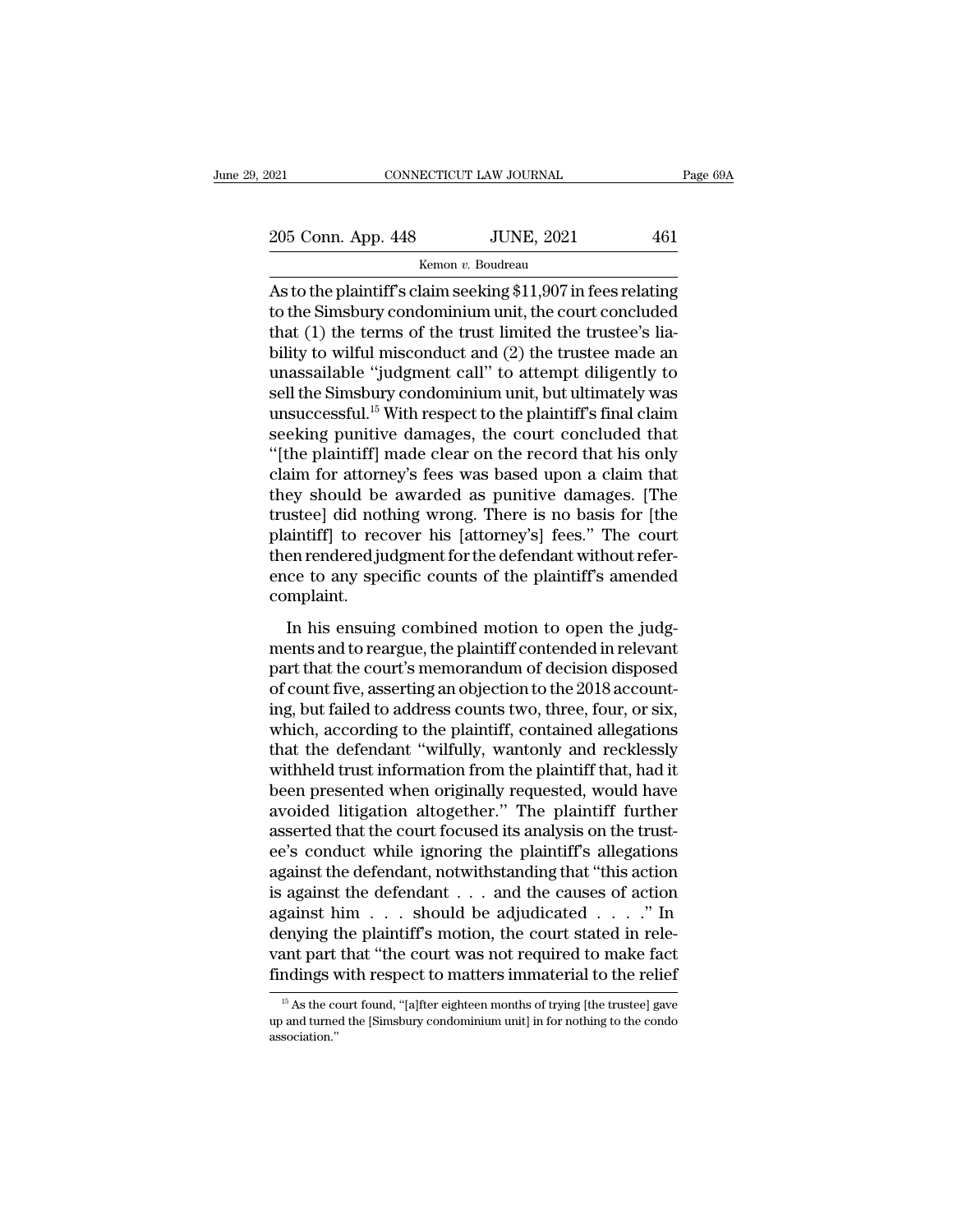| 0A  | CONNECTICUT LAW JOURNAL                                                            |                    | June 29, 2021 |
|-----|------------------------------------------------------------------------------------|--------------------|---------------|
| 462 | <b>JUNE, 2021</b>                                                                  | 205 Conn. App. 448 |               |
|     | Kemon v. Boudreau                                                                  |                    |               |
|     | sought. The other matters raised in the motion were<br>immaterial in that regard." |                    |               |
|     | Following the filing of these consolidated appeals,                                |                    |               |

Following the filing of these consolidated appeals,<br>
The other matters raised in the motion were<br>
imaterial in that regard."<br>
Following the filing of these consolidated appeals,<br>
in the Fractice Book § 66-5, the plaintiff Fractice Book § 66-5, the plaintiff con-<br>  $\frac{462}{205}$  Conn. App. 448<br>
sought. The other matters raised in the motion were<br>
immaterial in that regard."<br>
Following the filing of these consolidated appeals,<br>
pursuant to Pr Example 18 Kemon v. Boudreau<br>
Sought. The other matters raised in the motion were<br>
immaterial in that regard."<br>
Following the filing of these consolidated appeals,<br>
pursuant to Practice Book § 66-5, the plaintiff filed a<br> sought. The other matters raised in the motion were<br>immaterial in that regard."<br>Following the filing of these consolidated appeals,<br>pursuant to Practice Book § 66-5, the plaintiff filed a<br>motion seeking an articulation of sought. The other matters raised in the motion were<br>immaterial in that regard."<br>Following the filing of these consolidated appeals,<br>pursuant to Practice Book § 66-5, the plaintiff filed a<br>motion seeking an articulation of minaterial in that regard.<br>
Following the filing of these consolidated appeals,<br>
pursuant to Practice Book § 66-5, the plaintiff filed a<br>
motion seeking an articulation of the court's disposition<br>
of counts two, three, fou Following the filing of these consolidated appeals,<br>pursuant to Practice Book § 66-5, the plaintiff filed a<br>motion seeking an articulation of the court's disposition<br>of counts two, three, four, and six. The plaintiff conpursuant to Practice Book § 66-5, the<br>motion seeking an articulation of the courf<br>of counts two, three, four, and six. Th<br>tended that the memorandum of decision<br>any of the alleged actions committed b<br>following the trustee' Duon seeking an articulation of the court's disposition<br>counts two, three, four, and six. The plaintiff con-<br>aded that the memorandum of decision did not address<br>y of the alleged actions committed by the defendant<br>llowing or counts two, three, rour, and six. The plaintiff con-<br>tended that the memorandum of decision did not address<br>any of the alleged actions committed by the defendant<br>following the trustee's death, which formed the crux<br>of c

tended that the memorandum of decision did not address<br>any of the alleged actions committed by the defendant<br>following the trustee's death, which formed the crux<br>of counts two, three, four, and six.<br>On August 23, 2019, th any or the alleged actions committed by the defendant<br>following the trustee's death, which formed the crux<br>of counts two, three, four, and six.<br>On August 23, 2019, the court issued an articulation<br>stating that the memorand rollowing the trustee's death, which formed the crux<br>of counts two, three, four, and six.<br>On August 23, 2019, the court issued an articulation<br>stating that the memorandum of decision "does not<br>address the conduct of the de or counts two, three, four, and six.<br>
On August 23, 2019, the court issued an articulation<br>
stating that the memorandum of decision "does not<br>
address the conduct of the defendant  $\ldots$  because at<br>
trial the plaintiff  $\ld$ On August 23, 2019, the court issued an articulation<br>stating that the memorandum of decision "does not<br>address the conduct of the defendant  $\ldots$  because at<br>trial the plaintiff  $\ldots$  chose to limit the relief he<br>claimed t stating that the memorandum of decision "does not address the conduct of the defendant  $\ldots$  because at trial the plaintiff  $\ldots$  chose to limit the relief he claimed to matters that turned only on alleged wrongdoing by [ address the conduct of the defendant . . . because at<br>trial the plaintiff . . . chose to limit the relief he<br>claimed to matters that turned only on alleged wrongdo-<br>ing by [the trustee]. The only relief item that affected<br> trial the plaintiff  $\ldots$  chose to limit the relief he claimed to matters that turned only on alleged wrongdoing by [the trustee]. The only relief item that affected [the defendant] at all was a claim that [the defendant] claimed to matters that turned only on alleged wrongdo-<br>ing by [the trustee]. The only relief item that affected<br>[the defendant] at all was a claim that [the defendant]<br>shouldn't have used [the \$50,000 litigation reserve] ing by [the trustee]. The only relief item that affected<br>[the defendant] at all was a claim that [the defendant]<br>shouldn't have used [the \$50,000 litigation reserve] for<br>fees in this litigation. About this, [the plaintiff] [the defendant] at all was a claim that [the defendant]<br>shouldn't have used [the \$50,000 litigation reserve] for<br>fees in this litigation. About this, [the plaintiff] conceded<br>that he would have to win his claims of wrongdo shouldn't have used [the \$50,000 litigation reserve] for<br>fees in this litigation. About this, [the plaintiff] conceded<br>that he would have to win his claims of wrongdoing by<br>[the trustee] to win his claim that this money s es in this intigation. About this, [the plaintiff] conceded<br>at he would have to win his claims of wrongdoing by<br>he trustee] to win his claim that this money shouldn't<br>we been used. And [the plaintiff] didn't win. So by<br>he that he would have to win his claims of wrongdoing by<br>
[the trustee] to win his claim that this money shouldn't<br>
have been used. And [the plaintiff] didn't win. So by<br>
[the plaintiff's] own admission, he couldn't win his c

[the trustee] to win his claim that this money shouldn't<br>have been used. And [the plaintiff] didn't win. So by<br>[the plaintiff's] own admission, he couldn't win his claim<br>about the fees either."<br>The court further stated tha have been used. And [the plaintiff] didn't win. So by<br>
[the plaintiff's] own admission, he couldn't win his claim<br>
about the fees either."<br>
The court further stated that, "[e]ven if findings<br>
should be made regarding condu [the plaintiff s] own admission, he couldn't win his claim<br>about the fees either."<br>The court further stated that, "[e]ven if findings<br>should be made regarding conduct not at issue in this<br>case, having considered all of the about the rees either.<br>
The court further stated that, "[e]ven if findings<br>
should be made regarding conduct not at issue in this<br>
case, having considered all of the evidence, it is plain<br>
that [the defendant] committed no The court further stated that, "[e]ven if findings<br>should be made regarding conduct not at issue in this<br>case, having considered all of the evidence, it is plain<br>that [the defendant] committed no breach of any duty<br>as [the should be made regarding conduct not at issue in this<br>case, having considered all of the evidence, it is plain<br>that [the defendant] committed no breach of any duty<br>as [the plaintiff] may have alleged it. The evidence as<br>it case, having considered all of the evidence, it is plain<br>that [the defendant] committed no breach of any duty<br>as [the plaintiff] may have alleged it. The evidence as<br>it relates to [the defendant] revealed in substance only that [the defendant] committed no breach of any duty<br>as [the plaintiff] may have alleged it. The evidence as<br>it relates to [the defendant] revealed in substance only<br>quibbles over the timing and the completeness of docu-<br>m as [the plaintiff] may have alleged it. The evidence as<br>it relates to [the defendant] revealed in substance only<br>quibbles over the timing and the completeness of docu-<br>ments provided during the course of the dispute. No<br>ev it relates to [the defendant] revealed in substance only<br>quibbles over the timing and the completeness of docu-<br>ments provided during the course of the dispute. No<br>evidence supported claims concerning [the defendant]<br>breac quibbles over the timing and the completeness of documents provided during the course of the dispute. No evidence supported claims concerning [the defendant] breaching a legally recognized duty. Instead, the evidence at tr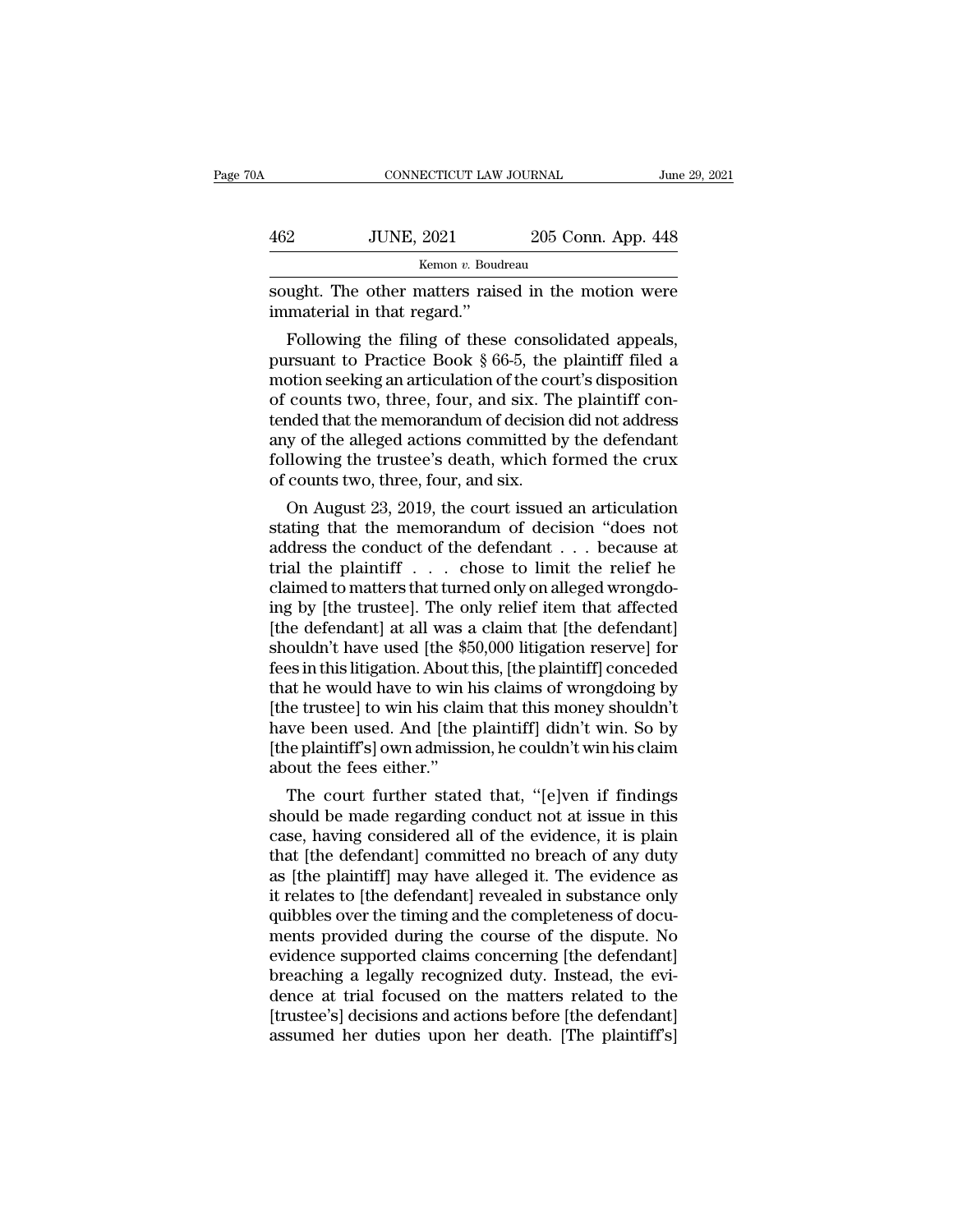| 2021               | CONNECTICUT LAW JOURNAL | Page 71A |
|--------------------|-------------------------|----------|
| 205 Conn. App. 448 | <b>JUNE, 2021</b>       | 463      |
|                    | Kemon v. Boudreau       |          |

only other complaint about [the defendant] appeared to be his failure promptly to inform [the plaintiff] that 205 Conn. App. 448 JUNE, 2021 463<br>
Kemon v. Boudreau<br>
only other complaint about [the defendant] appeared<br>
to be his failure promptly to inform [the plaintiff] that<br>
[the trustee] had died. But [the plaintiff] never conne  $\frac{205 \text{ Conn. App. 448}}{\text{Kemon } v. \text{ Boudreau}}$ <br>
Only other complaint about [the defendant] appeared<br>
to be his failure promptly to inform [the plaintiff] that<br>
[the trustee] had died. But [the plaintiff] never connected<br>
this claim 205 Conn. App. 448 JUNE, 2021 463<br>
Kemon v. Boudreau<br>
only other complaint about [the defendant] appeared<br>
to be his failure promptly to inform [the plaintiff] that<br>
[the trustee] had died. But [the plaintiff] never conne Kennon v. Boudreau<br>
South Lipscher Constant about [the defendant] appeared<br>
to be his failure promptly to inform [the plaintiff] that<br>
[the trustee] had died. But [the plaintiff] never connected<br>
this claim to a duty owed  $\frac{1}{2}$  Kemon v. Boudreau<br>
only other complaint about [the defenda<br>
to be his failure promptly to inform [the ]<br>
[the trustee] had died. But [the plaintiff] nev<br>
this claim to a duty owed that was breache<br>
by virtue of In summary, the court stated that "[the defendant] appeared<br>the trustee] had died. But [the plaintiff] never connected<br>is claim to a duty owed that was breached, and which,<br>virtue of being breached, merited any of the reli to be fils failure promptly to morm [the plaintiff] mat<br>[the trustee] had died. But [the plaintiff] never connected<br>this claim to a duty owed that was breached, and which,<br>by virtue of being breached, merited any of the re

[the trustee] had thed. But [the plaintiff] rever connected<br>this claim to a duty owed that was breached, and which,<br>by virtue of being breached, merited any of the relief<br>[the plaintiff] chose to seek at trial."<br>In summary this claim to a duty owed that was breached, and which,<br>by virtue of being breached, merited any of the relief<br>[the plaintiff] chose to seek at trial."<br>In summary, the court stated that "[the defendant's]<br>actions were not by virtue of being breached, inerited any of the reflect<br>[the plaintiff] chose to seek at trial."<br>In summary, the court stated that "[the defendant's]<br>actions were not in issue at the trial because they were<br>unrelated to t In summary, the court stated that "[actions were not in issue at the trial be unrelated to the claims [the plaintiff] But even if they were, [the defendant] b. and his actions were disconnected to the and relief [the plain In summary, the court stated that [the defendant s]<br>tions were not in issue at the trial because they were<br>related to the claims [the plaintiff] chose to press.<br>tt even if they were, [the defendant] breached no duty,<br>d his actions were not in issue at the trial because they were<br>unrelated to the claims [the plaintiff] chose to press.<br>But even if they were, [the defendant] breached no duty,<br>and his actions were disconnected to the actual wron

merated to the claims [the plantiff] chose to press.<br>But even if they were, [the defendant] breached no duty,<br>and his actions were disconnected to the actual wrongs<br>and relief [the plaintiff] claimed."<br>The dispositive clai But even if they were, [the defendant] breached no duty,<br>and his actions were disconnected to the actual wrongs<br>and relief [the plaintiff] claimed."<br>The dispositive claim raised by the plaintiff is that<br>the court improper and its actions were disconnected to the actual wrongs<br>and relief [the plaintiff] claimed."<br>The dispositive claim raised by the plaintiff is that<br>the court improperly concluded that, on the basis of<br>his counsel's statemen The dispositive claim raised by the plaintiff is that<br>the court improperly concluded that, on the basis of<br>his counsel's statements during closing argument, he<br>had abandoned counts two, three, four, and six at trial.<br>The The dispositive claim raised by the plaintiff is that<br>the court improperly concluded that, on the basis of<br>his counsel's statements during closing argument, he<br>had abandoned counts two, three, four, and six at trial.<br>The the court improperly concluded that, on the basis of<br>his counsel's statements during closing argument, he<br>had abandoned counts two, three, four, and six at trial.<br>The plaintiff maintains that the record reflects that he<br>pr his counsel's statements during closing argument, h<br>had abandoned counts two, three, four, and six at tria<br>The plaintiff maintains that the record reflects that h<br>preserved those counts for adjudication by the court.<br>The d a abandoned counts two, three, four, and six at trial.<br>
are plaintiff maintains that the record reflects that he<br>
eserved those counts for adjudication by the court.<sup>16</sup><br>
ie defendant argues that the court correctly con-<br> The plaintin maintains that the record renects that he<br>preserved those counts for adjudication by the court.<sup>16</sup><br>The defendant argues that the court correctly con-<br>cluded that the plaintiff had abandoned counts two,<br>three,

preserved those counts for adjudication by the court.<br>The defendant argues that the court correctly concluded that the plaintiff had abandoned counts two,<br>three, four, and six. We agree with the plaintiff.<br>The following st The detendant argues that the court correctly concluded that the plaintiff had abandoned counts two,<br>three, four, and six. We agree with the plaintiff.<br>The following standard of review and legal principles<br>are applicable h cluded that the plaintin had abandoned counts two,<br>three, four, and six. We agree with the plaintiff.<br>The following standard of review and legal principles<br>are applicable here. "Because  $\ldots$  the idea of aban-<br>donment inv The following standard of review and legal principles<br>are applicable here. "Because  $\ldots$  the idea of aban-<br>donment involves both a factual finding by the trial<br>court and a legal determination that an issue is no longer<br>b The following standard of review and legal principles<br>are applicable here. "Because  $\ldots$  the idea of aban-<br>donment involves both a factual finding by the trial<br>court and a legal determination that an issue is no longer<br>b are applicable here. "Because . . . the idea of aban-<br>donment involves both a factual finding by the trial<br>court and a legal determination that an issue is no longer<br>before the court, we will treat this claim as one of bot donment involves both a factual fir<br>court and a legal determination that ar<br>before the court, we will treat this cla<br>law and fact. Accordingly, we will<br>review." *Solek* v. Commissioner of<br>Conn. App. 473, 479, 946 A.2d 239, unt and a legal determination that an issue is no longer<br>fore the court, we will treat this claim as one of both<br>w and fact. Accordingly, we will accord it plenary<br>view." *Solek v. Commissioner of Correction*, 107<br>pnn. App before the court, we will treat this claim as one of both<br>law and fact. Accordingly, we will accord it plenary<br>review." *Solek v. Commissioner of Correction*, 107<br>Conn. App. 473, 479, 946 A.2d 239, cert. denied, 289<br>Conn.

review." Solek v. Commissioner of Correction, 107<br>Conn. App. 473, 479, 946 A.2d 239, cert. denied, 289<br>Conn. 902, 957 A.2d 873 (2008).<br>Pursuant to Practice Book § 5-2, "[a]ny party intend-<br>ing to raise any question of law teview. Solek v. Commissioner by Correction, 107<br>Conn. App. 473, 479, 946 A.2d 239, cert. denied, 289<br>Conn. 902, 957 A.2d 873 (2008).<br>Pursuant to Practice Book § 5-2, "[a]ny party intend-<br>ing to raise any question of law Pursuant to Practice Book § 5-2, "[a]ny party intend-<br>g to raise any question of law which may be the subject<br>f an appeal must either state the question distinctly<br>b the judicial authority in a written trial brief under<br><sup></sup> ing to raise any question of la<br>of an appeal must either st<br>to the judicial authority in<br><sup>16</sup> The plaintiff is not appealing from<br>of count five in the defendant's favor.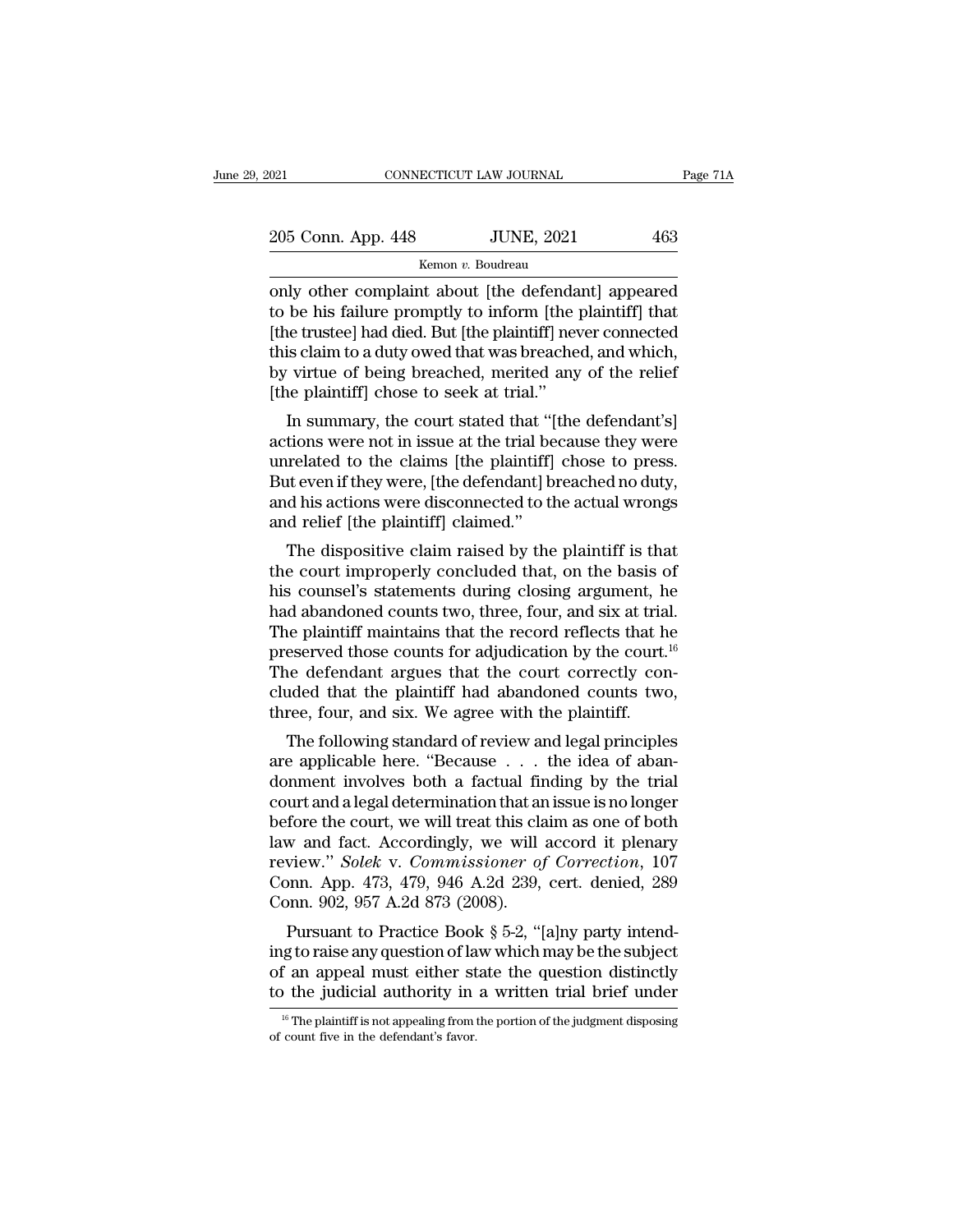# $\begin{tabular}{l l l l} \multicolumn{2}{c| l l} \multicolumn{2}{c| l} \multicolumn{2}{c| l} \multicolumn{2}{c| l} \multicolumn{2}{c| l} \multicolumn{2}{c| l} \multicolumn{2}{c| l} \multicolumn{2}{c| l} \multicolumn{2}{c| l} \multicolumn{2}{c| l} \multicolumn{2}{c| l} \multicolumn{2}{c| l} \multicolumn{2}{c| l} \multicolumn{2}{c| l} \multicolumn{2}{c| l} \multicolumn{2}{c| l} \multicolumn{2}{c| l} \multicolumn{2}{c| l} \multicolumn{2}{c| l$ Kemon *v.* Boudreau

CONNECTICUT LAW JOURNAL June 29, 20<br>
464 JUNE, 2021 205 Conn. App. 448<br>
Kemon v. Boudreau<br>
Section 5-1 or state the question distinctly to the judicial<br>
authority on the record before such party's closing argument and with 464 JUNE, 2021 205 Conn. App. 448<br>
Kemon v. Boudreau<br>
Section 5-1 or state the question distinctly to the judicial<br>
authority on the record before such party's closing argu-<br>
ment and within sufficient time to give the opp  $\frac{464}{\text{Kemon } v. \text{ Boudreau}}$   $\frac{\text{Kemon } v. \text{ Boudreau}}{\text{Section 5-1 or state the question distinctly to the judicial authority on the record before such party's closing argument and within sufficient time to give the opposing course! an opportunity to discuss the question. If the next fails to do this, the judicial authority will be under.$  $\frac{464}{\text{Kemon } v. \text{ Boudreau}}$   $\frac{205 \text{ Conn. App. } 448}{\text{Kemon } v. \text{ Boudreau}}$ <br>
Section 5-1 or state the question distinctly to the judicial<br>
authority on the record before such party's closing argument and within sufficient time to give For the section 5-1 or state the question distinctly to the judicial<br>Section 5-1 or state the question distinctly to the judicial<br>authority on the record before such party's closing argu-<br>ment and within sufficient time t Example 18 and the question distinctly to the judicial<br>authority on the record before such party's closing argu-<br>ment and within sufficient time to give the opposing<br>counsel an opportunity to discuss the question. If the<br> Section 5-1 or state the question distinctly to the judicial<br>authority on the record before such party's closing argu-<br>ment and within sufficient time to give the opposing<br>counsel an opportunity to discuss the question. I authority on the record before such party's closing argument and within sufficient time to give the opposing<br>counsel an opportunity to discuss the question. If the<br>party fails to do this, the judicial authority will be und ment and within sufficient time to give the opposing<br>counsel an opportunity to discuss the question. If the<br>party fails to do this, the judicial authority will be under<br>no obligation to decide the question." Additionally, counsel an opportunity to discuss the question. If the<br>party fails to do this, the judicial authority will be under<br>no obligation to decide the question." Additionally,<br>Practice Book § 64-1 (a) provides in relevant part t party fails to do this, the judicial authority will be under<br>no obligation to decide the question." Additionally,<br>Practice Book § 64-1 (a) provides in relevant part that<br>"[t]he trial court shall state its decision either no obligation to decide the question." Additionally,<br>Practice Book § 64-1 (a) provides in relevant part that<br>"[t]he trial court shall state its decision either orally or<br>in writing . . . in rendering judgments in trials t Practice Book § 64-1 (a) provides in relevant part that<br>"[t]he trial court shall state its decision either orally or<br>in writing . . . in rendering judgments in trials to the<br>court in civil and criminal matters . . . . The "[t]he trial court shall state its decision either orally or<br>in writing . . . in rendering judgments in trials to the<br>court in civil and criminal matters . . . . The court's<br>decision shall encompass its conclusion as to e in writing . . . in rendering judgments in trials to the<br>court in civil and criminal matters . . . . The court's<br>decision shall encompass its conclusion as to each<br>claim of law raised by the parties and the factual basis<br> court in civil and criminal matters . . . . . The court's<br>decision shall encompass its conclusion as to each<br>claim of law raised by the parties and the factual basis<br>therefor. . . . " "The responsibility of a court is to<br> decision shall encompass its conclusion as to each<br>claim of law raised by the parties and the factual basis<br>therefor. . . . . " "The responsibility of a court is to<br>respond to those claims fairly advanced." (Internal quo-<br> App. 318, 334, 966 A.2d 292, cert. denied, 292 Conn. 902, 971 A.2d 40 (2009). "The mere recital of  $\,\ldots$  claims in a [complaint], without supporting oral or written argument, does not adequately place those claims before therefor. . . ." "The responsibility of a court is to<br>respond to those claims fairly advanced." (Internal quo-<br>tation marks omitted.) Auerbach v. Auerbach, 113 Conn.<br>App. 318, 334, 966 A.2d 292, cert. denied, 292 Conn. 90 respond to those claims fairly advanced." (Internal quotation marks omitted.) Auerbach v. Auerbach, 113 Conn.<br>App. 318, 334, 966 A.2d 292, cert. denied, 292 Conn. 902,<br>971 A.2d 40 (2009). "The mere recital of  $\ldots$  claims tation marks omitted.) Auerbach v. Auerbach, 113 Conn.<br>App. 318, 334, 966 A.2d 292, cert. denied, 292 Conn. 902,<br>971 A.2d 40 (2009). "The mere recital of . . . claims in<br>a [complaint], without supporting oral or written a App. 318, 334, 966 A.2d 292, cert. denied, 292 Conn. 902, 971 A.2d 40 (2009). "The mere recital of . . . claims in a [complaint], without supporting oral or written argument, does not adequately place those claims before 971 A.2d 40 (2009). "The mere recital of . . . claims in a [complaint], without supporting oral or written argument, does not adequately place those claims before the court for its consideration. This is particularly true a [complaint], without supporting oral or written argument, does not adequately place those claims before the court for its consideration. This is particularly true when counsel has been warned by the court . . . that it w be court for its consideration. This is particularly true<br>
nen counsel has been warned by the court  $\dots$  that<br>
would consider abandoned any claims not advanced<br>
counsel in closing argument." Solek v. Commis-<br>
pner of Corr when counsel has been warned by the court  $\ldots$  that<br>it would consider abandoned any claims not advanced<br>by counsel in closing argument." Solek v. Commis-<br>sioner of Correction, supra, 107 Conn. App. 480–81.<br>After a carefu

when courser has been warhed by due court  $\cdots$  and it would consider abandoned any claims not advanced<br>by counsel in closing argument." Solek v. Commis-<br>sioner of Correction, supra, 107 Conn. App. 480–81.<br>After a careful to wousel in closing argument." Solek v. Commissioner of Correction, supra, 107 Conn. App. 480–81.<br>
After a careful review of the record, we conclude<br>
that the plaintiff adequately advanced counts two, three,<br>
four, and si sioner of Correction, supra, 107 Conn. App. 480–81.<br>After a careful review of the record, we conclude<br>that the plaintiff adequately advanced counts two, three,<br>four, and six at trial for the court's consideration. During<br> After a careful review of the record, we conclude<br>that the plaintiff adequately advanced counts two, three,<br>four, and six at trial for the court's consideration. During<br>closing argument, the plaintiff's counsel identified After a careful review of the record, we conclude<br>that the plaintiff adequately advanced counts two, three,<br>four, and six at trial for the court's consideration. During<br>closing argument, the plaintiff's counsel identified that the plaintiff adequately advanced counts two, three,<br>four, and six at trial for the court's consideration. During<br>closing argument, the plaintiff's counsel identified puni-<br>tive damages in the form of attorney's fees four, and six at trial for the court's consideration. During<br>closing argument, the plaintiff's counsel identified puni-<br>tive damages in the form of attorney's fees as one of<br>the plaintiff's requests for relief predicated closing argument, the plaintiff's counsel identified punitive damages in the form of attorney's fees as one of<br>the plaintiff's requests for relief predicated on the defen-<br>dant's alleged "wilful, wanton conduct  $\ldots$ ..." tive damages in the form of attorney's fees as one of<br>the plaintiff's requests for relief predicated on the defen-<br>dant's alleged "wilful, wanton conduct  $\ldots$ ." Counts<br>two, three, four, and six were supported by allegati the plaintiff's requests for relief predicated on the defendant's alleged "wilful, wanton conduct  $\ldots$ " Counts two, three, four, and six were supported by allegations that the defendant had engaged in "wilful, wanton" co dant's alleged "wilful, wanton conduct  $\ldots$ " Counts<br>two, three, four, and six were supported by allegations<br>that the defendant had engaged in "wilful, wanton" con-<br>duct. Additionally, at the end of his closing argument,<br>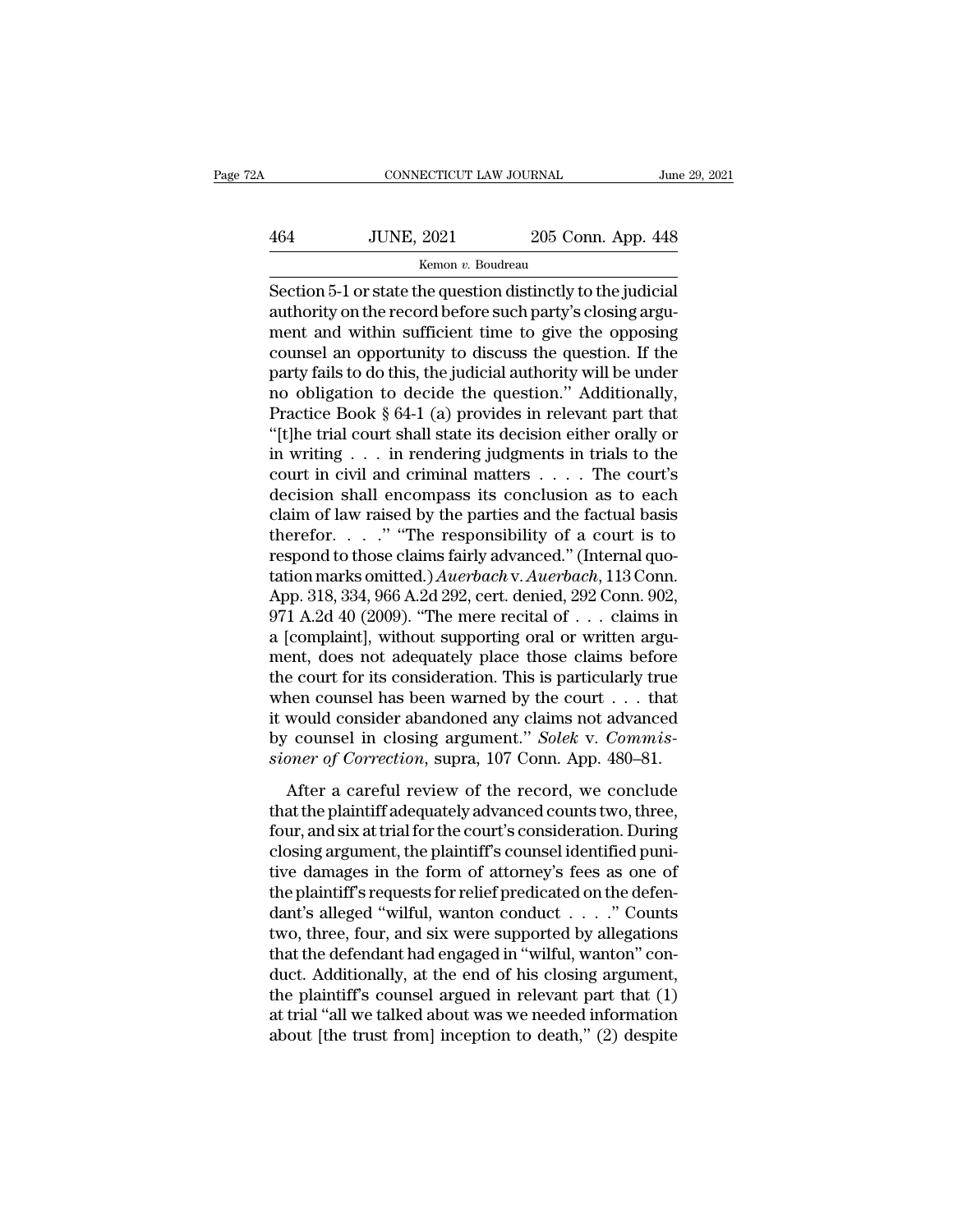021 CONNECTICUT LAW JOURNAL Page 73A<br>
205 Conn. App. 448 JUNE, 2021 465<br>
Kemon v. Boudreau

Kemon *v.* Boudreau

The plaintiff's demands, the defendant refused to supply<br>trust records and accountings, (3) the defendant delivered to show that has been to the plaintiff's demands, (3) the defendant delivered to supply trust records and 205 Conn. App. 448 JUNE, 2021 465<br>
Kemon v. Boudreau<br>
the plaintiff's demands, the defendant refused to supply<br>
trust records and accountings, (3) the defendant deliv-<br>
ered to the plaintiff the electronic disc containing 205 Conn. App. 448 JUNE, 2021 465<br>
Kemon *v.* Boudreau<br>
the plaintiff's demands, the defendant refused to supply<br>
trust records and accountings, (3) the defendant deliv-<br>
ered to the plaintiff the electronic disc containi 205 Conn. App. 448 JUNE, 2021 465<br>
Kemon v. Boudreau<br>
the plaintiff's demands, the defendant refused to supply<br>
trust records and accountings, (3) the defendant deliv-<br>
ered to the plaintiff the electronic disc containing Kemon v. Boudreau<br>the plaintiff's demands, the defendant refused to supply<br>trust records and accountings, (3) the defendant deliv-<br>ered to the plaintiff the electronic disc containing trust<br>documents in February, 2019; se the plaintiff's demands, the defendant refused to supply<br>trust records and accountings, (3) the defendant deliv-<br>ered to the plaintiff the electronic disc containing trust<br>documents in February, 2019; see footnote 12 of t the plaintiff's demands, the defendant refused to supply<br>trust records and accountings, (3) the defendant deliv-<br>ered to the plaintiff the electronic disc containing trust<br>documents in February, 2019; see footnote 12 of th trust records and accountings, (3) the defendant delivered to the plaintiff the electronic disc containing trust<br>documents in February, 2019; see footnote 12 of this<br>opinion; and (4) had the plaintiff been provided with<br>th ered to the plaintiff the electronic disc containing trust<br>documents in February, 2019; see footnote 12 of this<br>opinion; and (4) had the plaintiff been provided with<br>the information contained on the electronic disc sooner, documents in February, 2019; see footnote 12 of this<br>opinion; and (4) had the plaintiff been provided with<br>the information contained on the electronic disc sooner,<br>"none of [counsel's] fees would have been incurred,<br>[w]e w opinion; and (4) had the plaintiff been provided with<br>the information contained on the electronic disc sooner,<br>"none of [counsel's] fees would have been incurred,<br>[w]e would have had some of the [\$50,000 litigation<br>reserve the information contained on the electronic disc sooner,<br>"none of [counsel's] fees would have been incurred,<br>[w]e would have had some of the [\$50,000 litigation<br>reserve] sent back, [and] [n]one of this would have<br>happened. "none of [counsel's] fees would have been incurred,<br>[w]e would have had some of the [\$50,000 litigation<br>reserve] sent back, [and] [n]one of this would have<br>happened." Collectively, counsel's statements implicate<br>the alleg [w]e would have had some of the [\$50,000 litigation<br>reserve] sent back, [and] [n]one of this would have<br>happened." Collectively, counsel's statements implicate<br>the allegations pleaded by the plaintiff in support of<br>counts reserve] sent back, [and] [n]one of this wo<br>happened." Collectively, counsel's statements<br>the allegations pleaded by the plaintiff in s<br>counts two, three, four, and six concerning co<br>the defendant.<sup>17</sup> Accordingly, we conc e allegations pleaded by the plaintiff in support of<br>unts two, three, four, and six concerning conduct by<br>e defendant.<sup>17</sup> Accordingly, we conclude that the court<br>correctly concluded that the plaintiff had abandoned<br>unts t counts two, three, four, and six concerning conduct by<br>the defendant.<sup>17</sup> Accordingly, we conclude that the court<br>incorrectly concluded that the plaintiff had abandoned<br>counts two, three, four, and six at trial.<br>At this ju

the defendant.<sup>17</sup> Accordingly, we conclude that the court<br>incorrectly concluded that the plaintiff had abandoned<br>counts two, three, four, and six at trial.<br>At this juncture, we must address briefly the court's<br>August 23, incorrectly concluded that the plaintiff had abandoned<br>counts two, three, four, and six at trial.<br>At this juncture, we must address briefly the court's<br>August 23, 2019 articulation. In the articulation, the<br>court (1) reite counts two, three, four, and six at trial.<br>At this juncture, we must address briefly the court's<br>August 23, 2019 articulation. In the articulation, the<br>court (1) reiterated that conduct by the defendant,<br>which comprised t At this juncture, we must address briefly the court's<br>August 23, 2019 articulation. In the articulation, the<br>court (1) reiterated that conduct by the defendant,<br>which comprised the core of the allegations in counts<br>two, th At this juncture, we must address briefly the court's<br>August 23, 2019 articulation. In the articulation, the<br>court (1) reiterated that conduct by the defendant,<br>which comprised the core of the allegations in counts<br>two, th August 23, 2019 articulation. In the articulation, the<br>court (1) reiterated that conduct by the defendant,<br>which comprised the core of the allegations in counts<br>two, three, four, and six, was not at issue at trial because<br> court (1) reiterated that conduct by the defendant,<br>which comprised the core of the allegations in counts<br>two, three, four, and six, was not at issue at trial because<br>it was "unrelated to the claims [the plaintiff] chose t which comprised the core of the allegations in counts<br>two, three, four, and six, was not at issue at trial because<br>it was "unrelated to the claims [the plaintiff] chose to<br>press," and (2) "even if" the defendant's actions two, three, four, and six, was not at issue at trial because<br>it was "unrelated to the claims [the plaintiff] chose to<br>press," and (2) "even if" the defendant's actions were<br>at issue, the plaintiff failed to demonstrate tha it was "unrelated to the claims [the plaintiff] chose to<br>press," and (2) "even if" the defendant's actions were<br>at issue, the plaintiff failed to demonstrate that the<br>defendant had breached any duty owed to the plaintiff.<br> press," and (2) "even if" the defendant's actions were<br>at issue, the plaintiff failed to demonstrate that the<br>defendant had breached any duty owed to the plaintiff.<br>The court's memorandum of decision, its denial of the<br>pl at issue, the plaintiff failed to demonstrate that the<br>defendant had breached any duty owed to the plaintiff.<br>The court's memorandum of decision, its denial of the<br>plaintiff's combined motion to open the judgments and<br>to r defendant had breached any duty owed to the plaintiff.<br>The court's memorandum of decision, its denial of the<br>plaintiff's combined motion to open the judgments and<br>to reargue, and its articulation, make apparent that the<br>co The court's memorandum of decision, its denial of the plaintiff's combined motion to open the judgments and to reargue, and its articulation, make apparent that the court originally disposed of counts two, three, four, an plaintiff's combined motion to open the judgments and<br>to reargue, and its articulation, make apparent that the<br>court originally disposed of counts two, three, four, and<br>six *only* on the ground that the plaintiff had aband to reargue, and its articulation, make apparent that the<br>court originally disposed of counts two, three, four, and<br>six *only* on the ground that the plaintiff had abandoned<br>them. To the extent that the court, in its artic them. To the extent that the court, in its articulation, addressed the merits of any or all of counts two, three, four, and six, the articulation is inconsistent with the memorandum of decision and must be disregarded  $\frac$ addressed the merits of any or all of counts two, three,<br>four, and six, the articulation is inconsistent with the<br>memorandum of decision and must be disregarded<br><sup>17</sup> Additionally, we note that the evidence produced at tria four, and six, the articulation<br>memorandum of decision<br> $\frac{17}{17}$  Additionally, we note that the evide<br>to actions taken by the trustee's death.<br>conduct following the trustee's death.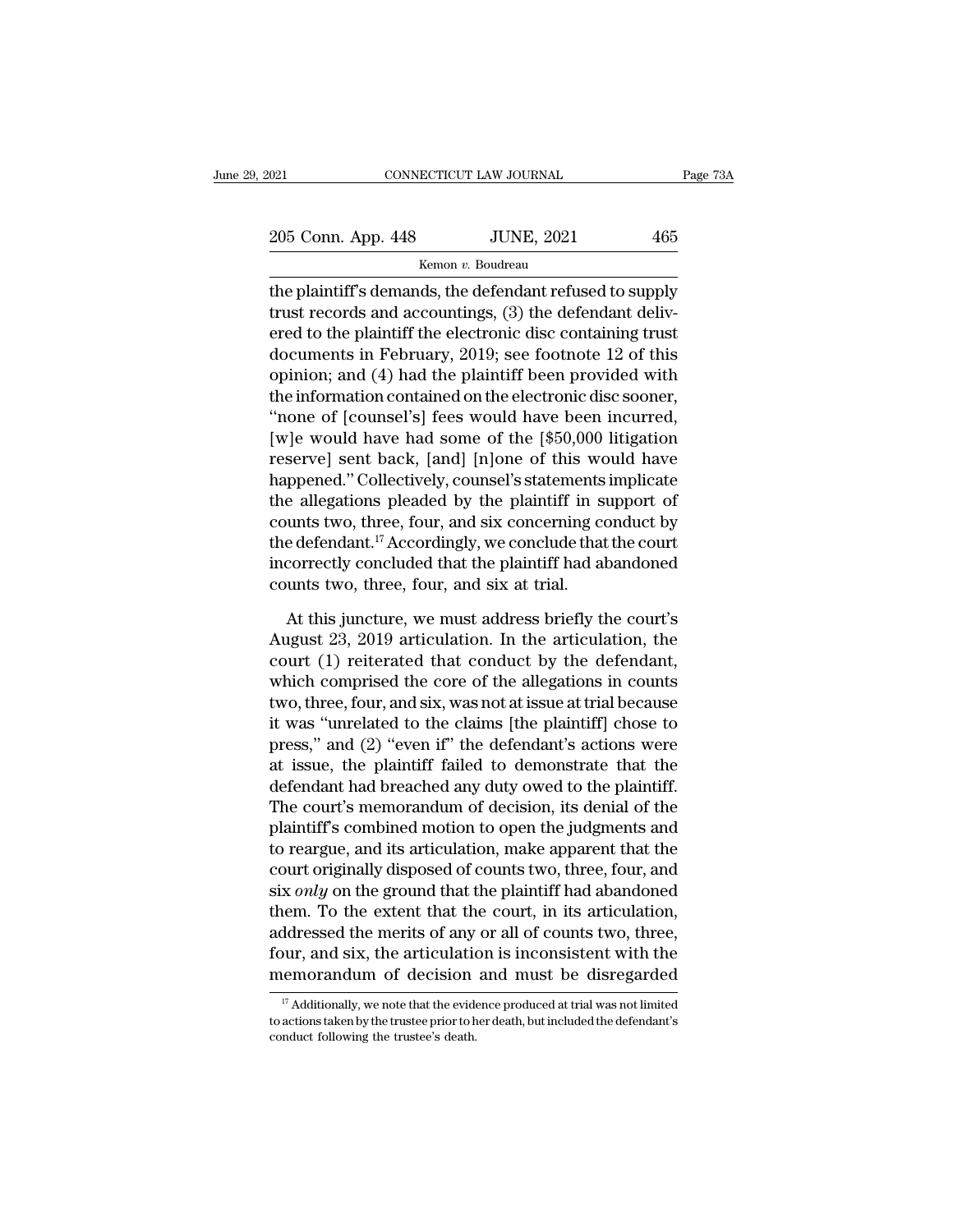# $\begin{tabular}{ll} \multicolumn{2}{l}{{\small\textbf{COMRECTICUT LAW JOURNAL}}} & \multicolumn{2}{l}{\textbf{June 29, 2021}}\\ \hline & {\small\textbf{JUNE, 2021}} & \multicolumn{2}{l}{\textbf{205 Conn. App. 448}}\\ & \multicolumn{2}{l}{\textbf{Kemon $v$. Boudreau}} \end{tabular}$

### Kemon *v.* Boudreau

CONNECTICUT LAW JOURNAL June 29, 2021<br>
466 JUNE, 2021 205 Conn. App. 448<br>
Kemon v. Boudreau<br>
because "[a]n articulation is not an opportunity for a<br>
trial court to substitute a new decision nor to change<br>
the reasoning or 166 JUNE, 2021 205 Conn. App. 448<br>
Kemon v. Boudreau<br>
because "[a]n articulation is not an opportunity for a<br>
trial court to substitute a new decision nor to change<br>
the reasoning or basis of a prior decision." *Koper* v. the reasoning or basis of a prior decision. App. 448<br> **EXECUTE:** *Kemon v. Boudreau*<br>
because "[a]n articulation is not an opportunity for a<br>
trial court to substitute a new decision nor to change<br>
the reasoning or basis o *Sosia, 2021*<br>*Somme v. Boudreau*<br>*Secause "*[a]n articulation is not an opportunity for a<br>trial court to substitute a new decision nor to change<br>the reasoning or basis of a prior decision." *Koper* v. *Koper*,<br>17 Conn. Ap Example 18 and the mean of the measure "[a]n articulation is not an opportunity for a trial court to substitute a new decision nor to change the reasoning or basis of a prior decision." *Koper* v. *Koper*, 17 Conn. App. 4 because "[a]n articulation is not an opportunity for a<br>trial court to substitute a new decision nor to change<br>the reasoning or basis of a prior decision." *Koper* v. *Koper*,<br>17 Conn. App. 480, 484, 553 A.2d 1162 (1989); trial court to substitute a new decision nor to change<br>the reasoning or basis of a prior decision." *Koper* v. *Koper*,<br>17 Conn. App. 480, 484, 553 A.2d 1162 (1989); see also<br>*Sosin* v. *Sosin*, 300 Conn. 205, 240, 14 A.3d the reasoning or basis of a prior decision." *Koper* v. *Koper*,<br>17 Conn. App. 480, 484, 553 A.2d 1162 (1989); see also<br>*Sosin* v. *Sosin*, 300 Conn. 205, 240, 14 A.3d 307 (2011)<br>(disregarding trial court's articulation an 17 Conn. App. 480, 484, 553 A.2d 1162 (1989); see also<br> *Sosin v. Sosin*, 300 Conn. 205, 240, 14 A.3d 307 (2011)<br>
(disregarding trial court's articulation and order that<br>
were inconsistent with court's original order, as *Sosin v. Sosin*, 300 Conn. 205, 240, 14 A.3d 307 (2011)<br>(disregarding trial court's articulation and order that<br>were inconsistent with court's original order, as subse-<br>quently clarified, regarding interest award); *Casi* (disregarding trial court's articulation and order that<br>were inconsistent with court's original order, as subse-<br>quently clarified, regarding interest award); *Casiraghi*<br>v. *Casiraghi*, 200 Conn. App. 771, 785 n.13, 241 were inconsistent with court's original order, as subsequently clarified, regarding interest award); *Casiraghi*<br>v. *Casiraghi*, 200 Conn. App. 771, 785 n.13, 241 A.3d<br>717 (2020) (trial court could not use articulation to quently clarified, regarding interest award); *Casiraghi*<br>v. *Casiraghi*, 200 Conn. App. 771, 785 n.13, 241 A.3d<br>717 (2020) (trial court could not use articulation to set<br>forth findings concerning plaintiff's ability to pa v. *Casiraghi*, 200 Conn. App. 771, 785 n.13, 241 A.3d<br>717 (2020) (trial court could not use articulation to set<br>forth findings concerning plaintiff's ability to pay and<br>status of his payment obligations regarding former m 717 (2020) (trial court could not use articulation to set<br>forth findings concerning plaintiff's ability to pay and<br>status of his payment obligations regarding former mari-<br>tal home when court admitted that it did not make forth findings concerning plaintiff's ability to pay and<br>status of his payment obligations regarding former mari-<br>tal home when court admitted that it did not make such<br>findings in court's original contempt decision); *Pec* status of his payment obligations regarding former mari-<br>tal home when court admitted that it did not make such<br>findings in court's original contempt decision); *Pecan*<br>v. *Madigan*, 97 Conn. App. 617, 623, 905 A.2d 710 (2 tal home when court admitted that it did not make such<br>findings in court's original contempt decision); *Pecan*<br>v. *Madigan*, 97 Conn. App. 617, 623, 905 A.2d 710 (2006)<br>(trial court could not use articulation to state th findings in court's original contempt decision); *Pecan*<br>v. *Madigan*, 97 Conn. App. 617, 623, 905 A.2d 710 (2006)<br>(trial court could not use articulation to state that it<br>had stricken counts as legally insufficient when c *K. Madigan, 97 Conn. App. 617, 623, 905 A.2d 710 (2006)*<br>
(trial court could not use articulation to state that it<br>
had stricken counts as legally insufficient when court's<br>
original decision reflected that court had stri (trial court could not use articulation to state that it<br>had stricken counts as legally insufficient when court's<br>original decision reflected that court had stricken<br>counts on basis of prior pending action doctrine), cert. had stricken counts as legally insufficient when court's<br>original decision reflected that court had stricken<br>counts on basis of prior pending action doctrine), cert.<br>denied, 281 Conn. 919, 918 A.2d 271 (2007); *Kelly* v.<br> original decision reflected that court has<br>counts on basis of prior pending action doc<br>denied, 281 Conn. 919, 918 A.2d 271 (200<br>*Kelly*, 54 Conn. App. 50, 54 n.3, 732 A.2d<br>(this court was "constrained to follow" trial c<br>na inied, 281 Conn. 919, 918 A.2d 271 (2007); *Kelly v.*<br> *illy*, 54 Conn. App. 50, 54 n.3, 732 A.2d 808 (1999)<br>
is court was "constrained to follow" trial court's origi-<br>
I decision granting motions rather than court's incon defiled, 251 Colum. 919, 916 A.2d 271 (2007), Retty v.<br> *Kelly*, 54 Conn. App. 50, 54 n.3, 732 A.2d 808 (1999)<br>
(this court was "constrained to follow" trial court's original<br>
decision granting motions rather than court's

the court was "constrained to follow" trial court's original decision granting motions rather than court's inconsistent articulation denying motions).<br>In sum, we conclude that the court committed error in concluding that (this court was "constrained to follow" trial court s original decision granting motions rather than court's inconsistent articulation denying motions).<br>In sum, we conclude that the court committed error in concluding that radiate that the court since<br>sistent articulation denying motions).<br>In sum, we conclude that the court committed error<br>in concluding that the plaintiff had abandoned counts<br>two, three, four, and six at trial. Accordingly, counts. X at trial. Accordingly<br>The Sudgment render<br>He case for a new tringle<br>II<br>AC 42919<br>Intiff appeals from t Experiment of the court's judgment rendered on those<br>unts and remand the case for a new trial on those<br>unts.<br>II<br>AC 42919<br>In AC 42919, the plaintiff appeals from the judgment<br>indered in the defendant's favor in the 2017 pro

### II

rendered in the defendant's favor in the 2017 probate<br>appeal. The plaintiff appeals from the judgment<br>rendered in the defendant's favor in the 2017 probate<br>appeal. The plaintiff claims that the court improperly<br>rendered ju appeal. The plaintiff claims from the judgment rendered in the defendant's favor in the 2017 probate appeal. The plaintiff claims that the court improperly rendered judgment for the defendant notwithstanding II<br>AC 42919<br>In AC 42919, the plaintiff appeals from the judgment<br>rendered in the defendant's favor in the 2017 probate<br>appeal. The plaintiff claims that the court improperly<br>rendered judgment for the defendant notwithstand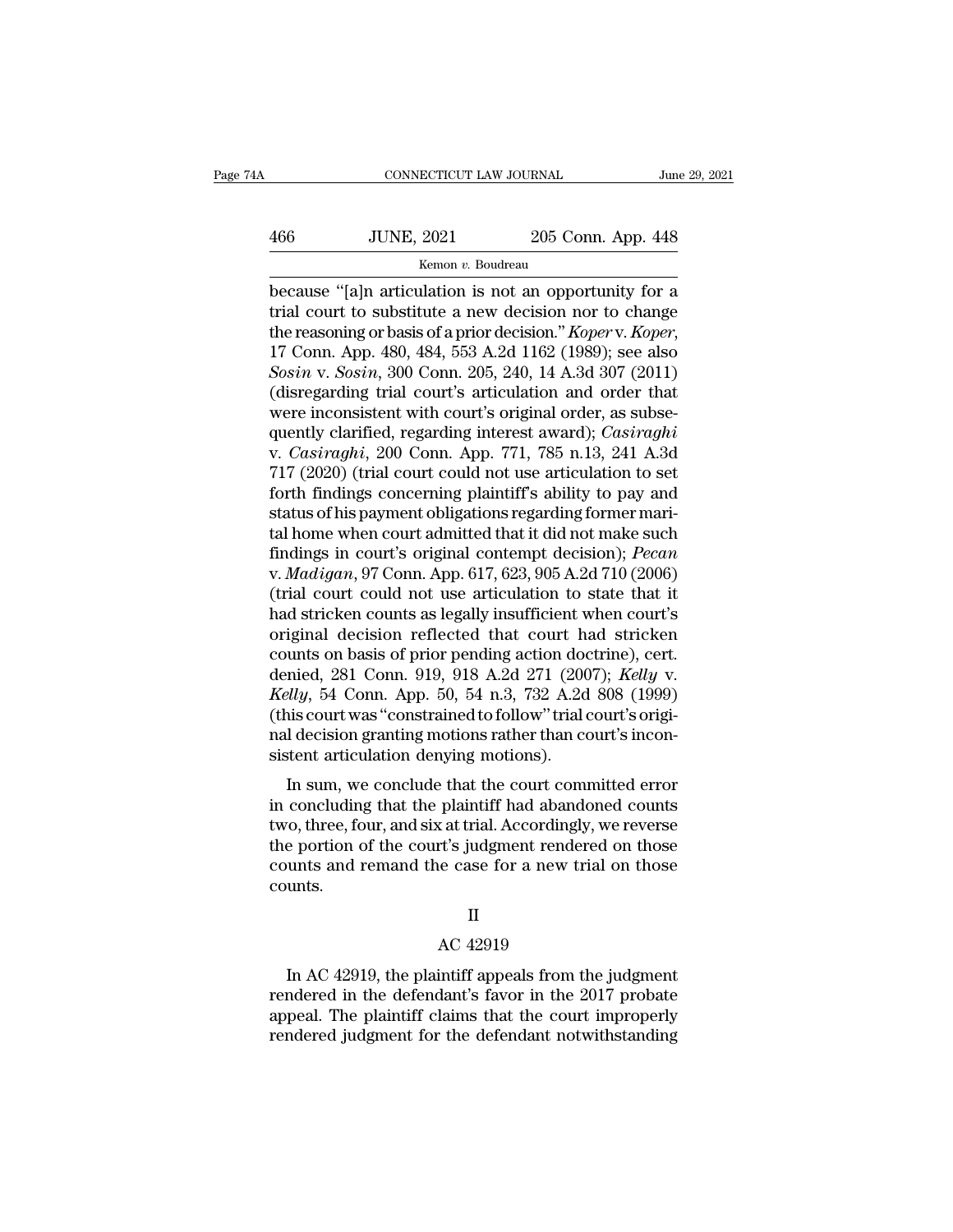| 021                | CONNECTICUT LAW JOURNAL | Page 75A |
|--------------------|-------------------------|----------|
| 205 Conn. App. 448 | <b>JUNE, 2021</b>       | 467      |
|                    | Kemon v. Boudreau       |          |

The 2017 probate appeal became moot following<br>
(1) the plaintiff's receipt of the 2018 accounting and<br>
(2) the court's projection of count five of his amonded<br>
(2) the court's pointion of count five of his amonded 205 Conn. App. 448 JUNE, 2021 467<br>
Kemon v. Boudreau<br>
that the 2017 probate appeal became moot following<br>
(1) the plaintiff's receipt of the 2018 accounting and<br>
(2) the court's rejection of count five of his amended<br>
com 205 Conn. App. 448 JUNE, 2021 467<br>
Kemon v. Boudreau<br>
that the 2017 probate appeal became moot following<br>
(1) the plaintiff's receipt of the 2018 accounting and<br>
(2) the court's rejection of count five of his amended<br>
com 205 Conn. App. 448 JUNE, 2021 467<br>
Kemon v. Boudreau<br>
that the 2017 probate appeal became moot following<br>
(1) the plaintiff's receipt of the 2018 accounting and<br>
(2) the court's rejection of count five of his amended<br>
com Example 12 Kemon v. Boudreau<br>
and that the 2017 probate appeal became moot following<br>
(1) the plaintiff's receipt of the 2018 accounting and<br>
(2) the court's rejection of count five of his amended<br>
complaint filed in the Renon *v*. Boudeau<br>
that the 2017 probate appeal became moot following<br>
(1) the plaintiff's receipt of the 2018 accounting and<br>
(2) the court's rejection of count five of his amended<br>
complaint filed in the 2018 accounting that the 2017 probate appeal became moot following<br>(1) the plaintiff's receipt of the 2018 accounting and<br>(2) the court's rejection of count five of his amended<br>complaint filed in the 2018 action, in which he asserted<br>an o (1) the plaintiff's receipt of the 2018 accounting and (2) the court's rejection of count five of his amended complaint filed in the 2018 accounting. For the asserted an objection to the 2018 accounting. For the reasons t (2) the court's rejection of count five of his am complaint filed in the 2018 action, in which he as an objection to the 2018 accounting. For the reduction, we conclude that the 2017 probate is was rendered moot during it Objection to the 2018 accounting. For the reasons<br>at follow, we conclude that the 2017 probate appeal<br>as rendered moot during its pendency in the trial court,<br>ereby depriving the court of subject matter jurisdic-<br>mover it that follow, we conclude that the 2017 probate appeal<br>was rendered moot during its pendency in the trial court,<br>thereby depriving the court of subject matter jurisdic-<br>tion over it and necessitating its dismissal.<br>"Mootne

was rendered moot during its pendency in the trial court,<br>thereby depriving the court of subject matter jurisdic-<br>tion over it and necessitating its dismissal.<br>"Mootness is a question of justiciability that must be<br>determ thereby depriving the court of subject matter jurisdiction over it and necessitating its dismissal.<br>
"Mootness is a question of justiciability that must be determined as a threshold matter because it implicates<br>
[a] court' tion over it and necessitating its dismissal.<br>
"Mootness is a question of justiciability that must be<br>
determined as a threshold matter because it implicates<br>
[a] court's subject matter jurisdiction  $\dots$ . Because<br>
courts "Mootness is a question of justiciability that must be<br>determined as a threshold matter because it implicates<br>[a] court's subject matter jurisdiction . . . . Because<br>courts are established to resolve actual controversies, "Mootness is a question of justiciability that must be<br>determined as a threshold matter because it implicates<br>[a] court's subject matter jurisdiction . . . . Because<br>courts are established to resolve actual controversies, determined as a threshold matter because it implicates<br>
[a] court's subject matter jurisdiction . . . . Because<br>
courts are established to resolve actual controversies,<br>
before a claimed controversy is entitled to a resol [a] court's subject matter jurisdiction . . . . Because<br>courts are established to resolve actual controversies,<br>before a claimed controversy is entitled to a resolution<br>on the merits it must be justiciable. . . . Justicia courts are established to resolve actual controversies,<br>before a claimed controversy is entitled to a resolution<br>on the merits it must be justiciable.... Justiciability<br>requires (1) that there be an actual controversy bet before a claimed controversy is entitled to a resolution<br>on the merits it must be justiciable.... Justiciability<br>requires (1) that there be an actual controversy between<br>or among the parties to the dispute ... (2) that th on the merits it must be justiciable.... Justiciability<br>requires (1) that there be an actual controversy between<br>or among the parties to the dispute ... (2) that the<br>interests of the parties be adverse ... (3) that the<br>ma requires (1) that there be an actual controversy between<br>or among the parties to the dispute . . . (2) that the<br>interests of the parties be adverse . . . (3) that the<br>matter in controversy be capable of being adjudicated<br> or among the parties to the dispute . . . (2) that the<br>interests of the parties be adverse . . . (3) that the<br>matter in controversy be capable of being adjudicated<br>by judicial power . . . and (4) that the determination<br>of interests of the parties be adverse . . . (3) that the<br>matter in controversy be capable of being adjudicated<br>by judicial power . . . and (4) that the determination<br>of the controversy will result in practical relief to the matter in controversy be capable of being adjudicated<br>by judicial power . . . and (4) that the determination<br>of the controversy will result in practical relief to the<br>complainant. . . . A case is considered moot if [the<br>t by judicial power  $\dots$  and (4) that the determination<br>of the controversy will result in practical relief to the<br>complainant.  $\dots$  A case is considered moot if [the<br>trial] court cannot grant  $\dots$  any practical relief<br>throu of the controversy will result in practical relief to the complainant. . . . A case is considered moot if [the trial] court cannot grant . . . any practical relief through its disposition of the merits . . . . [I]t is not complainant. . . . . A case is considered moot if [the trial] court cannot grant . . . . any practical relief through its disposition of the merits . . . . [I]t is not the province of [the] courts to decide moot questions trial] court cannot grant  $\dots$  any practical relief<br>through its disposition of the merits  $\dots$ . [I]t is not<br>the province of [the] courts to decide moot questions,<br>disconnected from the granting of actual relief or from<br>th through its disposition of the merits  $\dots$  [1]t is not<br>the province of [the] courts to decide moot questions,<br>disconnected from the granting of actual relief or from<br>the determination of which no practical relief can folthe province of [the] courts to decide moot questions,<br>disconnected from the granting of actual relief or from<br>the determination of which no practical relief can fol-<br>low.... When ... events have occurred that pre-<br>clude disconnected from the granting of actual relief or from<br>the determination of which no practical relief can fol-<br>low. . . . When . . . events have occurred that pre-<br>clude [the] court from granting any practical relief<br>thr the determination of which no practical relief can fol-<br>low.... When ... events have occurred that pre-<br>clude [the] court from granting any practical relief<br>through its disposition of the merits, a case has become<br>moot... low.... When ... events have occurred that pre-<br>clude [the] court from granting any practical relief<br>through its disposition of the merits, a case has become<br>moot.... [B]ecause an issue regarding justiciability<br>raises a qu clude [the] court from granting any practical relief<br>through its disposition of the merits, a case has become<br>moot. . . . [B]ecause an issue regarding justiciability<br>raises a question of law, our appellate review is ple-<br> through its dispose moot.  $\ldots$  [B]<br>maises a question nary." (Citation omitted.) Abel v.<br>220 A.3d 843 (20 A.3d 104 (2020).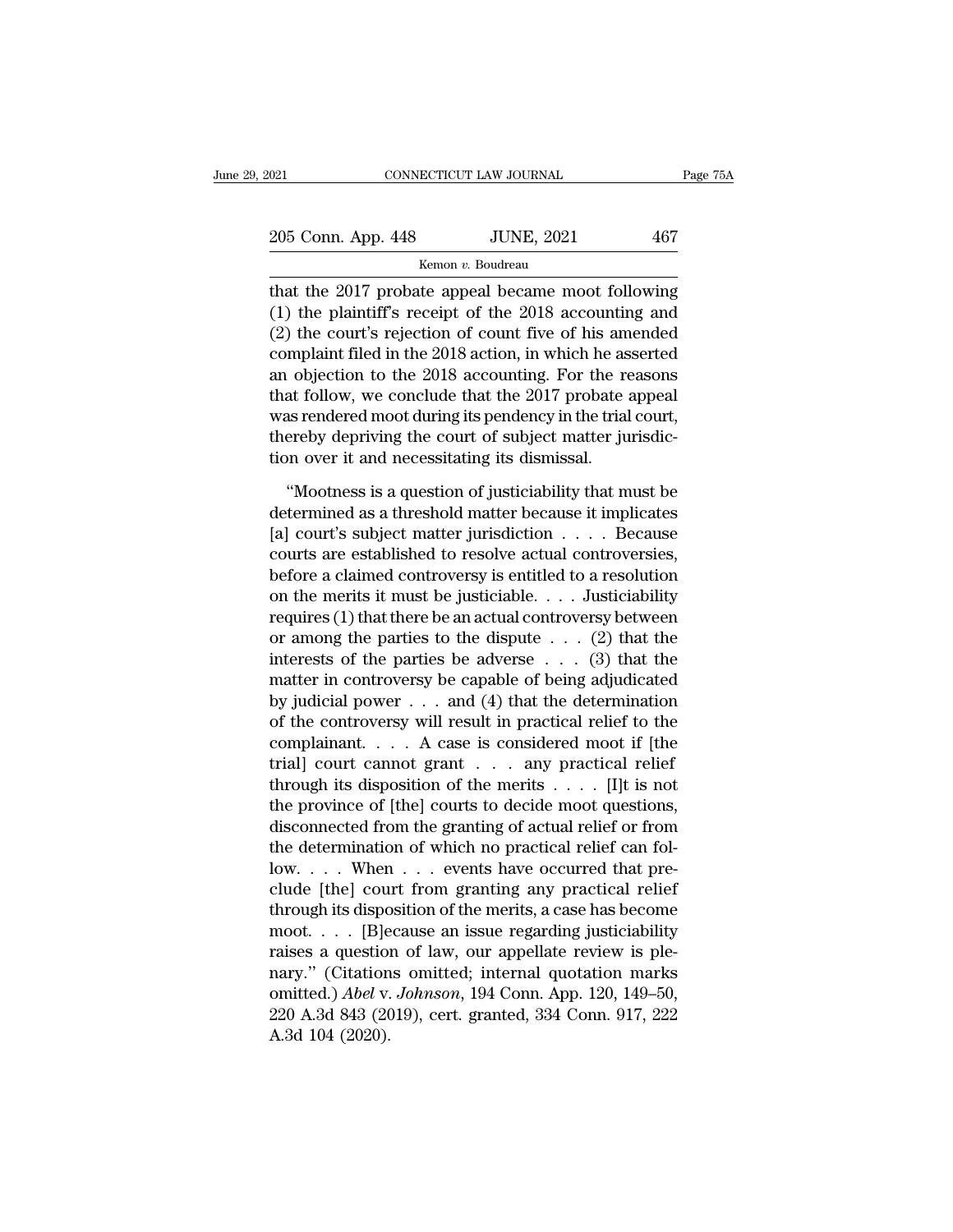| 6A  | CONNECTICUT LAW JOURNAL |                    | June 29, 2021 |
|-----|-------------------------|--------------------|---------------|
| 468 | <b>JUNE, 2021</b>       | 205 Conn. App. 448 |               |
|     | Kemon v. Boudreau       |                    |               |

CONNECTICUT LAW JOURNAL<br>
SUINE, 2021 205 Conn. App. 448<br>
Kemon v. Boudreau<br>
The following additional facts are relevant to our dis-<br>
sition of this appeal. In his revised complaint, the 168 JUNE, 2021 205 Conn. App. 448<br>
Kemon v. Boudreau<br>
The following additional facts are relevant to our dis-<br>
position of this appeal. In his revised complaint, the<br>
plaintiff alleged in relevant part that the 2016 accoun  $\frac{468}{\text{Kemon } v. \text{ Boudreau}}$  205 Conn. App. 448<br>
The following additional facts are relevant to our disposition of this appeal. In his revised complaint, the plaintiff alleged in relevant part that the 2016 accounting was inc  $\frac{468}{\text{Kemon } v. \text{ Boudreau}}$  205 Conn. App. 448<br>  $\frac{448}{\text{Kemon } v. \text{ Boudreau}}$ <br>
The following additional facts are relevant to our dis-<br>
position of this appeal. In his revised complaint, the<br>
plaintiff alleged in relevant part th **EXECUTE:** Kemon *v.* Boudreau<br>The following additional facts are relevant to our dis-<br>position of this appeal. In his revised complaint, the<br>plaintiff alleged in relevant part that the 2016 accounting<br>was incomplete, and The following additional facts are relevant to our dis-<br>position of this appeal. In his revised complaint, the<br>plaintiff alleged in relevant part that the 2016 accounting<br>was incomplete, and, therefore, he was aggrieved by The following additional facts are relevant to our dis-<br>position of this appeal. In his revised complaint, the<br>plaintiff alleged in relevant part that the 2016 accounting<br>was incomplete, and, therefore, he was aggrieved b position of this appeal. In his revised complaint, the<br>plaintiff alleged in relevant part that the 2016 accounting<br>was incomplete, and, therefore, he was aggrieved by<br>the Probate Court's order approving the 2016 account-<br>i plaintiff alleged in relevant part that the 2016 accounting<br>was incomplete, and, therefore, he was aggrieved by<br>the Probate Court's order approving the 2016 account-<br>ing.<sup>18</sup> In August, 2018, while the 2017 probate appeal<br> was incomplete, and, therefore, he was aggrieved by<br>the Probate Court's order approving the 2016 account-<br>ing.<sup>18</sup> In August, 2018, while the 2017 probate appeal<br>and the 2018 accounting to the plaintiff. Subsequently,<br>the the Probate Court's order approving the 2016 account-<br>ing.<sup>18</sup> In August, 2018, while the 2017 probate appeal<br>and the 2018 action were pending, the defendant deliv-<br>ered the 2018 accounting to the plaintiff. Subsequently,<br> ing.<sup>10</sup> In August, 2018, while the 2017 probate appeal<br>and the 2018 action were pending, the defendant deliv-<br>ered the 2018 accounting to the plaintiff. Subsequently,<br>the question of whether the defendant's delivery of th and the 2018 action were pending, the defendant delivered the 2018 accounting to the plaintiff. Subsequently, the question of whether the defendant's delivery of the 2018 accounting to the plaintiff rendered the 2017 proba ered the 2018 accounting to the plaintiff. Subsequently,<br>the question of whether the defendant's delivery of the<br>2018 accounting to the plaintiff rendered the 2017 pro-<br>bate appeal moot was raised before the trial court. I the question of whether the detendant's delivery of the<br>2018 accounting to the plaintiff rendered the 2017 pro-<br>bate appeal moot was raised before the trial court. In<br>his answer to the plaintiff's revised complaint filed o 2018 accounting to the plaintiff rendered the 2017 pro-<br>bate appeal moot was raised before the trial court. In<br>his answer to the plaintiff's revised complaint filed on<br>February 25, 2019, in an introductory paragraph, the<br>d bate appeal moot was raised before the trial court. In<br>his answer to the plaintiff's revised complaint filed on<br>February 25, 2019, in an introductory paragraph, the<br>defendant represented that the "[p]laintiff's counsel has has answer to the plaintiff's revised complaint filed on<br>February 25, 2019, in an introductory paragraph, the<br>defendant represented that the "[p]laintiff's counsel has<br>acknowledged that [the 2017 probate appeal] was moot<br>i rebruary 25, 2019, in an introductd<br>defendant represented that the "[p]la<br>acknowledged that [the 2017 probate<br>in a prior status conference . . . . a<br>the plaintiff would be withdrawing th<br>the defendant asserts that the revi knowledged that [the 2017 probate appeal] was moot<br>a prior status conference . . . and suggested that<br>e plaintiff would be withdrawing the appeal. As such,<br>e defendant asserts that the revised complaint . . .<br>n and should in a prior status confer<br>the plaintiff would be wi<br>the defendant asserts th<br>can and should be with<br>Additionally, during c<br>colloquy occurred:<br>"The Plaintiff's Couns

e defendant asserts that the revised complaint . . .<br>
in and should be withdrawn."<br>
Additionally, during closing argument, the following<br>
lloquy occurred:<br>
"[The Plaintiff's Counsel]: So, when the 2018 account-<br>
ugl was su can and should be withdrawn."<br>Additionally, during closing argument, the following<br>colloquy occurred:<br>"[The Plaintiff's Counsel]: So, when the 2018 account-<br>[ing] was submitted you may recall that [the defen-<br>dant's] couns Additionally, during closing argument, the following<br>
colloquy occurred:<br>
"[The Plaintiff's Counsel]: So, when the 2018 account-<br>
[ing] was submitted you may recall that [the defen-<br>
dant's] counsel has throughout said the Additionally, during closing argument, the following<br>colloquy occurred:<br>"[The Plaintiff's Counsel]: So, when the 2018 account-<br>[ing] was submitted you may recall that [the defen-<br>dant's] counsel has throughout said the 201 colloquy occurred:<br>
"[The Plaintiff's Counsel]: So, when the 2018 account-<br>
[ing] was submitted you may recall that [the defen-<br>
dant's] counsel has throughout said the 2017 [probate]<br>
appeal is mooted by the 2018 account[ "[The Plaintiff's Counsel]: So, when the 2018 account-<br>[ing] was submitted you may recall that [the defen-<br>dant's] counsel has throughout said the 2017 [probate]<br>appeal is mooted by the 2018 account[ing] and I agree.<br>But d "[The Plaintiff's Counsel]: So, when the 2018 account-<br>[ing] was submitted you may recall that [the defen-<br>dant's] counsel has throughout said the 2017 [probate]<br>appeal is mooted by the 2018 account[ing] and I agree.<br>But 18 As relief, the plaintiff sought (1) "such relief as is proper," (2) "[a]n counting of [t]<sub>rust</sub> activity, from its inception to date," (3) "[j]] independence of [t]<sub>rust</sub> activity, from its inception to date," (3) "[j] But during the pendency of these proceedings I didn't<br>know because you can't just say, yes, it's moot and then<br>dismiss the case or withdraw the case. There has to be<br> $\frac{1}{8}$  As relief, the plaintiff sought (1) "such rel

know because you can't just say, yes, it's moot and then<br>dismiss the case or withdraw the case. There has to be<br> $\frac{18}{18}$  As relief, the plaintiff sought (1) "such relief as is proper," (2) "[a]n<br>accounting of [t]rust a dismiss the case or withdraw the case. There has to be<br>
<sup>18</sup> As relief, the plaintiff sought (1) "such relief as is proper," (2) "[a]n<br>
accounting of [t]rust activity, from its inception to date," (3) "[j]udgment<br>
for amo assessment to the plaintiff sought (1) "such relief as is proper," (2) "[a]n accounting of [t]rust activity, from its inception to date," (3) "[j]udgment for amounts found due under such accounting," (4) damages, (5) prej <sup>18</sup> As relief, the plaintiff sought (1) "such relief as is proper," (2) "[a]n accounting of [t]rust activity, from its inception to date," (3) "[j]udgment for amounts found due under such accounting," (4) damages, (5) pr accounting of [t]<br>rust activity, from its inception to date," (3) "[j]udgment for amounts found due under such accounting," (4) damages, (5) prejudgment and postjudgment interest, and (6) any other legal or equitable reli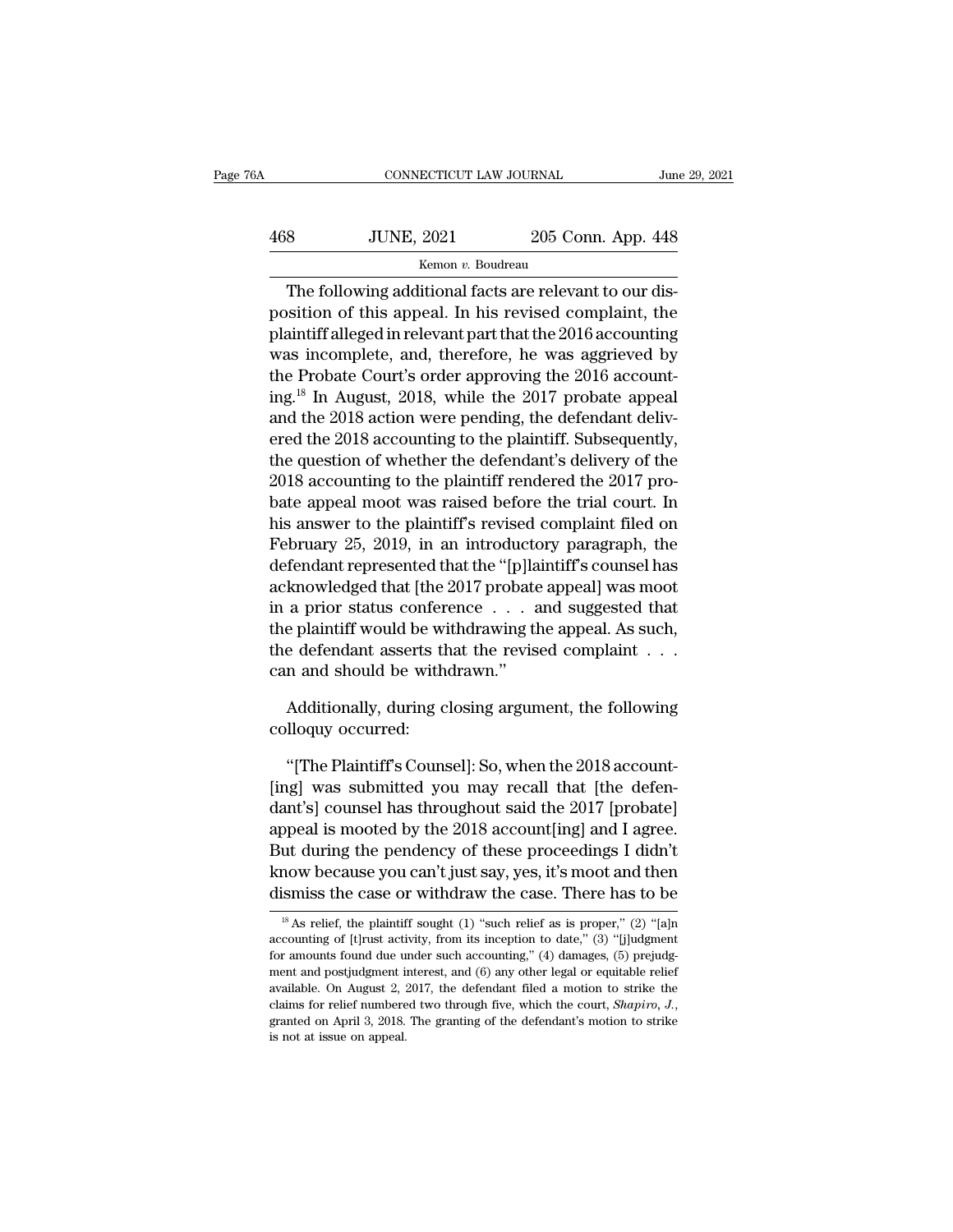| 2021               | CONNECTICUT LAW JOURNAL | Page 77A |
|--------------------|-------------------------|----------|
| 205 Conn. App. 448 | <b>JUNE, 2021</b>       | 469      |
|                    | Kemon v. Boudreau       |          |

on the connect of pleading and then some sort of resolution<br>from the court.<br>Some sort of pleading and then some sort of resolution<br>from the court. 205 Conn. App. 448<br>
some sort of pleadin<br>
from the court.<br>
"The Court: Okay.

 $\frac{5 \text{ Conn. App. 448}}{\text{Kemon } v. \text{ Boudreau}}$ The Soudreau<br>
The Court: Okay. But are you telling me now that<br>
"The Court: Okay. But are you telling me now that<br>
"The Court: Okay. But are you telling me now that<br>
u consider the  $[2017$ 205 Conn. App. 448 JUNE, 2021 469<br>
Kemon v. Boudreau<br>
Some sort of pleading and then some sort of resolution<br>
from the court.<br>
"The Court: Okay. But are you telling me now that<br>
you consider the [2017] probate appeal, the  $\frac{1}{2}$ <br>
some sort of pleading and then some sort of resolution<br>
from the court.<br>
"The Court: Okay. But are you telling me now that<br>
you consider the [2017] probate appeal, there's [the<br>
2017] probate appeal and [the 20 some sort of pleading and then some sort of resolution<br>from the court.<br>"The Court: Okay. But are you telling me now that<br>you consider the [2017] probate appeal, there's [the<br>2017] probate appeal and [the 2018 action] here; % "The Court: Okay. But are you telling me now that<br>u consider the [2017] probate appeal, there's [the<br>17] probate appeal and [the 2018 action] here; are<br>u saying now that that should be dismissed as moot?<br>"[The Plaintiff' "The Court: Okay. But are you telling me now that<br>you consider the [2017] probate appeal, there's [the<br>2017] probate appeal and [the 2018 action] here; are<br>you saying now that that should be dismissed as moot?<br>"[The Plaint

you consider the [2017] probate appeal, there's [the 2017] probate appeal and [the 2018 action] here; are you saying now that that should be dismissed as moot?<br>"[The Plaintiff's Counsel]: I would rather have it remanded b 2017] probate appeal and [the 2018 action] here; are<br>2017] probate appeal and [the 2018 action] here; are<br>you saying now that that should be dismissed as moot?<br>"[The Plaintiff's Counsel]: I would rather have it<br>remanded b show that that should be dismissed as moot?<br>"[The Plaintiff's Counsel]: I would rather have it<br>remanded back to the [Probate Court] saying because<br>the 2018 account[ing] was submitted that 2018 account[-<br>ing] is controllin "[The Plaintiff's Counsel]: I would rather have it remanded back to the [Probate Court] saying because the 2018 account[ing] was submitted that  $2018$  account[ing] is controlling and as a result the [Probate] Court should The Court of the IProbate Court] saying because<br>
e 2018 account[ing] was submitted that 2018 account[-<br>
g] is controlling and as a result the [Probate] Court<br>
ould enter as an order provisions in the 2018 account[-<br>
g] as asking me to overturn the 2018 account<br>the 2018 account[ing] was submitted that 2018 account[-<br>ing] is controlling and as a result the [Probate] Court<br>should enter as an order provisions in the 2018 account[-<br>ing] as that ing] is controlling and as a result the [I]<br>should enter as an order provisions in the<br>ing] as that will be handed down after t<br>"The Court: You're telling me though i<br>asking me to overturn the 2016 accounti<br>because you con

ould enter as an order provisions in the 2018 account g] as that will be handed down after this hearing.<br>"The Court: You're telling me though that you're need king me to overturn the 2016 accounting; is that facause you co "The Court: You're telling me though that you're not<br>king me to overturn the 2016 accounting; is that fair,<br>cause you consider it moot?<br>"[The Plaintiff's Counsel]: I just get nervous.<br>"The Court: Well, I'm not sure what yo

"The Court: You're telling me though that you're not<br>asking me to overturn the 2016 accounting; is that fair,<br>because you consider it moot?<br>"[The Plaintiff's Counsel]: I just get nervous.<br>"The Court: Well, I'm not sure wha asking me to overturn the 2016 accountir<br>because you consider it moot?<br>"[The Plaintiff's Counsel]: I just get ne<br>"The Court: Well, I'm not sure what yc<br>do, so at the very least you should tell me,<br>what you're asking the co "[The Plaintiff's Counsel]: I just get nervous.<br>"The Court: Well, I'm not sure what you want me to<br>o, so at the very least you should tell me, make it clear<br>nat you're asking the court to do.<br>"[The Plaintiff's Counsel]: I

"[The Plaintiff's Counsel]: I just get nervous.<br>"The Court: Well, I'm not sure what you want me to<br>do, so at the very least you should tell me, make it clear<br>what you're asking the court to do.<br>"[The Plaintiff's Counsel]: "The Court: Well, I'm not sure what you want me to<br>do, so at the very least you should tell me, make it clear<br>what you're asking the court to do.<br>"[The Plaintiff's Counsel]: I think the effect of these<br>proceedings should s do, so at the very least you should tell me, make it c<br>what you're asking the court to do.<br>"[The Plaintiff's Counsel]: I think the effect of th<br>proceedings should serve to sustain the [2017 prob<br>appeal so that absolutely [ nat you're asking the court to do.<br>
"[The Plaintiff's Counsel]: I think the effect of these<br>
oceedings should serve to sustain the [2017 probate]<br>
peal so that absolutely [the 2017 probate] appeal, the<br>
cree of the [Probat "[The Plaintiff's Counsel]: I think the effect c<br>proceedings should serve to sustain the [2017 p<br>appeal so that absolutely [the 2017 probate] app<br>decree of the [Probate] Court is to no effect.<br>"The Court: And is that becau oceedings should serve to sustain the [2017 pro<br>peal so that absolutely [the 2017 probate] appea<br>cree of the [Probate] Court is to no effect.<br>"The Court: And is that because you're asking r<br>id the 2018 accounting is improp

cree of the [Probate] Court is to no effect.<br>"The Court: And is that because you're asking me to<br>id the 2018 accounting is improper?<br>"[The Plaintiff's Counsel]: It's supplanted.<br>"The Court: Because [the 2018 accounting] su "The Court: And is that becau<br>find the 2018 accounting is imp<br>"[The Plaintiff's Counsel]: It's<br>"The Court: Because [the 2018<br>the 2016 [accounting]?<br>"[The Plaintiff's Counsel]: Yes find the 2018 accounting is improper?<br>
"[The Plaintiff's Counsel]: It's supplanted.<br>
"The Court: Because [the 2018 accounting] supplants<br>
the 2016 [accounting]?<br>
"[The Plaintiff's Counsel]: Yes.<br>
"The Court: And you're say The Court: Because [the 2018 accounting] supplants<br>the 2016 [accounting]?<br>"[The Plaintiff's Counsel]: Yes.<br>"The Court: And you're saying that by virtue of the<br>if I find that the 2018 accounting is wrong, then that

"[The Plaintiff's Counsel]: It's supplanted.<br>"The Court: Because [the 2018 accounting] supplants<br>e 2016 [accounting]?<br>"[The Plaintiff's Counsel]: Yes.<br>"The Court: And you're saying that by virtue of the—<br>I find that the 20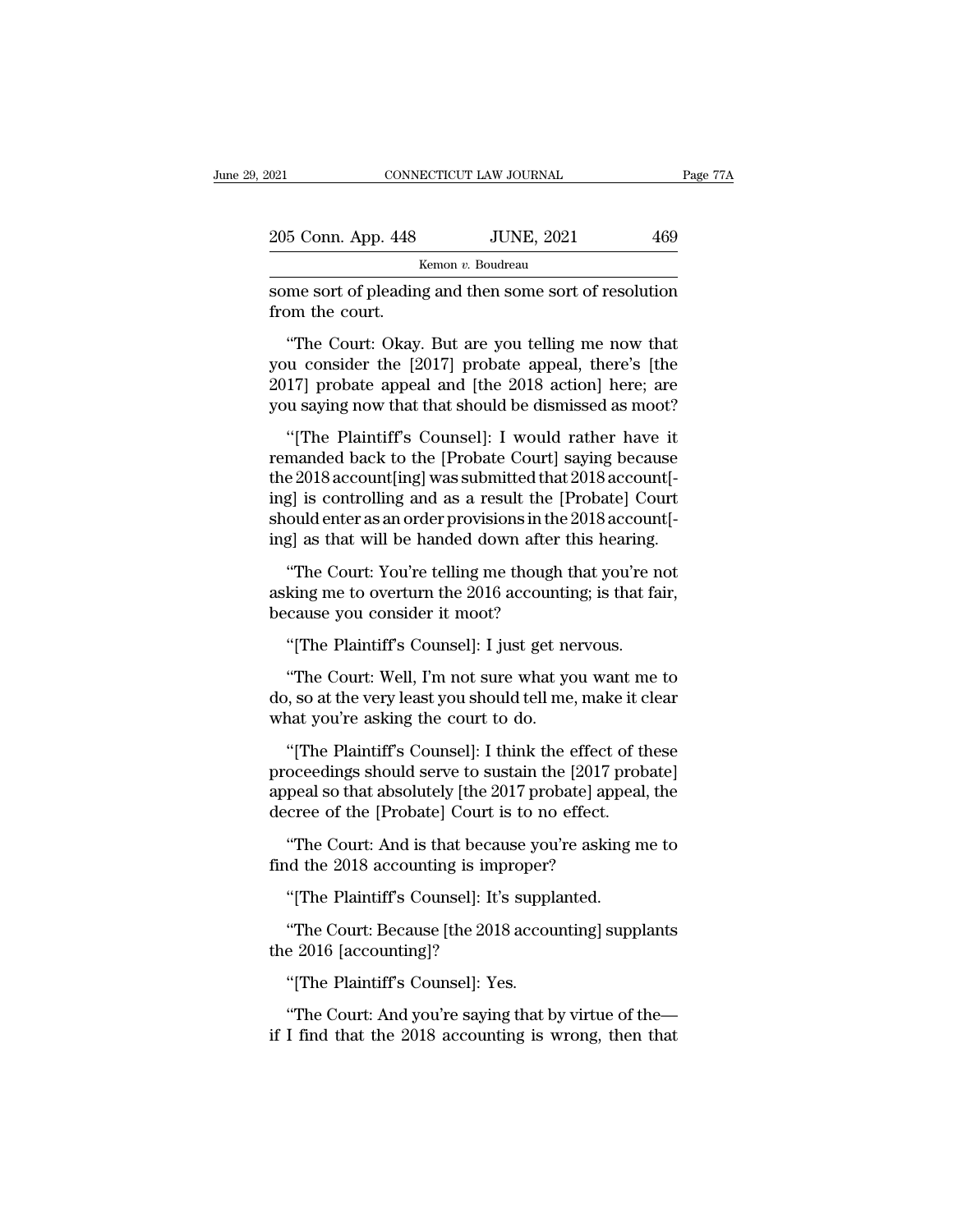| šΑ  | CONNECTICUT LAW JOURNAL |                    | June 29, 2021 |
|-----|-------------------------|--------------------|---------------|
|     |                         |                    |               |
| 470 | <b>JUNE, 2021</b>       | 205 Conn. App. 448 |               |
|     | Kemon v. Boudreau       |                    |               |

CONNECTICUT LAW JOURNAL<br>
470 JUNE, 2021 205 Conn. App. 448<br>
<sup>Kemon v.</sup> Boudreau<br>
would automatically mean I should overturn the pro-<br>
bate decision on the 2016 accounting; is that what you're decision on the 2016 accounting; is that what you're saying and then send the whole thing back? saying and then send the whole thing back? . . .  $\frac{1}{100}$  JUNE, 2021 205 Conn. App. 448<br>  $\frac{1}{100}$  Kemon v. Boudreau<br>
Duld automatically mean I should overturn the pro-<br>
te decision on the 2016 accounting; is that what you're<br>
ying and then send the whole thing bac

Example 18 Kemon v. Boudreau<br>
would automatically mean I should overturn the pro-<br>
bate decision on the 2016 accounting; is that what you're<br>
saying and then send the whole thing back?<br>
... "[The Plaintiff's Counsel]: I d would automatically mean I should overturn the pro-<br>bate decision on the 2016 accounting; is that what you're<br>saying and then send the whole thing back?  $\ldots$ <br>"[The Plaintiff's Counsel]: I don't think the 2018<br>accounting would allomate<br>any mean 1 should overturn the probate decision on the 2016 accounting; is that what you're<br>saying and then send the whole thing back? . . .<br>"[The Plaintiff's Counsel]: I don't think the 2018<br>accounting is bate decision on the 2010 accounting, is that what you re<br>saying and then send the whole thing back? . . .<br>"[The Plaintiff's Counsel]: I don't think the 2018<br>accounting is wrong. I think that there are a few things<br>that ne saying and then send the whole timg back:  $\ldots$ <br>"[The Plaintiff's Counsel]: I don't think the 2018<br>accounting is wrong. I think that there are a few things<br>that need to be tweaked. There need to be things that<br>are surchar "[The Plaintiff's<br>accounting is wron<br>that need to be tw<br>are surcharged, bu<br>ments. . . . On tl<br>[Probate Court ord<br>ficient . . . ."<br>Following the s Following the statements made by the plaintiff's<br>Following the statements made for the statements and the statements of the other hand, my appeal from the<br>robate Court order] was [that] it was statutorily insuf-<br>ient . . counsel, the defendant's counsel had not hear<br>
results are surcharged, but it complies with statutory require-<br>
ments.... On the other hand, my appeal from the<br>
[Probate Court order] was [that] it was statutorily insuf-<br>

are suicharged, but it complies what statutory requirements.... On the other hand, my appeal from the [Probate Court order] was [that] it was statutorily insufficient . . . ."<br>Following the statements made by the plaintiff responded that the 2017 probate appeal is and the court of the plaintiff's<br>counsel, the defendant's counsel inquired whether the<br>2017 probate appeal had been withdrawn. The court<br>responded that the 2017 probate appeal had Following the statements made by the plaintiff's<br>counsel, the defendant's counsel inquired whether the<br>2017 probate appeal had been withdrawn. The court<br>responded that the 2017 probate appeal had not been<br>withdrawn and th Following the statements made by the plaintiff's<br>counsel, the defendant's counsel inquired whether the<br>2017 probate appeal had been withdrawn. The court<br>responded that the 2017 probate appeal had not been<br>withdrawn and th Following the statements n<br>counsel, the defendant's counse<br>2017 probate appeal had been<br>responded that the 2017 proba<br>withdrawn and that, "[d]epend<br>rules], it will have implications<br>to have to sort those out."<br>In the memor IT probate appeal had been withdrawn. The court<br>sponded that the 2017 probate appeal had not been<br>thdrawn and that, "[d]epending on what [the court<br>les], it will have implications and [the court is] going<br>have to sort thos 2017 probate appear natricent withdrawn. The court<br>responded that the 2017 probate appeal had not been<br>withdrawn and that, "[d]epending on what [the court<br>rules], it will have implications and [the court is] going<br>to have

responded that the 2017 probate appear had not been<br>withdrawn and that, "[d]epending on what [the court<br>rules], it will have implications and [the court is] going<br>to have to sort those out."<br>In the memorandum of decision, withdrawn and that, [u]epending on what [the court]<br>rules], it will have implications and [the court is] going<br>to have to sort those out."<br>In the memorandum of decision, the court first<br>rejected the plaintiff's claim raise rues], it will have impincations and [the court is] going<br>to have to sort those out."<br>In the memorandum of decision, the court first<br>rejected the plaintiff's claim raised in the 2018 action<br>challenging the 2018 accounting. to have to sort those out.<br>In the memorandum of decision, the court first<br>rejected the plaintiff's claim raised in the 2018 action<br>challenging the 2018 accounting. The court then stated<br>that it was rendering judgment "for In the memorandum of c<br>rejected the plaintiff's claim<br>challenging the 2018 accounti<br>that it was rendering judgme<br>both cases." The mootness iss<br>the court in the memorandum c<br>postjudgment decisions.<br>The plaintiff claims that rected the plaintiff s claim raised in the 2016 action<br>allenging the 2018 accounting. The court then stated<br>at it was rendering judgment "for the defendant in<br>th cases." The mootness issue was not addressed by<br>e court in t channeliging the 2013 accounting. The court then stated<br>that it was rendering judgment "for the defendant in<br>both cases." The mootness issue was not addressed by<br>the court in the memorandum of decision or in the court's<br>p

Findering Judgment Tof the detendant in<br>both cases." The mootness issue was not addressed by<br>the court in the memorandum of decision or in the court's<br>postjudgment decisions.<br>The plaintiff claims that the court improperly both cases. The moothess issue was not addressed by<br>the court in the memorandum of decision or in the court's<br>postjudgment decisions.<br>The plaintiff claims that the court improperly ren-<br>dered judgment in the defendant's fa method (2) the court in the internolation of decision of in the court is<br>postjudgment decisions.<br>The plaintiff claims that the court improperly ren-<br>dered judgment in the defendant's favor because the<br>2017 probate appeal b post<sub>y</sub> dignient decisions.<br>
The plaintiff claims that the court improperly ren-<br>
dered judgment in the defendant's favor because the<br>
2017 probate appeal became moot following (1) the<br>
plaintiff's receipt of the 2018 acco The plaintiff claims that the court improperly rendered judgment in the defendant's favor because the 2017 probate appeal became moot following (1) the plaintiff's receipt of the 2018 accounting in August, 2018, and (2) th dered judgment in the defendant's favor because the<br>2017 probate appeal became moot following (1) the<br>plaintiff's receipt of the 2018 accounting in August, 2018,<br>and (2) the court's disposition of his objection to the<br>2018 2017 probate appeal became moot following (1) the plaintiff's receipt of the 2018 accounting in August, 2018, and (2) the court's disposition of his objection to the 2018 accounting, as asserted in count five of his amende plaintiff's receipt of the 2018 accounting in August, 2018,<br>and (2) the court's disposition of his objection to the<br>2018 accounting, as asserted in count five of his<br>amended complaint filed in the 2018 action, on March<br>29, and (2) the court's disposition of his objection to the 2018 accounting, as asserted in count five of his amended complaint filed in the 2018 action, on March 29, 2019. We agree with the plaintiff that the 2017 probate app 2018 accounting, as asserted in count five of his<br>amended complaint filed in the 2018 action, on March<br>29, 2019. We agree with the plaintiff that the 2017 pro-<br>bate appeal was moot at the time of judgment; however,<br>we disa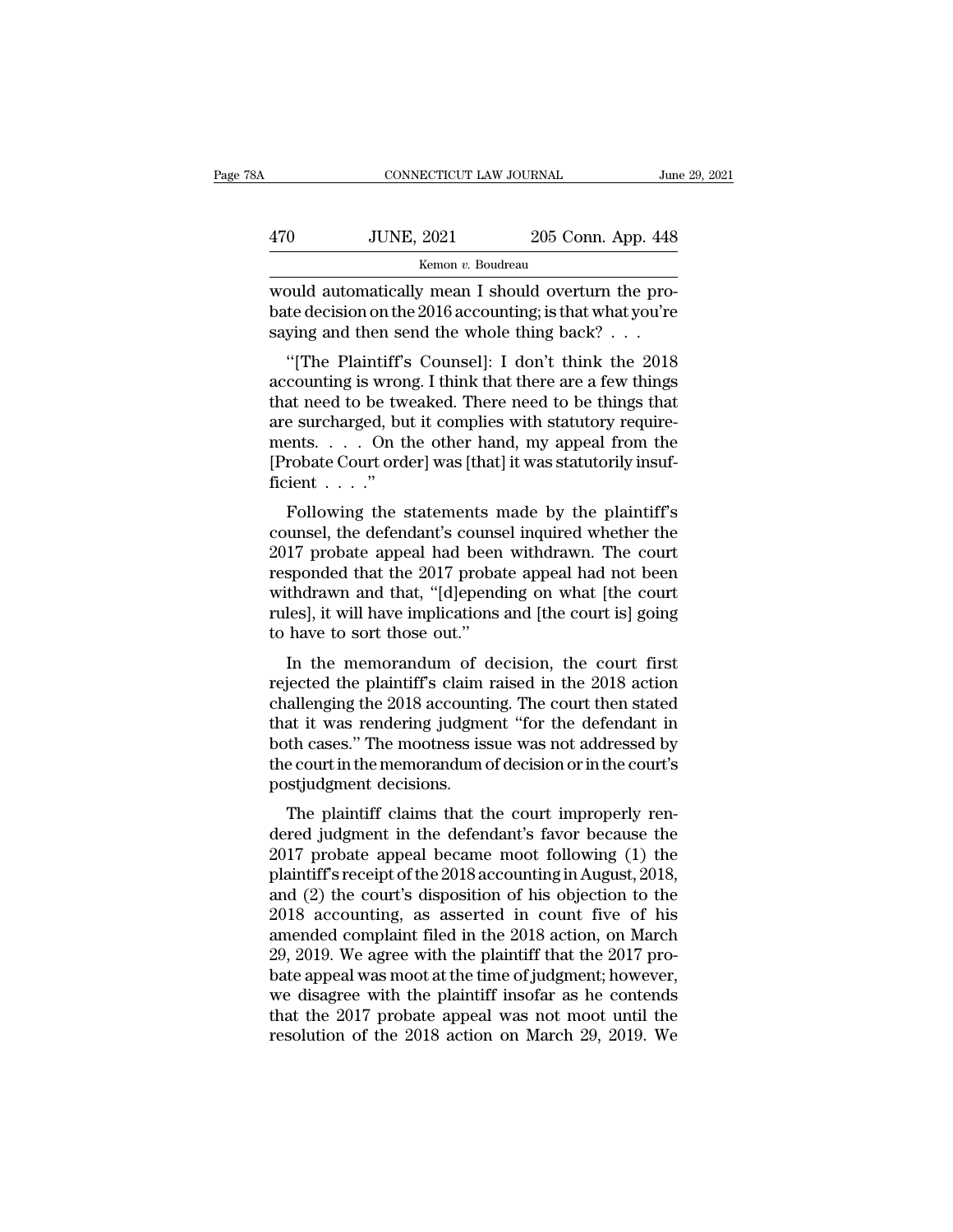| 2021               | CONNECTICUT LAW JOURNAL | Page 79A |
|--------------------|-------------------------|----------|
| 205 Conn. App. 448 | <b>JUNE, 2021</b>       | 471      |
|                    | Kemon v. Boudreau       |          |

conclude, instead, that the 2017 probate appeal became<br>
moot during its pendency in August, 2018,<sup>19</sup> when the<br>
plaintiff required the 2018 accounting 2018. 205 Conn. App. 448 JUNE, 2021 471<br>
Kemon v. Boudreau<br>
conclude, instead, that the 2017 probate appeal became<br>
moot during its pendency in August, 2018,<sup>19</sup> when the<br>
plaintiff received the 2018 accounting.<sup>20</sup> 205 Conn. App. 448 JUNE, 2021<br>
Kemon v. Boudreau<br>
conclude, instead, that the 2017 probate appeal<br>
moot during its pendency in August, 2018,<sup>19</sup> v<br>
plaintiff received the 2018 accounting.<sup>20</sup><br>
During closing argument befo  $\frac{5 \text{ Conn. App. 448}}{\text{Kemon } v. \text{ Boudreau}}$ <br>
nclude, instead, that the 2017 probate appeal became<br>
oot during its pendency in August, 2018,<sup>19</sup> when the<br>
aintiff received the 2018 accounting.<sup>20</sup><br>
During closing argument before the

Expressly represented that the mood during its pendency in August,  $2018$ ,  $^{19}$  when the plaintiff received the 2018 accounting.<sup>20</sup><br>During closing argument before the trial court, the plaintiff's counsel expressly repr conclude, instead, that the 2017 probate appeal became<br>moot during its pendency in August, 2018,<sup>19</sup> when the<br>plaintiff received the 2018 accounting.<sup>20</sup><br>During closing argument before the trial court, the<br>plaintiff's cou conclude, instead, that the 2017 probate appeal became<br>moot during its pendency in August,  $2018^{19}$  when the<br>plaintiff received the  $2018$  accounting.<sup>20</sup><br>During closing argument before the trial court, the<br>plaintiff's moot during its pendency in August, 2018,<sup>20</sup> when the plaintiff received the 2018 accounting.<sup>20</sup><br>During closing argument before the trial court, the plaintiff's counsel expressly represented that the plain-<br>tiff's recei plaintiff's counsel expressly represented that the plaintiff's counsel expressly represented that the plaintiff's receipt of the 2018 accounting mooted the 2017<br>probate appeal. The plaintiff repeated that representation i During closing argument before the trial court, the plaintiff's counsel expressly represented that the plaintiff's receipt of the 2018 accounting mooted the 2017 probate appeal. The plaintiff repeated that representation plaintiff's counsel expressly represented that the plaintiff's receipt of the 2018 accounting mooted the 2017<br>probate appeal. The plaintiff repeated that representa-<br>tion in his combined motion to open the judgments and<br>to tiff's receipt of the 2018 accounting mooted the 2017<br>probate appeal. The plaintiff repeated that representa-<br>tion in his combined motion to open the judgments and<br>to reargue by asserting that, "[u]ltimately, [he] prevail probate appeal. The plaintiff repeated that representation in his combined motion to open the judgments and<br>to reargue by asserting that, "[u]ltimately, [he] prevailed<br>on appeal, when the full-term accounting was presented tion in his combined motion to open the judgments and<br>to reargue by asserting that, "[u]ltimately, [he] prevailed<br>on appeal, when the full-term accounting was presented<br>by the defendant . . . *in August, 2018*. . . . [The<br> to reargue by asserting that, "[u]ltimately, [he] prevailed<br>on appeal, when the full-term accounting was presented<br>by the defendant . . . *in August, 2018*. . . . [The<br>court's judgment in the 2017 probate appeal] overlook on appeal, when the full-term accounting was presented<br>by the defendant . . . *in August*, 2018. . . . [The<br>court's judgment in the 2017 probate appeal] overlooks<br>that *midlitigation the plaintiff received what he'd*<br>soug by the defendant  $\dots$  *in August, 2018*.  $\dots$  [The court's judgment in the 2017 probate appeal] overlooks that *midlitigation the plaintiff received what he'd sought on appeal.*" (Emphasis added.) Moreover, in his princ court's judgment in the 2017 probate appeal] overlooks<br>that *midlitigation the plaintiff received what he'd*<br>sought on appeal." (Emphasis added.) Moreover, in his<br>principal appellate brief, the plaintiff acknowledges that<br> that *midlitigation the plaintiff received what he'd*<br>sought on appeal." (Emphasis added.) Moreover, in his<br>principal appellate brief, the plaintiff acknowledges that<br>the 2018 accounting satisfied the relief that he sough sought on appeal." (Emphasis addeprincipal appellate brief, the plaintif<br>the 2018 accounting satisfied the in the 2017 probate appeal, and is<br>represents that "the 2017 probate a<br>the sole purpose of compelling a f<br> $\ldots$ ." Incipal appenate brief, the plaintiff acknowledges that<br>
e 2018 accounting satisfied the relief that he sought<br>
the 2017 probate appeal, and in his reply brief, he<br>
presents that "the 2017 probate appeal was [filed] for<br> the 2018 accounting satisfied the reflect that the sought<br>in the 2017 probate appeal, and in his reply brief, he<br>represents that "the 2017 probate appeal was [filed] *for<br>the sole purpose of compelling a full-term account* 

In the 2017 probate appeal, and in his reply brief, he<br>represents that "the 2017 probate appeal was [filed] for<br>the sole purpose of compelling a full-term accounting<br> $\ldots$ " (Emphasis added.)<br>In addition, during closing ar represents that the 2017 probate appear was [filed] for<br>the sole purpose of compelling a full-term accounting<br> $\dots$ ." (Emphasis added.)<br>In addition, during closing argument, the plaintiff<br>requested that the trial court sus *the sole purpose of competuing a juu-term accounting*<br>  $\ldots$  ." (Emphasis added.)<br>
In addition, during closing argument, the plaintiff<br>
requested that the trial court sustain the 2017 probate<br>
appeal and remand the matte In addition, during closing argument, the plaintiff<br>requested that the trial court sustain the 2017 probate<br>appeal and remand the matter to the Probate Court for<br>additional proceedings. In his principal appellate brief,<br>h In addition, during closing argument, the plaintiff<br>requested that the trial court sustain the 2017 probate<br>appeal and remand the matter to the Probate Court for<br>additional proceedings. In his principal appellate brief,<br>h dditional proceedings. In his principal appellate brief,<br>owever, the plaintiff requests as relief that we reverse<br>le judgment rendered in the 2017 probate appeal and<br>mand the case to the trial court "with instruction that however, the plaintiff requests as relief that we reverse<br>the judgment rendered in the 2017 probate appeal and<br>remand the case to the trial court "with instruction that<br> $\frac{19 \text{ T} \text{m}}{2018}$  accounting is dated August 6

Example 1.1 and the case to the trial court "with instruction that remained the case to the trial court "with instruction that  $\frac{10}{10}$  The 2018 accounting is dated August 6, 2018. An e-mail admitted into evidence at t The Judgment rendered in the 2017 probate appeal and remand the case to the trial court "with instruction that  $\frac{10}{10}$  The 2018 accounting is dated August 6, 2018. An e-mail admitted into evidence at trial in conjunct remand the case to the trial court "with instruction that  $\frac{10}{10}$  The 2018 accounting is dated August 6, 2018. An e-mail admitted into evidence at trial in conjunction with the 2018 accounting reflects that the 2018 a <sup>19</sup> The 2018 accounting is dated August 6, 2018. An e-mail admitted into evidence at trial in conjunction with the 2018 accounting reflects that the 2018 accounting was delivered to the plaintiff's counsel via e-mail on <sup>19</sup> The 2018 accounting is dated August 6, 2018. An e-mail admitted into evidence at trial in conjunction with the 2018 accounting reflects that the 2018 accounting was delivered to the plaintiff's counsel via e-mail on 2018 accounting was delivered to the plaintiff's counsel via e-mail on August 9, 2018. During trial, the plaintiff testified that he received the 2018 accounting in August, 2018, without specifying a date. The precise date

<sup>9, 2018.</sup> During trial, the plaintiff testified that he received the 2018 accounting in August, 2018, on which the plaintiff received the 2018 accounting is not relevant to our analysis.<br><sup>2018</sup> The plaintiff also claims th ing in August, 2018, without specifying a date. The precise date in August, 2018, on which the plaintiff received the 2018 accounting is not relevant to our analysis.<br><sup>20</sup> The plaintiff also claims that, in rendering judgm 2018, on which the plaintiff received the 2018 accounting is not relevant to our analysis.<br><sup>20</sup> The plaintiff also claims that, in rendering judgment for the defendant in the 2017 probate appeal, the court applied the wro in the 2017 probate appeal, the court applied the wrong reasoning because it relied exclusively on its rationale disposing of the  $2018$  action in adjudicating the  $2017$  probate appeal. We need not address this additiona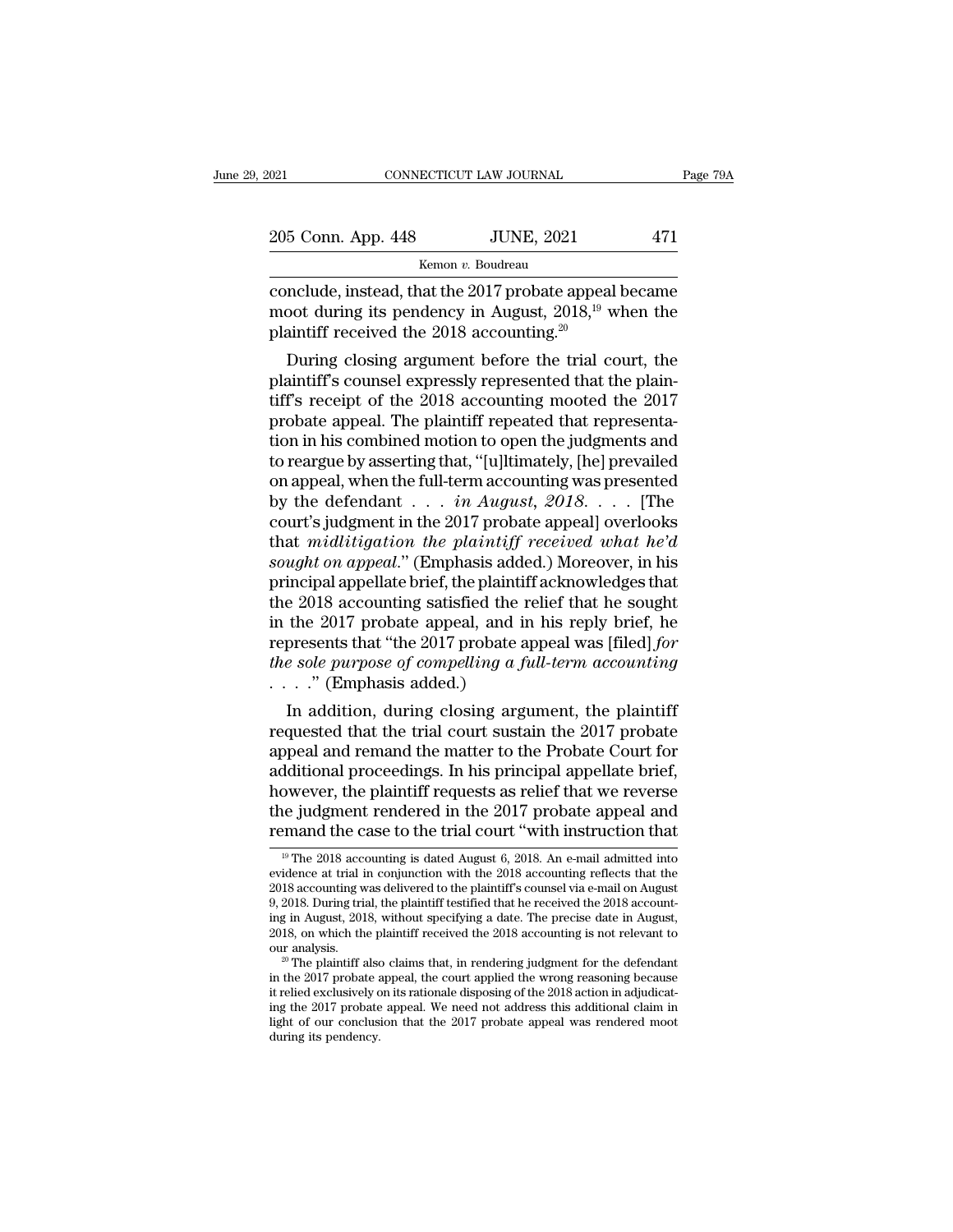# $\begin{tabular}{ll} \multicolumn{2}{l}{{\small\bf CONNECTICUT LAW JOURNAL}} & June 29, 2021\\ \hline \end{tabular}$   $\begin{tabular}{ll} \multicolumn{2}{l}{{\small\bf HURB}} \end{tabular} \begin{tabular}{ll} \multicolumn{2}{l}{{\small\bf Line 29, 2021}}\\ \multicolumn{2}{l}{\small\bf 205 Conn. App. 448}\\ \multicolumn{2}{l}{\small\bf 205 Conn. App. 448}\\ \multicolumn{2}{l}{\small\bf 205 Conn.} & \multicolumn{2}{l}{\small\bf 205 Conn.} \end{tab$ Kemon *v.* Boudreau

CONNECTICUT LAW JOURNAL June 29, 2021<br>
472 JUNE, 2021 205 Conn. App. 448<br>
Kemon v. Boudreau<br>
the [2017 probate] appeal is no longer justiciable and<br>
is to be withdrawn or dismissed . . . ." We construe<br>
the plaintiff's sta IUNE, 2021 205 Conn. App. 448<br>
Kemon v. Boudreau<br>
the [2017 probate] appeal is no longer justiciable and<br>
is to be withdrawn or dismissed . . . .'' We construe<br>
the plaintiff's statements as abandoning any claim that<br>
the 472 JUNE, 2021 205 Conn. App. 448<br>
Kemon v. Boudreau<br>
the [2017 probate] appeal is no longer justiciable and<br>
is to be withdrawn or dismissed . . . ." We construe<br>
the plaintiff's statements as abandoning any claim that<br>  $\frac{472}{2000}$  JUNE, 2021 205 Conn. App. 448<br>  $\frac{472}{2017}$  probate] appeal is no longer justiciable and<br>
is to be withdrawn or dismissed . . . ." We construe<br>
the plaintiff's statements as abandoning any claim that<br>
the Form *v*. Boudreau<br> **EXECUTE:** The Secretary of the 2017 probate] appeal is no longer justiciable and<br>
is to be withdrawn or dismissed . . . ." We construe<br>
the plaintiff's statements as abandoning any claim that<br>
the tri the [2017 probate] appeal is no longer justiciable and<br>is to be withdrawn or dismissed  $\ldots$ ." We construe<br>the plaintiff's statements as abandoning any claim that<br>the trial court could afford him practical relief in the<br>f with. In the plaintiff's statements as abandoning any claim that<br>  $\epsilon$  trial court could afford him practical relief in the<br>  $\epsilon$  trial court could afford him practical relief in the<br>  $\epsilon$  the plaintiff's accounting the conjunc the plaintiff's statements as abandoning any claim that<br>the trial court could afford him practical relief in the<br>form of sustaining the 2017 probate appeal in his favor<br>and taking any additional action in conjunction there

the trial court could afford full practical refler in the<br>form of sustaining the 2017 probate appeal in his favor<br>and taking any additional action in conjunction there-<br>with.<br>In light of the plaintiff's representations bef From or sustaining the 2017 probate appear in his favor<br>and taking any additional action in conjunction there-<br>with.<br>In light of the plaintiff's representations before the<br>trial court, as maintained on appeal, we conclude and taking any additional action in conjunction therewith.<br>
In light of the plaintiff's representations before the<br>
trial court, as maintained on appeal, we conclude that<br>
the plaintiff's receipt of the 2018 accounting in with.<br>
In light of the plaintiff's representations before the<br>
trial court, as maintained on appeal, we conclude that<br>
the plaintiff's receipt of the 2018 accounting in August,<br>
2018, satisfied the relief that he was pursu In light of the plaintiff's representations before the<br>trial court, as maintained on appeal, we conclude that<br>the plaintiff's receipt of the 2018 accounting in August,<br>2018, satisfied the relief that he was pursuing in the trial court, as maintained on appeal, we conclude that<br>the plaintiff's receipt of the 2018 accounting in August,<br>2018, satisfied the relief that he was pursuing in the<br>2017 probate appeal. Following the plaintiff's receipt the plaintiff's receipt of the 2018 accounting in August,<br>2018, satisfied the relief that he was pursuing in the<br>2017 probate appeal. Following the plaintiff's receipt<br>of the 2018 accounting, there was no practical relief<br> 2018, satisfied the relief that he was pursuing in the 2017 probate appeal. Following the plaintiff's receipt<br>of the 2018 accounting, there was no practical relief<br>that the court could have granted him, thereby depriving<br>t 2017 probate appeal. Following the plaintiff's receipt<br>of the 2018 accounting, there was no practical relief<br>that the court could have granted him, thereby depriving<br>the court of subject matter jurisdiction over the 2017<br> of the 2018 accounting, there was no practical relief<br>that the court could have granted him, thereby depriving<br>the court of subject matter jurisdiction over the 2017<br>probate appeal. We further conclude that the court's<br>la that the court could have granted him, thereby depriving<br>the court of subject matter jurisdiction over the 2017<br>probate appeal. We further conclude that the court's<br>lack of subject matter jurisdiction necessitated a judg-<br> the court of subject matter jurisdiction over the 2017<br>probate appeal. We further conclude that the court's<br>lack of subject matter jurisdiction necessitated a judg-<br>ment of dismissal rather than a judgment on the merits<br>fo probate appeal. We further conclude that the court's<br>lack of subject matter jurisdiction necessitated a judg-<br>ment of dismissal rather than a judgment on the merits<br>for the defendant, and, therefore, the form of the judg-<br> lack of subject matter jurisdiction necessitated<br>ment of dismissal rather than a judgment on the<br>for the defendant, and, therefore, the form of th<br>ment is improper.<sup>21</sup> See *Gershon* v. *Back*, 201<br>App. 225, 244, 242 A.3d ent of dismissal rather than a judgment on the merits<br>r the defendant, and, therefore, the form of the judgment<br>is improper.<sup>21</sup> See *Gershon* v. *Back*, 201 Conn.<br>pp. 225, 244, 242 A.3d 481 (2020) ("[w]henever a court<br>ids for the detendant, and, therefore, the form of the judgment is improper.<sup>21</sup> See *Gershon* v. *Back*, 201 Conn.<br>App. 225, 244, 242 A.3d 481 (2020) ("[w]henever a court<br>finds that it has no jurisdiction, it must dismiss the

ment is improper.<sup>22</sup> See *Gershon* V. *Back*, 201 Conn.<br>App. 225, 244, 242 A.3d 481 (2020) ("[w]henever a court<br>finds that it has no jurisdiction, it must dismiss the<br>case" (internal quotation marks omitted)).<br>The judgmen App. 225, 244, 242 A.3d 481 (2020) ( [w]nenever a court<br>finds that it has no jurisdiction, it must dismiss the<br>case" (internal quotation marks omitted)).<br>The judgment in Docket No. AC 42918 is reversed<br>only as to counts t mas that it has no jurisdiction, it must dismiss the<br>case" (internal quotation marks omitted)).<br>The judgment in Docket No. AC 42918 is reversed<br>only as to counts two, three, four, and six of the plain-<br>tiff's amended compl case (internal quotation marks omitted)).<br>The judgment in Docket No. AC 42918 is reversed<br>only as to counts two, three, four, and six of the plain-<br>tiff's amended complaint in the 2018 action and the<br>case is remanded for The judgment in Docket No. AC 42918 is reversed<br>only as to counts two, three, four, and six of the plain-<br>tiff's amended complaint in the 2018 action and the<br>case is remanded for a new trial on those counts; the<br>judgment i only as to counts two, three, four, and six of the plain-<br>tiff's amended complaint in the 2018 action and the<br>case is remanded for a new trial on those counts; the<br>judgment is affirmed in all other respects; the form of<br>th tiff's amended complaint in the 2018 action and the case is remanded for a new trial on those counts; the judgment is affirmed in all other respects; the form of the judgment in Docket No. AC 42919 is improper, the judgmen Se is remanded for a new trial on those counts;<br>dgment is affirmed in all other respects; the form<br>e judgment in Docket No. AC 42919 is improper,<br>dgment is reversed and the case is remanded v<br>rection to render judgment dis judgment is reversed and the case is remanded with direction to render judgment dismissing the 2017 probate appeal for lack of subject matter jurisdiction.<br>In this opinion the other judges concurred.<br> $\frac{21 \text{ In his appellate brief, the defendant argues that the$ 

direction to render judgment dismissing the 2017 probate appeal for lack of subject matter jurisdiction.<br>
In this opinion the other judges concurred.<br>
<sup>21</sup> In his appellate brief, the defendant argues that the court prope bate appeal for lack of subject matter jurisdiction.<br>
In this opinion the other judges concurred.<br>
<sup>21</sup> In his appellate brief, the defendant argues that the court properly<br>
rendered judgment in his favor in the 2017 prob accounting during during the other judges concurred.<br>In this opinion the other judges concurred.<br> $\frac{21 \text{ In}}{21 \text{ In}}$  his appellate brief, the defendant argues that the court properly<br>rendered judgment in his favor in the In this opin<br>  $\frac{1}{21}$  In his appelland in the same defendant does not<br>
accounting during<br>
ity of that appeal.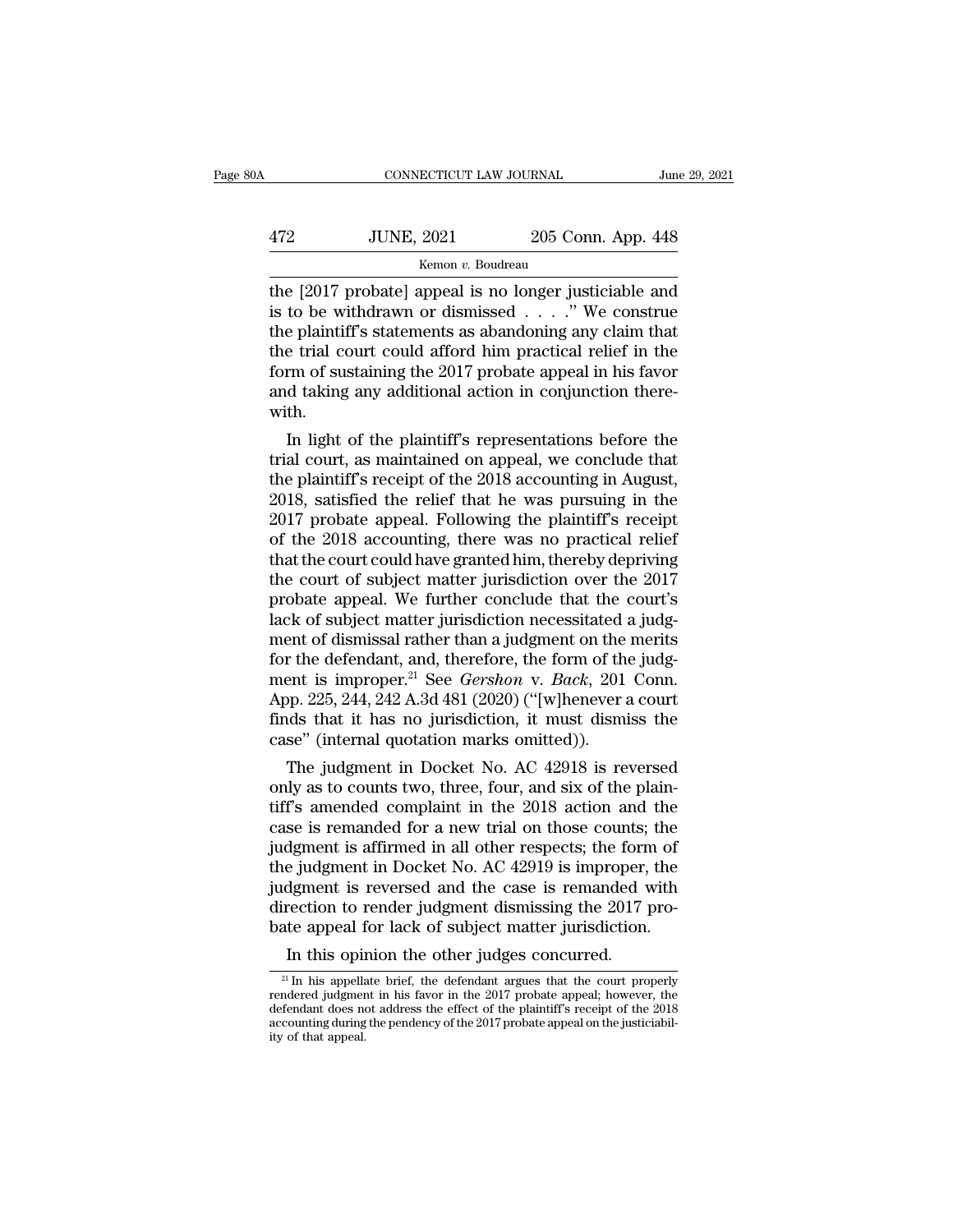### n. App. 473 JUNE, 2021 473<br>Finley *v.* Western Express, Inc.<br>MONTAVIOUS FINLEY *v.* WESTERN<br>EXPRESS, INC., ET AL.  $\begin{tabular}{ll} \bf 473 & \tt JUNE, 2021 \\ \hline \bf Fmley $v$. Western Express, Inc. \\ \bf AVIOUS FINLEY $v$. WESTER \\ \bf EXPRESS, INC., ET AL. \\ (AC 43361) \end{tabular}$ JUNE, 2021<br>
Western Express, Inc.<br>
SIS FINLEY v. WEST<br>
SSS, INC., ET AL.<br>
(AC 43361)<br>
Prescott and Suarez, Js. MONTAVIOUS FINLEY v. WESTERN<br>EXPRESS, INC., ET AL.<br>(AC 43361)<br>Alvord, Prescott and Suarez, Js.

### *Syllabus*

 $(AC\ 43361)$ <br>Alvord, Prescott and Suarez, Js.<br>Syllabus<br>The plaintiff, who suffered injuries when the tractor trailer he was operating<br>was struck by an unavoidable object, sought to recover uninsured motor-The plaintiff, who suffered injuries when the tractor trailer he was operating was struck by an unavoidable object, sought to recover uninsured motor-<br>ist benefits allegedly due under a policy of insurance issued by the de Alvord, Prescott and Suarez, Js.<br> *Syllabus*<br>
plaintiff, who suffered injuries when the tractor trailer he was operating<br>
was struck by an unavoidable object, sought to recover uninsured motor-<br>
ist benefits allegedly due  $Syllabus$  plaintiff, who suffered injuries when the tractor trailer he was operating<br>was struck by an unavoidable object, sought to recover uninsured motor-<br>ist benefits allegedly due under a policy of insurance issued by the Syllabus<br>plaintiff, who suffered injuries when the tractor trailer he was operating<br>was struck by an unavoidable object, sought to recover uninsured motor-<br>ist benefits allegedly due under a policy of insurance issued by t plaintiff, who suffered injuries when the tractor trailer he was operating was struck by an unavoidable object, sought to recover uninsured motorist benefits allegedly due under a policy of insurance issued by the defendan policy is an unavoidable object, sought to recover uninsured motor-<br>ist benefits allegedly due under a policy of insurance issued by the<br>defendant C Co. to the defendant W Co. At the time of the accident,<br>the plaintiff was For summary judgment on the ground that there was no genuine issued by the defendant C Co. to the defendant W Co. At the time of the accident, the plaintiff was an agent or employee of W Co. and was operating a tractor tr defendant C Co. to the defendant W Co. At the time of the accident, the plaintiff was an agent or employee of W Co. and was operating a tractor trailer maintained by W Co. and covered by a fleet insurance policy issued by the plaintiff was an agent or employee of W Co. and was operating a tractor trailer maintained by W Co. and covered by a fleet insurance policy issued by C Co. The trial court granted the defendants' motion for summary jud tractor trailer maintained by W Co. and covered by a fleet insurance policy issued by C Co. The trial court granted the defendants' motion for summary judgment on the ground that there was no genuine issue of material fac policy issued by C Co. The trial court granted the defendants' motion for summary judgment on the ground that there was no genuine issue of material fact that the tractor trailer was not covered by uninsured motorist insur policy issued by C Co. The trial court granted the defendants' motion for summary judgment on the ground that there was no genuine issue of material fact that the tractor trailer was not covered by uninsured motorist insur For butthermal fact that the tractor trailer was not covered by uninsured motorist insurance. Specifically, the court concluded that Tennessee law governed the parties' dispute, that the plaintiff was not entitled to unins motorist insurance. Specifically, the court concluded that Tennessee<br>law governed the parties' dispute, that the plaintiff was not entitled to<br>uninsured motorist benefits under Tennessee law because it did not<br>require the In a serve that the parties' dispute, that the plaintiff was not entitled to uninsured motorist benefits under Tennessee law because it did not require the defendants to provide such coverage, and that certain Connecticut the uninsured motorist benefits under Tennessee law because it did not<br>require the defendants to provide such coverage, and that certain Con-<br>necticut statutes requiring uninsured motorist coverage did not apply<br>because th require the defendants to provide such coverage, and that certain Connecticut statutes requiring uninsured motorist coverage did not apply because the tractor trailer was not registered or principally garaged in Connecticu recticut statutes requiring uninsured motorist coverage did not apply<br>hecause the tractor trailer was not registered or principally garaged in<br>Connecticut. From the judgment rendered thereon, the plaintiff appealed<br>to this because the tractor trailer was not registered or principally garaged in Connecticut. From the judgment rendered thereon, the plaintiff appealed to this court. On appeal, the plaintiff claimed that the court misinterpreted Connecticut. From the judgment rendered thereon, the plaintiff appealed to this court. On appeal, the plaintiff claimed that the court misinterpreted applicable Connecticut law and disregarded public policy in concluding a to this court. On appeal, the plaintiff claimed that the court misinter-<br>preted applicable Connecticut law and disregarded public policy in con-<br>cluding as a matter of law that the insurance policy did not provide<br>uninsure to this court. On appeal, the plaintiff claimed that the court misinter-<br>preted applicable Connecticut law and disregarded public policy in concluding as a matter of law that the insurance policy did not provide<br>uninsured From a matter of law that the insurance policy did not provide uninsured motorist coverage and relied solely on Connecticut law in arguing that uninsured motorist coverage was required. *Held* that the plaintiff's appeal w uninsured motorist coverage and relied solely on Connecticut law in arguing that uninsured motorist coverage was required. *Held* that the plaintiff's appeal was dismissed as moot, the plaintiff having failed to challenge arguing that uninsured motorist coverage was required. Held that the plaintiff's appeal was dismissed as moot, the plaintiff having failed to challenge all of the bases for the trial court's summary judgment ruling, the pr this independent basis for the court's summary judgment ruling, this praise challenge all of the bases for the trial court's sure<br>thallenge all of the bases for the trial court's sure<br>the principal basis for the court's ruling was that<br>to the action and that the plaintiff was not entitle<br>be Expairing was that Tennessee law applies<br>tion and that the plaintiff was not entitled to uninsured motori<br>under Tennessee law, and, as the plaintiff failed to challeng<br>pendent basis for the court's summary judgment ruling, **Procedural Asset Separation**<br>
for the court's summary judge<br> **Procedural History**<br> **Procedural History**<br> **Procedural History**<br> **Procedural History** to all action tall that the plantin was not childred to diffuse<br>benefits under Tennessee law, and, as the plaintiff failed to challenge<br>this independent basis for the court's summary judgment ruling, this<br>court could not a

this independent basis for the court's summary judgment ruling, this<br>court could not afford any practical relief.<br>Argued March 9—officially released June 29, 2021<br>*Procedural History*<br>Acton to recover uninsured motorist be court could not afford any practical relief.<br>
Argued March 9—officially released June 29, 2021<br>
Procedural History<br>
Acton to recover uninsured motorist benefits alleg-<br>
edly due under a policy of automobile insurance issue Argued March 9—officially released June 29, 2021<br>
Procedural History<br>
Acton to recover uninsured motorist benefits alleg-<br>
edly due under a policy of automobile insurance issued<br>
by the defendant National Casualty Company, *Procedural History*<br>Acton to recover uninsured motorist benefits alleg-<br>edly due under a policy of automobile insurance issued<br>by the defendant National Casualty Company, brought<br>to the Superior Court in the judicial dist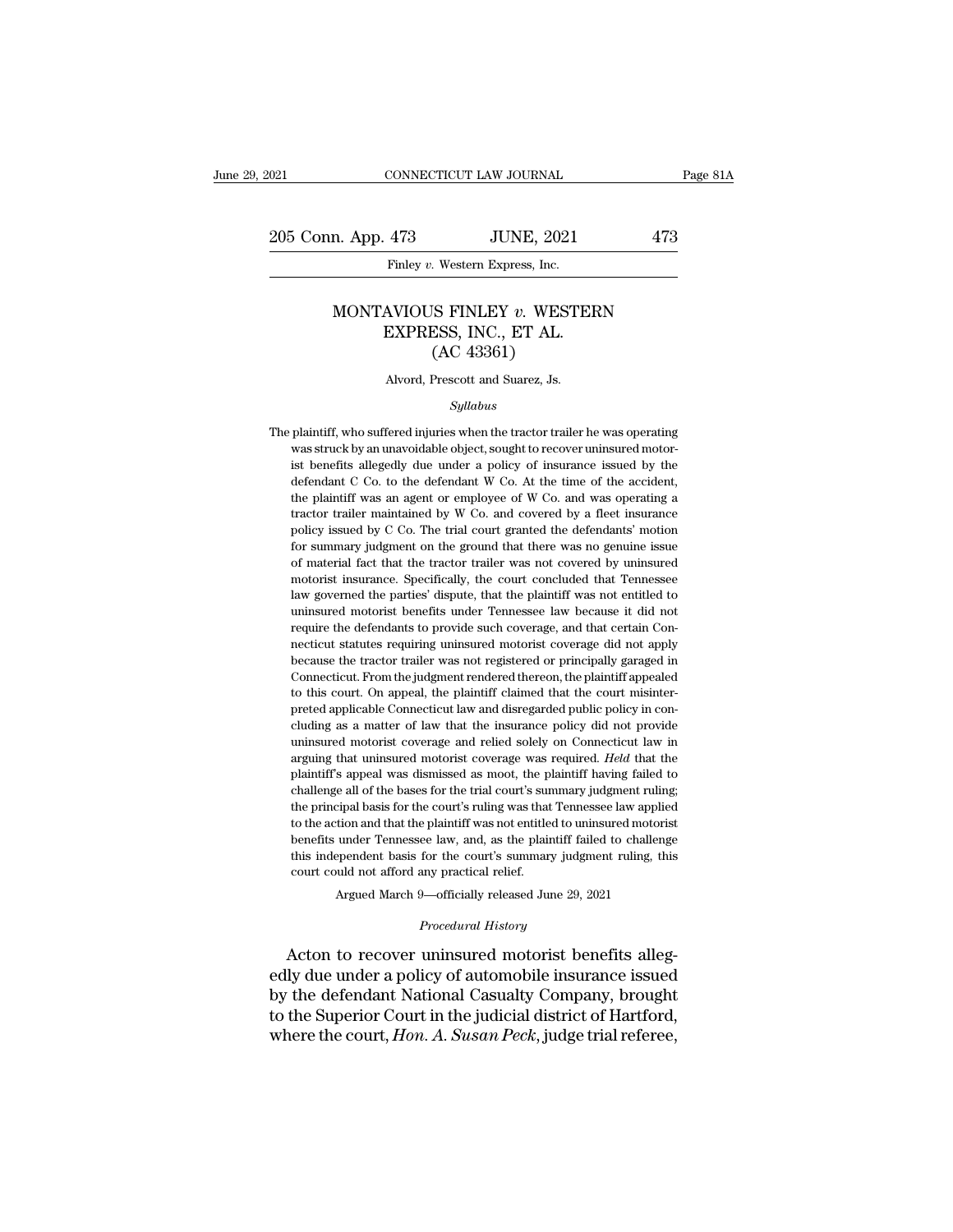| 2A  | CONNECTICUT LAW JOURNAL                                                                                                                                             |                    | June 29, 2021 |
|-----|---------------------------------------------------------------------------------------------------------------------------------------------------------------------|--------------------|---------------|
|     |                                                                                                                                                                     |                    |               |
| 474 | <b>JUNE, 2021</b>                                                                                                                                                   | 205 Conn. App. 473 |               |
|     | Finley v. Western Express, Inc.                                                                                                                                     |                    |               |
|     | granted the defendants' motion for summary judgment<br>and rendered judgment thereon, from which the plain-<br>tiff annoaled to this court, <i>Annoal dismissed</i> |                    |               |

474 JUNE, 2021 205 Conn. App. 473<br>Finley v. Western Express, Inc.<br>granted the defendants' motion for summary judgment<br>and rendered judgment thereon, from which the plain-<br>tiff appealed to this court. Appeal dismissed. 474 JUNE, 2021 205 Conn. App. 4<br>
Finley v. Western Express, Inc.<br>
granted the defendants' motion for summary judgment<br>
and rendered judgment thereon, from which the pla<br>
tiff appealed to this court. *Appeal dismissed.*<br> *K Keith Currier*, for the appellant (plaintiff).<br>*Keith Currier*, for summary judged rendered judgment thereon, from which the planet (plaintiff).<br>*Keith Currier*, for the appellant (plaintiff).<br>*Richard W. Bowerman*, with *Riney v. western Express, nic.*<br>
anted the defendants' motion for summary judgment<br>
d rendered judgment thereon, from which the plain-<br>
f appealed to this court. Appeal dismissed.<br> *Keith Currier*, for the appellant (plai granted the defendants' motion for summary ju<br>and rendered judgment thereon, from which the<br>tiff appealed to this court. Appeal dismissed.<br>*Keith Currier*, for the appellant (plaintiff).<br>*Richard W. Bowerman*, with whom wa

### *Opinion*

*Keith Currier*, for the appellant (plaintiff).<br> *Richard W. Bowerman*, with whom was *Michael G.*<br> *ddwell*, for the appellees (defendants).<br> *Opinion*<br>
PER CURIAM. The plaintiff, Montavious Finley, brought<br>
e underlying Richard W. Bowerman, with whom was Michael G.<br>Caldwell, for the appellees (defendants).<br>Opinion<br>PER CURIAM. The plaintiff, Montavious Finley, brought<br>the underlying action against the defendants, Western<br>Express, Inc. (Wes Richard W. Bowerman, with whom was Michael G.<br>Caldwell, for the appellees (defendants).<br>Opinion<br>PER CURIAM. The plaintiff, Montavious Finley, brought<br>the underlying action against the defendants, Western<br>Express, Inc. (Wes  $Caldwell$ , for the appellees (defendants).<br>  $\begin{array}{l} Opinion \end{array}$ <br>
PER CURIAM. The plaintiff, Montavious Finley, brought<br>
the underlying action against the defendants, Western<br>
Express, Inc. (Western Express), and National Casual opinion<br>
opinion<br>
PER CURIAM. The plaintiff, Montavious Finley, brought<br>
the underlying action against the defendants, Western<br>
Express, Inc. (Western Express), and National Casualty<br>
Company (National Casualty), seeking t FER CURIAM. The plaintiff, Montavious Finley, brought<br>the underlying action against the defendants, Western<br>Express, Inc. (Western Express), and National Casualty<br>Company (National Casualty), seeking to recover unin-<br>sured PER CURIAM. The plaintiff, Montavious Finley, brought<br>the underlying action against the defendants, Western<br>Express, Inc. (Western Express), and National Casualty<br>Company (National Casualty), seeking to recover unin-<br>sured the underlying action against the defendants, Western Express, Inc. (Western Express), and National Casualty Company (National Casualty), seeking to recover uninsured motorist benefits. The plaintiff appeals from the summa Express, Inc. (Western Express), and National Casualty<br>Company (National Casualty), seeking to recover unin-<br>sured motorist benefits. The plaintiff appeals from the<br>summary judgment rendered by the trial court in favor<br>of Company (National Casualty), seeking to recover unin-<br>sured motorist benefits. The plaintiff appeals from the<br>summary judgment rendered by the trial court in favor<br>of the defendants. The plaintiff claims that the court<br>mis sured motorist benefits. The plaintiff appeals from the<br>summary judgment rendered by the trial court in favor<br>of the defendants. The plaintiff claims that the court<br>misinterpreted applicable Connecticut law and disre-<br>gard summary judgment rendered by the trial court in favor<br>of the defendants. The plaintiff claims that the court<br>misinterpreted applicable Connecticut law and disre-<br>garded public policy in concluding as a matter of law<br>that t of the defendants. The plaintiff claims that the court<br>misinterpreted applicable Connecticut law and disre-<br>garded public policy in concluding as a matter of law<br>that the automobile insurance policy under which he<br>sought t misinterpreted applicable Connecticut law and disregarded public policy in concluding as a matter of law that the automobile insurance policy under which he sought to recover did not provide uninsured motorist coverage to garded public policy<br>that the automobile i<br>sought to recover did<br>coverage to him. Beca<br>lenge an independent<br>conclude that the app<br>miss the appeal.<br>In his complaint, th In the datomological misulative poney and the misure of ught to recover did not provide uninsured motorist<br>verage to him. Because the plaintiff has failed to chal-<br>nge an independent basis for the court's ruling, we<br>dis-<br>i to version that, here is a more provide annisated instants<br>coverage to him. Because the plaintiff has failed to chal-<br>lenge an independent basis for the court's ruling, we<br>conclude that the appeal is moot. Accordingly, we

the business of minimized be contrighted that the appeal is moot. Accordingly, we dismiss the appeal.<br>In his complaint, the plaintiff alleged in relevant part<br>that, prior to October 17, 2017, the defendants were in<br>the bus policies and had the appeal is moot. Accordingly, we dismiss the appeal.<br>In his complaint, the plaintiff alleged in relevant part<br>that, prior to October 17, 2017, the defendants were in<br>the business of writing automobile l is the appear is most. Recordingly, we discussed<br>miss the appeal.<br>In his complaint, the plaintiff alleged in relevant part<br>that, prior to October 17, 2017, the defendants were in<br>the business of writing automobile liabili In his complaint, the plaintiff alleged in relevant part<br>that, prior to October 17, 2017, the defendants were in<br>the business of writing automobile liability insurance<br>policies and had "issued" an automobile insurance pol In his complaint, the plaintiff alleged in relevant part<br>that, prior to October 17, 2017, the defendants were in<br>the business of writing automobile liability insurance<br>policies and had "issued" an automobile insurance pol that, prior to October 17, 2017, the defendants were in<br>the business of writing automobile liability insurance<br>policies and had "issued" an automobile insurance pol-<br>icy to him and that it included coverage for uninsured<br>m the business of writing automobile liability insurance<br>policies and had "issued" an automobile insurance pol-<br>icy to him and that it included coverage for uninsured<br>motorist benefits.<sup>1</sup> The premiums on the policy had<br>been 1 At the outset, we note that the undisputed evidence presented to the understanding of the unit of the understanding a tractor trailer value of the unitained by Western Express on Interstate 84 in West  $^{1}$ At the outset, been paid by Western Express. On or about October 17, 2017, the plaintiff, while operating a tractor trailer maintained by Western Express on Interstate 84 in West  $\frac{1}{4}$  At the outset, we note that the undisputed evid

<sup>17, 2017,</sup> the plaintiff, while operating a tractor trailer maintained by Western Express on Interstate 84 in West  $^{-1}$ At the outset, we note that the undisputed evidence presented to the court by the defendants reflects and the presence policies in the maintained by Western Express on Interstand and the maintained by Western Express is that it maintains a fleet of tractor trailers, and National Canadie and commercial fleet insurance polic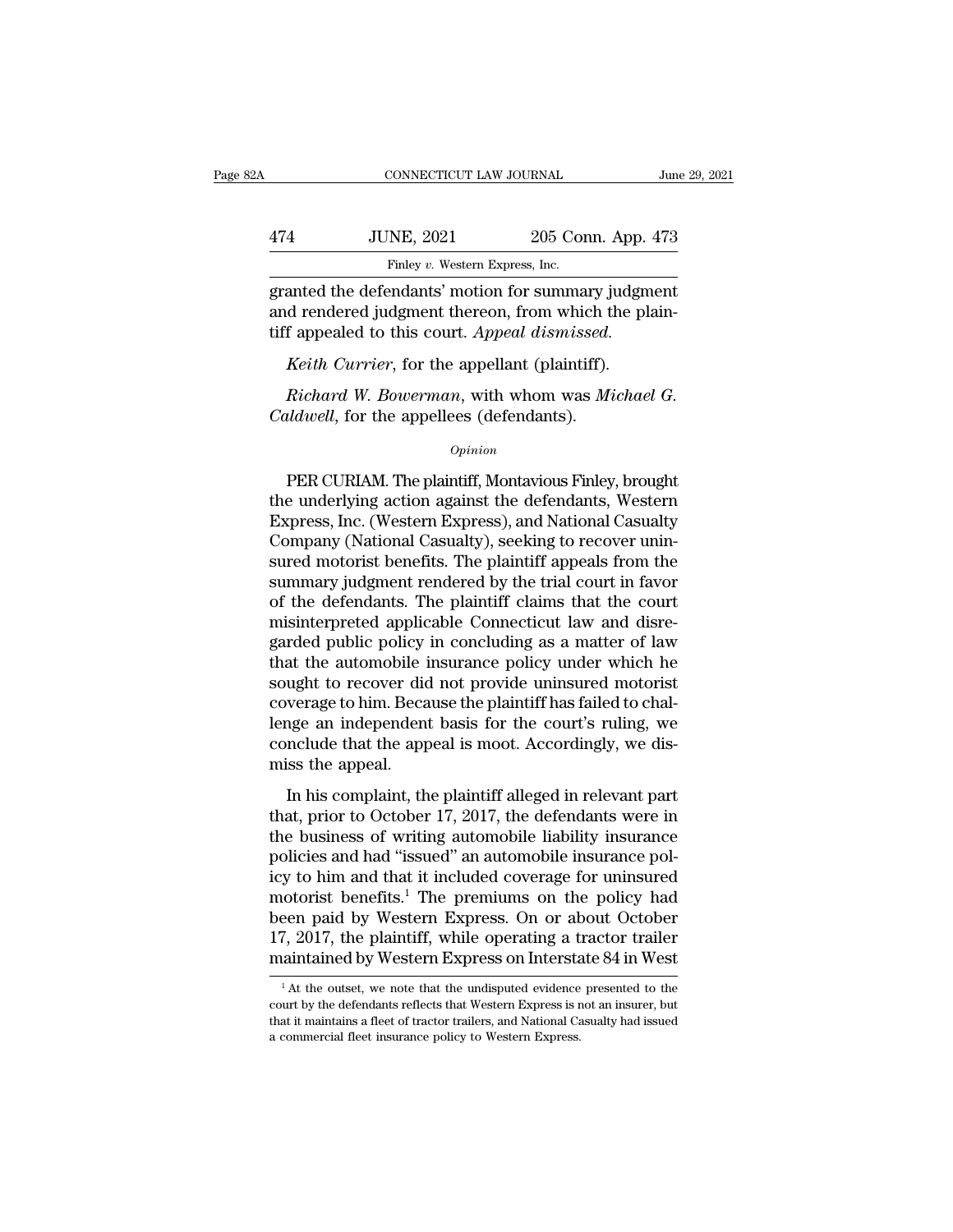| 021 |                    | CONNECTICUT LAW JOURNAL                                | Page 83A |
|-----|--------------------|--------------------------------------------------------|----------|
|     | 205 Conn. App. 473 | <b>JUNE, 2021</b>                                      | 475      |
|     |                    | Finley v. Western Express, Inc.                        |          |
|     |                    | Hartford, sustained various physical injuries when the |          |

CONNECTICUT LAW JOURNAL Page 83A<br>
205 Conn. App. 473 JUNE, 2021 475<br>
Finley v. Western Express, Inc.<br>
Hartford, sustained various physical injuries when the<br>
tractor trailer was struck by an unavoidable object. He<br>
alloged 205 Conn. App. 473 JUNE, 2021 475<br>Finley v. Western Express, Inc.<br>Hartford, sustained various physical injuries when the<br>tractor trailer was struck by an unavoidable object. He<br>alleged that his resulting injuries were caus 205 Conn. App. 473 JUNE, 2021 475<br>
Finley v. Western Express, Inc.<br>
Hartford, sustained various physical injuries when the<br>
tractor trailer was struck by an unavoidable object. He<br>
alleged that his resulting injuries were 205 Conn. App. 473 JUNE, 2021 475<br>
Finley v. Western Express, Inc.<br>
Hartford, sustained various physical injuries when the<br>
tractor trailer was struck by an unavoidable object. He<br>
alleged that his resulting injuries were Finley v. Western Express, Inc.<br>
Hartford, sustained various physical injuries when the<br>
tractor trailer was struck by an unavoidable object. He<br>
alleged that his resulting injuries were caused by the<br>
negligence of an uni Finley v. Western Express, Inc.<br>
Hartford, sustained various physical injuries when the<br>
tractor trailer was struck by an unavoidable object. He<br>
alleged that his resulting injuries were caused by the<br>
negligence of an un Hartford, sustained various physical injuries when the<br>tractor trailer was struck by an unavoidable object. He<br>alleged that his resulting injuries were caused by the<br>negligence of an unidentified and uninsured tortfeasor<br>a tractor trailer was struck by an unavoidable object. He alleged that his resulting injuries were caused by the negligence of an unidentified and uninsured tortfeasor and that "[t]he injuries and losses sustained by [him] alleged that his resulting injuries were caused by the<br>negligence of an unidentified and uninsured tortfeasor<br>and that "[t]he injuries and losses sustained by [him]<br>are the legal responsibility of the [defendants] pursuant negligence of an unidentified and uninsured tortfeasor<br>and that "[t]he injuries and losses sustained by [him]<br>are the legal responsibility of the [defendants] pursuant<br>to the terms of its contract of insurance with [him] a and that "[t]he injuries and losses sustained by [him]<br>are the legal responsibility of the [defendants] pursuant<br>to the terms of its contract of insurance with [him] and<br>in accordance with [General Statutes] §  $38a-336^2$ are the legal responsibility of the [defendant to the terms of its contract of insurance wi<br>in accordance with [General Statutes . . . . ." (Footnote added.) The plaintiff all had satisfied all of the conditions require<br>p accordance with [General Statutes] § 38a-336<sup>2</sup><br>  $\therefore$  (Footnote added.) The plaintiff alleged that he<br>
d satisfied all of the conditions required under the<br>
hicy, which he maintained entitled him to uninsured<br>
d underins In accordance with [central baladies]  $\frac{1}{3}$  sold solve ....." (Footnote added.) The plaintiff alleged that he had satisfied all of the conditions required under the policy, which he maintained entitled him to uninsure

allegations of the conditions required under the policy, which he maintained entitled him to uninsured and underinsured motorist coverage.<br>In their answer, the defendants, with respect to most of the allegations of the co rad satisfied an of the conditions required under the<br>policy, which he maintained entitled him to uninsured<br>and underinsured motorist coverage.<br>In their answer, the defendants, with respect to most<br>of the allegations of th policy, which it maintained entried into to antisated<br>and underinsured motorist coverage.<br>In their answer, the defendants, with respect to most<br>of the allegations or left the plaintiff to his proof. The defen-<br>dants, howev In their answer, the defendants, with respect to most<br>of the allegations of the complaint, either denied the<br>allegations or left the plaintiff to his proof. The defen-<br>dants, however, alleged in relevant part that, althoug In their answer, the defendants, with respect to most<br>of the allegations of the complaint, either denied the<br>allegations or left the plaintiff to his proof. The defen-<br>dants, however, alleged in relevant part that, althoug of the allegations of the complaint, either denied the<br>allegations or left the plaintiff to his proof. The defen-<br>dants, however, alleged in relevant part that, although<br>the policy on which the plaintiff relied, which had allegations or left the plaintiff to his proof. The deferants, however, alleged in relevant part that, althou<br>the policy on which the plaintiff relied, which had be<br>issued to Western Express by National Casualty, w<br>"in ful Fig. 1. The defendants raised five special defenses. In relevant parts and been<br>sued to Western Express by National Casualty, was<br>a full force and effect" at the time of the accident, the<br>licy did not obligate them to pay issued to Western Express by National Casualty, was<br>
"in full force and effect" at the time of the accident, the<br>
policy did not obligate them to pay uninsured motorist<br>
benefits to a covered person under the policy.<br>
The

assued to western Express by radiomal elastarity, was<br>
"in full force and effect" at the time of the accident, the<br>
policy did not obligate them to pay uninsured motorist<br>
benefits to a covered person under the policy.<br>
T man force and crect at the time of the accident, the<br>policy did not obligate them to pay uninsured motorist<br>benefits to a covered person under the policy.<br>The defendants raised five special defenses. In rele-<br>vant part, th benefits to a covered person under the policy.<br>The defendants raised five special defenses. In relevant part, they alleged that at the time of the alleged<br>accident the plaintiff was operating the tractor trailer<br>at issue a The defendants raised five special defenses. In relevant part, they alleged that at the time of the alleged accident the plaintiff was operating the tractor trailer at issue as an agent or employee of Western Express, and The defendants raised five special defenses. In relevant part, they alleged that at the time of the alleged accident the plaintiff was operating the tractor trailer at issue as an agent or employee of Western Express, and at issue as an agent or employee of Western Express,<br>and the tractor trailer was "covered under a fleet insur-<br>ance policy with National Casualty . . . that covered<br>a fleet of commercial tractor trailers maintained by<br> $\frac$ and the tractor trailer was "covered under a fleet insur-<br>ance policy with National Casualty . . . that covered<br>a fleet of commercial tractor trailers maintained by<br> $\frac{1}{2}$  General Statutes § 38a-336 provides in relevan

ance policy with National Casualty . . . that covered<br>a fleet of commercial tractor trailers maintained by<br> $\frac{1}{2}$  General Statutes § 38a-336 provides in relevant part: "(a) (1) (A) Each<br>automobile liability insurance p a fleet of commercial tractor trailers n<br>
<sup>2</sup> General Statutes § 38a-336 provides in relevant part:<br>
automobile liability insurance policy shall provide insura<br>
uninsured and underinsured motorist coverage, in accord<br>
lati Freet Of Commercial tractor transiers inalificantly by<br>
<sup>2</sup> General Statutes § 38a-336 provides in relevant part: "(a) (1) (A) Each<br>
tomobile liability insurance policy shall provide insurance, herein called<br>
insured and <sup>2</sup> General Statutes § 38a-336 provides in relevant part: "(a) (1) (A) Each automobile liability insurance policy shall provide insurance, herein called uninsured and underinsured motorist coverage, in accordance with the

automobile liability insurance policy shall provide insurance, herein called<br>uninsured and underinsured motorist coverage, in accordance with the regu-<br>lations adopted pursuant to section  $38a-334$ ...."<br>General Statutes § uninsured and under<br>insured motorist coverage, in accordance with the regulations adopted pursuant to section<br> $38a-334$ ...."<br>General Statutes  $\S 38a-334$  provides in relevant part: "(a) The Insurance<br>Commissioner shall ad tion . . . and vanpool vehicles . . . registered or principally garaged in Commissioner shall adopt regulations with respect to minimum provisions to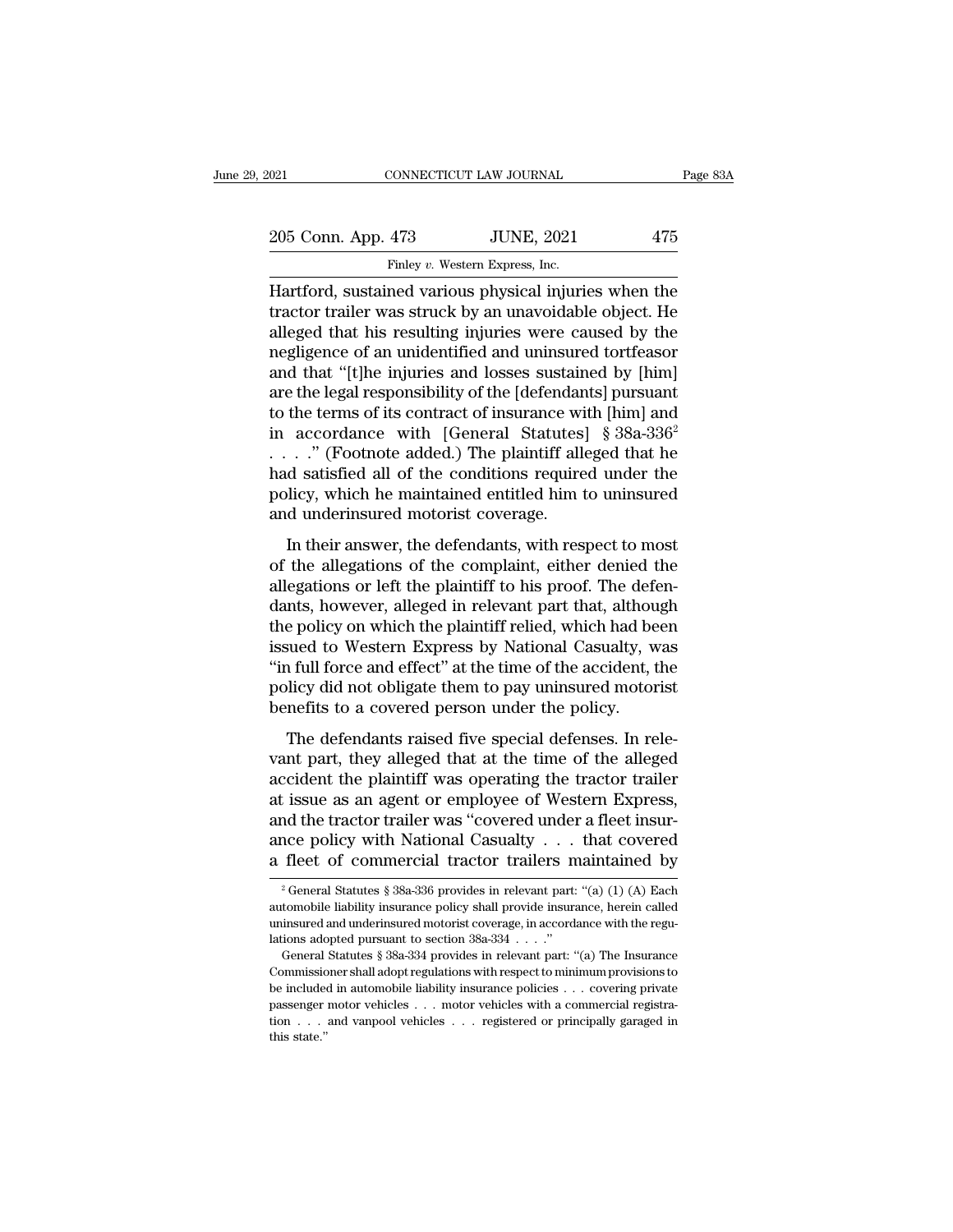| 4А  | CONNECTICUT LAW JOURNAL                                                                                                                                        |                    | June 29, 2021 |
|-----|----------------------------------------------------------------------------------------------------------------------------------------------------------------|--------------------|---------------|
| 476 | <b>JUNE, 2021</b>                                                                                                                                              | 205 Conn. App. 473 |               |
|     | Finley v. Western Express, Inc.                                                                                                                                |                    |               |
|     | Western Express " The defendants alleged that<br>the insurance policy at issue expressly stated that it<br>did not provide uningured meteriat equation and Con |                    |               |

176 JUNE, 2021 205 Conn. App. 473<br>Finley v. Western Express, Inc.<br>Western Express . . . . ." The defendants alleged that<br>the insurance policy at issue expressly stated that it<br>did not provide uninsured motorist coverage, a  $\frac{476}{2021}$  205 Conn. App. 473<br>
Finley v. Western Express, Inc.<br>
Western Express . . . . ." The defendants alleged that<br>
the insurance policy at issue expressly stated that it<br>
did not provide uninsured motorist covera  $\frac{176}{2021}$  and  $\frac{205}{202}$  Conn. App. 473<br>  $\frac{173}{202}$  Finley v. Western Express, Inc.<br>
Western Express . . . . . " The defendants alleged that<br>
the insurance policy at issue expressly stated that it<br>
did not prov Finley  $v$ . Western Express, Inc.<br>
Western Express  $\ldots$  ." The defendants alleged that<br>
the insurance policy at issue expressly stated that it<br>
did not provide uninsured motorist coverage, and Con-<br>
necticut law requirin Finley *v.* western Express, inc.<br>Western Express  $\ldots$ ." The defendants alleged that<br>the insurance policy at issue expressly stated that it<br>did not provide uninsured motorist coverage, and Con-<br>necticut law requiring suc Connecticut. d not provide uninsured motorist coverage, and Concricut law requiring such coverage did not apply to<br>e policy at issue because the policy insured a tractor<br>niler that was not registered or principally garaged in<br>nnnecticu mecticut law requiring such coverage did not apply to<br>the policy at issue because the policy insured a tractor<br>trailer that was not registered or principally garaged in<br>Connecticut.<br>The defendants moved for summary judgmen

the policy at issue because the policy insured a tractor<br>trailer that was not registered or principally garaged in<br>Connecticut.<br>The defendants moved for summary judgment on the<br>grounds that the policy at issue did not cont trailer that was not registered or principally garaged in<br>Connecticut.<br>The defendants moved for summary judgment on the<br>grounds that the policy at issue did not contain a provi-<br>sion for uninsured motorist benefits, the tr Connecticut.<br>The defendants moved for summary judgment on the<br>grounds that the policy at issue did not contain a provi-<br>sion for uninsured motorist benefits, the tractor trailer<br>that the plaintiff allegedly was operating a The defendants moved for summary judgment on the<br>grounds that the policy at issue did not contain a provi-<br>sion for uninsured motorist benefits, the tractor trailer<br>that the plaintiff allegedly was operating at the time of The defendants moved for summary judgment on the<br>grounds that the policy at issue did not contain a provi-<br>sion for uninsured motorist benefits, the tractor trailer<br>that the plaintiff allegedly was operating at the time of grounds that the policy at issue did not contain a provision for uninsured motorist benefits, the tractor trailer<br>that the plaintiff allegedly was operating at the time of<br>the accident was not registered or principally gar sion for uninsured motorist benefits, the tractor trailer<br>that the plaintiff allegedly was operating at the time of<br>the accident was not registered or principally garaged in<br>Connecticut, and Connecticut law requiring unins that the plaintiff allegedly was operating at the time of<br>the accident was not registered or principally garaged in<br>Connecticut, and Connecticut law requiring uninsured<br>motorist coverage did not apply to the tractor traile the accident was not registered or principally garaged in<br>Connecticut, and Connecticut law requiring uninsured<br>motorist coverage did not apply to the tractor trailer. In<br>support of the motion for summary judgment, the defe Connecticut, and Connecticut law requiring uninsured<br>motorist coverage did not apply to the tractor trailer. In<br>support of the motion for summary judgment, the defen-<br>dants filed a memorandum of law and an affidavit of<br>Ron motorist coverage did not apply to the tractor trailer. In<br>support of the motion for summary judgment, the defen-<br>dants filed a memorandum of law and an affidavit of<br>Ron Lowell, General Counsel to Western Express, in<br>which support of the motion for summary judgment, the defen-<br>dants filed a memorandum of law and an affidavit of<br>Ron Lowell, General Counsel to Western Express, in<br>which he averred that the subject tractor trailer was<br>not regist dants filed a memorandum of law and<br>Ron Lowell, General Counsel to West<br>which he averred that the subject tran<br>not registered in Connecticut, the tran<br>principally garaged in Tennessee, and t<br>which the tractor trailer was i inch he averred that the subject tractor trailer was<br>to registered in Connecticut, the tractor trailer was<br>incipally garaged in Tennessee, and the policy under<br>nich the tractor trailer was insured did not provide<br>r uninsur not registered in Connecticut, the tractor trailer was<br>principally garaged in Tennessee, and the policy under<br>which the tractor trailer was insured did not provide<br>for uninsured motorist benefits.<sup>3</sup><br>On February 11, 2019,

principally garaged in Tennessee, and the policy under<br>which the tractor trailer was insured did not provide<br>for uninsured motorist benefits.<sup>3</sup><br>On February 11, 2019, the plaintiff filed an objection<br>to the motion for summ which the tractor trailer was insured did not provide<br>for uninsured motorist benefits.<sup>3</sup><br>On February 11, 2019, the plaintiff filed an objection<br>to the motion for summary judgment. The plaintiff did<br>not attempt to contrad for uninsured motorist benefits.<sup>3</sup><br>On February 11, 2019, the plaintiff filed an objection<br>to the motion for summary judgment. The plaintiff did<br>not attempt to contradict the material facts for which<br>proof was submitted by On February 11, 2019, the plaintiff filed an objection<br>to the motion for summary judgment. The plaintiff did<br>not attempt to contradict the material facts for which<br>proof was submitted by the defendants, but argued that<br>the On February 11, 2019, the plaintiff filed an objection<br>to the motion for summary judgment. The plaintiff did<br>not attempt to contradict the material facts for which<br>proof was submitted by the defendants, but argued that<br>the to the motion for summary judgment. The plaintiff did<br>not attempt to contradict the material facts for which<br>proof was submitted by the defendants, but argued that<br>the defendants' motion for summary judgment should<br>be deni not attempt to contradict the material facts for which<br>proof was submitted by the defendants, but argued that<br>the defendants' motion for summary judgment should<br>be denied. The plaintiff stated that "[t]he tractor trailer<br>t proof was submitted by the defendants, but argued that<br>the defendants' motion for summary judgment should<br>be denied. The plaintiff stated that "[t]he tractor trailer<br>the plaintiff was driving was owned and self-insured by<br> ie plaintiff was driving was owned and self-insured by<br>the defendant Western Express." The plaintiff did not<br>ate that the policy on which he relied contained a<br>rovision for uninsured motorist benefits, but argued<br> $\frac{3}{2}$ the defendant Western Express." The plaintiff did not state that the policy on which he relied contained a provision for uninsured motorist benefits, but argued  $\frac{3}{4}$  Attached to Lowell's affidavit were copies of the C

state that the policy on which he relied contained a<br>provision for uninsured motorist benefits, but argued<br><sup>3</sup>Attached to Lowell's affidavit were copies of the Connecticut Uniform<br>Police Crash Report for the October 17, 20 Provision for<br>
<sup>3</sup> Attached to Lo<br>
Police Crash Repo<br>
trailer's registratic<br>
National Casualty.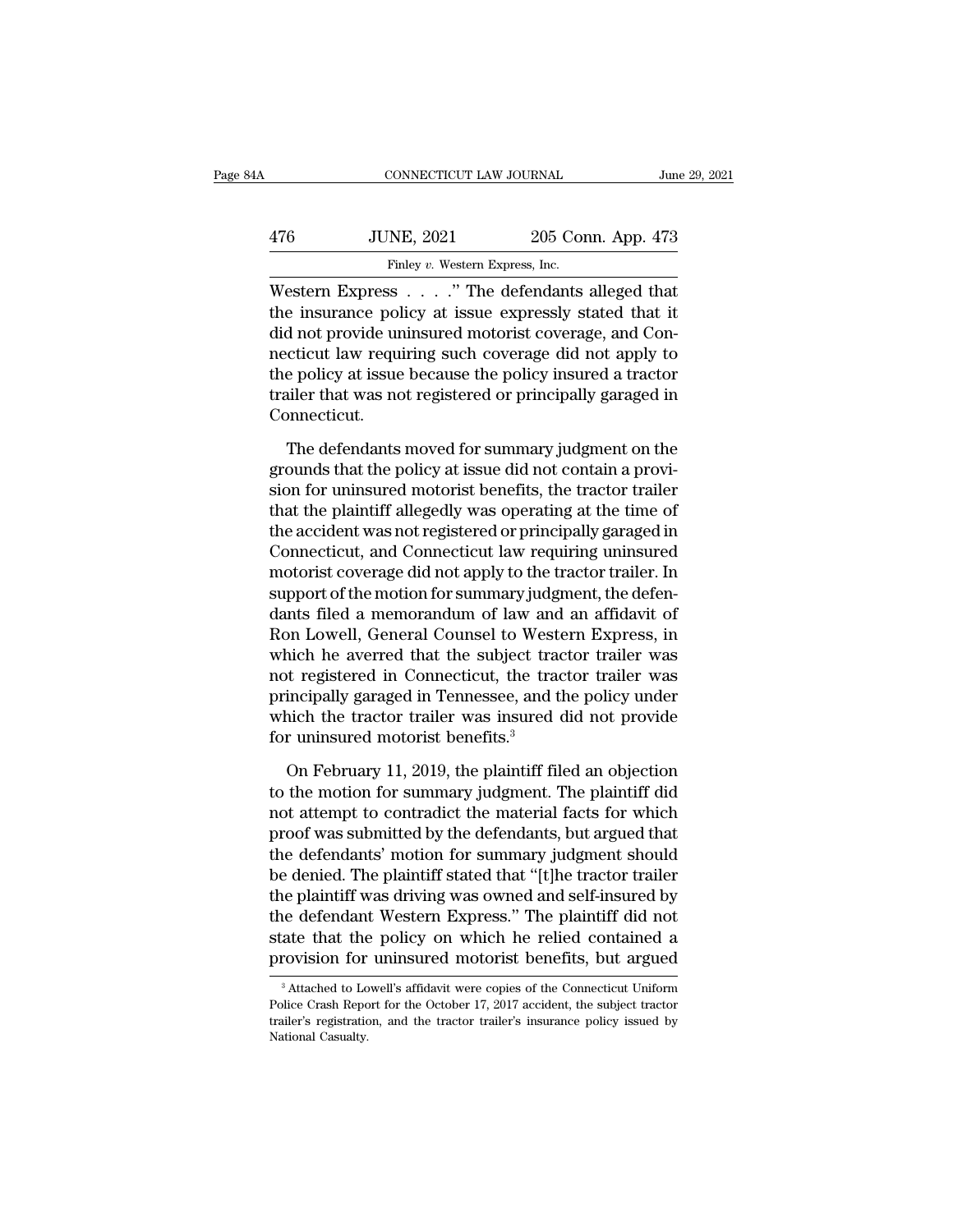| 2021               | CONNECTICUT LAW JOURNAL         |                                                           | Page 85A |
|--------------------|---------------------------------|-----------------------------------------------------------|----------|
| 205 Conn. App. 473 |                                 | <b>JUNE, 2021</b>                                         | 477      |
|                    | Finley v. Western Express, Inc. |                                                           |          |
|                    |                                 | that, pursuant to General Statutes §§ 38a-371 (a) $(2)^4$ |          |

021 CONNECTICUT LAW JOURNAL Page 85<br>
205 Conn. App. 473 JUNE, 2021 477<br>
Finley v. Western Express, Inc.<br>
that, pursuant to General Statutes §§ 38a-371 (a)  $(2)^4$ <br>
and 38a-336 (a) (1), "[t]he defendant was required to<br>
mai 205 Conn. App. 473 JUNE, 2021 477<br>Finley v. Western Express, Inc.<br>that, pursuant to General Statutes  $\S$  38a-371 (a)  $(2)^4$ <br>and 38a-336 (a) (1), "[t]he defendant was required to<br>maintain uninsured motorist coverage while 205 Conn. App. 473 JUNE, 2021 477<br>Finley v. Western Express, Inc.<br>that, pursuant to General Statutes §§ 38a-371 (a)  $(2)^4$ <br>and 38a-336 (a) (1), "[t]he defendant was required to<br>maintain uninsured motorist coverage while o 205 Conn. App. 473 JUNE, 2021 477<br>
Finley v. Western Express, Inc.<br>
that, pursuant to General Statutes §§ 38a-371 (a)  $(2)^4$ <br>
and 38a-336 (a) (1), "[t]he defendant was required to<br>
maintain uninsured motorist coverage whi Finley v. Western Express, Inc.<br>
that, pursuant to General Statutes §§ 38a-37<br>
and 38a-336 (a) (1), "[t]he defendant was re<br>
maintain uninsured motorist coverage while<br>
in Connecticut." On February 22, 2019, the d<br>
filed a That, at measure heavy and the court issue.<br>
at, pursuant to General Statutes §§ 38a-371 (a)  $(2)^4$ <br>
d 38a-336 (a) (1), "[t]he defendant was required to<br>
aintain uninsured motorist coverage while operating<br>
Connecticut." that, pursuant to General Statutes  $\S$ § 38a-371 (a) (2)<sup>\*</sup><br>and 38a-336 (a) (1), "[t]he defendant was required to<br>maintain uninsured motorist coverage while operating<br>in Connecticut." On February 22, 2019, the defendants<br>f

and 38a-336 (a) (1), "[t]he defendant was required to<br>maintain uninsured motorist coverage while operating<br>in Connecticut." On February 22, 2019, the defendants<br>filed a reply to the plaintiff's objection.<br>On May 6, 2019, maintain uninsured motorist coverage while operating<br>in Connecticut." On February 22, 2019, the defendants<br>filed a reply to the plaintiff's objection.<br>On May 6, 2019, the court heard oral argument from<br>the parties on the m in Connecticut." On February 22, 2019, the defendants<br>filed a reply to the plaintiff's objection.<br>On May 6, 2019, the court heard oral argument from<br>the parties on the motion and objection. On August<br>30, 2019, the court i filed a reply to the plaintiff's objection.<br>
On May 6, 2019, the court heard oral argument from<br>
the parties on the motion and objection. On August<br>
30, 2019, the court issued a memorandum of decision<br>
rendering summary ju On May 6, 2019, the court heard oral argument from<br>the parties on the motion and objection. On August<br>30, 2019, the court issued a memorandum of decision<br>rendering summary judgment in favor of the defen-<br>dants. The court e the parties on the motion and objection. On August 30, 2019, the court issued a memorandum of decision rendering summary judgment in favor of the defendants. The court engaged in a choice of law analysis and concluded that 30, 2019, the court issued a memorandum of decision<br>rendering summary judgment in favor of the defen-<br>dants. The court engaged in a choice of law analysis<br>and concluded that, in light of the undisputed facts<br>before it, Ten rendering summary judgment in favor of the defendants. The court engaged in a choice of law analysis<br>and concluded that, in light of the undisputed facts<br>before it, Tennessee law governed the parties' dispute<br>and that the dants. The court engaged in a choice of law analysis<br>and concluded that, in light of the undisputed facts<br>before it, Tennessee law governed the parties' dispute<br>and that the plaintiff was not entitled to uninsured<br>motorist and concluded that, in light of the undisputed facts<br>before it, Tennessee law governed the parties' dispute<br>and that the plaintiff was not entitled to uninsured<br>motorist benefits under Tennessee law, which did not<br>require before it, Tennessee law governed the parties' dispute<br>and that the plaintiff was not entitled to uninsured<br>motorist benefits under Tennessee law, which did not<br>require the defendants to provide such coverage. The<br>court no and that the plaintiff was not entitled to uninsured<br>motorist benefits under Tennessee law, which did not<br>require the defendants to provide such coverage. The<br>court noted that, "[a]lthough public policy in Connecti-<br>cut fa motorist benefits under Tennessee law, which did not<br>require the defendants to provide such coverage. The<br>court noted that, "[a]lthough public policy in Connecti-<br>cut favors uninsured motorist coverage . . . it cannot<br>be s require the defendants to provide such coverage. The<br>court noted that, "[a]lthough public policy in Connecti-<br>cut favors uninsured motorist coverage . . . it cannot<br>be said that it would violate a fundamental public policy urt noted that, "[a]lthough public policy in Connecti-<br>t favors uninsured motorist coverage . . . it cannot<br>said that it would violate a fundamental public policy<br>be offensive to our sense of justice to apply Tennes-<br>e law cut favors uninsured motorist coverage . . . it cannot<br>be said that it would violate a fundamental public policy<br>or be offensive to our sense of justice to apply Tennes-<br>see law and thereby allow an out of state vehicle to

be said that it would violate a fundamental public policy<br>or be offensive to our sense of justice to apply Tennes-<br>see law and thereby allow an out of state vehicle to oper-<br>ate without such coverage." (Emphasis omitted.)<br> or be offensive to our sense of justice to apply Tennes-<br>see law and thereby allow an out of state vehicle to oper-<br>ate without such coverage." (Emphasis omitted.)<br>The court also addressed the plaintiff's argument<br>that, un see law and thereby allow an out of state vehicle to operate without such coverage." (Emphasis omitted.)<br>The court also addressed the plaintiff's argument<br>that, under Connecticut law, §§ 38a-371 and 38a-336 (a)<br>(1) require ate without such coverage." (Emphasis omitted.)<br>
The court also addressed the plaintiff's argument<br>
that, under Connecticut law, §§ 38a-371 and 38a-336 (a)<br>
(1) required the defendants to carry uninsured motorist<br>
coverage The court also addressed the plaintiff's argument<br>that, under Connecticut law,  $\S$  38a-371 and 38a-336 (a)<br>(1) required the defendants to carry uninsured motorist<br>coverage. The court concluded that "[a]pplying these<br>statu that, under Connecticut law, §§ 38a-371 and 38a-336 (a) (1) required the defendants to carry uninsured motorist coverage. The court concluded that "[a]pplying these statutes . . . would not change the outcome" it had reac (1) required the  $\epsilon$ <br>coverage. The  $\epsilon$ <br>statutes . . . w<br>reached in appl<br>been established<br>ther registered<br>cut] . . . ."<br> $\frac{1}{4}$  General Statutes § exached in applying Tennessee law because "it ha[d]<br>
een established that the defendants' vehicle was nei-<br>
eer registered nor principally garaged in [Connecti-<br>  $x^4$  General Statutes § 38a-371 provides in relevant part: been established that the defendants' vehicle was nei-<br>ther registered nor principally garaged in [Connecti-<br>cut] . . . ."<br> $\frac{1}{4}$  General Statutes § 38a-371 provides in relevant part: "(a) (2) The owner<br>of a private pa

ther registered nor principally garaged in [Connecticut] . . . . "<br>
"General Statutes § 38a-371 provides in relevant part: "(a) (2) The owner of a private passenger motor vehicle not required to be registered in this stat The security required by this section, may be provided by a policy insurance complying with this section, may be provided by a policy insurance complying with this section, may be provided by a policy insurance complying

of insurance complying with this section issued by or on behalf of an insurer <sup>4</sup> General Statutes § 38a-371 provides in relevant part: "(a) (2) The owner of a private passenger motor vehicle not required to be registered in this state shall maintain security in accordance with this section  $\dots$  "( % of a private passenger motor vehicle not required to be registered in this state shall maintain security in accordance with this section . . . . . "(b) The security required by this section, may be provided by a policy State shall maintain security in accordance with this section  $\ldots$  "(b) The security required by this section, may be provided by a policy of insurance complying with this section issued by or on behalf of an insurer lic of insurance complying with this section issued by or on behalf of an insurer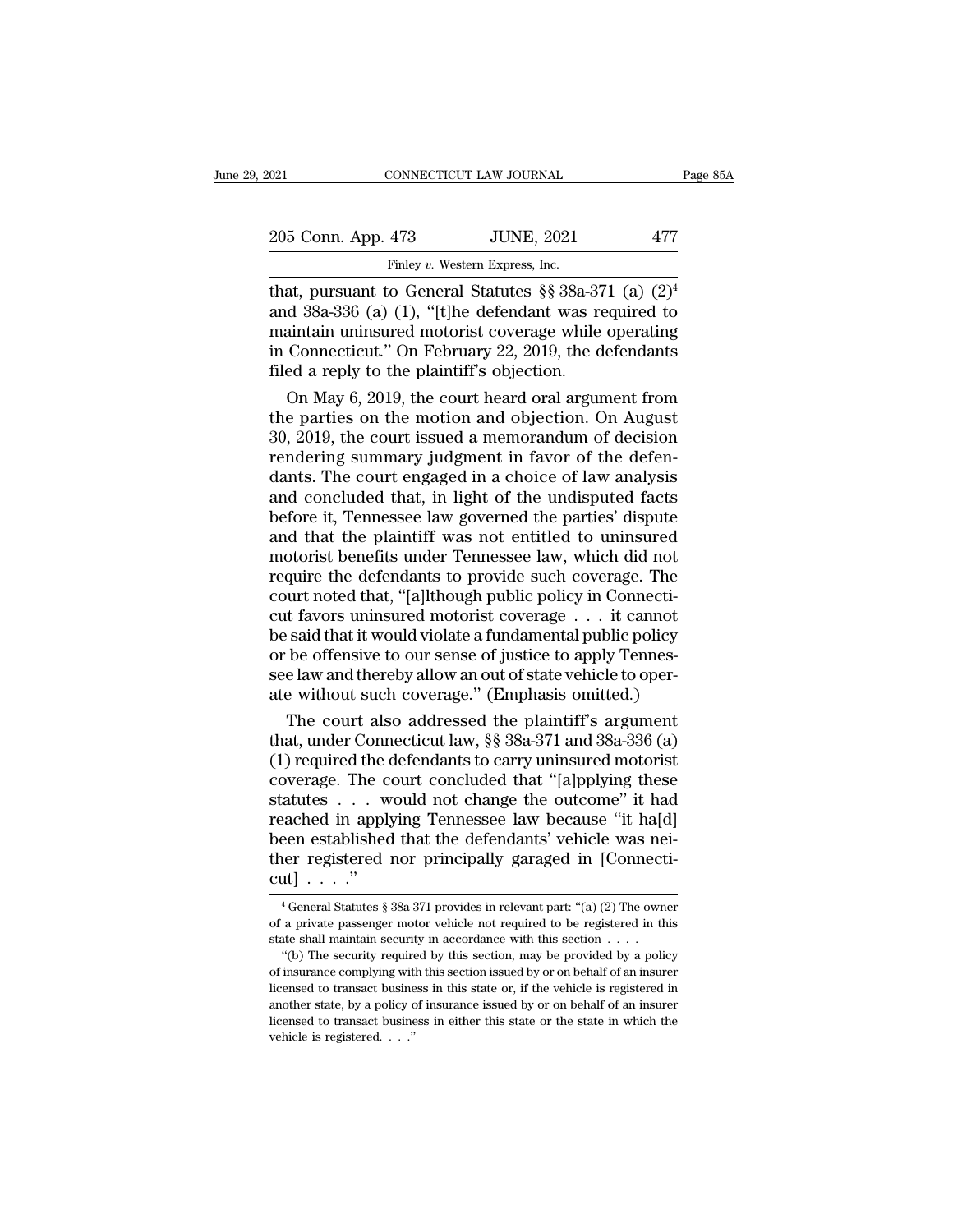| 36A | CONNECTICUT LAW JOURNAL                                                                                                                                              |                    | June 29, 2021 |
|-----|----------------------------------------------------------------------------------------------------------------------------------------------------------------------|--------------------|---------------|
| 478 | <b>JUNE, 2021</b>                                                                                                                                                    | 205 Conn. App. 473 |               |
|     | Finley v. Western Express, Inc.                                                                                                                                      |                    |               |
|     | Ultimately, the court concluded that "[t]he defen-<br>dants were not required to purchase uninsured motorist<br>coverage for their vehicle and the uncontested sworn |                    |               |

478 JUNE, 2021 205 Conn. App. 473<br>Finley v. Western Express, Inc.<br>Ultimately, the court concluded that "[t]he defendants were not required to purchase uninsured motorist<br>coverage for their vehicle, and the uncontested swor  $\frac{478}{\text{Fmley } v. \text{ Western Express, Inc.}}$ <br>
Ultimately, the court concluded that "[t]he defendants were not required to purchase uninsured motorist<br>
coverage for their vehicle, and the uncontested sworn<br>
copy of the defendants' insuranc 478 JUNE, 2021 205 Conn. App. 473<br>Finley v. Western Express, Inc.<br>Ultimately, the court concluded that "[t]he defendants were not required to purchase uninsured motorist<br>coverage for their vehicle, and the uncontested swo Finley v. Western Express, Inc.<br>
Ultimately, the court concluded that "[t]he defendants were not required to purchase uninsured motorist<br>
coverage for their vehicle, and the uncontested sworn<br>
copy of the defendants' insu Finley v. Western Express, Inc.<br>
Ultimately, the court concluded that "[t]he defendants were not required to purchase uninsured motorist<br>
coverage for their vehicle, and the uncontested sworn<br>
copy of the defendants' insu Ultimately, the court concluded that "[t]he defen-<br>dants were not required to purchase uninsured motorist<br>coverage for their vehicle, and the uncontested sworn<br>copy of the defendants' insurance policy indicates that<br>their dants were not required to purchase uninsured motorist<br>coverage for their vehicle, and the uncontested sworn<br>copy of the defendants' insurance policy indicates that<br>their vehicle did not carry such coverage. . . . There-<br>f coverage for their vehicle, and the uncontested sworn<br>copy of the defendants' insurance policy indicates that<br>their vehicle did not carry such coverage. . . . There-<br>fore, there is no genuine issue of material fact that<br>th copy of the defendants' insurance p<br>their vehicle did not carry such cov<br>fore, there is no genuine issue of<br>the defendants' vehicle was not co<br>motorist insurance." From that jud<br>now appeals. Additional facts and<br>will be se eir vehicle did not carry such coverage. . . . There-<br>re, there is no genuine issue of material fact that<br>e defendants' vehicle was not covered by uninsured<br>otorist insurance." From that judgment, the plaintiff<br>w appeals. fore, there is no genuine issue of material fact that<br>the defendants' vehicle was not covered by uninsured<br>motorist insurance." From that judgment, the plaintiff<br>now appeals. Additional facts and procedural history<br>will be

the defendants' vehicle was not covered by uninsured<br>motorist insurance." From that judgment, the plaintiff<br>now appeals. Additional facts and procedural history<br>will be set forth as necessary.<br>On appeal, the plaintiff clai motorist insurance." From that judgment, the plaintiff<br>now appeals. Additional facts and procedural history<br>will be set forth as necessary.<br>On appeal, the plaintiff claims that the court misinter-<br>preted applicable Connect now appeals. Additional facts and procedural history<br>will be set forth as necessary.<br>On appeal, the plaintiff claims that the court misinter-<br>preted applicable Connecticut law and disregarded pub-<br>lic policy in concluding will be set forth as necessary.<br>
On appeal, the plaintiff claims that the court misinter-<br>
preted applicable Connecticut law and disregarded pub-<br>
lic policy in concluding as a matter of law that the<br>
automobile insurance On appeal, the plaintiff claims that the court misinter-<br>preted applicable Connecticut law and disregarded pub-<br>lic policy in concluding as a matter of law that the<br>automobile insurance policy under which the plaintiff<br>sou preted applicable Connecticut law and disregarded pub-<br>lic policy in concluding as a matter of law that the<br>automobile insurance policy under which the plaintiff<br>sought to recover did not provide uninsured motorist<br>coverag ic policy in concluding as a matter of law that the<br>automobile insurance policy under which the plaintiff<br>sought to recover did not provide uninsured motorist<br>coverage to him. The plaintiff, relying solely on Con-<br>necticut automobile insurance policy under which the plaintiff<br>sought to recover did not provide uninsured motorist<br>coverage to him. The plaintiff, relying solely on Con-<br>necticut law, reiterates in substance the arguments<br>advanced sought to recover did not provide uninsured motorist<br>coverage to him. The plaintiff, relying solely on Con-<br>necticut law, reiterates in substance the arguments<br>advanced before the trial court, arguing that the court<br>erred coverage to him. The plaintiff, relying solely on Connecticut law, reiterates in substance the arguments<br>advanced before the trial court, arguing that the court<br>erred in its determination that the defendants were<br>entitled necticut law, reiterates in substance the arguments<br>advanced before the trial court, arguing that the court<br>erred in its determination that the defendants were<br>entitled to judgment as a matter of law. The plaintiff<br>argues advanced before the trial court, arguing that the court<br>erred in its determination that the defendants were<br>entitled to judgment as a matter of law. The plaintiff<br>argues that the court erred because Connecticut law<br>"mandat erred in its determination that the defendants were<br>entitled to judgment as a matter of law. The plaintiff<br>argues that the court erred because Connecticut law<br>"mandates that all vehicles operating on Connecticut<br>roadways m entitled to judgment as a matter of law. The plaintiff<br>argues that the court erred because Connecticut law<br>"mandates that all vehicles operating on Connecticut<br>roadways maintain uninsured motorist coverage" and<br>that Connec argues that the court erred because Connecticut law<br>
"mandates that all vehicles operating on Connecticut<br>
roadways maintain uninsured motorist coverage" and<br>
that Connecticut "has consistently maintained a strong<br>
public "mandates that all vehicles operating on Connecticut<br>roadways maintain uninsured motorist coverage" and<br>that Connecticut "has consistently maintained a strong<br>public policy favoring uninsured motorist coverage."<br>The plaint roadways maintain uninsured motorist coverage" and<br>that Connecticut "has consistently maintained a strong<br>public policy favoring uninsured motorist coverage."<br>The plaintiff does not, however, challenge the principal<br>basis that Connecticut "has consistently maintained a strong public policy favoring uninsured motorist coverage."<br>The plaintiff does not, however, challenge the principal basis for the court's summary judgment ruling, that Tenn asis for the court's summary judgment ruling, that<br>ennessee law applies to the action and that he was not<br>titled to uninsured motorist benefits under Tennessee<br>w.<sup>5</sup> Because the plaintiff has failed to challenge that<br> $\frac{$ Tennessee law applies to the action and that he was not entitled to uninsured motorist benefits under Tennessee law.<sup>5</sup> Because the plaintiff has failed to challenge that  $\frac{1}{100}$  we note that, during oral argument bef

entitled to uninsured motorist benefits under Tennessee<br>law.<sup>5</sup> Because the plaintiff has failed to challenge that<br> $\frac{1}{100}$   $\frac{1}{100}$   $\frac{1}{100}$   $\frac{1}{100}$   $\frac{1}{100}$   $\frac{1}{100}$   $\frac{1}{100}$   $\frac{1}{100}$   $\frac{1}{100}$ law.<sup>5</sup> Because the plaintiff has failed to challenge that  $\frac{1}{100}$  we note that, during oral argument before this court, the plaintiff's appellate counsel agreed that the principal basis for the court's ruling resulte EVALUATE: The courting oral argument before this court, the plaintiff's appellate counsel agreed that the principal basis for the court's ruling resulted from its reliance on and application of Tennessee law, and he ackno <sup>5</sup> We note that, during oral argument before this court, the plaintiff's appellate counsel agreed that the principal basis for the court's ruling resulted from its reliance on and application of Tennessee law, and he ack appellate counsel agreed that the principal basis for the court's ruling<br>resulted from its reliance on and application of Tennessee law, and he<br>acknowledged that, in his appellate brief, he did not challenge this aspect<br>of dependent from its reliance on and application of Tennessee law, and he acknowledged that, in his appellate brief, he did not challenge this aspect of the court's ruling. Following oral argument before this court, we order independent has a summary increase that, in his appellate brief, he did not challenge this aspect of the court's ruling. Following oral argument before this court, we ordered the parties "to file simultaneous supplemental of the court's ruling. Following oral argument before this court, we ordered the parties "to file simultaneous supplemental briefs addressing the issue of why the appeal should not be dismissed as moot in light of the fact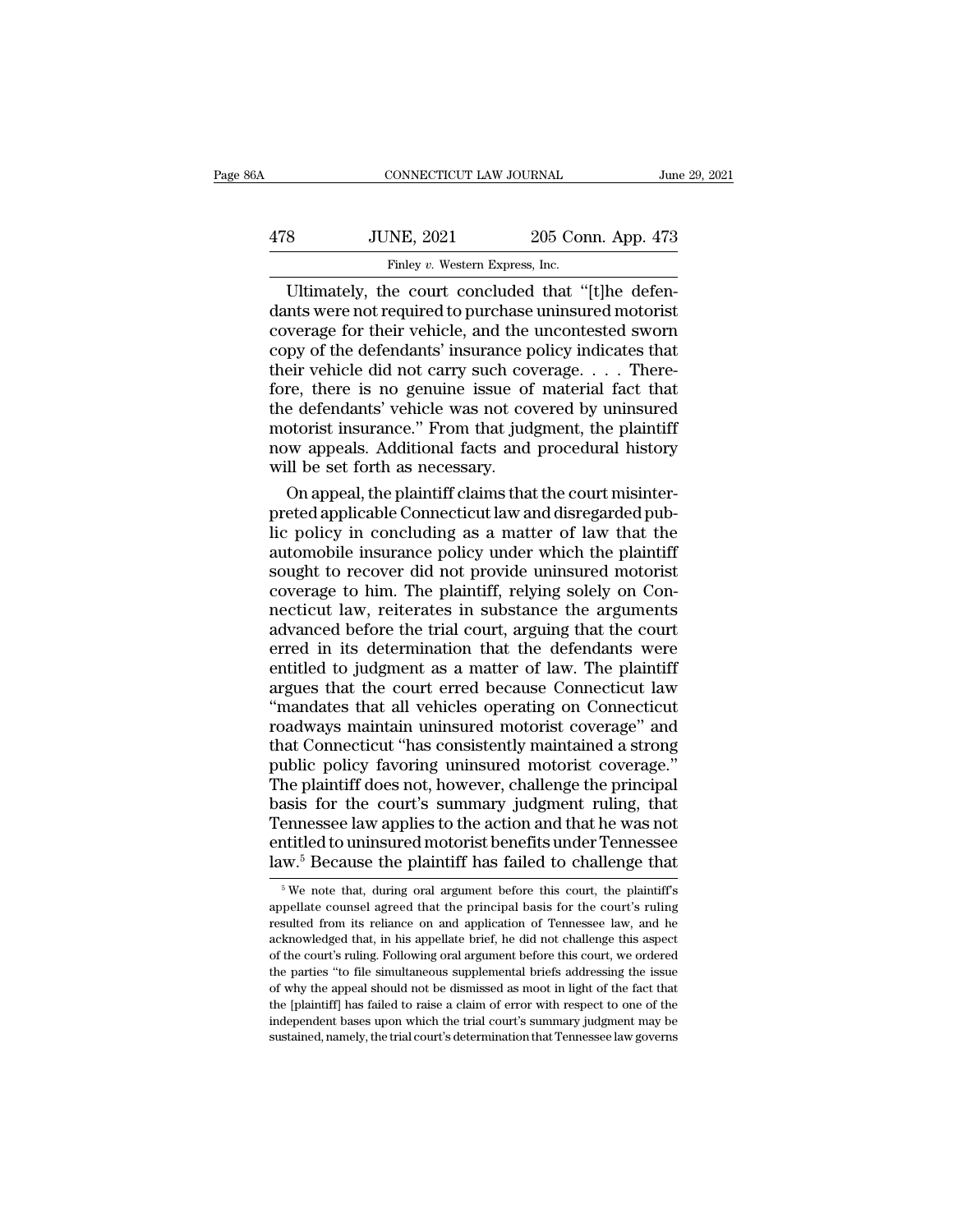| 021                | CONNECTICUT LAW JOURNAL                                | Page 87A |
|--------------------|--------------------------------------------------------|----------|
|                    |                                                        |          |
| 205 Conn. App. 473 | <b>JUNE, 2021</b>                                      | 479      |
|                    | Finley v. Western Express, Inc.                        |          |
|                    | independent hasis for the court's ruling his anneal is |          |

independent basis for the court's ruling, his appeal is<br>
independent basis for the court's ruling, his appeal is<br>
independent basis for the court's ruling, his appeal is<br>
independent basis for the court's ruling, his appea moot.

<sup>5</sup> Conn. App. 473 JUNE, 2021 479<br>
Finley v. Western Express, Inc.<br>
dependent basis for the court's ruling, his appeal is<br>
oot.<br>
"Mootness implicates [this] court's subject matter<br>
risdiction and is thus a threshold matter 205 Conn. App. 473 JUNE, 2021 479<br>
Finley v. Western Express, Inc.<br>
independent basis for the court's ruling, his appeal is<br>
moot.<br>
"Mootness implicates [this] court's subject matter<br>
jurisdiction and is thus a threshold Finley v. Western Express, Inc.<br>
independent basis for the court's ruling, his appeal is<br>
moot.<br>
"Mootness implicates [this] court's subject matter<br>
jurisdiction and is thus a threshold matter for us to<br>
resolve." (Interna independent basis for the court's ruling, his appeal is<br>moot.<br>"Mootness implicates [this] court's subject matter<br>jurisdiction and is thus a threshold matter for us to<br>resolve." (Internal quotation marks omitted.) *Hartford* moot.<br>
"Mootness implicates [this] court's subject matter<br>
jurisdiction and is thus a threshold matter for us to<br>
resolve." (Internal quotation marks omitted.) *Hartford*<br>
v. *CBV Parking Hartford*, *LLC*, 330 Conn. 200, 2 "Wootness implicates [this] court's subject matter<br>jurisdiction and is thus a threshold matter for us to<br>resolve." (Internal quotation marks omitted.) *Hartford*<br>v. *CBV Parking Hartford*, *LLC*, 330 Conn. 200, 210, 192<br>A "Mootness implicates [this] court's subject matter<br>jurisdiction and is thus a threshold matter for us to<br>resolve." (Internal quotation marks omitted.) *Hartford*<br>v. *CBV Parking Hartford*, *LLC*, 330 Conn. 200, 210, 192<br>A jurisdiction and is thus a threshold matter for us to<br>resolve." (Internal quotation marks omitted.) *Hartford*<br>v. *CBV Parking Hartford*, *LLC*, 330 Conn. 200, 210, 192<br>A.3d 406 (2018). "Where an appellant fails to challen resolve." (Internal quotation marks omitted.) *Hartford*<br>v. *CBV Parking Hartford*, *LLC*, 330 Conn. 200, 210, 192<br>A.3d 406 (2018). "Where an appellant fails to challenge<br>all bases for a trial court's adverse ruling on his v. *CBV Parking Hartford, LLC*, 330 Conn. 200, 210, 192<br>A.3d 406 (2018). "Where an appellant fails to challenge<br>all bases for a trial court's adverse ruling on his claim,<br>even if this court were to agree with the appellant A.3d 406 (2018). "Where an appellant fails to challenge<br>all bases for a trial court's adverse ruling on his claim,<br>even if this court were to agree with the appellant on<br>the issues that he does raise, we still would not be all bases for a trial court's adverse ruling on his claim,<br>even if this court were to agree with the appellant on<br>the issues that he does raise, we still would not be able<br>to provide [him] any relief in light of the bindin even if this court were to agree with the appellant on<br>the issues that he does raise, we still would not be able<br>to provide [him] any relief in light of the binding adverse<br>finding[s] [not raised] with respect to those cl the issues that he does raise, we still would not be able<br>to provide [him] any relief in light of the binding adverse<br>finding[s] [not raised] with respect to those claims. . . .<br>Therefore, when an appellant challenges a tr to provide [him] any relief in light of the binding adverse<br>finding[s] [not raised] with respect to those claims. . . .<br>Therefore, when an appellant challenges a trial court's<br>adverse ruling, but does not challenge all ind finding[s] [not raised] with respect to those claims. . . . Therefore, when an appellant challenges a trial court's adverse ruling, but does not challenge all independent bases for that ruling, the appeal is moot." (Intern Therefore, when an appellant challenges a trial court's<br>adverse ruling, but does not challenge all independent<br>bases for that ruling, the appeal is moot." (Internal quo-<br>tation marks omitted.) Jacques v. Jacques, 195 Conn. adverse ruling, but does not challenge all independent<br>bases for that ruling, the appeal is moot." (Internal quo-<br>tation marks omitted.) Jacques v. Jacques, 195 Conn.<br>App. 59, 61–62, 223 A.3d 90 (2019); see also *Doe* v.<br>H bases for that ruling, the appeal is moot." (Internal quotation marks omitted.) Jacques v. Jacques, 195 Conn.<br>App. 59, 61–62, 223 A.3d 90 (2019); see also *Doe* v.<br>Hartford Roman Catholic Diocesan Corp., 317 Conn.<br>357, 37 tation marks omitted.) Jacques v. Jacques, 195 Conn.<br>App. 59, 61–62, 223 A.3d 90 (2019); see also *Doe* v.<br>Hartford Roman Catholic Diocesan Corp., 317 Conn.<br>357, 379 n.23, 119 A.3d 462 (2015) ("where alternative<br>grounds fo App. 59, 61–62, 223 A.3d 90 (2019); see also *Doe* v.<br>Hartford Roman Catholic Diocesan Corp., 317 Conn.<br>357, 379 n.23, 119 A.3d 462 (2015) ("where alternative<br>grounds found by the reviewing court and unchallenged<br>on appea *Hartford Roman Catholic Diocesan Corp.*, 317 Conn.<br>357, 379 n.23, 119 A.3d 462 (2015) ("where alternative<br>grounds found by the reviewing court and unchallenged<br>on appeal would support the trial court's judgment,<br>independ 357, 379 n.23, 119 A.3d 462 (2015) ("where alternative<br>grounds found by the reviewing court and unchallenged<br>on appeal would support the trial court's judgment,<br>independent of some challenged ground, the challenged<br>ground grounds found by the reviewing court and unchallenged<br>on appeal would support the trial court's judgment,<br>independent of some challenged ground, the challenged<br>ground that forms the basis of the appeal is moot because<br>the bound that forms the basis of the appeal is moot because<br>
e court on appeal could grant no practical relief to<br>
e complainant" (internal quotation marks omitted));<br>
e also *Hartford* v. *CBV Parking Hartford*, *LLC*,<br>
pra, the court on appeal could grant no practical relief to<br>the complainant" (internal quotation marks omitted));<br>see also *Hartford* v. *CBV Parking Hartford*, *LLC*,<br>supra, 210.<br>As we have explained, in the present case, the

the complainant" (internal quotation marks omitted));<br>see also *Hartford* v. *CBV Parking Hartford*, *LLC*,<br>supra, 210.<br>As we have explained, in the present case, the court<br>engaged in a choice of law analysis. It then conc see also *Hartford v. CBV Parking Hartford, LLC,*<br>supra, 210.<br>As we have explained, in the present case, the court<br>engaged in a choice of law analysis. It then concluded<br>that Tennessee law applied to the plaintiff's cause supra, 210.<br>As we have explained, in the present case, the court<br>engaged in a choice of law analysis. It then concluded<br>that Tennessee law applied to the plaintiff's cause of<br>action and that the plaintiff was not entitled As we have explained, in the present case, the court<br>engaged in a choice of law analysis. It then concluded<br>that Tennessee law applied to the plaintiff's cause of<br>action and that the plaintiff was not entitled to unin-<br>su that Tennessee law applied to the plaintiff's cause of<br>action and that the plaintiff was not entitled to unin-<br>sured motorist benefits under Tennessee law. This con-<br>clusion was the principal basis for the court's ruling.<br> action and that the plaintiff was not entitled to uninsured motorist benefits under Tennessee law. This conclusion was the principal basis for the court's ruling.<br>
the parties' dispute and that as a matter of law the [plai sured motorist benefits under Tennessee law. This conclusion was the principal basis for the court's ruling.<br>
the parties' dispute and that as a matter of law the [plaintiff] is not entitled<br>
to judgment in his favor under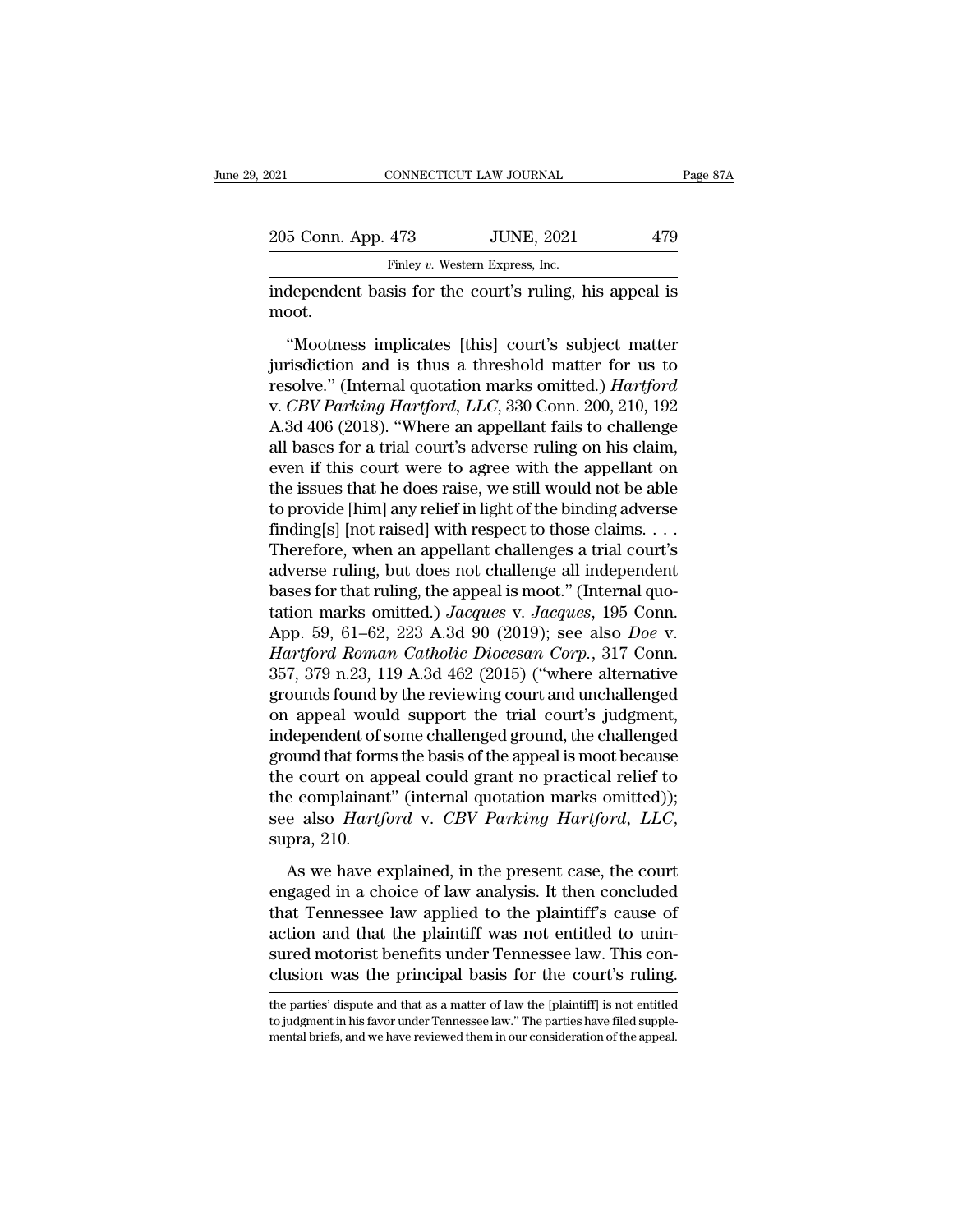CONNECTICUT LAW JOURNAL June 29, 2021<br>480 JUNE, 2021 205 Conn. App. 480<br>Bosque v. Commissioner of Correction CONNECTICUT LAW JOURNAL<br>JUNE, 2021 205 Conn. App<br>Bosque *v.* Commissioner of Correction<br>tive basis for its ruling the court concli

CONNECTICUT LAW JOURNAL June 29, 2021<br>
480 JUNE, 2021 205 Conn. App. 480<br>
Bosque v. Commissioner of Correction<br>
As an alternative basis for its ruling, the court concluded<br>
that, even if Connecticut law applied, the plaint 180 JUNE, 2021 205 Conn. App. 480<br>Bosque v. Commissioner of Correction<br>As an alternative basis for its ruling, the court concluded<br>that, even if Connecticut law applied, the plaintiff still<br>could not prevail. Thus, even if  $\frac{1}{200}$  JUNE, 2021 205 Conn. App. 480<br>Bosque v. Commissioner of Correction<br>As an alternative basis for its ruling, the court concluded<br>that, even if Connecticut law applied, the plaintiff still<br>could not prevail. Thus  $\frac{360}{205}$  JUNE, 2021  $\frac{205}{205}$  Conn. App. 480<br>  $\frac{1}{205}$  Bosque v. Commissioner of Correction<br>
As an alternative basis for its ruling, the court concluded<br>
that, even if Connecticut law applied, the plaintiff st bester to provide the connection<br>Bosque v. Commissioner of Correction<br>As an alternative basis for its ruling, the court concluded<br>that, even if Connecticut law applied, the plaintiff still<br>could not prevail. Thus, even if Bosque  $v$ . Commissioner of Correction<br>As an alternative basis for its ruling, the court concluded<br>that, even if Connecticut law applied, the plaintiff still<br>could not prevail. Thus, even if we agreed with the<br>plaintiff's As an alternative basis for its ruling, the court concluded<br>that, even if Connecticut law applied, the plaintiff still<br>could not prevail. Thus, even if we agreed with the<br>plaintiff's argument under Connecticut law, we woul that, even if Connecticut law applied, the plaintiff still<br>could not prevail. Thus, even if we agreed with the<br>plaintiff's argument under Connecticut law, we would<br>be unable to provide him any relief in connection with<br>thi could not prevail. Thus, even if we<br>plaintiff's argument under Connect<br>be unable to provide him any relief<br>this appeal because he failed to chall<br>dent bases for the court's summar<br>Relying on the authorities set forth<br>clude aintiff's argument under Conner<br>
unable to provide him any rel<br>
is appeal because he failed to c<br>
ont bases for the court's sumi<br>
lying on the authorities set for<br>
ude that the appeal is moot.<br>
The appeal is dismissed. %)<br>asses for the court's summary judgment ruling.<br>g on the authorities set forth previously, we con-<br>that the appeal is moot.<br>appeal is dismissed.<br><br>**BENJAMIN BOSQUE v. COMMISSIONER**<br>OF CORRECTION<br>(AC 43188)

# horities set forth previously, we c<br>
beal is moot.<br>
ismissed.<br> **BOSQUE v. COMMISSIONER**<br>
OF CORRECTION<br>
(AC 43188) is moot.<br>
issed.<br>
SQUE v. COMMISS<br>
CORRECTION<br>
(AC 43188)<br>
lexander and Suarez, Js. BENJAMIN BOSQUE  $v$ . COMMISSIONER<br>OF CORRECTION<br>(AC 43188)<br>Cradle, Alexander and Suarez, Js.

### *Syllabus*

OF CORRECTION<br>
(AC 43188)<br>
Cradle, Alexander and Suarez, Js.<br>
Syllabus<br>
The petitioner, who had been convicted of the crimes of conspiracy to<br>
commit robbery in the first degree, burglary in the first degree, sexual The petitioner, who had been convicted of the crimes of conspiracy to commit robbery in the first degree, burglary in the first degree, sexual assault in the first degree and robbery in the first degree, sought a third First degree and Suarez, Js.<br>Syllabus<br>petitioner, who had been convicted of the crimes of conspiracy to<br>commit robbery in the first degree, burglary in the first degree, sexual<br>assault in the first degree and robbery in th Cradle, Alexander and Suarez, Js.<br>Syllabus<br>petitioner, who had been convicted of the crimes of conspiracy to<br>commit robbery in the first degree, burglary in the first degree, sexual<br>assault in the first degree and robbery Syllabus<br>
Syllabus<br>
petitioner, who had been convicted of the crimes of conspiracy to<br>
commit robbery in the first degree, burglary in the first degree, sexual<br>
assault in the first degree and robbery in the first degree, petitioner, who had been convicted of the crimes of conspiracy to commit robbery in the first degree, burglary in the first degree, sexual assault in the first degree and robbery in the first degree, sought a third petitio petutioner, who had been convicted of the crimes of conspiracy to commit robbery in the first degree, burglary in the first degree, sexual assault in the first degree and robbery in the first degree, sought a third petitio commut robbery in the inst degree, buggary in the first degree, sexual assault in the first degree and robbery in the first degree, sought a third petition for a writ of habeas corpus. The respondent Commissioner of Corre assaut in the first degree and footery in the first degree, sought a time<br>petition for a writ of habeas corpus. The respondent Commissioner of<br>Correction filed a request for an order to show cause why the petition<br>should b betation for a writ of nabeas corpus. The respondent commissioner of Correction filed a request for an order to show cause why the petition should be permitted to proceed. Following an evidentiary hearing, at which the pet should be permitted to proceed. Following an evidentiary hearing, at which the petitioner declined the opportunity to present evidence, the habeas court dismissed the petition as untimely pursuant to the applicable statut should be perintited to proceed. Following an evidentiary nearing, at which the petitioner declined the opportunity to present evidence, the habeas court dismissed the petition as untimely pursuant to the applicable statu which the pethology declined the opportunity to present evidence, the habeas court dismissed the petition as untimely pursuant to the applica-<br>ble statute (§ 52-470 (d) and (e)), concluding that the petitioner failed<br>to e *Habeas court usinissed the petition as untimery pursuant to the appinca-*<br>ble statute ( $\S$  52-470 (d) and (e)), concluding that the petitioner failed<br>to establish good cause for the delay in filing the petition challengi be statue ( $g_{22+10}$  ( $d$ ) and  $(e)$ ), concluding that the petition rand to establish good cause for the delay in filing the petition rearly three years after the deadline for filing a subsequent petition challenging his for example of cause in the dealy in ming the petition relary the<br>gears after the deadline for filing a subsequent petition challenging his<br>conviction. Thereafter, the habeas court denied the petitioner's petition<br>for cert years after the deadline for lining a subsequent petition challenging his conviction. Thereafter, the habeas court denied the petitioner's petition for certification to appeal, and the petitioner's unpreserved claims that for certification to appeal, and the petitioner appealed to this court.<br> *Held* that this court declined to review the petitioner's unpreserved<br>
claims that the habeas court abused its discretion in denying his petition<br>
f between the habeas court and the perisoner appeared to this court.<br>Held that this court declined to review the petitioner's unpreserved<br>claims that the habeas court abused its discretion in denying his petition<br>for certifi The transies that the habeas court abused its discretion in denying his petition for certification to appeal because his habeas counsel provided ineffective assistance and he was denied his constitutional right to counsel claims that the habeas court abused its discretion in denying his petition for certification to appeal because his habeas counsel provided ineffective assistance and he was denied his constitutional right to counsel becau for certification to appear because its habeas counser provided inerfec-<br>tive assistance and he was denied his constitutional right to counsel<br>because the habeas court failed to intervene when counsel did not<br>present any e the assistance and he was defied its constitutional right to course<br>because the habeas court failed to intervene when coursel did not<br>present any evidence in support of his claim that good cause existed<br>to rebut the presum because the habeas court ranea to intervene when courser and not present any evidence in support of his claim that good cause existed to rebut the presumption of unreasonable delay in the filing of his petition; contrary to rebut the presumption of unreasonable delay in the filing of his petition; contrary to the petitioner's contention, the petitioner was not entitled to appellate review of his claims under *State* v. *Golding* (213 Conn as grounds for appeal in his petition for certification to appeal as required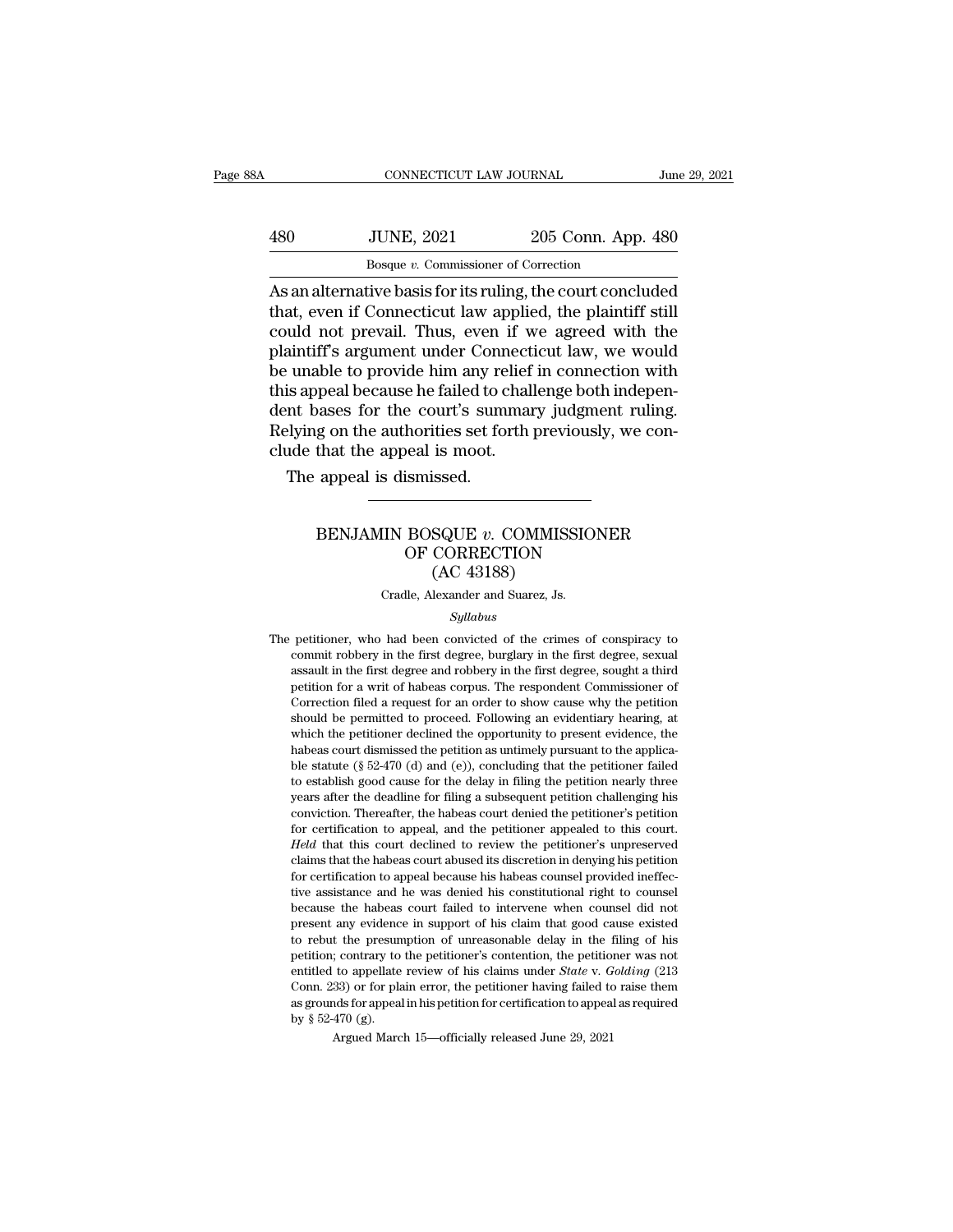| 2021               | CONNECTICUT LAW JOURNAL              | Page 89A |
|--------------------|--------------------------------------|----------|
| 205 Conn. App. 480 | <b>JUNE, 2021</b>                    | 481      |
|                    | Bosque v. Commissioner of Correction |          |
|                    | Procedural History                   |          |

Bosque *v*. Commissioner of Correction<br>*Procedural History*<br>Petition for a writ of habeas corpus, brought to the France Commissioner of Correction<br>
Posque v. Commissioner of Correction<br>
Procedural History<br>
Petition for a writ of habeas corpus, brought to the<br>
perior Court in the judicial district of Tolland, where<br>
Petition of Meynem  $\frac{205 \text{ Conn. App. } 480}{\text{Boque } v. \text{ Commissioner of Correction}}$ <br>Procedural History<br>Petition for a writ of habeas corpus, brought to the<br>Superior Court in the judicial district of Tolland, where<br>the court, *Newson*, *J*., rendered judgment dismissi 205 Conn. App. 480 JUNE, 2021 481<br>
Bosque v. Commissioner of Correction<br> *Procedural History*<br>
Petition for a writ of habeas corpus, brought to the<br>
Superior Court in the judicial district of Tolland, where<br>
the court, *Ne* Bosque v. Commissioner of Correction<br>
Procedural History<br>
Petition for a writ of habeas corpus, brought to the<br>
Superior Court in the judicial district of Tolland, where<br>
the court, Newson, J., rendered judgment dismissing Forcedural History<br>
Forcedural History<br>
Petition for a writ of habeas corpus, brought to the<br>
Superior Court in the judicial district of Tolland, where<br>
the court, Newson, J., rendered judgment dismissing<br>
the petition; th Procedural History<br>
Petition for a writ of habeas corpus, brought to the<br>
Superior Court in the judicial district of Tolland, where<br>
the court, *Newson*, *J*., rendered judgment dismissing<br>
the petition; thereafter, the co *Jennifer F. Miller, assistant state's attorney and Emily Trudeau* assistant state's attorney and *Figures* and *Figures* and the petitioner appealed this court. *Appeal dismissed.*<br>*Deren Manasevit, assigned counsel, for* 

(petitioner).

the pethon, thereafter, the court defiled the pethon<br>for certification to appeal, and the petitioner appealed<br>to this court. Appeal dismissed.<br>Deren Manasevit, assigned counsel, for the appellant<br>(petitioner).<br>Jennifer F. For Certification to appear, and the petitioner appealed<br>to this court. Appeal dismissed.<br>Deren Manasevit, assigned counsel, for the appellant<br>(petitioner).<br>Jennifer F. Miller, assistant state's attorney, with<br>whom, on the for the appellent as messed.<br> *Deren Manasevit*, assigned couns<br>
(petitioner).<br> *Jennifer F. Miller*, assistant sta<br>
whom, on the brief, were *Joseph T*.<br>
attorney, and *Emily Trudeau*, assist<br>
for the appellee (respondent *Jennifer F. Miller*, assistant state's attorney, with<br>nom, on the brief, were *Joseph T. Corradino*, state's<br>torney, and *Emily Trudeau*, assistant state's attorney,<br>r the appellee (respondent).<br>*Opinion*<br>CRADLE, J. The p

*Opinion*

Figure 1. Intert, assistant state's attorney, with<br>whom, on the brief, were Joseph T. Corradino, state's<br>attorney, and *Emily Trudeau*, assistant state's attorney,<br>for the appellee (respondent).<br> $o_{pinion}$ <br>CRADLE, J. The pet Miont, of the biter, were boseph 1. Corradino, state s<br>attorney, and *Emily Trudeau*, assistant state's attorney,<br>for the appellee (respondent).<br> $opinion$ <br> $CRADLE$ , J. The petitioner, Benjamin Bosque,<br>appeals following the denial distortey, and *Dhug* Tradeaa, assistant state s attortey,<br>for the appellee (respondent).<br> $opinion$ <br>CRADLE, J. The petitioner, Benjamin Bosque,<br>appeals following the denial of his petition for certifica-<br>tion to appeal from th UNITELLEVIRTHLE CONTROVIDE CONTROVIDED CONTROVIDED SUPPOSES (DEADLE, J. The petitioner, Benjamin Bosque, appeals following the denial of his petition for certification to appeal from the judgment of the habeas court dismi Opinion<br>
CRADLE, J. The petitioner, Benjamin Bosque,<br>
appeals following the denial of his petition for certifica-<br>
tion to appeal from the judgment of the habeas court<br>
dismissing his petition for a writ of habeas corpus on to appeal from the judgment of the habeas court<br>ismissing his petition for a writ of habeas corpus as<br>ntimely pursuant to General Statutes § 52-470 (d) and<br> $9$ . The petitioner claims that the habeas court abused<br> $\frac{1}{$ dismissing his petition for a writ of habeas corpus as<br>untimely pursuant to General Statutes § 52-470 (d) and<br> $(e)^1$  The petitioner claims that the habeas court abused<br> $\frac{1}{1}$  General Statutes § 52-470 provides in releva

untimely pursuant to General Statutes § 52-470 (d) and  $(e)$ .<sup>1</sup> The petitioner claims that the habeas court abused<br><sup>1</sup> General Statutes § 52-470 provides in relevant part: "(a) The court or judge hearing any habeas corpus (e).<sup>1</sup> The petitioner claims that the habeas court abused<br>
<sup>1</sup> General Statutes § 52-470 provides in relevant part: "(a) The court or<br>
judge hearing any habeas corpus shall proceed in a summary way to deter-<br>
mine the fa (e). The petitioner claims that the habeas court at  $\frac{1}{1}$  General Statutes § 52-470 provides in relevant part: "(a) The cound general and proceed in a summary way to mine the facts and issues of the case, by hearing t <sup>1</sup> General Statutes § 52-470 provides in relevant part: "(a) The court or dge hearing any habeas corpus shall proceed in a summary way to deterine the facts and issues of the case, by hearing the testimony and arguments pudge hearing any habeas corpus shall proceed in a summary way to deter-<br>mine the facts and issues of the case, by hearing the testimony and arguments<br>in the case, and shall inquire fully into the cause of imprisonment and

sumption that filing of the case, by hearing the testimony and arguments in the case, and shall inquire fully into the cause of imprisonment and thereupon dispose of the case as law and justice require.  $\ldots$  "(d) In the in the case, and shall inquire fully into the cause of imprisonment and thereupon dispose of the case as law and justice require.  $\dots$  "(d) In the case of a petition filed subsequent to a judgment on a prior petition chal In the date on which the date on which the judgment on a prior (d) In the case of a petition filed subsequent to a judgment on a prior petition challenging the same conviction, there shall be a rebuttable presumption that "(d) In the case of a petition filed subsequent to a judgment on a prior<br>petition challenging the same conviction, there shall be a rebuttable pre-<br>sumption that the filing of the subsequent petition has been delayed with petition challenging the same conviction, there shall be a rebuttable pre-<br>sumption that the filing of the subsequent petition has been delayed without<br>good cause if such petition is filed after the later of the following: sumption that the filing of the subsequent petition has been delayed without good cause if such petition is filed after the later of the following: (1) Two years after the date on which the judgment in the prior petition i good cause if such petition is filed after the later of the following: (1) Two years after the date on which the judgment in the prior petition is deemed to be a final judgment due to the conclusion of appellate review or beams after the date on which the judgment in the prior petition is deemed to be a final judgment due to the conclusion of appellate review or the expiration of the time for seeking such review; (2) October 1, 2014; or (3 to be a final judgment due to the conclusion of appellate review or the expiration of the time for seeking such review; (2) October 1, 2014; or (3) two years after the date on which the constitutional or statutory right a to be a final judgment due to the conclusion of appellate review or the expiration of the time for seeking such review; (2) October 1, 2014; or (3) two years after the date on which the constitutional or statutory right a two years after the date on which the constitutional or statutory right asserted in the petition was initially recognized and made retroactive pursuant to a decision of the Supreme Court or Appellate Court of this state or asserted in the petition was initially recognized and made retroactive pursuant to a decision of the Supreme Court or Appellate Court of this state or the Supreme Court of the United States or by the enactment of any publi ant to a decision of the Supreme Court or Appellate Court of this state or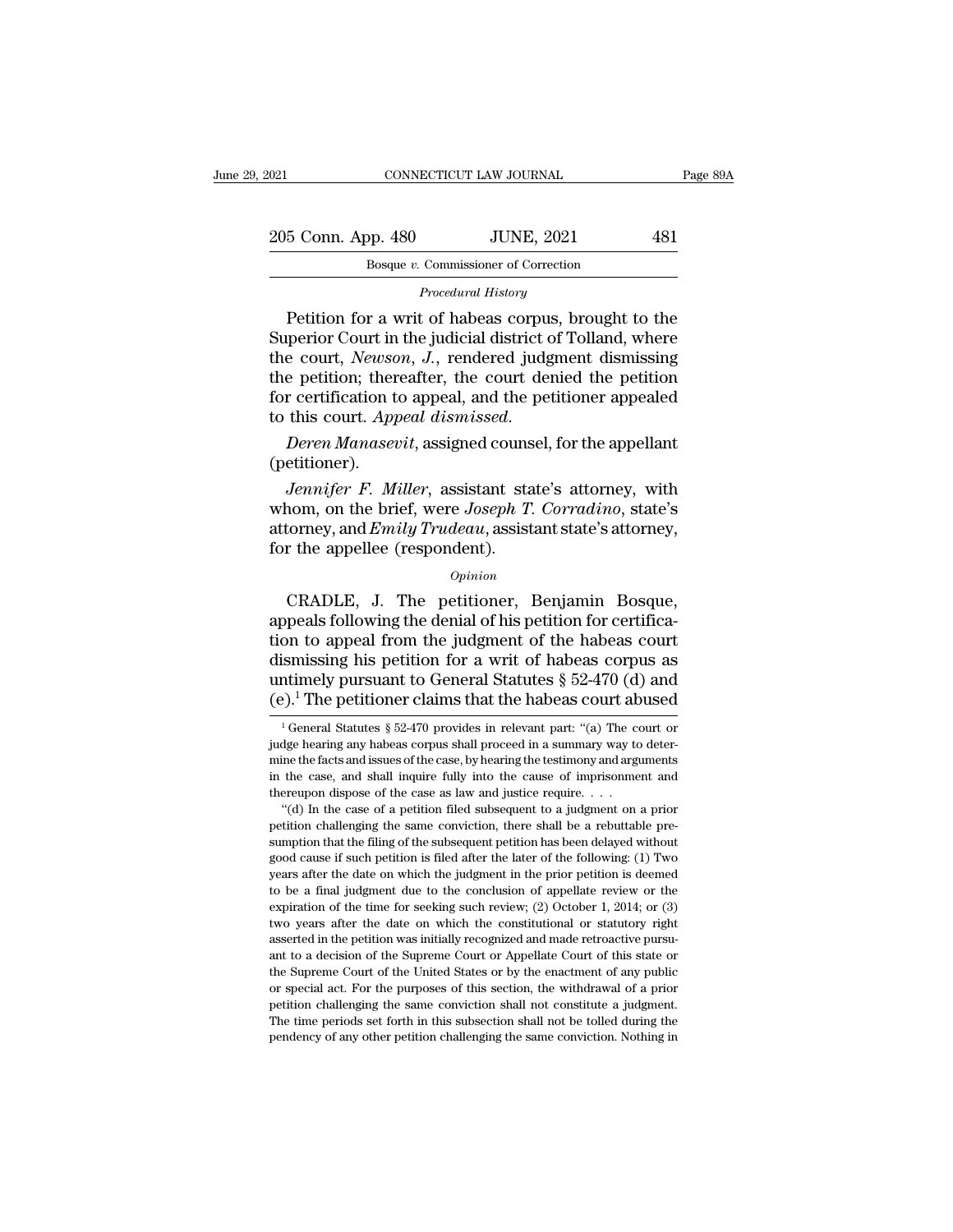| ЭA  | CONNECTICUT LAW JOURNAL                                     |                    | June 29, 2021 |
|-----|-------------------------------------------------------------|--------------------|---------------|
| 482 | <b>JUNE, 2021</b>                                           | 205 Conn. App. 480 |               |
|     | Bosque v. Commissioner of Correction                        |                    |               |
|     | its discretion in denving his netition for certification to |                    |               |

CONNECTICUT LAW JOURNAL June 29, 2021<br>  $\begin{array}{r} \text{June 29, 2021} \\ \text{IO 205 Conn. App. 480} \\ \hline \text{Bosque } v. \text{ Commissioner of Correction} \\ \text{its discretion in denying his pettition for certification to appeal because (1) it should have been obvious to the court that his phones caused hard provided constitution.} \end{array}$  $\begin{array}{r} \text{JUNE, 2021} \\ \text{Boseque } v. \text{ Commissioner of Correction} \\ \text{its discretion in denying his pertinent for certification to appeal because (1) it should have been obvious to the court that his habeas course, and (2) he was denied his.} \end{array}$ 482 JUNE, 2021 205 Conn. App. 480<br>Bosque  $v$ . Commissioner of Correction<br>its discretion in denying his petition for certification to<br>appeal because (1) it should have been obvious to the<br>court that his habeas counsel had  $\frac{482}{\text{Boaque } v. \text{ Commissioner of Correction}}$ <br>Its discretion in denying his petition for certification to<br>appeal because (1) it should have been obvious to the<br>court that his habeas counsel had provided constitution-<br>ally ineffective assist Bosque v. Commissioner of Correction<br>its discretion in denying his petition for certification to<br>appeal because (1) it should have been obvious to the<br>court that his habeas counsel had provided constitution-<br>ally ineffect  $\frac{\text{Bosque } v. \text{ Commonssoner of Correction}}{\text{Sts}}$ <br>its discretion in denying his petition for certification to<br>appeal because (1) it should have been obvious to the<br>court that his habeas counsel had provided constitution-<br>ally ineffective ass its discretion in denying his petition for certification to<br>appeal because (1) it should have been obvious to the<br>court that his habeas counsel had provided constitution-<br>ally ineffective assistance and (2) he was denied h appeal because (1) it should have been obvious to the<br>court that his habeas counsel had provided constitution-<br>ally ineffective assistance and (2) he was denied his<br>constitutional right to counsel because the court had<br>fai court that his habeas counsel had provided constitutionally ineffective assistance and (2) he was denied his constitutional right to counsel because the court had failed to intervene when his counsel did not present any ev The following facts and procedural history, as set the following facts are reported to intervene when his counsel did not present y evidence in support of his claim that good cause isted to rebut the presumption of unreas constructional right to courser because the court had<br>failed to intervene when his counsel did not present<br>any evidence in support of his claim that good cause<br>existed to rebut the presumption of unreasonable delay<br>in the

raned to intervene when his counser and not present<br>any evidence in support of his claim that good cause<br>existed to rebut the presumption of unreasonable delay<br>in the filing of his petition. We dismiss the appeal.<br>The fol any evidence in support of his claim that good cause<br>existed to rebut the presumption of unreasonable delay<br>in the filing of his petition. We dismiss the appeal.<br>The following facts and procedural history, as set<br>forth by Existed to rebut the presumption of unreasonable delay<br>in the filing of his petition. We dismiss the appeal.<br>The following facts and procedural history, as set<br>forth by the habeas court, are relevant to the petitioner's<br>c In the fining of first petition. We unsities the appear.<br>The following facts and procedural history, as set<br>forth by the habeas court, are relevant to the petitioner's<br>claims on appeal. "The petitioner was convicted of co The following facts and procedural history, as set<br>forth by the habeas court, are relevant to the petitioner's<br>claims on appeal. "The petitioner was convicted of con-<br>spiracy to commit robbery in the first degree in viola forth by the habeas court, are relevant to the petitioner's<br>claims on appeal. "The petitioner was convicted of con-<br>spiracy to commit robbery in the first degree in violation<br>of General Statutes § 53a-48 and 53a-134 (a) ( claims on appeal. "The petitioner was convicted of conspiracy to commit robbery in the first degree in violation<br>of General Statutes  $\S$  53a-48 and 53a-134 (a) (4), burglary in the first degree in violation of General Sta spiracy to commit robbery in the first degree in violation<br>of General Statutes § 53a-48 and 53a-134 (a) (4), bur-<br>glary in the first degree in violation of General Statutes<br>§ 53a-101 (a) (1), sexual assault in the first d of General Statutes §§ 53a-48 and 53a-134 (a) (4), burglary in the first degree in violation of General Statutes § 53a-101 (a) (1), sexual assault in the first degree in violation of General Statutes § 53a-70 (a) (1) and glary in the first degree in violation of General Statutes  $\S$  53a-101 (a) (1), sexual assault in the first degree in violation of General Statutes  $\S$  53a-70 (a) (1) and four counts of robbery in the first degree in viol § 53a-101 (a) (1), sexual assault in the first degree in violation of General Statutes § 53a-70 (a) (1) and four counts of robbery in the first degree in violation of . . . § 53a-134 (a) (4). After unsuccessfully appealin violation of General Statutes § 53a-70 (a) (1) and four<br>counts of robbery in the first degree in violation of . . .<br>§ 53a-134 (a) (4). After unsuccessfully appealing his<br>conviction . . . the petitioner filed his first hab counts of robbery in the first degree in violation  $\S$  53a-134 (a) (4). After unsuccessfully appeali conviction . . . the petitioner filed his first h . . . petition, which was denied following a tria The petitioner did t obsa-154 (a) (4). After unsuccessity appealing its<br>mviction . . . the petitioner filed his first habeas<br>. petition, which was denied following a trial. . . .<br>ne petitioner did take an appeal from [the] habeas<br>urt's decisi conviction  $\ldots$  the petitioner lied its first habeas  $\ldots$  petition, which was denied following a trial.  $\ldots$  The petitioner did take an appeal from [the] habeas court's decision, but  $\ldots$  the appeal was dismissed on F

February 20, 2013." (Citations omitted.)<br>
On November 3, 2014, the petitioner filed a second<br>
habeas petition, which was subsequently withdrawn on<br>
this subsection shall create or enlarge the right of the petitioner to fi February 20, 2015. (Chatrons on<br>On November 3, 2014, the petit<br>habeas petition, which was subsequent<br>this subsection shall create or enlarge the right<br>subsequent petition under applicable law.<br>"(e) In a case in which the r

On November 3, 2014, the petitioner filed a second<br>abeas petition, which was subsequently withdrawn on<br>is subsection shall create or enlarge the right of the petitioner to file a<br>bsequent petition under applicable law.<br>"( the court, which was subsequently withdrawn on<br>this subsection shall create or enlarge the right of the petitioner to file a<br>subsequent petition under applicable law.<br>"(e) In a case in which the rebuttable presumption of d Tradecas petition, whild was subsequently whild awit on<br>this subsequent petition under applicable law.<br>"(e) In a case in which the rebuttable presumption of delay . . . applies,<br>the court, upon the request of the responden this subsection shall create or enlarge the right of the petitioner to file a<br>subsequent petition under applicable law.<br>"(e) In a case in which the rebuttable presumption of delay  $\ldots$  applies,<br>the court, upon the reques subsequent petition under applicable law.<br>
"(e) In a case in which the rebuttable presumption of delay  $\ldots$  applies,<br>
the court, upon the request of the respondent, shall issue an order to show<br>
cause why the petition sh "(e) In a case in which the rebuttable presumption of delay  $\ldots$  applies, the court, upon the request of the respondent, shall issue an order to show cause why the petition should be permitted to proceed. The petitioner the court, upon the request of the respondent, shall issue an order to show cause why the petition should be permitted to proceed. The petitioner or, if applicable, the petitioner's counsel, shall have a meaningful opportu cause why the petition should be permitted to proceed. The petitioner or, if applicable, the petitioner's counsel, shall have a meaningful opportunity to investigate the basis for the delay and respond to the order. If, af of applicable, the petitioner's counsel, shall have a meaningful opportunity to investigate the basis for the delay and respond to the order. If, after such opportunity, the court finds that the petitioner has not demonstr represention to investigate the basis for the delay and respond to the order. If, after such opportunity, the court finds that the petitioner has not demonstrated good cause for the delay, the court shall dismiss the peti to investigate the basis for the delay and respond to the order. If, after such opportunity, the court finds that the petitioner has not demonstrated good cause for the delay, the court shall dismiss the petition. For the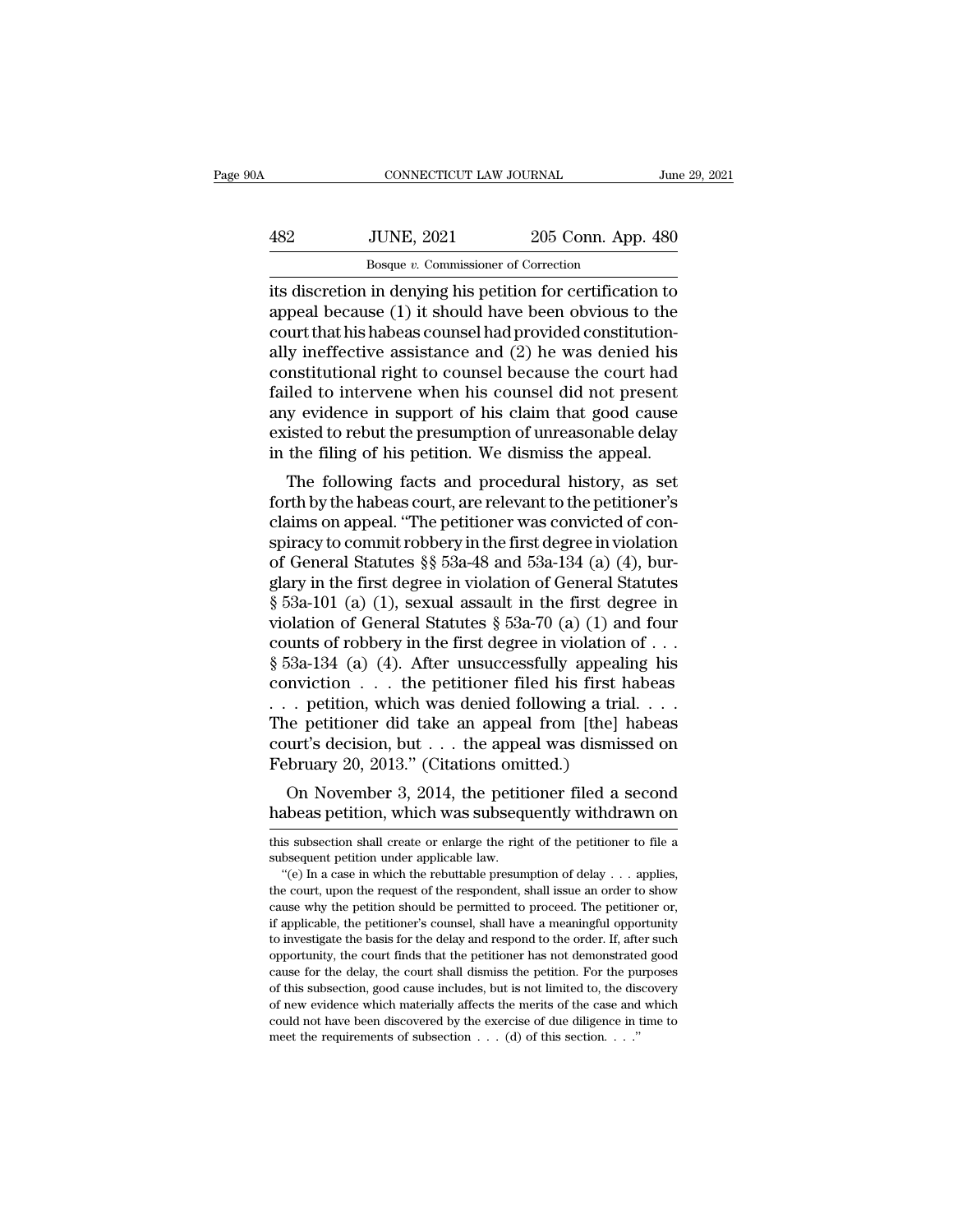CONNECTICUT LAW JOURNAL Page 91A<br>
205 Conn. App. 480 JUNE, 2021 483<br>
Bosque v. Commissioner of Correction<br>
January 29, 2018. On February 26, 2018, the petitioner<br>
initiated the underlying action by filing a third habeas<br>
p 205 Conn. App. 480 JUNE, 2021 483<br>Bosque v. Commissioner of Correction<br>January 29, 2018. On February 26, 2018, the petitioner<br>initiated the underlying action by filing a third habeas<br>petition. "The respondent, [the Commiss 205 Conn. App. 480 JUNE, 2021 483<br>
Bosque v. Commissioner of Correction<br>
January 29, 2018. On February 26, 2018, the petitioner<br>
initiated the underlying action by filing a third habeas<br>
petition. "The respondent, [the Co 205 Conn. App. 480 JUNE, 2021 483<br>
Bosque v. Commissioner of Correction<br>
January 29, 2018. On February 26, 2018, the petitioner<br>
initiated the underlying action by filing a third habeas<br>
petition. "The respondent, [the Co Bosque v. Commissioner of Correction<br>January 29, 2018. On February 26, 2018, the petitioner<br>initiated the underlying action by filing a third habeas<br>petition. "The respondent, [the Commissioner of Cor-<br>rection] filed [a] Bosque v. Commissioner of Correction<br>January 29, 2018. On February 26, 2018, the petitioner<br>initiated the underlying action by filing a third habeas<br>petition. "The respondent, [the Commissioner of Cor-<br>rection] filed [a] January 29, 2018. On February 26, 2018, the petitioner<br>initiated the underlying action by filing a third habeas<br>petition. "The respondent, [the Commissioner of Cor-<br>rection] filed [a] request for an order to show cause [wh initiated the underlying action by filing a third habeas<br>petition. "The respondent, [the Commissioner of Cor-<br>rection] filed [a] request for an order to show cause [why<br>the petition should be permitted to proceed] on Decem petition. "The respondent, [the Commissioner of Correction] filed [a] request for an order to show cause [why<br>the petition should be permitted to proceed] on Decem-<br>ber 6, 2018, asserting that the petitioner had failed to<br> rection] filed [a] request for an order to show cause [why<br>the petition should be permitted to proceed] on Decem-<br>ber 6, 2018, asserting that the petitioner had failed to<br>file the present petition within two years of when the petition should be permitted to proceed] on December 6, 2018, asserting that the petitioner had failed to file the present petition within two years of when the [judgment] on his prior habeas [petition] became final. A ted). Le the present pethod within two years of when the<br>idgment] on his prior habeas [petition] became final.<br>
1 evidentiary hearing was held on March 8, 2019.<br>
though present testimony or evidence." (Footnote omit-<br>
d).<br>
In a Indigment] on his prior habeas [petition] became mia.<br>An evidentiary hearing was held on March 8, 2019.<br>Although present, the petitioner declined the opportu-<br>nity to present testimony or evidence." (Footnote omit-<br>ted).<br>I

Although present, the petitioner declined the opportunity to present testimony or evidence." (Footnote omitted).<br>
In a memorandum of decision dated May 21, 2019,<br>
the court, *Newson*, *J*., dismissed the habeas petition a Autiough present, the petitioner declined the opportunity to present testimony or evidence." (Footnote omitted).<br>
In a memorandum of decision dated May 21, 2019,<br>
the court, *Newson*, *J*., dismissed the habeas petition a inty to present testimony or evidence. (Footnote onlited).<br>
In a memorandum of decision dated May 21, 2019,<br>
the court, *Newson*, *J*., dismissed the habeas petition as<br>
untimely under  $\S 52-470$  (d) and (e), concluding t Leu).<br>
In a memorandum of decision dated May 21, 2019,<br>
the court, *Newson*, *J*., dismissed the habeas petition as<br>
untimely under  $\S 52-470$  (d) and (e), concluding that the<br>
petitioner failed to establish good cause fo In a memorandum of decision dated May 21, 2019,<br>the court, *Newson*, *J*., dismissed the habeas petition as<br>untimely under § 52-470 (d) and (e), concluding that the<br>petitioner failed to establish good cause for the delay<br> the court, *Newson*, *J.*, dismissed the habeas petition as<br>untimely under  $\S$  52-470 (d) and (e), concluding that the<br>petitioner failed to establish good cause for the delay<br>in filing the petition beyond the statutory de untimely under § 52-470 (d) and (e), concluding that the<br>petitioner failed to establish good cause for the delay<br>in filing the petition beyond the statutory deadline. The<br>court found that the petitioner had until March 12, petitioner failed to establish good cause for the delay<br>in filing the petition beyond the statutory deadline. The<br>court found that the petitioner had until March 12, 2015,<br>to file a subsequent habeas petition challenging h in filing the petition beyond the statutory deadline. The court found that the petitioner had until March 12, 2015, to file a subsequent habeas petition challenging his conviction and that the petitioner did not present an court found that the petitioner had until March 12, 2015,<br>to file a subsequent habeas petition challenging his con-<br>viction and that the petitioner did not present any evi-<br>dence explaining why his petition was not filed u to file a subsequent habeas petition challenging his conviction and that the petitioner did not present any evidence explaining why his petition was not filed until nearly three years after the deadline. The court denied t viction and that the petitioner did not present any evi-<br>dence explaining why his petition was not filed until<br>nearly three years after the deadline. The court denied<br>the petition, noting that "[o]nce the rebuttable presum dence explaining why his petition was not filed until<br>nearly three years after the deadline. The court denied<br>the petition, noting that "[o]nce the rebuttable presump-<br>tion [that no good cause existed for the delay] arose, nearly three years after the deadline. The court denied<br>the petition, noting that "[o]nce the rebuttable presump-<br>tion [that no good cause existed for the delay] arose,<br>the petitioner was obligated to provide *some* eviden the petition, noting that "[o]nce<br>tion [that no good cause exist<br>the petitioner was obligated to<br>of the reason for the delay in fi<br>he declined to do." (Emphasis<br>thereafter denied the petition fo<br>and this appeal followed.<br>S In [ulat no good cause existed for the delay] afose,<br>e petitioner was obligated to provide *some* evidence<br>the reason for the delay in filing this petition, which<br>declined to do." (Emphasis in original.) The court<br>ereafter the petholier was obligated to provide some evidence<br>of the reason for the delay in filing this petition, which<br>he declined to do." (Emphasis in original.) The court<br>thereafter denied the petition for certification to appe

brought brought brought by the declined to do." (Emphasis in original.) The court<br>thereafter denied the petition for certification to appeal,<br>and this appeal followed.<br>Section 52-470 (g) provides in relevant part: "No<br>appe he declined to do. (Emphasis in original.) The court<br>thereafter denied the petition for certification to appeal,<br>and this appeal followed.<br>Section 52-470 (g) provides in relevant part: "No<br>appeal from the judgment rendered mereater denied the perthon for certification to appeal,<br>and this appeal followed.<br>Section 52-470 (g) provides in relevant part: "No<br>appeal from the judgment rendered in a habeas corpus<br>proceeding brought by or on behalf o Section 52-470 (g) provides in relevant part: "No<br>appeal from the judgment rendered in a habeas corpus<br>proceeding brought by or on behalf of a person who<br>has been convicted of a crime in order to obtain such<br>person's relea Section 52-470 (g) provides in relevant part: "No<br>appeal from the judgment rendered in a habeas corpus<br>proceeding brought by or on behalf of a person who<br>has been convicted of a crime in order to obtain such<br>person's rele appeal from the judgment rendered in a habeas corpus<br>proceeding brought by or on behalf of a person who<br>has been convicted of a crime in order to obtain such<br>person's release may be taken unless the appellant,<br>within ten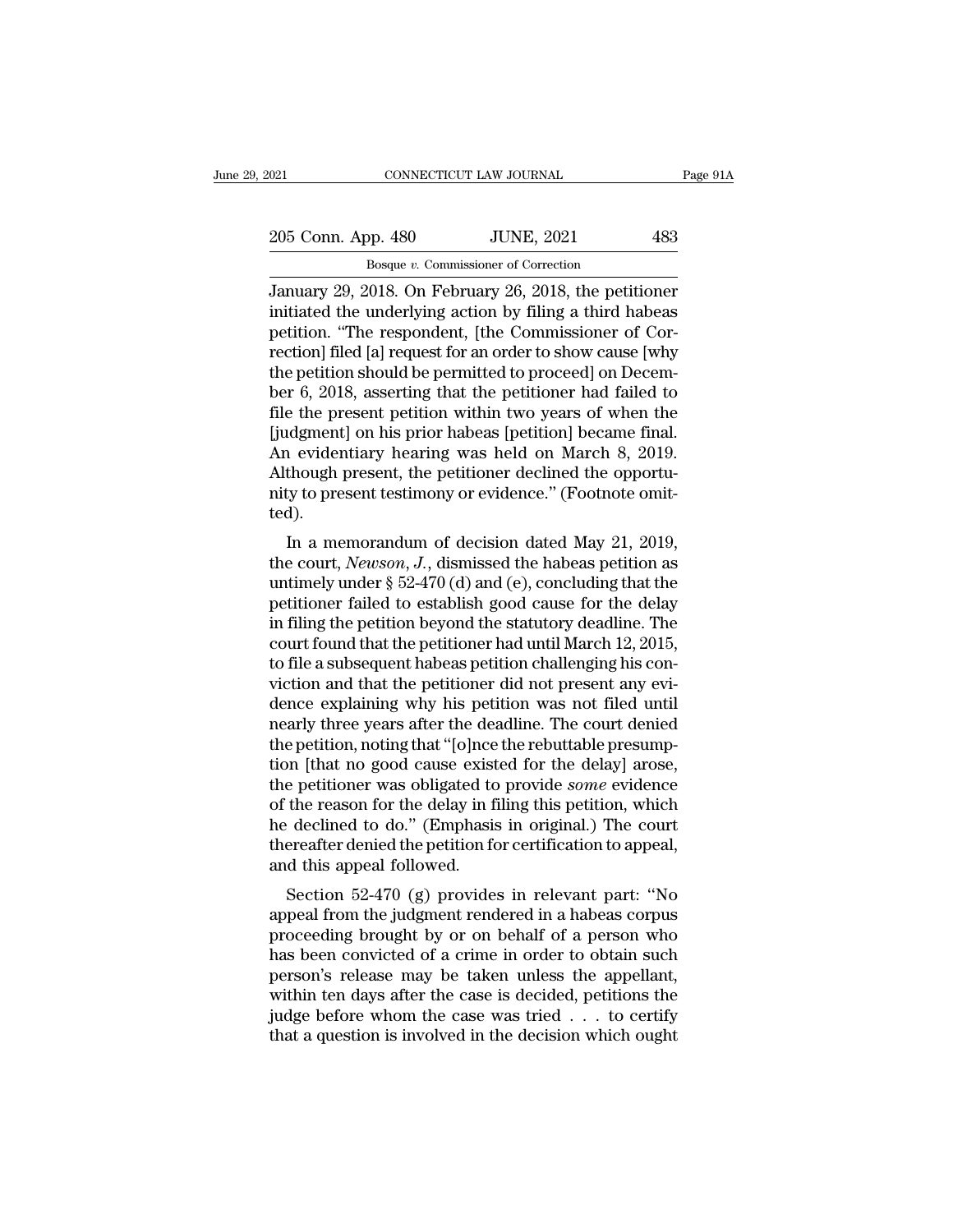|     | CONNECTICUT LAW JOURNAL                                                         |                    | June 29, 2021 |
|-----|---------------------------------------------------------------------------------|--------------------|---------------|
| 484 | <b>JUNE, 2021</b>                                                               | 205 Conn. App. 480 |               |
|     | Bosque v. Commissioner of Correction                                            |                    |               |
|     | to be reviewed by the court having jurisdiction and the<br>judge so certifies." |                    |               |
|     | "As our Supreme Court has explained, one of the goals                           |                    |               |

<sup>4</sup><br>
<sup>Bosque *v*. Commissioner of Correction<br>
be reviewed by the court having jurisdiction and the<br>
dge so certifies."<br>
"As our Supreme Court has explained, one of the goals<br>
in legislature intended by enacting this statut</sup>  $\frac{484}{\text{Bosque }v}$ . Commissioner of Correction<br>to be reviewed by the court having jurisdiction and the<br>judge so certifies."<br>"As our Supreme Court has explained, one of the goals<br>our legislature intended by enacting this s Bosque  $v$ . Commissioner of Correction<br>
to be reviewed by the court having jurisdiction and the<br>
judge so certifies."<br>
"As our Supreme Court has explained, one of the goals<br>
our legislature intended by enacting this statu to be reviewed by the court having jurisdiction and the<br>judge so certifies."<br>"As our Supreme Court has explained, one of the goals<br>our legislature intended by enacting this statute was to<br>limit the number of appeals filed to be reviewed by the court having jurisdiction and the<br>judge so certifies."<br>"As our Supreme Court has explained, one of the goals<br>our legislature intended by enacting this statute was to<br>limit the number of appeals filed judge so certines.<br>
"As our Supreme Court has explained, one of the goals<br>
our legislature intended by enacting this statute was to<br>
limit the number of appeals filed in criminal cases and<br>
[to] hasten the final conclusio "As our Supreme Court has explained, one of the goals<br>our legislature intended by enacting this statute was to<br>limit the number of appeals filed in criminal cases and<br>[to] hasten the final conclusion of the criminal justic limit the number of appeals filed in c<br>[to] hasten the final conclusion of th<br>process . . . . [T]he legislature inten<br>frivolous habeas appeals." (Internal<br>omitted.) *Stephenson* v. *Commissior*<br>203 Conn. App. 314, 322, 24 beyonds a halo conclusion of the criminal justice<br>
ocess . . . . [T]he legislature intended to discourage<br>
volous habeas appeals." (Internal quotation marks<br>
nitted.) *Stephenson* v. *Commissioner of Correction*,<br>
3 Conn. process  $\ldots$  [T]ne legislature intended to discourage<br>frivolous habeas appeals." (Internal quotation marks<br>omitted.) *Stephenson v. Commissioner of Correction*,<br>203 Conn. App. 314, 322, 248 A.3d 34, cert. denied, 336<br>Con

rrivolous nabeas appeais. (internal quotation marks<br>
comitted.) *Stephenson v. Commissioner of Correction*,<br>
203 Conn. App. 314, 322, 248 A.3d 34, cert. denied, 336<br>
Conn. 944, A.3d (2021).<br>
"Faced with a habeas court's d omitted.) *Stephenson* v. Commissioner of Correction,<br>203 Conn. App. 314, 322, 248 A.3d 34, cert. denied, 336<br>Conn. 944, A.3d (2021).<br>"Faced with a habeas court's denial of a petition for<br>certification to appeal, a petiti 203 Conn. App. 314, 322, 248 A.3d 34, cert. denied, 350<br>Conn. 944, A.3d (2021).<br>
"Faced with a habeas court's denial of a petition for<br>
certification to appeal, a petitioner can obtain appellate<br>
review of the dismissal of "Faced with a habeas court's denial of a petition for certification to appeal, a petitioner can obtain appellate review of the dismissal of his petition for [a writ of] habeas corpus only by satisfying the two-pronged test certification to appeal, a petitioner can obtain appellate<br>review of the dismissal of his petition for [a writ of]<br>habeas corpus only by satisfying the two-pronged test<br>enunciated by our Supreme Court in *Simms* v. *Warden* review of the dismissal of his petition for [a writ of]<br>habeas corpus only by satisfying the two-pronged test<br>enunciated by our Supreme Court in *Simms v. Warden*,<br>229 Conn. 178, 640 A.2d 601 (1994), and adopted in<br>*Simms* habeas corpus only by satisfying the two-pronged test<br>enunciated by our Supreme Court in *Simms v. Warden*,<br>229 Conn. 178, 640 A.2d 601 (1994), and adopted in<br>*Simms v. Warden*, 230 Conn. 608, 612, 646 A.2d 126<br>(1994). Fir enunciated by our Supreme Court in *Simms v. Warden*, 229 Conn. 178, 640 A.2d 601 (1994), and adopted in *Simms v. Warden*, 230 Conn. 608, 612, 646 A.2d 126 (1994). First, [the petitioner] must demonstrate that the denial 229 Conn. 178, 640 A.2d 601 (1994), and adopted in  $Simms$  v. Warden, 230 Conn. 608, 612, 646 A.2d 126 (1994). First, [the petitioner] must demonstrate that the denial of his petition for certification [to appeal] constitute Simms v. Warden, 230 Conn. 608, 612, 646 A.2d 126 (1994). First, [the petitioner] must demonstrate that the denial of his petition for certification [to appeal] constituted an abuse of discretion. . . . Second, if the pet (1994). First, [the petitioner] must demonstrate that<br>the denial of his petition for certification [to appeal]<br>constituted an abuse of discretion. . . . Second, if the<br>petitioner can show an abuse of discretion, he must<br>t the denial of his petition for certification [to appeal]<br>constituted an abuse of discretion. . . . Second, if the<br>petitioner can show an abuse of discretion, he must<br>then prove that the decision of the habeas court should constituted an abuse of discretion. . . . Second, if the petitioner can show an abuse of discretion, he must<br>then prove that the decision of the habeas court should<br>be reversed on the merits. . . . To prove that the denia petitioner can show an abuse of discretion, he must<br>then prove that the decision of the habeas court should<br>be reversed on the merits. . . . To prove that the denial<br>of his petition for certification to appeal constituted then prove that the decision of the habeas court should<br>be reversed on the merits. . . . To prove that the denial<br>of his petition for certification to appeal constituted an<br>abuse of discretion, the petitioner must demonst be reversed on the merits. . . . To prove that the denial<br>of his petition for certification to appeal constituted an<br>abuse of discretion, the petitioner must demonstrate that<br>the [resolution of the underlying claim involve of his petition for certification<br>abuse of discretion, the petition<br>the [resolution of the underly<br>that] are debatable among juri<br>could resolve the issues [in a<br>the questions are adequate to<br>to proceed further....<br>"In dete use of discretion, the petitioner must demonstrate that<br>
e [resolution of the underlying claim involves issues<br>
at] are debatable among jurists of reason; that a court<br>
uld resolve the issues [in a different manner]; or th the [resolution of the underlying claim involves issues<br>that] are debatable among jurists of reason; that a court<br>could resolve the issues [in a different manner]; or that<br>the questions are adequate to deserve encouragemen

that are deparable among jurists of reason; that a court<br>could resolve the issues [in a different manner]; or that<br>the questions are adequate to deserve encouragement<br>to proceed further....<br>"In determining whether the hab could resolve the issues [in a different manner]; or that<br>the questions are adequate to deserve encouragement<br>to proceed further. . . .<br>"In determining whether the habeas court abused<br>its discretion in denying the petition the questions are adequate to deserve encouragement<br>to proceed further.  $\dots$ .<br>"In determining whether the habeas court abused<br>its discretion in denying the petitioner's request for<br>certification, we necessarily must consi to proceed further....<br>
"In determining whether the habeas court abused<br>
its discretion in denying the petitioner's request for<br>
certification, we necessarily must consider the merits of<br>
the petitioner's underlying claims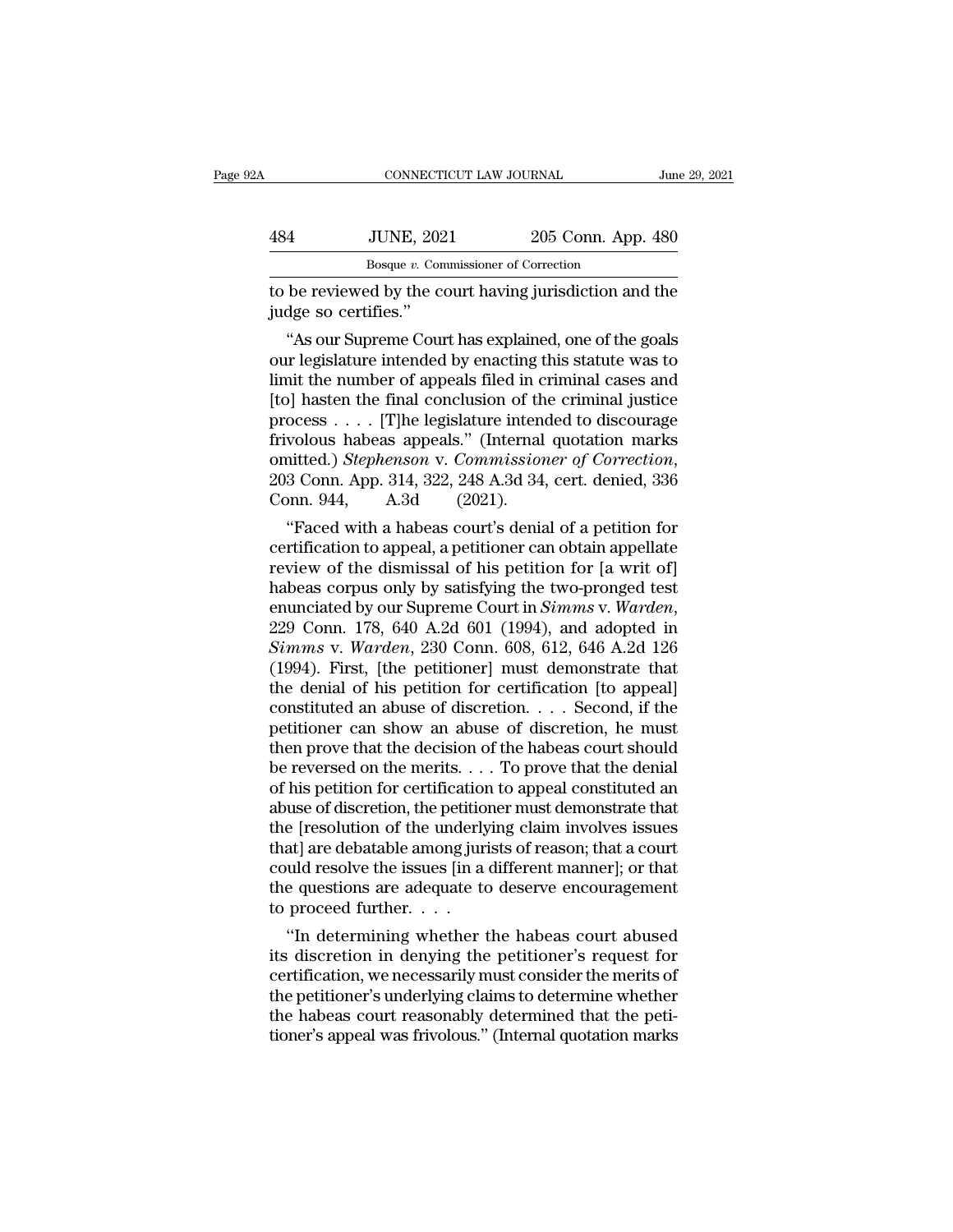omitted.) *Haywood* v. Commissioner of Correction<br> **Example 1980**<br> **Example 1980**<br> **Example 1980**<br> **Example 1980**<br> **Example 1980**<br> **Example 1980**<br> **Example 1980**<br> **Example 1980**<br> **Example 1980**<br> **Example 1980**<br> **Example 19** 205 Conn. App. 480 JUNE, 2021 485<br>
Bosque v. Commissioner of Correction<br>
contited.) Haywood v. Commissioner of Correction, 194<br>
Conn. App. 757, 763–64, 222 A.3d 545 (2019), cert.<br>
denied, 335 Conn. 914, 229 A.3d 729 (2020) 205 Conn. App. 480 JUNE, 2021 485<br>
Bosque v. Commissioner of Correction<br>
omitted.) Haywood v. Commissioner of Correction, 194<br>
Conn. App. 757, 763–64, 222 A.3d 545 (2019), cert.<br>
denied, 335 Conn. 914, 229 A.3d 729 (2020) 205 Conn. App. 480 JUNE, 2021 485<br>
Bosque v. Commissioner of Correction<br>
omitted.) Haywood v. Commissioner of Correction, 194<br>
Conn. App. 757, 763–64, 222 A.3d 545 (2019), cert.<br>
denied, 335 Conn. 914, 229 A.3d 729 (2020) Bosque v. Commissioner of Correction<br>
omitted.) Haywood v. Commissioner of Correction, 194<br>
Conn. App. 757, 763–64, 222 A.3d 545 (2019), cert.<br>
denied, 335 Conn. 914, 229 A.3d 729 (2020). "In other<br>
words, we review the p Bosque v. Commissioner of Correction<br>
comitted.) Haywood v. Commissioner of Correction, 194<br>
Conn. App. 757, 763–64, 222 A.3d 545 (2019), cert.<br>
denied, 335 Conn. 914, 229 A.3d 729 (2020). "In other<br>
words, we review the omitted.) Haywood v. Commissioner of Correction, 194<br>Conn. App. 757, 763–64, 222 A.3d 545 (2019), cert.<br>denied, 335 Conn. 914, 229 A.3d 729 (2020). "In other<br>words, we review the petitioner's substantive claims for<br>the pur Conn. App. 757, 763–64, 222 A.3d 545 (2019), cert.<br>denied, 335 Conn. 914, 229 A.3d 729 (2020). "In other<br>words, we review the petitioner's substantive claims for<br>the purpose of ascertaining whether those claims satisfy<br>on denied, 335 Conn. 914, 229 A.3d 729 (2020). "In other<br>words, we review the petitioner's substantive claims for<br>the purpose of ascertaining whether those claims satisfy<br>one or more of the three criteria . . . adopted by [ou words, we review the petitioner's substantive claims for<br>the purpose of ascertaining whether those claims satisfy<br>one or more of the three criteria . . . adopted by [our<br>Supreme Court] for determining the propriety of the<br> the purpose of ascertaining whether those claims satisfy<br>one or more of the three criteria . . . adopted by [our<br>Supreme Court] for determining the propriety of the<br>habeas court's denial of the petition or certification [t one or more of t<br>
Supreme Court]<br>
habeas court's d<br>
appeal].'' (Intern<br>
v. *Commissione*<br>
573, 211 A.3d 72<br>
160 (2019).<br>
On appeal, th beas court's denial of the petition or certification [to peal]." (Internal quotation marks omitted.) *Villafane*<br>Commissioner of Correction, 190 Conn. App. 566,<br>3, 211 A.3d 72, cert. denied, 333 Conn. 902, 215 A.3d<br>0 (2019 habeas court's denial of the permit of certification [to]<br>appeal]." (Internal quotation marks omitted.) *Villafane*<br>v. *Commissioner of Correction*, 190 Conn. App. 566,<br>573, 211 A.3d 72, cert. denied, 333 Conn. 902, 215 A.

appear). (Internal quotation marks onlited.) *Valigane*<br>v. *Commissioner of Correction*, 190 Conn. App. 566,<br>573, 211 A.3d 72, cert. denied, 333 Conn. 902, 215 A.3d<br>160 (2019).<br>On appeal, the petitioner does not challenge v. Commissioner of Correction, 150 Confl. App. 500, 573, 211 A.3d 72, cert. denied, 333 Conn. 902, 215 A.3d 160 (2019).<br>On appeal, the petitioner does not challenge the habeas court's decision on the merits—he does not cl abused its discretion in denying his petition in dependence and discretion in dependence of the habeas court's decision on the merits—he does not claim that the court erred in dismissing his habeas petition as untimely. R for appeal, the petitioner does not challenge the<br>habeas court's decision on the merits—he does not<br>claim that the court erred in dismissing his habeas peti-<br>tion as untimely. Rather, he claims that the habeas court<br>abuse On appeal, the petitioner does not challenge the<br>habeas court's decision on the merits—he does not<br>claim that the court erred in dismissing his habeas peti-<br>tion as untimely. Rather, he claims that the habeas court<br>abused habeas court's decision on the merits—he does not<br>claim that the court erred in dismissing his habeas peti-<br>tion as untimely. Rather, he claims that the habeas court<br>abused its discretion in denying his petition for certif claim that the court erred in dismissing his habeas petition as untimely. Rather, he claims that the habeas court abused its discretion in denying his petition for certification to appeal because (1) his habeas counsel obv tion as untimely. Rather, he claims that the habeas court<br>abused its discretion in denying his petition for certifica-<br>tion to appeal because (1) his habeas counsel obviously<br>provided constitutionally ineffective assistanc abused its discretion in denying his petition for certification to appeal because (1) his habeas counsel obviously provided constitutionally ineffective assistance and (2) he was denied his constitutional right to counsel tion to appeal because (1) his habeas counsel obviously<br>provided constitutionally ineffective assistance and<br>(2) he was denied his constitutional right to counsel<br>because the court failed to intervene when his counsel<br>did provided constitutionally ineffective assistance and<br>(2) he was denied his constitutional right to counsel<br>because the court failed to intervene when his counsel<br>did not present any evidence in support of his claim that<br>go (2) he was denied his constitutional right to counsel<br>because the court failed to intervene when his counsel<br>did not present any evidence in support of his claim that<br>good cause existed to rebut the presumption of unrea-<br>s because the court failed to intervene when his counsel<br>did not present any evidence in support of his claim that<br>good cause existed to rebut the presumption of unrea-<br>sonable delay in the filing of his petition. The respon did not present any evidence in support of his claim that good cause existed to rebut the presumption of unreasonable delay in the filing of his petition. The respondent argues, inter alia, that, because the petitioner fai good cause existed to rebut the presumption of unreasonable delay in the filing of his petition. The respondent argues, inter alia, that, because the petitioner failed to raise these issues as grounds for appeal in his pet sonable delay in the filing of his<br>dent argues, inter alia, that, becau<br>to raise these issues as grounds for<br>for certification to appeal, he is un<br>that the court abused its discreti<br>tion for certification to appeal<br>agree w In argues, inter ana, that, because the petitioner ranear<br>raise these issues as grounds for appeal in his petition<br>r certification to appeal, he is unable to claim on appeal<br>at the court abused its discretion in denying hi to rase these issues as grounds for appear in his pethod<br>for certification to appeal, he is unable to claim on appeal<br>that the court abused its discretion in denying his peti-<br>tion for certification to appeal on these grou

for certification to appear, he is unable to claim on appear<br>that the court abused its discretion in denying his peti-<br>tion for certification to appeal on these grounds. We<br>agree with the respondent.<br>It is well established claims that were not raised its discretion in deriying ins peution for certification to appeal on these grounds. We agree with the respondent.<br>It is well established that a petitioner cannot demonstrate that a habeas cour Example 100 in the test<br>agree with the respondent.<br>It is well established that a petitioner cannot demonstrate that a habeas court abused its discretion in deny-<br>ing a petition for certification to appeal on the basis of<br> It is well established that a petitioner cannot demonstrate that a habeas court abused its discretion in denying a petition for certification to appeal on the basis of claims that were not raised distinctly before the habe It is well established that a petitioner cannot demonstrate that a habeas court abused its discretion in denying a petition for certification to appeal on the basis of claims that were not raised distinctly before the habe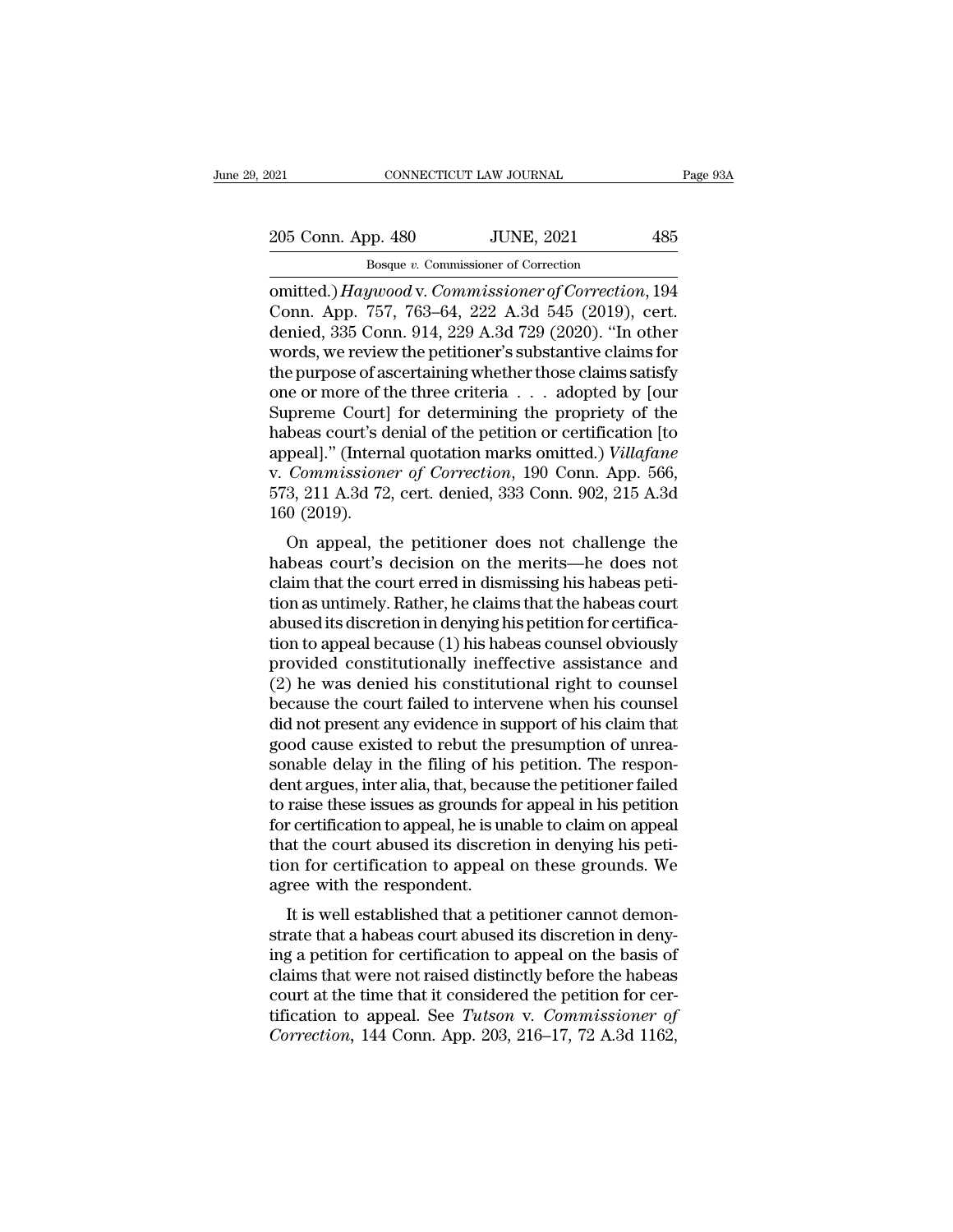| ŀΑ  | CONNECTICUT LAW JOURNAL                                                                                                                                                         |                    | June 29, 2021 |
|-----|---------------------------------------------------------------------------------------------------------------------------------------------------------------------------------|--------------------|---------------|
|     |                                                                                                                                                                                 |                    |               |
| 486 | <b>JUNE, 2021</b>                                                                                                                                                               | 205 Conn. App. 480 |               |
|     | Bosque v. Commissioner of Correction                                                                                                                                            |                    |               |
|     | cert. denied, 310 Conn. 928, 78 A.3d 145 (2013), and<br>cases cited therein.                                                                                                    |                    |               |
|     | In the present case, the petitioner's petition for certifi-<br>cation to appeal stated only the following ground for<br>appeal: "Whother the habess court erred in finding that |                    |               |

486 JUNE, 2021 205 Conn. App. 480<br>Bosque v. Commissioner of Correction<br>cert. denied, 310 Conn. 928, 78 A.3d 145 (2013), and<br>cases cited therein.<br>In the present case, the petitioner's petition for certifi-<br>cation to appeal Bosque v. Commissioner of Correction<br>
cert. denied, 310 Conn. 928, 78 A.3d 145 (2013), and<br>
cases cited therein.<br>
In the present case, the petitioner's petition for certifi-<br>
cation to appeal stated only the following gro There was not good cause of allo Connectors and cases cited therein.<br>
In the present case, the petitioner's petition for certification to appeal stated only the following ground for appeal: "Whether the habeas court erred cert. denied, 310 Conn. 928, 78 A.3d 145 (2013), and<br>cases cited therein.<br>In the present case, the petitioner's petition for certifi-<br>cation to appeal stated only the following ground for<br>appeal: "Whether the habeas court cases cited therein.<br>
In the present case, the petitioner's petition for certification to appeal stated only the following ground for<br>
appeal: "Whether the habeas court erred in finding that<br>
there was not good cause to al In the present case, the petitioner's petition for certification to appeal stated only the following ground for appeal: "Whether the habeas court erred in finding that there was not good cause to allow the petitioner's pet cation to appeal stated only the following ground for<br>appeal: "Whether the habeas court erred in finding that<br>there was not good cause to allow the petitioner's peti-<br>tion for [a writ of] habeas corpus to proceed on the<br>gr appeal: "Whether the habeas court erred in finding that<br>there was not good cause to allow the petitioner's peti-<br>tion for [a writ of] habeas corpus to proceed on the<br>grounds that he filed [it] outside the applicable time<br>l there was not good cause to allow the petitioner's petition for [a writ of] habeas corpus to proceed on the grounds that he filed [it] outside the applicable time limits." The petition for certification to appeal did not i tion for [a writ of] habeas corpus to proceed on the grounds that he filed [it] outside the applicable time limits." The petition for certification to appeal did not include grounds related to any claims regarding ineffect grounds that he filed [it] outside the applicable time<br>limits." The petition for certification to appeal did not<br>include grounds related to any claims regarding ineffec-<br>tive assistance of habeas counsel or the habeas cour limits." The petition for certification to appendicular include grounds related to any claims regard tive assistance of habeas counsel or the habealleged duty to intervene in the face of the afective assistance. In fact, t Equivale grounds related to any claims regarding inentective assistance of habeas counsel or the habeas court's eged duty to intervene in the face of the alleged inef-<br>tive assistance. In fact, the petitioner concedes tha the assistance of nabeas counsel or the nabeas court's<br>alleged duty to intervene in the face of the alleged inef-<br>fective assistance. In fact, the petitioner concedes that<br>he failed to preserve those claims by stating the

alleged duty to intervene in the race of the alleged iner-<br>fective assistance. In fact, the petitioner concedes that<br>he failed to preserve those claims by stating them in<br>his petition for certification to appeal.<br>Notwiths Fective assistance. In fact, the petitioner concedes that<br>he failed to preserve those claims by stating them in<br>his petition for certification to appeal.<br>Notwithstanding these failings, the petitioner argues<br>that his fail his petition for certification to appeal.<br>
Notwithstanding these failings, the petitioner argues<br>
that his failure to list the aforementioned grounds in his<br>
petition for certification to appeal, as required by § 52-<br>
470 ms petition for certification to appeal.<br>
Notwithstanding these failings, the petitioner argues<br>
that his failure to list the aforementioned grounds in his<br>
petition for certification to appeal, as required by § 52-<br>
470 ( that his failure to list the aforementioned grounds in his<br>petition for certification to appeal, as required by  $\S$  52-<br>470 (g), does not preclude this court from reviewing<br>his claims under *State* v. *Golding*, 213 Conn. petition for certification to appeal, as required by § 52-<br>470 (g), does not preclude this court from reviewing<br>his claims under *State* v. *Golding*, 213 Conn. 233, 239-<br>40, 567 A.2d 823 (1989), as modified by *In re Yasi* 470 (g), does not preclude this court from reviewing<br>his claims under *State* v. *Golding*, 213 Conn. 233, 239–<br>40, 567 A.2d 823 (1989), as modified by *In re Yasiel R.*,<br>317 Conn. 773, 781, 120 A.3d 1188 (2015), or for pl his claims under *State* v. *Golding*, 21:<br>40, 567 A.2d 823 (1989), as modified b<br>317 Conn. 773, 781, 120 A.3d 1188 (2<br>error. This court previously has addre<br>similar requests for extraordinary revi<br>ing and plain error revi , 507 A.2d 823 (1989), as modified by *In re Yasiet R.*,<br>7 Conn. 773, 781, 120 A.3d 1188 (2015), or for plain<br>ror. This court previously has addressed and rejected<br>nilar requests for extraordinary review, such as *Gold-*<br> 317 Conn. 773, 781, 120 A.3d 1188 (2015), or for plain<br>error. This court previously has addressed and rejected<br>similar requests for extraordinary review, such as *Gold-*<br>*ing* and plain error review, of claims not raised i

error. This court previously has addressed and rejected<br>
similar requests for extraordinary review, such as  $Gold-$ <br>  $ing$  and plain error review, of claims not raised in peti-<br>
tions for certification to appeal.<br>
With respect simuar requests for extraordinary review, such as *Gold-*<br>*ing* and plain error review, of claims not raised in peti-<br>tions for certification to appeal.<br>With respect to the petitioner's argument that he is<br>entitled to *Go thay* and plain error review, or claims not raised in petitions for certification to appeal.<br>
With respect to the petitioner's argument that he is<br>
entitled to *Golding* review of his claims, this court has<br>
stated: "Sec tions for certification to appeal.<br>
With respect to the petitioner's argument that he is<br>
entitled to *Golding* review of his claims, this court has<br>
stated: "Section 52-470 (g) conscribes our appellate<br>
review to the iss With respect to the petitioner's argument that he is<br>entitled to *Golding* review of his claims, this court has<br>stated: "Section 52-470 (g) conscribes our appellate<br>review to the issues presented in the petition for certi entitled to *Golding* review of his claims, this court has<br>stated: "Section 52-470 (g) conscribes our appellate<br>review to the issues presented in the petition for certifi-<br>cation to appeal . . . . Permitting a habeas peti stated: "Section 52-470 (g) conscribes our appellate<br>review to the issues presented in the petition for certifi-<br>cation to appeal  $\ldots$ . Permitting a habeas petitioner,<br>in an appeal from a habeas judgment following the<br>de review to the issues presented in the petition for certification to appeal . . . . Permitting a habeas petitioner, in an appeal from a habeas judgment following the denial of a petition for certification to appeal, to see cation to appeal  $\dots$ . Permitting a habeas petitioner,<br>in an appeal from a habeas judgment following the<br>denial of a petition for certification to appeal, to seek<br>*Golding* review of a claim that was not raised in, or<br>inc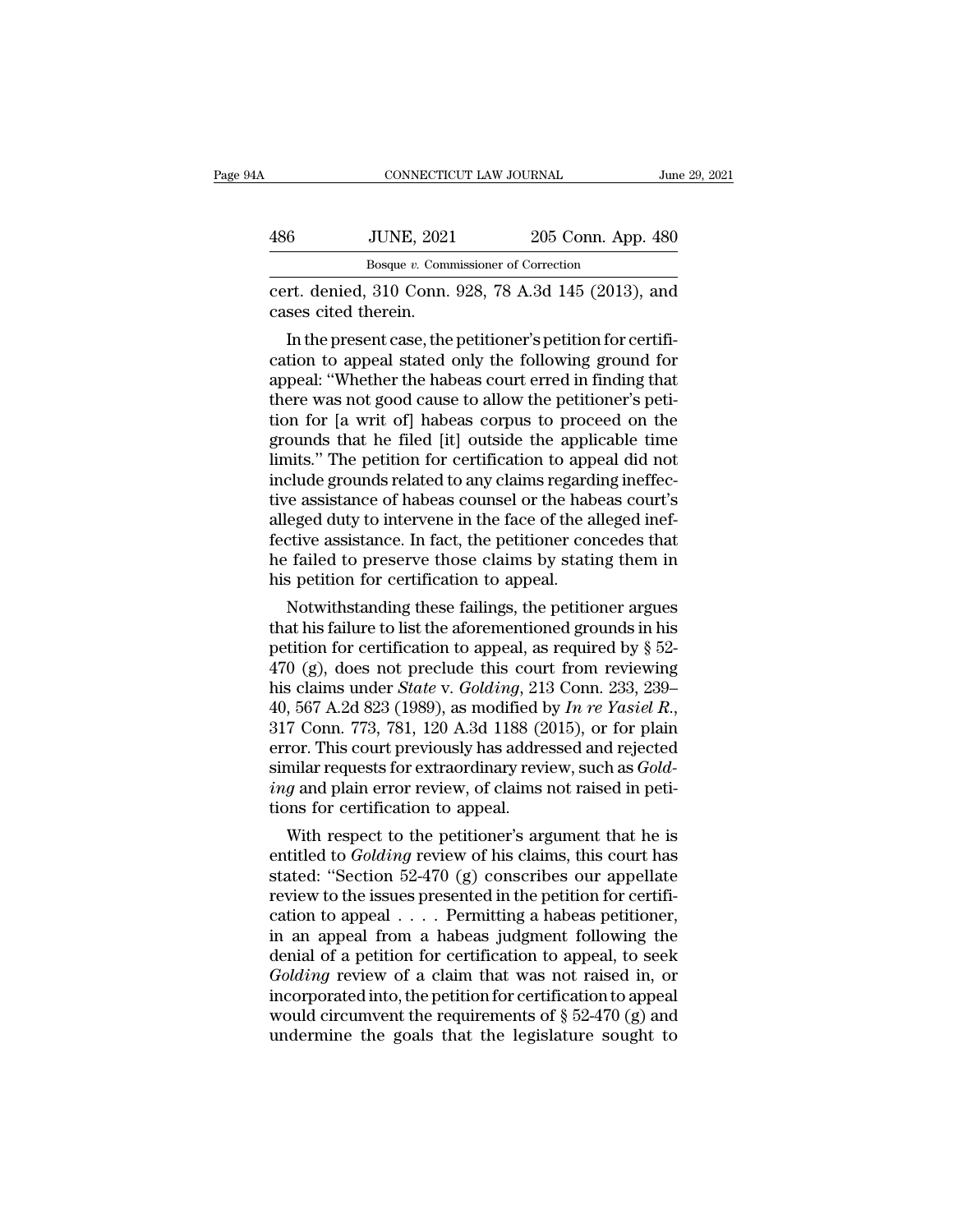021 CONNECTICUT LAW JOURNAL Page 95A<br>
205 Conn. App. 480 JUNE, 2021 487<br>
Bosque v. Commissioner of Correction<br>
achieve in enacting § 52-470 (g)." (Internal quotation<br>
marks omitted.) *Solek v. Commissioner of Correction*,<br> 205 Conn. App. 480 JUNE, 2021 487<br>
Bosque v. Commissioner of Correction<br>
achieve in enacting § 52-470 (g)." (Internal quotation<br>
marks omitted.) *Solek* v. *Commissioner of Correction*,<br>
203 Conn. App. 289, 299, 248 A.3d 6 205 Conn. App. 480 JUNE, 2021 487<br>
Bosque v. Commissioner of Correction<br>
achieve in enacting § 52-470 (g)." (Internal quotation<br>
marks omitted.) Solek v. Commissioner of Correction,<br>
203 Conn. App. 289, 299, 248 A.3d 69, c 205 Conn. App. 480 JUNE, 2021 487<br>
Bosque v. Commissioner of Correction<br>
achieve in enacting § 52-470 (g)." (Internal quotation<br>
marks omitted.) *Solek* v. *Commissioner of Correction*,<br>
203 Conn. App. 289, 299, 248 A.3d 6 *Bosque v. Commissioner of Correction*<br>
achieve in enacting § 52-470 (g)." (Internal quotation<br>
marks omitted.) *Solek v. Commissioner of Correction*,<br>
203 Conn. App. 289, 299, 248 A.3d 69, cert. denied, 336<br>
Conn. 935, 24 Bosque *v.* Commissioner of Correction<br>achieve in enacting § 52-470 (g)." (Internal quotation<br>marks omitted.) Solek v. Commissioner of Correction,<br>203 Conn. App. 289, 299, 248 A.3d 69, cert. denied, 336<br>Conn. 935, 248 A.3d achieve in enacting § 52-470 (g)." (Internal quotation<br>marks omitted.) *Solek v. Commissioner of Correction*,<br>203 Conn. App. 289, 299, 248 A.3d 69, cert. denied, 336<br>Conn. 935, 248 A.3d 709 (2021); see also *Whistnant v.<br>* marks omitted.) *Solek v. Commissioner of Correction*, 203 Conn. App. 289, 299, 248 A.3d 69, cert. denied, 336 Conn. 935, 248 A.3d 709 (2021); see also *Whistnant v. Commissioner of Correction*, 199 Conn. App. 406, 418–19, 203 Conn. App. 289, 299, 248 A.3d 69, cert. denied, 336<br>Conn. 935, 248 A.3d 709 (2021); see also Whistnant v.<br>Commissioner of Correction, 199 Conn. App. 406, 418–<br>19, 236 A.3d 276 (noting that review pursuant to *Golding*<br> Conn. 935, 248 A.3d 709 (2021); see also Whistnant v.<br>Commissioner of Correction, 199 Conn. App. 406, 418–<br>19, 236 A.3d 276 (noting that review pursuant to *Golding*<br>was not available for claim raised for first time on app Commissioner of Correction, 199 Con<br>19, 236 A.3d 276 (noting that review pur<br>was not available for claim raised for fir<br>and not raised in or incorporated into p<br>cation to appeal), cert. denied, 335 Co<br>286 (2020). According As not available for claim raised for first time on appeal<br>d not raised in or incorporated into petition for certifi-<br>tion to appeal), cert. denied, 335 Conn. 969, 240 A.3d<br>6 (2020). Accordingly, the petitioner is not ent and not raised in or incorporated into petition for certification to appeal), cert. denied, 335 Conn. 969, 240 A.3d<br>286 (2020). Accordingly, the petitioner is not entitled<br>to *Golding* review of his claims.<br>This court lik

mation to appeal), cert. denied, 335 Conn. 969, 240 A.3d<br>286 (2020). Accordingly, the petitioner is not entitled<br>to *Golding* review of his claims.<br>This court likewise has rejected the argument that<br>claims not set forth in 286 (2020). Accordingly, the petitioner is not entitled<br>to *Golding* review of his claims.<br>This court likewise has rejected the argument that<br>claims not set forth in a petition for certification to appeal<br>may be reviewed f *Sanders* v. *Colling* review of his claims.<br>
This court likewise has rejected the argument that<br>
claims not set forth in a petition for certification to appeal<br>
may be reviewed for plain error.<sup>2</sup> See *Villafane* v. *Comm* This court likewise has rejected the argument that<br>claims not set forth in a petition for certification to appeal<br>may be reviewed for plain error.<sup>2</sup> See *Villafane* v. *Com-*<br>missioner of Correction, supra, 190 Conn. App. This court likewise has rejected the argument that<br>claims not set forth in a petition for certification to appeal<br>may be reviewed for plain error.<sup>2</sup> See *Villafane* v. *Commissioner of Correction*, supra, 190 Conn. App. 5 claims not set forth in a petition for certification to appeal<br>may be reviewed for plain error.<sup>2</sup> See *Villafane* v. *Commissioner of Correction*, supra, 190 Conn. App. 577–78;<br>*Sanders* v. *Commissioner of Correction*, 1 may be reviewed for plain error.<sup>2</sup> See Villafane v. Commissioner of Correction, supra, 190 Conn. App. 577–78;<br>Sanders v. Commissioner of Correction, 169 Conn.<br>App. 813, 818 n.2, 153 A.3d 8 (2016), cert. denied, 325<br>Conn. missioner of Correction, supra, 190 Conn. App. 577–78;<br>
Sanders v. Commissioner of Correction, 169 Conn.<br>
App. 813, 818 n.2, 153 A.3d 8 (2016), cert. denied, 325<br>
Conn. 904, 156 A.3d 536 (2017). In declining to afford<br>
pla Sanders v. Commissioner of Correction, 169 Conn.<br>App. 813, 818 n.2, 153 A.3d 8 (2016), cert. denied, 325<br>Conn. 904, 156 A.3d 536 (2017). In declining to afford<br>plain error review to a claim not set forth in a petition<br>for App. 813, 818 n.2, 153 A.3d 8 (2016), cert. denied, 325<br>Conn. 904, 156 A.3d 536 (2017). In declining to afford<br>plain error review to a claim not set forth in a petition<br>for certification to appeal, this court has reasoned Conn. 904, 156 A.3d 536 (2017). In declining to afford<br>plain error review to a claim not set forth in a petition<br>for certification to appeal, this court has reasoned that<br>"[t]he [habeas] court could not abuse its discretio plain error review to a claim not set forth in a petition<br>for certification to appeal, this court has reasoned that<br>"[t]he [habeas] court could not abuse its discretion in<br>denying the petition for certification about matte (2005). mying the petition for certification about matters that<br>
e petitioner never raised." Mercado v. Commissioner<br>
Correction, 85 Conn. App. 869, 872, 860 A.2d 270<br>
004), cert. denied, 273 Conn. 908, 870 A.2d 1079<br>
005).<br>
In s the petitioner never raised." Mercado v. Commissioner<br>of Correction, 85 Conn. App. 869, 872, 860 A.2d 270<br>(2004), cert. denied, 273 Conn. 908, 870 A.2d 1079<br>(2005).<br>In support of his argument that he is entitled to plain<br>

of Correction, 85 Conn. App. 869, 872, 860 A.2d 270 (2004), cert. denied, 273 Conn. 908, 870 A.2d 1079 (2005).<br>In support of his argument that he is entitled to plain error review, the petitioner relies on this court's opi (2004), cert. denied, 273 Conn. 908, 870 A.2d 1079<br>(2005).<br>In support of his argument that he is entitled to plain<br>error review, the petitioner relies on this court's opinion<br>in *Foote* v. *Commissioner of Correction*, 15 In support of nis argument that he is entitled to plain<br>roor review, the petitioner relies on this court's opinion<br> $Foote$  v. Commissioner of Correction, 151 Conn. App.<br>59, 96 A.3d 587, cert. denied, 314 Conn. 929, 102 A.3d error review, the petitioner relies on this court's opinion<br>in *Foote* v. *Commissioner of Correction*, 151 Conn. App.<br>559, 96 A.3d 587, cert. denied, 314 Conn. 929, 102 A.3d<br><sup>2</sup> The plain error doctrine, codified in Prac

in *Foote* v. *Commissioner of Correction*, 151 Conn. App.<br>559, 96 A.3d 587, cert. denied, 314 Conn. 929, 102 A.3d<br><sup>2</sup> The plain error doctrine, codified in Practice Book § 60-5, "is not . . .<br>a rule of reviewability . . 559, 96 A.3d 587, cert. denied, 314 Conn. 929, 102 A.3d<br>
<sup>2</sup> The plain error doctrine, codified in Practice Book § 60-5, "is not . . .<br>
a rule of reviewability . . . [but] a rule of reversibility. That is, it is a doctrin <sup>20</sup> The plain error doctrine, codified in Practice Book § 60-5, "is not . . . . a rule of reviewability . . . [but] a rule of reversibility. That is, it is a doctrine that [appellate courts invoke] in order to rectify a <sup>2</sup> The plain error doctrine, codified in Practice Book  $\S$  60-5, "is not . . . a rule of reviewability . . . [but] a rule of reversibility. That is, it is a doctrine that [appellate courts invoke] in order to rectify a t a rule of reviewability . . . [but] a rule of reversibility. That is, it is a doctrine that [appellate courts invoke] in order to rectify a trial court ruling that, although either not properly preserved or never raised a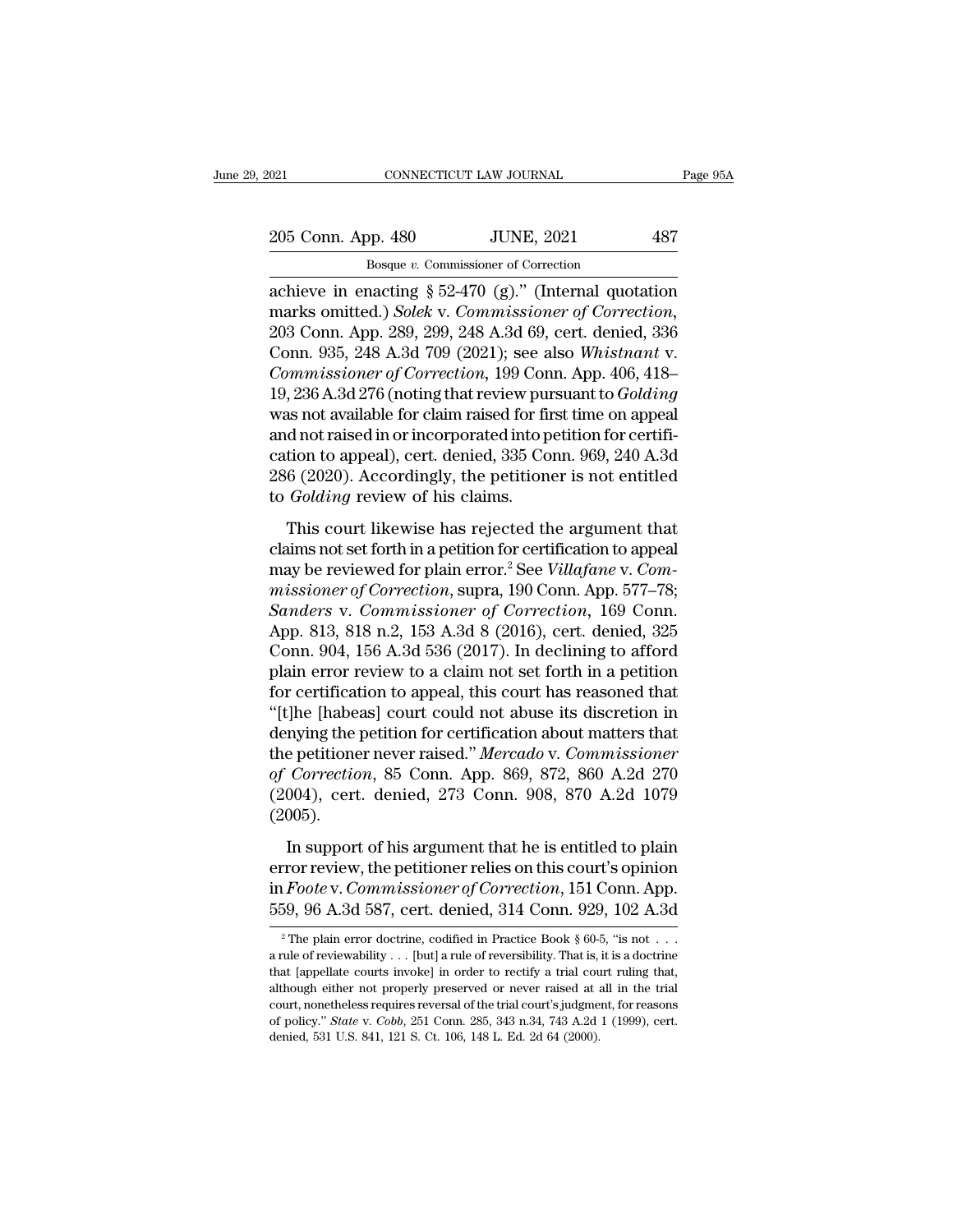# CONNECTICUT LAW JOURNAL June 29, 2021<br>488 JUNE, 2021 205 Conn. App. 480<br>Bosque v. Commissioner of Correction EXECTICUT LAW JOURNAL<br>JUNE, 2021 205 Conn. App<br>Bosque *v.* Commissioner of Correction<br>nd cert. dismissed 314 Conn. 929-206

CONNECTICUT LAW JOURNAL June 29, 2021<br>
488 JUNE, 2021 205 Conn. App. 480<br>
Bosque v. Commissioner of Correction<br>
709 (2014), and cert. dismissed, 314 Conn. 929, 206 A.3d<br>
764 (2014), in which this court afforded the petitio 188 JUNE, 2021 205 Conn. App. 480<br>
<sup>Bosque v. Commissioner of Correction</sup><br>
709 (2014), and cert. dismissed, 314 Conn. 929, 206 A.3d<br>
764 (2014), in which this court afforded the petitioner<br>
plain error review of a claim no 488 JUNE, 2021 205 Conn. App. 480<br>Bosque v. Commissioner of Correction<br>709 (2014), and cert. dismissed, 314 Conn. 929, 206 A.3d<br>764 (2014), in which this court afforded the petitioner<br>plain error review of a claim not lis 488 JUNE, 2021 205 Conn. App. 480<br>Bosque v. Commissioner of Correction<br>709 (2014), and cert. dismissed, 314 Conn. 929, 206 A.3d<br>764 (2014), in which this court afforded the petitioner<br>plain error review of a claim not lis For doing solven, 1911<br>Bosque v. Commissioner of Correction<br>709 (2014), and cert. dismissed, 314 Conn. 929, 206 A.3d<br>764 (2014), in which this court afforded the petitioner<br>plain error review of a claim not listed in his p Bosque *v.* Commissioner of Correction<br>
709 (2014), and cert. dismissed, 314 Conn. 929, 206 A.3d<br>
764 (2014), in which this court afforded the petitioner<br>
plain error review of a claim not listed in his petition<br>
for certi 709 (2014), and cert. dismissed, 314 Conn. 929, 206 A.3d<br>764 (2014), in which this court afforded the petitioner<br>plain error review of a claim not listed in his petition<br>for certification to appeal without articulating its 764 (2014), in which this court afforded the petitioner<br>plain error review of a claim not listed in his petition<br>for certification to appeal without articulating its reason<br>for doing so. The majority in *Foote* cited, with plain error review of a claim not listed in his petition<br>for certification to appeal without articulating its reason<br>for doing so. The majority in *Foote* cited, without analy-<br>sis, to our Supreme Court's decision in *Ajad* for certification to appeal without articulating its reason<br>for doing so. The majority in *Foote* cited, without analy-<br>sis, to our Supreme Court's decision in *Ajadi* v. *Com-*<br>missioner of Correction, 280 Conn. 514, 526, for doing so. The majority in *Foote* cited, without analysis, to our Supreme Court's decision in *Ajadi* v. *Commissioner of Correction*, 280 Conn. 514, 526, 911 A.2d 712 (2006).<sup>3</sup> *Foote* v. *Commissioner of Correction* sis, to our Supreme Court's decision in *Ajadi* v. *Commissioner of Correction*, 280 Conn. 514, 526, 911 A.2d<br>712 (2006).<sup>3</sup> *Foote* v. *Commissioner of Correction*,<br>supra, 566–67. *Ajadi* involved a claim of plain error t missioner of Correction, 280 Conn. 514, 526, 911 A.2d<br>712 (2006).<sup>3</sup> Foote v. Commissioner of Correction,<br>supra, 566–67. Ajadi involved a claim of plain error that<br>called into question the fairness and impartiality of the<br> 712 (2006).<sup>3</sup> *Foote v. Commissioner of Correction*, supra, 566–67. *Ajadi* involved a claim of plain error that called into question the fairness and impartiality of the entire habeas trial.<sup>4</sup> *Ajadi v. Commissioner of* supra, 566–67. Ajadi involved a claim of plain error that<br>called into question the fairness and impartiality of the<br>entire habeas trial.<sup>4</sup> Ajadi v. Commissioner of Correc-<br>tion, supra, 525. In Ajadi, the petitioner did no called into question the fairness and impartiality of the<br>entire habeas trial.<sup>4</sup> Ajadi v. Commissioner of Correc-<br>tion, supra, 525. In Ajadi, the petitioner did not become<br>aware of the issue underlying the claim of plain entire habeas trial.<sup>4</sup> *Ajadi* v. *Commissioner of Correction*, supra, 525. In *Ajadi*, the petitioner did not become aware of the issue underlying the claim of plain error until after the habeas proceedings had concluded tion, supra, 525. In *Ajadi*, the petitioner did not become<br>aware of the issue underlying the claim of plain error<br>until after the habeas proceedings had concluded. Id.,<br>522. In other words, because this issue did not come aware of the issue underlying the claim of plain error<br>until after the habeas proceedings had concluded. Id.,<br>522. In other words, because this issue did not come<br>to the attention of the parties, counsel for the parties,<br> until after the habeas proceedings had concluded. Id., 522. In other words, because this issue did not come to the attention of the parties, counsel for the parties, or the habeas court until sometime after the petitioner 522. In other words, because this issue did not to the attention of the parties, counsel for the pa<br>or the habeas court until sometime after the petit<br>brought the appeal in that case, he could not<br>included it in his petit the attention of the parties, counsel for the parties,<br>the habeas court until sometime after the petitioner<br>ought the appeal in that case, he could not have<br>cluded it in his petition for certification to appeal. The<br>titio or the habeas court until sometime after the petitioner<br>brought the appeal in that case, he could not have<br>included it in his petition for certification to appeal. The<br>petitioner in  $Ajadi$ , therefore, sought, and was afford

brought the appeal in that case, he could not have<br>included it in his petition for certification to appeal. The<br>petitioner in  $Ajadi$ , therefore, sought, and was afforded,<br>plain error review of his claim.<sup>5</sup> Id., 525–30.<br>In included it in his petition for certification to appeal. The<br>petitioner in  $Ajadi$ , therefore, sought, and was afforded,<br>plain error review of his claim.<sup>5</sup> Id., 525–30.<br>In the present case, the claim of plain error is base petitioner in *Ajaat*, therefore, sought, and was afforded,<br>plain error review of his claim.<sup>5</sup> Id., 525–30.<br>In the present case, the claim of plain error is based<br>on events that occurred during the petitioner's habeas<br>tr ial and, therefore, could have been raised in his peti-<br>ion for certification to appeal. The scope of appellate<br>view is restricted to an examination of the court's<br><sup>3</sup>The majority in *Foote* also cited, without analysis, t *trial and, therefore, could have been raised in his petition for certification to appeal. The scope of appellate review is restricted to an examination of the court's <sup>3</sup>The majority in <i>Foote also cited, without analysis* 

tion for certification to appeal. The scope of appellate<br>review is restricted to an examination of the court's<br><sup>3</sup>The majority in *Foote* also cited, without analysis, to *Melendez* v. *Commissioner of Correction*, 141 Con review is restricted to an examination of the court's<br>
<sup>3</sup>The majority in *Foote* also cited, without analysis, to *Melendez* v. *Commissioner of Correction*, 141 Conn. App. 836, 62 A.3d 629, cert. denied, 310<br>
Conn. 921, Teview IS Testricted to all examination of the court S<br>
<sup>3</sup> The majority in *Foote* also cited, without analysis, to *Melendez v. Commissioner of Correction*, 141 Conn. App. 836, 62 A.3d 629, cert. denied, 310<br>
Conn. 921, <sup>3</sup> The majority in *Foote* also cited, without analysis, to *Melendez* v. *Commissioner of Correction*, 141 Conn. App. 836, 62 A.3d 629, cert. denied, 310 Conn. 921, 77 A.3d 143 (2013). *Foote* v. *Commissioner of Correct* Conn. 921, 77 A.3d 143 (2013). *Foote v. Commissioner of Correction*, supra, 151 Conn. App. 567. In *Melendez*, the court afforded plain error review of the petitioner's unpreserved claim with no discussion as to why it w

<sup>151</sup> Conn. App. 567. In *Melendez*, the court afforded plain error review of the petitioner's unpreserved claim with no discussion as to why it was doing so. *Melendez* v. *Commissioner of Correction*, supra, 841.<br>
<sup>4</sup> In petitioner's unpreserved claim with no discussion as to why it was doing<br>to. *Melendez* v. *Commissioner of Correction*, supra, 841.<br><sup>4</sup> In *Ajadi*, the petitioner argued that the habeas judge who presided over<br>his habeas <sup>4</sup> In *Ajadi*, the petitioner argued that the habeas judge who presided over his habeas trial and denied his petition for certification to appeal should have disqualified himself based on the judge's prior representation have disqualified himself based on the judge's prior representation of the

departial and denied his petition for certification to appeal should have disqualified himself based on the judge's prior representation of the petitioner. Ajadi v. Commissioner of Correction, 280 Conn. 525–29.<br><sup>5</sup> The hol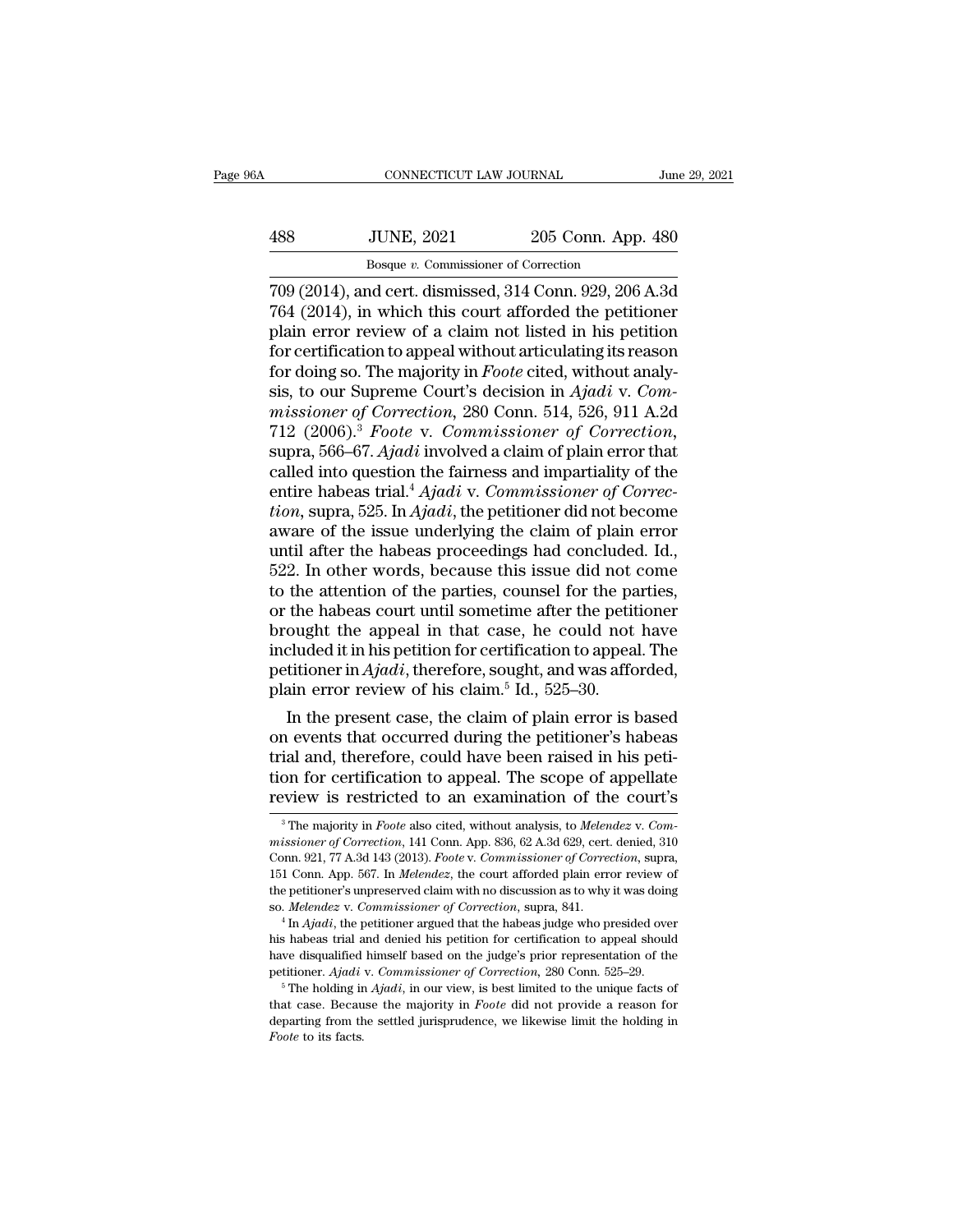| 021 |                    | CONNECTICUT LAW JOURNAL                                     | Page 97A |
|-----|--------------------|-------------------------------------------------------------|----------|
|     |                    |                                                             |          |
|     | 205 Conn. App. 489 | <b>JUNE, 2021</b>                                           | 489      |
|     |                    | Moulthrop v. State Board of Education                       |          |
|     |                    | denial of the netition for certification to anneal. A nlain |          |

on the petition for certification for annual of the scope<br>  $\frac{1}{\text{10}}$  and the petition for certification<br>
denial of the petition for certification to appeal. A plain<br>
error analysis of claims never raised in connection 205 Conn. App. 489 JUNE, 2021 489<br>Moulthrop v. State Board of Education<br>denial of the petition for certification to appeal. A plain<br>error analysis of claims never raised in connection with<br>a petition for certification to a 205 Conn. App. 489 JUNE, 2021 489<br>
Moulthrop v. State Board of Education<br>
denial of the petition for certification to appeal. A plain<br>
error analysis of claims never raised in connection with<br>
a petition for certification 205 Conn. App. 489 JUNE, 2021 489<br>
Moulthrop v. State Board of Education<br>
denial of the petition for certification to appeal. A plain<br>
error analysis of claims never raised in connection with<br>
a petition for certification Moulthrop v. State Board of Education<br>denial of the petition for certification to appeal. A plain<br>error analysis of claims never raised in connection with<br>a petition for certification to appeal expands the scope<br>of review Moulthrop v. State Board of Education<br>denial of the petition for certification to appeal. A plain<br>error analysis of claims never raised in connection with<br>a petition for certification to appeal expands the scope<br>of review denial of the petition for certification to appeal. A plain<br>error analysis of claims never raised in connection with<br>a petition for certification to appeal expands the scope<br>of review and undermines the goals that the legi error analysis of claims never raised in connection with<br>a petition for certification to appeal expands the scope<br>of review and undermines the goals that the legislature<br>sought to achieve by enacting § 52-470 (g). If this a petition for certification to appeal expands the scope<br>of review and undermines the goals that the legislature<br>sought to achieve by enacting § 52-470 (g). If this court<br>were to engage in plain error review, it would invi error. Ught to achieve by enacting  $\S$  52-470 (g). If this court<br>ere to engage in plain error review, it would invite peti-<br>oners, who have been denied certification to appeal,<br>circumvent the bounds of limited review simply by<br>u were to engage in piam error review, it would invite petitioners, who have been denied certification to appeal,<br>to circumvent the bounds of limited review simply by<br>couching wholly unpreserved claims in terms of plain<br>erro

tioners, who have been denied certification to appeal,<br>to circumvent the bounds of limited review simply by<br>couching wholly unpreserved claims in terms of plain<br>error.<br>On the basis of the foregoing, we conclude that, if<br>th to circumvent the bounds of imited review simply by<br>couching wholly unpreserved claims in terms of plain<br>error.<br>On the basis of the foregoing, we conclude that, if<br>the petitioner desired appellate review of his claims of<br>i couching wholly unpreserved claims in terms of plain<br>error.<br>On the basis of the foregoing, we conclude that, if<br>the petitioner desired appellate review of his claims of<br>ineffective assistance of habeas counsel and/or whet error.<br>
On the basis of the foregoing, we conclude that, if<br>
the petitioner desired appellate review of his claims of<br>
ineffective assistance of habeas counsel and/or whether<br>
the habeas court had a duty to address counsel On the basis of the foregoing, we conclude that, if<br>the petitioner desired appellate review of his claims of<br>ineffective assistance of habeas counsel and/or whether<br>the habeas court had a duty to address counsel's defi-<br>ci the petitioner desired appellate review of his claims of<br>ineffective assistance of habeas counsel and/or whether<br>the habeas court had a duty to address counsel's defi-<br>cient performance to prevent prejudice to the petition ineffective assistance of habeas counsel and/or whether<br>the habeas court had a duty to address counsel's defi-<br>cient performance to prevent prejudice to the petitioner,<br>he was required to include those issues as grounds fo the habeas court had a duty to add<br>cient performance to prevent prejudi<br>he was required to include those iss<br>appeal in his petition for certification<br>fane v. Commissioner of Correction<br>App. 577–78. Because he failed to d<br>r Profile to prevent prepare to the vas required to include those<br>peal in his petition for certificat<br>me v. Commissioner of Correc<br>pp. 577–78. Because he failed t<br>view the petitioner's claims.<br>The appeal is dismissed.<br>In thi peal in his petition for certification to appeal. See *V*<br> *Me* v. *Commissioner of Correction*, supra, 190 Co<br>
pp. 577–78. Because he failed to do so, we declin<br>
view the petitioner's claims.<br>
The appeal is dismissed.<br>
In

### The appeal is dismissed.<br>
In this opinion the other judges concurred.<br>
MARIA MOULTHROP *v*. CONNECTICUT STATE<br>
BOARD OF EDUCATION<br>
(AC 43781) is dismissed.<br>
on the other judges concurred.<br>
ULTHROP v. CONNECTICUT STATE<br>
BOARD OF EDUCATION<br>
(AC 43781) ssea.<br>
other judges concu<br>
OP v. CONNECTIC<br>
OF EDUCATION<br>
(AC 43781)<br>
Clark and DiPentima, Js. MARIA MOULTHROP  $v$ . CONNECTICUT STATE<br>BOARD OF EDUCATION<br>(AC 43781)<br>Suarez, Clark and DiPentima, Js.

### *Syllabus*

BOAKD OF EDUCATION<br>
(AC 43781)<br>
Suarez, Clark and DiPentima, Js.<br>
Syllabus<br>
The plaintiff, a former elementary school principal, appealed to the trial<br>
court from the decision by the defendant, pursuant to statute (§ 10-(AC 43781)<br>
Suarez, Clark and DiPentima, Js.<br> *Syllabus*<br>
plaintiff, a former elementary school principal, appealed to the trial<br>
court from the decision by the defendant, pursuant to statute (§ 10-<br>
145b (i) (2)), revoki 145 Suarez, Clark and DiPentima, Js.<br>
145 Syllabus<br>
145 Syllabus<br>
1456 (i) (2)), revoking her initial educator and professional educator<br>
145 (i) (2)), revoking her initial educator and professional educator<br>
145 Circles Syllabus<br>Syllabus<br>plaintiff, a former elementary school principal, appealed to the trial<br>court from the decision by the defendant, pursuant to statute (§ 10-<br>145b (i) (2)), revoking her initial educator and professional ed Syllabus<br>
Syllabus<br>
plaintiff, a former elementary school principal, appealed to the trial<br>
court from the decision by the defendant, pursuant to statute (§ 10-<br>
145b (i) (2)), revoking her initial educator and professiona plaintiff, a former elementary school principal, appealed to the trial court from the decision by the defendant, pursuant to statute (§ 10-145b (i) (2)), revoking her initial educator and professional educator certificates plantari, a folder elementary schoof philepal, appeared to the that court from the decision by the defendant, pursuant to statute  $(\S 10-145b)$  (i) (2)), revoking her initial educator and professional educator certificate particle in a model in a decision of the decisional educator certificates after an investigation determined that she was involved in and responsible for cheating that occurred on a schoolwide basis during the administrati 145b (i) (2)), revoking her initial educator and professional educator certificates after an investigation determined that she was involved in and responsible for cheating that occurred on a schoolwide basis during the ad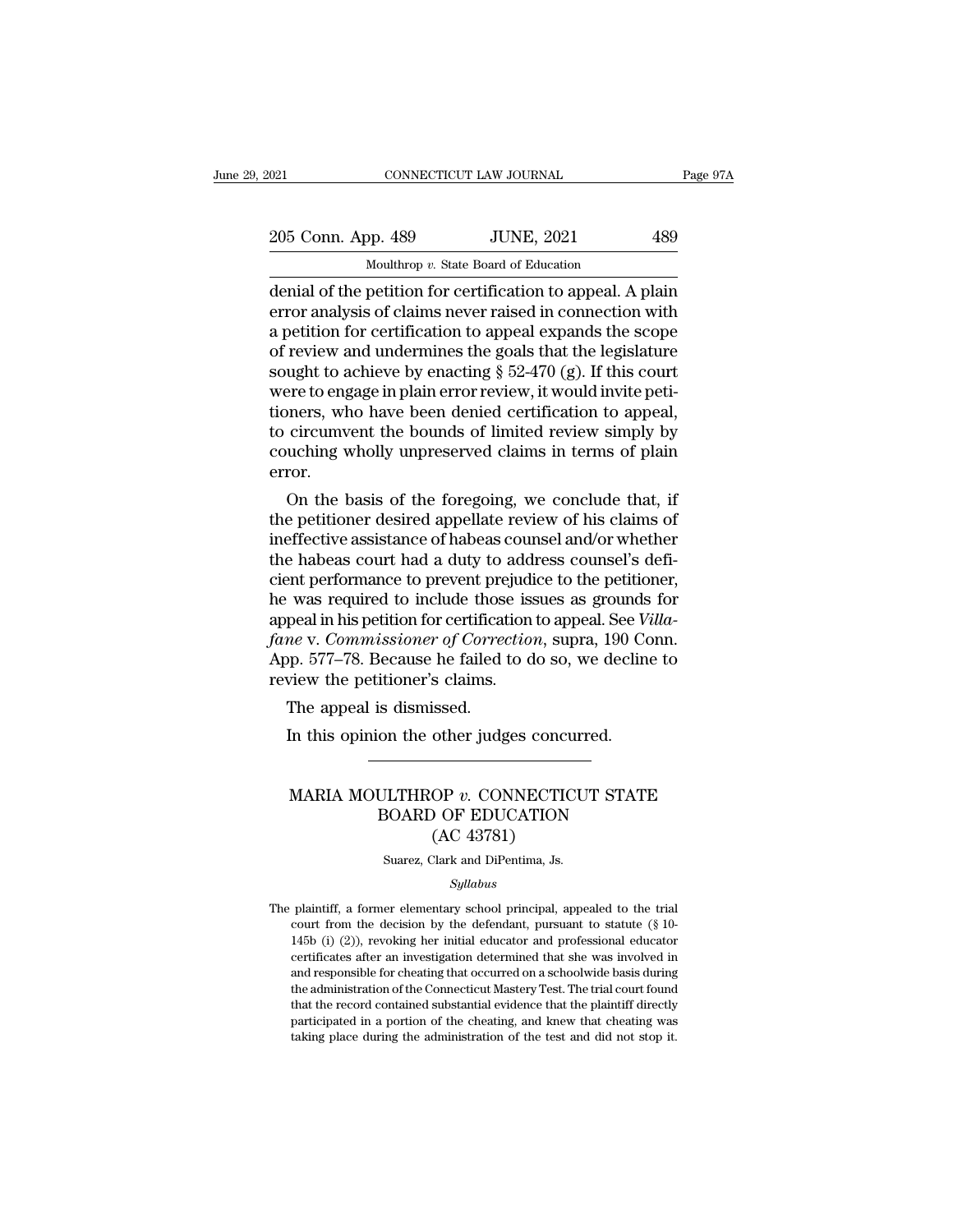# CONNECTICUT LAW JOURNAL June 29, 2021<br>490 JUNE, 2021 205 Conn. App. 489<br>Moulthrop v. State Board of Education CONNECTICUT LAW JOURNAL Jun<br>
10<br>
10<br>
10<br>
Moulthrop *v.* State Board of Education<br>
10<br>
The court rendered judgment dismissing the appeal, and the plaintiff JUNE, 2021 205 Conn. App. 489<br>Moulthrop v. State Board of Education<br>The court rendered judgment dismissing the appeal, and the plaintiff<br>appealed to this court, claiming, inter alia, that there was no substantial

JUNE, 2021 205 Conn. App. 489<br>Moulthrop v. State Board of Education<br>The court rendered judgment dismissing the appeal, and the plaintiff<br>appealed to this court, claiming, inter alia, that there was no substantial<br>evidence JUNE, 2021 205 Conn. App. 489<br>Moulthrop v. State Board of Education<br>The court rendered judgment dismissing the appeal, and the plaintiff<br>appealed to this court, claiming, inter alia, that there was no substantial<br>evidence Free Court rendered judgment dismissing the appeal, and the plaintiff appealed to this court, claiming, inter alia, that there was no substantial evidence to support the finding that she was directly involved in or was res Moulthrop  $v$ . State Board of Education<br>The court rendered judgment dismissing the appeal, and the plaintiff<br>appealed to this court, claiming, inter alia, that there was no substantial<br>evidence to support the finding that The court rendered judgment dismissing the appeal, and the plaintiff appealed to this court, claiming, inter alia, that there was no substantial evidence to support the finding that she was directly involved in or was resp and appealed to this court, claiming, inter alia, that there was no substantial apvience to support the finding that she was directly involved in or was responsible for the cheating. *Held* that, upon this court's plenary evidence to support the finding that she was directly involved in or was responsible for the cheating. *Held* that, upon this court's plenary review of the record, the briefs and the arguments of the parties, the judgment % of the record, the briefs and the arguments of the parties, the judgment of the trial court was affirmed, and this court adopted the trial court's thorough and well reasoned memorandum of decision as a proper statement ment of the facts and the applicable law on the issues.<br> *Argued May 19—officially released June 29, 2021*<br> *Procedural History*<br> *Procedural History* of the trial court was affirmed, and this court adopted the trial court's<br>thorough and well reasoned memorandum of decision as a proper state-<br>ment of the facts and the applicable law on the issues.<br>Argued May 19—officiall

thorough and well reasoned memorandum of decision as a proper statement of the facts and the applicable law on the issues.<br>Argued May 19—officially released June 29, 2021<br>*Procedural History*<br>Appeal from the decision by th ment of the facts and the applicable law on the issues.<br>
Argued May 19—officially released June 29, 2021<br>
Procedural History<br>
Appeal from the decision by the defendant revoking<br>
the plaintiff's initial educator and profess Argued May 19—officially released June 29, 2021<br>
Procedural History<br>
Appeal from the decision by the defendant revoking<br>
the plaintiff's initial educator and professional educator<br>
certificates, and for other relief, broug *Procedural History*<br>Appeal from the decision by the defendant revoking<br>the plaintiff's initial educator and professional educator<br>certificates, and for other relief, brought to the Superior<br>Court in the judicial district Appeal from the decision by the defendant revoking<br>the plaintiff's initial educator and professional educator<br>certificates, and for other relief, brought to the Superior<br>Court in the judicial district of New Britain and tr rtificates, and for other relief, brought to the Superior<br>
ourt in the judicial district of New Britain and tried<br>
the court, *Cordani*, *J*.; judgment for the defendant, from<br>
nich the plaintiff appealed to this court. *A* 

Court in the judicial district of New Britain and tried<br>to the court, *Cordani*, *J*.; judgment for the defendant, from<br>which the plaintiff appealed to this court. *Affirmed.*<br>*John M. Gesmonde*, for the appellant (plainti to the court, *Cordani*, *J*.; judgment for the defendant, from which the plaintiff appealed to this court. *Affirmed.*<br> *John M. Gesmonde*, for the appellant (plaintiff).<br> *Kerry Anne Colson*, assistant attorney general, which the plaintiff a<br>*John M. Gesmond*<br>*Kerry Anne Colso*<br>whom, on the brief,<br>eral, and *Clare E. Kin*<br>lee (defendant). Kerry Anne Colson, assistant attorney general, with<br>nom, on the brief, were William Tong, attorney gen-<br>al, and Clare E. Kindall, solicitor general, for the appel-<br>e (defendant).<br>Opinion<br>PER CURIAM. The plaintiff, Maria Mo

### *Opinion*

whom, on the brief, were William Tong, attorney general, and *Clare E. Kindall*, solicitor general, for the appel-<br>lee (defendant).<br>*Opinion*<br>PER CURIAM. The plaintiff, Maria Moulthrop, appeals<br>from the judgment of the tri eral, and *Clare E. Kindall*, solicitor general, for the appel-<br>lee (defendant).<br>*Opinion*<br>PER CURIAM. The plaintiff, Maria Moulthrop, appeals<br>from the judgment of the trial court dismissing her administrative appeal from  $\Omega_{\rm{spinion}}$ <br>
Common Definition (Definition of the trial court dismissing her administrative appeal from the decision of the defendant, the<br>
Connecticut State Board of Education (board), revok-<br>
ing her initial educator an *Opinion*<br>
PER CURIAM. The plaintiff, Maria Moulthrop, appeals<br>
from the judgment of the trial court dismissing her administrative appeal from the decision of the defendant, the<br>
Connecticut State Board of Education (boar FER CURIAM. The plaintiff, Maria Moulthrop, appeals<br>from the judgment of the trial court dismissing her administrative appeal from the decision of the defendant, the<br>Connecticut State Board of Education (board), revok-<br>ing PER CURIAM. The plaintiff, Maria Moulthrop, appeals<br>from the judgment of the trial court dismissing her administrative appeal from the decision of the defendant, the<br>Connecticut State Board of Education (board), revok-<br>in from the judgment of the trial court dismissing her administrative appeal from the decision of the defendant, the Connecticut State Board of Education (board), revoking her initial educator and professional educator certi istrative appeal from the decision of the defendant, the Connecticut State Board of Education (board), revoking her initial educator and professional educator certificates.<sup>1</sup> On appeal, the plaintiff claims that the cour ates.<sup>1</sup> On appeal, the plaintiff claims that the court<br>red by concluding that she failed to establish that the<br>pard's decision (1) was predicated on constitutional<br>ind statutory violations, and (2) was clearly erroneous<br><sup></sup> erred by concluding that she failed to establish that the board's decision (1) was predicated on constitutional and statutory violations, and (2) was clearly erroneous  $\frac{1}{1}$ The plaintiff held an initial educator certi

board's decision  $(1)$  was predicated on constitutional<br>and statutory violations, and  $(2)$  was clearly erroneous<br> $\frac{1}{1}$ The plaintiff held an initial educator certificate that permitted her to<br>teach prekindergarten thr and statutory violations, and  $(2)$  was clearly erroneous<br>  $\overline{ }$ <sup>1</sup>The plaintiff held an initial educator certificate that permitted her to<br>
teach prekindergarten through twelfth grade. She also held a professional<br>
edu certificates).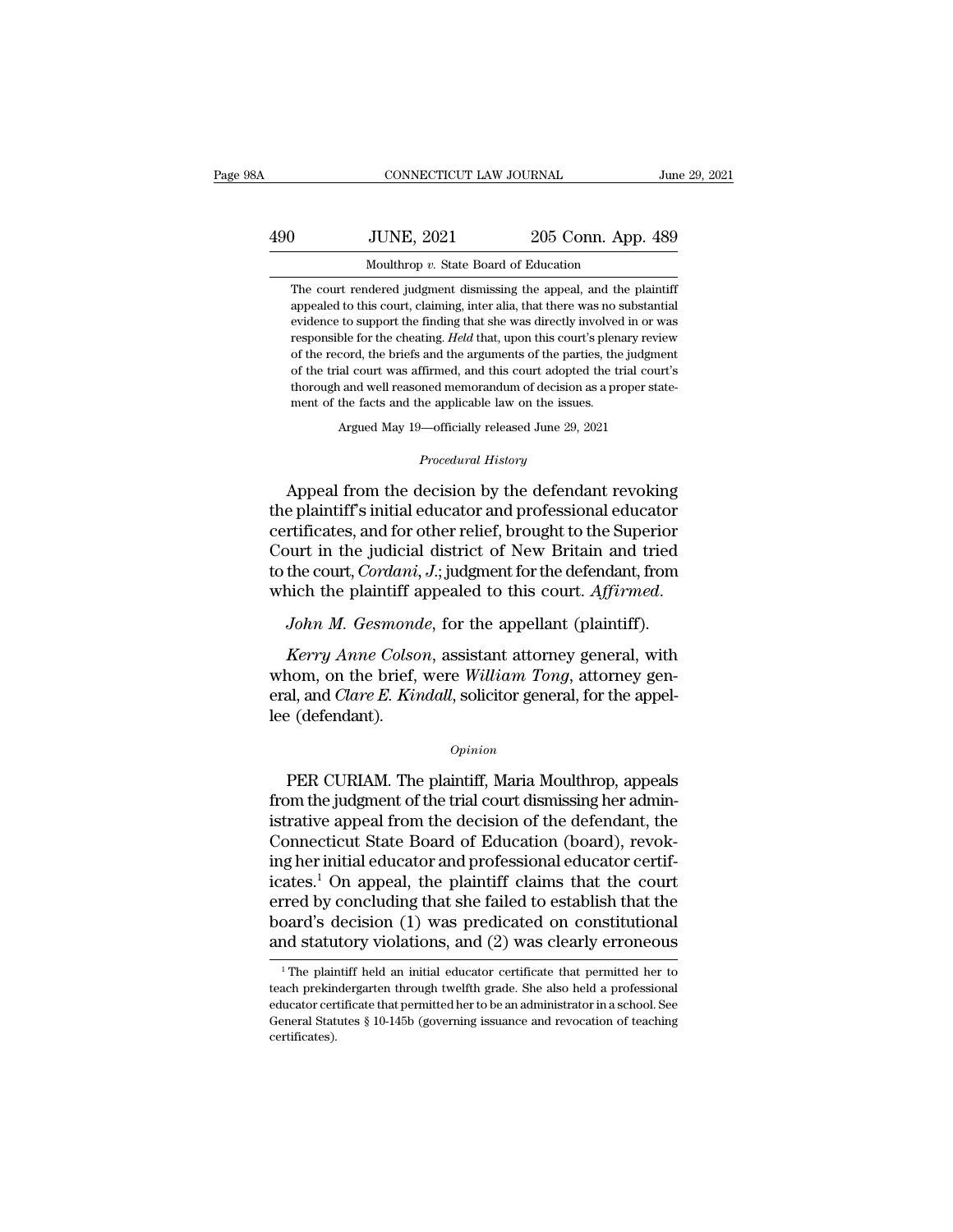| 021 |                    | CONNECTICUT LAW JOURNAL                                | Page 99A |
|-----|--------------------|--------------------------------------------------------|----------|
|     |                    |                                                        |          |
|     | 205 Conn. App. 489 | <b>JUNE, 2021</b>                                      | 491      |
|     |                    | Moulthrop v. State Board of Education                  |          |
|     |                    | in view of the reliable probative and substantial evi- |          |

olehorana in view of the reliable, probative and substantial evi-<br>dence in the whole record. We affirm the judgment of<br>the reliable record. We affirm the judgment of<br>the trial court 205 Conn. App. 489 JUNE, 2021 491<br>Moulthrop v. State Board of Education<br>in view of the reliable, probative and substantial evi-<br>dence in the whole record. We affirm the judgment of<br>the trial court. 205 Conn. App. 489<br>Moulthrom<br>in view of the relial<br>dence in the whole<br>the trial court.<br>The record disclos  $\frac{5 \text{ Conn. App. } 489}$  JUNE, 2021 491<br>
Moulthrop v. State Board of Education<br>
view of the reliable, probative and substantial evi-<br>
nce in the whole record. We affirm the judgment of<br>
e trial court.<br>
The record discloses the

Moulthrop  $v$ . State Board of Education<br>in view of the reliable, probative and substantial evi-<br>dence in the whole record. We affirm the judgment of<br>the trial court.<br>The record discloses the following relevant facts. The<br> in view of the reliable, probative and substantial evidence in the whole record. We affirm the judgment of<br>the trial court.<br>The record discloses the following relevant facts. The<br>plaintiff was employed by the Waterbury Boa In view of the Fenable, probative and substantial evidence in the whole record. We affirm the judgment of<br>the trial court.<br>The record discloses the following relevant facts. The<br>plaintiff was employed by the Waterbury Boar defice in the whole record. We arrifly the judgment of<br>the trial court.<br>The record discloses the following relevant facts. The<br>plaintiff was employed by the Waterbury Board of Edu-<br>cation as the principal of Hopeville Elem The record discloses the following relevant facts. The plaintiff was employed by the Waterbury Board of Education as the principal of Hopeville Elementary School (Hopeville) from 1996 until she resigned in December, 2011. The record discloses the following relevant facts. The plaintiff was employed by the Waterbury Board of Education as the principal of Hopeville Elementary School (Hopeville) from 1996 until she resigned in December, 2011. plaintiff was employed by the Waterbury Board of Education as the principal of Hopeville Elementary School (Hopeville) from 1996 until she resigned in December, 2011. The issues in the present appeal center on the Connecti cation as the principal of Hopeville Elementary School<br>(Hopeville) from 1996 until she resigned in December,<br>2011. The issues in the present appeal center on the Con-<br>necticut Mastery Test<sup>2</sup> (mastery test) that was admini (Hopeville) from 1996 until she resigned in December,<br>2011. The issues in the present appeal center on the Con-<br>necticut Mastery Test<sup>2</sup> (mastery test) that was adminis-<br>tered at Hopeville in the spring of 2011. The perfor 2011. The issues in the present appeal center on the Connecticut Mastery Test<sup>2</sup> (mastery test) that was administered at Hopeville in the spring of 2011. The performance of the Hopeville students on the mastery test prior necticut Mastery Test<sup>2</sup> (mastery test) that was administered at Hopeville in the spring of 2011. The performance of the Hopeville students on the mastery test prior to 2011 could best be characterized as struggling, with tered at Hopeville in the spring of 2011. The performance of the Hopeville students on the mastery test prior<br>to 2011 could best be characterized as struggling, with<br>fluctuating failing and nonfailing results. The test sco mance of the Hopeville students on the mastery test prior<br>to 2011 could best be characterized as struggling, with<br>fluctuating failing and nonfailing results. The test scores<br>for the Hopeville students in the spring of 2011 to 2011 could best be characterized as struggling, with<br>fluctuating failing and nonfailing results. The test scores<br>for the Hopeville students in the spring of 2011, how-<br>ever, were higher than those of any other public sc fluctuating failing and nonfailing results. The test scores<br>for the Hopeville students in the spring of 2011, how-<br>ever, were higher than those of any other public school<br>in Waterbury, higher than the statewide averages fo for the Hopeville students in the spring of 2011, however, were higher than those of any other public school<br>in Waterbury, higher than the statewide averages for<br>all students, and substantially higher than the scores for<br>H ever, were higher than those of any other public school<br>in Waterbury, higher than the statewide averages for<br>all students, and substantially higher than the scores for<br>Hopeville students in prior years. The unusual change in Waterbury, higher than the statewide averages for<br>all students, and substantially higher than the scores for<br>Hopeville students in prior years. The unusual change in<br>the test scores of Hopeville students prompted an inv all students, and substantially higher than the scores for<br>Hopeville students in prior years. The unusual change in<br>the test scores of Hopeville students prompted an inves-<br>tigation by the state Department of Education (de Hopeville students in prior years. The unusual change in<br>the test scores of Hopeville students prompted an inves-<br>tigation by the state Department of Education (depart-<br>ment) that led to the determination that cheating had the test scores of Hopeville students prompted an investigation by the state Department of Education (department) that led to the determination that cheating had occurred in the administration of the mastery test at Hopevi tigation by the state Department of Education (department) that led to the determination that cheating had occurred in the administration of the mastery test at Hopeville in the spring of 2011. Data analysis revealed that ment) that led to the determination that cheating had<br>occurred in the administration of the mastery test at<br>Hopeville in the spring of 2011. Data analysis revealed<br>that the 2011 test scores were the result of adult inter-<br> occurred in the administration of the mastery test at Hopeville in the spring of 2011. Data analysis revealed<br>that the 2011 test scores were the result of adult inter-<br>ference with the test on a schoolwide scale. Evidence<br> Hopeville in the spring of 2011. Data analysis revealed<br>that the 2011 test scores were the result of adult inter-<br>ference with the test on a schoolwide scale. Evidence<br>that cheating occurred during the administration of th that the 2011 test scores were the result of adult inter-<br>ference with the test on a schoolwide scale. Evidence<br>that cheating occurred during the administration of the<br>spring, 2011 mastery test at Hopeville is overwhelming ference with the test on a so<br>that cheating occurred during<br>spring, 2011 mastery test at H<br>the plaintiff does not challeng<br>plaintiff, however, challenges<br>that she was involved in, and<br>cheating that occurred.<br>On the basis o at cheating occurred during the administration of the<br>ring, 2011 mastery test at Hopeville is overwhelming;<br>e plaintiff does not challenge that determination. The<br>aintiff, however, challenges the board's determination<br>at spring, 2011 mastery test at nopevine is overwhentung,<br>the plaintiff does not challenge that determination. The<br>plaintiff, however, challenges the board's determination<br>that she was involved in, and was responsible for, th the plaintiff, however, challenges the board's determination. The<br>plaintiff, however, challenges the board's determination<br>that she was involved in, and was responsible for, the<br>cheating that occurred.<br>On the basis of the

On the basis of the department's investigation and<br>ursuant to General Statutes  $\S$  10-145b (i) (2), the board<br>sued an administrative complaint seeking to revoke<br> $\frac{1}{2}$ The Connecticut Mastery Test is a statutorily manda On the basis of the department's investigation and<br>pursuant to General Statutes § 10-145b (i) (2), the board<br>issued an administrative complaint seeking to revoke<br> $\frac{1}{2}$ The Connecticut Mastery Test is a statutorily mand pursuant to General Statutes § 10-145b (i) (2), the boardissued an administrative complaint seeking to revolence are all and mathematics. The Connecticut Mastery Test is a statutorily mandated, statewide, staturalized tes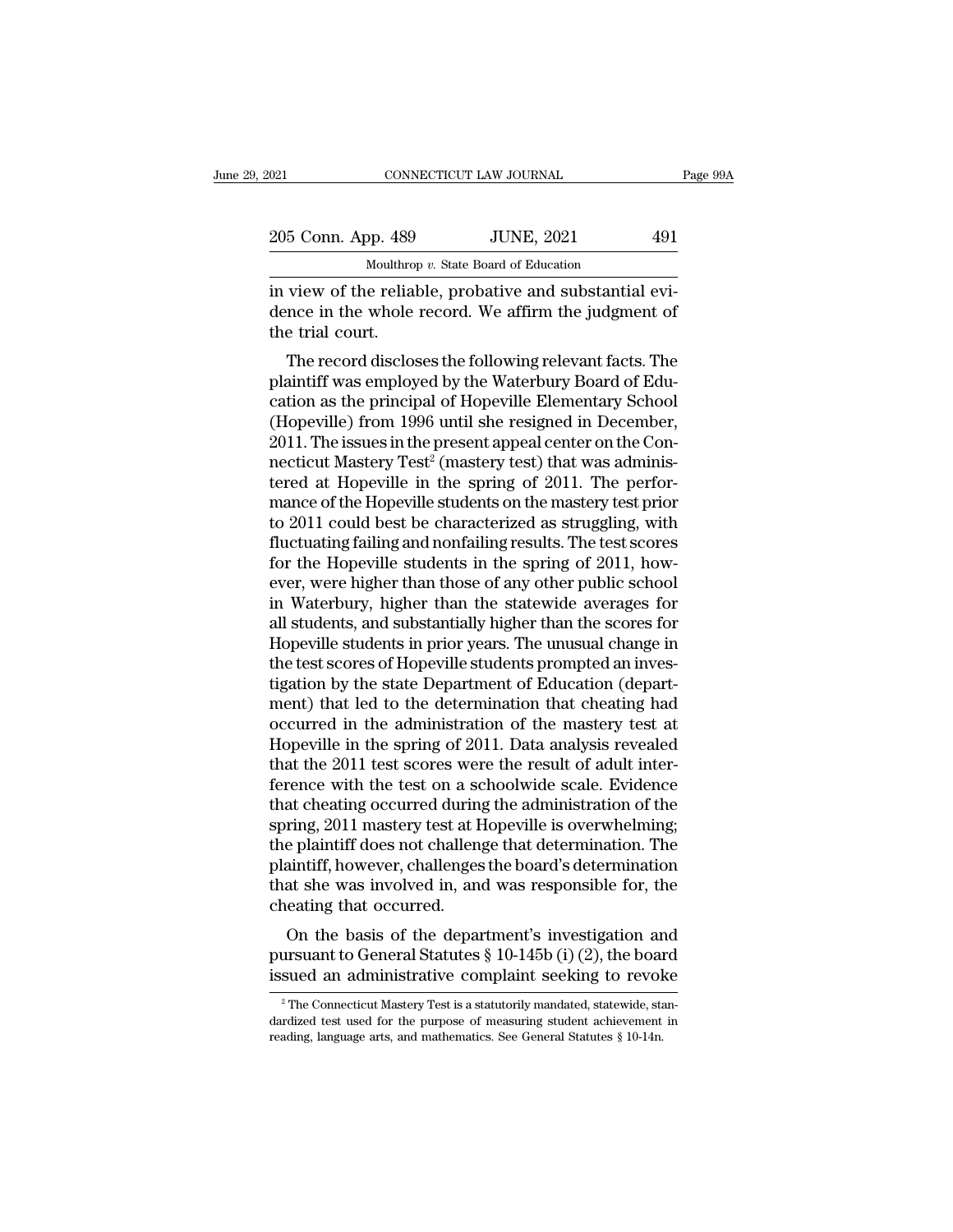| 0A  | CONNECTICUT LAW JOURNAL                                       |                    | June 29, 2021 |
|-----|---------------------------------------------------------------|--------------------|---------------|
| 492 | <b>JUNE, 2021</b>                                             | 205 Conn. App. 489 |               |
|     | Moulthrop v. State Board of Education                         |                    |               |
|     | the plaintiff's initial educator certificate and professional |                    |               |

CONNECTICUT LAW JOURNAL June 29, 20<br>
492 JUNE, 2021 205 Conn. App. 489<br>
Moulthrop v. State Board of Education<br>
the plaintiff's initial educator certificate and professional<br>
educator certificate. A hearing officer conducte 492 JUNE, 2021 205 Conn. App. 489<br>Moulthrop v. State Board of Education<br>the plaintiff's initial educator certificate and professional<br>educator certificate. A hearing officer conducted an evi-<br>dentiary hearing over nine day  $\frac{492}{400}$  JUNE, 2021 205 Conn. App. 489<br>
Moulthrop v. State Board of Education<br>
the plaintiff's initial educator certificate and professional<br>
educator certificate. A hearing officer conducted an evi-<br>
dentiary hearin  $\frac{492}{482}$  JUNE, 2021 205 Conn. App. 489<br>
Moulthrop v. State Board of Education<br>
the plaintiff's initial educator certificate and professional<br>
educator certificate. A hearing officer conducted an evi-<br>
dentiary hearin Moulthrop v. State Board of Education<br>the plaintiff's initial educator certificate and professional<br>educator certificate. A hearing officer conducted an evi-<br>dentiary hearing over nine days from 2016 through 2018<br>and issu  $\frac{1}{2}$  modulatop *v*. state board of Education<br>the plaintiff's initial educator certificate and professional<br>educator certificate. A hearing officer conducted an evi-<br>dentiary hearing over nine days from 2016 through 2 the plaintiff's initial educator certificate and professional<br>educator certificate. A hearing officer conducted an evi-<br>dentiary hearing over nine days from 2016 through 2018<br>and issued a proposed decision in October, 2018 educator certificate. A hearing officer conducted an evi-<br>dentiary hearing over nine days from 2016 through 2018<br>and issued a proposed decision in October, 2018. The<br>hearing officer found that the plaintiff was responsible dentiary hearing over nine days from 2016 through 2018<br>and issued a proposed decision in October, 2018. The<br>hearing officer found that the plaintiff was responsible<br>for personally committing sundry breaches of security<br>in and issued a proposed decision in October, 2018. The<br>hearing officer found that the plaintiff was responsible<br>for personally committing sundry breaches of security<br>in connection with the administration of the 2011 mas-<br>ter hearing officer found that the plaintiff was responsible<br>for personally committing sundry breaches of security<br>in connection with the administration of the 2011 mas-<br>tery test at Hopeville or knowingly allowing others in<br>h for personally committing sundry breaches of security<br>in connection with the administration of the 2011 mas-<br>tery test at Hopeville or knowingly allowing others in<br>her school to do so. The hearing officer submitted a<br>repor in connection with the administration of the 2011 mas-<br>tery test at Hopeville or knowingly allowing others in<br>her school to do so. The hearing officer submitted a<br>report to the board recommending that the plaintiff's<br>profe tery test at Hopeville or knowingly allowing others in<br>her school to do so. The hearing officer submitted a<br>report to the board recommending that the plaintiff's<br>professional educator's certificate be revoked and that<br>her her school to do so. The hearing officer submitted a<br>report to the board recommending that the plaintiff's<br>professional educator's certificate be revoked and that<br>her initial educator's certificate be placed on probation<br>w certificates. r initial educator's certificate be placed on probation<br>th special conditions. On February 6, 2019, the board<br>opted the decision of the hearing officer in all respects,<br>cept that it revoked both of the plaintiff's educator with special conditions. On February 6, 2019, the board<br>adopted the decision of the hearing officer in all respects,<br>except that it revoked both of the plaintiff's educator<br>certificates.<br>The plaintiff appealed to the Super

adopted the decision of the hearing officer in all respects,<br>except that it revoked both of the plaintiff's educator<br>certificates.<br>The plaintiff appealed to the Superior Court, claiming<br>that there was no substantial eviden except that it revoked both of the plaintiff's educator<br>certificates.<br>The plaintiff appealed to the Superior Court, claiming<br>that there was no substantial evidence to support the<br>finding that she was directly involved in t certificates.<br>The plaintiff appealed to the Superior Court, claiming<br>that there was no substantial evidence to support the<br>finding that she was directly involved in the cheating<br>on the spring, 2011 mastery test or that she The plaintiff appealed to the Superior Court, claiming<br>that there was no substantial evidence to support the<br>finding that she was directly involved in the cheating<br>on the spring, 2011 mastery test or that she was respon-<br>s The plaintiff appealed to the Superior Court, claiming<br>that there was no substantial evidence to support the<br>finding that she was directly involved in the cheating<br>on the spring, 2011 mastery test or that she was respon-<br>s that there was no substantial evidence to support the<br>finding that she was directly involved in the cheating<br>on the spring, 2011 mastery test or that she was respon-<br>sible for the schoolwide cheating on that test. She also finding that she was directly involved in the cheating<br>on the spring, 2011 mastery test or that she was respon-<br>sible for the schoolwide cheating on that test. She also<br>claimed that she was denied her constitutional and st on the spring, 2011 mastery test or that she was responsible for the schoolwide cheating on that test. She also claimed that she was denied her constitutional and statutory rights during the investigation and hearing. The sible for the schoolwide cheating on that test. She also<br>claimed that she was denied her constitutional and stat-<br>utory rights during the investigation and hearing. The<br>court found that the record contains substantial eviclaimed that she was denied her constitutional and stat-<br>utory rights during the investigation and hearing. The<br>court found that the record contains substantial evi-<br>dence that the plaintiff directly participated in a por utory rights during the investigation and hearing. The<br>court found that the record contains substantial evi-<br>dence that the plaintiff directly participated in a portion<br>of the cheating and that she knew that cheating was<br>t court found that the record contains substantial evi-<br>dence that the plaintiff directly participated in a portion<br>of the cheating and that she knew that cheating was<br>taking place during the administration of the mastery<br>te dence that the plaintiff directly participated in a portion<br>of the cheating and that she knew that cheating was<br>taking place during the administration of the mastery<br>test and did not stop it. The court also concluded that of the cheating and that she knew that cheating was<br>taking place during the administration of the mastery<br>test and did not stop it. The court also concluded that<br>the plaintiff failed to establish that the board's decision<br> taking place during the administration of the mastery<br>test and did not stop it. The court also concluded that<br>the plaintiff failed to establish that the board's decision<br>(1) violated any constitutional or statutory provis test and did not stop it. The court also concluded that<br>the plaintiff failed to establish that the board's decision<br>(1) violated any constitutional or statutory provision, (2)<br>was in excess of its statutory authority, (3) the plaintiff failed to establish that the board's decision<br>(1) violated any constitutional or statutory provision, (2)<br>was in excess of its statutory authority, (3) was made<br>upon unlawful procedure, (4) was affected by ot (1) violated any constitutional or statutory provision, (2) was in excess of its statutory authority, (3) was made upon unlawful procedure, (4) was affected by other error of law, (5) was clearly erroneous in view of the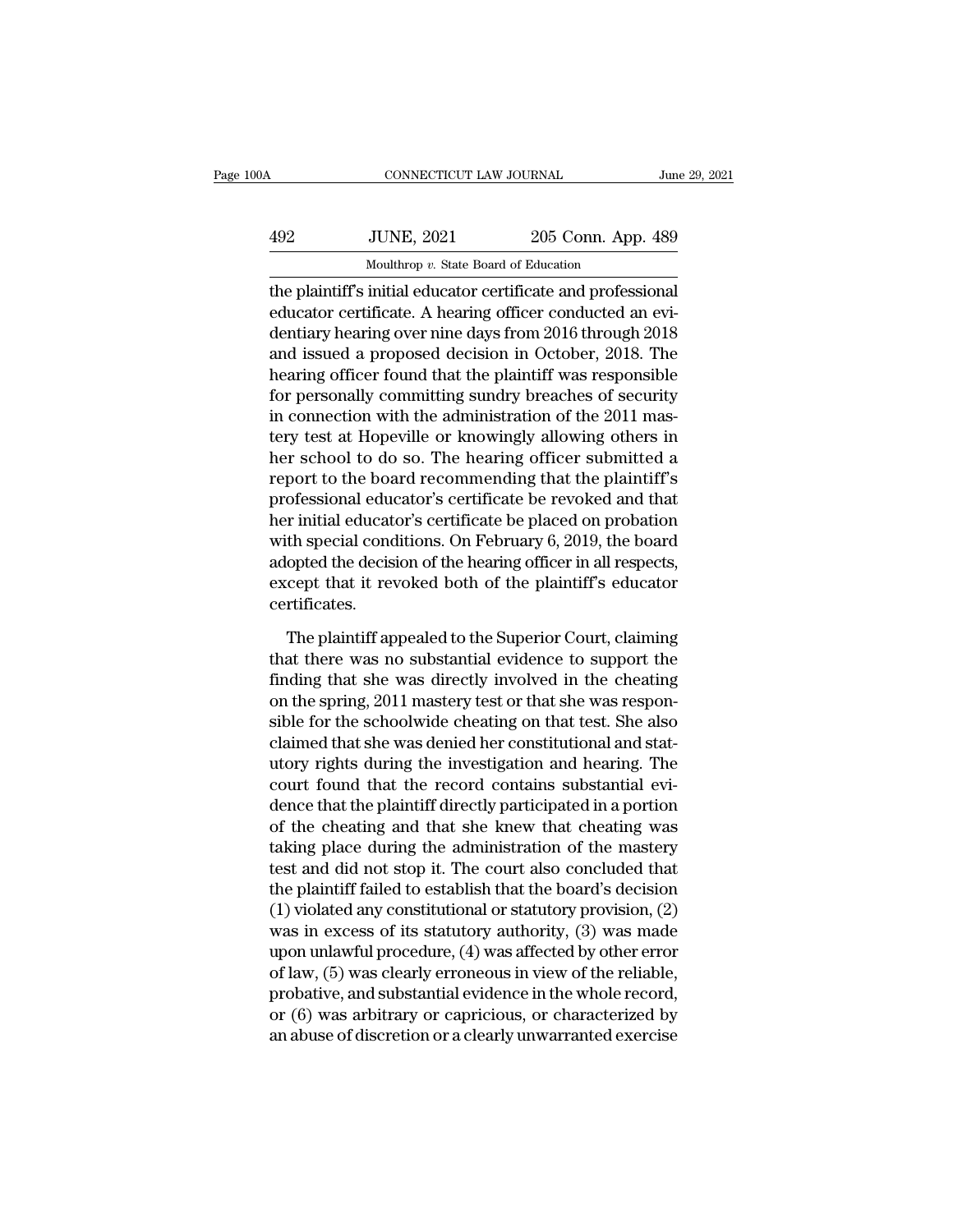| 2021 |                                   | CONNECTICUT LAW JOURNAL                                       | Page 101A |
|------|-----------------------------------|---------------------------------------------------------------|-----------|
|      | 205 Conn. App. 489                | <b>JUNE, 2021</b>                                             | 493       |
|      |                                   | Moulthrop v. State Board of Education                         |           |
|      | dismissed the plaintiff's appeal. | of discretion. See General Statutes $\S$ 4-183 (j). The court |           |
|      |                                   | Our plenary review of the record and the proceedings          |           |

 $\frac{5 \text{ Conn. App. 489}}{\text{Moulthrop } v. \text{ State Board of Education}}$ <br>discretion. See General Statutes § 4-183 (j). The court<br>smissed the plaintiff's appeal.<br>Our plenary review of the record and the proceedings<br>the trial court, as well as the briefs and 205 Conn. App. 489 JUNE, 2021 493<br>
Moulthrop v. State Board of Education<br>
of discretion. See General Statutes § 4-183 (j). The court<br>
dismissed the plaintiff's appeal.<br>
Our plenary review of the record and the proceedings Moulthrop v. State Board of Education<br>
of discretion. See General Statutes  $\S$  4-183 (j). The court<br>
dismissed the plaintiff's appeal.<br>
Our plenary review of the record and the proceedings<br>
in the trial court, as well as of discretion. See General Statutes § 4-183 (j). The court<br>dismissed the plaintiff's appeal.<br>Our plenary review of the record and the proceedings<br>in the trial court, as well as the briefs and arguments of<br>the parties on ap or discretion. See General statutes  $\S$  4-183 (J). The court<br>dismissed the plaintiff's appeal.<br>Our plenary review of the record and the proceedings<br>in the trial court, as well as the briefs and arguments of<br>the parties on dum of the record and the proceedings<br>in the trial court, as well as the briefs and arguments of<br>the parties on appeal, persuades us that the judgment of<br>the trial court should be affirmed. We, therefore, adopt<br>the trial Our plenary review of the record and the proceedings<br>in the trial court, as well as the briefs and arguments of<br>the parties on appeal, persuades us that the judgment of<br>the trial court should be affirmed. We, therefore, ad in the trial court, as well as the briefs and arguments of<br>the parties on appeal, persuades us that the judgment of<br>the trial court should be affirmed. We, therefore, adopt<br>the trial court's thorough and well reasoned memo the parties on appeal, persuades us that the judgment of<br>the trial court should be affirmed. We, therefore, adopt<br>the trial court's thorough and well reasoned memoran-<br>dum of decision as a proper statement of the facts an the trial court should be affirmed. We, therefore, adopt<br>the trial court's thorough and well reasoned memoran-<br>dum of decision as a proper statement of the facts and<br>the applicable law on the issues. See *Moulthrop* v. *Co* the trial court's thorough and well reasoned memorandum of decision as a proper statement of the facts and<br>the applicable law on the issues. See *Moulthrop v. Connecticut State Board of Education*, Superior Court, judi-<br>c dum of decision as a proper statement of the facts and<br>the applicable law on the issues. See *Moulthrop* v. *Con-*<br>necticut State Board of Education, Superior Court, judi-<br>cial district of New Britain, Docket No. CV-19-605 the applicable law on the issues. See *Moulthrop v. Connecticut State Board of Education*, Superior Court, judicial district of New Britain, Docket No. CV-19-6051413-<br>
S (December 18, 2019) (reprinted at 205 Conn. App.<br>
49 necticut State Board of Education, Superior Court, judicial district of New Britain, Docket No. CV-19-6051413-<br>S (December 18, 2019) (reprinted at 205 Conn. App.<br>493, A.3d ). Any further discussion of the issues<br>by this co cial district of New Britain, D<br>S (December 18, 2019) (repr<br>493, A.3d ). Any furthe<br>by this court would serve no<br>Woodruff v. Hemingway, 29<br>857 (2010); Pellecchia v. Killi<br>302, 80 A.3d 931 (2013).<br>The judgment is affirmed. (December 18, 2019) (reprime<br>
3, A.3d ). Any further dis<br>
this court would serve no use<br>
bodruff v. *Hemingway*, 297 Co<br>
7 (2010); *Pellecchia* v. *Killingly*<br>
2, 80 A.3d 931 (2013).<br>
The judgment is affirmed. 7 (2010); *Pellecchia* v. *Killingly*, 147 Conn. App. 299,<br>2, 80 A.3d 931 (2013).<br>The judgment is affirmed.<br>APPENDIX<br>MARIA MOULTHROP v. CONNECTICUT STATE<br>BOARD OF EDUCATION\*

### APPENDIX

## 31 (2013).<br>
Int is affirmed.<br>
APPENDIX<br>
ULTHROP v. CONNECTICUT STAT<br>
BOARD OF EDUCATION\*<br>
File No. CV 19.6051413.8  $\begin{minipage}{0.9\linewidth} \textbf{APPENDIX} \\ \textbf{MOULTHROP}\ v. \textbf{CONNECTICUT STATE} \\ \textbf{BOARD OF EDUCATION*} \\ \textbf{Superior Court, Judicial District of New Britain} \\ \textbf{File No. CV-19-6051413-S} \end{minipage}$  $\rm{APPENDIX} \ \rm{HROP} \ \emph{v. CONNECTICUT} \ \rm{RD} \ \rm{OF} \ \rm{EDUCATION*} \ \rm{but, \ \it{Judicial \ \it District \ of \ New \ \textrm{ Britain} \ \rm{File No. \ \rm{CV-19-6051413-S}} \ \rm{andum \ \rm{field \ \rm December \ 18. \ 2019}} \ \rm{and} \ \rm{on} \ \rm{file} \ \rm{December \ 18. \ 2019} \ \rm{and} \ \rm{in} \ \rm{f.} \ \rm{C} \ \rm{S} \ \rm{C} \ \rm{C} \ \rm{C} \ \rm{C} \$ DULTHROP v. CONNECTICUT STA<br>BOARD OF EDUCATION\*<br>rior Court, Judicial District of New Britain<br>File No. CV-19-6051413-S<br>Memorandum filed December 18, 2019<br>Proceedinas

### *Proceedings*

BOARD OF EDUCATION\*<br>
Superior Court, Judicial District of New Britain<br>
File No. CV-19-6051413-S<br>
Memorandum filed December 18, 2019<br> *Proceedings*<br>
Memorandum of decision in appeal from revocation<br>
plaintiff's professional Superior Court, Judicial District of New Britain<br>File No. CV-19-6051413-S<br>Memorandum filed December 18, 2019<br>*Proceedings*<br>Memorandum of decision in appeal from revocation<br>of plaintiff's professional educator and initial e File No. CV-19-6051413-S<br>File No. CV-19-6051413-S<br>*Proceedings*<br>Memorandum of decision in appeal from revocation<br>of plaintiff's professional educator and initial educator<br>certificates. Appeal dismissed.<br>*John M. Gesmonde Memorandum of decision in appeal from revocation*<br>plaintiff's professional educator and initial educator<br>rtificates. Appeal dismissed.<br>John M. Gesmonde and Nancy E. Valentino, for the<br>aintiff.<br>Kerry Anne Colson, assistant *Membrandam of decision in appear from revocation*<br>of plaintiff's professional educator and initial educator<br>certificates. *Appeal dismissed.*<br>*John M. Gesmonde and Nancy E. Valentino*, for the<br>plaintiff.<br>*Kerry Anne Colso* 

plaintiff.

*Kerry Anne Colson*, assistant attorney general, and *William Tong*, attorney general, for the defendant.<br>
\* Affirmed *Moulthropy*. *Connecticut State Board of Education*, 205 Conn.<br>
App. 489, A.3d (2021).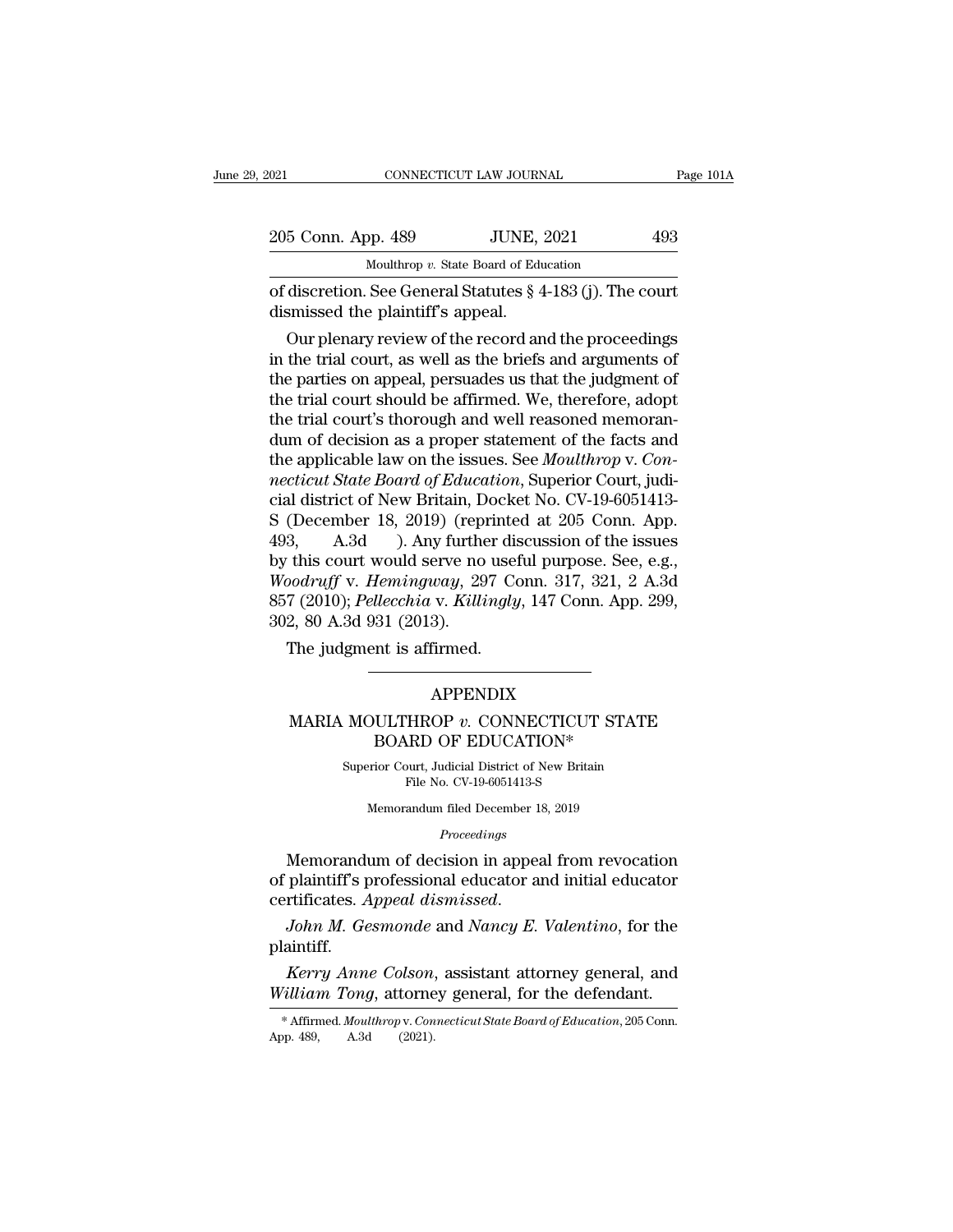CONNECTICUT LAW JOURNAL June 29, 2021<br>494 JUNE, 2021 205 Conn. App. 489<br>Moulthrop v. State Board of Education CONNECTICUT LAW JOURNAL<br>JUNE, 2021 205 Conn. App<br>Moulthrop *v.* State Board of Education 4 JUNE,<br>
Moulthrop<br>
CORDANI, J.<br>
IN

*Opinion*

### INTRODUCTION

Moulthrop v. State Board of Education<br>
Opinion<br>
CORDANI, J.<br>
INTRODUCTION<br>
The plaintiff, Maria Moulthrop (plaintiff), appeals<br>
om a final decision by the defendant, the Connecticut<br>
ato Board of Education (board), revolvi From a final decision by the defendant, the Connecticut<br>State Board of Education by the plaintiff, Maria Moulthrop (plaintiff), appeals<br>from a final decision by the defendant, the Connecticut<br>State Board of Education (boar  $\begin{array}{c} \text{Option} \ \text{CORDANI, J.} \end{array}$ <br>  $\begin{array}{c} \text{INTRODUCTION} \ \text{The plaintiff, Maria Moulthrop (plaintext), appeals} \ \text{from a final decision by the defendant, the Connecticut} \ \text{State Board of Education (board), revolving her initial educator and professional educator certificates. This: \ \text{append} is taken invariant to General Statistics 8.4.183. \end{array}$ cord Cord Maria Moulthrop (plaintiff), appeals<br>The plaintiff, Maria Moulthrop (plaintiff), appeals<br>from a final decision by the defendant, the Connecticut<br>State Board of Education (board), revoking her initial<br>educator and INTRODUCTION<br>
The plaintiff, Maria Moulthrop (plaintiff), appeals<br>
from a final decision by the defendant, the Connecticut<br>
State Board of Education (board), revoking her initial<br>
educator and professional educator certifi The plaintiff, Maria Moulthrop (plaintiff), appeals<br>from a final decision by the defendant, the Connecticut<br>State Board of Education (board), revoking her initial<br>educator and professional educator certificates. This<br>appea The plaintiff, Maria Moulthrop (plaintiff), appeals<br>from a final decision by the defendant, the Connecticut<br>State Board of Education (board), revoking her initial<br>educator and professional educator certificates. This<br>appe from a final decision by the defendant, the Connecticut<br>State Board of Education (board), revoking her initial<br>educator and professional educator certificates. This<br>appeal is taken pursuant to General Statutes § 4-183.<br>The State Board of Education (board), revoking her initial<br>educator and professional educator certificates. This<br>appeal is taken pursuant to General Statutes § 4-183.<br>The board issued a complaint seeking revocation of the<br>plai educator and professional educator certificates. This<br>appeal is taken pursuant to General Statutes § 4-183.<br>The board issued a complaint seeking revocation of the<br>plaintiff's certifications as provided for in General Statappeal is taken pursuant to General Statutes  $\S$  4-183.<br>The board issued a complaint seeking revocation of the<br>plaintiff's certifications as provided for in General Stat-<br>utes  $\S$  10-145b. A hearing officer held a hearing The board issued a complaint seeking revocation of the plaintiff's certifications as provided for in General Statutes § 10-145b. A hearing officer held a hearing over the course of nine days from 2016 through 2018. The hea plaintiff's certifications as provided for in General Statutes § 10-145b. A hearing officer held a hearing over the course of nine days from 2016 through 2018. The hearing officer issued his proposed decision on October 9, utes § 10-145b. A hearing officer held a hearing over the<br>course of nine days from 2016 through 2018. The hearing<br>officer issued his proposed decision on October 9, 2018,<br>recommending that the plaintiff's professional educ course of nine days from 2016 through 2018. The hearing<br>officer issued his proposed decision on October 9, 2018,<br>recommending that the plaintiff's professional educa-<br>tor's certificate be revoked and that her initial educa officer issued his proposed decision on October 9, 2018,<br>recommending that the plaintiff's professional educa-<br>tor's certificate be revoked and that her initial educa-<br>tor's certificate be put on probation with specified c recommending that the plaintiff's professional educator's certificate be revoked and that her initial educator's certificate be put on probation with specified conditions. The board issued its final decision on February 6, tor's certificate be revoked and that her initial educator's certificate be put on probation with specified conditions. The board issued its final decision on February 6, 2019, adopting the proposed decision of the hearing 2019, adopting the proposed decision of the hearing<br>ficer as the board's final decision, with only one change<br>revoking both of the plaintiff's certifications. The plain-<br>f has appealed the board's final decision to this co

### FACTS

tary School in Waterbury (Hopeville) from 1996 until revoking both of the plaintiff's certifications. The plaintiff has appealed the board's final decision to this court.<br>FACTS<br>The plaintiff was the principal of Hopeville Elementary School in Waterbury (Hopeville) from 1996 tiff has appealed the board's final decision to this court.<br>FACTS<br>The plaintiff was the principal of Hopeville Elementary School in Waterbury (Hopeville) from 1996 until<br>she resigned in December, 2011. The issues in this m FACTS<br>
The plaintiff was the principal of Hopeville Elementary School in Waterbury (Hopeville) from 1996 until<br>
she resigned in December, 2011. The issues in this matter<br>
revolve around the administration of the Connecti-<br> rac. The plaintiff was the principal of Hopeville Elementary School in Waterbury (Hopeville) from 1996 until<br>she resigned in December, 2011. The issues in this matter revolve around the administration of the Connecti-<br>cut The plaintiff was the principal of Hopeville Elementary School in Waterbury (Hopeville) from 1996 until she resigned in December, 2011. The issues in this matter revolve around the administration of the Connecticut Mastery tary School in Waterbury (Hopeville) from 1996 until<br>she resigned in December, 2011. The issues in this mat-<br>ter revolve around the administration of the Connecti-<br>cut Mastery Test (CMT) in the spring of 2011 at Hope-<br>vill she resigned in December, 2011. The issues in this matter revolve around the administration of the Connecticut Mastery Test (CMT) in the spring of 2011 at Hope-<br>ville. The plaintiff was the principal of Hopeville during<br>th ter revolve around the administration of the Connecticut Mastery Test (CMT) in the spring of 2011 at Hopeville. The plaintiff was the principal of Hopeville during the administration of the 2011 CMT. The CMT is a statutori cut Mastery Test (CMT) in the spring of 2011 at Hope-<br>ville. The plaintiff was the principal of Hopeville during<br>the administration of the 2011 CMT. The CMT is a sta-<br>tutorily mandated, statewide, standardized test used fo ville. The plaintiff was the principal of Hopeville during<br>the administration of the 2011 CMT. The CMT is a sta-<br>tutorily mandated, statewide, standardized test used for<br>the purpose of measuring achievement in reading, lan the administration of the 2011 CMT. The CMT is a statutorily mandated, statewide, standardized test used for the purpose of measuring achievement in reading, language arts, and mathematics. Hopeville students' performance tutorily mandated, statewide, standardized test used for<br>the purpose of measuring achievement in reading, language arts, and mathematics. Hopeville students' perfor-<br>mance on the CMT prior to 2011 could best be character-<br>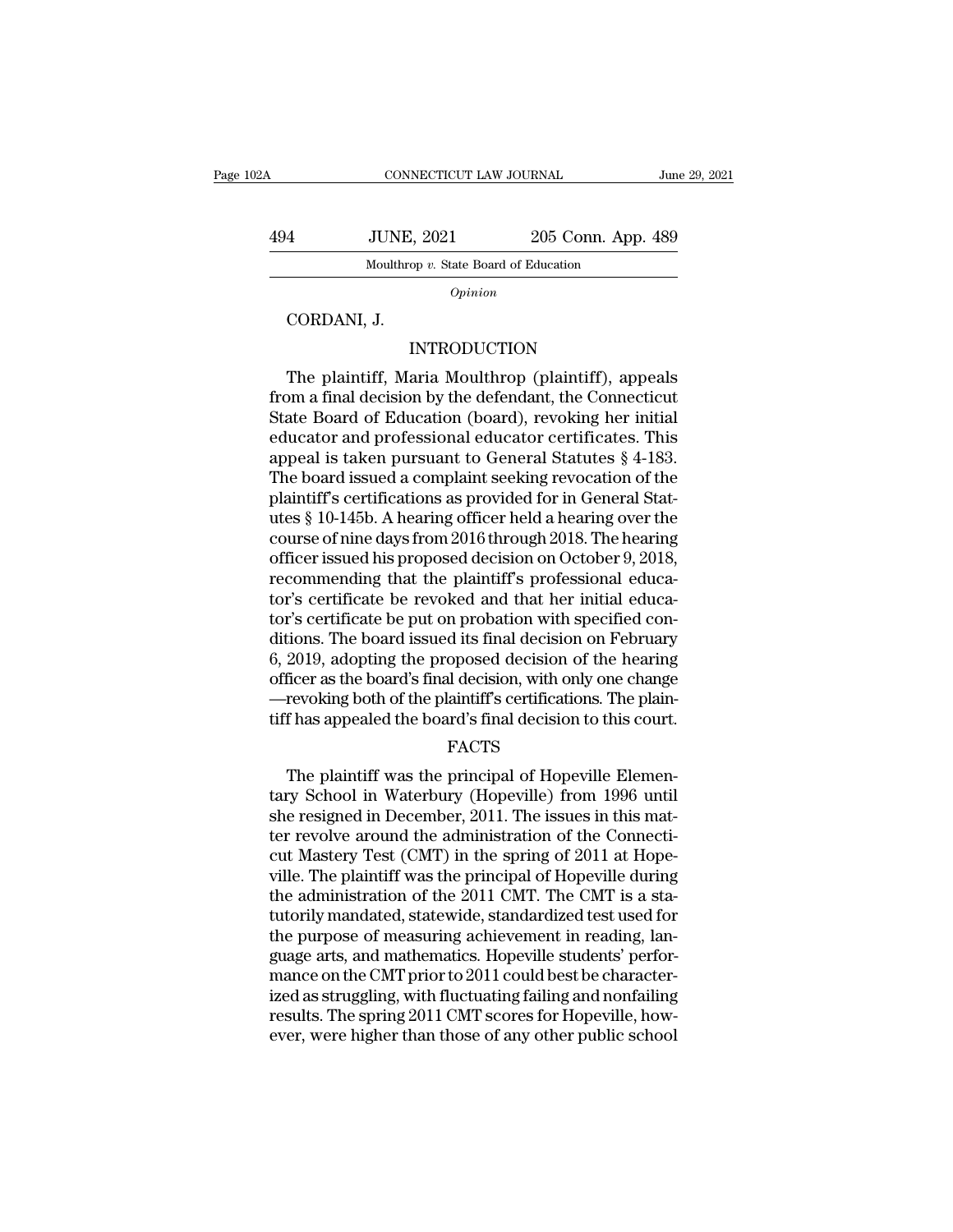| 021 |                    | CONNECTICUT LAW JOURNAL                              | Page 103A |
|-----|--------------------|------------------------------------------------------|-----------|
|     |                    |                                                      |           |
|     | 205 Conn. App. 489 | <b>JUNE, 2021</b>                                    | 495       |
|     |                    | Moulthrop v. State Board of Education                |           |
|     |                    | in Waterbury, higher than the statewide averages for |           |

Fage 103A<br>
1021 CONNECTICUT LAW JOURNAL Page 103A<br>
205 Conn. App. 489 JUNE, 2021 495<br>
1021 Moulthrop v. State Board of Education<br>
1031 Materbury, higher than the statewide averages for<br>
1031 Students, and substantially hig 205 Conn. App. 489 JUNE, 2021 495<br>Moulthrop v. State Board of Education<br>in Waterbury, higher than the statewide averages for<br>all students, and substantially higher than Hopeville's<br>previous year's scores. This unusual chan 205 Conn. App. 489 JUNE, 2021 495<br>Moulthrop v. State Board of Education<br>in Waterbury, higher than the statewide averages for<br>all students, and substantially higher than Hopeville's<br>previous year's scores. This unusual chan 205 Conn. App. 489 JUNE, 2021 495<br>
Moulthrop v. State Board of Education<br>
in Waterbury, higher than the statewide averages for<br>
all students, and substantially higher than Hopeville's<br>
previous year's scores. This unusual Moulthrop v. State Board of Education<br>in Waterbury, higher than the statewide averages for<br>all students, and substantially higher than Hopeville's<br>previous year's scores. This unusual change in Hopevil-<br>le's CMT scores pr Mouthrop v. State Board of Education<br>in Waterbury, higher than the statewide averages<br>all students, and substantially higher than Hopevil<br>previous year's scores. This unusual change in Hope<br>le's CMT scores prompted an inve waterbury, higher than the statewide averages for<br>students, and substantially higher than Hopeville's<br>evious year's scores. This unusual change in Hopevil-<br>s CMT scores prompted an investigation. That investi-<br>tion determi all students, and substantially higher than Hopeville's<br>previous year's scores. This unusual change in Hopevil-<br>le's CMT scores prompted an investigation. That investi-<br>gation determined that cheating occurred in the admin

previous year s scores. This unusual change in Hopevil-<br>le's CMT scores prompted an investigation. That investi-<br>gation determined that cheating occurred in the administration of the spring 2011 CMT at Hopeville.<br>There is re s CM1 scores prompted an investigation. That investigation determined that cheating occurred in the administration of the spring 2011 CMT at Hopeville.<br>There is no dispute that cheating did indeed occur<br>with respect to gation determined that cheating occurred in the administration of the spring 2011 CMT at Hopeville.<br>There is no dispute that cheating did indeed occur<br>with respect to the spring 2011 CMT at Hopeville. Even<br>the plaintiff ad Istration of the spring 2011 CMT at Hopeville.<br>There is no dispute that cheating did indeed occur<br>with respect to the spring 2011 CMT at Hopeville. Even<br>the plaintiff admits that cheating appears to have<br>occurred; she does There is no dispute that cheating did indeed occur<br>with respect to the spring 2011 CMT at Hopeville. Even<br>the plaintiff admits that cheating appears to have<br>occurred; she does, however, dispute her involvement<br>in and respo with respect to the spring 2011 CMT at Hopeville. Even<br>the plaintiff admits that cheating appears to have<br>occurred; she does, however, dispute her involvement<br>in and responsibility for the cheating. The investiga-<br>tion rel the plaintiff admits that cheating appears to have<br>occurred; she does, however, dispute her involvement<br>in and responsibility for the cheating. The investiga-<br>tion relied on various evidence to conclude that cheat-<br>ing occ occurred; she does, however, dispute her involvement<br>in and responsibility for the cheating. The investiga-<br>tion relied on various evidence to conclude that cheat-<br>ing occurred. First, the CMT was readministered at Hope-<br>v in and responsibility for the cheating. The investigation relied on various evidence to conclude that cheating occurred. First, the CMT was readministered at Hopeville in September, 2011, and the results were much lower th tion relied on various evidence to conclude that cheating occurred. First, the CMT was readministered at Hopeville in September, 2011, and the results were much lower than the spring 2011 results. On the basis of an analys ing occurred. First, the CMT was readministered at Hope-<br>ville in September, 2011, and the results were much<br>lower than the spring 2011 results. On the basis of an<br>analysis of the results data, Stephen Martin determined,<br>a ville in September, 2011, and the results were much<br>lower than the spring 2011 results. On the basis of an<br>analysis of the results data, Stephen Martin determined,<br>and testified as an expert, that the spring 2011 CMT<br>resul lower than the spring 2011 results. On the basis of an analysis of the results data, Stephen Martin determined, and testified as an expert, that the spring 2011 CMT results at Hopeville were the result of adult interferenc analysis of the results data, Stephen Martin determined,<br>and testified as an expert, that the spring 2011 CMT<br>results at Hopeville were the result of adult interference<br>with the test on a schoolwide scale. Second, a compan and testified as an expert, that the spring 2011 CMT<br>results at Hopeville were the result of adult interference<br>with the test on a schoolwide scale. Second, a company<br>called Measurement Incorporated conducted an era-<br>sure results at Hopeville were the result of adult interference<br>with the test on a schoolwide scale. Second, a company<br>called Measurement Incorporated conducted an era-<br>sure analysis to determine statistical anomalies in the<br>er with the test on a schoolwide scale. Second, a company<br>called Measurement Incorporated conducted an era-<br>sure analysis to determine statistical anomalies in the<br>erasure data for the spring 2011 CMT at Hopeville. The<br>averag called Measurement Incorporated conducted an era-<br>sure analysis to determine statistical anomalies in the<br>erasure data for the spring 2011 CMT at Hopeville. The<br>average number of erasures and the number of answers<br>changed sure analysis to determine statistical anomalies in the<br>erasure data for the spring 2011 CMT at Hopeville. The<br>average number of erasures and the number of answers<br>changed from "wrong" to "right" at Hopeville signifi-<br>cant erasure data for the spring 2011 CMT at Hopeville. The<br>average number of erasures and the number of answers<br>changed from "wrong" to "right" at Hopeville signifi-<br>cantly exceeded the statewide results. Gilbert Andrada,<br>a ps average number of erasures and the number of answers<br>changed from "wrong" to "right" at Hopeville signifi-<br>cantly exceeded the statewide results. Gilbert Andrada,<br>a psychometrician, testified as an expert on this issue.<br>Dr changed from "wrong" to "right" at Hopeville significantly exceeded the statewide results. Gilbert Andrada, a psychometrician, testified as an expert on this issue.<br>Dr. Andrada testified that the difference between the era cantly exceeded the statewide results. Gilbert Andrada,<br>a psychometrician, testified as an expert on this issue.<br>Dr. Andrada testified that the difference between the<br>erasures at Hopeville and the statewide results was<br>hig a psychometrician, testified as an expert on this issue.<br>Dr. Andrada testified that the difference between the<br>erasures at Hopeville and the statewide results was<br>highly unlikely to have occurred naturally. Even the<br>plaint Dr. Andrada testified that the difference between the erasures at Hopeville and the statewide results was highly unlikely to have occurred naturally. Even the plaintiff's expert testified that the answer changes at Hopevil erasures at Hopeville and the statewide results was<br>highly unlikely to have occurred naturally. Even the<br>plaintiff's expert testified that the answer changes at<br>Hopeville did not occur naturally but were the product<br>of che highly unlikely to have occurred naturally. Even the plaintiff's expert testified that the answer changes at Hopeville did not occur naturally but were the product of cheating by adults. Finally, Frederick L. Dorsey, an at plaintiff's expert testified that the answer changes at<br>Hopeville did not occur naturally but were the product<br>of cheating by adults. Finally, Frederick L. Dorsey, an<br>attorney, conducted an investigation at Hopeville, pri-Hopeville did not occur naturally but were the product<br>of cheating by adults. Finally, Frederick L. Dorsey, an<br>attorney, conducted an investigation at Hopeville, pri-<br>marily interviewing teachers and students as well as<br>co of cheating by adults. Finally, Frederick L. Dorsey, an attorney, conducted an investigation at Hopeville, primarily interviewing teachers and students as well as collecting evidence, which produced direct evidence of chea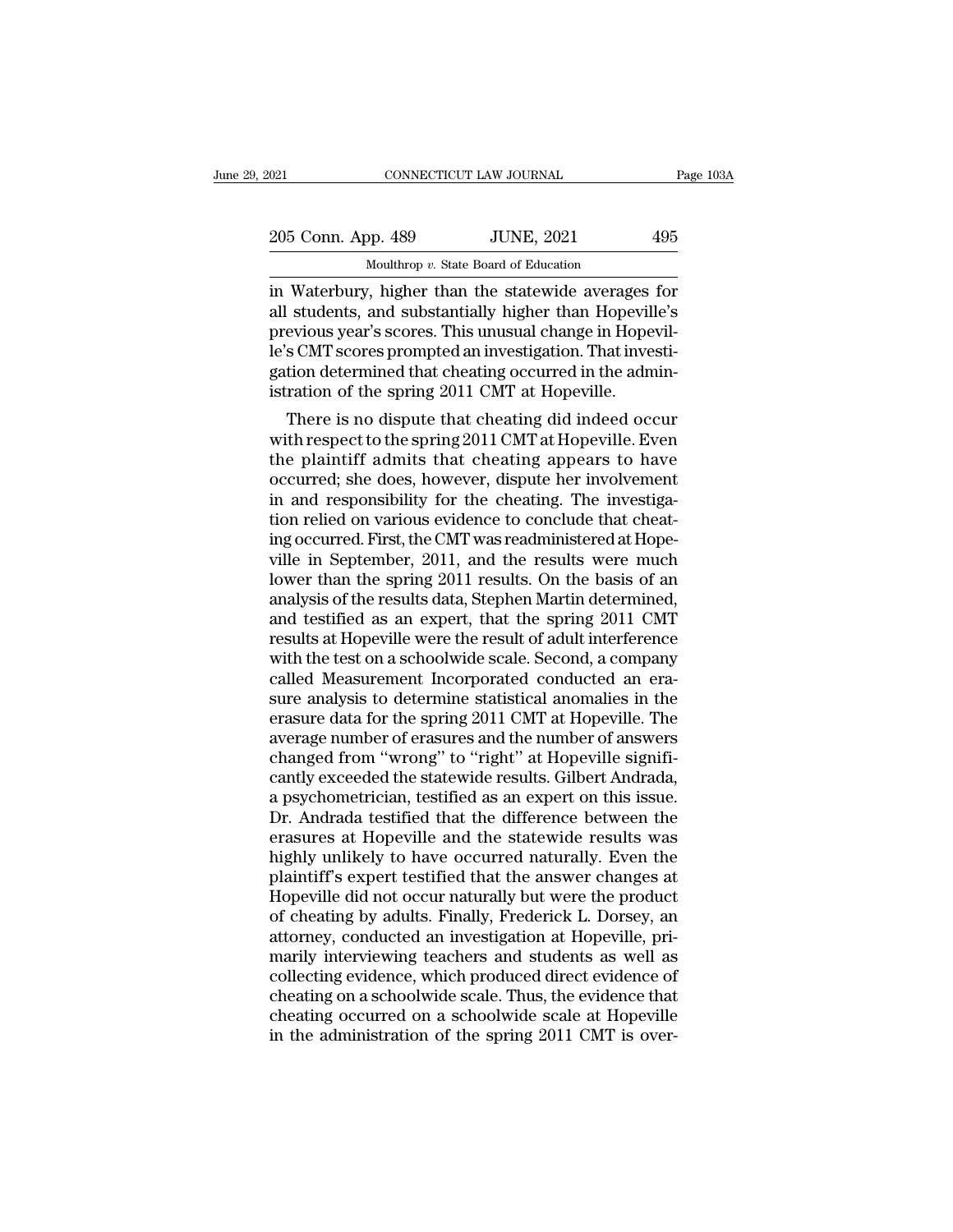| A <sub>A</sub> | CONNECTICUT LAW JOURNAL                                                                       |                    | June 29, 2021 |
|----------------|-----------------------------------------------------------------------------------------------|--------------------|---------------|
| 496            | <b>JUNE, 2021</b>                                                                             | 205 Conn. App. 489 |               |
|                | Moulthrop v. State Board of Education                                                         |                    |               |
|                | whelming, and the plaintiff does not challenge the deter-<br>mination that cheating occurred. |                    |               |
|                | The plaint if is challenge in this appeal is directed at                                      |                    |               |

 $\frac{3000 \text{ JUNE}}{10000 \text{ J}}$   $\frac{3021}{205}$   $\frac{205 \text{ Conn.}$  App. 489<br>  $\frac{3000 \text{ Mouthrop } v.$  State Board of Education<br>  $\frac{30000 \text{ A}}{2000 \text{ A}}$   $\frac{3000 \text{ A}}{2000 \text{ A}}$  and  $\frac{30000 \text{ A}}{2000 \text{ A}}$   $\frac{30000 \text{ A}}{2000 \text{ A}}$   $\frac{1000}{205 \text{ Conn.} \text{ App. } 489}$ <br>  $\frac{1000}{205 \text{ Count.} \text{ App. } 489}$ <br>  $\frac{1000}{205 \text{ Count.} \text{ App. } 489}$ <br>  $\frac{1000}{205 \text{ children}}$ <br>  $\frac{1000}{205 \text{ children}}$ <br>  $\frac{1000}{205 \text{ children}}$ <br>  $\frac{1000}{205 \text{ children}}$ <br>  $\frac{1000}{205 \text{ month}}$ <br>  $\frac{1000}{205 \text{ month}}$ <br>  $\frac{1$ Moulthrop  $v$ . State Board of Education<br>
whelming, and the plaintiff does not challenge the deter-<br>
mination that cheating occurred.<br>
The plaintiff's challenge in this appeal is directed at<br>
the board's determination that of the plaintiff does not challenge the deter-<br>mination that cheating occurred.<br>The plaintiff's challenge in this appeal is directed at<br>the board's determination that she was involved in, and<br>responsible for, the cheating whelming, and the plaintiff does not challenge the deter-<br>mination that cheating occurred.<br>The plaintiff's challenge in this appeal is directed at<br>the board's determination that she was involved in, and<br>responsible for, th mination that cheating occurred.<br>
The plaintiff's challenge in this appeal is directed at<br>
the board's determination that she was involved in, and<br>
responsible for, the cheating that occurred. The hearing<br>
officer made 179 The plaintiff's challenge in this appeal is different or the board's determination that she was involved responsible for, the cheating that occurred. Therefore made 179 specific findings of fact. Therefore found that the p e board's determination that she was involved in, and<br>sponsible for, the cheating that occurred. The hearing<br>ficer made 179 specific findings of fact. The hearing<br>ficer found that the plaintiff was personally involved<br>and responsible for, the cheating that occur<br>officer made 179 specific findings of fa<br>officer found that the plaintiff was per:<br>in and responsible for the cheating ba<br>inter alia, the following findings of fac<br>1. As principal, including the nearing<br>is of fact. The hearing<br>including based in part on,<br>of fact:<br>is responsible for the<br>including having the<br>dministration of the<br>plaintiff was a hands

officer made 179 spectic findings of fact. The hearing<br>officer found that the plaintiff was personally involved<br>in and responsible for the cheating based in part on,<br>inter alia, the following findings of fact:<br>1. As princ officer found that the plaintiff was personally involved<br>in and responsible for the cheating based in part on,<br>inter alia, the following findings of fact:<br>1. As principal, the plaintiff was responsible for the<br>overall oper in and responsible for the cheating based in part on,<br>inter alia, the following findings of fact:<br>1. As principal, the plaintiff was responsible for the<br>overall operation of Hopeville,<sup>1</sup> including having the<br>ultimate res mter ana, the following fin<br>1. As principal, the plain<br>overall operation of Hope<br>ultimate responsibility for<br>CMT in the spring of 2011<br>on principal who was direc<br>went on at Hopeville.<br>2. The Waterbury schoo 1. As principal, the plaintiff was responsible for the<br>erall operation of Hopeville,<sup>1</sup> including having the<br>timate responsibility for the administration of the<br>MT in the spring of 2011. The plaintiff was a hands-<br>princip overall operation of Hopeville,<sup>1</sup> including naving the<br>ultimate responsibility for the administration of the<br>CMT in the spring of 2011. The plaintiff was a hands-<br>on principal who was directly involved in most of what<br>wen ultimate responsibility for the administration<br>CMT in the spring of 2011. The plaintiff was a<br>on principal who was directly involved in most c<br>went on at Hopeville.<br>2. The Waterbury school district had assign<br>ultimate resp

3. During of 2011. The plant was a natural principal who was directly involved in most of what ent on at Hopeville.<br>
2. The Waterbury school district had assigned the timate responsibility for the proper administration of booklets when the was already involved in these of what<br>went on at Hopeville.<br>2. The Waterbury school district had assigned the<br>ultimate responsibility for the proper administration of<br>the CMT to the principal in each scho 2. The Waterbury school district had assigned the timate responsibility for the proper administration of e CMT to the principal in each school.<sup>2</sup><br>3. During the administration of the CMT, the test ooklets were stored in t The *Materials* of the CMT to the principal<br>3. During the admin.<br>booklets were stored in<br>4. The plaintiff was tr<br>tion of the CMT.<sup>3</sup><br>5. Margaret Perugini,

e CMT to the principal in each school.<sup>2</sup><br>
3. During the administration of the CMT, the test<br>
oklets were stored in the plaintiff's locked office.<br>
4. The plaintiff was trained in the proper administra-<br>
on of the CMT.<sup>3</sup><br> % 3. During the administration of the CMT, the test booklets were stored in the plaintiff's locked office.<br>4. The plaintiff was trained in the proper administration of the CMT.<sup>3</sup><br>5. Margaret Perugini, a Hopeville teacher booklets were stored in the plaintiff's locke<br>4. The plaintiff was trained in the proper a<br>tion of the CMT.<sup>3</sup><br>5. Margaret Perugini, a Hopeville teacher<br>of the plaintiff, had the office next door to the<br>and had access to 5. Margaret Perugini, a Hopeville teacher and friend<br>f the plaintiff, had the office next door to the plaintiff<br>ind had access to the plaintiff's office.<br> $\frac{1}{1}$ See testimony of plaintiff, administrative hearing transcr 5. Margaret Perugini, a Hopeville teacher and friend<br>of the plaintiff, had the office next door to the plaintiff<br>and had access to the plaintiff's office.<br> $\frac{1}{1}$ See testimony of plaintiff, administrative hearing transc

of the plantim, that the office field door to the plantim<br>and had access to the plaintiff's office.<br>The set estimony of plaintiff, administrative hearing transcript, dated January 16, 2018, pp. 84–89 (record, vol. IV, item The Waterbury school district on this point); see also testimony of plaintiff, administrative hearing transcript, dated January 16, 2018, pp. 84–89 (record, vol. IV, item 12).<br>
<sup>2</sup> See board's exhibit 34, letter, dated Ap <sup>1</sup> See testimony of plaintiff, administrative hearing transcript, dated January 16, 2018, pp. 84–89 (record, vol. IV, item 12).<br><sup>2</sup> See board's exhibit 34, letter, dated April 10, 2012, from Tara Battistoni to Steve Mart ary 16, 2018, pp. 84–89 (record, vol. IV, item 12).<br>
<sup>2</sup> See board's exhibit 34, letter, dated April 10, 2012, from Tara Battistoni<br>
to Steve Martin (record, vol. V, item 34, p. 1069) (describing the policy of<br>
the Waterbu expert, administrative hearing transcript, dated December 1, 2016, pp. 605–606 (record, vol. IV, item 34, p. 1069) (describing the policy of the Waterbury school district on this point); see also testimony of Battistoni, to Steve Martin (record, vol. V, item 34, p. 1069) (describing the policy of the Waterbury school district on this point); see also testimony of Battistoni, administrative hearing transcript, dated November 4, 2016, pp. 6 administrative hearing transcript, dated November 4, 2016, pp. 605–606 (record, vol. IV, item 6); testimony of Dr. Ronald K. Hambleton, the plaintiff's expert, administrative hearing transcript, dated December 1, 2016 (rec administrative hearing transcript, dated November 4, 2016, pp. 605–606 (record, vol. IV, item 6); testimony of Dr. Ronald K. Hambleton, the plaintiff's expert, administrative hearing transcript, dated December 1, 2016 (rec expert, administrative hearing transcript, dated December 1, 2016 (record,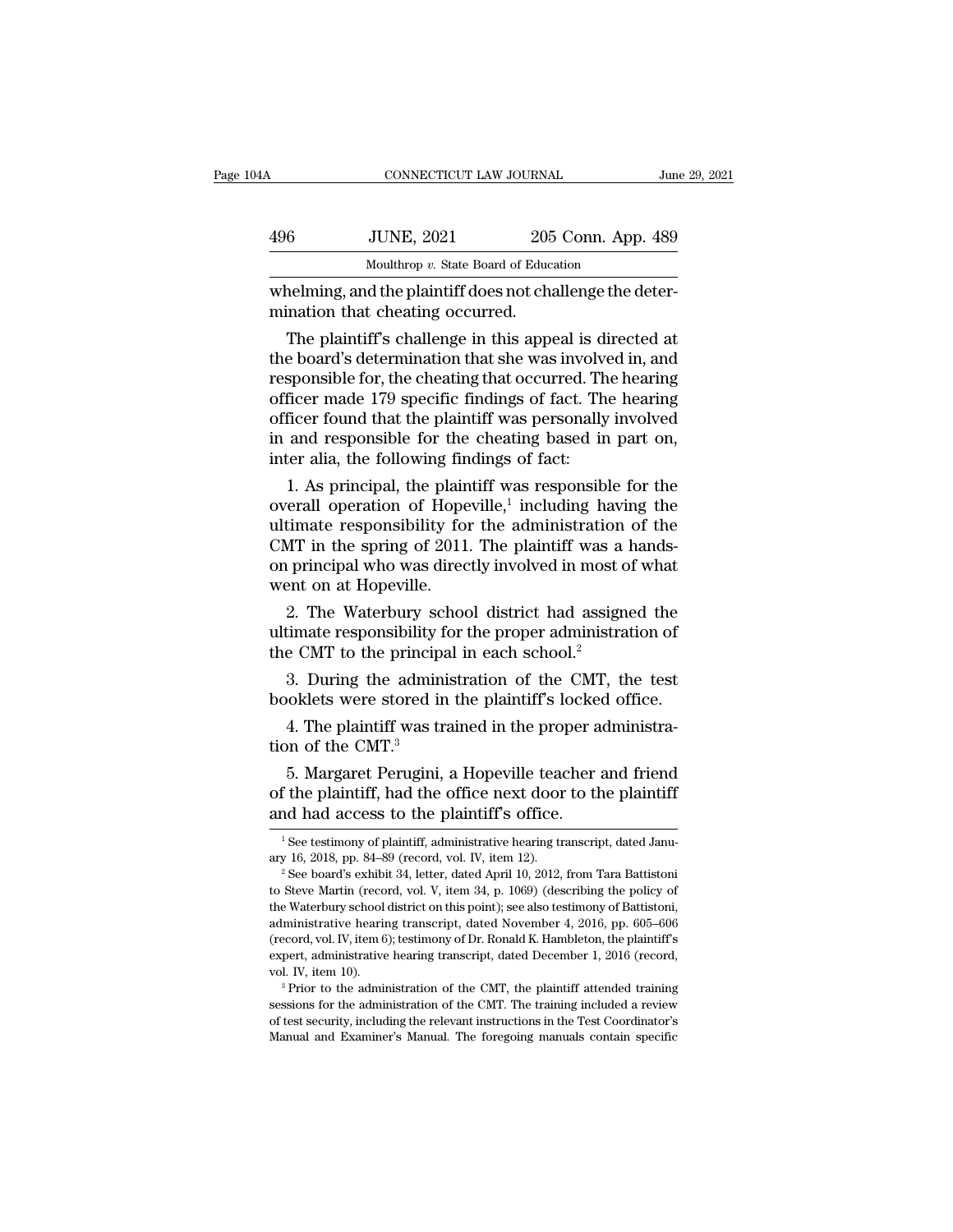| 2021                                                                                                          | CONNECTICUT LAW JOURNAL                             | Page 105A |
|---------------------------------------------------------------------------------------------------------------|-----------------------------------------------------|-----------|
| 205 Conn. App. 489                                                                                            | <b>JUNE, 2021</b>                                   | 497       |
|                                                                                                               | Moulthrop v. State Board of Education               |           |
| Mrs. Perugini passed out a list of questions derived<br>from the 2011 CMT and requested that topology raviour | 6. At a meeting at which the plaintiff was present, |           |

205 Conn. App. 489 JUNE, 2021 497<br>Moulthrop v. State Board of Education<br>6. At a meeting at which the plaintiff was present,<br>Mrs. Perugini passed out a list of questions derived<br>from the 2011 CMT and requested that teachers From 2013 Conn. App. 489 JUNE, 2021 497<br>
Moulthrop v. State Board of Education<br>
6. At a meeting at which the plaintiff was present,<br>
Mrs. Perugini passed out a list of questions derived<br>
from the 2011 CMT and requested th 205 Conn. App. 489 JJ<br>
Moulthrop v. State Board<br>
6. At a meeting at which the Mrs. Perugini passed out a list<br>
from the 2011 CMT and request<br>
them with their classes.<sup>4</sup><br>
7. At a meeting at which the Moulthrop v. State Board of Education<br>
6. At a meeting at which the plaintiff was present,<br>
rs. Perugini passed out a list of questions derived<br>
bom the 2011 CMT and requested that teachers review<br>
em with their classes.<sup></sup> 6. At a meeting at which the plaintiff was present,<br>Mrs. Perugini passed out a list of questions derived<br>from the 2011 CMT and requested that teachers review<br>them with their classes.<sup>4</sup><br>7. At a meeting at which the plaint

Mrs. Perugini passed out a list of questions derived<br>from the 2011 CMT and requested that teachers review<br>them with their classes.<sup>4</sup><br>7. At a meeting at which the plaintiff was present,<br>Mrs. Perugini distributed a list of From the 2011 CMT and requested that teachers review them with their classes.<sup>4</sup><br>7. At a meeting at which the plaintiff was present Mrs. Perugini distributed a list of vocabulary words there derived from the 2011 CMT test 9. The plaintiff was present,<br>
1. At a meeting at which the plaintiff was present,<br>
1. The plaintificant instructed a list of vocabulary words that<br>
1. The plaintiff instructed teachers to assist students<br>
1. The plaintif 7. At a meeting at which the plaintiff was present,<br>Mrs. Perugini distributed a list of vocabulary words that<br>were derived from the 2011 CMT test and requested<br>that teachers review them with their classes.<sup>5</sup><br>8. The plain The students could more that the students were derived from the 2011 CMT test and requesthat teachers review them with their classes.<sup>5</sup><br>8. The plaintiff instructed teachers to assist studely changing words used on the CMT

Pre derived from the 2011 CMT test and requested<br>at teachers review them with their classes.<sup>5</sup><br>8. The plaintiff instructed teachers to assist students<br>changing words used on the CMT to synonyms that<br>at e students could mo

that teachers review them with their classes.<sup>9</sup><br>8. The plaintiff instructed teachers to assist students<br>by changing words used on the CMT to synonyms that<br>the students could more easily understand.<sup>6</sup><br>9. The plaintiff in 8. The plaintiff instructed teachers to assist students<br>by changing words used on the CMT to synonyms that<br>the students could more easily understand.<sup>6</sup><br>9. The plaintiff instructed teachers to review the test<br>in advance a by changing words used on the CMT to synonyms that<br>the students could more easily understand.<sup>6</sup><br>9. The plaintiff instructed teachers to review the test<br>in advance and to advise students to "check your work"<br>while pointin be an instruction to change an incorrect answer.<br>
The plaintiff instructed teachers to review the test<br>
in advance and to advise students to "check your work"<br>
while pointing to specific answers that the teachers<br>
knew we in advance and to advise students to "check your work"<br>while pointing to specific answers that the teachers<br>knew were incorrect.<sup>7</sup> The students understood this to<br>be an instruction to change an incorrect answer.<br>instructi while pointing to specific answers that the teachers<br>knew were incorrect.<sup>7</sup> The students understood this to<br>be an instruction to change an incorrect answer.<br>instructions concerning test security and validity. The manuals

that, at the time that these questions and vocabulary words, which were<br>derived from the 2011 CMT, were distributed, the 2011 CMT tests were<br>secured in the plaintiff's office.<br><sup>5</sup> See footnote 4 of this opinion.<br><sup>6</sup> See re that, at the time that these questions and vocabulary words, which were derived from the 2011 CMT, were distributed, the 2011 CMT tests were secured in the plaintiff's office.<br>
<sup>5</sup> See footnote 4 of this opinion.<br>
<sup>6</sup> See secured in the plaintiff's office.<br>
<sup>5</sup> See footnote 4 of this opinion.<br>
<sup>6</sup> See respondent's exhibit PP, Attorney Dorsey's interview transcripts of<br>
Amanda Koestner and Stacey Tomasko (record, vol. VI, item PP); see also<br> board's exhibit 23, Attorney Dorsey's investigative report (record, vol. V,

Amanda Koestner and Stacey Tomasko (record, vol. VI, item PP); see also<br>board's exhibit 23, Attorney Dorsey's investigative report (record, vol. V,<br>item 23).<br><sup>7</sup> See respondent's exhibit PP, Attorney Dorsey's interview tra Amanda Koestner and Stacey Tomasko (record, vol. VI, item PP); see also board's exhibit 23, Attorney Dorsey's investigative report (record, vol. V, item 23).<br>
<sup>7</sup> See respondent's exhibit PP, Attorney Dorsey's interview tr

knew were incorrect.<sup>7</sup> The students understood this to<br>be an instruction to change an incorrect answer.<br>instructions concerning test security and validity. The manuals specify that<br>breaches in test security include copyin be an instruction to change an incorrect answer.<br>
instructions concerning test security and validity. The manuals specify that<br>
breaches in test security include copying of test materials, failing to return<br>
test materials instructions concerning test security and validity. The manuals specify that<br>breaches in test security include copying of test materials, failing to return<br>test materials, coaching students, giving students answers, and/or

breaches in test security include copying of test materials, failing to return<br>test materials, coaching students, giving students answers, and/or changing<br>students' answers.<br>"See respondent's exhibit PP, Attorney Dorsey's rest materials, coaching students, giving students answers, and/or changing students' answers.<br>
<sup>4</sup> See respondent's exhibit PP, Attorney Dorsey's interview transcripts of Cara Munro, Mark Esposito, Yenny Villar and Amanda students' answers.<br>
<sup>4</sup> See respondent's exhibit PP, Attorney Dorsey's interview transcripts of<br>
<sup>4</sup> See respondent's exhibit PP, Attorney Dorsey's interview transcripts of<br>
Cara Munro, Mark Esposito, Yenny Villar and Aman <sup>4</sup> See respondent's exhibit PP, Attorney Dorsey's interview transcripts of Cara Munro, Mark Esposito, Yenny Villar and Amanda Koestner (record, vol. VI, item PP), and board's exhibit 23, Attorney Dorsey's investigative re Cara Munro, Mark Esposito, Yenny Villar and Amanda Koestner (record, vol. VI, item PP), and board's exhibit 23, Attorney Dorsey's investigative report (record, vol. V, item 23); see also board's exhibits 15 and 19 (record, vol. VI, item PP), and board's exhibit 23, Attorney Dorsey's investigative report (record, vol. V, item 23); see also board's exhibits 15 and 19 (record, vol. V, items 15, 19); testimony of Stephen Martin, administrative h that, at the time that, at the time that these questions and vocabulary words, which were derived by, items 15, 19); testimony of Stephen Martin, administrative hearing transcript, dated October 25, 2016, pp. 180–81 (reco vel. V, items 15, 19); testimony of Stephen Martin, administrative hearing transcript, dated October 25, 2016, pp. 180–81 (record, vol. IV, item 3); testimony of Deirdre Ducharme, administrative hearing transcript, dated O transcript, dated October 25, 2016, pp. 180–81 (record, vol. IV, item 3);<br>testimony of Deirdre Ducharme, administrative hearing transcript, dated<br>October 27, 2016, pp. 389–94 (record, vol. IV, item 4). It should be noted<br>t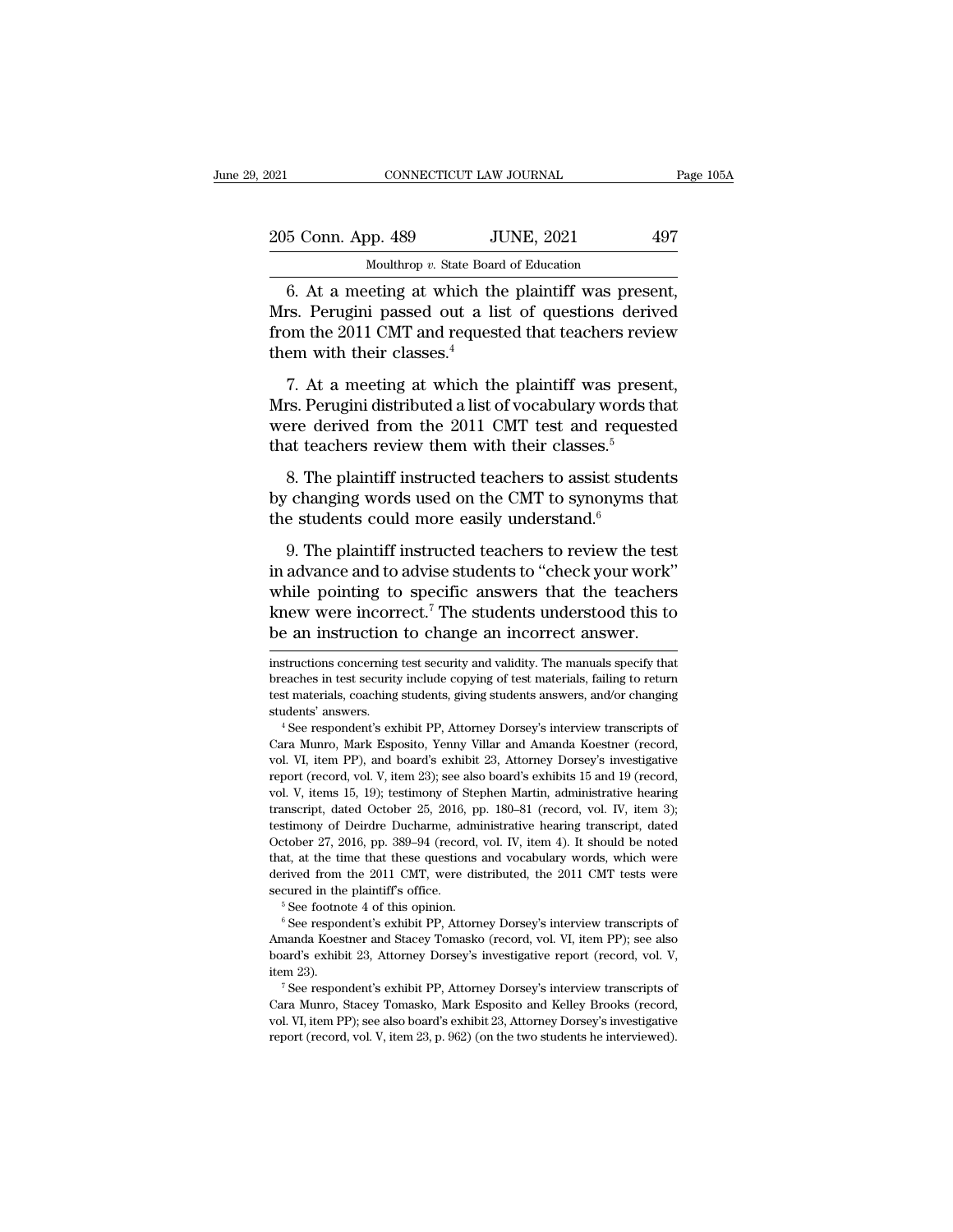| 06A | CONNECTICUT LAW JOURNAL                                                                                                                                                |                    | June 29, 2021 |
|-----|------------------------------------------------------------------------------------------------------------------------------------------------------------------------|--------------------|---------------|
| 498 | <b>JUNE, 2021</b>                                                                                                                                                      | 205 Conn. App. 489 |               |
|     | Moulthrop v. State Board of Education                                                                                                                                  |                    |               |
|     | 10. There was evidence that the improper changing<br>of answers from incorrect to correct by adults occurred<br>while the test heaklets were stored in the plaintiff's |                    |               |

198 JUNE, 2021 205 Conn. App. 489<br>
Moulthrop v. State Board of Education<br>
10. There was evidence that the improper changing<br>
of answers from incorrect to correct by adults occurred<br>
while the test booklets were stored in t  $\frac{498}{\text{Mouthrop } v. \text{ State Board of Education}}$ <br>
Moulthrop v. State Board of Education<br>
10. There was evidence that the improper changing<br>
of answers from incorrect to correct by adults occurred<br>
while the test booklets were stored in the pl office. Moulthrop  $v$ . State Board of Education<br>
10. There was evidence that the improper changing<br>
answers from incorrect to correct by adults occurred<br>
ile the test booklets were stored in the plaintiff's<br>
fice.<br>
The findings o probability a state state of statements.<br>
10. There was evidence that the improper changing<br>
of answers from incorrect to correct by adults occurred<br>
while the test booklets were stored in the plaintiff's<br>
office.<br>
The fin

10. There was evidence that the improper changing<br>of answers from incorrect to correct by adults occurred<br>while the test booklets were stored in the plaintiff's<br>office.<br>The findings of fact include direct evidence of the<br>p of answers from incorrect to correct by adults occurred<br>while the test booklets were stored in the plaintiff's<br>office.<br>The findings of fact include direct evidence of the<br>plaintiff's direct involvement in the cheating, ind while the test booklets were stored in the plaintiff's<br>office.<br>The findings of fact include direct evidence of the<br>plaintiff's direct involvement in the cheating, indirect<br>and circumstantial evidence of the plaintiff's dir office.<br>The findings of fact include direct evidence of the<br>plaintiff's direct involvement in the cheating, indirect<br>and circumstantial evidence of the plaintiff's direct<br>involvement in the cheating, from which the hearing The findings of fact include direct evidence of the plaintiff's direct involvement in the cheating, indirect and circumstantial evidence of the plaintiff's direct involvement in the cheating, from which the hearing officer plaintiff's direct involvement in the cheating, indirect<br>and circumstantial evidence of the plaintiff's direct<br>involvement in the cheating, from which the hearing<br>officer drew inferences, and direct evidence that the<br>plain security. volvement in the cheating, from which the hearing<br>ficer drew inferences, and direct evidence that the<br>aintiff was generally responsible for the cheating as<br>result of her position as principal, her responsibility<br>r test sec officer drew inferences, and direct evidence that the<br>plaintiff was generally responsible for the cheating as<br>a result of her position as principal, her responsibility<br>for test security, and her failure to maintain proper

plaintiff was generally responsible for the cheating as<br>a result of her position as principal, her responsibility<br>for test security, and her failure to maintain proper test<br>security.<br>The CMT is a standardized mastery test a result of her position as principal, her responsibility<br>for test security, and her failure to maintain proper test<br>security.<br>The CMT is a standardized mastery test that is feder-<br>ally mandated and serves several purposes for test security, and her failure to maintain proper test<br>security.<br>The CMT is a standardized mastery test that is feder-<br>ally mandated and serves several purposes. First, the<br>CMT measures the proficiency of students' und security.<br>
The CMT is a standardized mastery test that is feder-<br>
ally mandated and serves several purposes. First, the<br>
CMT measures the proficiency of students' understand-<br>
ing and skills in the areas tested. Second, it The CMT is a standardized mastery test that is federally mandated and serves several purposes. First, the CMT measures the proficiency of students' understanding and skills in the areas tested. Second, it provides data to ally mandated and serves several purposes. First, the CMT measures the proficiency of students' understanding and skills in the areas tested. Second, it provides data to the school district to assist in refining areas of t CMT measures the proficiency of students' understanding and skills in the areas tested. Second, it provides data to the school district to assist in refining areas of teaching in general and in focusing on areas of need fo ing and skills in the areas tested. Second, it provides<br>data to the school district to assist in refining areas of<br>teaching in general and in focusing on areas of need<br>for particular students and/or schools. Third, it prov data to the school district to assist in refining areas of<br>teaching in general and in focusing on areas of need<br>for particular students and/or schools. Third, it provides<br>data such that schools and school districts may be teaching in general and in focusing on areas of need<br>for particular students and/or schools. Third, it provides<br>data such that schools and school districts may be eval-<br>uated and compared in decisions of resource allocatio r particular students and/or schools. Third, it provides<br>ta such that schools and school districts may be eval-<br>ted and compared in decisions of resource allocation.<br>st, it provides some measurement of the effectiveness<br>te data such that schools and school districts may be evaluated and compared in decisions of resource allocation.<br>Last, it provides some measurement of the effectiveness<br>of teaching. All of the foregoing goals can be under-<br>m

uated and compared in decisions of resource allocation.<br>Last, it provides some measurement of the effectiveness<br>of teaching. All of the foregoing goals can be under-<br>mined if the results are artificially skewed by cheating Last, it provides some measure of teaching. All of the formined if the results are art<br>The plaintiff is classical<br>final decision because the<br>the plaintiff of her certific:<br>school administrator.<br>STANDARD sults are artificially skewed by cheating.<br>Sults are artificially skewed by cheating.<br>Soecause the board's final decision strips<br>her certifications as a teacher and as a<br>strator.<br>STANDARD OF REVIEW<br>is brought pursuant to The plaintiff is classically aggrieved by the board's<br>
ial decision because the board's final decision strips<br>
e plaintiff of her certifications as a teacher and as a<br>
hool administrator.<br>
STANDARD OF REVIEW<br>
This appeal The plaintiff is classically aggreved by the board's<br>final decision because the board's final decision strips<br>the plaintiff of her certifications as a teacher and as a<br>school administrator.<br>STANDARD OF REVIEW<br>This appeal

Final decision because the board's final decision strips<br>the plaintiff of her certifications as a teacher and as a<br>school administrator.<br>STANDARD OF REVIEW<br>This appeal is brought pursuant to  $\S$  4-183 of the<br>Uniform Admin STANDARD OF REVIEW<br>This appeal is brought pursuant to § 4-183 of the<br>niform Administrative Procedure Act (UAPA), Gen-<br>ral Statutes § 4-166 et seq.<sup>8</sup> Judicial review of an admin-<br> ${}^8$  General Statutes § 4-183 (j) provide This appeal is brought pursuant to § 4-183 of the Uniform Administrative Procedure Act (UAPA), General Statutes § 4-166 et seq.<sup>8</sup> Judicial review of an administrative  $\frac{1}{6}$  General Statutes § 4-183 (j) provides in re

Uniform Administrative Procedure Act (UAPA), General Statutes  $\S$  4-166 et seq.<sup>8</sup> Judicial review of an admin-<br><sup>8</sup>General Statutes  $\S$  4-183 (j) provides in relevant part: "The court shall not substitute its judgment for eral Statutes § 4-166 et seq.<sup>8</sup> Judicial review of an admin-<br><sup>8</sup> General Statutes § 4-183 (j) provides in relevant part: "The court shall<br>not substitute its judgment for that of the agency as to the weight of the<br>evidenc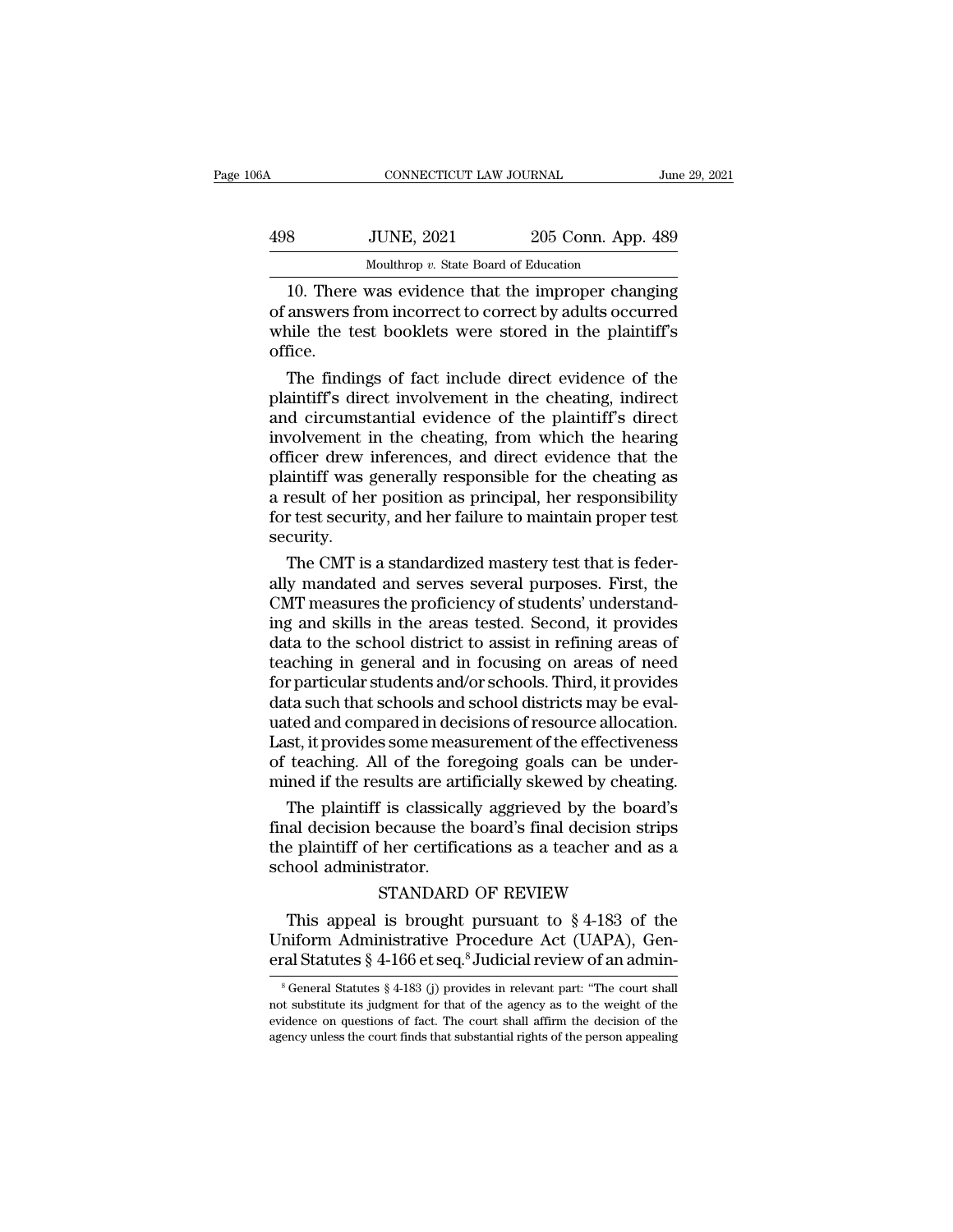021 CONNECTICUT LAW JOURNAL Page 107A<br>
205 Conn. App. 489 JUNE, 2021 499<br>
Moulthrop v. State Board of Education CONNECTICUT LAW JOURNAL<br>Dp. 489 JUNE, 2021<br>Moulthrop *v.* State Board of Education<br>sion in an anneal under the HAPA is

istrative decision in an appeal under the UAPA is limited. See, e.g., *Murphy v. Commissioner of Motor Vehisles* 254 Comp 222, 242, 757 A 24.561 (2000) "Uplariance 205 Conn. App. 489 JUNE, 2021 499<br>
Moulthrop *v*. State Board of Education<br>
istrative decision in an appeal under the UAPA is lim-<br>
ited. See, e.g., *Murphy* v. *Commissioner of Motor Vehi-*<br> *cles*, 254 Conn. 333, 343, 75 *clear 16 Conn. App. 489*<br> *conn. App. 489*<br> *conductory v. State Board of Education*<br> *cless, e.g., Murphy v. Commissioner of Motor Vehicles, 254 Conn. 333, 343, 757 A.2d 561 (2000). "[R]eview*<br> *cless, 254 Conn. 333, 343* 205 Conn. App. 489 JUNE, 2021 499<br>
Moulthrop v. State Board of Education<br>
istrative decision in an appeal under the UAPA is lim-<br>
ited. See, e.g., *Murphy* v. *Commissioner of Motor Vehi-*<br>
cles, 254 Conn. 333, 343, 757 A Mouthrop v. State Board of Education<br>
istrative decision in an appeal under the UAPA is lim-<br>
ited. See, e.g., *Murphy* v. *Commissioner of Motor Vehi-*<br> *cles*, 254 Conn. 333, 343, 757 A.2d 561 (2000). "[R]eview<br>
of an a istrative decision in an appeal under the UAPA is limited. See, e.g., *Murphy v. Commissioner of Motor Vehi-cles*, 254 Conn. 333, 343, 757 A.2d 561 (2000). "[R]eview of an administrative agency decision requires a court to istrative decision in an appeal under the UAPA is limited. See, e.g., *Murphy* v. *Commissioner of Motor Vehi-cles*, 254 Conn. 333, 343, 757 A.2d 561 (2000). "[R]eview of an administrative agency decision requires a court from those facts are reasonable. . . . . Neither for the case, and administrative agency decision requires a court<br>to determine whether there is substantial evidence in<br>the administrative record to support the agency's fin cles, 254 Conn. 333, 343, 757 A.2d 561 (2000). "[K]eview<br>of an administrative agency decision requires a court<br>to determine whether there is substantial evidence in<br>the administrative record to support the agency's find-<br> or an administrative agency decision requires a court<br>to determine whether there is substantial evidence in<br>the administrative record to support the agency's find-<br>ings of basic fact and whether the conclusions drawn<br>from to determine whether there is substantial evidence in<br>the administrative record to support the agency's find-<br>ings of basic fact and whether the conclusions drawn<br>from those facts are reasonable. . . . Neither [our<br>Suprem the administrative record to support the agency's findings of basic fact and whether the conclusions drawn<br>from those facts are reasonable. . . . Neither [our<br>Supreme Court] nor the trial court may retry the case<br>or subst mgs or basic ract and whether the conclusions drawn<br>from those facts are reasonable. . . . . Neither [our<br>Supreme Court] nor the trial court may retry the case<br>or substitute its own judgment for that of the adminis-<br>trativ From those racts are reasonable.  $\ldots$  Netther [our Supreme Court] nor the trial court may retry the case or substitute its own judgment for that of the administrative agency on the weight of the evidence or questions of Supreme Court] nor the trial court may retry the case<br>or substitute its own judgment for that of the adminis-<br>trative agency on the weight of the evidence or ques-<br>tions of fact. . . . [The court's] ultimate duty is to<br>det or substitute its own judgment for<br>trative agency on the weight of th<br>tions of fact. . . . [The court's]<br>determine, in view of all of the evi<br>agency, in issuing its order, acted<br>trarily, illegally or in abuse of its d<br>quot by the court's contribution of fact.  $\ldots$  . [The court's] ultimate duty is to termine, in view of all of the evidence, whether the ency, in issuing its order, acted unreasonably, arbi-<br>arily, illegally or in abuse of its determine, in view of all of the evidence, whether the agency, in issuing its order, acted unreasonably, arbitrarily, illegally or in abuse of its discretion." (Internal quotation marks omitted.) Id.<br>Although the courts or

agency, in issuing its order, acted unreasonably, arbi-<br>trarily, illegally or in abuse of its discretion." (Internal<br>quotation marks omitted.) Id.<br>Although the courts ordinarily afford "deference to<br>the construction of a s trarily, illegally or in abuse of its discretion." (Internal<br>quotation marks omitted.) Id.<br>Although the courts ordinarily afford "deference to<br>the construction of a statute applied by the administra-<br>tive agency empowered quotation marks omitted.) Id.<br>
Although the courts ordinarily afford "deference to<br>
the construction of a statute applied by the administra-<br>
tive agency empowered by law to carry out the statute's<br>
purposes . . . [c]ases Although the courts ordinarily afford "deference to<br>the construction of a statute applied by the administra-<br>tive agency empowered by law to carry out the statute's<br>purposes  $\dots$ . [c]ases that present pure questions of<br>la Atthough the courts ordinarity attora deference to<br>the construction of a statute applied by the administra-<br>tive agency empowered by law to carry out the statute's<br>purposes  $\dots$  [c]ases that present pure questions of<br>law the construction of a statute applied by the administrative agency empowered by law to carry out the statute's<br>purposes  $\ldots$  [c]ases that present pure questions of<br>law  $\ldots$  involved in deciding whether, in light of the tive agency empowered by law to carry out the statute's<br>purposes . . . [c]ases that present pure questions of<br>law . . . invoke a broader standard of review than is<br>. . . involved in deciding whether, in light of the evi-<br>d purposes . . . . [c]ases that present pure questions of<br>law . . . involved in deciding whether, in light of the evi-<br>dence, the agency has acted unreasonably, arbitrarily,<br>illegally or in abuse of its discretion." (Interna Taw . . . Invoke<br>. . . involved in<br>dence, the agene<br>illegally or in ab<br>tion marks omitt<br>of Information (<br>763 (2010).<br>have been prejudiced megany of in abuse of its discretion. (internat quotation marks omitted.) Dept. of Public Safety v. Freedom<br>of Information Commission, 298 Conn. 703, 716, 6 A.3d<br>763 (2010).<br>have been prejudiced because the administrative tion marks omitted.) *Dept. of Public Safety v. Freedom*<br>of Information Commission, 298 Conn. 703, 716, 6 A.3d<br>763 (2010).<br>have been prejudiced because the administrative findings, inferences, con-<br>clusions, or decisions

of Information Commission, 298 Conn. 703, 716, 6 A.3d<br>763 (2010).<br>have been prejudiced because the administrative findings, inferences, conclusions, or decisions are: (1) In violation of constitutional or statutory<br>provisi  $763$  (2010).<br>have been prejudiced because the administrative findings, inferences, conclusions, or decisions are: (1) In violation of constitutional or statutory<br>provisions; (2) in excess of the statutory authority of th FOD ( $2010$ ).<br>have been prejudiced because the administrative findings, inferences, conclusions, or decisions are: (1) In violation of constitutional or statutory provisions; (2) in excess of the statutory authority of th have been prejudiced because the administrative findings, inferences, conclusions, or decisions are: (1) In violation of constitutional or statutory provisions; (2) in excess of the statutory authority of the agency; (3) m have been prejudiced because the administrative findings, inferences, conclusions, or decisions are: (1) In violation of constitutional or statutory provisions; (2) in excess of the statutory authority of the agency; (3) provisions; (2) in excess of the statutory authority of the agency; (3) made upon unlawful procedure; (4) affected by other error of law; (5) clearly erroneous in view of the reliable, probative, and substantial evidence upon unlawful procedure; (4) affected by other error of law; (5) clearly erroneous in view of the reliable, probative, and substantial evidence on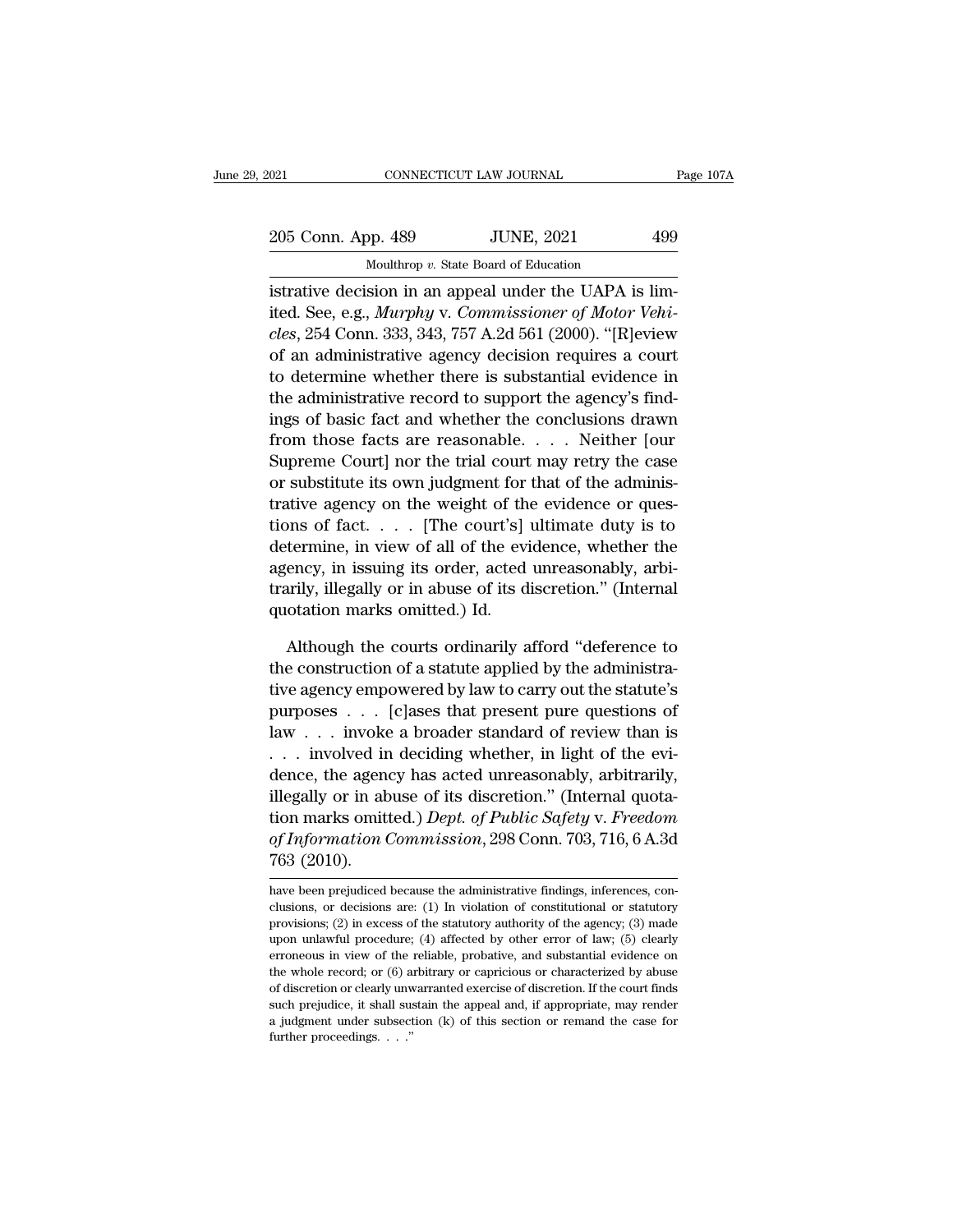| 108A | CONNECTICUT LAW JOURNAL                                                                                                                                                                   |                    | June 29, 2021 |
|------|-------------------------------------------------------------------------------------------------------------------------------------------------------------------------------------------|--------------------|---------------|
|      |                                                                                                                                                                                           |                    |               |
| 500  | <b>JUNE, 2021</b>                                                                                                                                                                         | 205 Conn. App. 489 |               |
|      | Moulthrop v. State Board of Education                                                                                                                                                     |                    |               |
|      | <b>ANALYSIS</b>                                                                                                                                                                           |                    |               |
|      | The plaintiff challenges the board's final decision on<br>several grounds, both factually and procedurally. <sup>9</sup> The<br>plaintiff also challenges the validity and enforceability |                    |               |

### ANALYSIS

SOO JUNE, 2021 205 Conn. App. 489<br>Moulthrop v. State Board of Education<br>ANALYSIS<br>The plaintiff challenges the board's final decision on<br>several grounds, both factually and procedurally.<sup>9</sup> The<br>plaintiff also challenges the plaintiff also challenges the validity and enforceability Moulthrop v. State Board of Education<br>ANALYSIS<br>The plaintiff challenges the board's final decision on<br>several grounds, both factually and procedurally.<sup>9</sup> The<br>plaintiff also challenges the validity and enforceability<br>of th ANALYSIS<br>The plaintiff challenges the board's final decision on<br>several grounds, both factually and procedurally.<sup>9</sup> The<br>plaintiff also challenges the validity and enforceability<br>of the applicable statute. As this court wi The plaintiff challenges the board's final decision on<br>several grounds, both factually and procedurally.<sup>9</sup> The<br>plaintiff also challenges the validity and enforceability<br>of the applicable statute. As this court will soon d The plaintiff challenges the board's fina<br>several grounds, both factually and proce<br>plaintiff also challenges the validity and e<br>of the applicable statute. As this court will<br>further, this court finds that the plaintiff h<br> If the applicable statute. As this court will soon discuss<br>arther, this court finds that the plaintiff has not estab-<br>shed that the board's decision was defective in view<br>f the standard of review on appeal.<br>A<br>Record Contai

A

r, this court finds that the plaintiff has not estab-<br>that the board's decision was defective in view<br>standard of review on appeal.<br>A<br>rd Contains Substantial Evidence to Conclude<br>Both That Plaintiff Was Directly Involved<br>I It the board's decision was defective in view<br>
In Cheating and Was Responsible<br>
In Cheating and Was Responsible<br>
For Cheating Schoolwide<br>
For Cheating Schoolwide d of review on appeal.<br>A<br>A<br>ains Substantial Evidence to Conclu<br>at Plaintiff Was Directly Involved<br>heating and Was Responsible<br>For Cheating Schoolwide<br>contains substantial evidence that A<br>
Record Contains Substantial Evidence to Conclude<br>
Both That Plaintiff Was Directly Involved<br>
In Cheating and Was Responsible<br>
For Cheating Schoolwide<br>
The record contains substantial evidence that the<br>
aintiff was direc Record Contains Substantial Evidence to Conclude<br>
Both That Plaintiff Was Directly Involved<br>
In Cheating and Was Responsible<br>
For Cheating Schoolwide<br>
The record contains substantial evidence that the<br>
plaintiff was direct

Record contains substantial Evidence to Conclude<br>Both That Plaintiff Was Directly Involved<br>In Cheating and Was Responsible<br>For Cheating Schoolwide<br>The record contains substantial evidence that the<br>plaintiff was directly in In Cheating and Was Responsible<br>For Cheating Schoolwide<br>The record contains substantial evidence that the<br>plaintiff was directly involved in the cheating. First, the<br>record contains evidence, and the hearing officer found, For Cheating and was responsible<br>For Cheating Schoolwide<br>The record contains substantial evidence that the<br>plaintiff was directly involved in the cheating. First, the<br>record contains evidence, and the hearing officer found The record contains substantial evidence that the<br>plaintiff was directly involved in the cheating. First, the<br>record contains evidence, and the hearing officer found,<br>that the plaintiff personally instructed Hopeville teac The record contains substantial evidence that the<br>plaintiff was directly involved in the cheating. First, the<br>record contains evidence, and the hearing officer found,<br>that the plaintiff personally instructed Hopeville teac plaintiff was directly involved in the cheating. First, the record contains evidence, and the hearing officer found, that the plaintiff personally instructed Hopeville teachers to review the test in advance and to move aro record contains evidence, and the hearing officer found,<br>that the plaintiff personally instructed Hopeville teach-<br>ers to review the test in advance and to move around<br>the classroom, observe students' answers to various<br>qu that the plaintiff personally instructed Hopeville teachers to review the test in advance and to move around<br>the classroom, observe students' answers to various<br>questions, and specifically instruct students to "check<br>your ers to review the test in advance and to move around<br>the classroom, observe students' answers to various<br>questions, and specifically instruct students to "check<br>your work" in relation to particular questions that teach-<br>er the classroom, observe students' answers to various<br>questions, and specifically instruct students to "check<br>your work" in relation to particular questions that teach-<br>ers observed particular students had answered incor-<br>re questions, and specifically instruct students to "check<br>your work" in relation to particular questions that teach-<br>ers observed particular students had answered incor-<br>rectly. Students indicated that they understood the<br>"c your work" in relation to particular questions that teachers observed particular students had answered incorrectly. Students indicated that they understood the "check your work" prompt to be a signal that a particular answ "check your work" prompt to be a signal that a particular answer they had was incorrect and that they should go back and correct it. Second, the plaintiff was present at meetings where Mrs. Perugini distributed questions lar answer they had was incorrect and that they should<br>go back and correct it. Second, the plaintiff was present<br>at meetings where Mrs. Perugini distributed questions<br><sup>9</sup>To the extent that the plaintiff, in her reply brief

go back and correct it. Second, the plaintiff was present<br>at meetings where Mrs. Perugini distributed questions<br><sup>9</sup>To the extent that the plaintiff, in her reply brief, attempts to incorporate<br>by reference briefs and other at meetings where Mrs. Perugini distributed questions<br>
<sup>9</sup> To the extent that the plaintiff, in her reply brief, attempts to incorporate<br>
by reference briefs and other filings which were not filed with this court,<br>
the cou at filed with the plaintiff, in her reply brief, attempts to incorporate by reference briefs and other filings which were not filed with this court, the court has not considered such attempted incorporations by reference. <sup>9</sup> To the extent that the plaintiff, in her reply brief, attempts to incorporate by reference briefs and other filings which were not filed with this court, the court has not considered such attempted incorporations by r by reference briefs and other filings which were not filed with this court, the court has not considered such attempted incorporations by reference. The plaintiff's attempt to incorporate by reference briefs and documents the court has not considered such attempted incorporations by reference. The plaintiff's attempt to incorporate by reference briefs and documents not filed with this court is an inappropriate attempt to circumvent the brie The plaintiff's attempt to incorporate by reference briefs and documents not filed with this court is an inappropriate attempt to circumvent the briefing page limits set and to confuse the issues presented to this court fo not filed with this court is an inappropriate attempt to circumvent the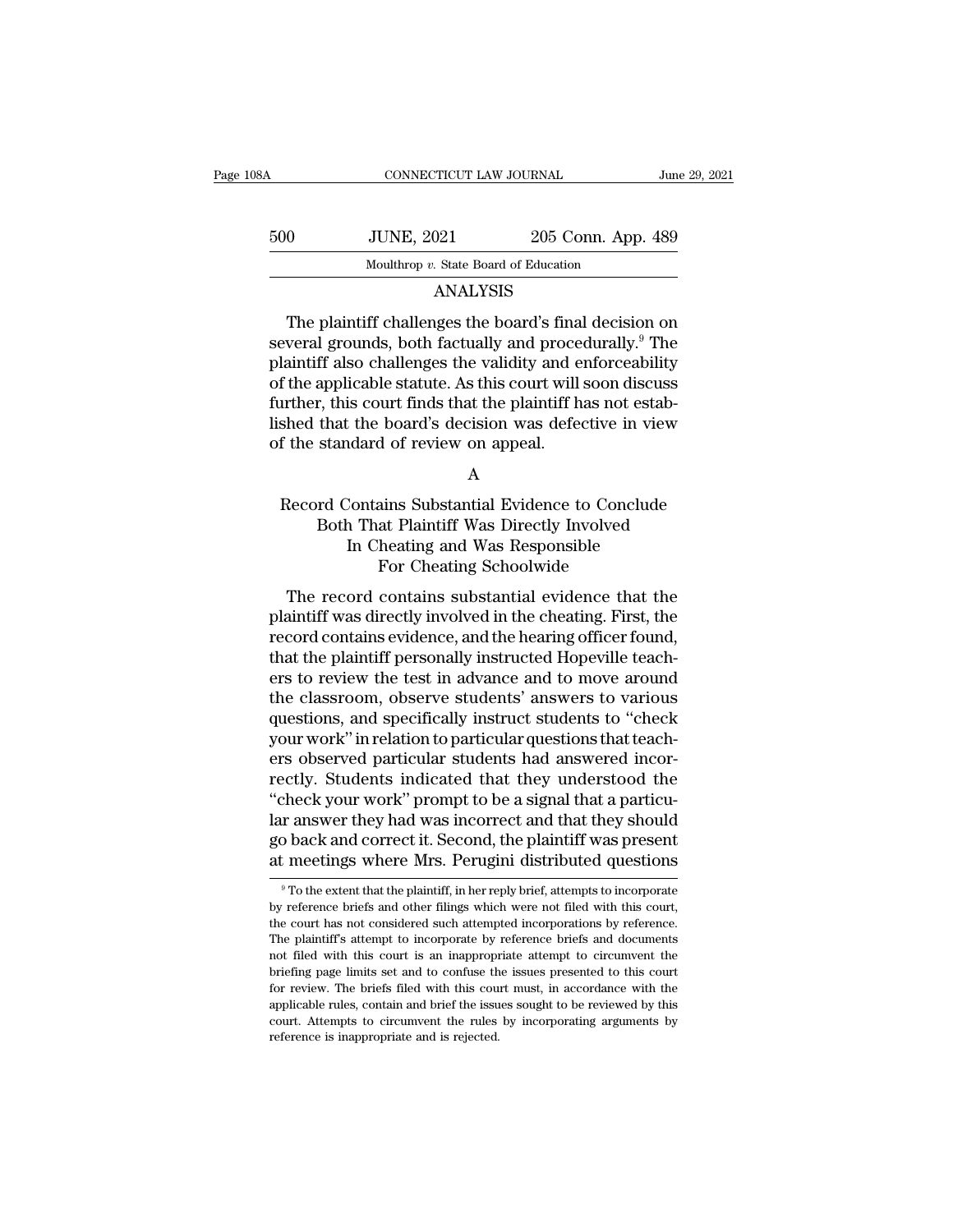| 2021               | CONNECTICUT LAW JOURNAL                            |     |
|--------------------|----------------------------------------------------|-----|
| 205 Conn. App. 489 | <b>JUNE, 2021</b>                                  | 501 |
|                    | Moulthrop $v$ . State Board of Education           |     |
|                    | and vocabulary words that were taken from the 2011 |     |

 $\begin{array}{|l|l|} \hline \text{COMPECTICUT LAW JOURNAL} \qquad \text{Page 109A} \ \hline \end{array}$ <br>  $\begin{array}{|l|} \hline \text{Moulthrop } v. \text{ State Board of Education} \ \hline \text{and vocabulary words that were taken from the 2011} \ \text{CMT}^{10} \text{ and instructed teachers to review them with their classes. Let the record contains evidence that the$  $\frac{205 \text{ Conn. App. 489}}{$  Moulthrop v. State Board of Education<br>and vocabulary words that were taken from the 2011<br>CMT<sup>10</sup> and instructed teachers to review them with their<br>classes. Last, the record contains evidence that the 205 Conn. App. 489 JUNE, 2021 501<br>Moulthrop v. State Board of Education<br>and vocabulary words that were taken from the 2011<br>CMT<sup>10</sup> and instructed teachers to review them with their<br>classes. Last, the record contains evide 205 Conn. App. 489 JUNE, 2021 501<br>
Mouthrop v. State Board of Education<br>
and vocabulary words that were taken from the 2011<br>
CMT<sup>10</sup> and instructed teachers to review them with their<br>
classes. Last, the record contains ev Moulthrop v. State Board of Education<br>and vocabulary words that were taken from the 2011<br>CMT<sup>10</sup> and instructed teachers to review them with their<br>classes. Last, the record contains evidence that the<br>plaintiff instructed t Mouthrop v. state Board of Education<br>and vocabulary words that were taken from the 2011<br>CMT<sup>10</sup> and instructed teachers to review them with their<br>classes. Last, the record contains evidence that the<br>plaintiff instructed t and vocabulary words that were taken from the 2011<br>CMT<sup>10</sup> and instructed teachers to review them with their<br>classes. Last, the record contains evidence that the<br>plaintiff instructed teachers to provide the students<br>with s CMT<sup>10</sup> and instructed teachers to review them with their classes. Last, the record contains evidence that the plaintiff instructed teachers to provide the students with synonyms for words on the CMT that they might not r classes. Last, the record contains evidence that the plaintiff instructed teachers to provide the students with synonyms for words on the CMT that they might not readily understand. In each of the foregoing three cases, th plaintiff instructed teachers to provide the students<br>with synonyms for words on the CMT that they might<br>not readily understand. In each of the foregoing three<br>cases, the plaintiff directly participated in, and even<br>instru with synonyms for words on the CMT that they might<br>not readily understand. In each of the foregoing three<br>cases, the plaintiff directly participated in, and even<br>instructed, the cheating. As is readily apparent, each<br>of th not readily understand. In each of the foregoing three<br>cases, the plaintiff directly participated in, and even<br>instructed, the cheating. As is readily apparent, each<br>of the foregoing issues amounted to an improper breach<br>o cases, the plaintiff directly participated in, and even<br>instructed, the cheating. As is readily apparent, each<br>of the foregoing issues amounted to an improper breach<br>of security of the CMT. Further, the record contains<br>sub instructed, the cheating. As is<br>of the foregoing issues amounted<br>of security of the CMT. Furthe<br>substantial evidence that the p<br>would any reasonable person, th<br>ties would be cheating and wou<br>of the security of the test.<br>Th the roregong issues amounted to an improper breach<br>security of the CMT. Further, the record contains<br>bstantial evidence that the plaintiff understood, as<br>ould any reasonable person, that the foregoing activi-<br>s would be ch or security of the CMT. Further, the record contains<br>substantial evidence that the plaintiff understood, as<br>would be cheating and would amount to a breach<br>of the security of the test.<br>The record contains substantial indire

substantial evidence that the plaintin' understood, as<br>would any reasonable person, that the foregoing activi-<br>ties would be cheating and would amount to a breach<br>of the security of the test.<br>The record contains substantia would any reasonable person, that the foregoing activities would be cheating and would amount to a breach<br>of the security of the test.<br>The record contains substantial indirect and circum-<br>stantial evidence that the plainti uses would be cheating and would antount to a breach<br>of the security of the test.<br>The record contains substantial indirect and circum-<br>stantial evidence that the plaintiff knew of, allowed,<br>and likely encouraged a group of of the security of the test.<br>The record contains substantial indirect and circumstantial evidence that the plaintiff knew of, allowed,<br>and likely encouraged a group of teachers to erase and<br>change answers from incorrect to The record contains substantial indirect and circum-<br>stantial evidence that the plaintiff knew of, allowed,<br>and likely encouraged a group of teachers to erase and<br>change answers from incorrect to correct. First, it is<br>undi stantial evidence that the plaintiff knew of, allowed,<br>and likely encouraged a group of teachers to erase and<br>change answers from incorrect to correct. First, it is<br>undisputed that adults erased answers in the students'<br>te and likely encouraged a group of teachers to erase and<br>change answers from incorrect to correct. First, it is<br>undisputed that adults erased answers in the students'<br>test booklets and changed answers from incorrect to<br>corre change answers from incorrect to correct. First, it is<br>undisputed that adults erased answers in the students'<br>test booklets and changed answers from incorrect to<br>correct. While the tests were not actively in use, they<br>were undisputed that adults erased answers in the students'<br>test booklets and changed answers from incorrect to<br>correct. While the tests were not actively in use, they<br>were locked up in the plaintiff's office, which was<br>secure test booklets and changed answers from incorrect to<br>correct. While the tests were not actively in use, they<br>were locked up in the plaintiff's office, which was<br>secure except for a door from Mrs. Perugini's office.<br>The reco correct. While the tests were not actively in use, they<br>were locked up in the plaintiff's office, which was<br>secure except for a door from Mrs. Perugini's office.<br>The record contains evidence indicating that teachers<br>observ were locked up in the plaintiff's office, which was<br>secure except for a door from Mrs. Perugini's office.<br>The record contains evidence indicating that teachers<br>observed the test booklets spread out in the plaintiff's<br>offic secure except for a door from Mrs. Perugini's office.<br>The record contains evidence indicating that teachers<br>observed the test booklets spread out in the plaintiff's<br>office on a table and chair on at least two occasions<br>and The record contains evidence indicating that teachers<br>observed the test booklets spread out in the plaintiff's<br>office on a table and chair on at least two occasions<br>and were suspicious about why they were spread out<br>in tha observed the test booklets spread out in the plaintiff's<br>office on a table and chair on at least two occasions<br>and were suspicious about why they were spread out<br>in that fashion instead of boxed up. The hearing officer<br>fou office on a table and chair on at least two occasions<br>and were suspicious about why they were spread out<br>in that fashion instead of boxed up. The hearing officer<br>found that the evidence that adults actively changed the<br>an bund that the evidence that adults actively changed the inswers on the tests was overwhelming. The hearing fficer found it improbable that all of the breaches of ecurity that were found to have occurred could have  $\frac{10}{$ answers on the tests was overwhelming. The hearing officer found it improbable that all of the breaches of security that were found to have occurred could have  $\frac{10}{10}$  As is readily apparent, undermining the confident

officer found it improbable that all of the breaches of security that were found to have occurred could have  $\frac{10}{10}$  As is readily apparent, undermining the confidentiality of the test, as with any test of this type, security that were found to have occurred could have<br> $\frac{10}{10}$  As is readily apparent, undermining the confidentiality of the test, as<br>with any test of this type, undermines the accuracy and comparability of the<br>results <sup>10</sup> As is readily apparent, undermining the confidentiality of the test, as with any test of this type, undermines the accuracy and comparability of the results, and produces results that are not fairly indicative of the  $^{10}$  As is readily apparent, undermining the confidential with any test of this type, undermines the accuracy and corresults, and produces results that are not fairly indicative of the students being tested. Further, at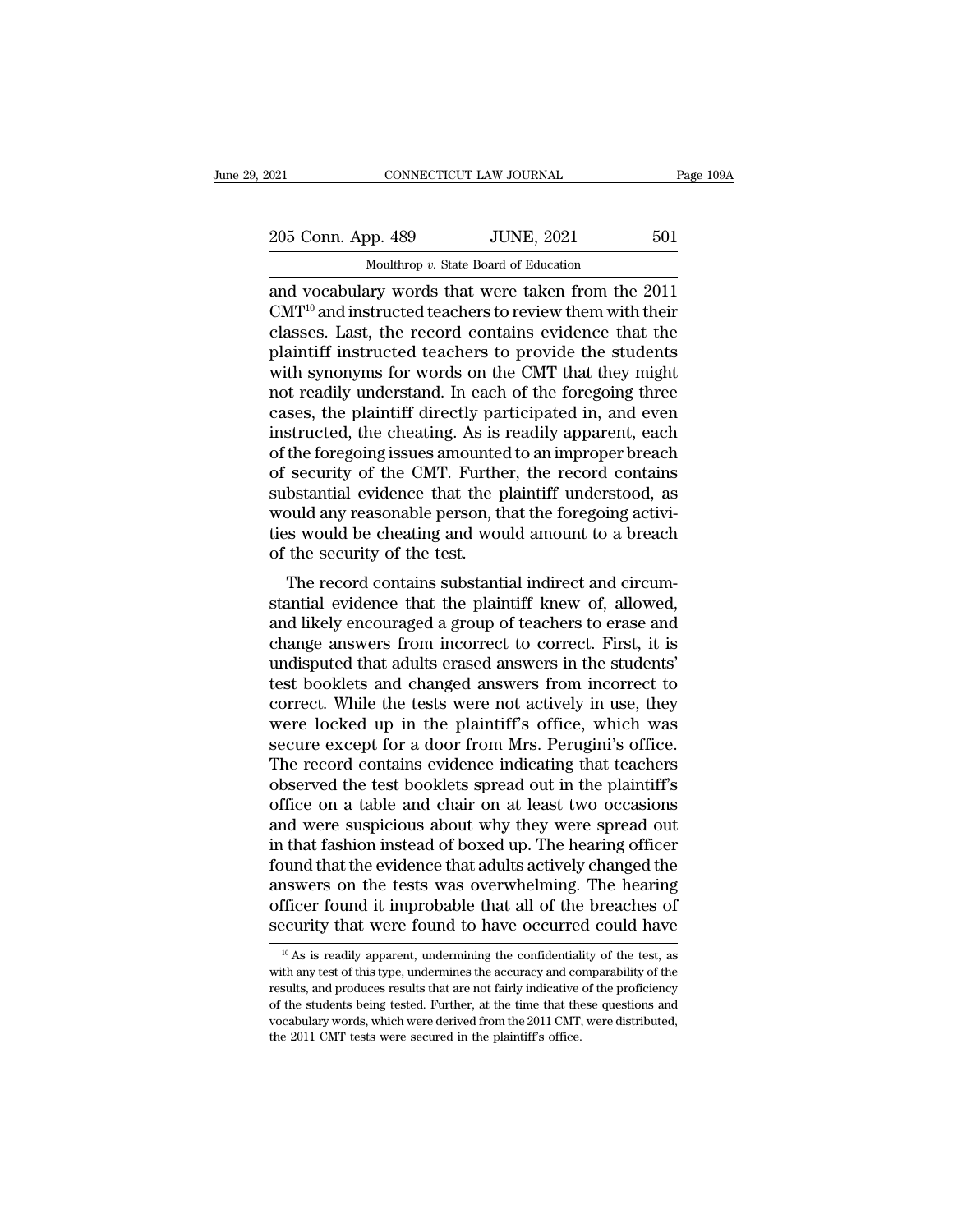| 10A | CONNECTICUT LAW JOURNAL                                |                    | June 29, 2021 |
|-----|--------------------------------------------------------|--------------------|---------------|
| 502 | <b>JUNE, 2021</b>                                      | 205 Conn. App. 489 |               |
|     | Moulthrop v. State Board of Education                  |                    |               |
|     | heen carried out without the plaintiff's knowledge and |                    |               |

CONNECTICUT LAW JOURNAL June 29, 2021<br>
502 JUNE, 2021 205 Conn. App. 489<br>
Moulthrop v. State Board of Education<br>
been carried out without the plaintiff's knowledge and<br>
participation. Further, the hearing officer specifica For the heart of Education.<br>
Further, the board of Education<br>
been carried out without the plaintiff's knowledge and<br>
participation. Further, the hearing officer specifically<br>
found that the plaintiff's testimony and expla  $502$  JUNE,  $2021$   $205$  Conn. App. 489<br>
Moulthrop v. State Board of Education<br>
been carried out without the plaintiff's knowledge and<br>
participation. Further, the hearing officer specifically<br>
found that the plaintiff's  $\frac{1}{202}$  JUNE, 2021 205 Conn. App. 489<br>
Mouthrop v. State Board of Education<br>
been carried out without the plaintiff's knowledge and<br>
participation. Further, the hearing officer specifically<br>
found that the plaintiff's Moulthrop v. State Board of Education<br>been carried out without the plaintiff's knowledge and<br>participation. Further, the hearing officer specifically<br>found that the plaintiff's testimony and explanation for<br>the breaches w Moulthrop v. State Board of Education<br>been carried out without the plaintiff's knowledge and<br>participation. Further, the hearing officer specifically<br>found that the plaintiff's testimony and explanation for<br>the breaches we been carried out without the plaintiff's knowledge and<br>participation. Further, the hearing officer specifically<br>found that the plaintiff's testimony and explanation for<br>the breaches were not credible. Because it is undispu participation. Further, the hearing officer specifically<br>found that the plaintiff's testimony and explanation for<br>the breaches were not credible. Because it is undisputed<br>that answers were inappropriately changed, because<br> found that the plaintiff's testimony and explanation for<br>the breaches were not credible. Because it is undisputed<br>that answers were inappropriately changed, because<br>the plaintiff had control of the test booklets when not<br>i the breaches were not credible. Because it is undisputed<br>that answers were inappropriately changed, because<br>the plaintiff had control of the test booklets when not<br>in use, because of evidence suggesting that operations<br>on that answers were inappropriately changed, because<br>the plaintiff had control of the test booklets when not<br>in use, because of evidence suggesting that operations<br>on the test booklets were occurring in the plaintiff's<br>offi the plaintiff had control of the test booklets when not<br>in use, because of evidence suggesting that operations<br>on the test booklets were occurring in the plaintiff's<br>office, and because the hearing officer specifically fou in use, because of evidence suggesting<br>on the test booklets were occurring i<br>office, and because the hearing officer s<br>that the plaintiff's explanation was not<br>not unreasonable for the hearing offic<br>that the plaintiff was Last the test booklets were occurring in the plaintiff's<br>fice, and because the hearing officer specifically found<br>at the plaintiff's explanation was not credible, it was<br>t unreasonable for the hearing officer to conclude<br> office, and because the hearing officer specifically found<br>that the plaintiff's explanation was not credible, it was<br>not unreasonable for the hearing officer to conclude<br>that the plaintiff was at least aware that answers w

that the plaintiff's explanation was not credible, it was<br>not unreasonable for the hearing officer to conclude<br>that the plaintiff was at least aware that answers were<br>being inappropriately changed.<sup>11</sup><br>Last, the plaintiff not unreasonable for the hearing officer to conclude<br>that the plaintiff was at least aware that answers were<br>being inappropriately changed.<sup>11</sup><br>Last, the plaintiff was the principal of the school. As<br>such, she was in charg that the plaintiff was at least aware that answers were<br>being inappropriately changed.<sup>11</sup><br>Last, the plaintiff was the principal of the school. As<br>such, she was in charge of the overall operations of the<br>school, including being inappropriately changed.<sup>11</sup><br>Last, the plaintiff was the principal of the school. As<br>such, she was in charge of the overall operations of the<br>school, including the administration of tests therein.<br>The hearing officer Last, the plaintiff was the principal of the school. As<br>such, she was in charge of the overall operations of the<br>school, including the administration of tests therein.<br>The hearing officer found that the plaintiff was a han such, she was in charge of the overall operations of the school, including the administration of tests therein.<br>The hearing officer found that the plaintiff was a hands-<br>on principal and was involved in most of what went o school, including the administration of tests therein.<br>The hearing officer found that the plaintiff was a hands-<br>on principal and was involved in most of what went on<br>at Hopeville. Further, the record contains substantial<br> The hearing officer found that the plaintiff was a hands-<br>on principal and was involved in most of what went on<br>at Hopeville. Further, the record contains substantial<br>evidence that the school district had specifically desi on principal and was involved in most of what went on<br>at Hopeville. Further, the record contains substantial<br>evidence that the school district had specifically desig-<br>nated the principal in each school as being ultimately<br> at Hopeville. Further, the record contains substantial<br>evidence that the school district had specifically desig-<br>nated the principal in each school as being ultimately<br>responsible for the administration of the CMT. Given<br>t evidence that the school district had s<br>nated the principal in each school as<br>responsible for the administration of<br>the foregoing, it was not unreasonabl<br>officer to conclude that the plaintiff f<br>appropriate security and wa ted the principal in each school as being ultimately<br>sponsible for the administration of the CMT. Given<br>e foregoing, it was not unreasonable for the hearing<br>ficer to conclude that the plaintiff failed to maintain<br>propriate responsible for the administration of the CMT. Given<br>the foregoing, it was not unreasonable for the hearing<br>officer to conclude that the plaintiff failed to maintain<br>appropriate security and was responsible for the CMT<br>sec

the foregoing, it was not unreasonable for the hearing<br>officer to conclude that the plaintiff failed to maintain<br>appropriate security and was responsible for the CMT<br>security breaches that occurred.<br>Accordingly, the record officer to conclude that the plaintiff failed to maintain<br>appropriate security and was responsible for the CMT<br>security breaches that occurred.<br>Accordingly, the record contains substantial evi-<br>dence, direct and circumstan appropriate security and was responsible for the CMT<br>security breaches that occurred.<br>Accordingly, the record contains substantial evi-<br>dence, direct and circumstantial, that the plaintiff<br>directly participated in a portio security breaches that occurred.<br>
Accordingly, the record contains substantial evi-<br>
dence, direct and circumstantial, that the plaintiff<br>
directly participated in a portion of the cheating. The<br>
record also contains subst Accordingly, the record contains substantial evi-<br>dence, direct and circumstantial, that the plaintiff<br>directly participated in a portion of the cheating. The<br>record also contains substantial evidence, direct and<br>circumsta dence, direct and circumstantial, that the plaintiff<br>directly participated in a portion of the cheating. The<br>record also contains substantial evidence, direct and<br>circumstantial, that the plaintiff knew the cheating was<br>go ing. bing on and did not stop it. Last, the record contains<br>ubstantial evidence, direct and circumstantial, that the<br>laintiff, as principal, had responsibility for the cheat-<br>g.<br><sup>11</sup> The hearing officer, as the finder of fact, substantial evidence, direct and circumstantial, that the plaintiff, as principal, had responsibility for the cheating.<br>
<sup>11</sup> The hearing officer, as the finder of fact, had the ability and responsibility to draw reasonabl

plaintiff, as princi<br>ing.<br><sup>11</sup> The hearing officer, a<br>to draw reasonable infer<br>circumstantial evidence.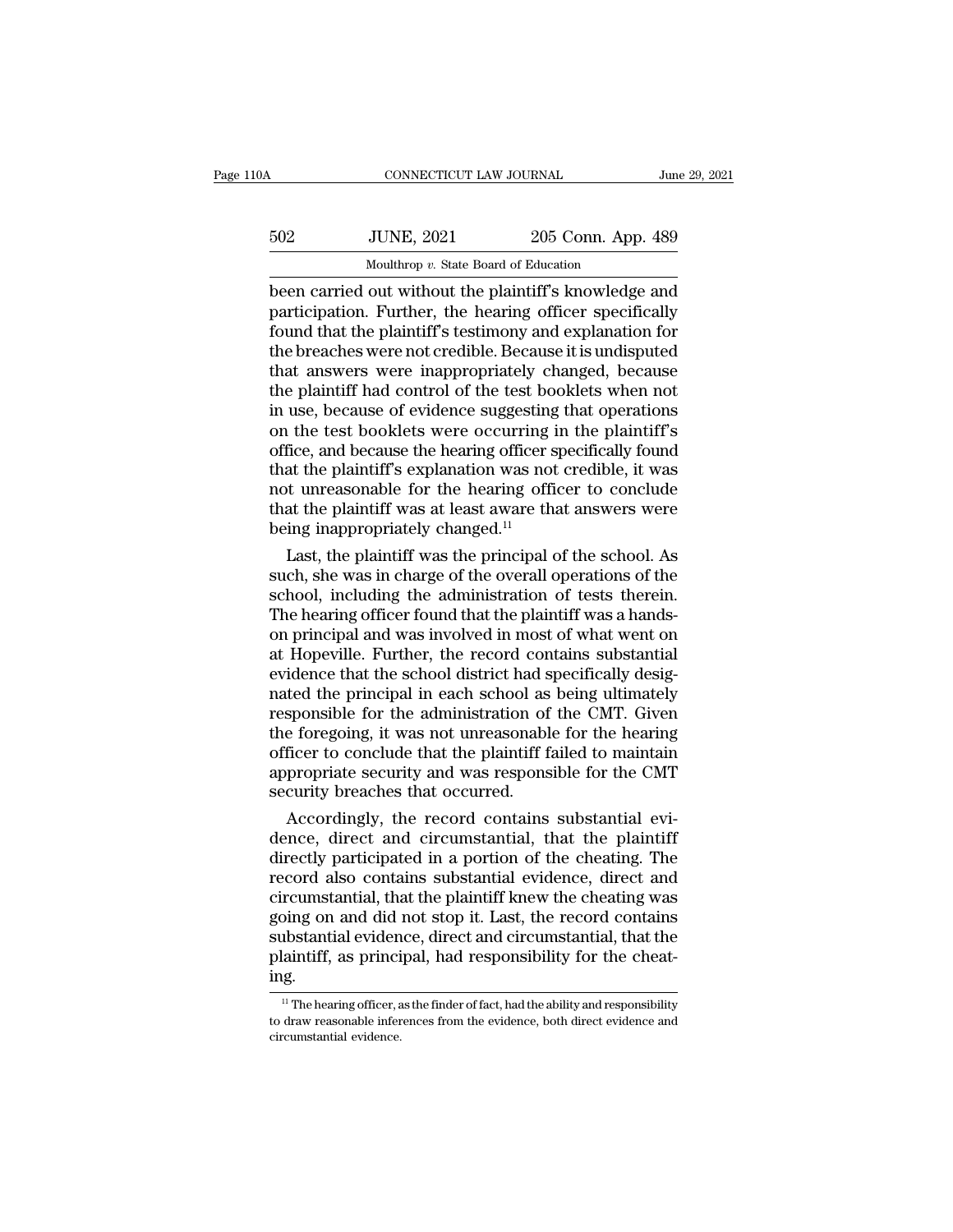| 2021               | CONNECTICUT LAW JOURNAL               | Page 111A |
|--------------------|---------------------------------------|-----------|
| 205 Conn. App. 489 | <b>JUNE, 2021</b>                     | 503       |
|                    | Moulthrop v. State Board of Education |           |
|                    |                                       |           |

B

### 05 Conn. App. 489 JUNE, 2021 503<br>Moulthrop v. State Board of Education<br>B<br>Attorney Dorsey's Report and Associated Interview<br>Transcripts Were Properly Admitted into Evidence<br>And Plaintiff Was Not Doniod Omortunity 35 Conn. App. 489 JUNE, 2021 503<br>Moulthrop v. State Board of Education<br>B<br>Attorney Dorsey's Report and Associated Interview<br>Transcripts Were Properly Admitted into Evidence<br>And Plaintiff Was Not Denied Opportunity<br>To Cross onn. App. 489 JUNE, 2021 503<br>
Moulthrop v. State Board of Education<br>
B<br>
Trney Dorsey's Report and Associated Interview<br>
scripts Were Properly Admitted into Evidence<br>
And Plaintiff Was Not Denied Opportunity<br>
To Cross-Exami Moulthrop v. State Board of Education<br>
B<br>
Orsey's Report and Associated Intervie<br>
Si Were Properly Admitted into Eviden<br>
aintiff Was Not Denied Opportunity<br>
To Cross-Examine Witnesses<br>
I retained Attorney Dorsey to conduct B<br>Attorney Dorsey's Report and Associated Interview<br>Transcripts Were Properly Admitted into Evidence<br>And Plaintiff Was Not Denied Opportunity<br>To Cross-Examine Witnesses<br>The board retained Attorney Dorsey to conduct an<br>west Attorney Dorsey's Report and Associated Interview<br>Transcripts Were Properly Admitted into Evidence<br>And Plaintiff Was Not Denied Opportunity<br>To Cross-Examine Witnesses<br>The board retained Attorney Dorsey to conduct an<br>invest

Transcripts Were Properly Admitted into Evidence<br>And Plaintiff Was Not Denied Opportunity<br>To Cross-Examine Witnesses<br>The board retained Attorney Dorsey to conduct an<br>investigation into the situation. Attorney Dorsey visite Franseripas were Froperty Transfere and Evidence.<br>
And Plaintiff Was Not Denied Opportunity<br>
To Cross-Examine Witnesses<br>
The board retained Attorney Dorsey to conduct an<br>
investigation into the situation. Attorney Dorsey v That Flaman was two Beflext opportunty<br>To Cross-Examine Witnesses<br>The board retained Attorney Dorsey to conduct an<br>investigation into the situation. Attorney Dorsey visited<br>Hopeville, interviewed teachers and students, and The board retained Attorney Dorsey to conduct an investigation into the situation. Attorney Dorsey visited Hopeville, interviewed teachers and students, and collected evidence. His interviews were recorded and the recordin The board retained Attorney Dorsey to conduct an investigation into the situation. Attorney Dorsey visited Hopeville, interviewed teachers and students, and collected evidence. His interviews were recorded and the recordin investigation into the situation. Attorney Dorsey visited<br>Hopeville, interviewed teachers and students, and collected evidence. His interviews were recorded and the<br>recordings were transcribed. Attorney Dorsey wrote a<br>repo Hopeville, interviewed teachers and students, and lected evidence. His interviews were recorded and recordings were transcribed. Attorney Dorsey wrot report that summarized his findings. The board in duced Attorney Dorsey' cordings were transcribed. Attorney Dorsey wrote a<br>port that summarized his findings. The board intro-<br>iced Attorney Dorsey's report as evidence at the hear-<br>g through the testimony of Attorney Dorsey, who was<br>amined and c the report that summarized his findings. The board introduced Attorney Dorsey's report as evidence at the hearing through the testimony of Attorney Dorsey, who was examined and cross-examined at the hearing.<br>The plaintiff

before the board, are not governed by strict board and duced Attorney Dorsey's report as evidence at the hearing through the testimony of Attorney Dorsey, who was examined and cross-examined at the hearing.<br>The plaintiff a ing through the testimony of Attorney Dorsey, who was<br>examined and cross-examined at the hearing.<br>The plaintiff asserts that it was erroneous to admit<br>the report. Administrative hearings, such as this hearing<br>before the b examined and cross-examined at the hearing.<br>
The plaintiff asserts that it was erroneous to admit<br>
the report. Administrative hearings, such as this hearing<br>
before the board, are not governed by strict application<br>
of the The plaintiff asserts that it was erroneous to admit<br>the report. Administrative hearings, such as this hearing<br>before the board, are not governed by strict application<br>of the rules of evidence, such as the hearsay rule. Se The plaintiff asserts that it was erroneous to admit<br>the report. Administrative hearings, such as this hearing<br>before the board, are not governed by strict application<br>of the rules of evidence, such as the hearsay rule. Se the report. Administrative hearings, such as this hearing<br>before the board, are not governed by strict application<br>of the rules of evidence, such as the hearsay rule. See,<br>e.g., *South Windsor v. South Windsor Police Union* before the board, are not governed by strict application<br>of the rules of evidence, such as the hearsay rule. See,<br>e.g., *South Windsor v. South Windsor Police Union*<br>Local 1480, Council 15, AFSCME, AFL-CIO, 57 Conn.<br>App. 4 of the rules of evidence, such as the hearsay rule. See,<br>e.g., *South Windsor v. South Windsor Police Union*<br>Local 1480, *Council 15, AFSCME, AFL-CIO*, 57 Conn.<br>App. 490, 505, 750 A.2d 465 (2000), rev'd on other<br>grounds, 2 e.g., *South Windsor v. South Windsor Police Union*<br>Local 1480, Council 15, AFSCME, AFL-CIO, 57 Conn.<br>App. 490, 505, 750 A.2d 465 (2000), rev'd on other<br>grounds, 255 Conn. 800, 770 A.2d 14 (2001). In adminis-<br>trative heari Local 1480, Council 15, AFSCME, AFL-CIO, 57 Conn.<br>App. 490, 505, 750 A.2d 465 (2000), rev'd on other<br>grounds, 255 Conn. 800, 770 A.2d 14 (2001). In adminis-<br>trative hearings, hearsay evidence may be admitted if<br>it is reaso App. 490, 505, 750 A.2d 465 (2000), rev'd on other<br>grounds, 255 Conn. 800, 770 A.2d 14 (2001). In adminis-<br>trative hearings, hearsay evidence may be admitted if<br>it is reasonably found to be reliable and trustworthy.<br>See *C* grounds, 255 Conn. 800, 770 A.2d 14 (2001). In administrative hearings, hearsay evidence may be admitted if<br>it is reasonably found to be reliable and trustworthy.<br>See *Cassella* v. *Civil Service Commission*, 4 Conn. App.<br> trative hearings, hearsay evidence may be admitted if<br>it is reasonably found to be reliable and trustworthy.<br>See *Cassella* v. *Civil Service Commission*, 4 Conn. App.<br>359, 362, 494 A.2d 909 (1985), aff<sup>1</sup>d, 202 Conn. 28, it is reasonably found to be reliable and trustworthy.<br>See *Cassella* v. *Civil Service Commission*, 4 Conn. App.<br>359, 362, 494 A.2d 909 (1985), aff'd, 202 Conn. 28, 519<br>A.2d 67 (1987); see also *Bialowas* v. *Commissioner* See *Cassella* v. *Civil Service Commission*, 4 Conn. App.<br>359, 362, 494 A.2d 909 (1985), aff'd, 202 Conn. 28, 519<br>A.2d 67 (1987); see also *Bialowas* v. *Commissioner of*<br>*Motor Vehicles*, 44 Conn. App. 702, 712, 692 A.2d 359, 362, 494 A.2d 909 (1985), aff'd, 202 Conn. 28, 519<br>A.2d 67 (1987); see also *Bialowas v. Commissioner of*<br>*Motor Vehicles*, 44 Conn. App. 702, 712, 692 A.2d 834<br>(1997). In the present case, a neutral investigator hire A.2d 67 (1987); see also *Bialowas v. Commissioner of Motor Vehicles*, 44 Conn. App. 702, 712, 692 A.2d 834 (1997). In the present case, a neutral investigator hired by the board prepared the report. The investigator testi Motor Vehicles, 44 Conn. App. 702, 712, 692 A.2d 834<br>(1997). In the present case, a neutral investigator hired<br>by the board prepared the report. The investigator testi-<br>fied at the hearing and was cross-examined. The inves (1997). In the present case, a neutral investigator hired<br>by the board prepared the report. The investigator testi-<br>fied at the hearing and was cross-examined. The investi-<br>gator's interviews with students and teachers wer by the board prepared the report. The investigator testified at the hearing and was cross-examined. The investigator's interviews with students and teachers were recorded and later transcribed. The plaintiff was provided w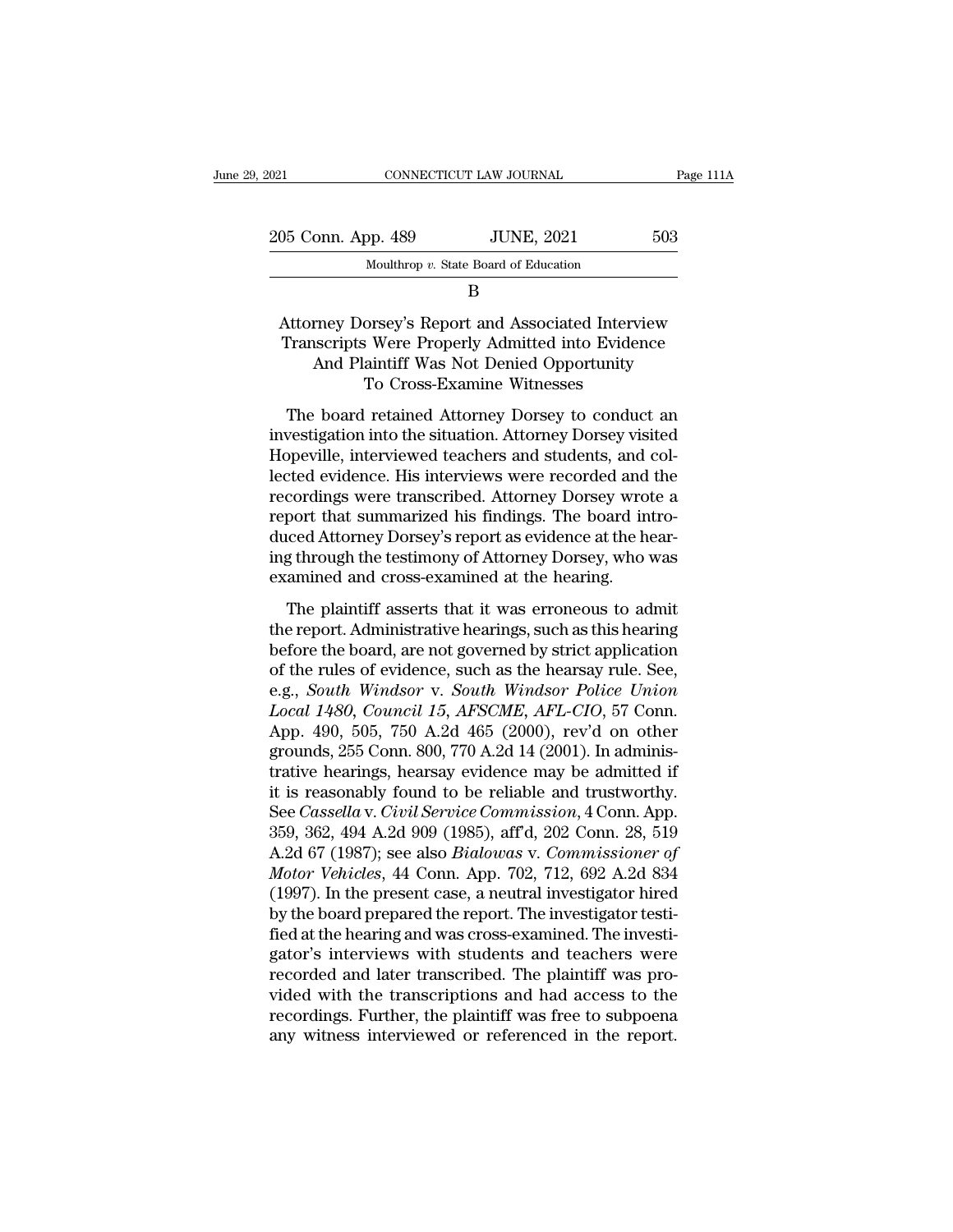| 2Α  | CONNECTICUT LAW JOURNAL                                    |                    | June 29, 2021 |
|-----|------------------------------------------------------------|--------------------|---------------|
| 504 | <b>JUNE, 2021</b>                                          | 205 Conn. App. 489 |               |
|     | Moulthrop v. State Board of Education                      |                    |               |
|     | Although the plaintiff objected to the entry of the report |                    |               |

CONNECTICUT LAW JOURNAL June 29, 202<br>
504 JUNE, 2021 205 Conn. App. 489<br>
Moulthrop v. State Board of Education<br>
Although the plaintiff objected to the entry of the report<br>
into evidence, the plaintiff did not properly pres IUNE, 2021 205 Conn. App. 489<br>
Moulthrop v. State Board of Education<br>
Although the plaintiff objected to the entry of the report<br>
into evidence, the plaintiff did not properly preserve an<br>
objection to Attorney Dorsey's te  $\frac{504}{5000}$  JUNE, 2021 205 Conn. App. 489<br>Mouthrop v. State Board of Education<br>Although the plaintiff objected to the entry of the report<br>into evidence, the plaintiff did not properly preserve an<br>objection to Attorney 504 JUNE, 2021 205 Conn. App. 489<br>Moulthrop v. State Board of Education<br>Although the plaintiff objected to the entry of the report<br>into evidence, the plaintiff did not properly preserve an<br>objection to Attorney Dorsey's te Moulthrop v. State Board of Education<br>Although the plaintiff objected to the entry of the report<br>into evidence, the plaintiff did not properly preserve an<br>objection to Attorney Dorsey's testimony at the hearing.<br>The plaint Mouthrop  $v$ . State Board of Education<br>Although the plaintiff objected to the entry of the report<br>into evidence, the plaintiff did not properly preserve an<br>objection to Attorney Dorsey's testimony at the hearing.<br>The plai Although the plaintiff objected to the entry of the report<br>into evidence, the plaintiff did not properly preserve an<br>objection to Attorney Dorsey's testimony at the hearing.<br>The plaintiff further affirmatively introduced t into evidence, the plaintiff did not properly preserve an objection to Attorney Dorsey's testimony at the hearing.<br>The plaintiff further affirmatively introduced the transcripts of Attorney Dorsey's interviews into evidenc objection to Attorney Dorsey's testimony at the hearing.<br>The plaintiff further affirmatively introduced the transcripts of Attorney Dorsey's interviews into evidence<br>as the plaintiff's evidentiary exhibits. In view of the error. In a related objection, the plaintiff asserts that the report had sufficient indi-<br>a of reliability and trustworthiness, and its introduc-<br>n into evidence in the administrative hearing was not<br>ror.<br>In a related objection, as the plantiff sevidentiary exhibits. In view of the fore-<br>going, the court finds that the report had sufficient indi-<br>cia of reliability and trustworthiness, and its introduc-<br>tion into evidence in the administrative hea

going, the court intus that the report had sufficient indi-<br>cia of reliability and trustworthiness, and its introduc-<br>tion into evidence in the administrative hearing was not<br>error.<br>In a related objection, the plaintiff as Enable in the administrative hearing was not<br>error.<br>In a related objection, the plaintiff asserts that the<br>introduction of the report into evidence deprived the<br>plaintiff of the ability to cross-examine witnesses refer-<br>en is misplaced. This missimum is missimally was not error.<br>
In a related objection, the plaintiff asserts that the<br>
introduction of the report into evidence deprived the<br>
plaintiff of the ability to cross-examine witnesses r In a related objection, the plaintiff asserts that the<br>introduction of the report into evidence deprived the<br>plaintiff of the ability to cross-examine witnesses refer-<br>enced in the report. The court finds that this objecti In a related objection, the plaintiff asserts that the<br>introduction of the report into evidence deprived the<br>plaintiff of the ability to cross-examine witnesses refer-<br>enced in the report. The court finds that this objecti introduction of the report into evidence deprived the plaintiff of the ability to cross-examine witnesses referenced in the report. The court finds that this objection is misplaced. This administrative proceeding was not plaintiff of the ability to cross-examine witnesses referenced in the report. The court finds that this objection<br>is misplaced. This administrative proceeding was not<br>a criminal proceeding, and, as such, the constitutional enced in the report. The court finds that this objection<br>is misplaced. This administrative proceeding was not<br>a criminal proceeding, and, as such, the constitutional<br>right to confront and cross-examine witnesses does<br>not a is misplaced. This administrative proceeding was not<br>a criminal proceeding, and, as such, the constitutional<br>right to confront and cross-examine witnesses does<br>not apply. What does apply is the requirement that the<br>hearin a criminal proceeding, and, as such, the constitutional<br>right to confront and cross-examine witnesses does<br>not apply. What does apply is the requirement that the<br>hearing be fair and that appropriate due process be<br>afforded right to confront and cross-examine witnesses does<br>not apply. What does apply is the requirement that the<br>hearing be fair and that appropriate due process be<br>afforded the plaintiff.<sup>12</sup> As noted previously, the hearsay<br>nat not apply. What does apply is the requirement that the hearing be fair and that appropriate due process be afforded the plaintiff.<sup>12</sup> As noted previously, the hearsay nature of the report did not make it error to admit t hearing be fair and that appropriate due process be<br>afforded the plaintiff.<sup>12</sup> As noted previously, the hearsay<br>nature of the report did not make it error to admit the<br>report into evidence. The interviews conducted by the afforded the plaintiff.<sup>12</sup> As noted previously, the hearsay<br>nature of the report did not make it error to admit the<br>report into evidence. The interviews conducted by the<br>investigator were recorded and later transcribed. T nature of the report did not make it error to admit the<br>report into evidence. The interviews conducted by the<br>investigator were recorded and later transcribed. The<br>transcripts were provided to the plaintiff, and the plainreport into evidence. The interviews conducted by the<br>investigator were recorded and later transcribed. The<br>transcripts were provided to the plaintiff, and the plain-<br>tiff had access to the recordings. The plaintiff was fr investigator were recorded and later transcribed. The<br>transcripts were provided to the plaintiff, and the plain-<br>tiff had access to the recordings. The plaintiff was free<br>to independently interview any witness referenced i transcripts were provided to the plaintiff, and the plaintiff had access to the recordings. The plaintiff was free<br>to independently interview any witness referenced in<br>the report. The plaintiff also had the ability to subp tiff had access to the recordings. The plaintiff was free<br>to independently interview any witness referenced in<br>the report. The plaintiff also had the ability to subpoena<br>any witness referenced in the report to testify at t to independently interview any witness referenced in<br>the report. The plaintiff also had the ability to subpoena<br>any witness referenced in the report to testify at the<br>hearing. Further, the plaintiff herself moved intervie earing. Further, the plaintiff herself moved interview<br>anscripts into evidence. Accordingly, to the extent<br>aat the plaintiff wished to examine any of the witnesses<br>ferenced in the report, or other witnesses, process<br><sup>12</sup> T transcripts into evidence. Accordingly, to the extent<br>that the plaintiff wished to examine any of the witnesses<br>referenced in the report, or other witnesses, process<br> $\frac{p}{p}$  The complaint initiating this process was det

that the plaintiff wished to examine any of the witnesses referenced in the report, or other witnesses, process  $\frac{p}{p}$  The complaint initiating this process was detailed and provided the plaintiff with specific notice referenced in the report, or other witnesses, process<br>
<sup>12</sup> The complaint initiating this process was detailed and provided the<br>
plaintiff with specific notice of the issues to be adjudicated. The plaintiff<br>
answered the c <sup>12</sup> The complaint initiating this process was detailed and provided the plaintiff with specific notice of the issues to be adjudicated. The plaintiff answered the complaint without further pleadings requesting revisions <sup>12</sup> The complaint<br>plaintiff with special property answered the completer<br>clarifications of the report was also de<br>expected evidence.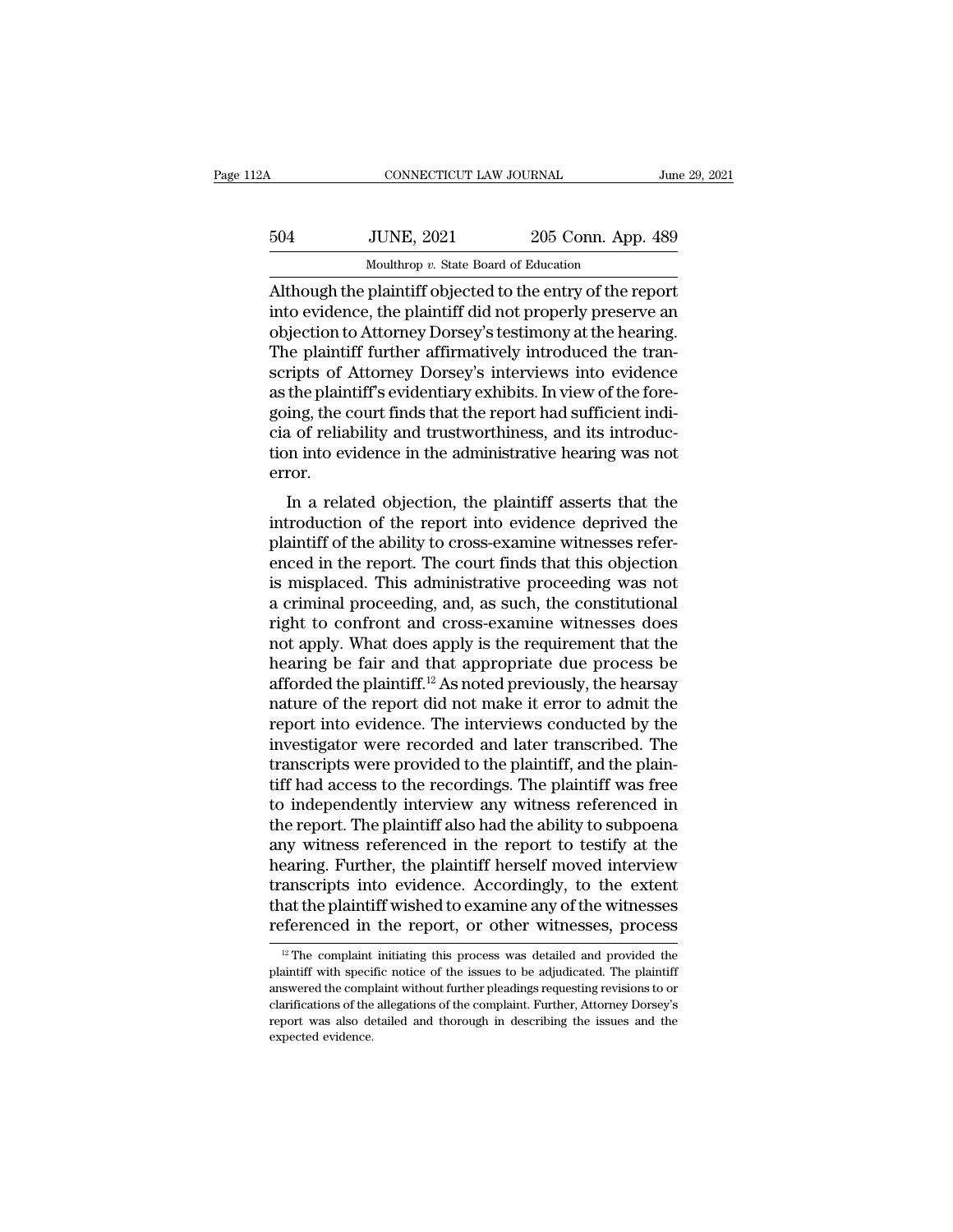| :021               | CONNECTICUT LAW JOURNAL                                 | Page 113A |
|--------------------|---------------------------------------------------------|-----------|
| 205 Conn. App. 489 | <b>JUNE, 2021</b>                                       | 505       |
|                    | Moulthrop $v$ . State Board of Education                |           |
|                    | was available to the plaintiff to compel such testimony |           |

CONNECTICUT LAW JOURNAL Page 11<br>
205 Conn. App. 489 JUNE, 2021 505<br>
Moulthrop v. State Board of Education<br>
was available to the plaintiff to compel such testimony.<br>
The plaintiff did not take advantage of such process<br>
ava 205 Conn. App. 489 JUNE, 2021 505<br>Moulthrop v. State Board of Education<br>was available to the plaintiff to compel such testimony.<br>The plaintiff did not take advantage of such process<br>available to her. As such, the plaintiff 205 Conn. App. 489 JUNE, 2021 505<br>
Moulthrop v. State Board of Education<br>
was available to the plaintiff to compel such testimony.<br>
The plaintiff did not take advantage of such process<br>
available to her. As such, the plai 205 Conn. App. 489 JUNE, 2021 505<br>
Moulthrop v. State Board of Education<br>
was available to the plaintiff to compel such testimony.<br>
The plaintiff did not take advantage of such process<br>
available to her. As such, the plai  $\frac{1}{\text{Moulthrop }v. \text{ Stat}}$   $\frac{1}{\text{Moulthrop }v. \text{ Stat}}$   $\frac{1}{\text{Moulthrop }v. \text{ Stat}}$   $\frac{1}{\text{Moulthrop }v. \text{ Stat}}$   $\frac{1}{\text{Moulthrop }v. \text{ Stat}}$   $\frac{1}{\text{Moulthrop }v. \text{ Stat}}$   $\frac{1}{\text{Moulthrop }v. \text{ Stat}}$   $\frac{1}{\text{Moulthrop }v. \text{ Stat}}$   $\frac{1}{\text{Moulthrop }v. \text{Stat}$   $\frac{1}{\text{Moulthrop }$ as available to the plaintiff to compel such testimony.<br>
ie plaintiff did not take advantage of such process<br>
ailable to her. As such, the plaintiff's after-the-fact<br>
mplaint that she was not able to cross-examine wit-<br>
ss was avanable to the plantiff to complet such test<br>finding. The plaintiff did not take advantage of such process<br>available to her. As such, the plaintiff's after-the-fact<br>complaint that she was not able to cross-examine wit

The plaintiff did not take advantage of such process<br>available to her. As such, the plaintiff's after-the-fact<br>complaint that she was not able to cross-examine wit-<br>nesses is unavailing.<br>Thus, the court finds that admissio available to her. As such, the plaintin's after-the-fact<br>complaint that she was not able to cross-examine wit-<br>nesses is unavailing.<br>Thus, the court finds that admission of the Dorsey<br>report into evidence was not error, an Complaint that site was not able to cross-examine whenesses is unavailing.<br>Thus, the court finds that admission of the Dorsey<br>report into evidence was not error, and, further, that<br>the plaintiff has not properly preserved resses is unavaning.<br>Thus, the court finds that admission of the Dorsey<br>report into evidence was not error, and, further, that<br>the plaintiff has not properly preserved her objection<br>to the admission of the report and relat Thus, the court finds that admission of the Dorsey<br>report into evidence was not error, and, further, that<br>the plaintiff has not properly preserved her objection<br>to the admission of the report and related testimony.<br>The cou report into evidence was not error, and, further, that<br>the plaintiff has not properly preserved her objection<br>to the admission of the report and related testimony.<br>The court also finds that the process provided to the<br>plai the plaintiff has not properly preserved her objection<br>to the admission of the report and related testimony.<br>The court also finds that the process provided to the<br>plaintiff was sufficient for the conduct of a fair administo the admission of the report and related testimony.<br>The court also finds that the process provided to the<br>plaintiff was sufficient for the conduct of a fair adminis-<br>trative hearing and that the plaintiff could have reso The court also finds that the process provided to the plaintiff was sufficient for the conduct of a fair administrative hearing and that the plaintiff could have resolved her desire to cross-examine witnesses that were not plaintiff was sufficient for the conduct of a fair administrative hearing and that the plaintiff could have resolved<br>her desire to cross-examine witnesses that were not<br>called by the board by issuing subpoenas for such wit board by issuing subpoenas for successify at the hearing. The plaintiff's formulation is cludes her ability to complain about and examine such witnesses at the hearing C<br>Section 10-145b (i) (2) is Not Invalid or Unenforcea fy at the hearing. The plaintiff's failed the arbility to complain about a<br>amine such witnesses at the hearing<br>C<br>ction 10-145b (i) (2) is Not<br>Invalid or Unenforceable<br>challenges the validity and enforce

### C<sub>c</sub>

The plaintiff challenges the validity and enforceabil-<br>The plaintiff challenges the validity and enforceabil-<br>The plaintiff challenges the validity and enforceabil-<br>The plaintiff challenges the validity and enforceabil-<br>Th or abiny to examine such witnesses at the hearing.<br>
C<br>
Section 10-145b (i) (2) is Not<br>
Invalid or Unenforceable<br>
The plaintiff challenges the validity and enforceabil-<br>
ity of § 10-145b (i) (2). This particular statute aut C<br>
Section 10-145b (i) (2) is Not<br>
Invalid or Unenforceable<br>
The plaintiff challenges the validity and enforceabil-<br>
ity of § 10-145b (i) (2). This particular statute author-<br>
izes the board to revoke certifications previ Section 10-145b (i) (2) is Not<br>Invalid or Unenforceable<br>The plaintiff challenges the validity and enforceabil-<br>ity of § 10-145b (i) (2). This particular statute author-<br>izes the board to revoke certifications previously is From 10-145b (i) (2) is not<br>Invalid or Unenforceable<br>The plaintiff challenges the validity and enforceabil-<br>ity of § 10-145b (i) (2). This particular statute author-<br>izes the board to revoke certifications previously issu The plaintiff challenges the validity and enforceability of § 10-145b (i) (2). This particular statute authorizes the board to revoke certifications previously issued by it under circumstances specified in the statute. Se The plaintiff challenges the validity and enforceabil-<br>ity of § 10-145b (i) (2). This particular statute author-<br>izes the board to revoke certifications previously issued<br>by it under circumstances specified in the statute ity of § 10-145b (i) (2). This particular statute authorizes the board to revoke certifications previously issued<br>by it under circumstances specified in the statute. Section 10-145b (i) (2) provides in relevant part: "The izes the board to revoke certifications previously issued<br>by it under circumstances specified in the statute. Sec-<br>tion 10-145b (i) (2) provides in relevant part: "The State<br>Board of Education may take any of the actions by it under circumstances specified in the statute. Section 10-145b (i) (2) provides in relevant part: "The State Board of Education may take any of the actions described in subparagraphs (A) to (C), inclusive, of subdivis tion 10-145b (i) (2) provides in relevant part: "The State<br>Board of Education may take any of the actions described<br>in subparagraphs (A) to (C), inclusive, of subdivision (1)<br>of this subsection with respect to a holder's Board of Education may take any of the actions described<br>in subparagraphs (A) to (C), inclusive, of subdivision (1)<br>of this subsection with respect to a holder's certificate,<br>permit or authorization issued pursuant to sec in subparagraphs  $(A)$  to  $(C)$ , inclusive, of subdivision  $(1)$ <br>of this subsection with respect to a holder's certificate,<br>permit or authorization issued pursuant to sections 10-<br>144o to 10-149, inclusive, for any of the f of this subsection with respect to a holder's certificate,<br>permit or authorization issued pursuant to sections 10-<br>144o to 10-149, inclusive, for any of the following rea-<br>sons . . . (C) the holder is professionally unfit permit or authorization issued pursuant to sections 10-<br>144o to 10-149, inclusive, for any of the following reasons . . . (C) the holder is professionally unfit to per-<br>form the duties for which the certificate, permit or 144o to 10-149, inclusive, for any of the following reasons . . . (C) the holder is professionally unfit to perform the duties for which the certificate, permit or authorization was granted . . . or (E) *other due and suf*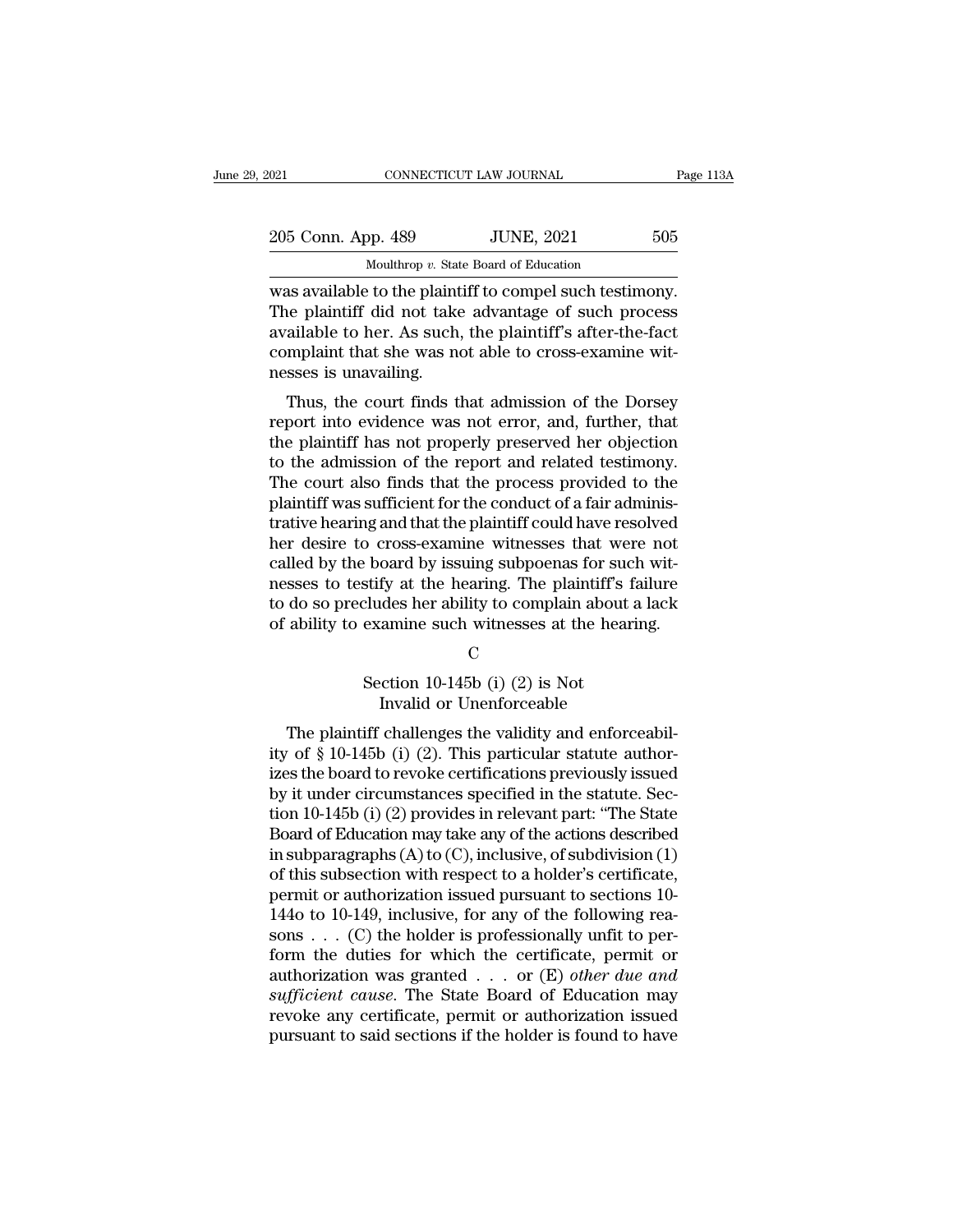| 1A  | CONNECTICUT LAW JOURNAL                                  |                    | June 29, 2021 |
|-----|----------------------------------------------------------|--------------------|---------------|
| 506 | <b>JUNE, 2021</b>                                        | 205 Conn. App. 489 |               |
|     | Moulthrop v. State Board of Education                    |                    |               |
|     | intentionally disclosed specific questions or answers to |                    |               |

CONNECTICUT LAW JOURNAL June 29, 2021<br>
506 JUNE, 2021 205 Conn. App. 489<br>
Moulthrop v. State Board of Education<br>
intentionally disclosed specific questions or answers to<br>
students or *otherwise improperly breached the secu* students or *otherwise improperly breached the security*<br>
students or *otherwise improperly breached the security*<br>
of *any administration of a mastery examination*, pur-<br>
suant to section 10.14n .......................... *Sof any administration of a mastery examinationally disclosed specific questions or answers to* students or *otherwise improperly breached the security of any administration of a mastery examination*, pursuant to section suant to section 10-14n. . . .'' (Emphasis added.) Moulthrop v. State Board of Education<br>tentionally disclosed specific questions or answers to<br>idents or *otherwise improperly breached the security*<br>any administration of a mastery examination, pur-<br>ant to section 10-14n. intentionally disclosed specific questions or answers to<br>students or *otherwise improperly breached the security*<br>of *any administration of a mastery examination*, pur-<br>suant to section 10-14n. . . . ." (Emphasis added.)<br>T

is permitted in the security of any administration of a mastery examination, pursuant to section 10-14n. . . . " (Emphasis added.)<br>The plaintiff challenges the foregoing statute on several fronts. First, the plaintiff asse students or *otherwise improperty oreached the security*<br>of *any administration of a mastery examination*, pur-<br>suant to section 10-14n.  $\ldots$ ." (Emphasis added.)<br>The plaintiff challenges the foregoing statute on sev-<br>era of any aaministration of a mastery examination, pursuant to section 10-14n.  $\ldots$ ." (Emphasis added.)<br>The plaintiff challenges the foregoing statute on several fronts. First, the plaintiff asserts that the statute<br>is pena suant to section 10-14n. . . . . (Emphasis added.)<br>The plaintiff challenges the foregoing statute on sev-<br>eral fronts. First, the plaintiff asserts that the statute<br>is penal in nature and must be strictly construed. Sec-<br>o The plaintiff challenges the foregoing statute on several fronts. First, the plaintiff asserts that the statute<br>is penal in nature and must be strictly construed. Sec-<br>ond, the plaintiff claims that references in the statu eral fronts. First, the plaintiff asserts that the statute<br>is penal in nature and must be strictly construed. Sec-<br>ond, the plaintiff claims that references in the statute<br>to "other due and sufficient cause" and "otherwise is penal in nature and must be strictly construed. Second, the plaintiff claims that references in the statute<br>to "other due and sufficient cause" and "otherwise<br>improperly breached the security" are vague, such that<br>the s ond, the plaintiff claims that references in the statute<br>to "other due and sufficient cause" and "otherwise<br>improperly breached the security" are vague, such that<br>the statute is either invalid or not appropriately applied<br> to "other due and sufficient cause" and "otherwise<br>improperly breached the security" are vague, such that<br>the statute is either invalid or not appropriately applied<br>to the plaintiff. Third, the plaintiff asserts that her c improperly breached the security" are vague, such that<br>the statute is either invalid or not appropriately applied<br>to the plaintiff. Third, the plaintiff asserts that her con-<br>duct did not meet the conditions of the statute Example is either invalid or not appropriately applied<br>the plaintiff. Third, the plaintiff asserts that her con-<br>lect did not meet the conditions of the statute. Last,<br>e plaintiff contends that the statute is invalid becau to the plaintiff. Third, the plaintiff asserts that her conduct did not meet the conditions of the statute. Last, the plaintiff contends that the statute is invalid because it does not give necessary guidance to the board

duct did not meet the conditions of the statute. Last,<br>the plaintiff contends that the statute is invalid because<br>it does not give necessary guidance to the board as to<br>how to arrive at an appropriate remedy for a violati the plaintiff contends that the statute is invalid because<br>it does not give necessary guidance to the board as to<br>how to arrive at an appropriate remedy for a violation.<br>Legislative enactments carry with them a presump-<br>t It does not give necessary guidance to the board as to<br>how to arrive at an appropriate remedy for a violation.<br>Legislative enactments carry with them a presump-<br>tion of validity and enforceability. "[A] party challenging<br>t *chinski* enactments carry with them a presumption of validity and enforceability. "[A] party challenging the constitutionality of a validly enacted statute bears the heavy burden of proving the statute unconstitutional . Legislative enactments carry with them a presumption of validity and enforceability. "[A] party challenging<br>the constitutionality of a validly enacted statute bears<br>the heavy burden of proving the statute unconstitutional tion of validity and enforceability. "[A] party challenging<br>the constitutionality of a validly enacted statute bears<br>the heavy burden of proving the statute unconstitutional<br> $\ldots$ ." (Internal quotation marks omitted.) Sta the constitutionality of a validly enacted statute bears<br>the heavy burden of proving the statute unconstitutional<br>..." (Internal quotation marks omitted.) State v. Wil-<br>chinski, 242 Conn. 211, 217–18, 700 A.2d 1 (1997). I must be ascertained. ... (Internal quotation marks omitted.) *State V. Wu-*<br>*inski*, 242 Conn. 211, 217–18, 700 A.2d 1 (1997). If<br>e meaning of a statute can be fairly ascertained, the<br>statute is not void for vagueness. To consider the plain-<br> *CRURSKI*, 242 CORN. 211, 217–18, 700 A.2d 1 (1997). If<br>the meaning of a statute can be fairly ascertained, the<br>statute is not void for vagueness. To consider the plain-<br>tiff's claim of vagueness, first, the nature of the

the meaning of a statute can be fairly ascertained, the<br>statute is not void for vagueness. To consider the plain-<br>tiff's claim of vagueness, first, the nature of the statute<br>must be ascertained.<br>The statute is clearly not statute is not void for vagueness. To consider the plain-<br>tiff's claim of vagueness, first, the nature of the statute<br>must be ascertained.<br>The statute is clearly not a penal statute. No imprison-<br>ment, fine, or other pena the statute must be ascertained.<br>
The statute is clearly not a penal statute. No imprisonment, fine, or other penal punishment is authorized.<br>
Instead, the statute authorizes the board to properly<br>
administer the certifica must be ascertained.<br>
The statute is clearly not a penal statute. No imprison-<br>
ment, fine, or other penal punishment is authorized.<br>
Instead, the statute authorizes the board to properly<br>
administer the certificates, perm The statute is clearly not a penal statute. No imprison-<br>ment, fine, or other penal punishment is authorized.<br>Instead, the statute authorizes the board to properly<br>administer the certificates, permits, and authorizations<br> ment, fine, or other penal punishment is authorized.<br>Instead, the statute authorizes the board to properly<br>administer the certificates, permits, and authorizations<br>issued by it. Sections of the statute that precede  $\S$  10 Instead, the statute authorizes the board to properly<br>administer the certificates, permits, and authorizations<br>issued by it. Sections of the statute that precede  $\S$  10-<br>145b (i) (2) provide the board with authorization t administer the certificates, permits, and authorizations<br>issued by it. Sections of the statute that precede  $\S$  10-<br>145b (i) (2) provide the board with authorization to<br>issue such certificates, permits, and authorizations issued by it. Sections of the statute that precede  $\S$  10-145b (i) (2) provide the board with authorization to issue such certificates, permits, and authorizations under appropriate conditions. In rounding out the board's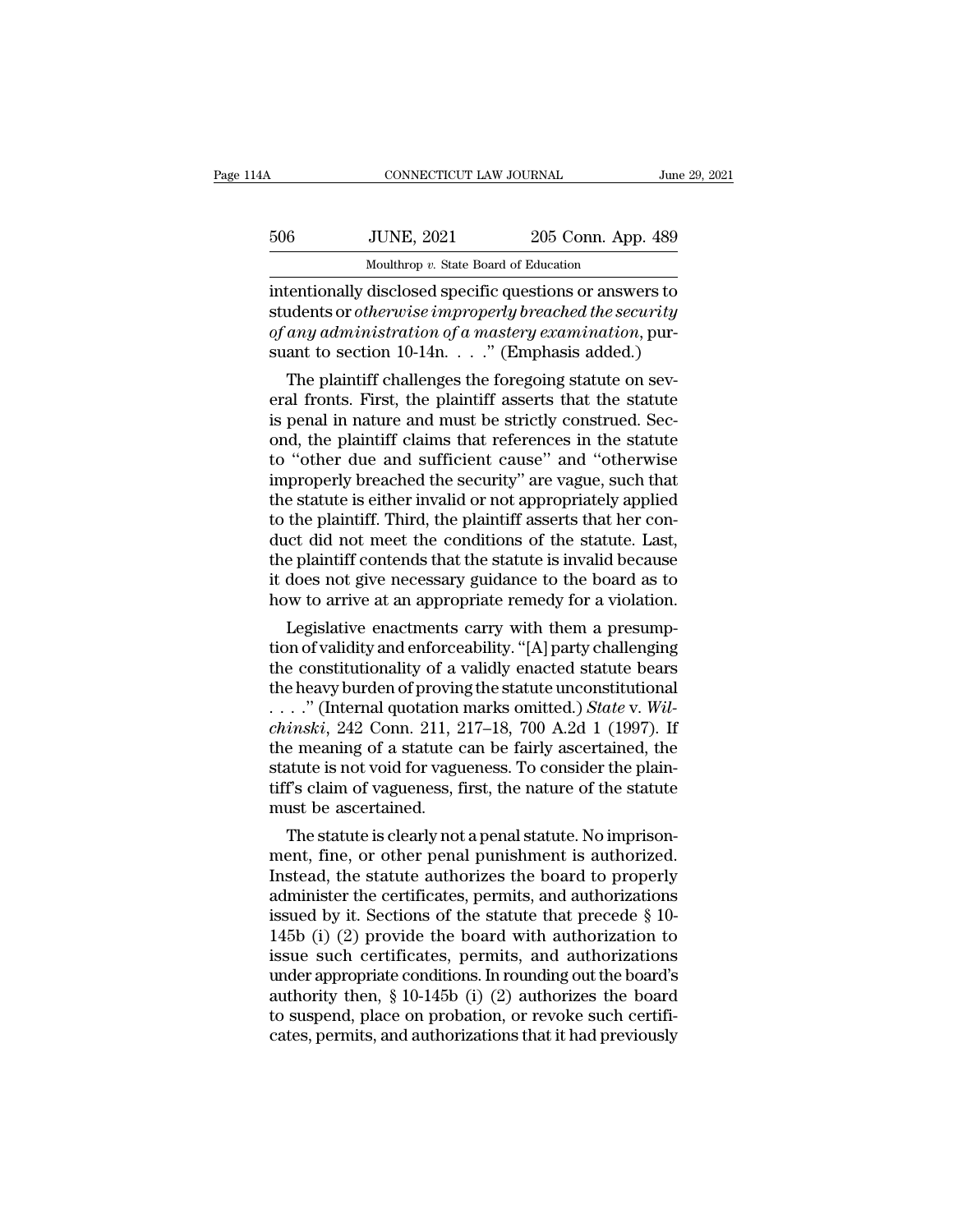| 2021               | CONNECTICUT LAW JOURNAL                             | Page 115A |
|--------------------|-----------------------------------------------------|-----------|
| 205 Conn. App. 489 | <b>JUNE, 2021</b>                                   | 507       |
|                    | Moulthrop $v$ . State Board of Education            |           |
|                    | graphed. Thus the statute unsurprisingly allows the |           |

on the status of the status of the status of the status of the status of the status of the status of Education of the status of Education of the status of Educations that it issues. The purpose of the statute is to status 205 Conn. App. 489 JUNE, 2021 507<br>
Moulthrop v. State Board of Education<br>
granted. Thus, the statute unsurprisingly allows the<br>
board to administer the certificates, permits, and autho-<br>
rizations that it issues. The purp 205 Conn. App. 489 JUNE, 2021 507<br>
Moulthrop v. State Board of Education<br>
granted. Thus, the statute unsurprisingly allows the<br>
board to administer the certificates, permits, and autho-<br>
rizations that it issues. The purp 205 Conn. App. 489 JUNE, 2021 507<br>
Moulthrop v. State Board of Education<br>
granted. Thus, the statute unsurprisingly allows the<br>
board to administer the certificates, permits, and autho-<br>
rizations that it issues. The purp Moulthrop v. State Board of Education<br>granted. Thus, the statute unsurprisingly allows the<br>board to administer the certificates, permits, and autho-<br>rizations that it issues. The purpose of the statute is to<br>ensure that o Mouthrop v. State Board of Education<br>granted. Thus, the statute unsurprisingly allows the<br>board to administer the certificates, permits, and autho-<br>rizations that it issues. The purpose of the statute is to<br>ensure that onl granted. Thus, the statute unsurprisingly allows the<br>board to administer the certificates, permits, and autho-<br>rizations that it issues. The purpose of the statute is to<br>ensure that only worthy persons have and maintain<br>ce board to administer the certificates, permits, and authorizations that it issues. The purpose of the statute is to ensure that only worthy persons have and maintain certifications to teach students in the state's public sc rizations that it issue<br>ensure that only we<br>certifications to tea<br>schools. The statute<br>in nature, directed to<br>by the board. As suc<br>does not apply.<br>The reference to "( sure that only worthy persons have and maintain<br>rtifications to teach students in the state's public<br>hools. The statute is clearly a civil statute, not penal<br>nature, directed to administering certifications issued<br>the boa schools. The statute is clearly a civil statute, not penal<br>in nature, directed to administering certifications issued<br>by the board. As such, the canon of strict construction<br>does not apply.<br>The reference to "(E) other due

schools. The statute is elearly a civilisation, not penal<br>in nature, directed to administering certifications issued<br>by the board. As such, the canon of strict construction<br>does not apply.<br>The reference to "(E) other due a thriatate, anceted to administering ecrimeators issued<br>by the board. As such, the canon of strict construction<br>does not apply.<br>The reference to "(E) other due and sufficient cause"<br>does not render the statute impermissibl By the board. As such, the canon of state construction<br>does not apply.<br>The reference to "(E) other due and sufficient cause"<br>does not render the statute impermissibly vague. The<br>statute specifies reasons (A) through (E), The reference to "(E) other due and sufficient cause"<br>does not render the statute impermissibly vague. The<br>statute specifies reasons (A) through (E), with (A)<br>through (D) being specific and (E) being more general.<br>The use The reference to "(E) other due and sufficient cause"<br>does not render the statute impermissibly vague. The<br>statute specifies reasons (A) through (E), with (A)<br>through (D) being specific and (E) being more general.<br>The use does not render the statute impermissibly vague. The<br>statute specifies reasons (A) through (E), with (A)<br>through (D) being specific and (E) being more general.<br>The use of the word "other" in "other due and sufficient<br>caus statute specifies reasons (A) through (E), with (A)<br>through (D) being specific and (E) being more general.<br>The use of the word "other" in "other due and sufficient<br>cause" refers back to (A) through (D) and, thus, requires<br> through (D) being specific and (E) being more general.<br>The use of the word "other" in "other due and sufficient<br>cause" refers back to (A) through (D) and, thus, requires<br>(E) to be a reason of the type and importance of (A The use of the word "other" in "other due and sufficient<br>cause" refers back to (A) through (D) and, thus, requires<br>(E) to be a reason of the type and importance of (A)<br>through (D). Therefore, with the foregoing in mind, " cause" refers back to (A) through (D) and, thus, requires (E) to be a reason of the type and importance of (A) through (D). Therefore, with the foregoing in mind, "(E) other due and sufficient cause" means a reason, of th (E) to be a reason of the type and importance of (A)<br>through (D). Therefore, with the foregoing in mind, "(E)<br>other due and sufficient cause" means a reason, of the<br>type and importance of (A) through (D), judged by the<br>boa through (D). Therefore, with the foregoing in mind, "(E)<br>other due and sufficient cause" means a reason, of the<br>type and importance of (A) through (D), judged by the<br>board in good faith and rationality to satisfy the statu other due and sufficient cause" means a reason, of the<br>type and importance of (A) through (D), judged by the<br>board in good faith and rationality to satisfy the statute.<br>This provision is not impermissibly vague. See *Hanes* type and importance of (A) through<br>board in good faith and rationality to<br>This provision is not impermissibly<br>v. *Board of Education*, 65 Conn. Ap<br>1 (2001); see also diLeo v. *Greenfiel*<br>(2d Cir. 1976); *Tucker* v. *Board* and in good rath and rationally to satisfy the statute.<br>
is provision is not impermissibly vague. See *Hanes*<br> *Board of Education*, 65 Conn. App. 224, 232, 783 A.2d<br>
(2001); see also diLeo v. *Greenfield*, 541 F.2d 949, 9 rias provision is not imperimissibly vague. See *Tranes*<br>v. *Board of Education*, 65 Conn. App. 224, 232, 783 A.2d<br>1 (2001); see also diLeo v. *Greenfield*, 541 F.2d 949, 954<br>(2d Cir. 1976); *Tucker* v. *Board of Education* 

the status of Education, 60 collinity Energy and 1 (2001); see also dileo v. Greenfield, 541 F.2d 949, 954 (2d Cir. 1976); *Tucker v. Board of Education*, 177 Conn.<br>572, 578, 418 A.2d 933 (1979).<br>The reference to "otherwi r (2001), see also differ v. Greenfield, 941 P.2d 945, 594<br>(2d Cir. 1976); *Tucker v. Board of Education*, 177 Conn.<br>572, 578, 418 A.2d 933 (1979).<br>The reference to "otherwise improperly breached the<br>security of any admin (2d CH: 1570), *Tacker v. Board of Blaucation*, 177 Colli.<br>572, 578, 418 A.2d 933 (1979).<br>The reference to "otherwise improperly breached the<br>security of any administration of a mastery examina-<br>tion"<sup>13</sup> also does not re The reference to "otherwise improperly breached the<br>security of any administration of a mastery examina-<br>tion<sup>313</sup> also does not render the statute impermissibly<br>vague. The phrase preceding this gives an example of<br>improp The reference to "otherwise improperly breached the<br>security of any administration of a mastery examina-<br>tion"<sup>13</sup> also does not render the statute impermissibly<br>vague. The phrase preceding this gives an example of<br>imprope security of any administration of a mastery examination"<sup>13</sup> also does not render the statute impermissibly vague. The phrase preceding this gives an example of improperly breaching security. The word, "otherwise," indica may the court finds that actions, other than intentionally disclosing specific questions or answers to students, taken to approperly breach the security of the test can satisfy  $\frac{13}{10}$  The court finds that the word "in indicates that actions, other than intentionally disclosing specific questions or answers to students, taken to improperly breach the security of the test can satisfy  $\frac{1}{12}$  The court finds that the word "intentionall

ing specific questions or answers to students, taken to improperly breach the security of the test can satisfy  $\frac{B}{B}$  The court finds that the word "intentionally" that appears prior to this phrase in the sentence does improperly breach the sec-<br>  $\frac{1}{13}$  The court finds that the word "in<br>
phrase in the sentence does not mo<br>
the statute is satisfied if the securit<br>
examination is improperly breached.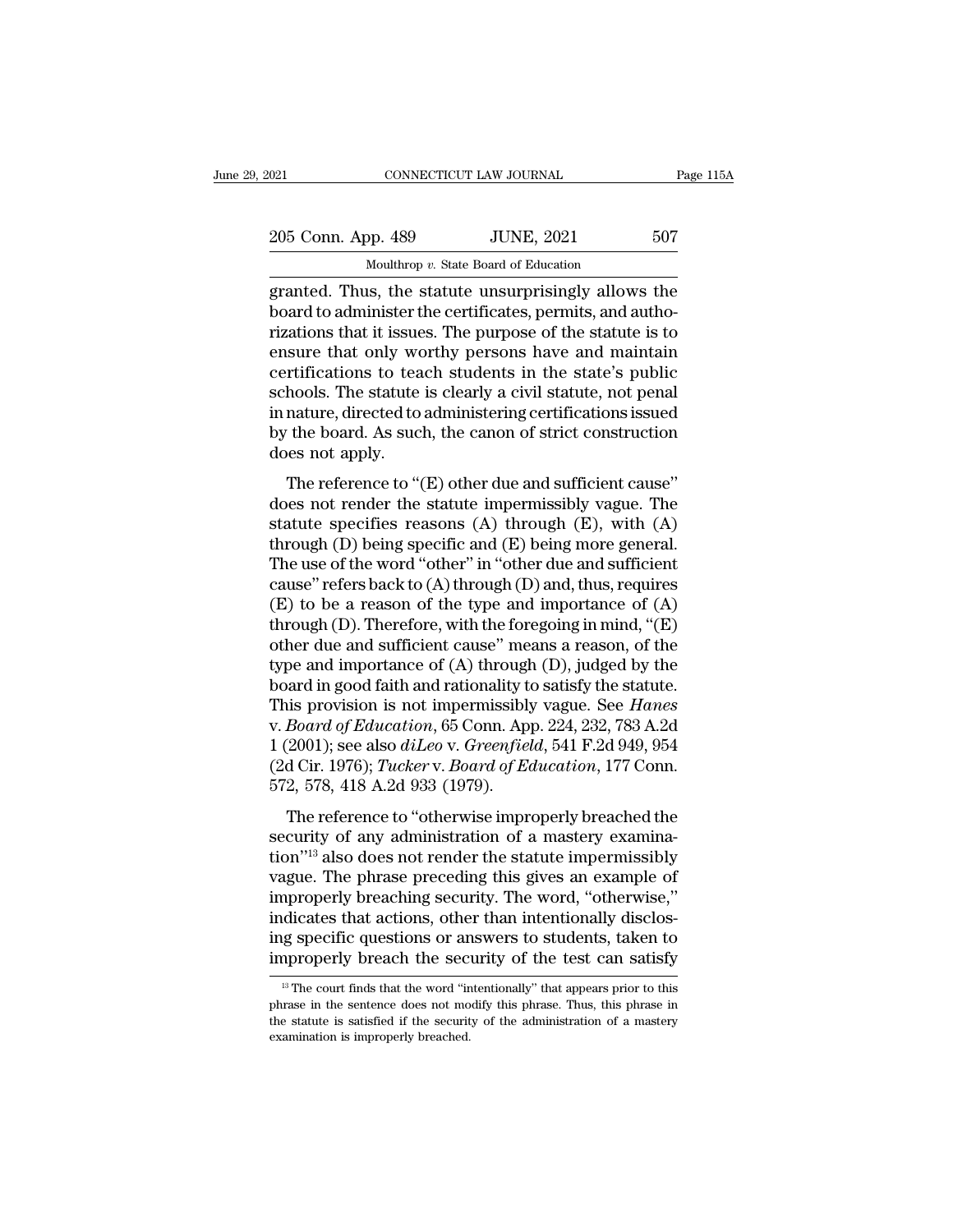| 116A | CONNECTICUT LAW JOURNAL                               |                    | June 29, 2021 |
|------|-------------------------------------------------------|--------------------|---------------|
| 508  | <b>JUNE, 2021</b>                                     | 205 Conn. App. 489 |               |
|      | Moulthrop v. State Board of Education                 |                    |               |
|      | the statutory requirement. The statutory reference is |                    |               |

CONNECTICUT LAW JOURNAL June 29, 2021<br>
508 JUNE, 2021 205 Conn. App. 489<br>
Moulthrop v. State Board of Education<br>
the statutory requirement. The statutory reference is<br>
clearly to the CMT, the Connecticut Mastery Test. The<br> 508 JUNE, 2021 205 Conn. App. 489<br>Moulthrop v. State Board of Education<br>the statutory requirement. The statutory reference is<br>clearly to the CMT, the Connecticut Mastery Test. The<br>"security of any administration" of the te  $\frac{508}{\text{Mouthrop }v. \text{ State Board of Education}}$ <br>
Mouthrop  $v. \text{ State Board of Education}}$ <br>
the statutory requirement. The statutory reference is<br>
clearly to the CMT, the Connecticut Mastery Test. The<br>
"security of any administration" of the test noted<br>
therein  $_{\text{Mouthrop}}$   $v$ . State Board of Education<br>
the statutory requirement. The statutory reference is<br>
clearly to the CMT, the Connecticut Mastery Test. The<br>
"security of any administration" of the test noted<br>
therein refers to Moulthrop v. State Board of Education<br>the statutory requirement. The statutory reference is<br>clearly to the CMT, the Connecticut Mastery Test. The<br>"security of any administration" of the test noted<br>therein refers to the pr Moulthrop v. State Board of Education<br>the statutory requirement. The statutory reference is<br>clearly to the CMT, the Connecticut Mastery Test. The<br>"security of any administration" of the test noted<br>therein refers to the pro the statutory requirement. The statutory reference is<br>clearly to the CMT, the Connecticut Mastery Test. The<br>"security of any administration" of the test noted<br>therein refers to the propriety of the means by which<br>the test clearly to the CMT, the Connecticut Mastery Test. The<br>"security of any administration" of the test noted<br>therein refers to the propriety of the means by which<br>the test is handled and processed by the teachers and<br>administr "security of any administration" of the test noted<br>therein refers to the propriety of the means by which<br>the test is handled and processed by the teachers and<br>administrators who administer the test. Security, as<br>with any t therein refers to the propriety of the means by which<br>the test is handled and processed by the teachers and<br>administrators who administer the test. Security, as<br>with any test, includes maintaining the confidentiality<br>of th the test is handled and processed by the teachers and administrators who administer the test. Security, as with any test, includes maintaining the confidentiality of the test and not affirmatively taking steps to undermine administrators who administer the test. Security, as<br>with any test, includes maintaining the confidentiality<br>of the test and not affirmatively taking steps to under-<br>mine the fair and accurate results of the test. "Impropwith any test, includes maintaining the confidentiality<br>of the test and not affirmatively taking steps to under-<br>mine the fair and accurate results of the test. "Improp-<br>erly" means inappropriate action that exceeds mere<br>n of the test and not a<br>mine the fair and accerly" means inappro<br>negligence. Improp<br>beyond honest mista<br>ably ascertainable me<br>missibly vague.<br>The plaintiff's conc In the fair and accurate results of the test. "Improp-<br>ly" means inappropriate action that exceeds mere<br>gligence. Improperly requires some level of fault<br>yond honest mistake. Thus, the statute has a reason-<br>ly ascertainabl erly" means inappropriate action that exceeds mere<br>negligence. Improperly requires some level of fault<br>beyond honest mistake. Thus, the statute has a reason-<br>ably ascertainable meaning, and is, therefore, not imper-<br>missib

negligence. Improperly requires some level of fault<br>beyond honest mistake. Thus, the statute has a reason-<br>ably ascertainable meaning, and is, therefore, not imper-<br>missibly vague.<br>The plaintiff's conduct meets the require beyond honest mistake. Thus, the statute has a reason-<br>ably ascertainable meaning, and is, therefore, not imper-<br>missibly vague.<br>The plaintiff's conduct meets the requirements of the<br>statute. In its final decision, the boa ably ascertainable meaning, and is, therefore, not imper-<br>missibly vague.<br>The plaintiff's conduct meets the requirements of the<br>statute. In its final decision, the board found as follows:<br>"[T]he conduct of [the plaintiff], missibly vague.<br>
The plaintiff's conduct meets the requirements of the<br>
statute. In its final decision, the board found as follows:<br>
"[T]he conduct of [the plaintiff], as found in the pro-<br>
posed decision, is serious and w The plaintiff's conduct meets the requirements of the<br>statute. In its final decision, the board found as follows:<br>"[T]he conduct of [the plaintiff], as found in the pro-<br>posed decision, is serious and warrants the impositi statute. In its final decision, the board found as follows:<br>"[T]he conduct of [the plaintiff], as found in the pro-<br>posed decision, is serious and warrants the imposition<br>of such revocation. This conduct constitutes a brea "[T]he conduct of [the plaintiff], as found in the pro-<br>posed decision, is serious and warrants the imposition<br>of such revocation. This conduct constitutes a breach<br>of faith with her students, their parents, her teachers<br>a posed decision, is serious and warrants the imposition<br>of such revocation. This conduct constitutes a breach<br>of faith with her students, their parents, her teachers<br>and the [s]tate that renders her unfit to teach." Thus, of such revocation. This conduct constitutes a breach<br>of faith with her students, their parents, her teachers<br>and the [s]tate that renders her unfit to teach." Thus, the<br>board specifically found that the conduct determined of faith with her students, their parents, her teachers<br>and the [s]tate that renders her unfit to teach." Thus, the<br>board specifically found that the conduct determined<br>by the hearing officer in the proposed decision was<br>s and the [s]tate that renders her unfit to teach." Thus, the<br>board specifically found that the conduct determined<br>by the hearing officer in the proposed decision was<br>such as to convince the board that the plaintiff was<br>prof board specifically found that the conduct determined<br>by the hearing officer in the proposed decision was<br>such as to convince the board that the plaintiff was<br>professionally unfit to perform the duties of a teacher,<br>as spe by the hearing officer in the proposed decision was<br>such as to convince the board that the plaintiff was<br>professionally unfit to perform the duties of a teacher,<br>as specified in § 10-145b (i) (2) (C). There is substantial<br> such as to convince the board that the plaintiff was<br>professionally unfit to perform the duties of a teacher,<br>as specified in § 10-145b (i) (2) (C). There is substantial<br>evidence in the record to support this determinatio professionally unfit to perform the duties of a teacher,<br>as specified in § 10-145b (i) (2) (C). There is substantial<br>evidence in the record to support this determination,<br>and the determination was not unreasonable, given as specified in § 10-145b (i) (2) (C). There is substantial<br>evidence in the record to support this determination,<br>and the determination was not unreasonable, given the<br>record. The hearing officer focused more on the "othe evidence in the record to support this determination,<br>and the determination was not unreasonable, given the<br>record. The hearing officer focused more on the "other<br>due and sufficient cause"<sup>14</sup> and "otherwise improperly<br>bre and the determination was not unreasonable, given the record. The hearing officer focused more on the "other due and sufficient cause"<sup>14</sup> and "otherwise improperly breached the security of any administration of a mastery record. The hearing officer focused more on the "other<br>due and sufficient cause"<sup>14</sup> and "otherwise improperly<br>breached the security of any administration of a mastery<br>examination" aspects of the statute. The record also<br>c due and sufficient cause"<sup>14</sup> and "otherwise improperly<br>breached the security of any administration of a mastery<br>examination" aspects of the statute. The record also<br>contains substantial evidence that the plaintiff's con-<br> ontains substantial evidence that the plaintiff's con-<br>uct satisfied the foregoing prongs of the statute as<br>ell. In analyzing any of the three relevant portions<br>f the statute, the plaintiff's conduct, as found by the<br><sup>14</sup> duct satisfied the foregoing<br>well. In analyzing any of the of the statute, the plaintiff's<br> $\frac{14 \text{ Certainly, if the plaintiff has taken}}{4 \text{teach, due and sufficient cause exists.}}$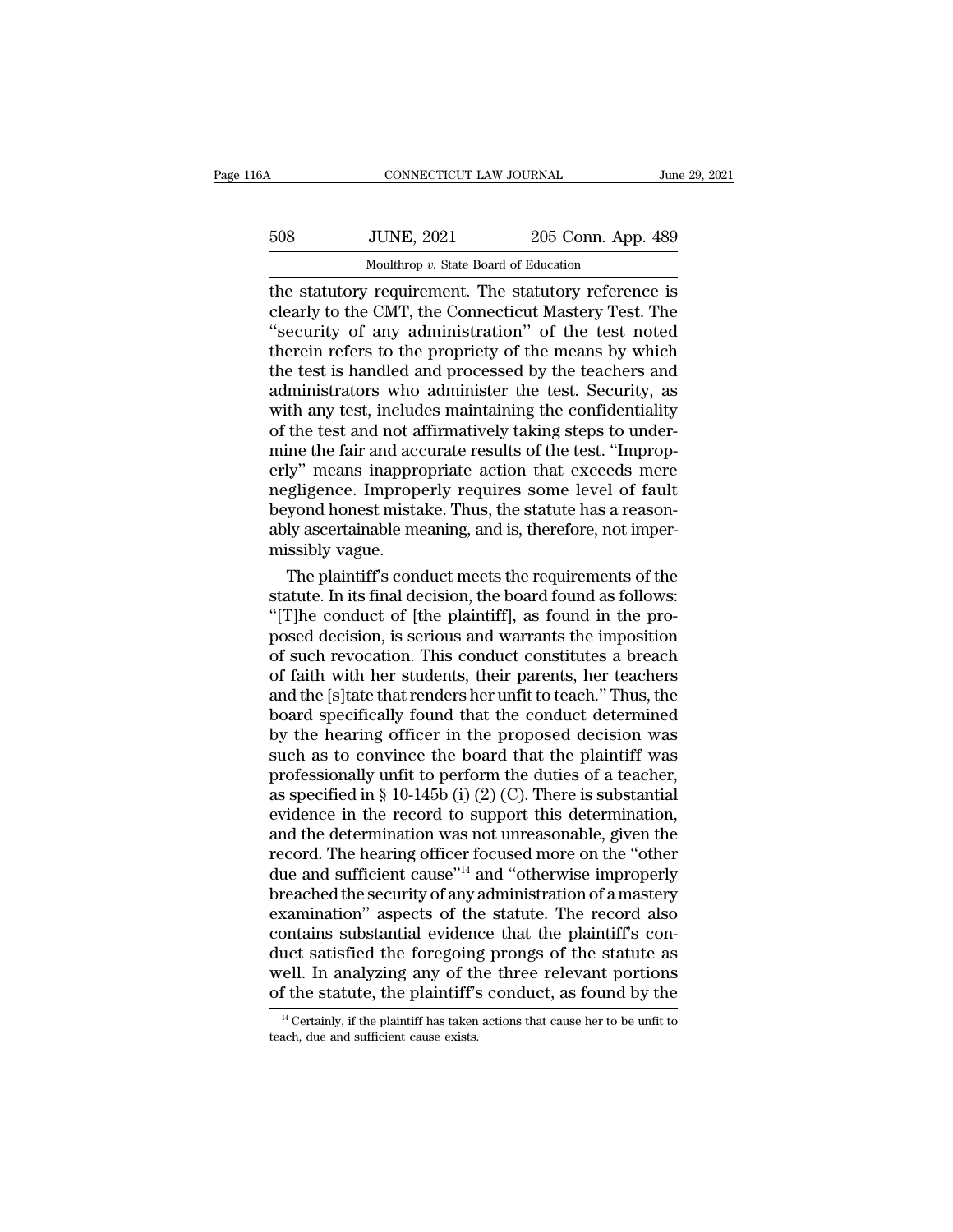| 021                | CONNECTICUT LAW JOURNAL                                                                                                                                                   | Page 117A |
|--------------------|---------------------------------------------------------------------------------------------------------------------------------------------------------------------------|-----------|
|                    |                                                                                                                                                                           |           |
| 205 Conn. App. 489 | <b>JUNE, 2021</b>                                                                                                                                                         | 509       |
|                    | Moulthrop v. State Board of Education                                                                                                                                     |           |
| cates.             | hearing officer, would be sufficient to revoke her certifi-                                                                                                               |           |
|                    | Once again, the record contains substantial evidence<br>that the plaintiff was directly involved in fostering cheat-<br>ing on the CMT Eirst the recent contains evidence |           |

 $t_{\text{JOLNE}}$ ,  $2021$   $-309$ <br>Moulthrop v. State Board of Education<br>hearing officer, would be sufficient to revoke her certifi-<br>cates.<br>Once again, the record contains substantial evidence<br>that the plaintiff was directly invo Moulthrop  $v$ . State Board of Education<br>
hearing officer, would be sufficient to revoke her certificates.<br>
Once again, the record contains substantial evidence<br>
that the plaintiff was directly involved in fostering cheathearing officer, would be sufficient to revoke her certificates.<br>
Once again, the record contains substantial evidence<br>
that the plaintiff was directly involved in fostering cheat-<br>
ing on the CMT. First, the record contai cates.<br>
Once again, the record contains substantial evidence<br>
that the plaintiff was directly involved in fostering cheat-<br>
ing on the CMT. First, the record contains evidence,<br>
and the hearing officer found, that the plai Once again, the record contains substantial evidence<br>that the plaintiff was directly involved in fostering cheat-<br>ing on the CMT. First, the record contains evidence,<br>and the hearing officer found, that the plaintiff perso Once again, the record contains substantial evidence<br>that the plaintiff was directly involved in fostering cheat-<br>ing on the CMT. First, the record contains evidence,<br>and the hearing officer found, that the plaintiff perso that the plaintiff was directly involved in fostering cheating on the CMT. First, the record contains evidence, and the hearing officer found, that the plaintiff personally instructed Hopeville teachers to review the test ing on the CMT. First, the record contains evidence,<br>and the hearing officer found, that the plaintiff person-<br>ally instructed Hopeville teachers to review the test in<br>advance and to move around the classroom, observe<br>stud and the hearing officer found, that the plaintiff person-<br>ally instructed Hopeville teachers to review the test in<br>advance and to move around the classroom, observe<br>students' answers to various questions, and specifically<br> ally instructed Hopeville teachers to review the test in<br>advance and to move around the classroom, observe<br>students' answers to various questions, and specifically<br>instruct students to "check your work" in relation to<br>part advance and to move around the classroom, observe<br>students' answers to various questions, and specifically<br>instruct students to "check your work" in relation to<br>particular questions that teachers observed particular<br>studen students' answers to various questions, and specifically<br>instruct students to "check your work" in relation to<br>particular questions that teachers observed particular<br>students had answered incorrectly. Students indicated<br>th instruct students to "check your work" in relation to<br>particular questions that teachers observed particular<br>students had answered incorrectly. Students indicated<br>that they understood the "check your work" prompt to<br>be a s particular questions that teachers observed particular<br>students had answered incorrectly. Students indicated<br>that they understood the "check your work" prompt to<br>be a signal that a particular answer they had was incor-<br>rec students had answered incorrectly. Students indicated<br>that they understood the "check your work" prompt to<br>be a signal that a particular answer they had was incor-<br>rect and that they should go back and correct it. Second,<br> that they understood the "check your work" prompt to<br>be a signal that a particular answer they had was incor-<br>rect and that they should go back and correct it. Second,<br>the plaintiff was present at meetings where Mrs. Perube a signal that a particular answer they had was incorrect and that they should go back and correct it. Second, the plaintiff was present at meetings where Mrs. Perugini distributed questions and vocabulary words that wer rect and that they should go back and correct it. Second,<br>the plaintiff was present at meetings where Mrs. Peru-<br>gini distributed questions and vocabulary words that<br>were taken from the 2011 CMT and instructed teachers<br>to the plaintiff was present at meetings where Mrs. Peru-<br>gini distributed questions and vocabulary words that<br>were taken from the 2011 CMT and instructed teachers<br>to review them with their classes. Last, the record con-<br>tain gini distributed questions and vocabulary words that<br>were taken from the 2011 CMT and instructed teachers<br>to review them with their classes. Last, the record con-<br>tains evidence that the plaintiff instructed teachers to<br>pr were taken from the 2011 CMT and instructed teachers<br>to review them with their classes. Last, the record con-<br>tains evidence that the plaintiff instructed teachers to<br>provide the students with synonyms for words on the<br>CMT to review them with their classes. Last, the record contains evidence that the plaintiff instructed teachers to provide the students with synonyms for words on the CMT that they might not readily understand. In each of the tains evidence that the plaintiff instructed teachers to<br>provide the students with synonyms for words on the<br>CMT that they might not readily understand. In each<br>of the foregoing three cases, the plaintiff directly participrovide the students with synonyms for words on the<br>CMT that they might not readily understand. In each<br>of the foregoing three cases, the plaintiff directly partici-<br>pated in, and even instructed, the cheating. Each of the CMT that they might not readily understand. In each<br>of the foregoing three cases, the plaintiff directly partici-<br>pated in, and even instructed, the cheating. Each of the<br>foregoing issues amounted to an improper breach of<br> of the foregoing three cases, the plaintiff directly partici-<br>pated in, and even instructed, the cheating. Each of the<br>foregoing issues amounted to an improper breach of<br>security of the CMT—the purposeful failure to mainta pated in, and even instructed, the cheating. Each of the<br>foregoing issues amounted to an improper breach of<br>security of the CMT—the purposeful failure to maintain<br>the confidentiality of the test and purposeful action to<br>un foregoing issues amounted to an improper breach of<br>security of the CMT—the purposeful failure to maintain<br>the confidentiality of the test and purposeful action to<br>undermine the fair and accurate results of the test.<br>Furthe security of the CMT—the purposeful failure to maintain<br>the confidentiality of the test and purposeful action to<br>undermine the fair and accurate results of the test.<br>Further, the record contains substantial evidence that<br>th the confidentiality of the test and purposeful action to<br>undermine the fair and accurate results of the test.<br>Further, the record contains substantial evidence that<br>the plaintiff understood, as would any reasonable per-<br>so undermine the fair and accurate results of the test.<br>Further, the record contains substantial evidence that<br>the plaintiff understood, as would any reasonable per-<br>son, that the foregoing activities would be cheating and<br>wo Further, the record contains substantial evidence that<br>the plaintiff understood, as would any reasonable per-<br>son, that the foregoing activities would be cheating and<br>would amount to a breach of the security of the test.<br>G the plaintiff understood, as would any reasonable per-<br>son, that the foregoing activities would be cheating and<br>would amount to a breach of the security of the test.<br>Given the fostering of this cheating, on a schoolwide<br>ba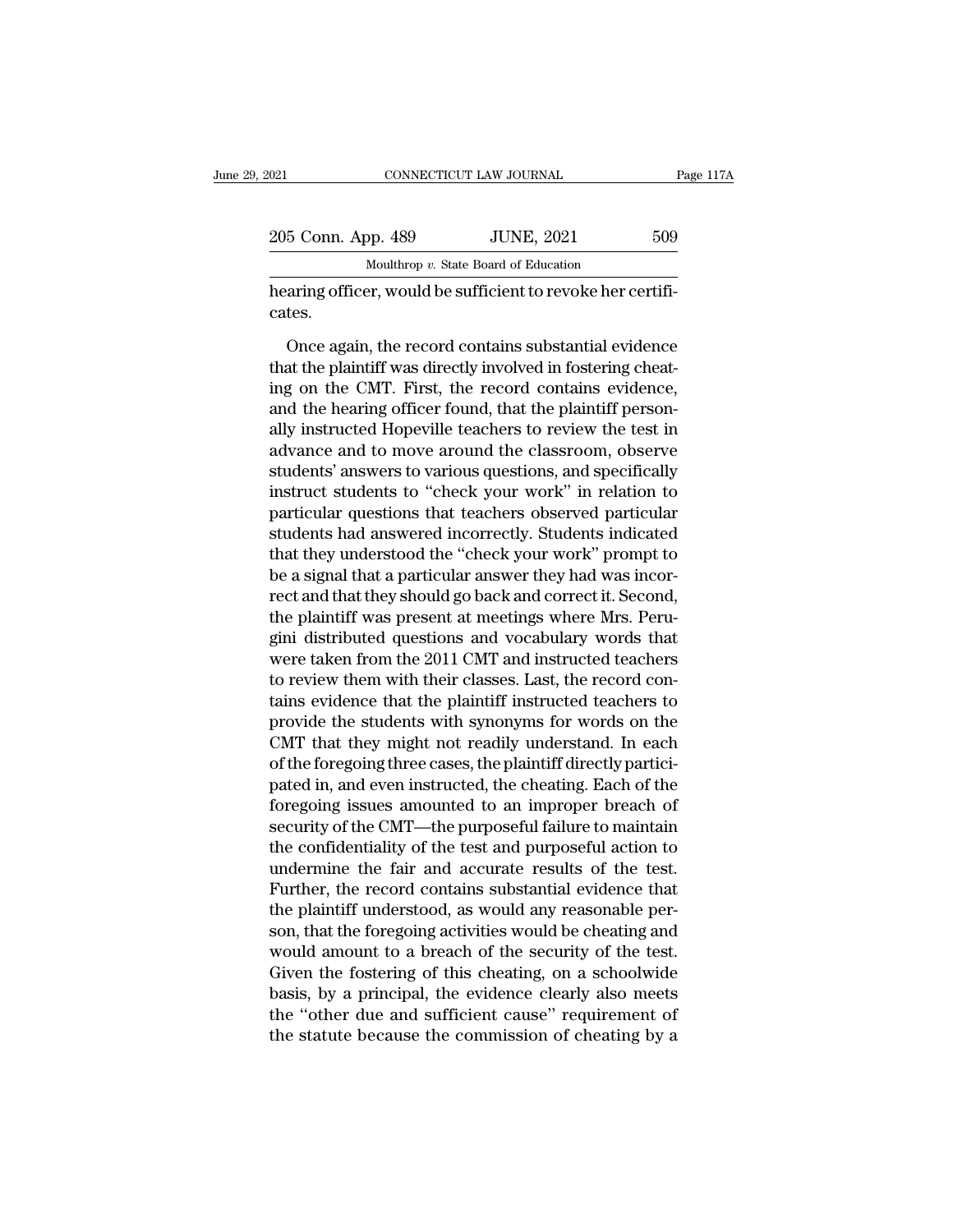| l8A | CONNECTICUT LAW JOURNAL               |                    | June 29, 2021 |
|-----|---------------------------------------|--------------------|---------------|
| 510 | <b>JUNE, 2021</b>                     | 205 Conn. App. 489 |               |
|     | Moulthrop v. State Board of Education |                    |               |

to teach and to be an appropriate example for the students and teachers under her purview.<br>
The students and to be an appropriate example for the students and teachers under her purview. 510 JUNE, 2021 205 Conn<br>
Moulthrop v. State Board of Education<br>
principal clearly undermines the fitness of the<br>
to teach and to be an appropriate example f<br>
dents and teachers under her purview.<br>
The plaintiff takes the b  $\frac{1}{2021}$   $\frac{205}{205}$  Conn. App. 489<br>  $\frac{1}{2021}$  Moulthrop v. State Board of Education<br>
incipal clearly undermines the fitness of the plaintiff<br>
teach and to be an appropriate example for the stu-<br>
onts and teacher

Moulthrop  $v$ . State Board of Education<br>
principal clearly undermines the fitness of the plaintiff<br>
to teach and to be an appropriate example for the stu-<br>
dents and teachers under her purview.<br>
The plaintiff takes the bo principal clearly undermines the fitness of the plaintiff<br>to teach and to be an appropriate example for the stu-<br>dents and teachers under her purview.<br>The plaintiff takes the board to task for the hearing<br>officer's referen principal clearly undernines the miless of the plantific<br>to teach and to be an appropriate example for the stu-<br>dents and teachers under her purview.<br>The plaintiff takes the board to task for the hearing<br>officer's referenc to teach and to be an appropriate example for the stu-<br>dents and teachers under her purview.<br>The plaintiff takes the board to task for the hearing<br>officer's reference to the Code of Professional Respon-<br>sibility for School The plaintiff takes the board to task for the hearing<br>officer's reference to the Code of Professional Respon-<br>sibility for School Administrators and the Code of Pro-<br>fessional Responsibility for Teachers. Neither of these<br> The plaintiff takes the board to task for the hearing<br>officer's reference to the Code of Professional Respon-<br>sibility for School Administrators and the Code of Pro-<br>fessional Responsibility for Teachers. Neither of these<br> officer's reference to the Code of Professional Responsibility for School Administrators and the Code of Professional Responsibility for Teachers. Neither of these codes are necessary for the decision that was made in this sibility for School Administrators and the Code of Pro-<br>fessional Responsibility for Teachers. Neither of these<br>codes are necessary for the decision that was made in<br>this matter. Both of the codes, however, are appropriate fessional Responsibility for Teachers. Neither of these<br>codes are necessary for the decision that was made in<br>this matter. Both of the codes, however, are appropriate<br>and useful in gauging whether a person is fit to act as codes are necessary for the decision that was made in<br>this matter. Both of the codes, however, are appropriate<br>and useful in gauging whether a person is fit to act as<br>a teacher or an administrator, and in determining "othe this matter. Both of the codes, however, are appropriate<br>and useful in gauging whether a person is fit to act as<br>a teacher or an administrator, and in determining "other<br>due and sufficient cause." It must be noted that tea and useful in gauging whether a person is fit to act as<br>a teacher or an administrator, and in determining "other<br>due and sufficient cause." It must be noted that teachers<br>and school administrators are professionals license a teacher or an administrator, and in determining "other<br>due and sufficient cause." It must be noted that teachers<br>and school administrators are professionals licensed<br>by the state through the board to practice their profe due and sufficient cause." It must be noted that teachers<br>and school administrators are professionals licensed<br>by the state through the board to practice their profes-<br>sions. These codes establish a norm or expectation for licensure. the state unough the board to practice then profes-<br>ons. These codes establish a norm or expectation for<br>e conduct of teachers and school administrators. As<br>ch, they are an appropriate yardstick or guide in judg-<br>g the pla sions. These codes establish a norm of expectation for<br>the conduct of teachers and school administrators. As<br>such, they are an appropriate yardstick or guide in judg-<br>ing the plaintiff's fitness to practice and maintain he

the conduct of teachers and school administrators. As<br>such, they are an appropriate yardstick or guide in judg-<br>ing the plaintiff's fitness to practice and maintain her<br>licensure.<br>As for the penalty, the board determined t such, they are an appropriate yardstick or guide in judg-<br>ing the plaintiff's fitness to practice and maintain her<br>licensure.<br>As for the penalty, the board determined that the<br>plaintiff was unfit to teach and, thus, revoke ing the plantin's intless to practice and maintain her<br>licensure.<br>As for the penalty, the board determined that the<br>plaintiff was unfit to teach and, thus, revoked the plain-<br>tiff's certificates. This determination was not As for the penalty, the board determined that the<br>plaintiff was unfit to teach and, thus, revoked the plain-<br>tiff's certificates. This determination was not unreason-<br>able. The conduct of the plaintiff, as found by the hea As for the penalty, the board determined that the plaintiff was unfit to teach and, thus, revoked the plaintiff's certificates. This determination was not unreasonable. The conduct of the plaintiff, as found by the hearing plaintiff was unfit to teach and, thus, revoked the plaintiff's certificates. This determination was not unreasonable. The conduct of the plaintiff, as found by the hearing officer, caused the Waterbury school district to tiff's certificates. This determination was not unreasonable. The conduct of the plaintiff, as found by the hearing officer, caused the Waterbury school district to have to expend serious resources in investigating this si able. The conduct of the plaintiff, as found by the hear-<br>ing officer, caused the Waterbury school district to have<br>to expend serious resources in investigating this sit-<br>uation, disregarding the initial results of the tes ing officer, caused the Waterbury school district to have<br>to expend serious resources in investigating this sit-<br>uation, disregarding the initial results of the test, and<br>readministering the test. This also unnecessarily u to expend serious resources in investigating this situation, disregarding the initial results of the test, and<br>readministering the test. This also unnecessarily used<br>time that could have been devoted to teaching. The<br>condu uation, disregarding the initial results of the test, and<br>readministering the test. This also unnecessarily used<br>time that could have been devoted to teaching. The<br>conduct caused both the board and the Waterbury<br>school dis readministering the test. This also unnecessarily used<br>time that could have been devoted to teaching. The<br>conduct caused both the board and the Waterbury<br>school district to lose faith in the plaintiff. Most import-<br>antly, time that could have been devoted to teaching. The<br>conduct caused both the board and the Waterbury<br>school district to lose faith in the plaintiff. Most import-<br>antly, the plaintiff set a poor example for her students<br>and t conduct caused both the board and the Waterbury<br>school district to lose faith in the plaintiff. Most import-<br>antly, the plaintiff set a poor example for her students<br>and teachers. The most vital thing, and the very mini-<br>m school district to lose faith in the plaintiff. Most importantly, the plaintiff set a poor example for her students<br>and teachers. The most vital thing, and the very mini-<br>mum, that we expect from teachers and school admini antly, the plaintiff set a poor example for her students<br>and teachers. The most vital thing, and the very mini-<br>mum, that we expect from teachers and school adminis-<br>trators is to set a good example for their students. Giv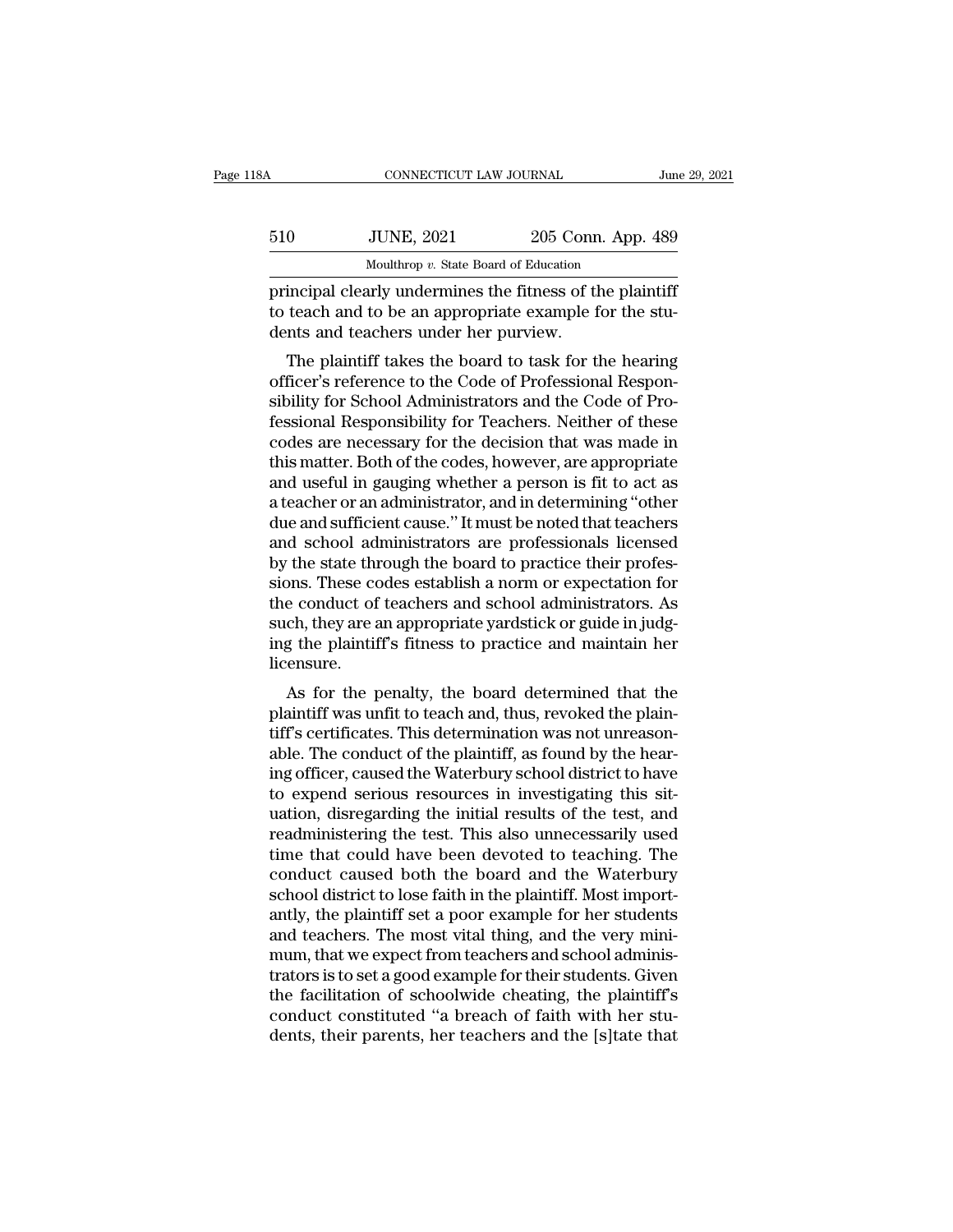# 021 CONNECTICUT LAW JOURNAL Page 119A<br>
205 Conn. App. 511 JUNE, 2021 511<br>
Gonzalez v. Commissioner of Correction

Fage 119<br>
<u>Gonalez *v.* Commissioner of Correction</u><br>
renders her unfit to teach," as found by the board.<sup>15</sup><br>
The board's decision to revoke the plaintiff's certificates<br>
was not unreasonable. The statute as is not untanic 205 Conn. App. 511 JUNE, 2021 511<br>
Gonzalez v. Commissioner of Correction<br>
Tenders her unfit to teach," as found by the board.<sup>15</sup><br>
The board's decision to revoke the plaintiff's certificates<br>
was not unreasonable. The st 205 Conn. App. 511 JUNE, 2021 511<br>
Gonzalez v. Commissioner of Correction<br>
renders her unfit to teach," as found by the board.<sup>15</sup><br>
The board's decision to revoke the plaintiff's certificates<br>
was not unreasonable. The st 205 Conn. App. 511 JUNE, 2021 511<br>
Gonzalez v. Commissioner of Correction<br>
renders her unfit to teach," as found by the board.<sup>15</sup><br>
The board's decision to revoke the plaintiff's certificates<br>
was not unreasonable. The st Gonzalez v. Commissioner of Correction<br>
renders her unfit to teach," as found by the board.<sup>15</sup><br>
The board's decision to revoke the plaintiff's certificates<br>
was not unreasonable. The statute, as is not untypical,<br>
author Gonzalez v. Commissioner of Correction<br>
renders her unfit to teach," as found by the board.<sup>15</sup><br>
The board's decision to revoke the plaintiff's certificates<br>
was not unreasonable. The statute, as is not untypical,<br>
author renders her unfit to teach," as found by the board.<sup>15</sup><br>The board's decision to revoke the plaintiff's certificates<br>was not unreasonable. The statute, as is not untypical,<br>authorizes remedies up to and including revocation The board's decision to revoke the plaintiff's certificates<br>was not unreasonable. The statute, as is not untypical,<br>authorizes remedies up to and including revocation of<br>certificates. The choice on the spectrum is left to Trificates. The choice on the spectrum is left to the<br>od faith discretion of the board. This does not render<br>e statute impermissibly vague, either generally or as<br>plied to the plaintiff.<br>CONCLUSION<br>The plaintiff has appea

### **CONCLUSION**

good faith discretion of the board. This does not render<br>the statute impermissibly vague, either generally or as<br>applied to the plaintiff.<br>CONCLUSION<br>The plaintiff has appealed in her complaint for each<br>of the statutory r the statute impermissibly vague, either generally or as<br>applied to the plaintiff.<br>CONCLUSION<br>The plaintiff has appealed in her complaint for each<br>of the statutory reasons specified in § 4-183 (j). This<br>court determines th applied to the plaintiff.<br>
CONCLUSION<br>
The plaintiff has appealed in her complaint for each<br>
of the statutory reasons specified in § 4-183 (j). This<br>
court determines that the plaintiff has failed to establish<br>
on appeal CONCLUSION<br>CONCLUSION<br>The plaintiff has appealed in her complaint for each<br>of the statutory reasons specified in § 4-183 (j). This<br>court determines that the plaintiff has failed to establish<br>on appeal that the board's dec CONCLUSION<br>
The plaintiff has appealed in her complaint for each<br>
of the statutory reasons specified in § 4-183 (j). This<br>
court determines that the plaintiff has failed to establish<br>
on appeal that the board's decision w The plaintiff has appealed in her complaint for each<br>of the statutory reasons specified in § 4-183 (j). This<br>court determines that the plaintiff has failed to establish<br>on appeal that the board's decision was (1) in viola of the statutory reasons specified in § 4-183 (j). This<br>court determines that the plaintiff has failed to establish<br>on appeal that the board's decision was (1) in violation<br>of constitutional or statutory provisions, (2) i court determines that the plaintiff has failed to establish<br>on appeal that the board's decision was (1) in violation<br>of constitutional or statutory provisions, (2) in excess<br>of the statutory authority of the agency, (3) ma on appeal that the board's decision was  $(1)$  in violation<br>of constitutional or statutory provisions,  $(2)$  in excess<br>of the statutory authority of the agency,  $(3)$  made upon<br>unlawful procedure,  $(4)$  affected by other e of constitutional or statutory provisions, (2) in excess<br>of the statutory authority of the agency, (3) made upon<br>unlawful procedure, (4) affected by other error of law,<br>(5) clearly erroneous in view of the reliable, probat of the statutory authority of the agency, (3) maintawful procedure, (4) affected by other error (5) clearly erroneous in view of the reliable, p and substantial evidence on the whole recordarbitrary or capricious or charac The appeal is dismissed.<br>The appeal is dismissed.<br>The appeal is dismissed.<br>The appeal is dismissed.

### ORDER

### ALFREDO GONZALEZ *v.* COMMISSIONER<br>
ORDER<br>
ALFREDO GONZALEZ *v.* COMMISSIONER<br>
OF CORRECTION ORDER<br>
SERIESSES die deppedie<br>
SISSES<br>
CONZALEZ v. COMMISSIONER<br>
OF CORRECTION<br>
(AC 43815) ORDER<br>issed.<br>ZALEZ v. COMMIS<br>CORRECTION<br>(AC 43815)<br>Prescott and Suarez, Js. ALFREDO GONZALEZ  $v$ . COMMISSIONER<br>OF CORRECTION<br>(AC 43815)<br>Alvord, Prescott and Suarez, Js.

### *Syllabus*

OF CORRECTION<br>
(AC 43815)<br>
Alvord, Prescott and Suarez, Js.<br>
Syllabus<br>
The petitioner, who had been convicted of several crimes in connection<br>
with the shooting death of the victim, sought a writ of habeas corpus,  $\rm (AC~43815)$ <br>Alvord, Prescott and Suarez, Js.<br> $Syllabus$ <br>petitioner, who had been convicted of several crimes in connection<br>with the shooting death of the victim, sought a writ of habeas corpus,<br>claiming, inter alia, that hi Alvord, Prescott and Suarez, Js.<br>Syllabus<br>petitioner, who had been convicted of several crimes in connection<br>with the shooting death of the victim, sought a writ of habeas corpus,<br>claiming, inter alia, that his trial couns The petitioner, who had been convicted of several crimes in connection<br>with the shooting death of the victim, sought a writ of habeas corpus,<br>claiming, inter alia, that his trial counsel rendered ineffective assistance<br>for the petitioner, who had been convicted of several crimes in connection<br>with the shooting death of the victim, sought a writ of habeas corpus,<br>claiming, inter alia, that his trial counsel rendered ineffective assistance<br>for The petitioner, who had been convicted of several crimes in connection<br>with the shooting death of the victim, sought a writ of habeas corpus,<br>claiming, inter alia, that his trial counsel rendered ineffective assistance<br>fo

with the shooting death of the victim, sought a writ of habe<br>claiming, inter alia, that his trial counsel rendered ineffective<br>for having followed a strategy that was based on an inaccurate<br>in the statute. As noted, the re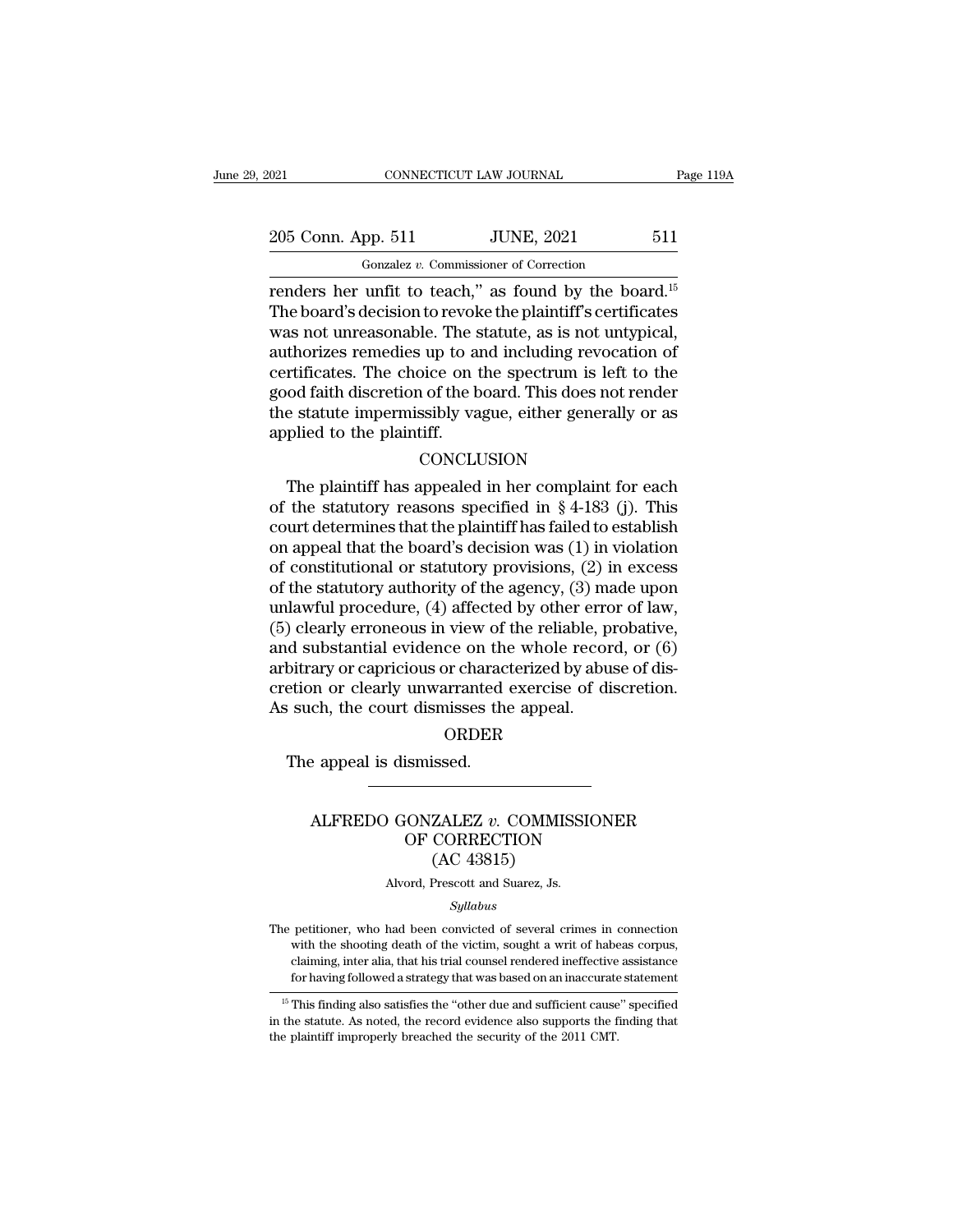# CONNECTICUT LAW JOURNAL June 29, 2021<br>512 JUNE, 2021 205 Conn. App. 511<br>Gonzalez v. Commissioner of Correction

CONNECTICUT LAW JOURNAL<br>JUNE, 2021 205 Conn. App.<br>Gonzalez *v.* Commissioner of Correction<br>The petitioner specifically asserted that his right to COLORET 2021 205 Conn. App. 511<br>
Conzalez v. Commissioner of Correction<br>
of the law. The petitioner specifically asserted that his right to due<br>
process was violated because the statutory (§§ 53a-8 and 53a-55a) From Contact 2021 205 Conn. App. 511<br>
9205 Conn. App. 511<br>
9205 Conn. App. 511<br>
9205 Conn. App. 511<br>
9205 Conn. App. 511<br>
9205 Conn. App. 511<br>
9205 Conn. App. 511<br>
9205 Conne is conviction of the statutory (§§ 53a-8 and 53 SUNE, 2021 205 Conn. App. 511<br>
Gonzalez v. Commissioner of Correction<br>
of the law. The petitioner specifically asserted that his right to due<br>
process was violated because the statutory (§§ 53a-8 and 53a-55a)<br>
scheme under Gonzalez v. Commissioner of Correction<br>
of the law. The petitioner specifically asserted that his right to due<br>
process was violated because the statutory ( $\S$ § 53a-8 and 53a-55a)<br>
scheme underlying his conviction of mans Gonzalez v. Commissioner of Correction<br>of the law. The petitioner specifically asserted that his right to due<br>process was violated because the statutory (§§ 53a-8 and 53a-55a)<br>scheme underlying his conviction of manslaught of the law. The petitioner specifically asserted that his right to due process was violated because the statutory  $(\S \S 53a-8)$  and  $53a-55a$ ) scheme underlying his conviction of manslaughter in the first degree with a fi process was violated because the statutory ( $\S$ § 53a-8 and 53a-55a) scheme underlying his conviction of manslaughter in the first degree with a firearm as an accessory does not require the state to prove, as an essential From underlying his conviction of manslaughter in the first degree with a firearm as an accessory does not require the state to prove, as an essential element of accessorial liability, that he intended the principal's use with a firearm as an accessory does not require the state to prove, as an essential element of accessorial liability, that he intended the principal's use of a firearm. The habeas court concluded that the petitioner faile Frame as messential element of accessorial liability, that he intended the principal's use of a firearm. The habeas court concluded that the petitioner failed to show how  $\S$  53a-8 and 53a-55a violated due process by shif and's use of a firearm. The habeas court concluded that the petitioner failed to show how §§ 53a-8 and 53a-55a violated due process by shifting to the defense the burden of proving an essential element of accessorial liabi failed to show how §§ 53a-8 and 53a-55a violated due process by shifting to the defense the burden of proving an essential element of accessorial liability, and, thus, that the petitioner had failed to prove that his coun to the defense the burden of proving an essential element of accessorial liability, and, thus, that the petitioner had failed to prove that his counsel rendered ineffective assistance. The court denied the petitioner's hab rendered ineffective assistance. The court denied the petitioner's habeas petition, and, on the granting of certification, he appealed to this court.<br>On appeal, the respondent Commissioner of Correction contended that<br>the rendered ineffective assistance. The court denied the petitioner's habeas petition, and, on the granting of certification, he appealed to this court. On appeal, the respondent Commissioner of Correction contended that the pour<br>one appeal, the respondent Commissioner of Correction contended that<br>the petitioner's claim was procedurally barred pursuant to *Teague* v.<br>*Lane* (489 U.S. 288), which precludes a court on collateral review from<br>decl En application was procedurally barred pursuant to *Teague* v.<br> *Lane* (489 U.S. 288), which precludes a court on collateral review from<br>
declaring a new constitutional rule after a conviction has become final.<br> *Held* th Lane (489 U.S. 288), which precludes a court on collateral review from<br>declaring a new constitutional rule after a conviction has become final.<br>Held that the habeas court properly denied the petitioner's habeas peti-<br>tion, declaring a new constitutional rule after a conviction has become final.<br>Held that the habeas court properly denied the petitioner's habeas petition, as state and federal precedent at the time his conviction became<br>final m *Held* that the habeas court properly denied the petitioner's habeas petition, as state and federal precedent at the time his conviction became final made clear that no constitutional rule existed then that required the st tion, as state and federal precedent at the time his conviction became<br>final made clear that no constitutional rule existed then that required<br>the state to prove, as an essential element of accessorial liability for<br>mansla final made clear that no constitutional rule existed then that required the state to prove, as an essential element of accessorial liability for manslaughter in the first degree with a firearm, that the accessory intended the state to prove, as an essential element of accessorial liability for manslaughter in the first degree with a firearm, that the accessory intended the principal's use of the firearm; moreover, the rule the petitioner so manslaughter in the first degree with a firearm, that the accessory intended the principal's use of the firearm; moreover, the rule the petitioner sought to establish was not, as he claimed, an application of existing con intended the principal's use of the firearm; moreover, the rule the petitioner sought to establish was not, as he claimed, an application of existing constitutional principles, as the United States Supreme Court in *Patte* ture from the pursuant to establish was not, as he claimed, an application of existing constitutional principles, as the United States Supreme Court in *Patterson v. New York* (432 U.S. 197) had held prior to his convicti existing constitutional principles, as the United States Supreme Court<br>in Patterson v. New York (432 U.S. 197) had held prior to his conviction<br>that it was constitutionally permissible to require criminal defendants<br>to pr in *Patterson v. New York* (432 U.S. 197) had held prior to his conviction<br>that it was constitutionally permissible to require criminal defendants<br>to prove affirmative defenses that relate to culpability, which the legisla that it was constitutionally permissible to require criminal defendants that it was constitutionally permissible to require criminal defendants to prove affirmative defenses that relate to culpability, which the legislatu to prove affirmative defenses that relate to culpability, which the legislature has required pursuant to statute (§ 53a-16b); furthermore, the rule the petitioner sought to establish was procedural in nature pursuant to bure has required pursuant to statute (§ 53a-16b); furthermore, the rule<br>the petitioner sought to establish was procedural in nature pursuant to<br>*Teague* because it focused on the manner by which an accessory can<br>be deemed Teague because it focused on the manner by which an accessory can<br>be deemed culpable for the use of a firearm by others and, thus, contrary<br>to his assertion, did not place a category of private conduct beyond the<br>power of *Teague* because it focused on the manner by which an accessory can be deemed culpable for the use of a firearm by others and, thus, contrary to his assertion, did not place a category of private conduct beyond the power be deemed culpable for the use of a firearm by others and, thus, contrary<br>be deemed culpable for the use of a firearm by others and, thus, contrary<br>to his assertion, did not place a category of private conduct beyond the<br> to his assertion, did not place a category of private conduct beyond the power of the state to punish so as to satisfy that exception in *Teague* to the prohibition against establishing new constitutional rules of crimina between of the state to punish so as to satisfy that exception against establishing new constitutions procedure in collateral proceedings, as the rule the would invalidate the provisions in §§ 53a-16b and 53 criminal defen ibition against establishing new constitutional rules of crimin<br>re in collateral proceedings, as the rule the petitioner soug<br>validate the provisions in §§ 53a-16b and 53a-55a that make<br>defendant's lack of knowledge of th ovisions in §§ 53a-16b and 53a-<br>ck of knowledge of the firearr<br>element of the offense.<br>*Procedural History*<br>for a writ of babeas corre procedure in collateral proceedings, as the rule the petitioner sought<br>would invalidate the provisions in §§ 53a-16b and 53a-55a that make a<br>criminal defendant's lack of knowledge of the firearm an affirmative<br>defense, ra

to the Superior Court in the judicial district of Tolland<br>
and tried to the Superior Court in the judicial district of Tolland<br>
and tried to the court, *Bhatt*, *J*.; judgment denying the<br>
protion for a writing provision o defense, rather than an element of the offense.<br>
Argued March 9—officially released June 29, 2021<br> *Procedural History*<br> **Amended petition for a writ of habeas corpus, brought<br>
to the Superior Court in the judicial distric** Argued March 9—officially released June 29, 2021<br> *Procedural History*<br> **Amended petition for a writ of habeas corpus, brought**<br>
to the Superior Court in the judicial district of Tolland<br>
and tried to the court, *Bhatt*, J *Procedural History*<br>Amended petition for a writ of habeas corpus,<br>to the Superior Court in the judicial district of<br>and tried to the court, *Bhatt*, *J*.; judgment deny<br>petition, from which the petitioner, on the gra<br>cert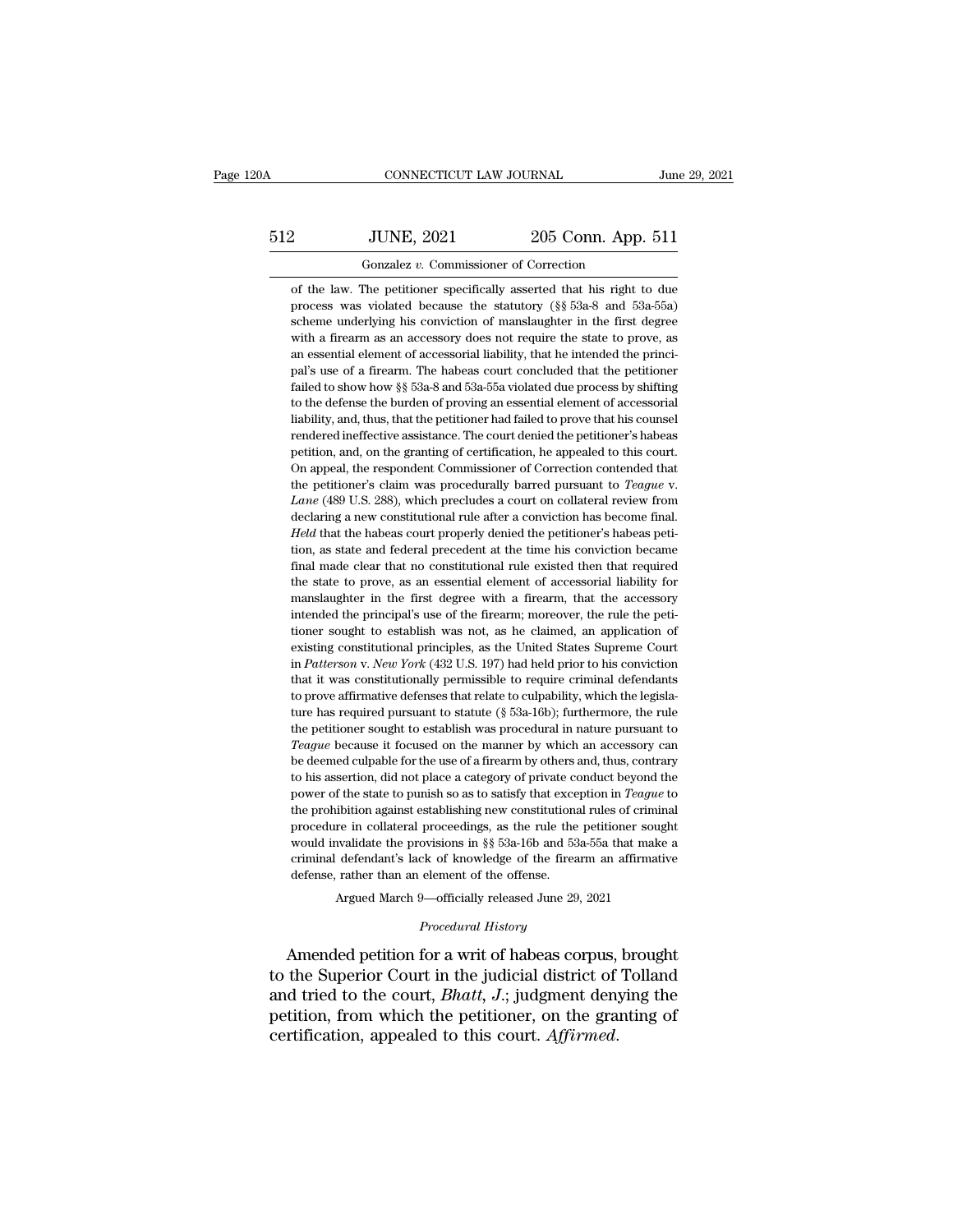| 021                | CONNECTICUT LAW JOURNAL                                    | Page 121A |
|--------------------|------------------------------------------------------------|-----------|
| 205 Conn. App. 511 | <b>JUNE, 2021</b>                                          | 513       |
|                    | Gonzalez v. Commissioner of Correction                     |           |
|                    | W <i>Theodore Koch III</i> assigned counsel for the annel- |           |

*CONNECTICUT LAW JOURNAL*<br> *Gonzalez v. Commissioner of Correction*<br> *W. Theodore Koch III*, assigned counsel, for the appel-<br>
at (petitioner). 205 Conn. App. 511<br>
Gonzalez v. (<br>
W. *Theodore Koch II*<br>
lant (petitioner).<br> *Rocco A. Chiarenzo* 

<sup>5</sup> Conn. App. 511 *JUNE*, 2021 513<br> *Gonzalez v. Commissioner of Correction*<br> *W. Theodore Koch III*, assigned counsel, for the appel-<br> *Rocco A. Chiarenza*, assistant state's attorney, with<br>
nom, on the brief, were *Maur* 205 Conn. App. 511 JUNE, 2021 513<br>
Gonzalez *v.* Commissioner of Correction<br> *W. Theodore Koch III*, assigned counsel, for the appel-<br>
lant (petitioner).<br> *Rocco A. Chiarenza*, assistant state's attorney, with<br>
whom, on th Gonzalez v. Commissioner of Correction<br>W. Theodore Koch III, assigned counsel, for the appel-<br>lant (petitioner).<br>Rocco A. Chiarenza, assistant state's attorney, with<br>whom, on the brief, were Maureen Platt, state's attor-<br>n W. Theodore Koch III, assigned counsel<br>lant (petitioner).<br>Rocco A. Chiarenza, assistant state's<br>whom, on the brief, were Maureen Plati<br>ney, and Marc G. Ramia, senior assistan<br>ney, for the appellee (respondent).<br>opinion Rocco A. Chiarenza, assistant state's attorney, with<br>nom, on the brief, were Maureen Platt, state's attor-<br>y, and Marc G. Ramia, senior assistant state's attor-<br>y, for the appellee (respondent).<br> $o_{pinion}$ <br>ALVORD, J. The peti

### *Opinion*

Frocco A. Chattenza, assistant state's attoriey, while<br>whom, on the brief, were *Maureen Platt*, state's attor-<br>ney, and *Marc G. Ramia*, senior assistant state's attor-<br>ney, for the appellee (respondent).<br>*Opinion*<br>ALVORD whold, on the blief, were *matreen*  $I$  and, state's attor-<br>ney, and *Marc G. Ramia*, senior assistant state's attor-<br>ney, for the appellee (respondent).<br> $opinion$ <br> $AlVORD, J. The pettioner, Alfredo Gonzalez, appears  
from the judgment of the habeas court denying his peti-  
tion for a writ of habeas corpus. The habeas court granted  
his pettion for certification$ his period is rained, senior assistant state's attor-<br>ney, for the appellee (respondent).<br>*Opinion*<br>ALVORD, J. The petitioner, Alfredo Gonzalez, appeals<br>from the judgment of the habeas court denying his peti-<br>tion for a wr opinion<br>
opinion<br>
ALVORD, J. The petitioner, Alfredo Gonzalez, appeals<br>
from the judgment of the habeas court denying his peti-<br>
tion for a writ of habeas corpus. The habeas court granted<br>
his petition for certification to *Opinion*<br>ALVORD, J. The petitioner, Alfredo Gonzalez, appeals<br>from the judgment of the habeas court denying his peti-<br>tion for a writ of habeas corpus. The habeas court granted<br>his petition for certification to appeal. O ALVORD, J. The petitioner, Alfredo Gonzalez, appeals<br>from the judgment of the habeas court denying his peti-<br>tion for a writ of habeas corpus. The habeas court granted<br>his petitioner claims that the habeas court improperl from the judgment of the habeas court denying his petition for a writ of habeas corpus. The habeas court granted<br>his petition for certification to appeal. On appeal, the petitioner claims that the habeas court improperly tion for a writ of habeas corpus. The habeas court granted<br>his petition for certification to appeal. On appeal, the peti-<br>tioner claims that the habeas court improperly rejected<br>his claim that his right to due process unde his petition for certification to appeal. On appeal, the petitioner claims that the habeas court improperly rejected<br>his claim that his right to due process under the federal<br>and state constitutions was violated because G tioner claims that the habeas court improperly rejected<br>his claim that his right to due process under the federal<br>and state constitutions was violated because General<br>Statutes §§ 53a-8<sup>1</sup> and 53a-55a<sup>2</sup> do not require the his claim that his right to due process under the federal<br>and state constitutions was violated because General<br>Statutes §§ 53a-8<sup>1</sup> and 53a-55a<sup>2</sup> do not require the state<br>to prove, as an essential element of accessorial l court. atutes §§ 53a-8<sup>1</sup> and 53a-55a<sup>2</sup> do not require the state<br>prove, as an essential element of accessorial liability<br>r manslaughter in the first degree with a firearm, that<br>intended the principal's use, carrying or threatene to prove, as an essential element of accessorial liability<br>for manslaughter in the first degree with a firearm, that<br>he intended the principal's use, carrying or threatened<br>use of a firearm. We affirm the judgment of the

''The

burt.<br>
Our Supreme Court on direct appeal summarized the<br>
nderlying facts as reasonably found by the jury.<sup>3</sup> "The<br>
<sup>1</sup>General Statutes § 53a-8 provides in relevant part: "(a) A person, acting<br>
th the mental state required court.<br>
Our Supreme Court on direct appeal summarized the<br>
underlying facts as reasonably found by the jury.<sup>3</sup> "The<br>
<sup>1</sup> General Statutes § 53a-8 provides in relevant part: "(a) A person, acting<br>
with the mental state re Our Supreme Court on direct appeal summarized the<br>underlying facts as reasonably found by the jury.<sup>3</sup> "The<br> $\frac{1}{1}$ General Statutes § 53a-8 provides in relevant part: "(a) A person, acting<br>with the mental state required Underlying facts as reasonably found by the jury.<sup>3</sup> "The<br>
<sup>1</sup> General Statutes § 53a-8 provides in relevant part: "(a) A person, acting<br>
with the mental state required for commission of an offense, who solicits,<br>
request For such conduct and may be prosecuted and punished as if he were the principal offender...,  $\frac{1}{2}$ <br>and  $\frac{1}{2}$  General Statutes § 53a-8 provides in relevant part: "(a) A person, acting with the mental state required <sup>1</sup> General Statutes § 53a-8 provides in relevant part: "(a) A person, acting with the mental state required for commission of an offense, who solicits, requests, commands, importunes or intentionally aids another person requests, commands, importunes or intentionally aids another person to engage in conduct which constitutes an offense shall be criminally liable for such conduct and may be prosecuted and punished as if he were the princi

requase in conduct which constitutes an offense shall be criminally liable<br>for such conduct and may be prosecuted and punished as if he were the<br>principal offender...."<br> $2^{\circ}$  General Statutes § 53a-55a provides in relev compared commission of such order and purished as if he were the principal offender. . . ."<br>
<sup>2</sup> General Statutes § 53a-55a provides in relevant part: "(a) A person is guilty of manslaughter in the first degree with a fir principal offender. . . ."<br>
<sup>2</sup> General Statutes § 53a-55a provides in relevant part: "(a) A person is<br>
guilty of manslaughter in the first degree with a firearm when he commits<br>
manslaughter in the first degree as provid <sup>2</sup> General Statutes § 53a-55a provides in relevant part: "(a) A person is guilty of manslaughter in the first degree with a firearm when he commits manslaughter in the first degree as provided in section 53a-55, and in t guilty of manslaughter in the first degree with a firearm when he commits manslaughter in the first degree as provided in section 53a-55, and in the commission of such offense he uses, or is armed with and threatens the us manslaughter in the first degree as provided in section 53a-55, and in the commission of such offense he uses, or is armed with and threatens the use of or displays or represents by his words or conduct that he possesses a commission of such offense he uses, or is armed with and threatens the commission of such offense he uses, or is armed with and threatens the use of or displays or represents by his words or conduct that he possesses a pis information. . . .'' <sup>3</sup> The petitioner appealed from the judgment of the trial court to this court, a pistol, revolver, shotgun, machine gun, rifle or other firearm. No person shall be found guilty of manslaughter in the first degree and manslaughter in the first degree with a firearm upon the same transaction but such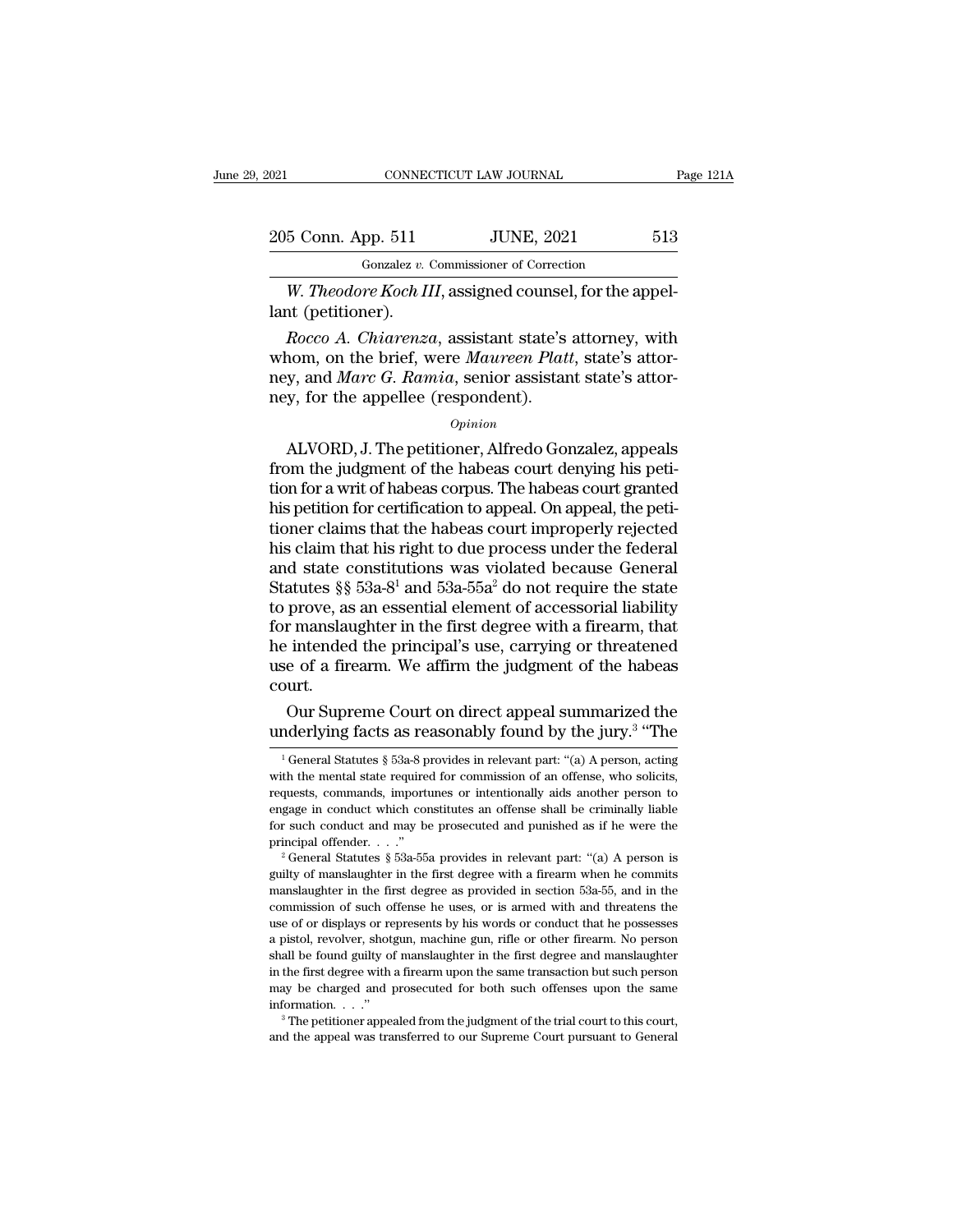## CONNECTICUT LAW JOURNAL June 29, 2021<br>514 JUNE, 2021 205 Conn. App. 511<br>Gonzalez v. Commissioner of Correction CONNECTICUT LAW JOURNAL<br>JUNE, 2021 205 Conn. App.<br>Gonzalez *v.* Commissioner of Correction<br>had engaged in an ongoing feud with

CONNECTICUT LAW JOURNAL June 29, 2021<br>
514 JUNE, 2021 205 Conn. App. 511<br>
Gonzalez v. Commissioner of Correction<br>
[petitioner] had engaged in an ongoing feud with the<br>
victim, Samuel Tirado.<sup>4</sup> On the evening of May 5, 200 Victor 1914<br>
victim, Samuel Tirado.<sup>4</sup> On the evening of May 5, 2006,<br>
the [petitioner] and three friends, Anthony Furs, Christian Bodrians and Makin Langua work out for the evening<br>
tion Bodrians and Makin Langua work out 514 JUNE, 2021 205 Conn. App. 511<br>  $\frac{6 \text{or} \text{zalez } v. \text{ Commissioner of Correction}}{[petitioner] had engaged in an ongoing feudal with the victim, Samuel Tirado.<sup>4</sup> On the evening of May 5, 2006, the [petitioner] and three friends, Anthony Furs, Christian Rodriguez and Melvin Laguna, went out for the evening in Redriques' rod GMC Yukron. Thus, the use of the use of the design of the design.$ 514 JUNE,  $2021$  205 Conn. App. 511<br>
Gonzalez v. Commissioner of Correction<br>
[petitioner] had engaged in an ongoing feud with the<br>
victim, Samuel Tirado.<sup>4</sup> On the evening of May 5, 2006,<br>
the [petitioner] and three frien Gonzalez v. Commissioner of Correction<br>
[petitioner] had engaged in an ongoing feud with the<br>
victim, Samuel Tirado.<sup>4</sup> On the evening of May 5, 2006,<br>
the [petitioner] and three friends, Anthony Furs, Chris-<br>
tian Rodrigu Gonzalez v. Commissioner of Correction<br>
[petitioner] had engaged in an ongoing feud with the<br>
victim, Samuel Tirado.<sup>4</sup> On the evening of May 5, 2006,<br>
the [petitioner] and three friends, Anthony Furs, Chris-<br>
tian Rodrig [petitioner] had engaged in an ongoing feud with the<br>victim, Samuel Tirado.<sup>4</sup> On the evening of May 5, 2006,<br>the [petitioner] and three friends, Anthony Furs, Chris-<br>tian Rodriguez and Melvin Laguna, went out for the even victim, Samuel Tirado.<sup>4</sup> On the evening of May 5, 2006,<br>the [petitioner] and three friends, Anthony Furs, Christian Rodriguez and Melvin Laguna, went out for the even-<br>ing in Rodriguez' red GMC Yukon. They stopped briefly the [petitioner] and three friends, Anthony Furs, Christian Rodriguez and Melvin Laguna, went out for the evening in Rodriguez' red GMC Yukon. They stopped briefly at one bar, and then decided to go to a bar named Bobby Al tian Rodriguez and Melvin Laguna, went out for the evening in Rodriguez' red GMC Yukon. They stopped briefly<br>at one bar, and then decided to go to a bar named Bobby<br>Allen's in Waterbury because they knew that the victim<br>we ing in Rodriguez' red GMC Yukon. They stopped briefly<br>at one bar, and then decided to go to a bar named Bobby<br>Allen's in Waterbury because they knew that the victim<br>went there frequently, and they wanted to start a fight<br>w at one bar, and then decided to go to a bar named Bobby<br>Allen's in Waterbury because they knew that the victim<br>went there frequently, and they wanted to start a fight<br>with him. En route to Bobby Allen's, the [petitioner]<br>o Allen's in Waterbury because they knew that the victim<br>went there frequently, and they wanted to start a fight<br>with him. En route to Bobby Allen's, the [petitioner]<br>observed that there were two guns in the Yukon, in<br>additi went there frequently, and they wanted to start a fight<br>with him. En route to Bobby Allen's, the [petitioner]<br>observed that there were two guns in the Yukon, in<br>addition to a razor blade that he intended to use in that<br>fig with him. En route to Bobby Allen's, the [petitioner observed that there were two guns in the Yukon, in addition to a razor blade that he intended to use in tha fight, and remarked that, if he had the money, he would give Served and ancreasing button galax in the Takon, in<br>
dition to a razor blade that he intended to use in that<br>
the, and remarked that, if he had the money, he would<br>
ve it to Furs to 'clap,' or shoot, the victim. Rodriguez, dialation to a rialist blade dual ite interfaced to disc in that<br>fight, and remarked that, if he had the money, he would<br>give it to Furs to 'clap,' or shoot, the victim. Rodriguez,<br>who also disliked the victim, then offere

home. When he rejoined the group, Furs gave the results also disliked the victim, then offered to pay Furs \$1000 to shoot the victim, which Furs accepted.<br>
"When they arrived at Bobby Allen's, the [petitioner]<br>
left the gr give it is 1 ans to elapt, of shoot, are vielant hold gas to also disliked the victim, then offered to pay Furs \$1000 to shoot the victim, which Furs accepted.<br>
"When they arrived at Bobby Allen's, the [petitioner]<br>
left t  $\frac{1}{2}$  and  $\frac{1}{2}$  and  $\frac{1}{2}$  and  $\frac{1}{2}$  and  $\frac{1}{2}$  are  $\frac{1}{2}$  and  $\frac{1}{2}$  are  $\frac{1}{2}$  are  $\frac{1}{2}$  are  $\frac{1}{2}$  are  $\frac{1}{2}$  are  $\frac{1}{2}$  are  $\frac{1}{2}$  are  $\frac{1}{2}$  are  $\frac{1}{2}$  are  $\frac{1}{2}$  a "When they arrived at Bobby Allen's, the [petitioner]<br>left the group briefly to urinate behind a nearby funeral<br>home. When he rejoined the group, Furs gave the [peti-<br>tioner] the keys to the Yukon and told him to go get<br>th "When they arrived at Bobby Allen's, the [petitioner]<br>left the group briefly to urinate behind a nearby funeral<br>home. When he rejoined the group, Furs gave the [peti-<br>tioner] the keys to the Yukon and told him to go get<br>th left the group briefly to urinate behind a nearby funeral<br>home. When he rejoined the group, Furs gave the [peti-<br>tioner] the keys to the Yukon and told him to go get<br>the truck because the victim was nearby speaking with<br>Ro home. When he rejoined the group, Furs gave the [petitioner] the keys to the Yukon and told him to go get<br>the truck because the victim was nearby speaking with<br>Rodriguez. The [petitioner] and Furs then drove a short<br>distan tioner] the keys to the Yukon and told him to go get<br>the truck because the victim was nearby speaking with<br>Rodriguez. The [petitioner] and Furs then drove a short<br>distance toward Bobby Allen's in the Yukon, and Furs,<br>upon the truck because the victim was nearby speaking with<br>Rodriguez. The [petitioner] and Furs then drove a short<br>distance toward Bobby Allen's in the Yukon, and Furs,<br>upon spotting the victim and Rodriguez outside the bar,<br>ju upon spotting the victim and Rodriguez outside the bar,<br>jumped out of the Yukon and shot the victim in the<br>chest with a black handgun, mortally wounding him.<br>Rodriguez and Laguna then fled the scene on foot, while<br>statutes % jumped out of the Yukon a<br>chest with a black handgun<br>Rodriguez and Laguna then fl<br>Statutes  $\S~51-199$  (c) and Practice Book<br>490, 492 n.3, 15 A.3d 1049 (2011).<br><sup>4</sup> "The victim was the best friend of est with a black handgun, mortally wounding him.<br>
driguez and Laguna then fled the scene on foot, while<br>
tutes § 51-199 (c) and Practice Book § 65-1. *State v. Gonzalez*, 300 Conn.<br>
, 492 n.3, 15 A.3d 1049 (2011).<br>
"The vi

Foodriguez and Laguna then fled the scene on foot, while<br>Statutes § 51-199 (c) and Practice Book § 65-1. *State v. Gonzalez*, 300 Conn.<br>490, 492 n.3, 15 A.3d 1049 (2011).<br><sup>4</sup> "The victim was the best friend of Michael Bore of manslaughter charges after he fatally stabbed Jose Gonzalez, the [petition-<br>er's] brother, during a melee at a Waterbury gas station. At one of the court<br>hearings in that case, the victim chanted, 'free Mike Borelli, fu Statutes § 51-199 (c) and Practice Book § 65-1. *State* v. *Gonzalez*, 300 Conn.<br>490, 492 n.3, 15 A.3d 1049 (2011).<br><sup>4</sup> "The victim was the best friend of Michael Borelli, who was convicted<br>of manslaughter charges after h 490, 492 n.3, 15 A.3d 1049 (2011).<br>
<sup>4</sup> "The victim was the best friend of Michael Borelli, who was convicted<br>
of manslaughter charges after he fatally stabbed Jose Gonzalez, the [petition-<br>
er's] brother, during a melee a <sup>1</sup> "The victim was the best friend of Michael Borelli, who was convicted of manslaughter charges after he fatally stabbed Jose Gonzalez, the [petition-<br>er's] brother, during a melee at a Waterbury gas station. At one of t of manslaughter charges after he fatally stabbed Jose Gonzalez, the [petition-<br>er's] brother, during a melee at a Waterbury gas station. At one of the court<br>hearings in that case, the victim chanted, 'free Mike Borelli, fu er's] brother, during a melee at a Waterbury gas station. At one of the court<br>hearings in that case, the victim chanted, 'free Mike Borelli, fuck Peach,' in<br>reference to the [petitioner], whose nickname is 'Peachy.' Therea hearings in that case, the victim chanted, 'free Mike Borelli, fuck Peach,' in reference to the [petitioner], whose nickname is 'Peachy.' Thereafter, the [petitioner] often stated that he blamed the victim for his brother reference to the [petitioner], whose nickname is 'Peachy.' Thereafter, the [petitioner] often stated that he blamed the victim for his brother's death and wanted revenge. The victim further antagonized the [petitioner] one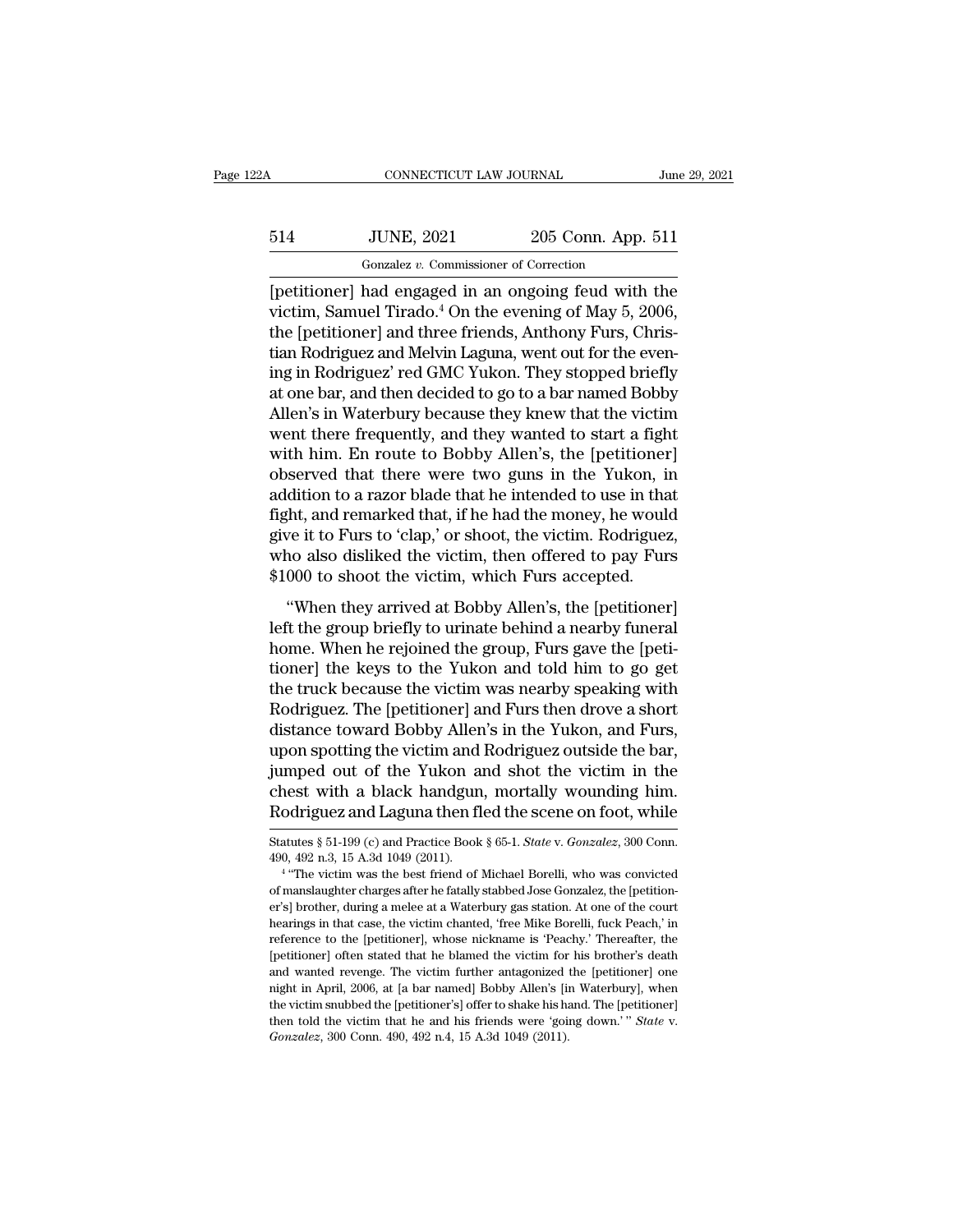## 021 CONNECTICUT LAW JOURNAL Page 123A<br>
205 Conn. App. 511 JUNE, 2021 515<br>
Gonzalez v. Commissioner of Correction CONNECTICUT LAW JOURNAL<br>
pp. 511 JUNE, 2021<br>
Gonzalez *v.* Commissioner of Correction<br>
e Inetitioner1 drove off in the Yukon

Fage 123A<br>
The Equal CONNECTICUT LAW JOURNAL Page 123A<br>
The Equal Consistence of Correction<br>
Furs and the [petitioner] drove off in the Yukon to a<br>
friend's nearby apartment on South Main Street. There-205 Conn. App. 511 JUNE, 2021 515<br>
Gonzalez v. Commissioner of Correction<br>
Furs and the [petitioner] drove off in the Yukon to a<br>
friend's nearby apartment on South Main Street. There-<br>
after, with the assistance of friend 205 Conn. App. 511 JUNE, 2021 515<br>  $\frac{1}{2}$  Gonzalez v. Commissioner of Correction<br>
Furs and the [petitioner] drove off in the Yukon to a<br>
friend's nearby apartment on South Main Street. There-<br>
after, with the assistanc 205 Conn. App. 511 JUNE, 2021 515<br>
Gonzalez v. Commissioner of Correction<br>
Furs and the [petitioner] drove off in the Yukon to a<br>
friend's nearby apartment on South Main Street. There-<br>
after, with the assistance of frien Gonzalez v. Commissioner of Correction<br>
Furs and the [petitioner] drove off in the Yukon to a<br>
friend's nearby apartment on South Main Street. There-<br>
after, with the assistance of friends, Furs<sup>5</sup> and the [peti-<br>
tioner] Furs and the [petitioner] drove off in the Yukon to a<br>friend's nearby apartment on South Main Street. There-<br>after, with the assistance of friends, Furs<sup>5</sup> and the [peti-<br>tioner] fled separately from the apartment, and th Furs and the [petitioner] drove off in the Yukon to a<br>friend's nearby apartment on South Main Street. There-<br>after, with the assistance of friends, Furs<sup>5</sup> and the [peti-<br>tioner] fled separately from the apartment, and the ter, with the assistance of friends, Furs<sup>5</sup> and the [peti-<br>
inner] fled separately from the apartment, and the [peti-<br>
inner] subsequently disposed of the gun, first by hiding<br>
in a woodpile at his mother's home, and late tioner] fled separately from the apartment, and the [petitioner] subsequently disposed of the gun, first by hiding<br>it in a woodpile at his mother's home, and later by<br>throwing it into Pritchard's Pond (pond) in Waterbury.<br>

tioner] subsequently disposed of the gun, first by hiding<br>it in a woodpile at his mother's home, and later by<br>throwing it into Pritchard's Pond (pond) in Waterbury.<br>"Thereafter, Waterbury police officers investigating<br>the it in a woodpile at his mother's home, and later by<br>throwing it into Pritchard's Pond (pond) in Waterbury.<br>"Thereafter, Waterbury police officers investigating<br>the shooting questioned the [petitioner] after arresting<br>him o throwing it into Pritchard's Pond (pond) in Waterbury.<br>
"Thereafter, Waterbury police officers investigating<br>
the shooting questioned the [petitioner] after arresting<br>
him on an outstanding motor vehicle warrant on May<br>
6, "Thereafter, Waterbury police officers investigating<br>the shooting questioned the [petitioner] after arresting<br>him on an outstanding motor vehicle warrant on May<br>6, 2006. The [petitioner] initially gave a statement deny-<br>i "Thereafter, Waterbury police officers investigating<br>the shooting questioned the [petitioner] after arresting<br>him on an outstanding motor vehicle warrant on May<br>6, 2006. The [petitioner] initially gave a statement deny-<br>in the shooting questioned the [petitioner] after arresting<br>him on an outstanding motor vehicle warrant on May<br>6, 2006. The [petitioner] initially gave a statement deny-<br>ing any involvement in the incident. Subsequently, on<br>M him on an outstanding motor vehicle warrant on May<br>6, 2006. The [petitioner] initially gave a statement deny-<br>ing any involvement in the incident. Subsequently, on<br>May 15, 2006, the Waterbury police reinterviewed the<br>[pet 6, 2006. The [petitioner] initially gave a statement deny-<br>ing any involvement in the incident. Subsequently, on<br>May 15, 2006, the Waterbury police reinterviewed the<br>[petitioner], at which time he admitted disposing of th ing any involvement in the incident. Subsequently, on<br>May 15, 2006, the Waterbury police reinterviewed the<br>[petitioner], at which time he admitted disposing of the<br>gun by throwing it into the pond. The [petitioner] then<br>ac May 15, 2006, the Waterbury police reinterviewed the<br>[petitioner], at which time he admitted disposing of the<br>gun by throwing it into the pond. The [petitioner] then<br>accompanied the officers to the pond and showed them<br>wh [petitioner], at which time he admitted disposing of the<br>gun by throwing it into the pond. The [petitioner] then<br>accompanied the officers to the pond and showed them<br>where he had thrown the gun, which enabled a dive<br>team there are made unrown the gun, which enabled a diveryon to trial in this case, functioner and the police and statement admitting that he had lied in his initial "Prior to trial in this case, Furs pleaded guilty to murder a team to recover it several days later.<sup>6</sup> After they returned<br>to the police station, the [petitioner] gave the police a<br>second statement admitting that he had lied in his initial<br><sup>5</sup> "Prior to trial in this case, Furs plea

<sup>&</sup>lt;sup>5</sup> "Prior to trial in this case, Furs pleaded guilty to murder and was sento the police station, the [petitioner] gave the police a second statement admitting that he had lied in his initial  $\frac{1}{5}$  "Prior to trial in this case, Furs pleaded guilty to murder and was sentenced to forty-seven y second statement admitting that he had lied in his initial  $\frac{1}{5}$  "Prior to trial in this case, Furs pleaded guilty to murder and was sentenced to forty-seven years imprisonment. See *Furs v. Superior Court*, 298 Conn. <sup>5</sup> "Prior to trial in this case, Furs pleaded guilty to murder and was sentenced to forty-seven years imprisonment. See *Furs v. Superior Court*, 298 Conn. 404, 407, 3 A.3d 912 (2010). As is detailed in the record of the tenced to forty-seven years imprisonment. See *Furs v. Superior Court*, 298 Conn. 404, 407, 3 A.3d 912 (2010). As is detailed in the record of the trial in the present case, as well as our [Supreme Court's] opinion in *Fu* com. 404, 407, 3 A.3d 912 (2010). As is detailed in the record of the trial<br>in the present case, as well as our [Supreme Court's] opinion in *Furs*,<br>although the state subpoenaed Furs to testify at the [petitioner's] tria in the present case, as well as our [Supreme Court's] opinion in *Furs*, although the state subpoenaed Furs to testify at the [petitioner's] trial, he refused to testify on the ground that to do so would violate his privil and though the state subpoenaed Furs to testify at the [petitioner's] trial, he refused to testify on the ground that to do so would violate his privilege against self-incrimination given a pending habeas corpus proceeding refused to testify on the ground that to do so would violate his privilege against self-incrimination given a pending habeas corpus proceeding in his case, notwithstanding the state's offer of use immunity. Id.,  $407-409$ image against self-incrimination given a pending habeas corpus proceeding in his case, notwithstanding the state's offer of use immunity. Id., 407–409. The trial court held Furs in summary criminal contempt and sentenced h ease, notwithstanding the state's offer of use immunity. Id., 407–409. The trial court held Furs in summary criminal contempt and sentenced him to six months imprisonment consecutive to his murder sentence as a consequence trial court held Furs in summary criminal contempt and sentenced him to<br>six months imprisonment consecutive to his murder sentence as a conse-<br>quence of his failure to testify, concluding that the prosecutor's offer of us nity under General Statutes § 54-47a. Id., 406, 411–12." *State* v. *Gonzalez*, 300 Conn. 493 n.5, 15 A.3d 1049 (2011). <sup>406</sup> The state of the bullet sensor and conserver of this failure to testify, concluding that the pro immunity was sufficient to protect Furs' fifth amendment rights. Id., 409–10. [Our Supreme Court] subsequently granted Furs' writ of error from that contempt finding, concluding that he was entitled to full transactional Four Suppreme Court] subsequently granted Furs' writ of error from that contempt finding, concluding that he was entitled to full transactional immunity under General Statutes § 54-47a. Id., 406, 411–12." *State* v. *Gonz* 

contempt finding, concluding that he was entitled to full transactional immu-<br>nity under General Statutes § 54-47a. Id., 406, 411–12." *State* v. *Gonzalez*,<br>300 Conn. 493 n.5, 15 A.3d 1049 (2011).<br><sup>6</sup> "Investigators subse nity under General Statutes § 54-47a. Id., 406, 411–12." State v. Gonzalez, 300 Conn. 493 n.5, 15 A.3d 1049 (2011).<br>
"Through that this gun had fired the bullet that was recovered from the victim's chest and had ejected a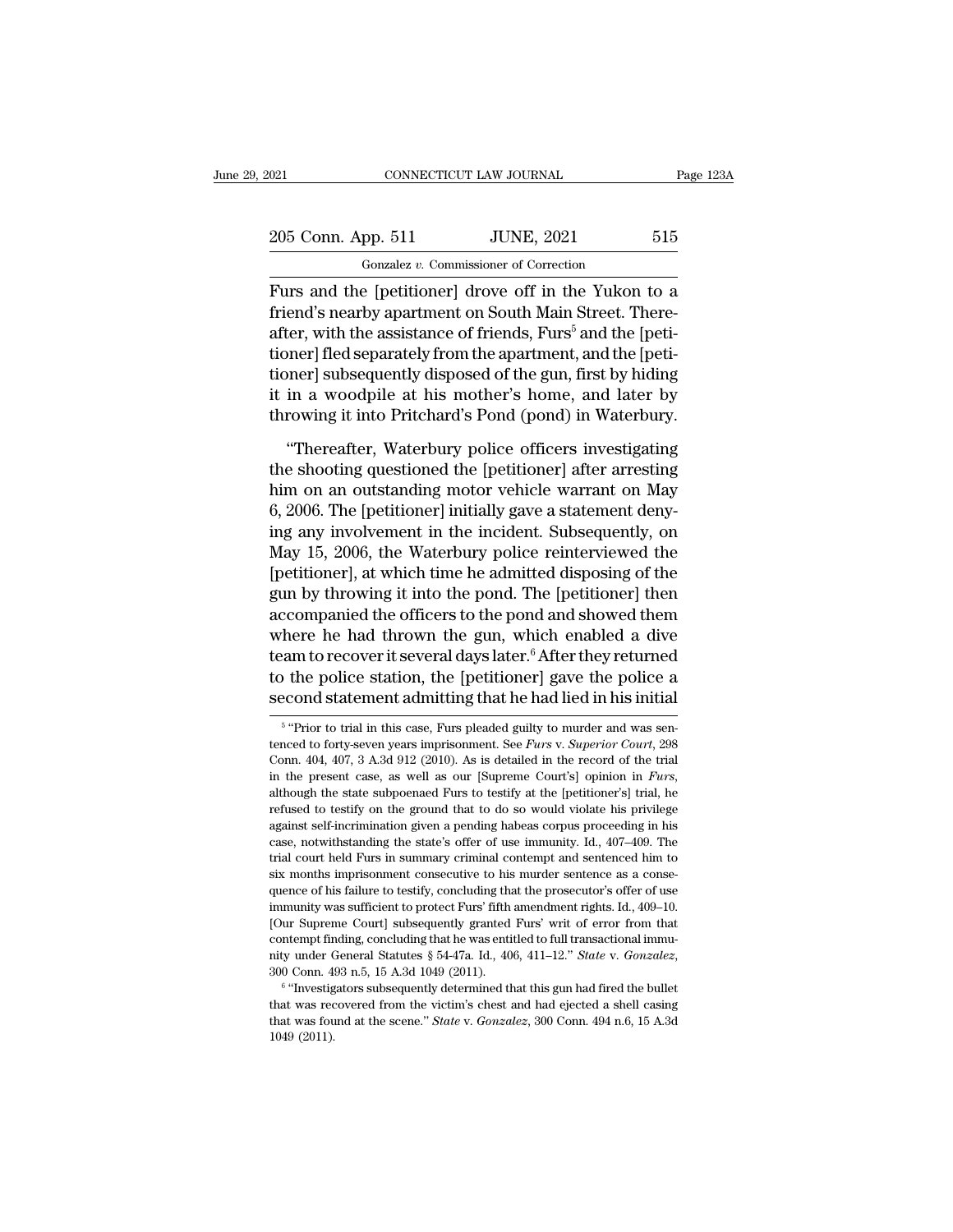| 4Α  | CONNECTICUT LAW JOURNAL                                                                   |                    | June 29, 2021 |
|-----|-------------------------------------------------------------------------------------------|--------------------|---------------|
| 516 | <b>JUNE, 2021</b>                                                                         | 205 Conn. App. 511 |               |
|     | Gonzalez v. Commissioner of Correction                                                    |                    |               |
|     | statement and explaining his role in the events leading<br>to and following the shooting. |                    |               |
|     | "The state charged the [petitioner] in a six count sub-                                   |                    |               |

<sup>6</sup><br>
<sup>Gonzalez v. Commissioner of Correction<br>
atement and explaining his role in the events leading<br>
and following the shooting.<br>
"The state charged the [petitioner] in a six count sub-<br>
tute information with murder as an</sup> 516 JUNE, 2021 205 Conn. App. 511<br>
Gonzalez v. Commissioner of Correction<br>
statement and explaining his role in the events leading<br>
to and following the shooting.<br>
"The state charged the [petitioner] in a six count substi Gonzalez v. Commissioner of Correction<br>
statement and explaining his role in the events leading<br>
to and following the shooting.<br>
"The state charged the [petitioner] in a six count sub-<br>
stitute information with murder as statement and explaining his role in the events leading<br>to and following the shooting.<br>"The state charged the [petitioner] in a six count sub-<br>stitute information with murder as an accessory in vio-<br>lation of § 53a-8 and G statement and explaining his role in the events leading<br>to and following the shooting.<br>"The state charged the [petitioner] in a six count sub-<br>stitute information with murder as an accessory in vio-<br>lation of §§ 53a-8 and to and following the shooting.<br>
"The state charged the [petitioner] in a six count substitute information with murder as an accessory in violation of § 53a-8 and General Statutes § 53a-54a (a), conspiracy to commit murder "The state charged the [petitioner] in a six count substitute information with murder as an accessory in violation of § 53a-8 and General Statutes § 53a-54a (a), conspiracy to commit murder in violation of General Statute stitute information with murder as an accessory in violation of § 53a-8 and General Statutes § 53a-54a (a), conspiracy to commit murder in violation of General Statutes §§ 53a-48 and 53a-54a, manslaughter in the first deg lation of § 53a-8 and General Statutes § 53a-54a (a),<br>conspiracy to commit murder in violation of General<br>Statutes §§ 53a-48 and 53a-54a, manslaughter in the first<br>degree with a firearm as an accessory in violation of<br>§§ conspiracy to commit murder in violation of General Statutes §§ 53a-48 and 53a-54a, manslaughter in the first degree with a firearm as an accessory in violation of §§ 53a-8 and 53a-55a, conspiracy to commit assault in the Statutes §§ 53a-48 and 53a-54a, manslaughter in the first<br>degree with a firearm as an accessory in violation of<br>§§ 53a-8 and 53a-55a, conspiracy to commit assault in<br>the first degree in violation of § 53a-48 and General<br>S degree with a firearm as an accessory in violation of  $\S$ § 53a-8 and 53a-55a, conspiracy to commit assault in the first degree in violation of  $\S$  53a-48 and General Statutes  $\S$  53a-59 (a) (5), hindering prosecution in t §§ 53a-8 and 53a-55a, conspiracy to commit assault in<br>the first degree in violation of § 53a-48 and General<br>Statutes § 53a-59 (a) (5), hindering prosecution in the<br>second degree in violation of General Statutes § 53a-<br>166 the first degree in violation of  $\S$  53a-48 and General<br>Statutes  $\S$  53a-59 (a) (5), hindering prosecution in the<br>second degree in violation of General Statutes  $\S$  53a-<br>166, and criminal possession of a firearm in violat Statutes § 53a-59 (a) (5), hindering prosecution in the<br>second degree in violation of General Statutes § 53a-<br>166, and criminal possession of a firearm in violation<br>of General Statutes § 53a-217 (a) (1). The [petitioner]<br> second degree in violation of General Statutes  $\S$  53a-166, and criminal possession of a firearm in violation<br>of General Statutes  $\S$  53a-217 (a) (1). The [petitioner]<br>elected a jury trial. After evidence, the trial court of General Statutes § 53a-217 (a) (1). The [petitioner]<br>elected a jury trial. After evidence, the trial court denied<br>the [petitioner's] motion for acquittal. The jury returned<br>a verdict finding him not guilty of accessory of General Statutes § 53a-217 (a) (1). The [petitioner]<br>elected a jury trial. After evidence, the trial court denied<br>the [petitioner's] motion for acquittal. The jury returned<br>a verdict finding him not guilty of accessory elected a jury trial. After evidence, the trial court denied<br>the [petitioner's] motion for acquittal. The jury returned<br>a verdict finding him not guilty of accessory to murder<br>and conspiracy to commit murder, but guilty on the [petitioner's] motion for acquittal. The jury returned<br>a verdict finding him not guilty of accessory to murder<br>and conspiracy to commit murder, but guilty on all<br>other counts. The trial court [*Miano*, *J*.] rendered a a verdict finding him not guilty of accessory to murder<br>and conspiracy to commit murder, but guilty on all<br>other counts. The trial court [*Miano*, *J*.] rendered a judg-<br>ment of conviction in accordance with the jury's ve and conspiracy to commit murder, but guilty on all<br>other counts. The trial court [*Miano*, *J*.] rendered a judg-<br>ment of conviction in accordance with the jury's verdict<br>and sentenced the [petitioner] to a total effective other counts. The<br>ment of convictio<br>and sentenced th<br>tence of thirty-eig<br>of special parole.'<br>ted.) *State* v. *Gon*<br>1049 (2011).<br>The petitioner' ent of conviction in accordance with the jury's verdict<br>d sentenced the [petitioner] to a total effective sen-<br>nce of thirty-eight years imprisonment, with ten years<br>special parole." (Footnote in original; footnote omit-<br>d and sentenced the [petitioner] to a total effective sentence of thirty-eight years imprisonment, with ten years<br>of special parole." (Footnote in original; footnote omit-<br>ted.) State v. Gonzalez, 300 Conn. 490, 492–95, 15 A

tence of thirty-eight years imprisonment, with ten years<br>of special parole." (Footnote in original; footnote omit-<br>ted.) *State* v. *Gonzalez*, 300 Conn. 490, 492–95, 15 A.3d<br>1049 (2011).<br>The petitioner's sole claim on di of special parole." (Footnote in original; footnote omit-<br>ted.) *State* v. *Gonzalez*, 300 Conn. 490, 492–95, 15 A.3d<br>1049 (2011).<br>The petitioner's sole claim on direct appeal to our<br>Supreme Court was that "the trial court ted.) *State* v. *Gonzalez*, 300 Conn. 490, 492–95, 15 A.3d<br>1049 (2011).<br>The petitioner's sole claim on direct appeal to our<br>Supreme Court was that "the trial court improperly<br>instructed the jury regarding the elements of preme Court was that "the trial court improperly<br>structed the jury regarding the elements of the offense<br>manslaughter in the first degree with a firearm as<br>accessory.<sup>7</sup> Specifically, the [petitioner] claim[ed]<br>"After expl instructed the jury regarding the elements of the offense<br>of manslaughter in the first degree with a firearm as<br>an accessory.<sup>7</sup> Specifically, the [petitioner] claim[ed]<br> $\frac{1}{4}$ <br> $\frac{1}{4}$ <br> $\frac{1}{4}$   $\frac{1}{4}$   $\frac{1}{4}$ 

 $7$  "  $\Lambda$  ft  $\Omega$ of manslaughter in the first degree with a firearm as<br>an accessory.<sup>7</sup> Specifically, the [petitioner] claim[ed]<br> $\frac{1}{4}$ <br> $\frac{1}{4}$   $\frac{1}{4}$   $\frac{1}{4}$   $\frac{1}{4}$   $\frac{1}{4}$   $\frac{1}{4}$   $\frac{1}{4}$   $\frac{1}{4}$   $\frac{1}{4}$   $\frac{1}{4}$ or manisialization in the mist degree with a meanin as<br>an accessory.<sup>7</sup> Specifically, the [petitioner] claim[ed]<br> $\frac{1}{100}$ <br> $\frac{1}{100}$   $\frac{1}{100}$   $\frac{1}{100}$  are principles of accessorial liability generally in the<br>con First degree with a firearm, the following elements each must be proved beyond a reasonable doubt: Number one, that the forest proved beyond a reasonable doubt: Number one, that the [petitioner]  $\ldots$  had the first degree <sup>7</sup> "After explaining the principles of accessorial liability generally in the context of the murder charge, the trial court instructed the jury in relevant part that, [u]nder the accessorial theory of liability, as I've context of the murder charge, the trial court instructed the jury in relevant part that, [u]nder the accessorial theory of liability, as I've defined it, in order for the state to prove the offense of accessory to manslau part that, [u]nder the accessorial theory of liability, as I've defined it, in order for the state to prove the offense of accessory to manslaughter in the first degree with a firearm, the following elements each must be order for the state to prove the offense of accessory to manslaughter in the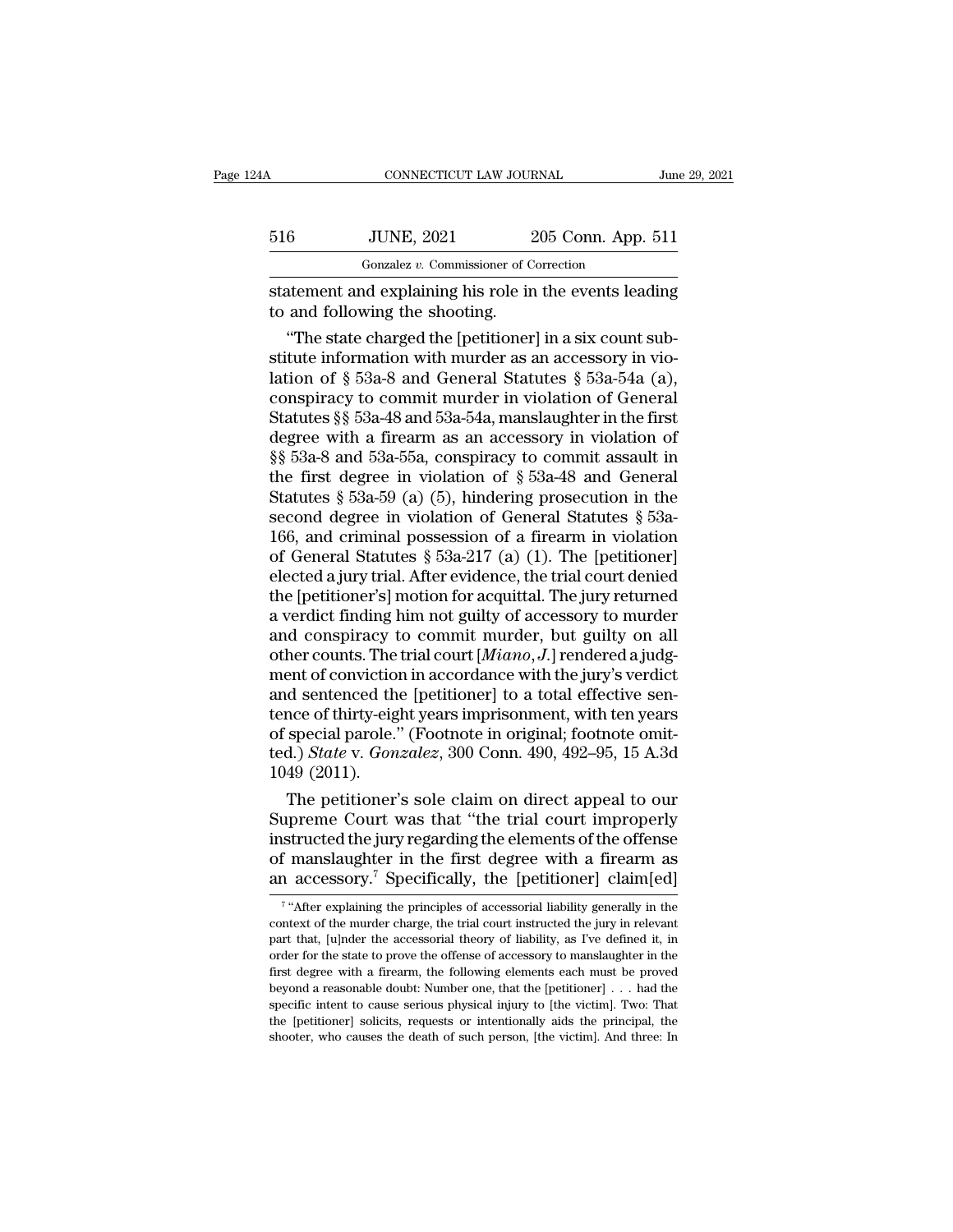| 2021                                                 | CONNECTICUT LAW JOURNAL                | Page 125A |
|------------------------------------------------------|----------------------------------------|-----------|
| 205 Conn. App. 511                                   | <b>JUNE, 2021</b>                      | 517       |
|                                                      | Gonzalez v. Commissioner of Correction |           |
| that accessorial liability under 8.53a-8 encompasses |                                        |           |

 $\begin{array}{lll}\n \text{021} & \text{CONRECTICUT LAW JOURNAL} & \text{Page 125A} \\
 \hline\n & \text{205 Conn. App. 511} & \text{JUNE, 2021} & \text{517} \\
 \hline\n & \text{Gonzalez } v. \text{ Commissioner of Correction} \\
 \text{that accessible in this case, both the specific intent to cause a result, in this case,}\n \end{array}$ 205 Conn. App. 511 JUNE, 2021 517<br>
Gonzalez v. Commissioner of Correction<br>
that accessorial liability under  $\S$  53a-8 encompasses<br>
both the specific intent to cause a result, in this case,<br>
to cause the victim serious phy 205 Conn. App. 511 JUNE, 2021 517<br>
Conzalez v. Commissioner of Correction<br>
that accessorial liability under  $\S$  53a-8 encompasses<br>
both the specific intent to cause a result, in this case,<br>
to cause the victim serious phy 205 Conn. App. 511 JUNE, 2021 517<br>
Gonzalez v. Commissioner of Correction<br>
that accessorial liability under  $\S$  53a-8 encompasses<br>
both the specific intent to cause a result, in this case,<br>
to cause the victim serious phy Gonzalez v. Commissioner of Correction<br>that accessorial liability under § 53a-8 encompasses<br>both the specific intent to cause a result, in this case,<br>to cause the victim serious physical injury, as well as<br>the general int with a firearm, including the use, carrying or threatend use of a firearm, including the use, carrying or threatened use of a firearm, including the use, carrying or threatened use of a firearm." (Footnote added; internal that accessorial liability under  $\S$  53a-8 encompasses<br>both the specific intent to cause a result, in this case,<br>to cause the victim serious physical injury, as well as<br>the general intent to perform the physical acts that both the specific intent to cau<br>to cause the victim serious pl<br>the general intent to perform ti<br>stitute the offense of manslau<br>with a firearm, including the us<br>use of a firearm." (Footnote a<br>marks omitted.) Id., 495.<br>Our S e general intent to perform the physical acts that contrate the offense of manslaughter in the first degree<br>th a firearm, including the use, carrying or threatened<br>e of a firearm." (Footnote added; internal quotation<br>arks stitute the offense of manslaughter in the first degree<br>with a firearm, including the use, carrying or threatened<br>use of a firearm." (Footnote added; internal quotation<br>marks omitted.) Id., 495.<br>Our Supreme Court rejected

with a firearm, including the use, carrying or threatened<br>use of a firearm." (Footnote added; internal quotation<br>marks omitted.) Id., 495.<br>Our Supreme Court rejected the petitioner's claim<br>that the trial court improperly use of a firearm." (Footnote added; internal quotation<br>marks omitted.) Id., 495.<br>Our Supreme Court rejected the petitioner's claim<br>that the trial court improperly instructed the jury. Spe-<br>cifically, our Supreme Court conc marks omitted.) Id., 495.<br>
Our Supreme Court rejected the petitioner's claim<br>
that the trial court improperly instructed the jury. Spe-<br>
cifically, our Supreme Court concluded that the trial<br>
court's instruction conformed Our Supreme Court rejected the petitioner's claim<br>that the trial court improperly instructed the jury. Spe-<br>cifically, our Supreme Court concluded that the trial<br>court's instruction conformed with *State* v. *Miller*, 95<br> Our Supreme Court rejected the petitioner's claim<br>that the trial court improperly instructed the jury. Spe-<br>cifically, our Supreme Court concluded that the trial<br>court's instruction conformed with *State* v. *Miller*, 95<br> that the trial court improperly instructed the jury. Specifically, our Supreme Court concluded that the trial court's instruction conformed with *State* v. *Miller*, 95 Conn. App. 362, 896 A.2d 844, cert. denied, 279 Conn cifically, our Supreme Court concluded that the trial<br>court's instruction conformed with *State* v. *Miller*, 95<br>Conn. App. 362, 896 A.2d 844, cert. denied, 279 Conn.<br>907, 901 A.2d 1228 (2006), which "properly articulated<br> court's instruction conformed with *State* v. *Muller*, 95<br>Conn. App. 362, 896 A.2d 844, cert. denied, 279 Conn.<br>907, 901 A.2d 1228 (2006), which "properly articulated<br>the elements of accessorial liability under § 53a-8 fo the elements of accessorial nability under § 53a-8 for<br>manslaughter in the first degree with a firearm in viola-<br>tion of § 53a-55a," and declined the petitioner's "invita-<br>tion to overrule that decision." *State* v. *Gonza* manslaughter in the first degree with a firearm in violation of § 53a-55a," and declined the petitioner's "invitation to overrule that decision." *State* v. *Gonzalez*, supra, the commission of such offense the principal,

defined as any pistol, revolver or other weapon, whether loaded or unloaded, from which a shot may be discharged. You must find that the firearm was operable at the time of the offense.<br>"The [petitioner] subsequently took from which a shot may be discharged. You must find that the firearm was operable at the time of the offense.<br>
"The [petitioner] subsequently took an exception to this portion of the charge, seeking reinstruction on this po from the act of the offense.<br>
"The [petitioner] subsequently took an exception to this portion of the<br>
charge, seeking reinstruction on this point. The trial court denied that<br>
request, rejecting the [petitioner's] argumen "The [petitioner] subsequently took an exception to this portion of the charge, seeking reinstruction on this point. The trial court denied that request, rejecting the [petitioner's] argument that the accessory must have t charge, seeking reinstruction on this point. The trial court denied that request, rejecting the [petitioner's] argument that the accessory must have the intention that a firearm be used, not only the principal have the int request, rejecting the [petitioner's] argument that the accessory must have the intention that a firearm be used, not only the principal have the intent to use a firearm and use a firearm, but that the accessory must have the intention that a firearm be used, not only the principal have the intent to use a firearm and use a firearm, but that the accessory must have the intention. That court agreed with the state's position that the firearm to use a firearm and use a firearm, but that the accessory must have the

tion of § 53a-55a," and declined the petitioner's "invitation to overrule that decision." *State* v. *Gonzalez*, supra, the commission of such offense the principal, the shooter, uses a firearm. After explaining each of t tion to overrule that decision." *State* v. *Gonzalez*, supra,<br>the commission of such offense the principal, the shooter, uses a firearm.<br>After explaining each of the three elements individually, including that the<br>jury h reasonable doubt . . . . that the perincipal, the shooter, uses a firearm.<br>After explaining each of the three elements individually, including that the<br>jury had to find that the [petitioner] had the specific intent to caus the commission of such offense the principal, the shooter, uses a firearm.<br>After explaining each of the three elements individually, including that the<br>jury had to find that the [petitioner] had the specific intent to caus After explaining each of the three elements individually, including that the jury had to find that the [petitioner] had the specific intent to cause serious physical injury to [the victim], and that the state must prove b The third element is that the state must prove beyond a reasonable doubt  $\ldots$  that the [petitioner] had the state must prove beyond a reasonable doubt  $\ldots$  that the [petitioner] did solicit, request or intentionally aid between in the commission of the victim], and that the state must prove beyond a reasonable doubt  $\ldots$  that the [petitioner] did solicit, request or intentionally aid another person, the principal, to engage in conduct w problem as any between the interioner] did solicit, request or intentionally aid another person, the principal, to engage in conduct which constitutes [the] crime of manslaughter in the first degree, the trial court noted From which a shot may be discharged. You must find that the firearm was operable during that the third element is that the state must prove beyond a reasonable doubt that in the commission of this offense the principal, [F ally aid another person, the principal, to engage in conduct which constitutes [the] crime of manslaughter in the first degree, the trial court noted that the third element is that the state must prove beyond a reasonable Figure 2.1 The entire state must prove beyond a reasonable doubt<br>at in the commission of this offense the principal, [Furs], uses a firearm,<br>fined as any pistol, revolver or other weapon, whether loaded or unloaded,<br>om whi that in the commission of this offense the principal, [Furs], uses a firearm, defined as any pistol, revolver or other weapon, whether loaded or unloaded, from which a shot may be discharged. You must find that the firearm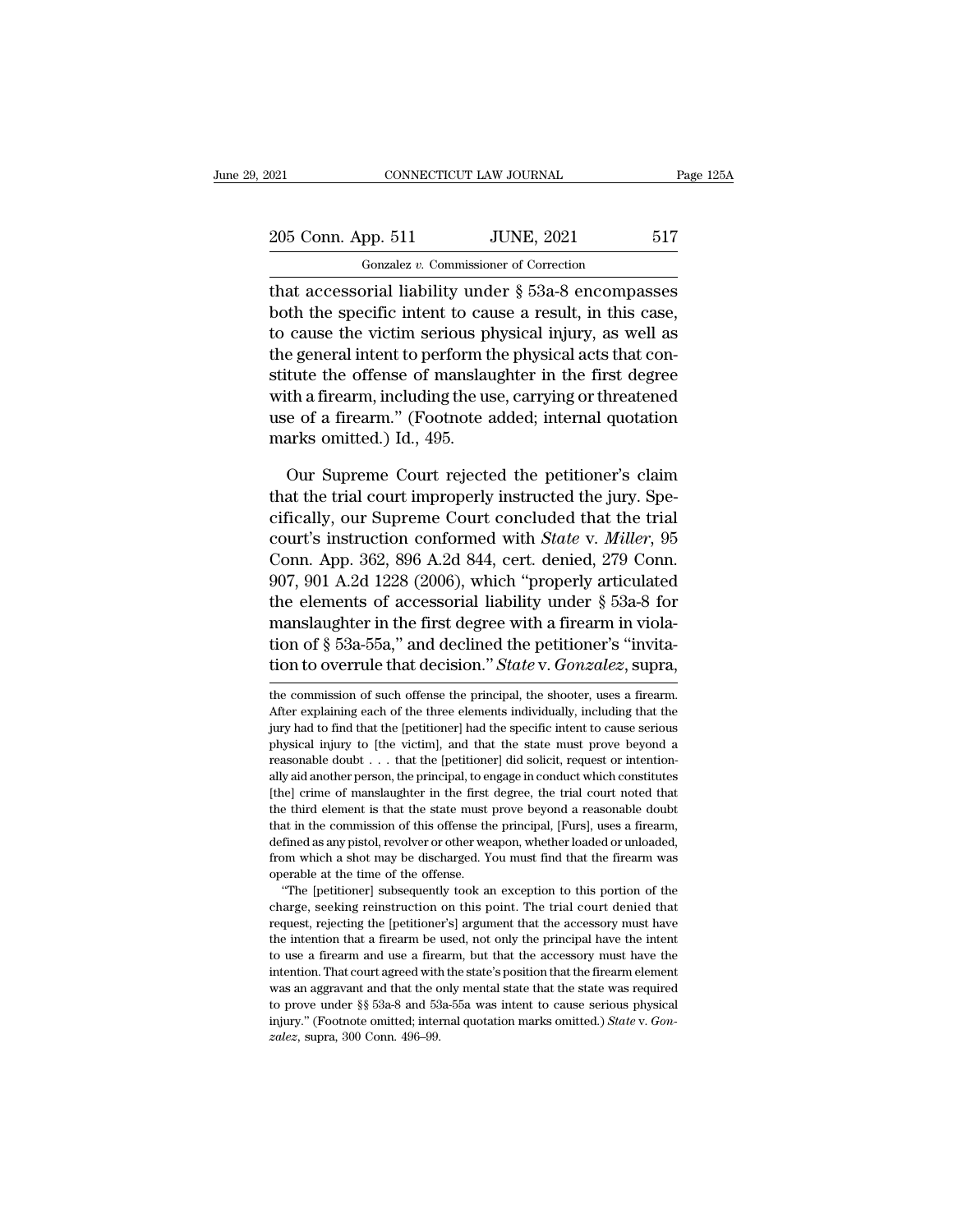| 26A         | CONNECTICUT LAW JOURNAL                |                                   | June 29, 2021 |  |
|-------------|----------------------------------------|-----------------------------------|---------------|--|
| 518         | <b>JUNE, 2021</b>                      | 205 Conn. App. 511                |               |  |
|             | Gonzalez v. Commissioner of Correction |                                   |               |  |
| 30O<br>Conn |                                        | 509–10 Moreover our Supreme Court |               |  |

CONNECTICUT LAW JOURNAL June 29, 202<br>
300 Conn. 509–10. Moreover, our Supreme Court<br>
300 Conn. 509–10. Moreover, our Supreme Court<br>
300 Conn. 509–10. Moreover, our Supreme Court<br>
adopted the conclusion set forth in *Miller* adopted the conclusion set for the conclusion set for the conclusion set for the conclusion set for the *Miller* that, "[w]hen a defendant is charged with a violation of § 53a-55a as an accessory the state need not prove t 518 JUNE, 2021 205 Conn. App. 511<br>
Gonzalez v. Commissioner of Correction<br>
300 Conn. 509–10. Moreover, our Supreme Court<br>
adopted the conclusion set forth in *Miller* that, "[w]hen<br>
a defendant is charged with a violation 518 JUNE, 2021 205 Conn. App. 511<br>
Gonzalez v. Commissioner of Correction<br>
300 Conn. 509–10. Moreover, our Supreme Court<br>
adopted the conclusion set forth in *Miller* that, "[w]hen<br>
a defendant is charged with a violation Gonzalez v. Commissioner of Correction<br>300 Conn. 509–10. Moreover, our Supreme Court<br>adopted the conclusion set forth in *Miller* that, "[w]hen<br>a defendant is charged with a violation of § 53a-55a as an<br>accessory, the sta First United States v. Commissioner of Correction<br>300 Conn. 509–10. Moreover, our Supreme Court<br>adopted the conclusion set forth in *Miller* that, "[w]hen<br>a defendant is charged with a violation of § 53a-55a as an<br>accessor 300 Conn. 509–10. Moreover, our Supreme Court<br>adopted the conclusion set forth in *Miller* that, "[w]hen<br>a defendant is charged with a violation of  $\S$  53a-55a as an<br>accessory, the state need not prove that the defendant<br> adopted the conclusion set forth in *Miller* the adefendant is charged with a violation of § 5.<br>accessory, the state need not prove that the<br>intended the use, carrying or threatened<br>firearm."<sup>8</sup> Id., 510; *State* v. *Mille* referridant is enarged whird violation of y *soa-sola as* and<br>cessory, the state need not prove that the defendant<br>tended the use, carrying or threatened use of the<br>earm."<sup>8</sup> Id., 510; *State v. Miller*, supra, 362. Accord accessory, the state need not prove that the detendant<br>intended the use, carrying or threatened use of the<br>firearm."<sup>8</sup> Id., 510; *State* v. *Miller*, supra, 362. Accord-<br>ingly, our Supreme Court affirmed the petitioner's

michaed the tase, carrying or threatened use of the<br>firearm."<sup>8</sup> Id., 510; *State v. Miller*, supra, 362. Accord-<br>ingly, our Supreme Court affirmed the petitioner's con-<br>viction. *State v. Gonzalez*, supra, 510.<br>Thereafter the 28 U.S.C. § 2254. In his one count habeas petitioner's conviction. *State v. Gonzalez*, supra, 510.<br>Thereafter, the self-represented petitioner filed a petition for a writ of habeas corpus in the United States<br>Distric the petitioner alleged that "Connecticut's statutory<br>for a writ of habeas corpus in the United States<br>District Court for the District of Connecticut pursuant<br>to 28 U.S.C. § 2254. In his one count habeas petition,<br>the peti Thereafter, the self-represented petitioner filed a petition for a writ of habeas corpus in the United States<br>District Court for the District of Connecticut pursuant<br>to 28 U.S.C. § 2254. In his one count habeas petition,<br>t Thereafter, the self-represented petitioner filed a petition for a writ of habeas corpus in the United States<br>District Court for the District of Connecticut pursuant<br>to 28 U.S.C. § 2254. In his one count habeas petition,<br>t tion for a writ of habeas corpus in the United States<br>District Court for the District of Connecticut pursuant<br>to 28 U.S.C. § 2254. In his one count habeas petition,<br>the petitioner alleged that "Connecticut's statutory<br>sch District Court for the District of Connecticut pursuant<br>to 28 U.S.C. § 2254. In his one count habeas petition,<br>the petitioner alleged that "Connecticut's statutory<br>scheme of manslaughter in the [first] [d]egree with a<br>[f] to 28 U.S.C. § 2254. In his one count habeas petition,<br>the petitioner alleged that "Connecticut's statutory<br>scheme of manslaughter in the [first] [d]egree with a<br>[f]irearm violates the [d]ue [p]rocess [c]lause of the<br>[fif the petitioner alleged that "Connecticut's statutory<br>scheme of manslaughter in the [first] [d]egree with a<br>[f]irearm violates the [d]ue [p]rocess [c]lause of the<br>[fifth] and [fourteenth] amend[ments] [t]o [the] [United<br>St scheme of manslaughter in the [first] [d]egree with a<br>[f]irearm violates the [d]ue [p]rocess [c]lause of the<br>[fifth] and [fourteenth] amend[ments] [t]o [the] [United<br>States constitution]. . . . In the facts supporting thi [f]irearm violates the [d]ue [p]rocess [c]lause of the<br>[fifth] and [fourteenth] amend[ments] [t]o [the] [United<br>States constitution]. . . . In the facts supporting this<br>ground, the petitioner contend[ed] that . . . § 53a-[fifth] and [fourteenth] amend[ments] [t]o [the] [United States constitution]. . . . In the facts supporting this ground, the petitioner contend[ed] that . . . § 53a-55a is violative of the United States [c]onstitution in States constitution]. . . . In the facts supporting this<br>ground, the petitioner contend[ed] that . . . § 53a-55a<br>is violative of the United States [c]onstitution in that it<br>does not require the state to prove an essential ground, the petitioner contend[ed] that  $\ldots$  § 53a-55a<br>is violative of the United States [c]onstitution in that it<br>does not require the state to prove an essential element<br>of the substantial crime charged: the intent to is violative of the United States [c]onstitution in that it<br>does not require the state to prove an essential element<br>of the substantial crime charged: the intent to use a<br>firearm.....The respondents move[d] to dismiss the does not require the state to prove an essential element<br>of the substantial crime charged: the intent to use a<br>firearm.... The respondents move[d] to dismiss the<br>petition on the ground that the petitioner ha[d] not<br>exhaus of the substantial crime charged: the intent to use a<br>firearm.... The respondents move[d] to dismiss the<br>petition on the ground that the petitioner ha[d] not<br>exhausted his state court remedies as to the sole ground<br>in the firearm. . . . . The respondents move[d] to dismiss the<br>petition on the ground that the petitioner ha[d] not<br>exhausted his state court remedies as to the sole ground<br>in the petition. The respondents argue[d] that the peti petition on the ground that the petitioner ha[d] not<br>exhausted his state court remedies as to the sole ground<br>in the petition. The respondents argue[d] that the peti-<br>tioner did not fairly present the federal constitutiona exhausted his state court remedies as to the sole ground<br>in the petition. The respondents argue[d] that the peti-<br>tioner did not fairly present the federal constitutional<br>challenge raised in ground one of the  $\dots$  petitio in the petition. The respondents argue[d] that the petitioner did not fairly present the federal constitutional challenge raised in ground one of the  $\ldots$  petition in his direct appeal to [our] Supreme Court. Thus, [the is direct appeal to [our] Supreme Court. Thus, [the spondents argued that] the claim has not been shausted." (Citation omitted; internal quotation marks mitted.)  $Gonzalez$  v.  $Commissioner$ , United States  $^8$  Our Supreme Court conc respondents argued that] the claim has not been<br>exhausted." (Citation omitted; internal quotation marks<br>omitted.)  $Gonzalez$  v.  $Commissioner$ , United States<br> $80$  four Supreme Court concluded that, "to establish accessorial liability<br>u

exhausted." (Citation omitted; internal quotation marks<br>
omitted.)  $Gonzalez$  v.  $Commissioner$ , United States<br>  $s_{Our Supreme Court concluded that, "to establish accessioner] liability  
under § 53a-8 for manuscript in the first degree with a firearm in violation  
of § 53a-55a, the state must prove that the defendant, acting with the intent  
to cause serious physical injury to another person, intentionally aided a  
principal offender in causing the death of such person or of a third person,$ omitted.)  $Gonzalez$  v.  $Commissioner$ , United States<br>
sour Supreme Court concluded that, "to establish accessorial liability<br>
under § 53a-8 for manslaughter in the first degree with a firearm in violation<br>
of § 53a-55a, the state must principal offender in causing the death of such personal liability<br>sour Supreme Court concluded that, "to establish accessorial liability<br>under § 53a-8 for manslaughter in the first degree with a firearm in violation<br>of § <sup>8</sup> Our Supreme Court concluded that, "to establish accessorial liability under § 53a-8 for manslaughter in the first degree with a firearm in violation of § 53a-55a, the state must prove that the defendant, acting with t under  $\S$  53a-8 for manslaughter in the first degree with a firearm in violation<br>of  $\S$  53a-55a, the state must prove that the defendant, acting with the intent<br>to cause serious physical injury to another person, intentio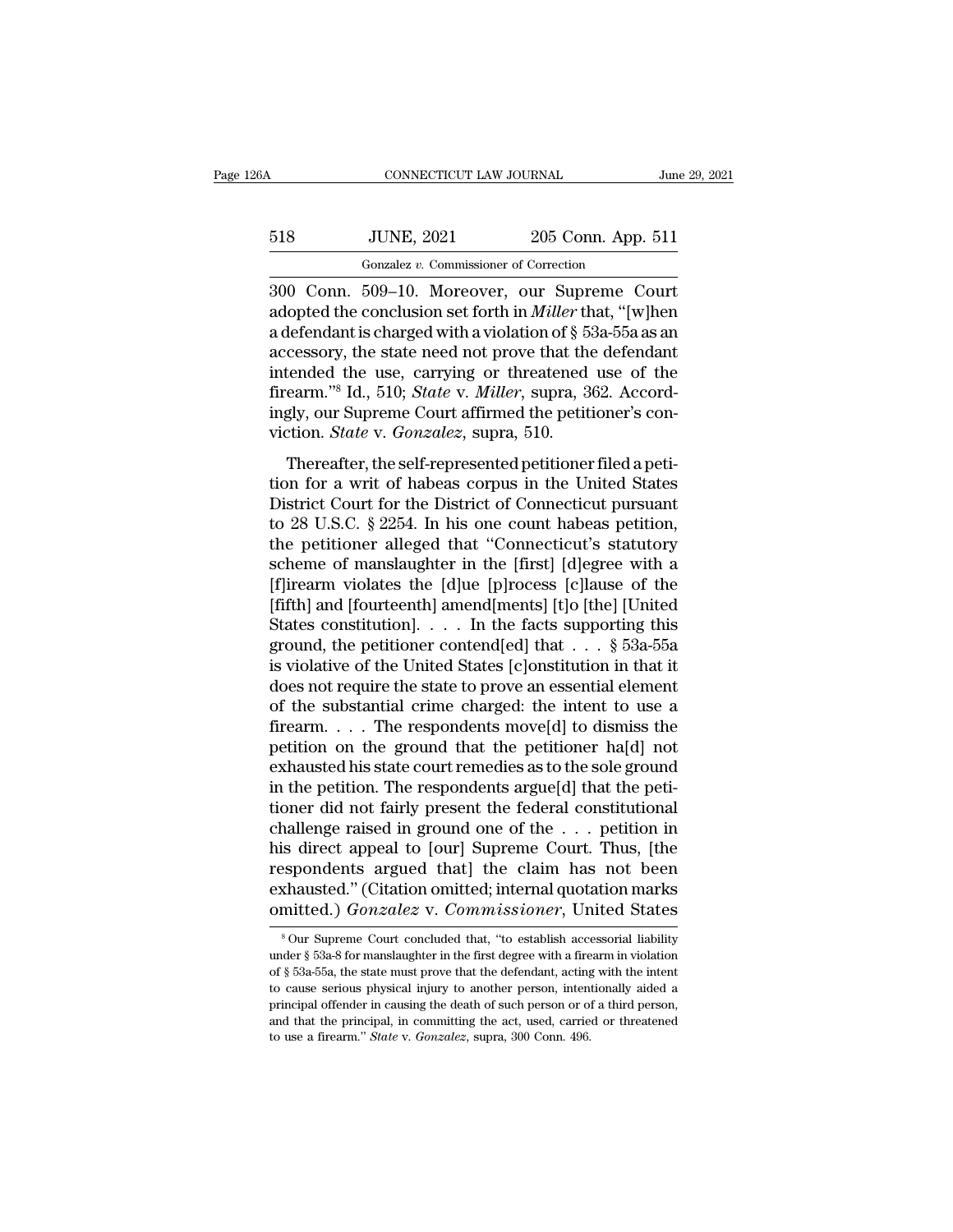| 2021               | CONNECTICUT LAW JOURNAL                                  | Page 127A |
|--------------------|----------------------------------------------------------|-----------|
| 205 Conn. App. 511 | <b>JUNE, 2021</b>                                        | 519       |
|                    | Gonzalez v. Commissioner of Correction                   |           |
|                    | District Court, Docket No. $3.11 \text{cv}1012$ (VLB) (D | C`∩nn     |

CONNECTICUT LAW JOURNAL Page 12<br>
205 Conn. App. 511 JUNE, 2021 519<br>
Gonzalez v. Commissioner of Correction<br>
District Court, Docket No. 3:11cv1012 (VLB) (D. Conn.<br>
July 20, 2012). The federal District Court, Bryant, J.,<br>
di 205 Conn. App. 511 JUNE, 2021 519<br>
<sup>Gonzalez v. Commissioner of Correction</sup><br>
District Court, Docket No. 3:11cv1012 (VLB) (D. Conn.<br>
July 20, 2012). The federal District Court, Bryant, J.,<br>
dismissed his petition for a writ 205 Conn. App. 511 JUNE, 2021 519<br>
Gonzalez v. Commissioner of Correction<br>
District Court, Docket No. 3:11cv1012 (VLB) (D. Conn.<br>
July 20, 2012). The federal District Court, Bryant, J.,<br>
dismissed his petition for a writ o District Cour<br>District Cour<br>July 20, 2012<br>dismissed his<br>out prejudice<br>dies. Id.<br>The petitio strict Court, Docket No. 3:11cv1012 (VLB) (D. Conn.<br>ly 20, 2012). The federal District Court, Bryant, J.,<br>smissed his petition for a writ of habeas corpus with-<br>it prejudice for failure to exhaust state court reme-<br>es. Id. District Court, Docket No. 3:11cV1012 (VLB) (D. Conn.<br>July 20, 2012). The federal District Court, Bryant, J.,<br>dismissed his petition for a writ of habeas corpus with-<br>out prejudice for failure to exhaust state court reme-<br>

July 20, 2012). The rederal District Court, Bryant, J., dismissed his petition for a writ of habeas corpus without prejudice for failure to exhaust state court remedies. Id.<br>The petitioner then filed a petition for a writ dismissed his petition for a writ of nabeas corpus with-<br>out prejudice for failure to exhaust state court reme-<br>dies. Id.<br>The petitioner then filed a petition for a writ of habeas<br>corpus in our Superior Court. In his amend out prejudice for failure to exhaust state court reme-<br>dies. Id.<br>The petitioner then filed a petition for a writ of habeas<br>corpus in our Superior Court. In his amended habeas<br>petition, the petitioner alleged that his "tria The petitioner then filed a petition for a writ of habeas<br>corpus in our Superior Court. In his amended habeas<br>petition, the petitioner alleged that his "trial counsel<br>was ineffective for following a strategy that was base The petitioner then filed a petition for a writ of habeas<br>corpus in our Superior Court. In his amended habeas<br>petition, the petitioner alleged that his "trial counsel<br>was ineffective for following a strategy that was based corpus in our Superior Court. In his amended habeas<br>petition, the petitioner alleged that his "trial counsel<br>was ineffective for following a strategy that was based<br>on an inaccurate statement of the law, i.e., that the sta petition, the petitioner alleged that his "trial counsel<br>was ineffective for following a strategy that was based<br>on an inaccurate statement of the law, i.e., that the state<br>was required to prove specific intent that a fire was ineffective for following a strategy that was based<br>on an inaccurate statement of the law, i.e., that the state<br>was required to prove specific intent that a firearm be<br>used." The habeas court, *Cobb*, *J.*, denied his on an inaccurate statement of the law, i.e., that the state<br>was required to prove specific intent that a firearm be<br>used." The habeas court, *Cobb*, *J*., denied his amended<br>petition for a writ of habeas corpus; *Gonzalez* was required to prove specific intent that a firearm be<br>used." The habeas court, *Cobb*, *J*., denied his amended<br>petition for a writ of habeas corpus; *Gonzalez* v. *War-<br>den*, Superior Court, judicial district of Tolland (2015). tution for a writ of nabeas corpus; *Gonzalez v. war-*<br>*n*, Superior Court, judicial district of Tolland, Docket<br>b. CV-11-4004210-S (March 17, 2014); and this court<br>smissed his appeal therefrom. *Gonzalez v. Commis-*<br>*oner* den, superior Court, judicial district of Tolland, Docket<br>No. CV-11-4004210-S (March 17, 2014); and this court<br>dismissed his appeal therefrom. *Gonzalez* v. *Commis-<br>sioner of Correction*, 160 Conn. App. 902, 125 A.3d 296<br>

No.  $CV-11-4004210-5$  (March 17, 2014); and this court<br>dismissed his appeal therefrom. *Gonzalez v. Commis-*<br>sioner of Correction, 160 Conn. App. 902, 125 A.3d 296<br>(2015).<br>On February 13, 2015, the petitioner filed the pre dismissed his appear therefrom. Gonzatez v. Commissioner of Correction, 160 Conn. App. 902, 125 A.3d 296 (2015).<br>
On February 13, 2015, the petitioner filed the present petition for a writ of habeas corpus. In his third<br> sioner of Correction, 160 Conn. App. 902, 125 A.3d 296<br>
(2015).<br>
On February 13, 2015, the petitioner filed the present petition for a writ of habeas corpus. In his third<br>
amended habeas petition, the petitioner set forth (2015).<br>
On February 13, 2015, the petitioner filed the pres-<br>
ent petition for a writ of habeas corpus. In his third<br>
amended habeas petition, the petitioner set forth the<br>
following four counts, in which he alleged (1) On February 13, 2015, the petitioner filed the present petition for a writ of habeas corpus. In his third<br>amended habeas petition, the petitioner set forth the<br>following four counts, in which he alleged (1) that<br>"§§ 53a-8 ent petition for a writ of habeas corpus. In his third<br>amended habeas petition, the petitioner set forth the<br>following four counts, in which he alleged (1) that<br>"§§ 53a-8 and 53a-55a—accessory to commit man-<br>slaughter in t amended habeas petition, the petitioner set forth the<br>following four counts, in which he alleged (1) that<br>"§§ 53a-8 and 53a-55a—accessory to commit man-<br>slaughter in the first degree with a firearm—combine<br>in a way that vi following four counts, in which he alleged (1) that<br>" $\S$  $\S$  53a-8 and 53a-55a—accessory to commit man-<br>slaughter in the first degree with a firearm—combine<br>in a way that violates the due process clause of the<br>[fifth] and "\\$\\$ 53a-8 and 53a-55a—accessory to commit man-<br>slaughter in the first degree with a firearm—combine<br>in a way that violates the due process clause of the<br>[fifth] and [fourteenth] amend[ments] to the [United<br>States consti slaughter in the first degree with a firearm—combine<br>in a way that violates the due process clause of the<br>[fifth] and [fourteenth] amend[ments] to the [United<br>States constitution] as well as article first, § [8], of the<br>C in a way that violates the due process clause of the [fifth] and [fourteenth] amend[ments] to the [United States constitution] as well as article first,  $\S$  [8], of the Connecticut constitution in that they do not require [fifth] and [fourteenth] amend[ments] to the [United States constitution] as well as article first, § [8], of the Connecticut constitution in that they do not require the state to prove an essential element of the substan ate to prove an essential element of the substantial<br>cime charged: the intent to use a firearm" (due process<br>aim), (2) ineffective assistance of trial counsel,<sup>9</sup> (3)<br>effective assistance of appellate counsel,<sup>10</sup> and (4) crime charged: the intent to use a firearm" (due process claim), (2) ineffective assistance of trial counsel,<sup>9</sup> (3) ineffective assistance of appellate counsel,<sup>10</sup> and (4) <sup>9</sup> Specifically, the petitioner alleged that t

claim), (2) ineffective assistance of trial counsel,<sup>9</sup> (3) ineffective assistance of appellate counsel,<sup>10</sup> and (4) <sup>9</sup> Specifically, the petitioner alleged that the performance of his trial counsel, Attorney Lawrence S. counsel, Attorney Raymond L. Durelli, was deficient because ''he failed to <sup>9</sup> Specifically, the petitioner alleged that the performance of his trial counsel, Attorney Lawrence S. Hopkins, was deficient because "he failed properly to preserve the [due process] claim  $\ldots$ ."<br><sup>10</sup> Specifically, th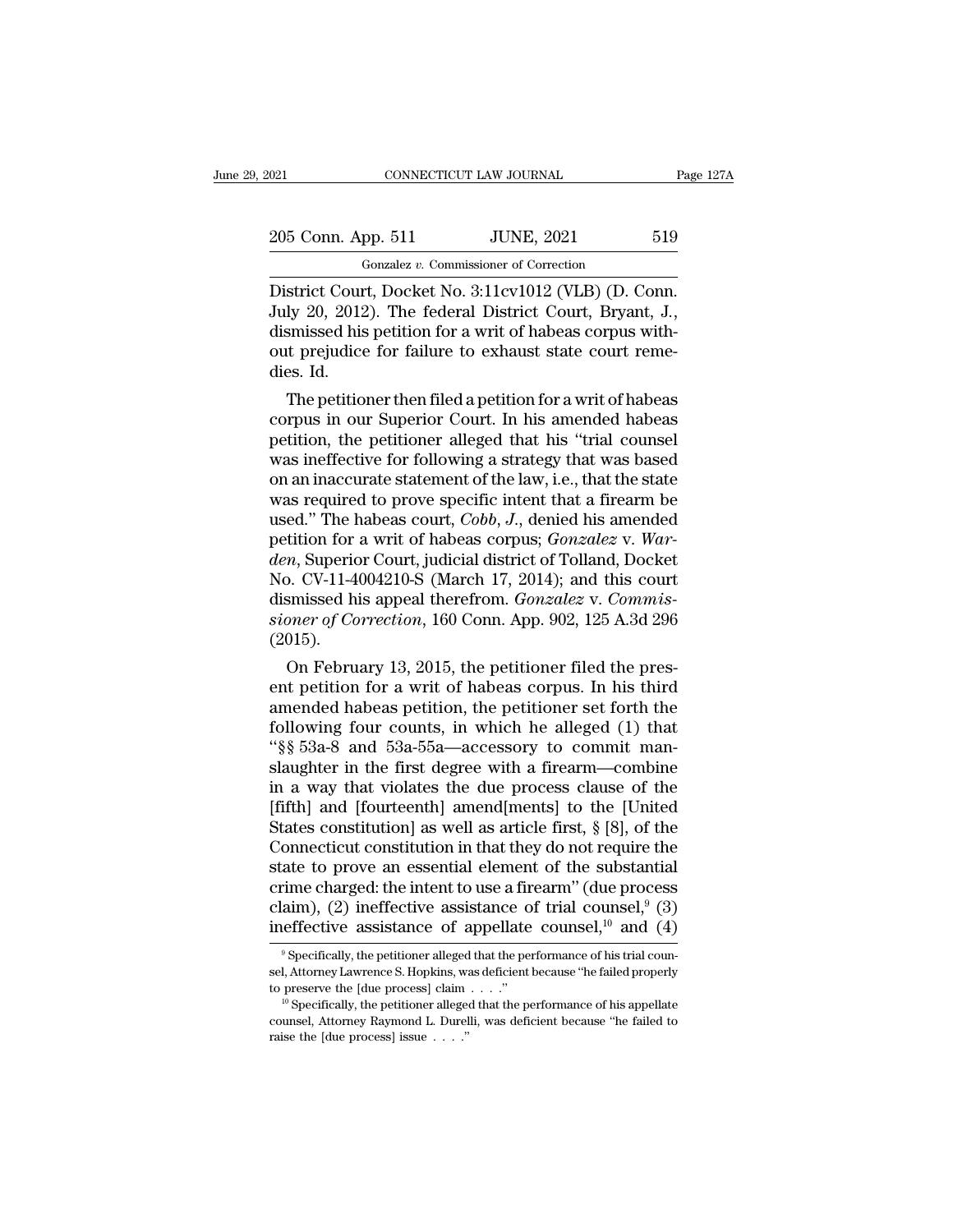| 28A<br>CONNECTICUT LAW JOURNAL |                                        |                    | June 29, 2021 |
|--------------------------------|----------------------------------------|--------------------|---------------|
| 520                            | <b>JUNE, 2021</b>                      | 205 Conn. App. 511 |               |
|                                | Gonzalez v. Commissioner of Correction |                    |               |

CONNECTICUT LAW JOURNAL June 29, 2021<br>
Gonzalez *v.* Commissioner of Correction<br>
ineffective assistance of prior state habeas counsel.<sup>11</sup><br>
In his return, with respect to each of the substantive<br>
grounds get forth in the t  $520$  JUNE,  $2021$   $205$  Conn. App. 511<br>
Gonzalez v. Commissioner of Correction<br>
ineffective assistance of prior state habeas counsel.<sup>11</sup><br>
In his return, with respect to each of the substantive<br>
grounds set forth in the  $\frac{520}{520}$  JUNE, 2021 205 Conn. App. 511<br>  $\frac{60 \text{ razalez } v. \text{ Commissioner of Correction}}{1}$ <br>
ineffective assistance of prior state habeas counsel.<sup>11</sup><br>
In his return, with respect to each of the substantive<br>
grounds set forth in the third am 520 JUNE, 2021 205 Conn. App. 511<br>
Gonzalez v. Commissioner of Correction<br>
ineffective assistance of prior state habeas counsel.<sup>11</sup><br>
In his return, with respect to each of the substantive<br>
grounds set forth in the third  $\frac{1}{\text{Gonzalez } v}$ . Commissioner<br>ineffective assistance of prior s<br>In his return, with respect to e<br>grounds set forth in the third am<br>the respondent, the Commissio<br>the petitioner to his proof.<br>Following a trial, the habeas effective assistance of prior state habeas counsel.<sup>11</sup><br>his return, with respect to each of the substantive<br>ounds set forth in the third amended habeas petition,<br>e respondent, the Commissioner of Correction, left<br>e petitio In his return, with respect to each of the substantive<br>grounds set forth in the third amended habeas petition,<br>the respondent, the Commissioner of Correction, left<br>the petitioner to his proof.<br>Following a trial, the habeas

grounds set forth in the third amended habeas petition,<br>the respondent, the Commissioner of Correction, left<br>the petitioner to his proof.<br>Following a trial, the habeas court, *Bhatt*, J., first<br>determined that the "resolut the respondent, the Commissioner of Correction, left<br>the petitioner to his proof.<br>Following a trial, the habeas court, *Bhatt*, *J*., first<br>determined that the "resolution of the petitioner's claim<br>in count one [is] dispo the petitioner to his proof.<br>
Following a trial, the habeas court, *Bhatt*, *J*., first<br>
determined that the "resolution of the petitioner's claim<br>
in count one [is] dispositive of the claims in the remain-<br>
ing counts . Following a trial, the habeas court, *Bhatt*, *J*., first<br>determined that the "resolution of the petitioner's claim<br>in count one [is] dispositive of the claims in the remain-<br>ing counts  $\ldots$ ." Thus, the court "focuse[d] Following a trial, the habeas court, *Bhatt*, *J.*, first<br>determined that the "resolution of the petitioner's claim<br>in count one [is] dispositive of the claims in the remain-<br>ing counts  $\ldots$ ." Thus, the court "focuse[d] determined that the "resolution of the petitioner's claim<br>in count one [is] dispositive of the claims in the remain-<br>ing counts . . . . . " Thus, the court "focuse[d] its dis-<br>cussion on the question of whether there is a in count one [is] dispositive of the claims in the remaining counts  $\ldots$ ." Thus, the court "focuse[d] its discussion on the question of whether there is a  $\ldots$  due process violation in our statutory scheme for accessory ing counts  $\ldots$  ." Thus, the court "focuse[d] its discussion on the question of whether there is a  $\ldots$  due<br>process violation in our statutory scheme for accessory to manslaughter in the first degree with a firearm."<br>Ul cussion on the question of whether there is a  $\dots$  due<br>process violation in our statutory scheme for accessory to manslaughter in the first degree with a firearm."<br>Ultimately, the court concluded that "the petitioner has<br> process violation in our statutory scheme for accessory to manslaughter in the first degree with a firearm."<br>Ultimately, the court concluded that "the petitioner has<br>not shown how our statutory scheme violates the due<br>proc sory to manslaughter in the first degree with a firearm."<br>Ultimately, the court concluded that "the petitioner has<br>not shown how our statutory scheme violates the due<br>process clause by impermissibly shifting the burden of<br> Ultimately, the court concluded that "the petitioner has<br>not shown how our statutory scheme violates the due<br>process clause by impermissibly shifting the burden of<br>an essential element to the defense and has failed in<br>his not shown how our statutory scheme violates the due<br>process clause by impermissibly shifting the burden of<br>an essential element to the defense and has failed in<br>his burden of proving ineffective assistance of counsel."<br>Acc process clause by impermissibly shifting the burden of<br>an essential element to the defense and has failed in<br>his burden of proving ineffective assistance of counsel."<br>Accordingly, the court rendered judgment denying his<br>am an essential element to the defense and h<br>his burden of proving ineffective assistance<br>Accordingly, the court rendered judgment<br>amended petition for a writ of habeas co<br>after, the petitioner filed a petition for cer<br>appeal coordingly, the court rendered judgment denying his<br>nended petition for a writ of habeas corpus. There-<br>ter, the petitioner filed a petition for certification to<br>peal from the judgment of the habeas court, which<br>as granted amended petition for a writ of habeas corpus. There-<br>after, the petitioner filed a petition for certification to<br>appeal from the judgment of the habeas court, which<br>was granted. This appeal followed.<sup>12</sup><br>On appeal, the pe

after, the petitioner filed a petition for certification to<br>appeal from the judgment of the habeas court, which<br>was granted. This appeal followed.<sup>12</sup><br>On appeal, the petitioner claims that the habeas court<br>improperly reje appeal from the judgment of the habeas court, which<br>was granted. This appeal followed.<sup>12</sup><br>On appeal, the petitioner claims that the habeas court<br>improperly rejected his claim that his right to due pro-<br>cess under the fede was granted. This appeal followed.<sup>12</sup><br>On appeal, the petitioner claims that the habeas court<br>improperly rejected his claim that his right to due pro-<br>cess under the federal and state constitutions was vio-<br>lated because § On appeal, the petitioner claims that the habeas court<br>improperly rejected his claim that his right to due pro-<br>cess under the federal and state constitutions was vio-<br>lated because  $\S$  53a-8 and 53a-55a do not require th On appeal, the petitioner claims that the habeas court<br>improperly rejected his claim that his right to due pro-<br>cess under the federal and state constitutions was vio-<br>lated because §§ 53a-8 and 53a-55a do not require the lated because  $\S$  53a-8 and 53a-55a do not require the state to prove, as an essential element of accessorial liability for manslaughter in the first degree with a firearm, that he intended the principal's use, carrying o state to prove, as an essential element of accessorial liability for manslaughter in the first degree with a fire-<br>arm, that he intended the principal's use, carrying or  $\frac{1}{1}$  Specifically, the petitioner alleged that

liability for manslaughter in the first degree with a fire-<br>arm, that he intended the principal's use, carrying or<br> $\frac{1}{1}$  specifically, the petitioner alleged that the performance of his prior<br>state habeas counsel, Att arm, that he intended the principal's use, carrying or<br>
<sup>11</sup> Specifically, the petitioner alleged that the performance of his prior<br>
state habeas counsel, Attorney Joseph A. Jaumann, was deficient because<br>
the failed to r <sup>11</sup> Specifically, the petitioner alleged that the performance of his prior state habeas counsel, Attorney Joseph A. Jaumann, was deficient because the failed to raise (1) the due process claim, (2) "the issue of ineffect state habeas counsel, Attorney Joseph A. Jaumann, was deficient because<br>he failed to raise (1) the due process claim, (2) "the issue of ineffective<br>assistance of trial counsel," and (3) "the issue of ineffective assistanc he failed to raise  $(1)$  the due process claim,  $(2)$  "the issue of ineffective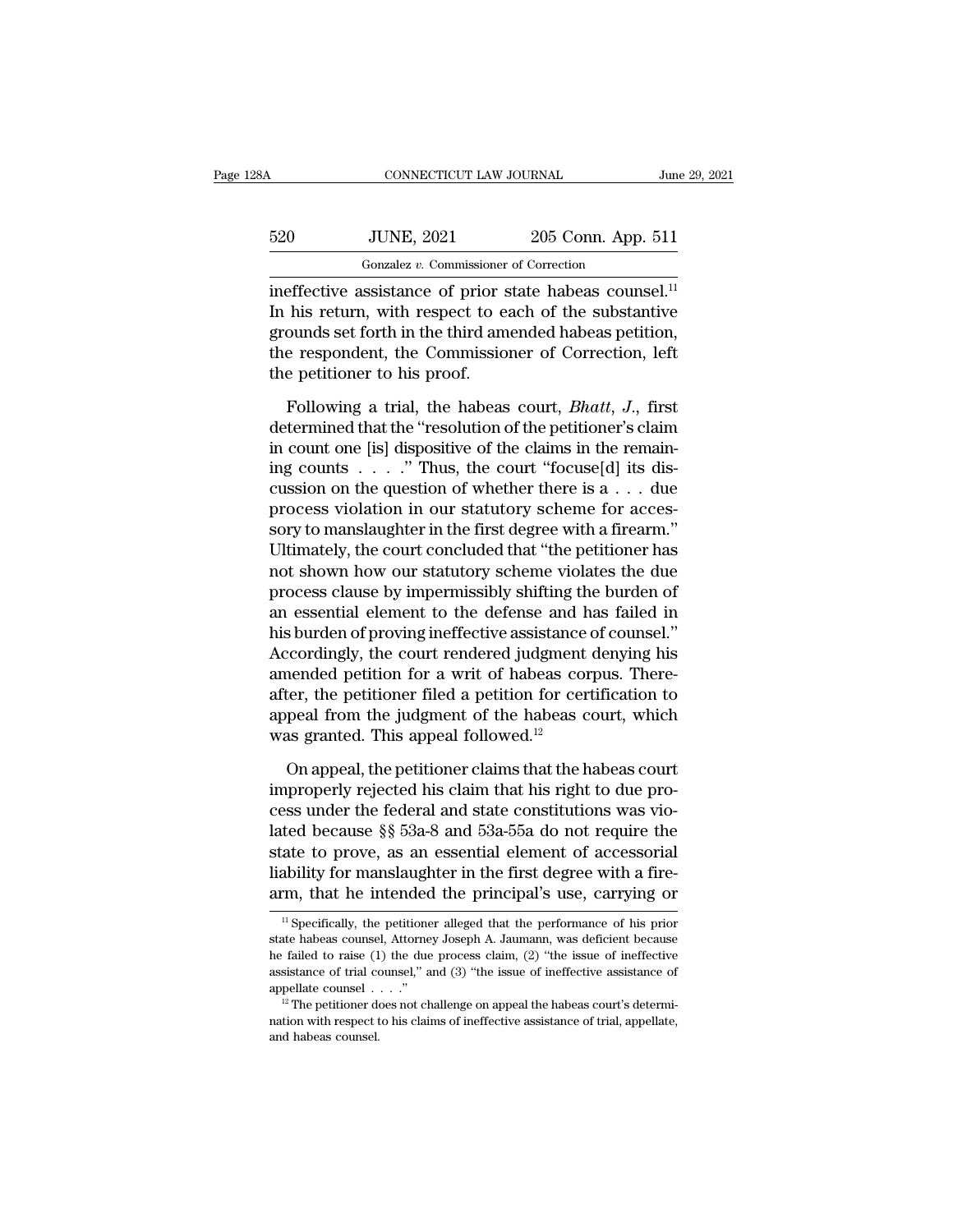## 021 CONNECTICUT LAW JOURNAL Page 129A<br>
205 Conn. App. 511 JUNE, 2021 521<br>
Gonzalez v. Commissioner of Correction CONNECTICUT LAW JOURNAL<br>pp. 511 JUNE, 2021<br>Gonzalez *v.* Commissioner of Correction<br>use of a firearm Specifically the petitic

The CONNECTICUT LAW JOURNAL Page 129A<br>
205 Conn. App. 511 JUNE, 2021 521<br>
6007 Gonzalez v. Commissioner of Correction<br>
threatened use of a firearm. Specifically, the petitioner<br>
maintains that, "[t]o convict an individual 205 Conn. App. 511 JUNE, 2021 521<br>
Gonzalez v. Commissioner of Correction<br>
threatened use of a firearm. Specifically, the petitioner<br>
maintains that, "[t]o convict an individual of the offense<br>
of accessory to manslaughte 205 Conn. App. 511 JUNE, 2021 521<br>
Conzalez v. Commissioner of Correction<br>
threatened use of a firearm. Specifically, the petitioner<br>
maintains that, "[t]o convict an individual of the offense<br>
of accessory to manslaughte 205 Conn. App. 511 JUNE, 2021 521<br>
Gonzalez v. Commissioner of Correction<br>
threatened use of a firearm. Specifically, the petitioner<br>
maintains that, "[t]o convict an individual of the offense<br>
of accessory to manslaughte Gonzalez v. Commissioner of Correction<br>threatened use of a firearm. Specifically, the petitioner<br>maintains that, "[t]o convict an individual of the offense<br>of accessory to manslaughter in the first degree with<br>a firearm, and the state of a firem. Specifically, the petitioner<br>maintains that, "[t]o convict an individual of the offense<br>of accessory to manslaughter in the first degree with<br>a firearm, in violation of  $\dots$  §§ 53a-8 [and] 53a-55 threatened use of a firearm. Specifically, the petitioner<br>maintains that, "[t]o convict an individual of the offense<br>of accessory to manslaughter in the first degree with<br>a firearm, in violation of  $\ldots$  §§ 53a-8 [and] 53 maintains that, "[t]o convict an individual of the offense<br>of accessory to manslaughter in the first degree with<br>a firearm, in violation of . . . §§ 53a-8 [and] 53a-55a,<br>in accord with due process as guaranteed by the sta of accessory to manslaughter in the first degree with<br>a firearm, in violation of . . . §§ 53a-8 [and] 53a-55a,<br>in accord with due process as guaranteed by the state<br>and federal constitutions, the state must prove that<br>(1) a firearm, in violation of . . . §§ 53a-8 [and] 53a-55a,<br>in accord with due process as guaranteed by the state<br>and federal constitutions, the state must prove that<br>(1) with the intent to cause serious physical injury to<br>an in accord with due process as guaranteed by the state<br>and federal constitutions, the state must prove that<br>(1) with the intent to cause serious physical injury to<br>another person, the principal causes the death of such<br>pers %) with the intent to cause serious physical injury to other person, the principal causes the death of such rson, (2) in the commission of such offense, the principal uses a firearm, and (3) the accessory intends that  $e$ another person, the principal causes the death of such<br>person, (2) in the commission of such offense, the prin-<br>cipal uses a firearm, and (3) *the accessory intends that*<br>*the principal use a firearm.*" (Emphasis added.)<br>T

person,  $(2)$  in the commission of such offense, the principal uses a firearm, and  $(3)$  the accessory intends that<br>the principal use a firearm." (Emphasis added.)<br>The respondent contends that the principles enunci-<br>ated cipal uses a firearm, and (3) the accessory intends that<br>the principal use a firearm." (Emphasis added.)<br>The respondent contends that the principles enunci-<br>ated in *Teague* v. *Lane*, 489 U.S. 288, 109 S. Ct. 1060,<br>103 L. the principal use a firearm." (Emphasis added.)<br>The respondent contends that the principles enunciated in *Teague v. Lane*, 489 U.S. 288, 109 S. Ct. 1060,<br>103 L. Ed. 2d 334 (1989), preclude this court from establishing the The respondent contends that the principles enunciated in *Teague* v. *Lane*, 489 U.S. 288, 109 S. Ct. 1060, 103 L. Ed. 2d 334 (1989), preclude this court from establishing the new constitutional rule of criminal procedure The respondent contends that the principles enunciated in *Teague v. Lane*, 489 U.S. 288, 109 S. Ct. 1060, 103 L. Ed. 2d 334 (1989), preclude this court from establishing the new constitutional rule of criminal procedure ated in *Teague v. Lane*, 489 U.S. 288, 109 S. Ct. 1060, 103 L. Ed. 2d 334 (1989), preclude this court from establishing the new constitutional rule of criminal procedure proposed by the petitioner in a collateral habeas 103 L. Ed. 2d 334 (1989), preclude this court from establishing the new constitutional rule of criminal procedure proposed by the petitioner in a collateral habeas action. Specifically, the respondent argues that the peti lishing the new constitutional rule of criminal procedure proposed by the petitioner in a collateral habeas action. Specifically, the respondent argues that the petitioner "continues to seek  $\ldots$  to have a new constituti dure proposed by the petitioner in a collateral habeas<br>action. Specifically, the respondent argues that the peti-<br>tioner "continues to seek . . . to have a new constitu-<br>tional right declared that requires, as a matter of action. Specifically, the respondent argues that the petitioner "continues to seek . . . to have a new constitutional right declared that requires, as a matter of due process, the engrafting of a requirement that the state tioner "continues to seek  $\ldots$  to have a new constitutional right declared that requires, as a matter of due<br>process, the engrafting of a requirement that the state<br>prove that an accessory possess the intent that a firetional right declared that requires, as a matter of due<br>process, the engrafting of a requirement that the state<br>prove that an accessory possess the intent that a fire-<br>arm be used in order to be convicted of the crime of<br>m process, the engrafting of a requirement that the state<br>prove that an accessory possess the intent that a fire-<br>arm be used in order to be convicted of the crime of<br>manslaughter in the first degree with a firearm. While<br>a prove that an accessory possess the intent that a fire-<br>arm be used in order to be convicted of the crime of<br>manslaughter in the first degree with a firearm. While<br>a court may declare new constitutional rules in a direct<br>a arm be used in order to be convicted of the crime of<br>
manslaughter in the first degree with a firearm. While<br>
a court may declare new constitutional rules in a direct<br>
appeal from a criminal conviction, it lacks such autho manslaughter in the first degree with a firearm. While<br>a court may declare new constitutional rules in a direct<br>appeal from a criminal conviction, it lacks such author-<br>ity to do so once a conviction becomes final." In re a court may declare new constitutional rules in a direct<br>appeal from a criminal conviction, it lacks such author-<br>ity to do so once a conviction becomes final." In reply<br>to the respondent's contention, the petitioner main appeal from a criminal conviction, it lacks such author-<br>ity to do so once a conviction becomes final." In reply<br>to the respondent's contention, the petitioner maintains<br>that "*Teague* is inapplicable" because "existing p ty to do so once a conviction becomes final." In reply<br>to the respondent's contention, the petitioner maintains<br>that "*Teague* is inapplicable" because "existing prece-<br>dent dictated the result [he] seeks; therefore, it i to the respondent's contention, the petitioner maintains<br>that "*Teague* is inapplicable" because "existing prece-<br>dent dictated the result [he] seeks; therefore, it is not<br>a new rule  $\ldots$ ." Alternatively, the petitioner that "*Teague* is inapplicable" because "existing prece-<br>dent dictated the result [he] seeks; therefore, it is not<br>a new rule . . . . " Alternatively, the petitioner argues<br>that the rule he seeks satisfies the first except dent dictated the result [he] seeks; therefore, it is not<br>a new rule . . . . " Alternatively, the petitioner argues<br>that the rule he seeks satisfies the first exception to<br>the general prohibition against establishing new a new rule  $\ldots$ ." Alternatively, the petitioner argues<br>that the rule he seeks satisfies the first exception to<br>the general prohibition against establishing new consti-<br>tutional rules of criminal procedure in collateral p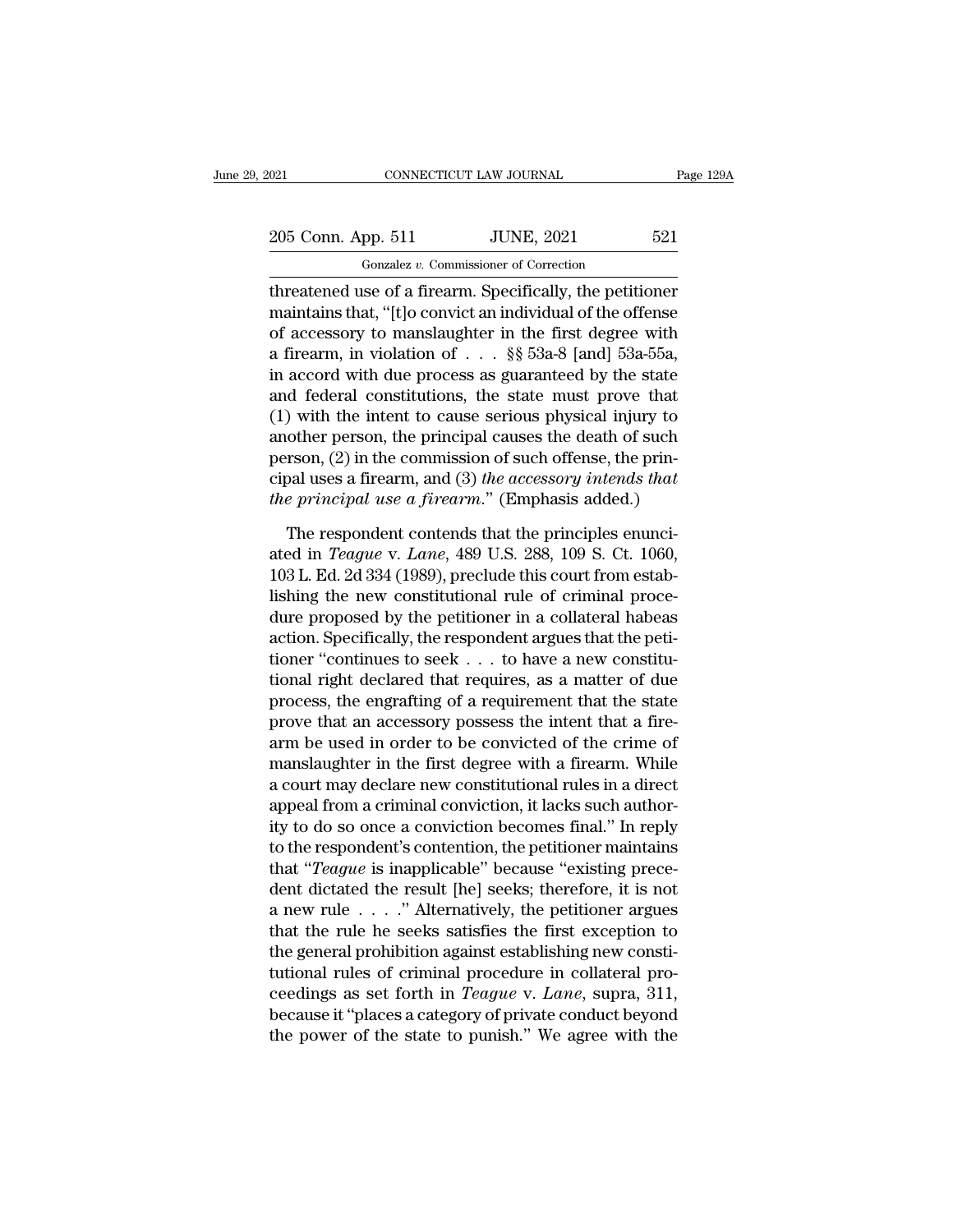| 30A | CONNECTICUT LAW JOURNAL                                                                                                      |                    | June 29, 2021 |
|-----|------------------------------------------------------------------------------------------------------------------------------|--------------------|---------------|
| 522 | <b>JUNE, 2021</b>                                                                                                            | 205 Conn. App. 511 |               |
|     | Gonzalez v. Commissioner of Correction                                                                                       |                    |               |
|     | respondent and conclude that the petitioner's due pro-<br>cess claim is procedurally barred by <i>Teague</i> . <sup>13</sup> |                    |               |
|     | "When considering the potential retroactive applica-                                                                         |                    |               |

<sup>2</sup> JUNE, 2021 <sup>205</sup> Conn. App. 511<br>
<sup>Gonzalez v. Commissioner of Correction<br>
spondent and conclude that the petitioner's due pro-<br>
ss claim is procedurally barred by *Teague*.<sup>13</sup><br>
"When considering the potential retroact</sup>  $\begin{array}{r} \text{522} & \text{JUNE, 2021} & \text{205 Conn. App. 511} \\ \hline \text{Gonzalez } v. \text{ Commissioner of Correction} \\\text{respondent and conclude that the pertinent's due process claim is procedurally barred by *Teague*.<sup>13</sup>\n "When considering the potential retroactive application of a new rule of constitutional criminal procedure, we apply the rule of *Teague v. Lane*, supra, 489 U.S. In *Teague* the United States Sumc, Court.$ Gonzalez *v*. Commissioner of Correction<br>
respondent and conclude that the petitioner's due process claim is procedurally barred by *Teague*.<sup>13</sup><br>
"When considering the potential retroactive application of a new rule of co respondent and conclude that the petitioner's due process claim is procedurally barred by *Teague*.<sup>13</sup><br>
"When considering the potential retroactive application of a new rule of constitutional criminal procedure,<br>
we apply respondent and conclude that the pethology of cases claim is procedurally barred by *Teague*.<sup>13</sup><br>
"When considering the potential retroactive application of a new rule of constitutional criminal procedure,<br>
we apply the r Example 18 procedurally barred by *Teague*.<br>
"When considering the potential retroactive application of a new rule of constitutional criminal procedure,<br>
we apply the rule of *Teague* v. *Lane*, supra, 489 U.S.<br>
288. . . "When considering the potential retroactive application of a new rule of constitutional criminal procedure, we apply the rule of *Teague* v. *Lane*, supra, 489 U.S. 288. . . . In *Teague*, the United States Supreme Court tion of a new rule of constitutional criminal procedure,<br>we apply the rule of *Teague* v. *Lane*, supra, 489 U.S.<br>288. . . . In *Teague*, the United States Supreme Court<br>held that new constitutional rules of criminal proc we apply the rule of *Teague* v. *Lane*, supra, 489 U.S.<br>288. . . . In *Teague*, the United States Supreme Court<br>held that new constitutional rules of criminal procedure<br>should not be established in or applied to collater nould not be established in or applied to collateral<br>rocceedings, including habeas corpus proceedings.<br>d.], 315–16. A rule is considered to be new when it<br>reaks new ground or imposes a new obligation on the<br><sup>13</sup> The petiti proceedings, including habeas corpus proceedings.<br>[Id.], 315–16. A rule is considered to be new when it<br>breaks new ground or imposes a new obligation on the<br><sup>13</sup> The petitioner argues that this court "should not undertake

Teague notwithstanding respondent's failure to raise it as defense before habeas court), cert. denied sub nom. Semple v. Casiano, 577 U.S. 1202, 136 S. Ct. 1364, 194 L. Ed. 2d 376 (2016).<br>
"[A] reviewing court has discret habeas court), cert. denied sub nom. *Semple* v. *Casiano*, 577 U.S. 1202, 136 S. Ct. 1364, 194 L. Ed. 2d 376 (2016).<br>
"[A] reviewing court has discretion to consider an unpreserved claim if exceptional circumstances exis S. Ct. 1364, 194 L. Ed. 2d 376 (2016).<br>
"[A] reviewing court has discretion to consider an unpreserved claim if exceptional circumstances exist that would justify review of such an issue if raised by a party . . . the part Exceptional circumstances exist that would justify review of such an issue if raised by a party  $\dots$  the parties are given an opportunity to be heard on the issue, and  $\dots$  there is no unfair prejudice to the party agains Expression circumstances exist that would justify review of such an issue<br>if raised by a party . . . the parties are given an opportunity to be heard<br>on the issue, and . . . there is no unfair prejudice to the party again if raised by a party . . . the parties are given an opportunity to be heard<br>on the issue, and . . . there is no unfair prejudice to the party against<br>whom the issue is to be decided." (Internal quotation marks omitted.) I It issue *of a* party *i.i.* are particle are given an opportantly to be hearty and on the issue, and ... there is no unfair prejudice to the party against whom the issue is to be decided." (Internal quotation marks omitte Exceptional circumstances exist that militate in favor of reviewing unpreserved claims, even over the objection of a party, "when review of the claim would obviate the need to address a constitutional question . . . . " (C Exerved claims, even over the objection of a party, "when review of the claim would obviate the need to address a constitutional question  $\ldots$ ." (Citations omitted; footnote omitted.) *Blumberg Associates Worldwide*, *In* would obviate the need to address a constitutional question  $\ldots$ ." (Citations omitted; footnote omitted.) *Blumberg Associates Worldwide*, *Inc.* v. *Brown & Brown of Connecticut*, *Inc.*, 311 Conn. 123, 159, 84 A.3d 840 tions omitted; footnote omitted.) *Blumberg Associates Worldwide, Inc.* v. *Brown & Brown of Connecticut, Inc.*, 311 Conn. 123, 159, 84 A.3d 840 (2014); see also *Neese* v. *Southern Railway Co.*, 350 U.S. 77, 78, 76 S. C *Brown & Brown of Connecticut, Inc.*, 311 Conn. 123, 159, 84 A.3d 840 (2014);<br>see also *Neese* v. *Southern Railway Co.*, 350 U.S. 77, 78, 76 S. Ct. 131, 100<br>L. Ed. 60 (1955) ("we follow the traditional practice of this [c avoid *Neese v. Southern Railway Co.*, 350 U.S. 77, 78, 76 S. Ct. 131, 100 L. Ed. 60 (1955) ("we follow the traditional practice of this [c]ourt of refusing to decide constitutional questions when the record discloses oth L. Ed. 60 (1955) ("we follow the traditional practice of this [c]ourt of refusing to decide constitutional questions when the record discloses other grounds of decision, whether or not they have been properly raised . . . of decision, whether or not they have been properly raised  $\ldots$  by the parties"). We are also mindful that "[t]his court has a basic judicial duty to avoid deciding a constitutional issue if a nonconstitutional ground ex parties"). We are also mindful that "[t]his court has a basic judicial duty to avoid deciding a constitutional issue if a nonconstitutional ground exists that will dispose of the case." (Internal quotation marks omitted.) parties"). We are also mindful that "[t]his court has a basic judicial duty to avoid deciding a constitutional issue if a nonconstitutional ground exists that will dispose of the case." (Internal quotation marks omitted.)

<sup>[</sup>Id.], 315–16. A rule is considered to be new when it breaks new ground or imposes a new obligation on the  $\frac{18}{12}$  The petitioner argues that this court "should not undertake the [respondent's] proposed *Teague* analy **period is the set of the can only respond to the set of the set of the set of the set of the set of the set of the set of the set of the set of the petitioner can only respondent is in the habeas court did not employ it,** petitioner's contention that we should not undertake the [respondent's] proposed *Teague* analysis now because the [respondent] did not assert it in the habeas court, the habeas court did not employ it, and the petitioner <sup>13</sup> The petitioner argues that this court "should not undertake the [respondent's] proposed *Teague* analysis now because the [respondent] did not assert it in the habeas court, the habeas court did not employ it, and th *Casiano Casiano Casiano Casiano Casiano Casiano Casiano Casiano Casiano Casiano Casiano Commissioner Casiano Connetioner Casiano Connetioner Casiano Connetioner Casiano Connetioner* assert it in the habeas court, the habeas court did not employ it, and the petitioner can only respond . . . in [his] limited reply brief." We reject the petitioner's contention that we should not consider this issue beca petitioner can only respond . . . in [his] limited reply brief." We reject the petitioner's contention that we should not consider this issue because the respondent failed to raise it as a defense before the habeas court. petitioner's contention that we should not consider this issue because the respondent failed to raise it as a defense before the habeas court. See *Casiano* v. *Commissioner of Correction*, 317 Conn. 52, 58 n.5, 115 A.3d 1 respondent failed to raise it as a defension contraction contracts casiano v. Commissioner of Correction, 1031 (2015) (exercising discretion to consider the numerical contraction of the numerical change of the numerical ch *usiano v. Commissioner of Correction*, 317 Conn. 52, 58 n.5, 115 A.3d 31 (2015) (exercising discretion to consider issue of retroactivity under ague notwithstanding respondent's failure to raise it as defense before beas 1031 (2015) (exercising discretion to consider issue of retroactivity under *Teague* notwithstanding respondent's failure to raise it as defense before habeas court), cert. denied sub nom. *Semple* v. *Casiano*, 577 U.S.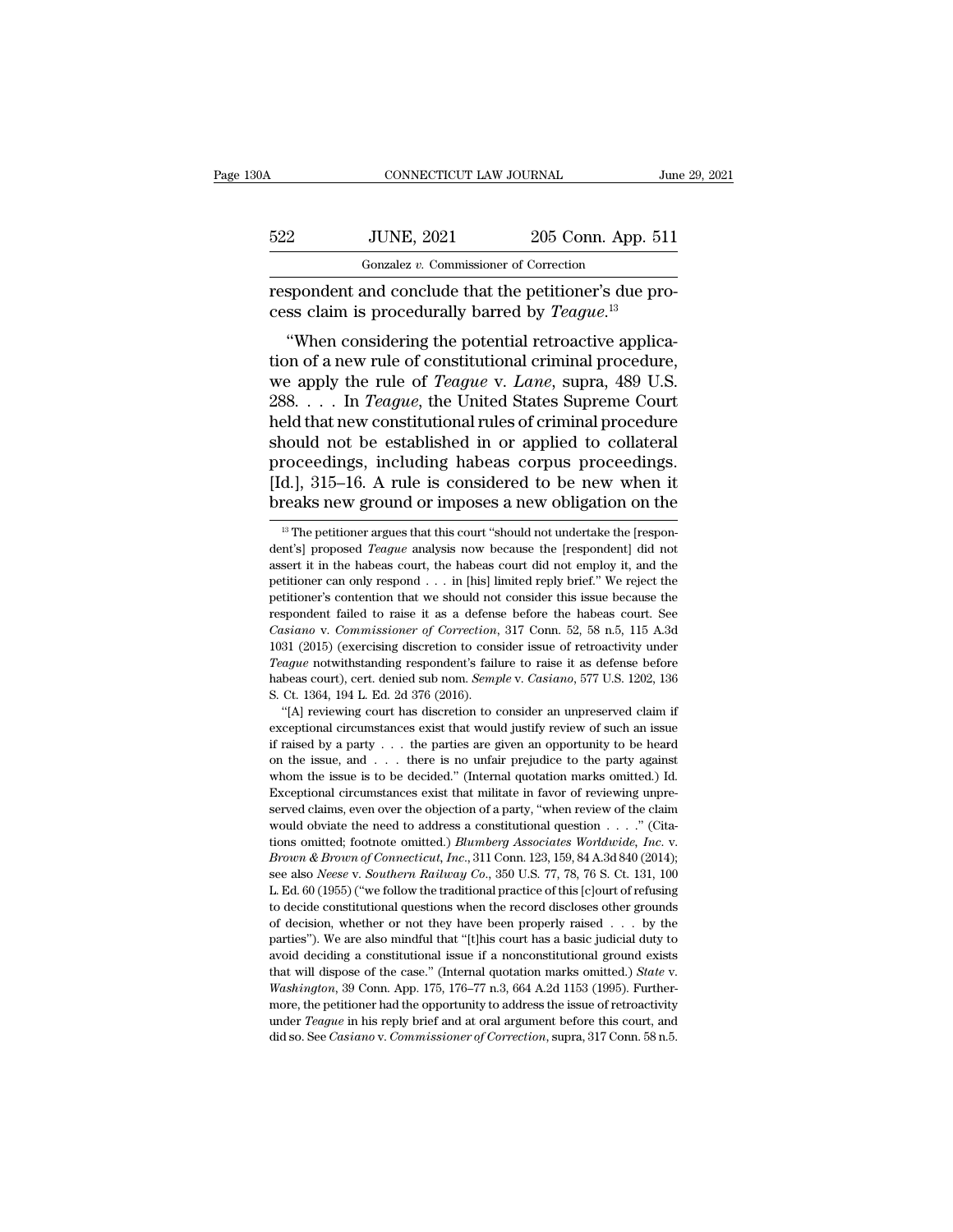021 CONNECTICUT LAW JOURNAL Page 131A<br>
205 Conn. App. 511 JUNE, 2021 523<br>
Gonzalez v. Commissioner of Correction Gonzalez *v.* Commissioner of Correction

 $\frac{1}{205}$  Conn. App. 511 JUNE, 2021 523<br>  $\frac{1}{205}$  Gonzalez v. Commissioner of Correction<br>  $\frac{1}{25}$ <br>  $\frac{1}{25}$ <br>  $\frac{1}{25}$ <br>  $\frac{1}{25}$ <br>  $\frac{1}{25}$ <br>  $\frac{1}{25}$ <br>  $\frac{1}{25}$ <br>  $\frac{1}{25}$ <br>  $\frac{1}{25}$ <br>  $\frac{1}{25}$ <br>  $\frac{1}{$ 205 Conn. App. 511 JUNE, 2021 523<br>
Gonzalez v. Commissioner of Correction<br>
[s]tates or the [f]ederal [g]overnment. . . . To put it<br>
differently, a case announces a new rule if the result<br>
was not dictated by precedent exi 205 Conn. App. 511 JUNE, 2021 523<br>
Gonzalez v. Commissioner of Correction<br>
[s]tates or the [f]ederal [g]overnment. . . . To put it<br>
differently, a case announces a new rule if the result<br>
was not dictated by precedent exi 205 Conn. App. 511 JUNE, 2021 523<br>
Gonzalez v. Commissioner of Correction<br>
[s]tates or the [f]ederal [g]overnment. . . . To put it<br>
differently, a case announces a new rule if the result<br>
was not dictated by precedent exi Gonzalez v. Commissioner of Correction<br>
[S] tates or the [f] ederal [g] overnment. . . . To put it<br>
differently, a case announces a new rule if the result<br>
was not dictated by precedent existing at the time the<br>
defendant Fonzalez v. Commissioner of Correction<br>
[S] tates or the [f] ederal [g] overnment. . . . To put it<br>
differently, a case announces a new rule if the result<br>
was not dictated by precedent existing at the time the<br>
defendant [s]tates or the [f]ederal [g]overnment. . . . . To put it differently, a case announces a new rule if the result was not dictated by precedent existing at the time the defendant's conviction became final. . . . Id., 301. differently, a case announces a new rule if the result<br>was not dictated by precedent existing at the time the<br>defendant's conviction became final. . . . Id., 301. Fur-<br>ther, a holding is not so dictated . . . unless it wou was not dictated by precedent existing at the time the defendant's conviction became final. . . . Id., 301. Further, a holding is not so dictated . . . unless it would have been apparent to all reasonable jurists. . . . O defendant's conviction became final.... Id., 301. Further, a holding is not so dictated ... unless it would<br>have been apparent to all reasonable jurists.... On<br>the other hand, *Teague* also made clear that a case<br>does *no* ther, a holding is not so dictated . . . unless it would<br>have been apparent to all reasonable jurists. . . . On<br>the other hand, *Teague* also made clear that a case<br>does *not* announce a new rule, [when] it [is] merely<br>an have been apparent to all reasonable jurists. . . . On<br>the other hand, *Teague* also made clear that a case<br>does *not* announce a new rule, [when] it [is] merely<br>an application of the principle that governed a prior<br>decisi the other hand, *Teague* also made clear that a case<br>does *not* announce a new rule, [when] it [is] merely<br>an application of the principle that governed a prior<br>decision to a different set of facts." (Citations omitted;<br>em Examplication of the principle that governed a prior cision to a different set of facts." (Citations omitted; nphasis in original; internal quotation marks omitted.) jous v. Commissioner of Mental Health & Addiction rvice

an application of the principle that governed a prior<br>decision to a different set of facts." (Citations omitted,<br>*Dyous v. Commissioner of Mental Health & Addiction*<br>*Services*, 324 Conn. 163, 173–74, 151 A.3d 1247 (2016). Eniphasis in original, internal quotation marks onlitted.)<br>
Dyous v. Commissioner of Mental Health & Addiction<br>
Services, 324 Conn. 163, 173–74, 151 A.3d 1247 (2016).<br>
"With two exceptions, a new rule will not apply retro *Byons v. Commissioner of mental field at Additetion*<br>*Services*, 324 Conn. 163, 173–74, 151 A.3d 1247 (2016).<br>
"With two exceptions, a new rule will not apply retro-<br>actively to cases on collateral review. *Teague v. Lan* making authority to proscribe . . . it must apply retro-<br>actively to cases on collateral review. Teague v. Lane,<br>supra, 489 U.S. 311–13. First, if the new rule is substan-<br>tive, that is, if the rule places certain kinds o "With two exceptions, a new rule will not apply retro-<br>actively to cases on collateral review. *Teague v. Lane*,<br>supra, 489 U.S. 311–13. First, if the new rule is substan-<br>tive, that is, if the rule places certain kinds o actively to cases on collateral review. *Teague* v. *Lane*,<br>supra, 489 U.S. 311–13. First, if the new rule is substan-<br>tive, that is, if the rule places certain kinds of primary,<br>private conduct beyond the power of the cri supra, 489 U.S. 311–13. First, if the new rule is substantive, that is, if the rule places certain kinds of primary, private conduct beyond the power of the criminal law-<br>making authority to proscribe . . . it must apply r tive, that is, if the rule places certain kinds of primary,<br>private conduct beyond the power of the criminal law-<br>making authority to proscribe  $\ldots$  it must apply retro-<br>actively. Such rules apply retroactively because t private conduct beyond the probabily making authority to proscrib<br>actively. Such rules apply r<br>necessarily carry a significa<br>stands convicted of an act th<br>criminal or faces a punishr<br>impose upon him. . . . .<br>"Second, if th  $\alpha$  axing authorhy to proscribe  $\ldots$  it intuit apply retro-<br>tively. Such rules apply retroactively because they<br>cessarily carry a significant risk that a defendant<br>ands convicted of an act that the law does not make<br>imi actively. Such rules apply retroactively because they<br>necessarily carry a significant risk that a defendant<br>stands convicted of an act that the law does not make<br>criminal or faces a punishment that the law cannot<br>impose up

recessarily carry a significant risk that a defendant<br>stands convicted of an act that the law does not make<br>criminal or faces a punishment that the law cannot<br>impose upon him. . . .<br>"Second, if the new rule is procedural, stands convicted of an act that the faw does not have<br>criminal or faces a punishment that the law cannot<br>impose upon him....<br>"Second, if the new rule is procedural, it applies retro-<br>actively if it is a watershed [rule] o criminal of faces a punisment that the faw cannot<br>impose upon him. . . .<br>"Second, if the new rule is procedural, it applies retro-<br>actively if it is a watershed [rule] of criminal procedure<br>. . . . implicit in the concept shed rules of the invalidated procedure might have been accurated those of the invalidation of criminal procedure include those that raise the possibility that someone convicted with use of the invalidated procedure might "Second, if the new rule is procedural, it applies retro-<br>actively if it is a watershed [rule] of criminal procedure<br>... implicit in the concept of ordered liberty ...<br>meaning that it implicat[es] the fundamental fairness actively if it is a watershed [rule] of criminal procedure<br>  $\dots$  implicit in the concept of ordered liberty  $\dots$ <br>
meaning that it implicat[es] the fundamental fairness<br>
and accuracy of [a] criminal proceeding.  $\dots$  Water-... implicit in the concept of ordered liberty ...<br>
meaning that it implicat[es] the fundamental fairness<br>
and accuracy of [a] criminal proceeding.... Water-<br>
shed rules of criminal procedure include those that<br>
raise the meaning that it implicat[es] the fundamental fairness<br>and accuracy of [a] criminal proceeding. . . . Water-<br>shed rules of criminal procedure include those that<br>raise the possibility that someone convicted with use<br>of the i and accuracy of [a] criminal proceeding. . . . Water-<br>shed rules of criminal procedure include those that<br>raise the possibility that someone convicted with use<br>of the invalidated procedure might have been acquitted<br>otherwi shed rules of criminal procedure include those that<br>raise the possibility that someone convicted with use<br>of the invalidated procedure might have been acquitted<br>otherwise." (Citations omitted; internal quotation<br>marks omit raise the possibility that someone conder the invalidated procedure might has otherwise." (Citations omitted; in marks omitted.) *Casiano* v. *Commistion*, 317 Conn. 52, 62–63, 115 A.3d denied sub nom. *Semple* v. *Casiano*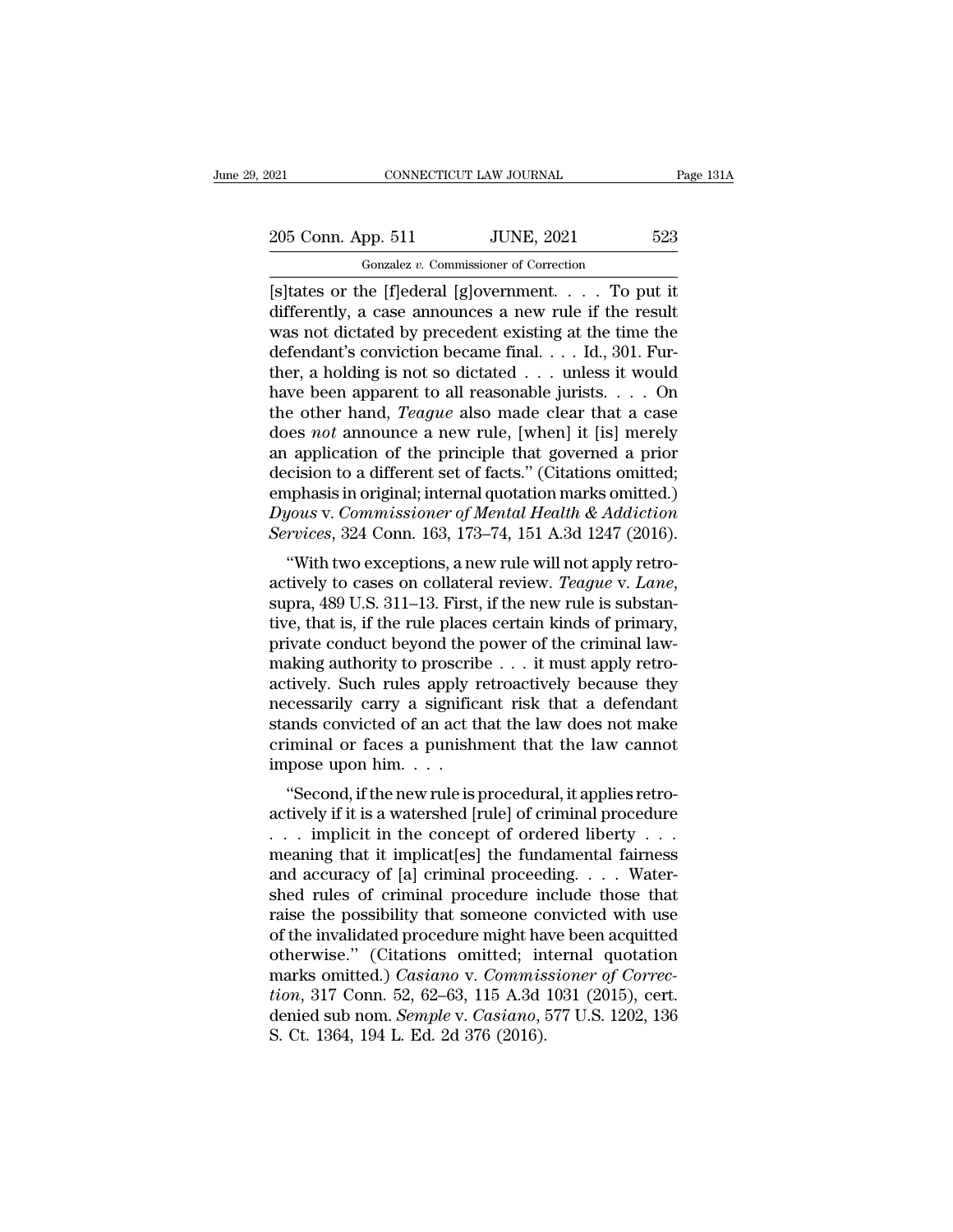| 32A | CONNECTICUT LAW JOURNAL                                      |                    | June 29, 2021 |
|-----|--------------------------------------------------------------|--------------------|---------------|
| 524 | <b>JUNE, 2021</b>                                            | 205 Conn. App. 511 |               |
|     | Gonzalez v. Commissioner of Correction                       |                    |               |
|     | The first step in our <i>Teague</i> analysis is to determine |                    |               |

CONNECTICUT LAW JOURNAL<br>
June 29, 2021<br>
The first step in our *Teague* analysis is to determine<br>
The first step in our *Teague* analysis is to determine<br>
nether the habeas court in the present case could have<br>
forded the n  $524$  JUNE,  $2021$   $205$  Conn. App. 511<br>
Gonzalez v. Commissioner of Correction<br>
The first step in our *Teague* analysis is to determine<br>
whether the habeas court in the present case could have<br>
afforded the petitioner re  $\frac{524}{524}$  JUNE, 2021 205 Conn. App. 511<br>  $\frac{6 \text{orzalez } v. \text{ Commissioner of Correction}}{2 \text{The first step in our *Teague* analysis is to determine whether the habeas court in the present case could have afforded the pertinent relief on the basis of established jury  
\nsurisprudence governing his claim or whether afford-  
\ning such relief would have required the phases court.$  $\frac{524}{100}$  JUNE, 2021 205 Conn. App. 511<br>  $\frac{60}{2}$  Conzalez v. Commissioner of Correction<br>
The first step in our *Teague* analysis is to determine<br>
whether the habeas court in the present case could have<br>
afforded th Gonzalez v. Commissioner of Correction<br>
The first step in our *Teague* analysis is to determine<br>
whether the habeas court in the present case could have<br>
afforded the petitioner relief on the basis of established<br>
jurispr Gonzalez v. Commissioner of Correction<br>
The first step in our *Teague* analysis is to determine<br>
whether the habeas court in the present case could have<br>
afforded the petitioner relief on the basis of established<br>
jurispr The first step in our *Teague* analysis is to determine<br>whether the habeas court in the present case could have<br>afforded the petitioner relief on the basis of established<br>jurisprudence governing his claim or whether afford whether the habeas court in the present case could have<br>afforded the petitioner relief on the basis of established<br>jurisprudence governing his claim or whether afford-<br>ing such relief would have required the habeas court<br>t afforded the petitioner relief on the basis of established<br>jurisprudence governing his claim or whether afford-<br>ing such relief would have required the habeas court<br>to establish a new constitutional rule of criminal procejurisprudence governing his claim or whether afford-<br>ing such relief would have required the habeas court<br>to establish a new constitutional rule of criminal proce-<br>dure. See Dyous v. Commissioner of Mental Health &<br>Addicti ing such relief would have required the habeas court<br>to establish a new constitutional rule of criminal proce-<br>dure. See  $Dyous$  v. Commissioner of Mental Health &<br>Addiction Services, supra, 324 Conn. 174–75. An analy-<br>sis to establish a new constitutional rule of criminal procedure. See  $Dyous$  v. Commissioner of Mental Health &  $Addiction$  Services, supra, 324 Conn. 174–75. An analysis of the precedent existing at the time the petitioner's convict dure. See Dyous v. Commissioner of Mental Health &<br>Addiction Services, supra, 324 Conn. 174–75. An analy-<br>sis of the precedent existing at the time the petitioner's<br>conviction became final in 2011 makes clear that no<br>const Addiction Services, supra, 324 Conn. 174–75. An analysis of the precedent existing at the time the petitioner's conviction became final in 2011 makes clear that no constitutional rule existed at that time that required the sis of the prece<br>conviction bec<br>constitutional r<br>state to prove,<br>liability for mar<br>arm, that the a<br>a firearm.<br>We begin w mviction became final in 2011 makes clear that no<br>institutional rule existed at that time that required the<br>ate to prove, as an essential element of accessorial<br>bility for manslaughter in the first degree with a fire-<br>m, t constitutional rule existed at that time that required the<br>state to prove, as an essential element of accessorial<br>liability for manslaughter in the first degree with a fire-<br>arm, that the accessory intended the principal's

state to prove, as an essential element of accessorial<br>liability for manslaughter in the first degree with a fire-<br>arm, that the accessory intended the principal's use of<br>a firearm.<br>We begin with an analysis of our state p mability for manslaughter in the first degree with a fire-<br>arm, that the accessory intended the principal's use of<br>a firearm.<br>We begin with an analysis of our state precedent<br>existing at the time the petitioner's convictio arm, that the accessory intended the principal's use of<br>a firearm.<br>We begin with an analysis of our state precedent<br>existing at the time the petitioner's conviction became<br>final. In the petitioner's direct appeal, our Supr a firearm.<br>
We begin with an analysis of our state precedent<br>
existing at the time the petitioner's conviction became<br>
final. In the petitioner's direct appeal, our Supreme<br>
Court adopted the conclusion initially set forth We begin with an analysis of our state precedent<br>existing at the time the petitioner's conviction became<br>final. In the petitioner's direct appeal, our Supreme<br>Court adopted the conclusion initially set forth in *State*<br>v. existing at the time the petitioner's conviction became<br>final. In the petitioner's direct appeal, our Supreme<br>Court adopted the conclusion initially set forth in *State*<br>v. *Miller*, supra, 95 Conn. App. 362, that "the sta final. In the petitioner's direct appeal, our Supreme<br>Court adopted the conclusion initially set forth in *State*<br>v. *Miller*, supra, 95 Conn. App. 362, that "the state need<br>not prove that the [petitioner] intended the [p Court adopted the conclusion initially set forth in *State* v. *Miller*, supra, 95 Conn. App. 362, that "the state need not prove that the [petitioner] intended the [principal's] use, carrying or threatened use of the fir v. *Miller*, supra, 95 Conn. App. 362, that "the state need<br>not prove that the [petitioner] intended the [principal's]<br>use, carrying or threatened use of the firearm." (Internal<br>quotation marks omitted.) *State* v. *Gonzal* not prove that the [petitioner] intended the [principal's]<br>use, carrying or threatened use of the firearm." (Internal<br>quotation marks omitted.) *State* v. *Gonzalez*, supra, 300<br>Conn. 510. Our Supreme Court noted the affir use, carrying or threatened use of the firearm." (Internal<br>quotation marks omitted.) *State* v. *Gonzalez*, supra, 300<br>Conn. 510. Our Supreme Court noted the affirmative<br>defense provided by General Statutes § 53a-16b, whi quotation marks omitted.) *State* v. *Gonzalez*, supra, 300<br>Conn. 510. Our Supreme Court noted the affirmative<br>defense provided by General Statutes § 53a-16b, which<br>provides in relevant part that, "[i]n any prosecution fo Conn. 510. Our Supreme Court noted the affirmative<br>defense provided by General Statutes § 53a-16b, which<br>provides in relevant part that, "[i]n any prosecution for<br>an offense under § 53a-55a . . . in which the defendant<br>wa defense provided by General Statutes § 53a-16b, which<br>provides in relevant part that, "[i]n any prosecution for<br>an offense under § 53a-55a . . . in which the defendant<br>was not the only participant, it shall be an affirmat provides in relevant part that, "[i]n any prosecution for<br>an offense under  $\S$  53a-55a . . . in which the defendant<br>was not the only participant, it shall be an affirmative<br>defense that the defendant: (1) Was not armed wi an offense under  $\S$  53a-55a . . . in which the defendant<br>was not the only participant, it shall be an affirmative<br>defense that the defendant: (1) Was not armed with a<br>pistol, revolver, machine gun, shotgun, rifle or othe was not the only participant, it shall be an affirmative<br>defense that the defendant: (1) Was not armed with a<br>pistol, revolver, machine gun, shotgun, rifle or other<br>firearm, and (2) had no reasonable ground to believe<br>tha defense that the defendant: (1) Was not armed with a<br>pistol, revolver, machine gun, shotgun, rifle or other<br>firearm, and (2) had no reasonable ground to believe<br>that any other participant was armed with such a<br>weapon. Sec pistol, revolver, machine gun, shotgun, rifle or other<br>firearm, and (2) had no reasonable ground to believe<br>that any other participant was armed with such a<br>weapon. Section 53a-16b is consistent with other areas<br>wherein t 14 eapon. Section 53a-16b is consistent with other areas<br>therein the legislature has provided that the state must<br>rove the essential elements of the crime, and has left<br>to the defendant to mitigate<sup>14</sup> his criminal culpab wherein the legislature has provided that the state must<br>prove the essential elements of the crime, and has left<br>it to the defendant to mitigate<sup>14</sup> his criminal culpability<br><sup>14</sup> We note that, in the petitioner's case, in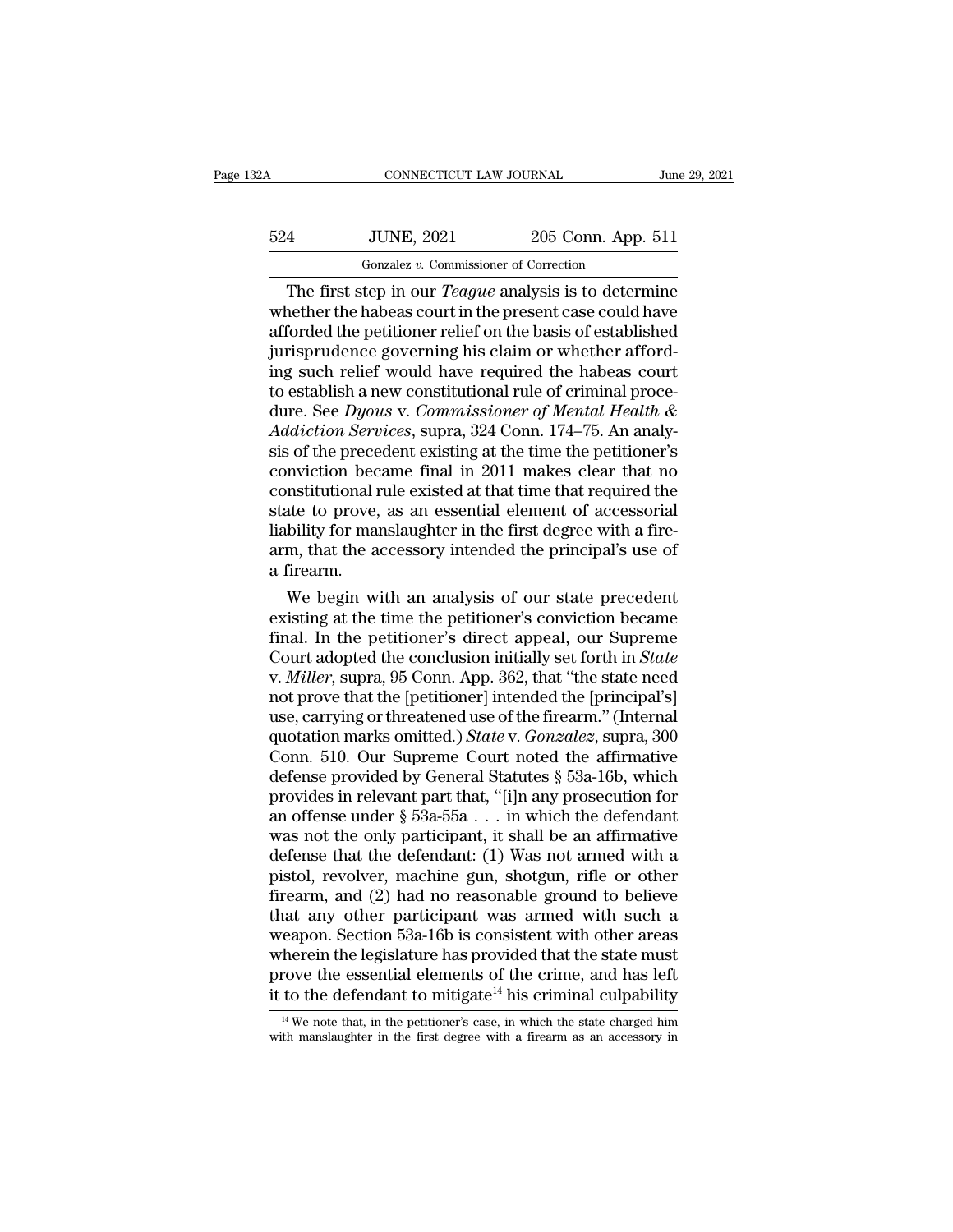## 021 CONNECTICUT LAW JOURNAL Page 133A<br>
205 Conn. App. 511 JUNE, 2021 525<br>
Gonzalez v. Commissioner of Correction Gonzalez *v.* Commissioner of Correction

or sentencing exposure via an affirmative defense, par-<br>distributed are sentencing exposure via an affirmative defense, par-<br>distributed with respect to areas that uniquely are within<br>the defendant's knowledge." Id. 508. T 205 Conn. App. 511 JUNE, 2021 525<br>
Gonzalez v. Commissioner of Correction<br>
or sentencing exposure via an affirmative defense, par-<br>
ticularly with respect to areas that uniquely are within<br>
the defendant's knowledge." Id. 205 Conn. App. 511 JUNE, 2021 525<br>  $\frac{1}{\text{Gonzalez } v. \text{ Commissioner of Correction}}$ <br>
or sentencing exposure via an affirmative defense, par-<br>
ticularly with respect to areas that uniquely are within<br>
the defendant's knowledge." Id., 508. This p 205 Conn. App. 511 JUNE, 2021 525<br>
Gonzalez *v.* Commissioner of Correction<br>
or sentencing exposure via an affirmative defense, par-<br>
ticularly with respect to areas that uniquely are within<br>
the defendant's knowledge." I Formalism of Correction<br>
of Gonzalez v. Commissioner of Correction<br>
or sentencing exposure via an affirmative defense, particularly with respect to areas that uniquely are within<br>
the defendant's knowledge." Id., 508. Thi Gonzalez v. Commissioner of Correction<br>
or sentencing exposure via an affirmative defense, par-<br>
ticularly with respect to areas that uniquely are within<br>
the defendant's knowledge." Id., 508. This precedent<br>
remains bind or sentencing exposure via an affirmative defense, particularly with respect to areas that uniquely are within<br>the defendant's knowledge." Id., 508. This precedent<br>remains binding on this court today.<sup>15</sup> Accordingly, our<br> ticularly with respect to areas that uniquely are within<br>the defendant's knowledge." Id., 508. This precedent<br>remains binding on this court today.<sup>15</sup> Accordingly, our<br>review of state precedent existing at the time the pe the defendant's knowledge." Id., 508. This precedent<br>remains binding on this court today.<sup>15</sup> Accordingly, our<br>review of state precedent existing at the time the peti-<br>tioner's conviction became final reveals that the cons remains binding on this court today.<sup>15</sup> Accordingly, our review of state precedent existing at the time the petitioner's conviction became final reveals that the constitutional rule the petitioner seeks would not have bee oner's conviction became final reveals that the constitional rule the petitioner seeks would not have been<br>parent to all reasonable jurists and, as such, was not<br>ctated by established precedent. See  $Dyous$  v. Com-<br>issioner tutional rule the petitioner seeks would not have been<br>apparent to all reasonable jurists and, as such, was not<br>dictated by established precedent. See  $Dyous$  v.  $Com-  
missioner$  of Mental Health & Addiction Services,<br>supra, 324 C

apparent to all reasonable jurists and, as such, was not<br>dictated by established precedent. See Dyous v. Com-<br>missioner of Mental Health & Addiction Services,<br>supra, 324 Conn. 173–74.<br>We next consider the landscape of fede dictated by established precedent. See *Dyous v. Commissioner of Mental Health & Addiction Services*, supra, 324 Conn. 173–74.<br>We next consider the landscape of federal precedent existing at the time the petitioner's conv missioner of Mental Health & Addiction Services,<br>supra, 324 Conn. 173–74.<br>We next consider the landscape of federal precedent<br>existing at the time the petitioner's conviction became<br>final. The petitioner maintains that Un supra, 324 Conn. 173–74.<br>We next consider the landscape of federal precedent<br>existing at the time the petitioner's conviction became<br>final. The petitioner maintains that United States Supreme<br>Court precedent existing at th We next consider the landscape of federal precedent existing at the time the petitioner's conviction became final. The petitioner maintains that United States Supreme Court precedent existing at the time his conviction bec existing at the time the petitioner's conviction became<br>final. The petitioner maintains that United States Supreme<br>Court precedent existing at the time his conviction<br>became final dictated the result he seeks. Specifically final. The petitioner maintains that United States Supreme<br>Court precedent existing at the time his conviction<br>became final dictated the result he seeks. Specifically,<br>he argues that his conviction became final "after *Mul* Court precedent existing at the time his conviction<br>became final dictated the result he seeks. Specifically,<br>he argues that his conviction became final "after *Mulla-*<br>ney v. Wilbur, 421 U.S. 684, 95 S. Ct. 1881, [44 L. Ed became final dictated the result he seeks. Specifically,<br>he argues that his conviction became final "after *Mulla-*<br>ney v. Wilbur, 421 U.S. 684, 95 S. Ct. 1881, [44 L. Ed.<br>2d 508] (1975), and *Apprendi* v. *New Jersey*, 53 he argues that his conviction became final "after *Mulla-*<br>ney v. Wilbur, 421 U.S. 684, 95 S. Ct. 1881, [44 L. Ed.<br>2d 508] (1975), and *Apprendi* v. *New Jersey*, 530 U.S.<br>466, 120 S. Ct. 2348, [147 L. Ed. 2d 435] (2000), mey v. Wilbur, 421 U.S. 684, 95 S. Ct. 188<br>2d 508] (1975), and *Apprendi* v. *New Jers*<br>466, 120 S. Ct. 2348, [147 L. Ed. 2d 435] (<br>well established," and that "[t]he rationale<br>cases alone implores the review that reve<br>pro If  $1975$ , and *Apprendiv. New Jersey*, 530 U.S.<br>6, 120 S. Ct. 2348, [147 L. Ed. 2d 435] (2000), were<br>ell established," and that "[t]he rationale of these two<br>ses alone implores the review that reveals the due<br>ocess viola 466, 120 S. Ct. 2348, [147 L. Ed. 2d 435] (2000), were<br>well established," and that "[t]he rationale of these two<br>cases alone implores the review that reveals the due<br>process violation." We conclude that the petitioner's<br>r

process violation. We conclude that the petitioner s<br>reliance on these cases is misplaced.<br>In *Mullaney*, the United States Supreme Court<br>declared a Maine statutory scheme unconstitutional.<sup>16</sup><br>violation of §§ 53a-8 and 5 reliance on these cases is misplaced.<br>
In *Mullaney*, the United States Supreme Court<br>
declared a Maine statutory scheme unconstitutional.<sup>16</sup><br>
violation of §§ 53a-8 and 53a-55a but not with the lesser included offense<br>
o In *Mullaney*, the United States Supreme Court declared a Maine statutory scheme unconstitutional.<sup>16</sup> violation of  $\S$  53a-8 and 53a-55a but not with the lesser included offense of manslaughter in the first degree as an declared a Maine statutory scheme unconstitutional.<sup>16</sup> violation of  $\S$ § 53a-8 and 53a-55a but not with the lesser included offense of manslaughter in the first degree as an accessory in violation of General Statutes  $\S$ declared a Maine statutory scheme unconstitutional.<sup>16</sup><br>violation of §§ 53a-8 and 53a-55a but not with the lesser included offense<br>of manslaughter in the first degree as an accessory in violation of General<br>Statutes §§ 53 violation of §§ 53a-8 and 53a-55a but not with the lesser included offense<br>of manslaughter in the first degree as an accessory in violation of General<br>Statutes §§ 53a-8 and 53a-55 (a) (1), his proof of the affirmative defe Statutes §§ 53a-8 and 53a-55 (a) (1), his proof of the affirmative defense set<br>forth in § 53a-16b would serve to relieve him of any criminal culpability<br>associated with the charge of manslaughter in the first degree with

associated with the charge of manslaughter in the first degree with a firearm<br>as an accessory.<br><sup>15</sup> In his principal appellate brief, the petitioner acknowledges *State* v.<br>*Miller*, supra, 95 Conn. App. 362, as binding p as an accessory.<br><sup>15</sup> In his principal appellate brief, the petitioner acknowledges *State* v.<br>*Miller*, supra, 95 Conn. App. 362, as binding precedent and argues that *Miller*<br>"should be overruled."<br><sup>16</sup> "The Maine murde <sup>15</sup> In his principal appell<br> *Miller*, supra, 95 Conn. App.<br>
"should be overruled."<br>
<sup>16</sup> "The Maine murder sta<br>
provides: 'Whoever unlawfu<br>
either express or implied,<br>
imprisonment for life.'<br>
"The manslaughter statu" iller, supra, 95 Conn. App. 362, as binding precedent and argues that *Miller* hould be overruled."<br><sup>16</sup> "The Maine murder statute, Me. Rev. Stat. Ann., [t]it. 17, § 2651 (1964), ovides: 'Whoever unlawfully kills a human b "should be overruled."<br>
<sup>16</sup> "The Maine murder statute, Me. Rev. Stat. Ann., [t]it. 17, § 2651 (1964),<br>
provides: 'Whoever unlawfully kills a human being with malice aforethought,<br>
either express or implied, is guilty of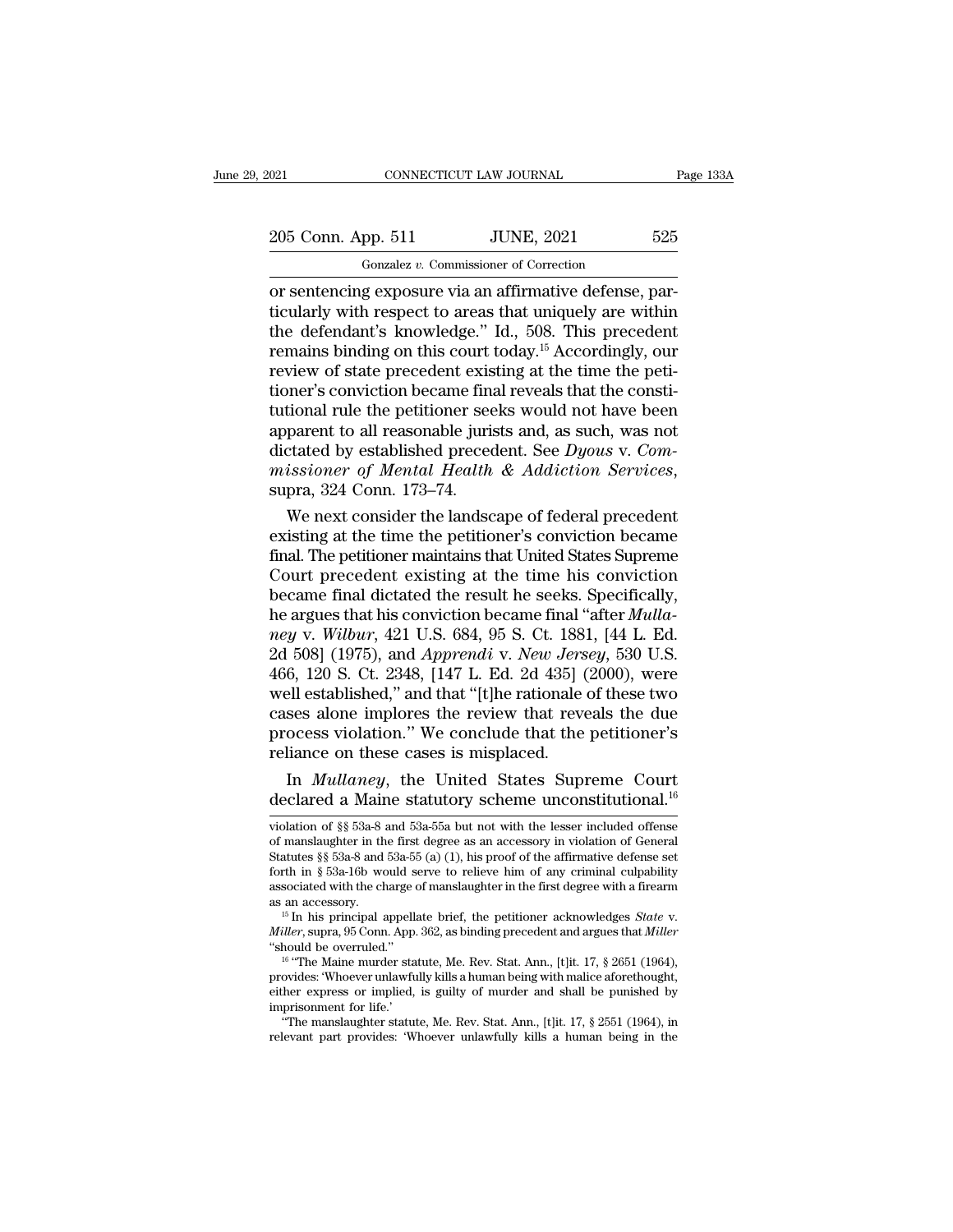## CONNECTICUT LAW JOURNAL June 29, 2021<br>526 JUNE, 2021 205 Conn. App. 511<br>Gonzalez v. Commissioner of Correction CONNECTICUT LAW JOURNAL<br>JUNE, 2021 205 Conn. App.<br>Gonzalez *v.* Commissioner of Correction<br>Supreme Judicial Court had held that

CONNECTICUT LAW JOURNAL June 29, 2021<br>
526 JUNE, 2021 205 Conn. App. 511<br>
6007alez v. Commissioner of Correction<br>
The Maine Supreme Judicial Court had held that, in<br>
prosecuting a charge of murder, "the prosecution could<br> 526 JUNE, 2021 205 Conn. App. 511<br>
Gonzalez v. Commissioner of Correction<br>
The Maine Supreme Judicial Court had held that, in<br>
prosecuting a charge of murder, "the prosecution could<br>
rest on a presumption of implied malice  $\frac{526}{100}$  JUNE, 2021 205 Conn. App. 511<br>  $\frac{60nzalez v.$  Commissioner of Correction<br>
The Maine Supreme Judicial Court had held that, in<br>
prosecuting a charge of murder, "the prosecution could<br>
rest on a presumption of imp 526 JUNE, 2021 205 Conn. App. 511<br>
Gonzalez v. Commissioner of Correction<br>
The Maine Supreme Judicial Court had held that, in<br>
prosecuting a charge of murder, "the prosecution could<br>
rest on a presumption of implied malic Goral Correction<br>
The Maine Supreme Judicial Court had held that, in<br>
prosecuting a charge of murder, "the prosecution could<br>
rest on a presumption of implied malice aforethought<br>
and require the defendant to prove that h Gonzalez v. Commissioner of Correction<br>The Maine Supreme Judicial Court had held that, in<br>prosecuting a charge of murder, "the prosecution could<br>rest on a presumption of implied malice aforethought<br>and require the defendan prosecuting a charge of murder, "the prosecution could<br>rest on a presumption of implied malice aforethought<br>and require the defendant to prove that he had acted<br>in the heat of passion on sudden provocation in order to<br>redu rest on a presumption of implied malice aforethought<br>and require the defendant to prove that he had acted<br>in the heat of passion on sudden provocation in order to<br>reduce murder to manslaughter." Mullaney v. Wilbur,<br>supra, and require the defendant to prove that he had acted<br>in the heat of passion on sudden provocation in order to<br>reduce murder to manslaughter." Mullaney v. Wilbur,<br>supra, 421 U.S. 688. The issue before the court was<br>"whether in the heat of passion on sudden provocation in order to<br>reduce murder to manslaughter." Mullaney v. Wilbur,<br>supra, 421 U.S. 688. The issue before the court was<br>"whether the Maine rule requiring the defendant to<br>prove that reduce murder to manslaughter." *Mullaney* v. *Wilbur*,<br>supra, 421 U.S. 688. The issue before the court was<br>"whether the Maine rule requiring the defendant to<br>prove that he acted in the heat of passion on sudden pro-<br>vocat supra, 421 U.S. 688. The issue before the court was<br>"whether the Maine rule requiring the defendant to<br>prove that he acted in the heat of passion on sudden pro-<br>vocation accords with due process." Id., 692. The United<br>Stat "whether the Maine rule requiring the defendant to<br>prove that he acted in the heat of passion on sudden pro-<br>vocation accords with due process." Id., 692. The United<br>States Supreme Court held that this statutory scheme<br>im prove that he acted in the heat of passion on sudden pro-<br>vocation accords with due process." Id., 692. The United<br>States Supreme Court held that this statutory scheme<br>improperly shifted the burden of persuasion from the<br> vocation accords with due process." Id., 692. The United<br>States Supreme Court held that this statutory scheme<br>improperly shifted the burden of persuasion from the<br>prosecutor to the defendant and was therefore a viola-<br>tion States Supreme Court held that this statutory scheme<br>improperly shifted the burden of persuasion from the<br>prosecutor to the defendant and was therefore a viola-<br>tion of the requirement of due process that the prosecu-<br>tion improperly shifted the burden of persuasion from<br>prosecutor to the defendant and was therefore a<br>tion of the requirement of due process that the pro<br>tion prove beyond a reasonable doubt every fact r<br>sary to constitute the osecutor to the defendant and was therefore a viola-<br>on of the requirement of due process that the prosecu-<br>on prove beyond a reasonable doubt every fact neces-<br>ry to constitute the crime charged, as stated in *In re*<br>insh tion of the requirement of due process that the prosecution prove beyond a reasonable doubt every fact necessary to constitute the crime charged, as stated in *In re Winship*, 397 U.S. 358, 364, 90 S. Ct. 1068, 25 L. Ed.

tion prove beyond a reasonable doubt every fact necessary to constitute the crime charged, as stated in  $In$   $re$   $Winship$ , 397 U.S. 358, 364, 90 S. Ct. 1068, 25 L. Ed. 2d 368 (1970).  $Mullaney$  v.  $Wilbur$ , supra, 701.<br>In  $Appendi$ , the U sary to constitute the crime charged, as stated in *In re*<br>Winship, 397 U.S. 358, 364, 90 S. Ct. 1068, 25 L. Ed. 2d<br>368 (1970). *Mullaney* v. *Wilbur*, supra, 701.<br>In *Apprendi*, the United States Supreme Court<br>declared a Winship, 397 U.S. 358, 364, 90 S. Ct. 1068, 25 L. Ed. 2d<br>368 (1970). *Mullaney* v. *Wilbur*, supra, 701.<br>In *Apprendi*, the United States Supreme Court<br>declared a New Jersey statutory scheme unconstitu-<br>tional.<sup>17</sup> The Ne declared a New Jersey statutory scheme unconstitutional.<sup>17</sup> The New Jersey statutory scheme "allows a<br>jury to convict a defendant of a second-degree offense<br>based on its finding beyond a reasonable doubt that<br>heat of pass tional.<sup>17</sup> The New Jersey statutory scheme "allows a<br>jury to convict a defendant of a second-degree offense<br>based on its finding beyond a reasonable doubt that<br>heat of passion, on sudden provocation, without express or i

by imprison its finding beyond a reasonable doubt that heat of passion, on sudden provocation, without express or implied malice aforethought . . . shall be punished by a fine of not more than \$1,000 or by imprisonment for heat of passion, on sudden provocation, without express or implied malice aforethought . . . shall be punished by a fine of not more than \$1,000 or by imprisonment for not more than 20 years . . . . " *Mullaney* v. *Wilbu* 

firect throught  $\ldots$  shall be punished by a fine of not more than \$1,000 or by imprisonment for not more than 20 years  $\ldots$ .'" Mullaney v. Wilbur, supra, 421 U.S. 686 n.3.<br>
<sup>17</sup> The United States Supreme Court articulat by imprisonment for not more than 20 years  $\ldots$ ." Mullaney v. Wilbur, supra, 421 U.S. 686 n.3.<br><sup>17</sup> The United States Supreme Court articulated the New Jersey statutory scheme as follows: "A New Jersey statute classifies for  $421$  U.S. 686 n.3.<br><sup>17</sup> The United States Supreme Court articulated the New Jersey statutory<br>scheme as follows: "A New Jersey statute classifies the possession of a<br>firearm for an unlawful purpose as a 'second-degree Fright Hubure Court articulated the New Jersey statutory<br>scheme as follows: "A New Jersey statute classifies the possession of a<br>firearm for an unlawful purpose as a 'second-degree' offense. N.J. Stat. Ann.<br> $\S 2C:39-4$  (a scheme as follows: "A New Jersey statute classifies the possession of a firearm for an unlawful purpose as a 'second-degree' offense. N.J. Stat. Ann. § 2C:39-4 (a) (West 1995). Such an offense is punishable by imprisonmen Firearm for an unlawful purpose as a 'second-degree' offense. N.J. Stat. Ann.  $\S 2C:39-4$  (a) (West 1995). Such an offense is punishable by imprisonment for 'between five years and 10 years.'  $\S 2C:43-6$  (a) (2). A separa where the with a purpose to intimidate an individual or group of individuals because  $\S 2C:39-4$  (a) (West 1995). Such an offense is punishable by imprisonment for 'between five years and 10 years.'  $\S 2C:43-6$  (a) (2). A for 'between five years and 10 years.' § 2C:43-6 (a) (2). A separate statute, described by [New Jersey's] Supreme Court as a 'hate crime' law, provides for an 'extended term' of imprisonment if the trial judge finds, by a described by [New Jersey's] Supreme Court as a 'hate crime' law, provides for an 'extended term' of imprisonment if the trial judge finds, by a preponderance of the evidence, that '[t]he defendant in committing the crime a for an 'extended term' of imprisonment if the trial judge finds, by a preponderance of the evidence, that '[t]he defendant in committing the crime acted with a purpose to intimidate an individual or group of individuals b for an extended term of the video. that '(t) the defendant in committing the crime acted with a purpose to intimidate an individual or group of individuals because of race, color, gender, handicap, religion, sexual orienta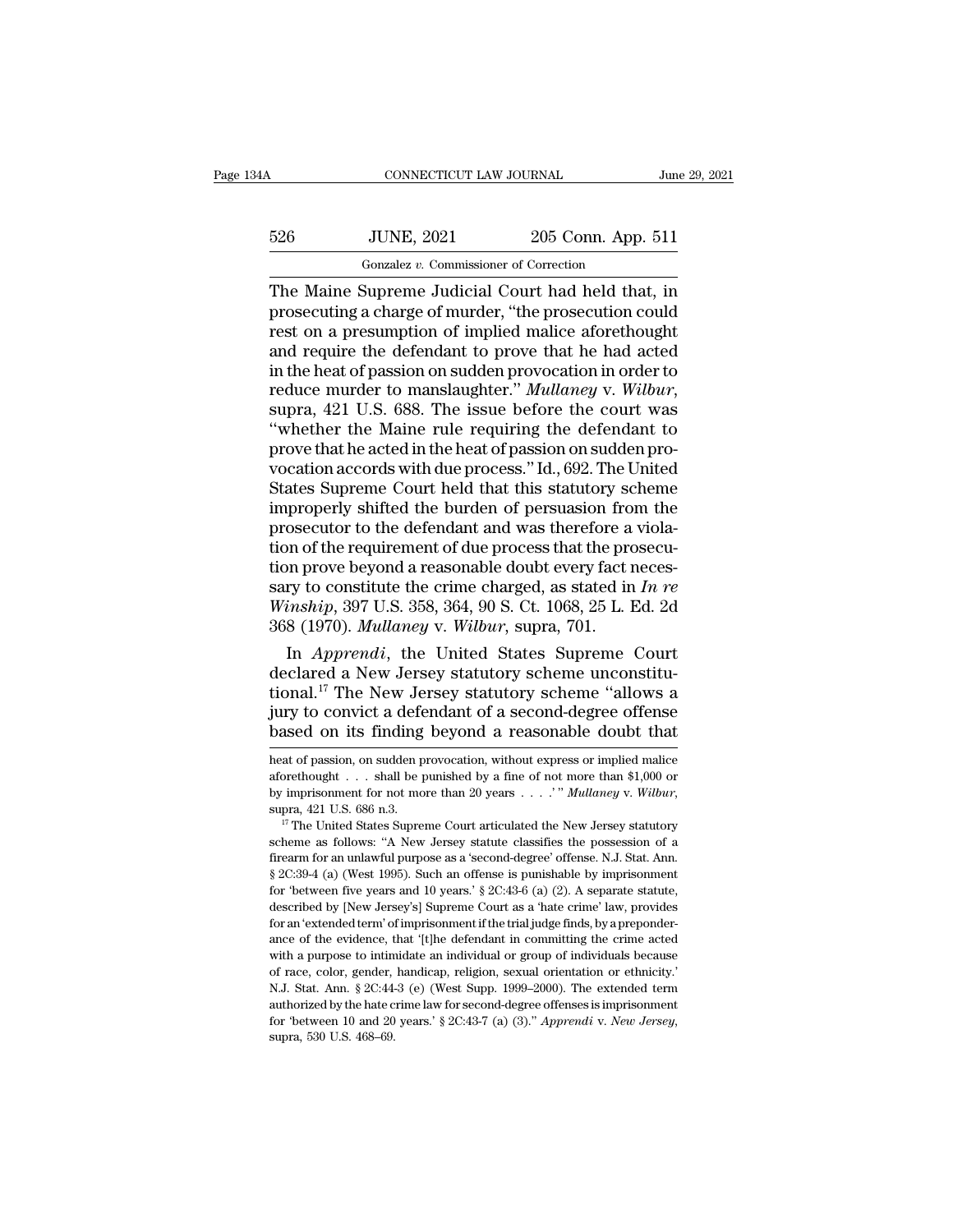021 CONNECTICUT LAW JOURNAL Page 135A<br>
205 Conn. App. 511 JUNE, 2021 527<br>
Gonzalez v. Commissioner of Correction

Gonzalez *v.* Commissioner of Correction on the unlawfully possessed a prohibited weapon; after a<br>
index to impose numishment identical to that New Jersen in the unlawfully possessed a prohibited weapon; after a<br>
subsequent and separate proceeding, it then allows 205 Conn. App. 511 JUNE, 2021 527<br>
Gonzalez v. Commissioner of Correction<br>
he unlawfully possessed a prohibited weapon; after a<br>
subsequent and separate proceeding, it then allows a<br>
judge to impose punishment identical to 205 Conn. App. 511 JUNE, 2021 527<br>
Gonzalez v. Commissioner of Correction<br>
he unlawfully possessed a prohibited weapon; after a<br>
subsequent and separate proceeding, it then allows a<br>
judge to impose punishment identical t 205 Conn. App. 511 JUNE, 2021 527<br>
Gonzalez v. Commissioner of Correction<br>
he unlawfully possessed a prohibited weapon; after a<br>
subsequent and separate proceeding, it then allows a<br>
judge to impose punishment identical t  $\frac{300 \text{ OGHL} \text{ } \text{App. 911}}{60 \text{ rades } v. \text{ Commissioner of Correction}}$ <br>
he unlawfully possessed a prohibited weapon; after a<br>
subsequent and separate proceeding, it then allows a<br>
judge to impose punishment identical to that New Jer-<br>
sey pro Gonzalez v. Commissioner of Correction<br>he unlawfully possessed a prohibited weapon; after a<br>subsequent and separate proceeding, it then allows a<br>judge to impose punishment identical to that New Jer-<br>sey provides for crime he unlawfully possessed a prohibited weapon; after a<br>subsequent and separate proceeding, it then allows a<br>judge to impose punishment identical to that New Jer-<br>sey provides for crimes of the first degree, N.J. Stat.<br>Ann. § subsequent and separate proceeding, it then allows a<br>judge to impose punishment identical to that New Jer-<br>sey provides for crimes of the first degree, N.J. Stat.<br>Ann. § 2C:43-6 (a) (1) (West 1999), based upon the<br>judge's judge to impose punishment identical to that New Jersey provides for crimes of the first degree, N.J. Stat.<br>Ann. § 2C:43-6 (a) (1) (West 1999), based upon the judge's finding, by a preponderance of the evidence, that the sey provides for crimes of the first degree, N.J. Stat.<br>Ann. § 2C:43-6 (a) (1) (West 1999), based upon the<br>judge's finding, by a preponderance of the evidence,<br>that the defendant's purpose for unlawfully possessing<br>the wea Ann. § 2C:43-6 (a) (1) (West 1999), based upon the judge's finding, by a preponderance of the evidence, that the defendant's purpose for unlawfully possessing the weapon was to intimidate his victim on the basis of a parti judge's finding, by a preponderance of the evidence,<br>that the defendant's purpose for unlawfully possessing<br>the weapon was to intimidate his victim on the basis<br>of a particular characteristic the victim possessed."<br>(Intern that the defendant's purpose for unlawfully possessing<br>the weapon was to intimidate his victim on the basis<br>of a particular characteristic the victim possessed."<br>(Internal quotation marks omitted.) Apprendi v. New<br>Jersey, the weapon was to intimidate his victim on the basis<br>of a particular characteristic the victim possessed."<br>(Internal quotation marks omitted.) *Apprendi* v. *New*<br>*Jersey*, supra, 530 U.S. 491. The issue before the court<br>w of a particular characteristic the victim possessed."<br>(Internal quotation marks omitted.) *Apprendi* v. *New*<br>*Jersey*, supra, 530 U.S. 491. The issue before the court<br>was "whether the [d]ue [p]rocess [c]lause of the [f]ou (Internal quotation marks omitted.) Apprendi v. New<br>Jersey, supra, 530 U.S. 491. The issue before the court<br>was "whether the [d]ue [p]rocess [c]lause of the [f]our-<br>teenth [a]mendment requires that a factual determina-<br>ti Jersey, supra, 530 U.S. 491. The issue before the court<br>was "whether the [d]ue [p]rocess [c]lause of the [f]our-<br>teenth [a]mendment requires that a factual determina-<br>tion authorizing an increase in the maximum prison<br>sent was "whether the [d]ue [p]rocess [c]lause of the [f]our-<br>teenth [a]mendment requires that a factual determina-<br>tion authorizing an increase in the maximum prison<br>sentence for an offense from [ten] to [twenty] years be<br>made teenth [a]mendment requires that a factual determination authorizing an increase in the maximum prison<br>sentence for an offense from [ten] to [twenty] years be<br>made by a jury on the basis of proof beyond a reasonable<br>doubt. For authorizing an increase in the maximum prison<br>sentence for an offense from [ten] to [twenty] years be<br>made by a jury on the basis of proof beyond a reasonable<br>doubt." Id., 469. The United States Supreme Court held<br>that proved beyond a reasonable doubt.'' Id., 469. The United States Supreme Court held<br>that, in accordance with due process, "any fact that<br>that, in accordance with due process, "any fact that<br>increases the penalty for a crime made by a jury on the basis of proof beyond a reasonable<br>doubt." Id., 469. The United States Supreme Court held<br>that, in accordance with due process, "any fact that<br>increases the penalty for a crime beyond the prescribed<br> mate by  $\alpha$ ,  $\beta$ . The United States Supreme Court held<br>that, in accordance with due process, "any fact that<br>increases the penalty for a crime beyond the prescribed<br>statutory maximum must be submitted to a jury, and<br>prov that, in accordance with due process, "any fact that<br>that, in accordance with due process, "any fact that<br>increases the penalty for a crime beyond the prescribed<br>statutory maximum must be submitted to a jury, and<br>proved be increases the penalty for a crime beyond the prescribed<br>statutory maximum must be submitted to a jury, and<br>proved beyond a reasonable doubt." Id., 490. The court<br>reasoned that the New Jersey statutory scheme was<br>unconstit statutory maximum must be submitted to a jury, and<br>statutory maximum must be submitted to a jury, and<br>proved beyond a reasonable doubt." Id., 490. The court<br>reasoned that the New Jersey statutory scheme was<br>unconstitutiona proved beyond a reasonable doubt." Id., 490<br>reasoned that the New Jersey statutory sounconstitutional because it "runs directly int<br>ing in *Mullaney* that  $[In re] Winship$  is co<br>much with the category of substantive offer<br>the de asoned that the New Jersey statutory scheme was<br>constitutional because it "runs directly into our warn-<br>g in *Mullaney* that [*In re*] *Winship* is concerned as<br>uch with the category of substantive offense as with<br>e degree unconstitutional because it "runs directly into our warning in *Mullaney* that  $[In re]$  *Winship* is concerned as<br>much with the category of substantive offense as with<br>the degree of criminal culpability assessed." (Internal

ing in *Mullaney* that [*In re*] Winship is concerned as<br>much with the category of substantive offense as with<br>the degree of criminal culpability assessed." (Internal<br>quotation marks omitted.) Id., 494–95.<br>The respondent much with the category of substantive offense as with<br>the degree of criminal culpability assessed." (Internal<br>quotation marks omitted.) Id., 494–95.<br>The respondent cites *Patterson v. New York*, 432 U.S.<br>197, 97 S. Ct. 231 the degree of criminal culpability assessed." (Internal<br>quotation marks omitted.) Id., 494–95.<br>The respondent cites *Patterson v. New York*, 432 U.S.<br>197, 97 S. Ct. 2319, 53 L. Ed. 2d 281 (1977) for the<br>proposition that "d quotation marks omitted.) Id., 494–95.<br>The respondent cites *Patterson* v. *New York*, 432 U.S.<br>197, 97 S. Ct. 2319, 53 L. Ed. 2d 281 (1977) for the<br>proposition that "due process does not mandate that<br>the state prove that The respondent cites *Patterson v. New York*, 432 U.S.<br>197, 97 S. Ct. 2319, 53 L. Ed. 2d 281 (1977) for the<br>proposition that "due process does not mandate that<br>the state prove that an accessory to a crime intend<br>that every 197, 97 S. Ct. 2319, 53 L. Ed. 2d 281 (1977) for the proposition that "due process does not mandate that the state prove that an accessory to a crime intend that every aggravating element be committed by the principal." I proposition that "due process does not mandate that<br>the state prove that an accessory to a crime intend<br>that every aggravating element be committed by the<br>principal." In *Patterson*, the United States Supreme<br>Court declin the state prove that an accessory to a crime intend<br>that every aggravating element be committed by the<br>principal." In *Patterson*, the United States Supreme<br>Court declined to declare a New York statute unconsti-<br>tutional. ourt declined to declare a New York statute unconstitional.<sup>18</sup> The New York statute provides that a defenant charged with murder can prove as "an affirmative efense . . . that the defendant acted under the influ-<br><sup>18</sup> Sec tutional.<sup>18</sup> The New York statute provides that a deferdant charged with murder can prove as "an affirmative defense . . . that the defendant acted under the infl<sup>18</sup> Section 125.25 of New York's Penal Law (McKinney 1975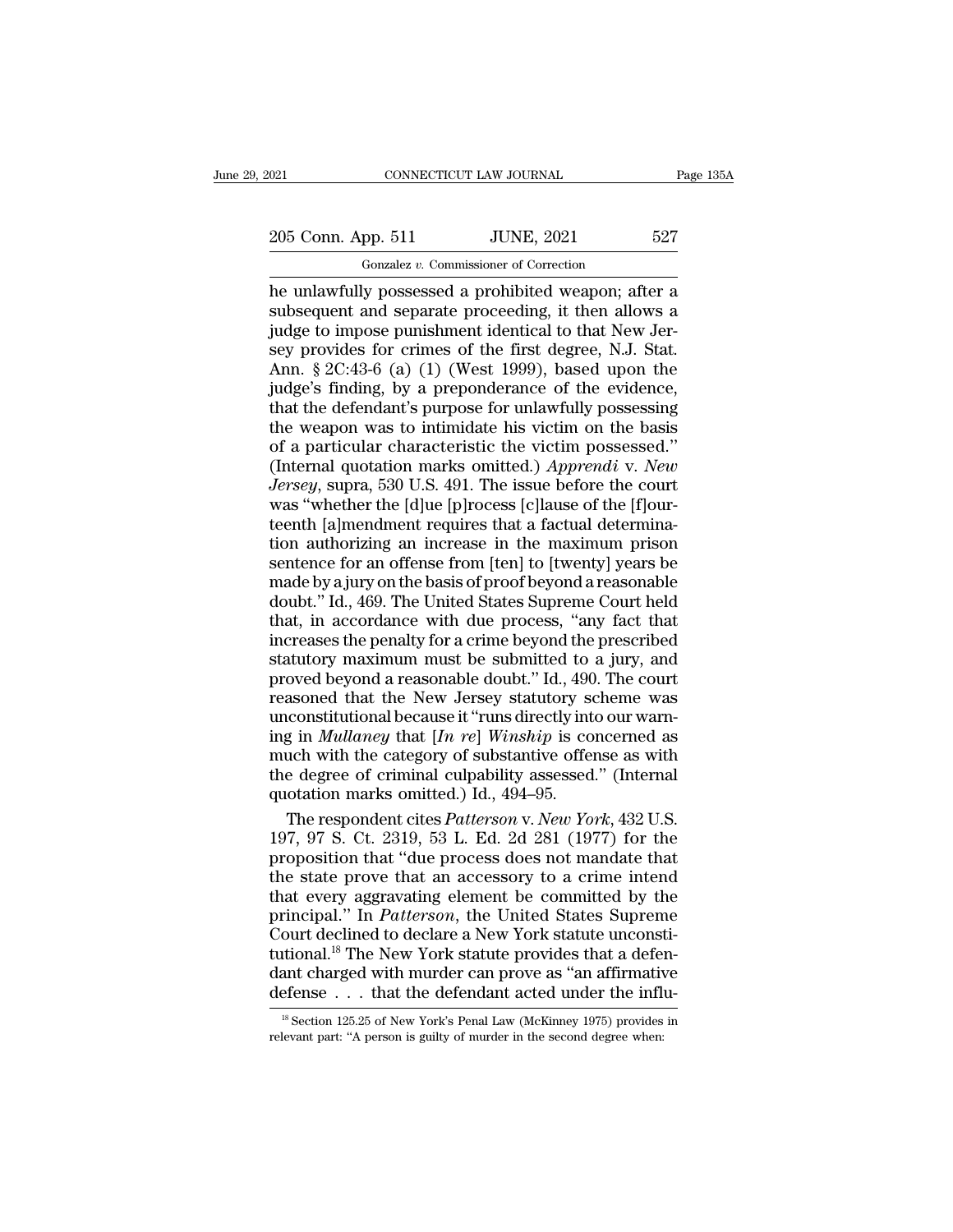## CONNECTICUT LAW JOURNAL June 29, 2021<br>528 JUNE, 2021 205 Conn. App. 511<br>Gonzalez v. Commissioner of Correction CONNECTICUT LAW JOURNAL<br>JUNE, 2021 205 Conn. App.<br>Gonzalez *v.* Commissioner of Correction<br>Peme emotional disturbance for which the

CONNECTICUT LAW JOURNAL June 29, 2021<br>
S28 JUNE, 2021 205 Conn. App. 511<br>
Gonzalez v. Commissioner of Correction<br>
ence of extreme emotional disturbance for which there<br>
was a reasonable explanation—which, if proved by a<br>
p  $\noindent\textbf{JUNE, 2021} \quad\noindent\textbf{205 Conn. App. 511} \quad\noindent\textbf{0} \quad\noindent\textbf{0} \quad\textbf{0} \quad \textbf{0} \quad\noindent\textbf{0} \quad \textbf{0} \quad \textbf{0} \quad \textbf{0} \quad \textbf{0} \quad \textbf{0} \quad \textbf{0} \quad \textbf{0} \quad \textbf{0} \quad \textbf{0} \quad \textbf{0} \quad \textbf{0} \quad \textbf{0} \quad \textbf{0} \quad \textbf{0} \quad \textbf{0} \quad \textbf{0} \quad \textbf{$  $\frac{528}{1000}$  JUNE, 2021 205 Conn. App. 511<br>  $\frac{6000 \text{ rad} \cdot \text{F}}{2 \text{ m} \cdot \text{F}}$ <br>
ence of extreme emotional disturbance for which there<br>
was a reasonable explanation—which, if proved by a<br>
preponderance of the evidence, 528 JUNE, 2021 205 Conn. App. 511<br>  $\frac{1}{2}$  Gonzalez v. Commissioner of Correction<br>
ence of extreme emotional disturbance for which there<br>
was a reasonable explanation—which, if proved by a<br>
preponderance of the evidence Gonzalez v. Commissioner of Correction<br>
ence of extreme emotional disturbance for which there<br>
was a reasonable explanation—which, if proved by a<br>
preponderance of the evidence, would reduce the crime<br>
to manslaughter . .  $\frac{1}{2}$  Gonzalez v. Commissioner of Correction<br>
ence of extreme emotional disturbance for which there<br>
was a reasonable explanation—which, if proved by a<br>
preponderance of the evidence, would reduce the crime<br>
to mansla ence of extreme emotional disturbance for which there<br>was a reasonable explanation—which, if proved by a<br>preponderance of the evidence, would reduce the crime<br>to manslaughter  $\dots$   $\cdot$  " Id., 206. The issue before the<br>cou was a reasonable explanation—which, if proved by a<br>preponderance of the evidence, would reduce the crime<br>to manslaughter  $\ldots$ ." Id., 206. The issue before the<br>court was "the constitutionality under the [f]ourteenth<br>[a]me preponderance of the evidence, would reduce the crime<br>to manslaughter . . . . ." Id., 206. The issue before the<br>court was "the constitutionality under the [f]ourteenth<br>[a]mendment's [d]ue [p]rocess [c]lause of burdening<br>th to manslaughter  $\ldots$  ." Id., 206. The issue before the court was "the constitutionality under the [f]ourteenth [a]mendment's [d]ue [p]rocess [c]lause of burdening the defendant in a New York [s]tate murder trial with pro court was "the constitutionality under the [f]ourteenth<br>[a]mendment's [d]ue [p]rocess [c]lause of burdening<br>the defendant in a New York [s]tate murder trial with<br>proving the affirmative defense of extreme emotional<br>disturb [a]mendment's [d]ue [p]rocess [c]lause of burdening<br>the defendant in a New York [s]tate murder trial with<br>proving the affirmative defense of extreme emotional<br>disturbance as defined by New York law." Id., 198. The<br>United S the defendant in a New York [s]tate murder trial with<br>proving the affirmative defense of extreme emotional<br>disturbance as defined by New York law." Id., 198. The<br>United States Supreme Court recognized that "the long-<br>accep proving the affirmative defense of extreme emotional<br>disturbance as defined by New York law." Id., 198. The<br>United States Supreme Court recognized that "the long-<br>accepted rule was that it was constitutionally permissi-<br>bl United States Supreme Court recognized that "the long-<br>accepted rule was that it was constitutionally permissi-<br>ble to provide that various affirmative defenses were<br>to be proved by the defendant"; id., 211; and "decline[d United States Supreme Court recognized that "the long-<br>accepted rule was that it was constitutionally permissi-<br>ble to provide that various affirmative defenses were<br>to be proved by the defendant"; id., 211; and "decline[d accepted rule was that it was constitutionally permissible to provide that various affirmative defenses were<br>to be proved by the defendant"; id., 211; and "decline[d]<br>to adopt as a constitutional imperative, operative coun ble to provide that various affirmative defenses were<br>to be proved by the defendant"; id., 211; and "decline[d]<br>to adopt as a constitutional imperative, operative coun-<br>trywide, that a [s]tate must disprove beyond a reason to be proved by the defendant"; id., 211; and "decline[d]<br>to adopt as a constitutional imperative, operative coun-<br>trywide, that a [s]tate must disprove beyond a reason-<br>able doubt every fact constituting any and all affir to adopt as a constitutional imperative, operative countrywide, that a [s]tate must disprove beyond a reason-<br>able doubt every fact constituting any and all affirmative<br>defenses related to the culpability of an accused." I trywide, that a [s]tate must disprove beyond a reasonable doubt every fact constituting any and all affirmative defenses related to the culpability of an accused." Id., 210. The court reasoned that the New York statute was able doubt every fact constituting any and all affirmative<br>defenses related to the culpability of an accused." Id.,<br>210. The court reasoned that the New York statute was<br>constitutional because it "does not serve to negat[e defenses related to the culpability of an accu<br>210. The court reasoned that the New York st:<br>constitutional because it "does not serve to neg<br>facts of the crime which the [s]tate is to prove i<br>convict [a defendant] of murd 0. The court reasoned that the New York statute was<br>nstitutional because it "does not serve to negat[e] any<br>rts of the crime which the [s]tate is to prove in order to<br>nvict [a defendant] of murder. It constitutes a sepa-<br>t *Multaney* facts of the crime which the [s]tate is to prove in order to convict [a defendant] of murder. It constitutes a separate issue on which the defendant is required to carry the burden of persuasion." Id., 206–207.<br>

racts of the critic which the [s] alter is to prove in order to<br>convict [a defendant] of murder. It constitutes a sepa-<br>rate issue on which the defendant is required to carry<br>the burden of persuasion." Id., 206–207.<br>The co convict [a detendant] of murder. It constitutes a separate issue on which the defendant is required to carry<br>the burden of persuasion." Id., 206–207.<br>The court in *Patterson* distinguished its holding from<br>*Mullaney*, sta rate issue on which the detendant is required to carry<br>the burden of persuasion." Id., 206–207.<br>The court in *Patterson* distinguished its holding from<br>*Mullaney*, stating that "[t]here is some language in *Mul-*<br>*laney* The court in *Patterson* distinguished its holding from *Mullaney*, stating that "[t]here is some language in *Mullaney* that has been understood as perhaps construing the [d]ue [p]rocess [c]lause to require the prosecuti The field is construing<br>
that has been understood as perhaps construing<br>  $\alpha$  prove beyond a reasonable doubt any fact affecting<br>
the degree of criminal culpability.'... It is said that<br>
"1. With intent to cause the death the [d]ue [p]rocess [c]lause to require the prosecution<br>to prove beyond a reasonable doubt any fact affecting<br>"the degree of criminal culpability."  $\dots$  It is said that<br>"1. With intent to cause the death of another person

to prove beyond a reasonable doubt and<br>
"the degree of criminal culpability."<br>
"1. With intent to cause the death of another person,<br>
of such person or of a third person; except that in an<br>
this subdivision, it is an affi The defered of criminal culpability.'... It is said that<br>"1. With intent to cause the death of another person, he causes the death<br>such person or of a third person; except that in any prosecution under<br>is subdivision, it

<sup>&</sup>quot;1. With intent to cause the death of another person, he causes the death of such person or of a third person; except that in any prosecution under this subdivision, it is an affirmative defense that: "(a) The defendant a "1. With intent to cause the death of another person, he causes the death of such person or of a third person; except that in any prosecution under this subdivision, it is an affirmative defense that: "(a) The defendant a of such person or of a third person; except that in any prosecution under<br>this subdivision, it is an affirmative defense that:<br>"(a) The defendant acted under the influence of extreme emotional distur-<br>bance for which there this subdivision, it is an affirmative defense that:<br>
"(a) The defendant acted under the influence of extreme emotional disturbance for which there was a reasonable explanation or excuse, the reason-<br>
ableness of which is "(a) The defendant acted under the influence of extreme emotional disturbance for which there was a reasonable explanation or excuse, the reasonableness of which is to be determined from the viewpoint of a person in the d degree or which there was a reasonable explanation or excuse, the reasonableness of which is to be determined from the viewpoint of a person in the defendant's situation under the circumstances as the defendant believed th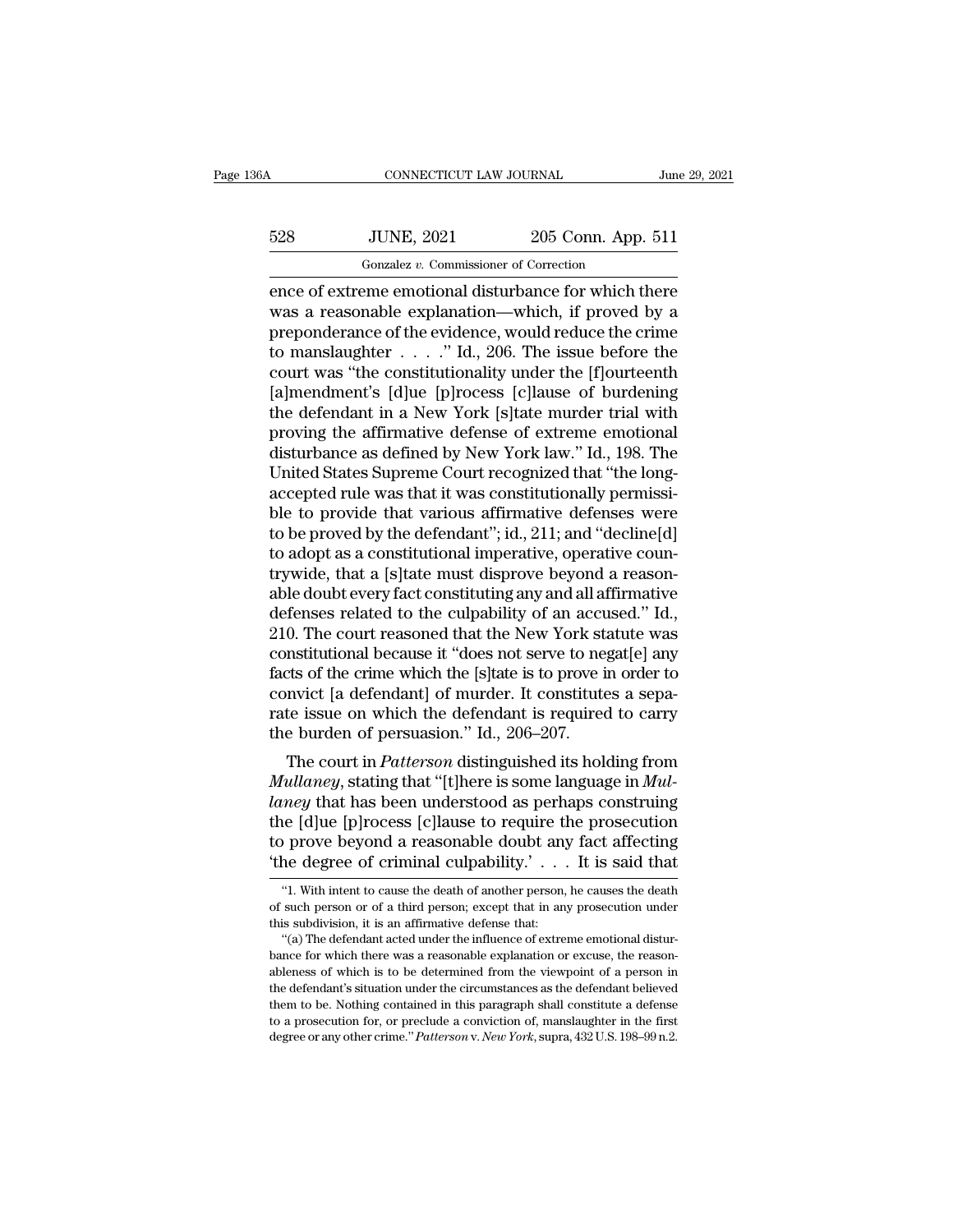021 CONNECTICUT LAW JOURNAL Page 137A<br>
205 Conn. App. 511 JUNE, 2021 529<br>
Gonzalez v. Commissioner of Correction

Gonzalez *v.* Commissioner of Correction on the connect of the such a rule would deprive legislatures of any discretion<br>such a rule would deprive legislatures of any discretion<br>whatsoever in allocating the burden of proof . . . .<br>The followt did not intend *Mulla* 205 Conn. App. 511 JUNE, 2021 529<br>
Gonzalez v. Commissioner of Correction<br>
such a rule would deprive legislatures of any discretion<br>
whatsoever in allocating the burden of proof . . . .<br>
The [c]ourt did not intend *Mullane* 205 Conn. App. 511 JUNE, 2021 529<br>
Gonzalez v. Commissioner of Correction<br>
such a rule would deprive legislatures of any discretion<br>
whatsoever in allocating the burden of proof . . . .<br>
The [c]ourt did not intend *Mullane* 205 Conn. App. 511 JUNE, 2021 529<br>
Gonzalez v. Commissioner of Correction<br>
such a rule would deprive legislatures of any discretion<br>
whatsoever in allocating the burden of proof . . . .<br>
The [c]ourt did not intend *Mullan* Gonzalez v. Commissioner of Correction<br>
such a rule would deprive legislatures of any discretion<br>
whatsoever in allocating the burden of proof . . . .<br>
The [c]ourt did not intend *Mullaney* to have such far-<br>
reaching effe Gonzalez v. Commissioner of Correction<br>such a rule would deprive legislatures of any discretion<br>whatsoever in allocating the burden of proof . . . . .<br>The [c]ourt did not intend *Mullaney* to have such far-<br>reaching effec such a rule would deprive legislatures of any discretion<br>whatsoever in allocating the burden of proof . . . .<br>The [c]ourt did not intend *Mullaney* to have such far-<br>reaching effect." (Citations omitted.) Id., 214–15 n.15 whatsoever in allocating the burden of proof . . . . . The [c]ourt did not intend *Mullaney* to have such far-<br>reaching effect." (Citations omitted.) Id., 214–15 n.15.<br>The court clarified that, under *Mullaney*, "a [s]tat The [c]ourt did not intend *Mullaney* to have such far-<br>reaching effect." (Citations omitted.) Id., 214–15 n.15.<br>The court clarified that, under *Mullaney*, "a [s]tate must<br>prove every ingredient of an offense beyond a re reaching effect." (Citations omitted.) Id., 214–15 n.15.<br>The court clarified that, under *Mullaney*, "a [s]tate must<br>prove every ingredient of an offense beyond a reason-<br>able doubt, and that it may not shift the burden o The court clarified that, under *Mullaney*, "a [s]tate must<br>prove every ingredient of an offense beyond a reason-<br>able doubt, and that it may not shift the burden of proof<br>to the defendant by presuming that ingredient upo prove every ingredient of an offense beyond a reason-<br>able doubt, and that it may not shift the burden of proof<br>to the defendant by presuming that ingredient upon<br>proof of the other elements of the offense.... Such<br>shifti able doubt, and that it may not shift the burd to the defendant by presuming that ingre<br>proof of the other elements of the offense.<br>shifting of the burden of persuasion with r<br>fact which the [s]tate deems so important<br>be e the detendant by presuming that ingredient upon<br>oof of the other elements of the offense.... Such<br>ifting of the burden of persuasion with respect to a<br>ct which the [s]tate deems so important that it must<br>either proved or proof of the other elements of the otrense. . . . Such<br>shifting of the burden of persuasion with respect to a<br>fact which the [s]tate deems so important that it must<br>be either proved or presumed is impermissible under<br>the

shifting of the burden of persuasion with respect to a<br>fact which the [s]tate deems so important that it must<br>be either proved or presumed is impermissible under<br>the [d]ue [p]rocess [c]lause." Id., 215.<br>Our review of the ract which the [s]<br>ract which the [s] are deems so important that it must<br>be either proved or presumed is impermissible under<br>the [d]<br>ue [p]rocess [c]lause." Id., 215.<br>Our review of the United States precedent existing at be either proved or presumed is impermissible under<br>the [d]ue [p]rocess [c]lause." Id., 215.<br>Our review of the United States precedent existing at<br>the time the petitioner's conviction became final reveals<br>that the rule the *Commissioner of Mental Health & Addiction Services,* suppose the state of Mental Health and the rule the petitioner seeks would not have been apparent to all reasonable jurists and, as such, was not dictated by establishe the time the petitioner's conviction became final reveals<br>that the rule the petitioner seeks would not have been<br>apparent to all reasonable jurists and, as such, was<br>not dictated by established precedent. See *Dyous v.<br>Com* that the rule the petitioner seeks would not have been<br>apparent to all reasonable jurists and, as such, was<br>not dictated by established precedent. See *Dyous v.*<br>*Commissioner of Mental Health & Addiction Services*,<br>supra, apparent to all reasonable jurists and, as such, was<br>not dictated by established precedent. See *Dyous v.*<br>*Commissioner of Mental Health & Addiction Services*,<br>supra, 324 Conn. 173–74. First, the functioning of the<br>statut not dictated by established precedent. See *Dyous* v.<br>Commissioner of Mental Health & Addiction Services,<br>supra, 324 Conn. 173–74. First, the functioning of the<br>statutes at issue in Mullaney and Apprendi are distin-<br>guish *Commissioner of Mental Health & Addiction Services,*<br>supra, 324 Conn. 173–74. First, the functioning of the<br>statutes at issue in *Mullaney* and *Apprendi* are distin-<br>guishable from that of the statutes at issue in the p supra, 324 Conn. 173–74. First, the functioning of the statutes at issue in *Mullaney* and *Apprendi* are distinguishable from that of the statutes at issue in the present case. The statutes at issue in the present case fu statutes at issue in *Mullaney* and *Apprendi* are distinguishable from that of the statutes at issue in the present case. The statutes at issue in the present case function to omit proof of any particular mental state of guishable from that of the statutes at issue in the present<br>case. The statutes at issue in the present case function<br>to omit proof of any particular mental state of the princi-<br>pal or accomplice with respect to the use, ca case. The statutes at issue in the present case function<br>to omit proof of any particular mental state of the princi-<br>pal or accomplice with respect to the use, carrying or<br>threatened use of a firearm. See *State* v. *Mille* to omit proof of any particular mental state of the princi-<br>pal or accomplice with respect to the use, carrying or<br>threatened use of a firearm. See *State* v. *Miller*, supra,<br>95 Conn. App. 375 (proof of use, carrying or pal or accomplice with respect to the use, carrying or<br>threatened use of a firearm. See *State* v. *Miller*, supra,<br>95 Conn. App. 375 (proof of use, carrying or threatened<br>use of firearm "is not encompassed within the dual threatened use of a firearm. See *State* v. *Miller*, supra, 95 Conn. App. 375 (proof of use, carrying or threatened use of firearm "is not encompassed within the dual intent requirement of § 53a-8, but rather is merely an 95 Conn. App. 375 (proof of use, carrying or threatened<br>use of firearm "is not encompassed within the dual<br>intent requirement of  $\S$  53a-8, but rather is merely an<br>aggravating circumstance that does not require proof<br>of a use of firearm "is not encompassed within the dual<br>intent requirement of § 53a-8, but rather is merely an<br>aggravating circumstance that does not require proof<br>of any particular mental state"). Unlike the statutes at<br>issue intent requirement of § 53a-8, but rather is merely an aggravating circumstance that does not require proof of any particular mental state"). Unlike the statutes at issue issue in *Mullaney* and *Apprendi*, the statutes a aggravating circumstance that does not require proof<br>of any particular mental state"). Unlike the statutes at<br>issue in *Mullaney* and *Apprendi*, the statutes at issue<br>here do not provide that "the prosecution could rest<br> of any particular mental state"). Unlike the statutes at issue in *Mullaney* and *Apprendi*, the statutes at issue here do not provide that "the prosecution could rest on a presumption"; *Mullaney* v. *Wilbur*, supra, 421 issue in *Mullaney* and *Apprendi*, the statutes at issue<br>here do not provide that "the prosecution could rest<br>on a presumption"; *Mullaney* v. *Wilbur*, supra, 421 U.S.<br>688; or that "a judge [could] impose [a heightened]<br>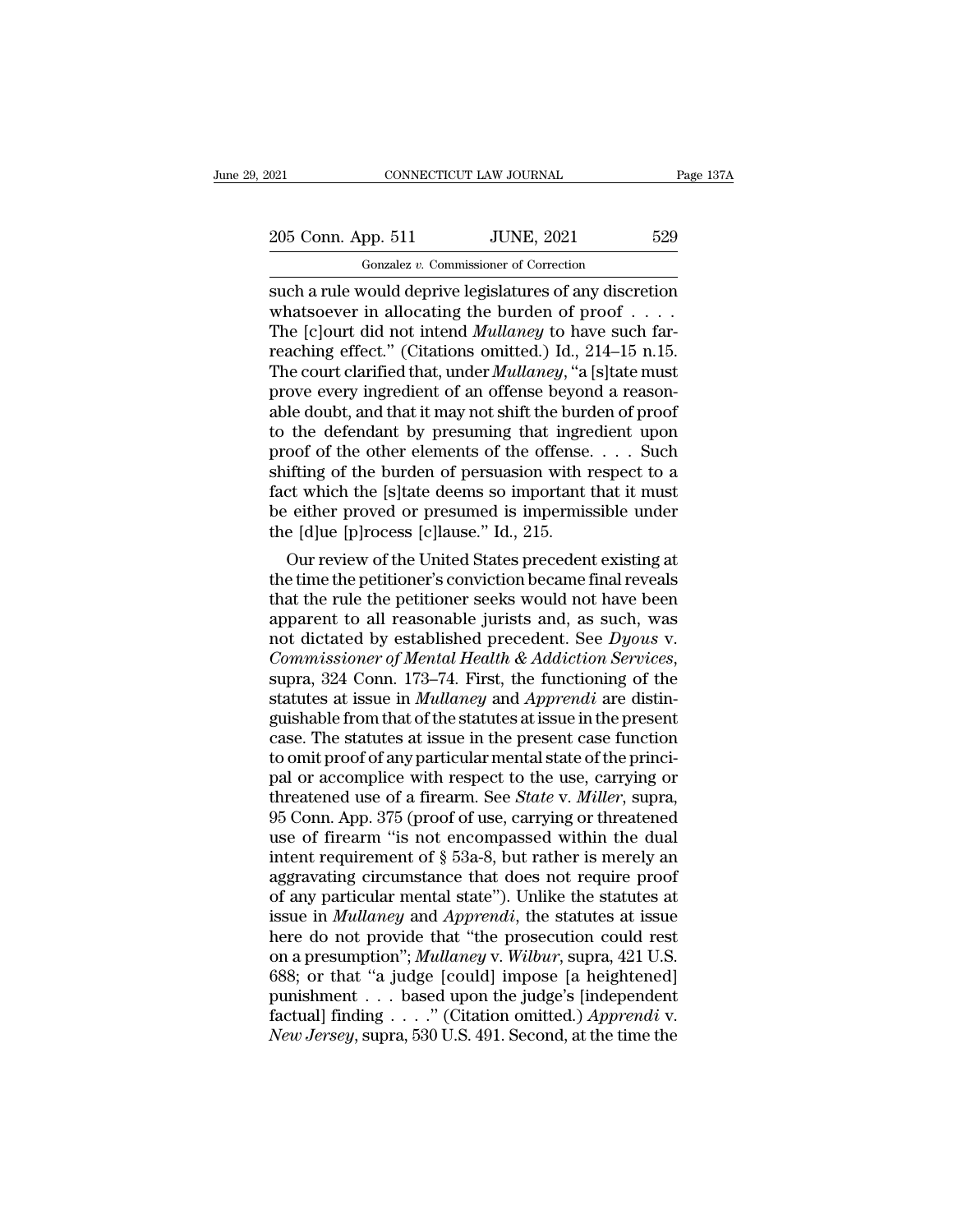## CONNECTICUT LAW JOURNAL June 29, 2021<br>530 JUNE, 2021 205 Conn. App. 511<br>Gonzalez v. Commissioner of Correction CONNECTICUT LAW JOURNAL<br>JUNE, 2021 205 Conn. App.<br>Gonzalez *v.* Commissioner of Correction<br>Conviction became final the United St

FREE CONNECTICUT LAW JOURNAL June 29, 2021<br>
FREE CONNECTICUT LAW JOURNAL June 29, 2021<br>
FREE CONSIDENT: CONVICTION CONTENTS CONVICTION BECAME FINAL SUPPER COUNT in Patterson had avowed "the long-<br>
Supperme Court in Patters Supreme Court in *Patterson* had avowed "the long-<br>
Supreme Court in *Patterson* had avowed "the long-<br>
Supreme Court in *Patterson* had avowed "the long-<br>
Supreme Court in *Patterson* had avowed "the long-<br>
Supreme court 530 JUNE, 2021 205 Conn. App. 511<br>  $\frac{1}{2}$  Gonzalez v. Commissioner of Correction<br>
petitioner's conviction became final, the United States<br>
Supreme Court in *Patterson* had avowed "the long-<br>
accepted rule . . . that it 530 JUNE, 2021 205 Conn. App. 511<br>
Gonzalez v. Commissioner of Correction<br>
petitioner's conviction became final, the United States<br>
Supreme Court in *Patterson* had avowed "the long-<br>
accepted rule . . . that it was const Form, 2021<br>
Form, 2021<br>
Petitioner's conviction became final, the United States<br>
Supreme Court in *Patterson* had avowed "the long-<br>
accepted rule . . . that it was constitutionally permis-<br>
suble to provide that various petitioner's conviction became final, the United States<br>Supreme Court in *Patterson* had avowed "the long-<br>accepted rule . . . that it was constitutionally permis-<br>sible to provide that various affirmative defenses were<br>to Supreme Court in *Patterson* had avowed "the long-<br>accepted rule . . . that it was constitutionally permis-<br>sible to provide that various affirmative defenses were<br>to be proved by the defendant." *Patterson* v. *New York* accepted rule . . . that it was constitutionally permissible to provide that various affirmative defenses were<br>to be proved by the defendant." *Patterson v. New York*,<br>supra, 432 U.S. 211. Our legislature did so in enactin sible to provide that various affirmative defenses were<br>to be proved by the defendant." Patterson v. New York,<br>supra, 432 U.S. 211. Our legislature did so in enacting<br>§ 53a-16b, which allows an accomplice to offer proof<br>of to be proved by the defendant." *Patterson* v. *New York*,<br>supra, 432 U.S. 211. Our legislature did so in enacting<br>§ 53a-16b, which allows an accomplice to offer proof<br>of his or her mental state as an affirmative defense<br>w supra, 432 U.S. 211. Our legislature did so in enacting § 53a-16b, which allows an accomplice to offer proof of his or her mental state as an affirmative defense with respect to the aggravating circumstance of using, carry  $\S$  53a-16b, which allows an accomplice to offer proof<br>of his or her mental state as an affirmative defense<br>with respect to the aggravating circumstance of using,<br>carrying or threatening the use of a firearm. Given the<br>Un of his or her mental state as an affirmative defense<br>with respect to the aggravating circumstance of using,<br>carrying or threatening the use of a firearm. Given the<br>United States Supreme Court's holding in *Patterson*<br>that with respect to the aggravating circumstance of using,<br>carrying or threatening the use of a firearm. Given the<br>United States Supreme Court's holding in *Patterson*<br>that the state need not "disprove beyond a reasonable<br>doub carrying or threatening the use of a firearm. Given the United States Supreme Court's holding in *Patterson* that the state need not "disprove beyond a reasonable doubt every fact constituting any and all affirmative defen United States Supreme Court's holding in *Patterson*<br>that the state need not "disprove beyond a reasonable<br>doubt every fact constituting any and all affirmative<br>defenses related to the culpability of an accused"; id.,<br>210; at the state need not "disprove beyond a reasonable<br>ubt every fact constituting any and all affirmative<br>fenses related to the culpability of an accused"; id.,<br>0; and for the aforementioned reasons, we cannot<br>nclude that th doubt every fact constituting any and all affirmative<br>defenses related to the culpability of an accused"; id.,<br>210; and for the aforementioned reasons, we cannot<br>conclude that the rule the petitioner seeks is merely an<br>app

defenses related to the culpability of an accused"; id.,<br>210; and for the aforementioned reasons, we cannot<br>conclude that the rule the petitioner seeks is merely an<br>application of established constitutional principles.<br>In 210; and for the aforementioned reasons, we cannot conclude that the rule the petitioner seeks is merely an application of established constitutional principles.<br>In light of our thorough review of the relevant federal and conclude that the rule the petitioner seeks is merely an application of established constitutional principles.<br>In light of our thorough review of the relevant federal<br>and state precedent, we conclude that, in the present<br>c application of established constitutional principles.<br>
In light of our thorough review of the relevant federal<br>
and state precedent, we conclude that, in the present<br>
case, no grounds for relief for the petitioner's due pr In light of our thorough review of the relevant federal<br>and state precedent, we conclude that, in the present<br>case, no grounds for relief for the petitioner's due pro-<br>cess claim were clearly established at the time his c and state precedent, we conclude that, in the present<br>case, no grounds for relief for the petitioner's due pro-<br>cess claim were clearly established at the time his con-<br>viction became final in 2011. See Dyous v. Commis-<br>si case, no grounds for relief for the petitioner's due process claim were clearly established at the time his conviction became final in 2011. See *Dyous v. Commissioner of Mental Health & Addiction Services*, supra, 324 Con cess claim were clearly established at the time his conviction became final in 2011. See  $Dyous$  v. Commissioner of Mental Health & Addiction Services, supra, 324 Conn. 177. Accordingly, we conclude that for the habeas cour viction became final in 2011. See *Dyous v. Commissioner of Mental Health & Addiction Services*, supra, 324 Conn. 177. Accordingly, we conclude that for the habeas court to afford the petitioner relief on his due process sioner of Mental Health & Addiction Services, supra,<br>324 Conn. 177. Accordingly, we conclude that for the<br>habeas court to afford the petitioner relief on his due<br>process claim, it would have had to establish a new<br>constitu 324 Conn. 177. Accordingly, we conclude that for the habeas court to afford the petitioner relief on his due process claim, it would have had to establish a new constitutional rule that, to comport with due process, the st habeas court to a<br>process claim, it<br>constitutional rule<br>the state must pro<br>rial liability for m<br>firearm, that the a<br>of a firearm.<br>Having conclud ocess claim, it would have had to establish a new<br>nstitutional rule that, to comport with due process,<br>e state must prove, as an essential element of accesso-<br>il liability for manslaughter in the first degree with a<br>earm, constitutional rule that, to comport with due process,<br>the state must prove, as an essential element of accesso-<br>rial liability for manslaughter in the first degree with a<br>firearm, that the accessory intended the principal

the state must prove, as an essential element of accessorial liability for manslaughter in the first degree with a<br>firearm, that the accessory intended the principal's use<br>of a firearm.<br>Having concluded that the habeas cou rial liability for manslaughter in the first degree with a<br>firearm, that the accessory intended the principal's use<br>of a firearm.<br>Having concluded that the habeas court would have<br>had to depart from prior constitutional j firearm, that the accessory intended the principal's use<br>of a firearm.<br>Having concluded that the habeas court would have<br>had to depart from prior constitutional jurisprudence<br>to afford relief to the petitioner, we now addr ad to depart from prior constitutional jurisprudence<br>o afford relief to the petitioner, we now address his<br>aim that the new constitutional rule he seeks falls<br>ithin the first *Teague* exception.<sup>19</sup> The petitioner<br><sup>19</sup> Th to afford relief to the petitioner, we now address his claim that the new constitutional rule he seeks falls within the first *Teague* exception.<sup>19</sup> The petitioner  $\frac{19}{12}$  The petitioner does not claim that this rule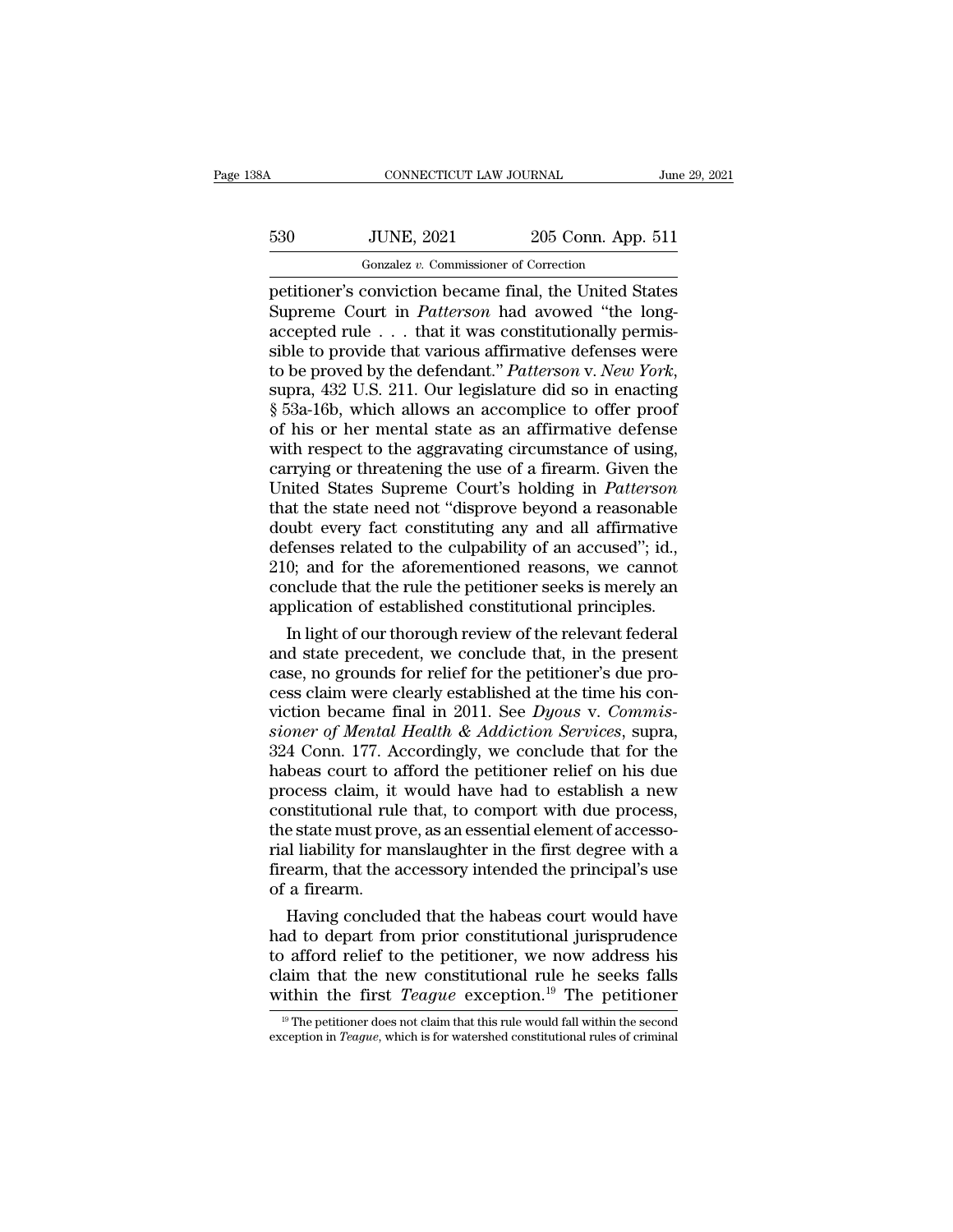021 CONNECTICUT LAW JOURNAL Page 139A<br>
205 Conn. App. 511 JUNE, 2021 531<br>
Gonzalez v. Commissioner of Correction

CONNECTICUT LAW JOURNAL<br>pp. 511 JUNE, 2021<br>Gonzalez *v.* Commissioner of Correction<br>the rule places a category of private connectricut LAW JOURNAL<br>
205 Conn. App. 511 JUNE, 2021 531<br>
Conzalez v. Commissioner of Correction<br>
Claims that "the rule places a category of private con-<br>
duct beyond the power of the state to punish" and,<br>
therefore sa 205 Conn. App. 511 JUNE, 2021 531<br>
Gonzalez v. Commissioner of Correction<br>
claims that "the rule places a category of private con-<br>
duct beyond the power of the state to punish'' and,<br>
therefore, satisfies the first *Teag* 205 Conn. App. 511 JUNE, 2021 531<br>
Conzalez *v*. Commissioner of Correction<br>
claims that "the rule places a category of private con-<br>
duct beyond the power of the state to punish" and,<br>
therefore, satisfies the first *Teag* agree. Gonzalez *v*. Commissioner of Correction<br>
aims that "the rule places a category of private con-<br>
ict beyond the power of the state to punish" and,<br>
erefore, satisfies the first *Teague* exception. We dis-<br>
ree.<br>
The first donzaez v. Commissioner of correction<br>claims that "the rule places a category of private con-<br>duct beyond the power of the state to punish" and,<br>therefore, satisfies the first *Teague* exception. We dis-<br>agree.<br>The first

claims that "the rule places a category of private conduct beyond the power of the state to punish" and, therefore, satisfies the first *Teague* exception. We disagree.<br>The first *Teague* exception "permits the retroactiv duct beyond the power of the state to punish" and,<br>therefore, satisfies the first *Teague* exception. We dis-<br>agree.<br>The first *Teague* exception "permits the retroactive<br>application of a new rule if the rule places a clas therefore, satisfies the first *Teague* exception. We disagree.<br>The first *Teague* exception "permits the retroactive<br>application of a new rule if the rule places a class of<br>private conduct beyond the power of the [s]tate agree.<br>
The first *Teague* exception "permits the retroactive<br>
application of a new rule if the rule places a class of<br>
private conduct beyond the power of the [s]tate to pro-<br>
scribe . . . or addresses a substantive categ The first *Teague* exception "permits the retroactive<br>application of a new rule if the rule places a class of<br>private conduct beyond the power of the [s]tate to pro-<br>scribe . . . or addresses a substantive categorical<br>gua application of a new rule if the rule places a class of<br>private conduct beyond the power of the [s]tate to pro-<br>scribe  $\ldots$  or addresses a substantive categorical<br>guarante[e] accorded by the [c]onstitution, such as a<br>rul *Saffle* v. *Parksonic Conduct beyond the power of the [s]tate to proscribe* . . . or addresses a substantive categorical guarante[e] accorded by the [c]onstitution, such as a rule prohibiting a certain category of punishm scribe . . . or addresses a substantive categorical<br>guarante[e] accorded by the [c]onstitution, such as a<br>rule prohibiting a certain category of punishment for a<br>class of defendants because of their status or offense."<br>(Ci *Health & Addiction Services*, supra, 489 U.S. 288, the United In Teague v. Languar Languar and Health & Addiction Services, supra, 324 Conn. 181 n.11. In Teague v. Lane, supra, 489 U.S. 288, the United In Teague v. Lane, le prohibiting a certain category of punishment for a<br>ass of defendants because of their status or offense."<br>itation omitted; internal quotation marks omitted.)<br>*Iffle* v. *Parks*, 494 U.S. 484, 494, 110 S. Ct. 1257, 108<br>E class of defendants because of their status or offense."<br>
(Citation omitted; internal quotation marks omitted.)<br>
Saffle v. Parks, 494 U.S. 484, 494, 110 S. Ct. 1257, 108<br>
L. Ed. 2d 415 (1990); Dyous v. Commissioner of Men

(Citation omitted; internal quotation marks omitted.)<br>
Saffle v. Parks, 494 U.S. 484, 494, 110 S. Ct. 1257, 108<br>
L. Ed. 2d 415 (1990); Dyous v. Commissioner of Mental<br>
Health & Addiction Services, supra, 324 Conn. 181 n.1 Saffle v. Parks, 494 U.S. 484, 494, 110 S. Ct. 1257, 108<br>L. Ed. 2d 415 (1990); Dyous v. Commissioner of Mental<br>Health & Addiction Services, supra, 324 Conn. 181 n.11.<br>In Teague v. Lane, supra, 489 U.S. 288, the United<br>Sta L. Ed. 2d 415 (1990); *Dyous v. Commissioner of Mental*<br>Health & Addiction Services, supra, 324 Conn. 181 n.11.<br>In *Teague v. Lane*, supra, 489 U.S. 288, the United<br>States Supreme Court determined that "[t]he first<br>except Health & Addiction Services, supra, 324 Conn. 181 n.11.<br>
In *Teague* v. *Lane*, supra, 489 U.S. 288, the United<br>
States Supreme Court determined that "[t]he first<br>
exception . . . is not relevant . . . [where the new<br>
con In *Teague* v. *Lane*, supra, 489 U.S. 288, the United<br>States Supreme Court determined that "[t]he first<br>exception . . . is not relevant . . . [where the new<br>constitutional rule] would not accord constitutional<br>protection In *Teague* v. *Lane*, supra, 489 U.S. 288, the United<br>States Supreme Court determined that "[t]he first<br>exception . . . is not relevant . . . [where the new<br>constitutional rule] would not accord constitutional<br>protection **Example 12.** Exception . . . is not relevant . . . [where the new constitutional rule] would not accord constitutional protection to any primary activity . . . . " (Citation omitted.) Id., 311. Rather, "rules that regulat 2004); *Casiano* v. *Commissioner of Correctional* protection to any primary activity . . . ." (Citation omitted.) Id., 311. Rather, "rules that regulate only the manner of determining the defendant's culpability are proce procedured.) Id., 311. Rather, "rules that regulate only the manner of determining the defendant's culpability are procedural." (Emphasis omitted.) *Schriro* v. *Summerlin*, 542 U.S. 348, 353, 124 S. Ct. 2519, 159 L. Ed. manner of determining the defendant's culpability are<br>procedural." (Emphasis omitted.) *Schriro* v. *Summerlin*, 542 U.S. 348, 353, 124 S. Ct. 2519, 159 L. Ed.<br>2d 442 (2004); *Casiano* v. *Commissioner of Correction*,<br>sup procedural." (Emphasis omitted.) *Schriro* v. *Summerlin*, 542 U.S. 348, 353, 124 S. Ct. 2519, 159 L. Ed.<br>2d 442 (2004); *Casiano* v. *Commissioner of Correction*, supra, 317 Conn. 68. "[A] rule that alters the manner of merlin, 542 U.S. 348, 353, 124 S. Ct. 2519, 159 L. Ed.<br>2d 442 (2004); *Casiano* v. *Commissioner of Correction*,<br>supra, 317 Conn. 68. "[A] rule that alters the manner<br>of determining culpability merely raise[s] the possibi  $2d$  442 (2004); *Casiano* v. *Commissioner of Correction*,<br>2d 442 (2004); *Casiano* v. *Commissioner of Correction*,<br>supra, 317 Conn. 68. "[A] rule that alters the manner<br>of determining culpability merely raise[s] the po Example, 317 Conn. 68. "[A] rule that alters the manner<br>supra, 317 Conn. 68. "[A] rule that alters the manner<br>of determining culpability merely raise[s] the possibility<br>that someone convicted with use of the invalidated<br>pr received a less severe punishment but does not necessi-<br>that someone convicted with use of the invalidated<br>procedure might have been acquitted otherwise. . . . .<br>Applying this understanding to new rules governing<br>sentences that someone convicted with use of the invalidated<br>procedure might have been acquitted otherwise.....<br>Applying this understanding to new rules governing<br>sentences and punishments, a new procedural rule cre-<br>ates the possi Framework being the set and under the interactional procedure might have been acquitted otherwise. . . . Applying this understanding to new rules governing sentences and punishments, a new procedural rule creates the possi Applying this understanding to new rules governing<br>sentences and punishments, a new procedural rule cre-<br>ates the possibility that the defendant would have<br>received a less severe punishment but does not necessi-<br>tate such received a less severe punishment but does not necessitate such a result. Accordingly, a rule is procedural when it affects how and under what framework a punishment may be imposed but leaves intact the state's procedure. tate such a result. Accordingly, a rule is procedural

*Teague* exception.